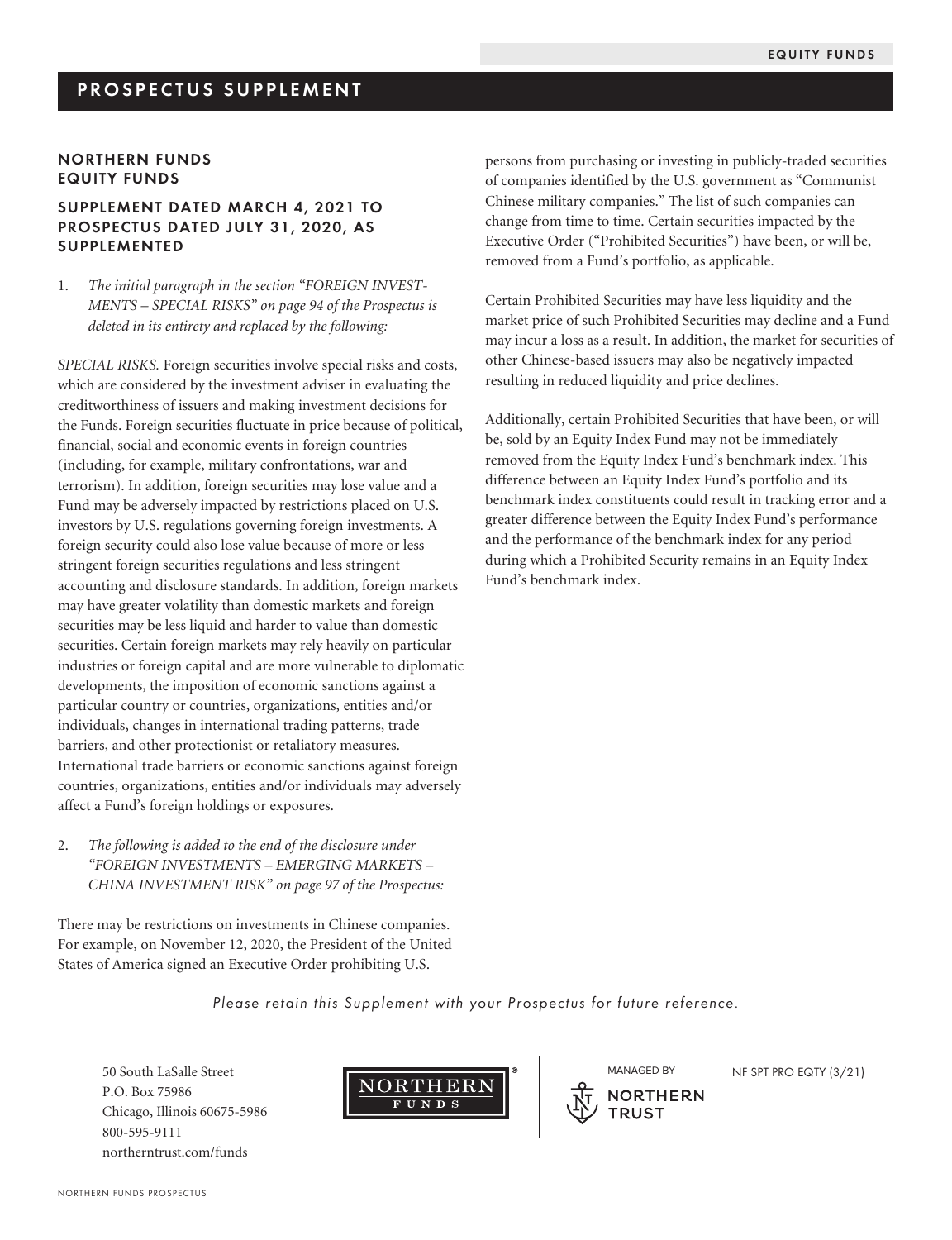# **NORTHERN FUNDS PROSPECTUS**

### **EQUITY FUNDS**

GLOBAL TACTICAL ASSET ALLOCATION FUND (BBALX) INCOME EQUITY FUND (NOIEX) INTERNATIONAL EQUITY FUND (NOIGX) LARGE CAP CORE FUND (NOLCX) LARGE CAP VALUE FUND (NOLVX) SMALL CAP VALUE FUND (NOSGX)

### **EQUITY INDEX FUNDS**

EMERGING MARKETS EQUITY INDEX FUND (NOEMX) GLOBAL REAL ESTATE INDEX FUND (NGREX) INTERNATIONAL EQUITY INDEX FUND (NOINX) MID CAP INDEX FUND (NOMIX) SMALL CAP INDEX FUND (NSIDX) STOCK INDEX FUND (NOSIX)

# **Prospectus dated July 31, 2020**

An investment in a Fund is not a deposit of any bank and is not insured or guaranteed by the Federal Deposit Insurance Corporation ("FDIC"), any other government agency, or The Northern Trust Company, its affiliates, subsidiaries or any other bank. An investment in a Fund involves investment risks, including possible loss of principal.

The Securities and Exchange Commission ("SEC") has not approved or disapproved these securities or passed upon the adequacy of this Prospectus. Any representation to the contrary is a criminal offense.

Beginning on January 1, 2021, as permitted by regulations adopted by the SEC, paper copies of Northern Funds shareholder reports will no longer be sent by mail, unless you specifically request paper copies of the reports from Northern Funds or from your financial intermediary, such as a broker-dealer or bank. Instead, the reports will be made available on the Funds' website (northerntrust.com/funds) and you will be notified by mail each time a report is posted and provided with a website link to access the report.

If you have already elected to receive your shareholder reports electronically, you will not be affected by this change and you need not take any action. You may elect to receive shareholder reports and other communications from Northern Funds electronically at any time by contacting your financial intermediary (such as a broker-dealer or bank) or, if your account is held directly with Northern Funds, by calling the Northern Funds Center at 800-595-9111 or by sending an e-mail request to: northern-funds@ntrs.com.

You may elect to receive all future reports in paper free of charge. If you invest through a financial intermediary, please contact your financial intermediary to continue receiving paper copies of your shareholder reports. If you invest directly with Northern Funds, you can inform Northern Funds that you wish to continue receiving paper copies of your shareholder reports by calling the Northern Funds Center at 800-595-9111 or by sending an e-mail request to: northern-funds@ntrs.com. Your election to receive reports in paper will apply to all Northern Funds you hold in your account at the financial intermediary or through an account with Northern Funds. You must provide separate instructions to each of your financial intermediaries.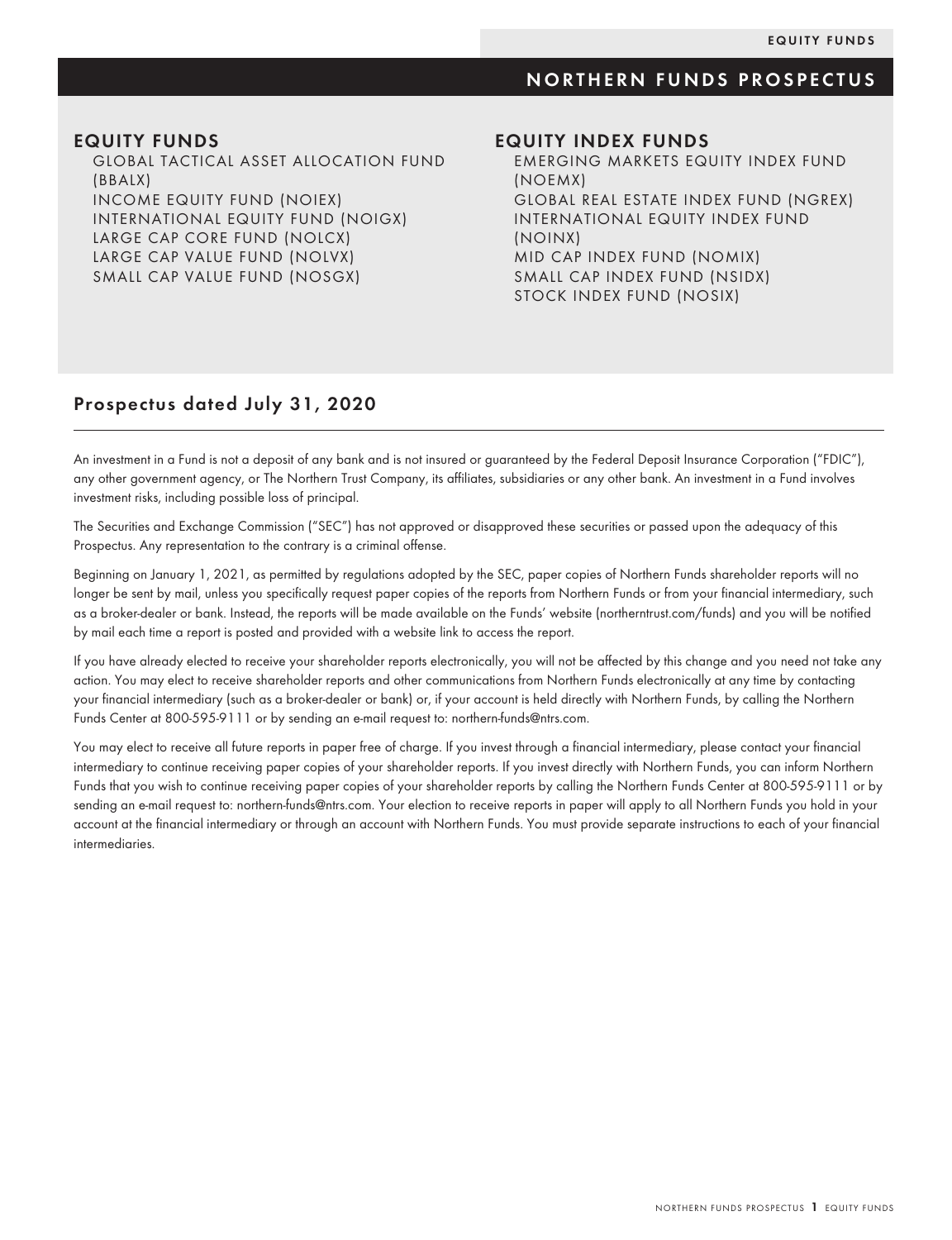# **TABLE OF CONTENTS**

#### **3 FUND SUMMARIES**

- **3** GLOBAL TACTICAL ASSET ALLOCATION FUND
- **11** INCOME EQUITY FUND
- **15** INTERNATIONAL EQUITY FUND
- **20** LARGE CAP CORE FUND
- **24** LARGE CAP VALUE FUND
- **28** SMALL CAP VALUE FUND
- **33** EMERGING MARKETS EQUITY INDEX FUND
- **39** GLOBAL REAL ESTATE INDEX FUND
- **45** INTERNATIONAL EQUITY INDEX FUND
- **50** MID CAP INDEX FUND
- **54** SMALL CAP INDEX FUND
- **58** STOCK INDEX FUND
- **62 BROAD-BASED SECURITIES MARKET INDICES**
- **64 INVESTMENT ADVISER**
- **65 MANAGEMENT FEES**
- **66 FUND MANAGEMENT**
- **69 OTHER FUND SERVICES**
- **70 PURCHASING AND SELLING SHARES**
	- **70** PURCHASING SHARES
	- **70** OPENING AN ACCOUNT
	- **72** SELLING SHARES
- **74 ACCOUNT POLICIES AND OTHER INFORMATION**
- **82 DIVIDENDS AND DISTRIBUTIONS**
- **83 TAX CONSIDERATIONS**
- **86 SECURITIES, TECHNIQUES AND RISKS**
	- **86** ADDITIONAL INFORMATION ON INVESTMENT OBJECTIVES, PRINCIPAL INVESTMENT STRATEGIES AND RELATED RISKS, DESCRIPTION OF SECURITIES AND COMMON INVESTMENT TECHNIQUES
	- **115** DISCLAIMERS
- **117 FINANCIAL HIGHLIGHTS**
- **132 FOR MORE INFORMATION**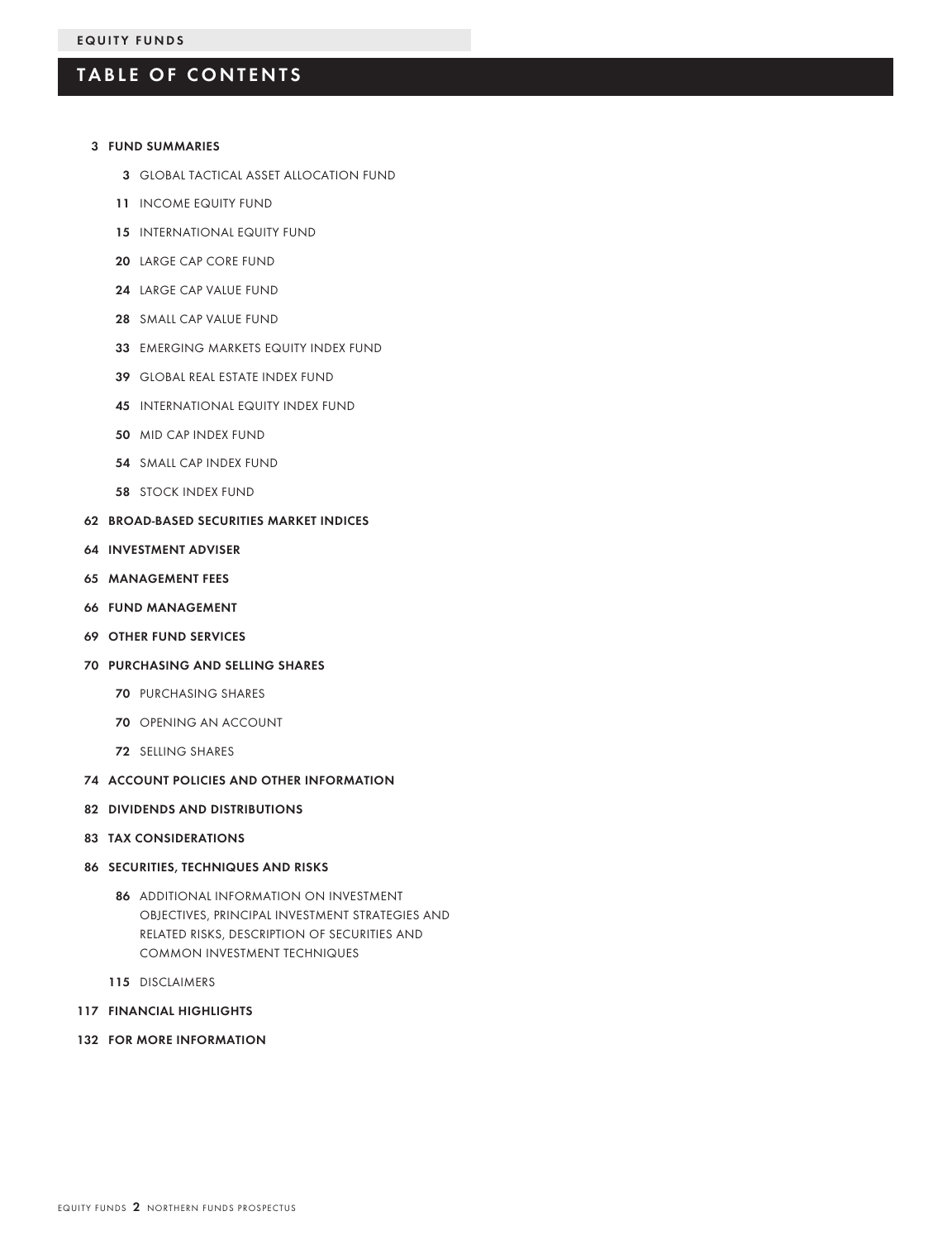# **FUND SUMMARIES**

## **GLOBAL TACTICAL ASSET ALLOCATION FUND**

#### **INVESTMENT OBJECTIVE**

The Fund seeks to provide long-term capital appreciation and current income.

#### **FEES AND EXPENSES OF THE FUND**

This table describes the fees and expenses that you may pay if you buy and hold shares of the Fund.

**Shareholder Fees** (fees paid directly from your investment)

None

**Annual Fund Operating Expenses** (expenses that you pay each year as a percentage of the value of your investment)

| <b>Management Fees</b>                                    | 0.23%      |
|-----------------------------------------------------------|------------|
| Other Expenses                                            | 0.17%      |
| <b>Transfer Agency Fees</b>                               | 0.04%      |
| <b>Other Operating Expenses</b>                           | 0.13%      |
| Acquired Fund Fees and Expenses <sup>(1)</sup>            | 0.30%      |
| Total Annual Fund Operating Expenses <sup>(2)</sup>       | 0.70%      |
| Expense Reimbursement <sup>(3)</sup>                      | $(0.14)\%$ |
| <b>Total Annual Fund Operating Expenses After Expense</b> |            |
| Reimbursement <sup>(2)(3)</sup>                           | 0.56%      |
|                                                           |            |

(1) Acquired Fund Fees and Expenses are expenses incurred indirectly by the Fund through its ownership of shares in other investment companies. They are not direct costs paid by Fund shareholders.

- (2) The Total Annual Fund Operating Expenses and Total Annual Fund Operating Expenses After Expense Reimbursement will not correlate to the Fund's ratio of average net assets to (1) expenses, before waivers, reimbursements and credits and (2) expenses, net of waivers, reimbursements and credits, respectively, included in the Fund's Financial Highlights in the Fund's complete Prospectus, which do not reflect indirect expenses, such as Acquired Fund Fees and Expenses. The Total Annual Fund Operating Expenses After Expense Reimbursement may also be higher than the contractual expense reimbursement rate stated below due to excepted expenses, including Acquired Fund Fees and Expenses, that are not reimbursed.
- (3) Northern Trust Investments, Inc. ("NTI" or the "Investment Adviser") has contractually agreed to reimburse a portion of the operating expenses of the Fund (other than certain excepted expenses, i.e., Acquired Fund Fees and Expenses, the compensation paid to each Independent Trustee of the Trust, expenses of third party consultants engaged by the Board of Trustees, membership dues paid to the Investment Company Institute and Mutual Fund Directors Forum, expenses in connection with the negotiation and renewal of the revolving credit facility, extraordinary expenses and interest) to the extent the "Total Annual Fund Operating Expenses" exceed 0.25%. This contractual limitation may not be terminated before July 31, 2021 without the approval of the Board of Trustees.

#### **EXAMPLE**

The following Example is intended to help you compare the cost of investing in the Fund with the cost of investing in other mutual funds. The Example assumes that you invest \$10,000 in the Fund for the time periods indicated and then redeem all of your shares at the end of those periods. The Example also assumes that your investment has a 5% return each year and that the Fund's operating expenses remain the same. Although your actual costs may be higher or lower, based on these assumptions your costs would be:

| l Year | 3 Years | 5 Years | 10 Years |
|--------|---------|---------|----------|
| \$57   | 210     | \$376   | \$857    |

**PORTFOLIO TURNOVER.** The Fund pays transaction costs, such as commissions, when it buys and sells securities (or "turns over" its portfolio). A higher portfolio turnover rate may indicate higher transaction costs and may result in higher taxes when Fund shares are held in a taxable account. These costs, which are not reflected in annual portfolio operating expenses or in the Example, affect the Fund's performance. During the most recent fiscal year, the Fund's portfolio turnover rate was 48.38% of the average value of its portfolio.

### **PRINCIPAL INVESTMENT STRATEGIES**

The Fund invests primarily in shares of a combination of underlying mutual funds and exchange-traded funds ("ETFs") for which NTI, the Fund's investment adviser, or an affiliate acts as investment adviser. The Fund also may invest in other unaffiliated mutual funds and ETFs (together, with affiliated underlying funds and ETFs, the "Underlying Funds"), and other securities and investments not issued by mutual funds.

The Fund will be diversified among a number of asset classes, and its allocation will be based on an asset allocation framework developed by the Investment Policy Committee of The Northern Trust Company ("TNTC") and NTI (TNTC and NTI are collectively referred to herein as "Northern Trust"). The Fund intends to invest indirectly, through Underlying Funds, in equity and fixed-income securities of both U.S. and non-U.S. corporate and governmental issuers. The asset classes in which the Fund invests include but are not limited to small-, mid- and large-capitalization common stocks; real estate securities; commodity-related securities; securities of foreign issuers, including emerging markets; and fixed-income securities, including high yield securities and money market instruments. The Fund also may invest directly in equity and fixed income securities and money market instruments. In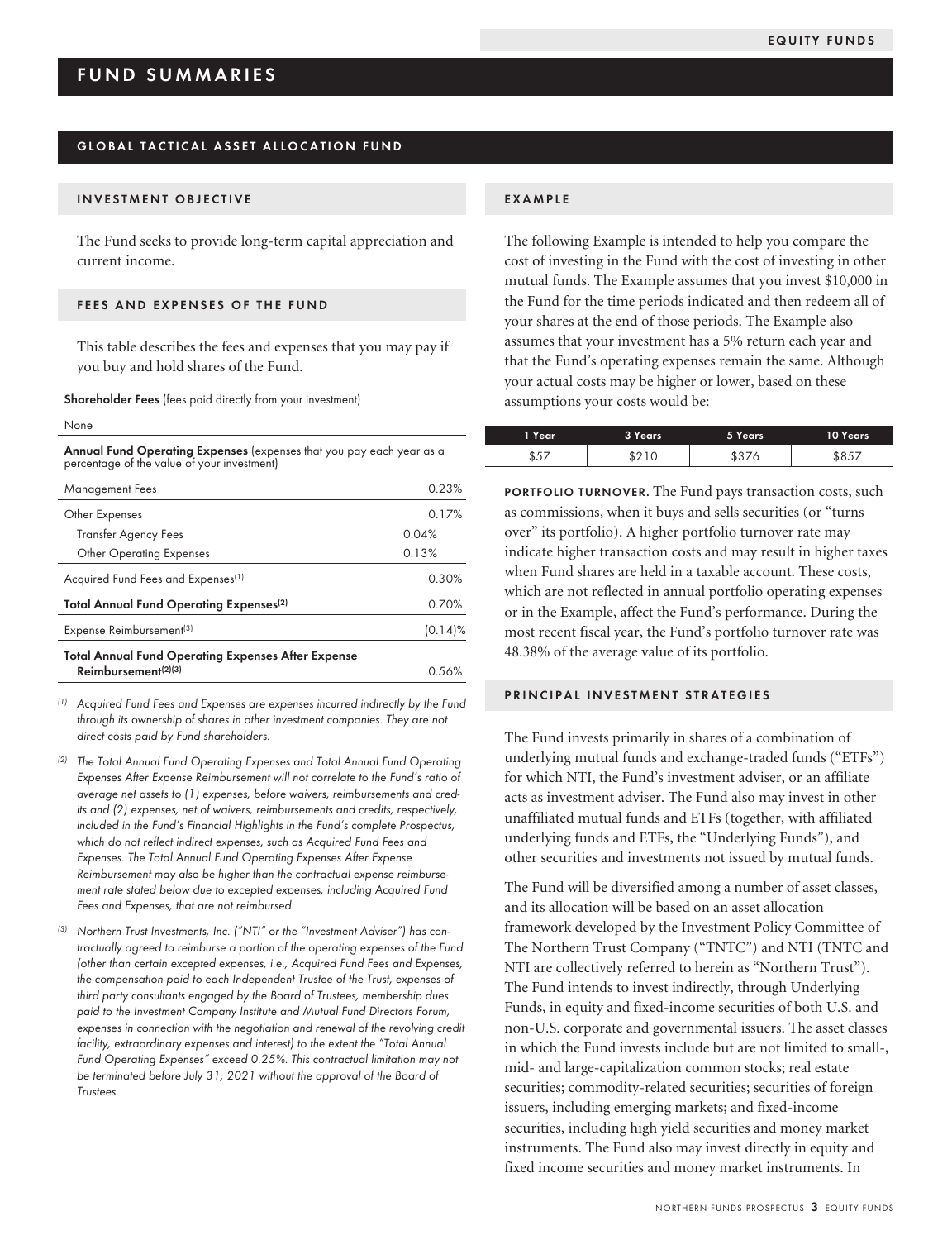#### **GLOBAL TACTICAL ASSET ALLOCATION FUND**

addition, the Fund also may invest directly in derivatives, including but not limited to forward currency exchange contracts, futures contracts and options on futures contracts, for hedging purposes.

Under normal market conditions, the Fund will invest significantly in funds that invest in companies that are located, headquartered, incorporated or otherwise organized outside of the United States as represented in either the MSCI EAFE® Index, MSCI Emerging Markets® Index or other diversified foreign indices.

The Fund expects its foreign investments to be allocated among funds that are diversified among various regions, countries, including the United States (but in no less than three different countries), industries and capitalization ranges. The Fund may invest in funds that invest in equity and debt of issuers in both developed and emerging markets.

Northern Trust's Investment Policy Committee is responsible for developing tactical asset allocation recommendations with respect to the Fund using the asset allocation framework and incorporating various criteria, including, for example, economic factors such as gross domestic product and inflation; fixed-income market factors such as sovereign yields, credit spreads and currency trends; and equity market factors such as domestic and foreign operating earnings and valuation levels. NTI monitors the Fund daily to ensure it is invested pursuant to the current asset allocation framework. NTI reviews the asset allocation framework and recommended allocations at least monthly, or more frequently as needed, to consider adjusting the allocations based on its evolving investment views amid changing market and economic conditions. There is no limit in the number of Underlying Funds in which the Fund may invest. The Fund is not required to maintain any minimum or maximum investment in any asset class, and the Fund may at times invest more than 25% of its assets in one Underlying Fund or asset class.

NTI may engage in active trading, and will not consider portfolio turnover a limiting factor in making decisions for the Fund.

*Morgan Stanley Capital International, Inc. ("MSCI") does not endorse any of the securities in the MSCI EAFE Index or MSCI Emerging Markets Index. It is not a sponsor of the Global Tactical Asset Allocation Fund and is not associated with the Fund in any way.*

### **PRINCIPAL RISKS**

As with any investment, you could lose all or part of your investment in the Fund, and the Fund's performance could trail that of other investments. The Fund is subject to certain risks,

including the principal risks noted below, any of which may adversely affect the Fund's net asset value ("NAV"), total return and ability to meet its investment objective. Each risk noted below is considered a principal risk of investing in the Fund, regardless of the order in which it appears. The significance of each risk factor below may change over time and you should review each risk factor carefully.

Because the Fund invests primarily in the Underlying Funds, the risks described below are in reference to the Underlying Funds, and to the extent that the Fund invests directly in securities and other instruments, the risks described below are also directly applicable to the Fund.

**MARKET RISK** is the risk that the value of the Fund's investments may increase or decrease in response to expected, real or perceived economic, political or financial events in the U.S. or global markets. The frequency and magnitude of such changes in value cannot be predicted. Certain securities and other investments held by the Fund may experience increased volatility, illiquidity, or other potentially adverse effects in response to changing market conditions, inflation, changes in interest rates, lack of liquidity in the bond or equity markets, volatility in the equity markets, market disruptions caused by local or regional events such as war, acts of terrorism, the spread of infectious illness (including epidemics and pandemics) or other public health issues, recessions or other events or adverse investor sentiment or other political, regulatory, economic and social developments, and developments that impact specific economic sectors, industries or segments of the market. These risks may be magnified if certain events or developments adversely interrupt the global supply chain; in these and other circumstances, such risks might affect companies worldwide due to increasingly interconnected global economies and financial markets. Market risk includes the risk that a particular style of investing, such as growth or value, may underperform the market generally.

**ASSET ALLOCATION RISK** is the risk that the selection by a manager of the Underlying Funds and the allocation of the Fund's assets among the various asset classes and market segments will cause the Fund to underperform other funds with similar investment objectives. The Fund's investment in any one Underlying Fund or asset class may exceed 25% of the Fund's total assets, which may cause it to be subject to greater risk than a more diversified fund.

**UNDERLYING FUND RISK** is the risk that the Fund's investment performance and its ability to achieve its investment objective are directly related to the performance of the Underlying Funds in which it invests. There can be no assurance that the Underlying Funds will achieve their respective investment objectives. The Fund is subject to the risks of the Underlying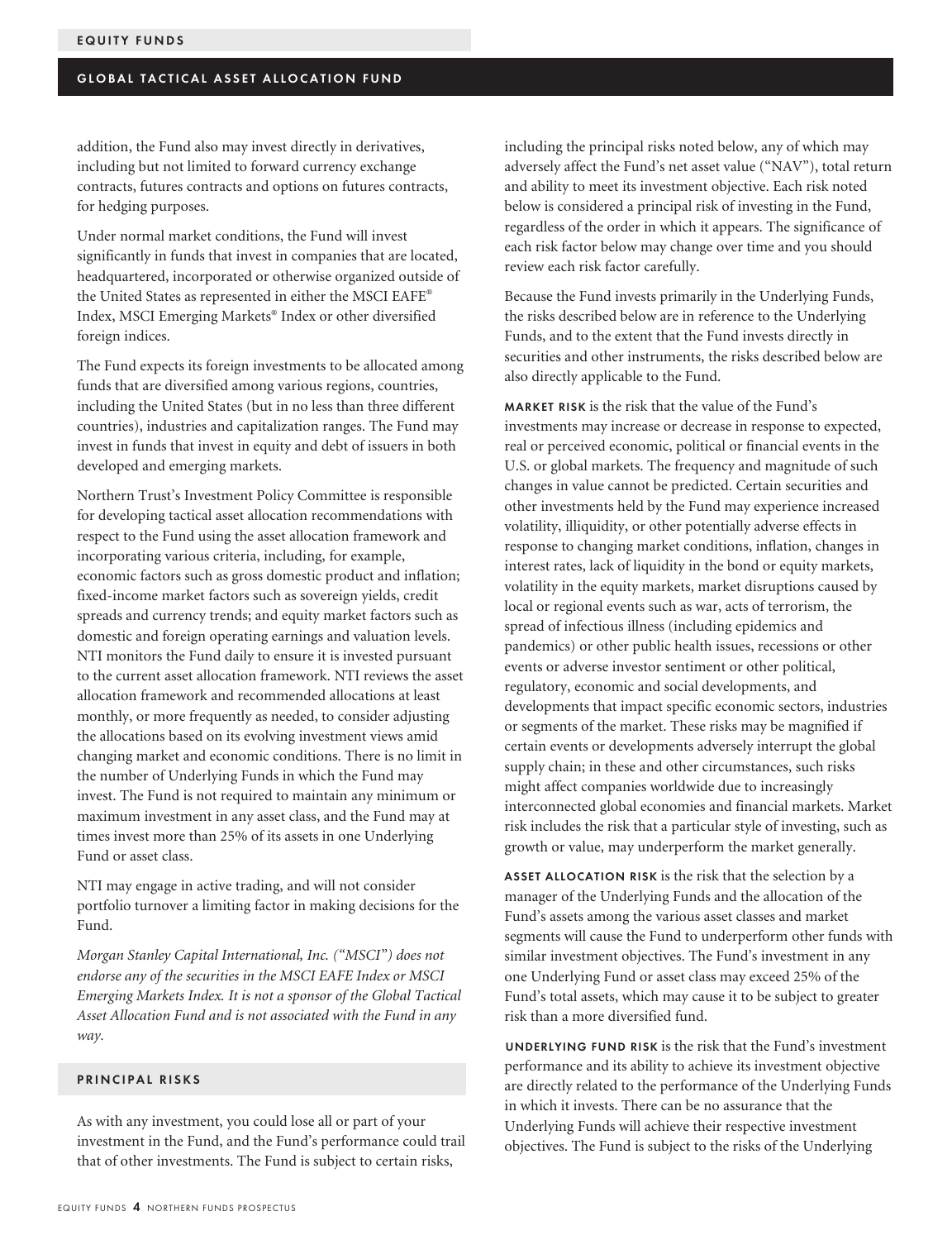Funds in direct proportion to the allocation of its assets among the Underlying Funds.

**ETF RISK.** The Fund faces additional risks because of its investments in Underlying Funds that are ETFs. An ETF faces additional risks because its shares are listed on a securities exchange, including the potential lack of an active market for the ETF's shares, losses from trading in the secondary market, periods of high volatility and disruption in the creation/ redemption process of the ETF. Any of these factors may lead to the ETF's shares trading at a premium or discount to NAV. ETF shares also may possibly face trading halts and/or delisting.

Certain ETFs are not actively managed and their investment advisers may not attempt to take defensive positions in any market conditions, including declining markets. These ETFs are also subject to tracking error risk, which is the risk that the performance of an ETF may vary substantially from the performance of its underlying index. Additionally, the calculation methodology or sources of information of the underlying index of an ETF may not provide an accurate assessment of included issuers or correct valuation of securities.

**AFFILIATED FUND RISK** is the risk that the Fund's investment adviser may select investments for the Fund based on its own financial interests rather than the Fund's interests. The Fund's investment adviser may be subject to potential conflicts of interest in selecting the Underlying Funds because the fees paid to the investment adviser by some affiliated Underlying Funds may be higher than other Underlying Funds or the Underlying Funds may be in need of assets to enhance their appeal to other investors, liquidity and trading and/or to enable them to carry out their investment strategies. However, the Fund's investment adviser is a fiduciary to the Fund and is legally obligated to act in the Fund's best interest when selecting Underlying Funds.

**FOREIGN SECURITIES RISK** is the risk that investing in foreign (non-U.S.) securities may result in the Fund experiencing more rapid and extreme changes in value than a fund that invests exclusively in securities of U.S. companies, due to less liquid markets, and adverse economic, political, diplomatic, financial, and regulatory factors. Foreign governments also may impose limits on investment and repatriation and impose taxes. Any of these events could cause the value of the Fund's investments to decline. To the extent that an Underlying Fund's assets are concentrated in a single country or geographic region, the Fund will be subject to the risks associated with that particular country or region.

▪ **CURRENCY RISK** is the risk that foreign currencies, securities that trade in or receive revenues in foreign currencies, or derivatives that provide exposure to foreign currencies will fluctuate in value relative to the U.S. dollar, adversely affecting the value of the Fund's investments and its returns. Because the Fund's NAV is determined on the basis of U.S. dollars, you may lose money if the local currency of a foreign market depreciates against the U.S. dollar, even if the market value of the Fund's holdings appreciates. In addition, fluctuations in the exchange values of currencies could affect the economy or particular business operations of companies in a geographic region in which the Fund invests, causing an adverse impact on the Fund's investments in the affected region.

- **EMERGING MARKETS RISK** is the risk that markets of emerging market countries are less developed and less liquid, subject to greater price volatility and generally subject to increased economic, political, regulatory and other uncertainties than more developed markets.
- **FOREIGN CUSTODY RISK** the Fund may hold foreign securities and cash with foreign banks, agents, and securities depositories appointed by the Fund's custodian (each a "Foreign Custodian"). Some Foreign Custodians may be recently organized or new to the foreign custody business. In some countries, Foreign Custodians may be subject to little or no regulatory oversight over or independent evaluation of their operations. Further, the laws of certain countries may place limitations on the Fund's ability to recover its assets if a Foreign Custodian enters bankruptcy. Investments in emerging markets may be subject to even greater custody risks than investments in more developed markets. Custody services in emerging market countries are very often undeveloped and may be considerably less well-regulated than in more developed countries, and thus may not afford the same level of investor protection as would apply in developed countries.

**INVESTMENT STYLE RISK** is the risk that different investment styles (e.g., "growth", "value" or "quantitative") tend to shift in and out of favor, depending on market and economic conditions as well as investor sentiment. The Fund may outperform or underperform other funds that invest in similar asset classes but employ a different investment style. The Fund may also employ a combination of styles that impacts its risk characteristics.

▪ **QUANTITATIVE INVESTING RISK** is the risk that the value of securities or other investments selected using quantitative analysis by certain of the Underlying Funds can perform differently from the market as a whole or from their expected performance and the Fund may realize a loss. This may be as a result of the factors used in building a multifactor quantitative model, the weights placed on each factor, the accuracy of historical data supplied by third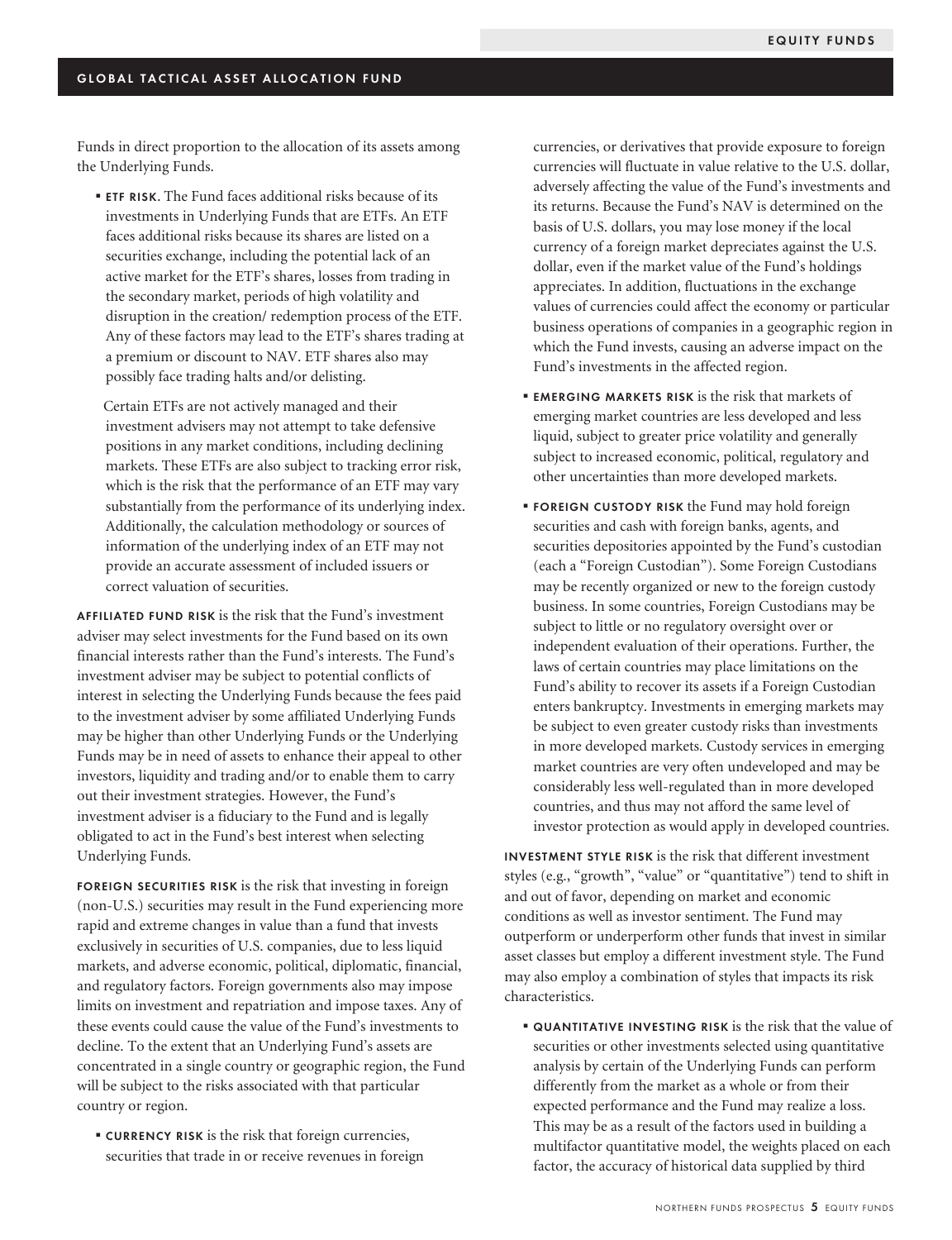#### **GLOBAL TACTICAL ASSET ALLOCATION FUND**

parties, and changing sources of market returns. Whenever a model is used, there is also a risk that the model will not work as planned.

**MANAGEMENT RISK** is the risk that a strategy used by the Fund's investment adviser may fail to produce the intended results or that imperfections, errors or limitations in the tools and data used by the investment adviser may cause unintended results.

**COMMODITY-RELATED SECURITIES RISK** is the risk that exposure to the commodities markets may subject the Fund to greater volatility than investments in other kinds of securities. In addition to overall market movements, commodity-related securities may be adversely impacted by commodity index volatility, changes in interest rates, or factors affecting a particular industry or commodity, such as weather, disease (including pandemic), tariffs, embargoes or other trade barriers, acts of war or terrorism, or political and regulatory developments.

**CONCENTRATION RISK** is the risk that because the Fund may invest more than 25% of its net assets (plus the amount of any borrowing for investment purposes) in a single Underlying Fund or asset class, the Fund may be subject to greater volatility with respect to its portfolio securities than a fund that is more broadly diversified.

**CREDIT (OR DEFAULT) RISK** is the risk that the inability or unwillingness of an issuer or guarantor of a fixed-income security, or a counterparty to a repurchase or other transaction, to meet its principal or interest payments or other financial obligations will adversely affect the value of the Fund's investments and its returns. The credit quality of a debt security or of the issuer of a debt security held by the Fund could deteriorate rapidly, which may impair the Fund's liquidity or cause a deterioration in the Fund's NAV. The Fund could also be delayed or hindered in its enforcement of rights against an issuer, guarantor or counterparty.

**CYBERSECURITY RISK** is the risk of an unauthorized breach and access to Fund assets, Fund or customer data (including private shareholder information), or proprietary information, or the risk of an incident occurring that causes the Fund, the investment adviser, custodian, transfer agent, distributor and other service providers and financial intermediaries to suffer data breaches, data corruption or lose operational functionality or prevent Fund investors from purchasing, redeeming or exchanging shares or receiving distributions. The Fund and its investment adviser have limited ability to prevent or mitigate cybersecurity incidents affecting third-party service providers, and such third-party service providers may have limited indemnification obligations to the Fund or its investment adviser. Successful cyber-attacks or other cyber-failures or

events affecting the Fund or its service providers may adversely impact and cause financial losses to the Fund or its shareholders. Issuers of securities in which the Fund invests are also subject to cybersecurity risks, and the value of these securities could decline if the issuers experience cyber-attacks or other cyber-failures.

**DEBT EXTENSION RISK** is the risk that an issuer will exercise its right to pay principal on an obligation held by the Fund (such as an asset-backed security) later than expected. This may happen during a period of rising interest rates. Under these circumstances, the value of the obligation will decrease, and the Fund will suffer from the inability to invest in higher yielding securities.

**DERIVATIVES RISK** is the risk that derivatives may pose risks in addition to and greater than those associated with investing directly in securities, currencies and other instruments, may be illiquid or less liquid, more volatile, more difficult to value and leveraged so that small changes in the value of the underlying instrument may produce disproportionate losses to the Fund. Derivatives are also subject to counterparty risk, which is the risk that the other party to the transaction will not perform its contractual obligations. The use of derivatives is a highly specialized activity that involves investment techniques and risks different from those associated with investments in more traditional securities and instruments.

**EXPENSES RISK** is the risk that the Fund's expense structure may result in lower investment returns. You may invest in the Underlying Funds directly. By investing in the Underlying Funds indirectly through the Fund, you will incur not only a proportionate share of the expenses of the Underlying Funds held by the Fund (including operating costs and investment management fees), but also expenses of the Fund.

**GEOGRAPHIC AND SECTOR RISK** is the risk that if an Underlying Fund invests a significant portion of its total assets in certain issuers within the same state, geographic region or economic sector, an adverse economic, business or political development affecting that region or sector may affect the value of the Fund's investments more, and the Fund's investments may be more volatile, than if the Underlying Fund's investments were not so concentrated in such geographic region or economic sector.

**HIGH-YIELD RISK** is the risk that the Fund's non-investment grade fixed-income securities, sometimes known as "junk bonds," will be subject to greater credit risk, price volatility and risk of loss than investment grade securities, which can adversely impact the Fund's return and NAV. High yield securities are considered highly speculative and are subject to the increased risk of an issuer's inability to make principal and interest payments.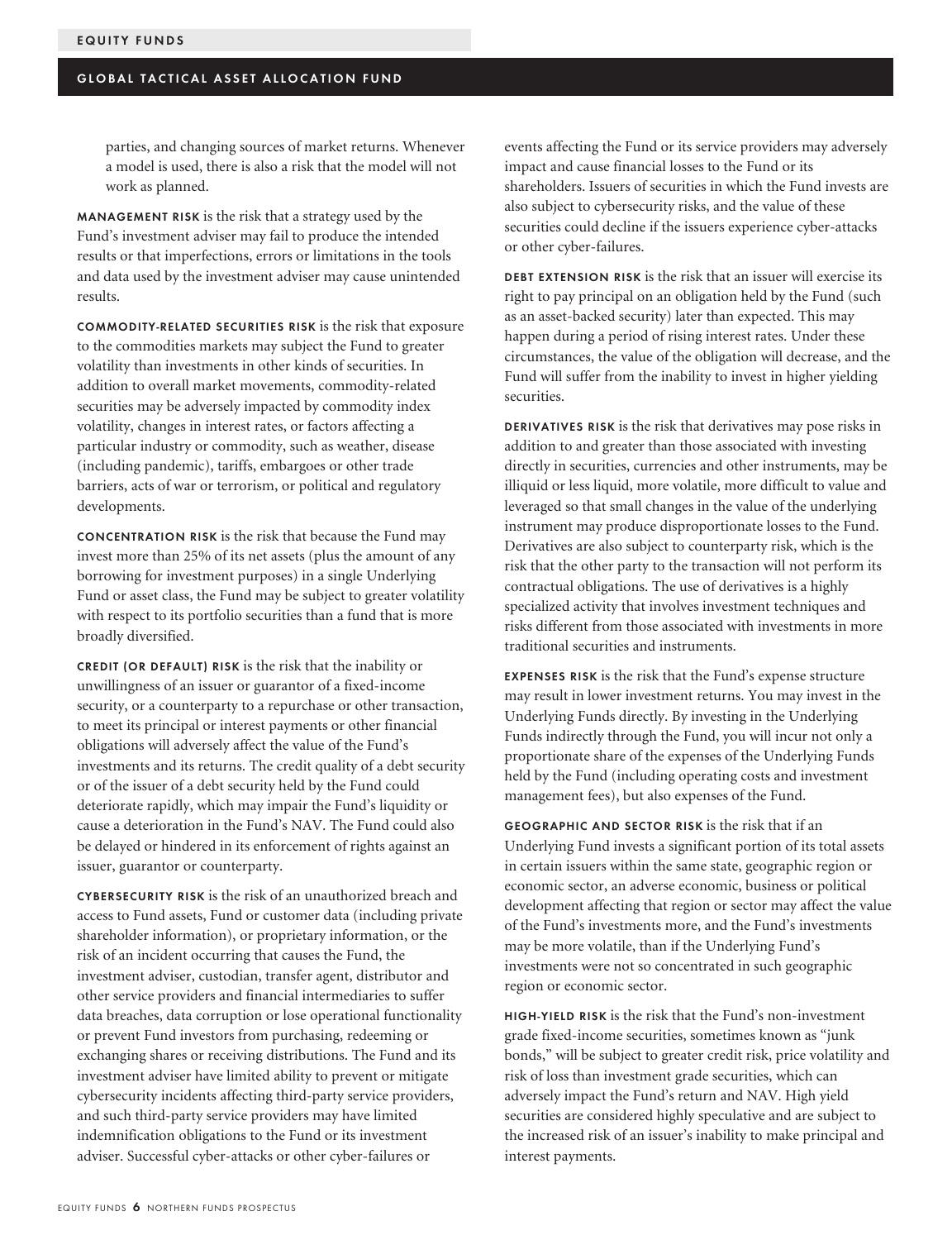**INTEREST RATE RISK** is the risk that during periods of rising interest rates, the Fund's yield (and the market value of its securities) will tend to be lower than prevailing market rates; in periods of falling interest rates, the Fund's yield (and the market value of its securities) will tend to be higher. Securities with longer maturities tend to be more sensitive to changes in interest rates, causing them to be more volatile than securities with shorter maturities. Securities with shorter maturities tend to provide lower returns and be less volatile than securities with longer maturities. If interest rates rise, the Fund's yield may not increase proportionately, and the maturities of income securities that have the ability to be prepaid or called by the issuer may be extended. Changing interest rates may have unpredictable effects on the markets and the Fund's investments. Recent and any future declines in interest rate levels could cause the Fund's earnings to fall below the Fund's expense ratio, resulting in a decline in the Fund's share price. A general rise in interest rates may cause investors to move out of fixed income securities on a large scale, which could adversely affect the price and liquidity of fixed income securities and could also result in increased redemptions for the Fund. Fluctuations in interest rates may also affect the liquidity of fixed income securities and instruments held by the Fund.

**LARGE CAP STOCK RISK** is the risk that large-capitalization stocks as a group could fall out of favor with the market, causing the fund to underperform investments that focus solely on small- or medium-capitalization stocks. In addition, larger companies may grow more slowly or be slower to respond to business developments than smaller companies.

**LARGE SHAREHOLDER RISK** is the risk that the Fund may experience adverse effects when certain large shareholders, including funds or accounts over which the Fund's investment adviser or an affiliate of the investment adviser has investment discretion, purchase or redeem large amounts of shares of the Fund. Such large shareholder redemptions, which may occur rapidly and unexpectedly, may cause the Fund to sell its securities at times it would not otherwise do so, which may negatively impact its liquidity and/or NAV. Such sales may also accelerate the realization of taxable income to shareholders if these sales result in gains, and may also increase transaction costs. In addition, large redemptions could lead to an increase in the Fund's expense ratio due to expenses being allocated over a smaller asset base. Large purchases of the Fund's shares may also adversely affect the Fund's performance to the extent that the Fund is delayed in investing new cash or otherwise maintains a larger cash position than it ordinarily would.

**LIQUIDITY RISK** is the risk that the Fund or an Underlying Fund will not be able to pay redemption proceeds in a timely manner because of unusual market conditions, an unusually high volume of redemption requests, legal restrictions impairing its

ability to sell particular securities or close out derivative positions at an advantageous market price or other reasons. Certain portfolio securities may be less liquid than others, which may make them difficult or impossible to sell at the time and the price that the Fund or an Underlying Fund would like and the Fund may have to lower the price, sell other securities instead or forgo an investment opportunity. In addition, less liquid securities may be more difficult to value and markets may become less liquid when there are fewer interested buyers or sellers or when dealers are unwilling or unable to make a market for certain securities. For these same reasons, less liquid securities that the Fund or an Underlying Fund may want to invest in may be difficult or impossible to purchase. Federal banking regulations may also cause certain dealers to reduce their inventories of certain securities, which may further decrease the Fund's or an Underlying Fund's ability to buy or sell such securities. All of these risks may increase during periods of market turmoil and could have a negative effect on the Fund's performance.

**MID CAP STOCK RISK** is the risk that stocks of mid-sized companies may be subject to more abrupt or erratic market movements than stocks of larger, more established companies. Mid-sized companies may have limited product lines or financial resources, and may be dependent upon a particular niche of the market.

**PREPAYMENT (OR CALL) RISK** is the risk that an issuer could exercise its right to pay principal on an obligation held by the Fund (such as an asset-backed security) earlier than expected. The exercise of such right may result in a decreased rate of return and a decline in value of those obligations and accordingly, a decline in the Fund's NAV. Issuers may be more likely to prepay when interest rates fall, when credit spreads change, or when an issuer's credit quality improves. If this happens, the Fund may be unable to recoup all of its initial investment and will also suffer from having to reinvest in lower yielding securities The Fund may also lose any premium it paid to purchase the securities.

**REAL ESTATE SECURITIES RISK** is the risk that investments in real estate investment trusts ("REITs") and securities of real estate companies will make the Fund more susceptible to risks associated with the ownership of real estate and with the real estate industry in general. These risks include possible declines in the value of real estate, possible lack of mortgage funds and unexpected vacancies of properties, increases in property taxes, fluctuations in interest rates and limited availability of mortgage financing. REITs that invest in real estate mortgages are also subject to prepayment risks. REITs and real estate companies may be less diversified than other pools of securities, may have lower trading volumes and may be subject to more abrupt or erratic price movements than the overall securities markets.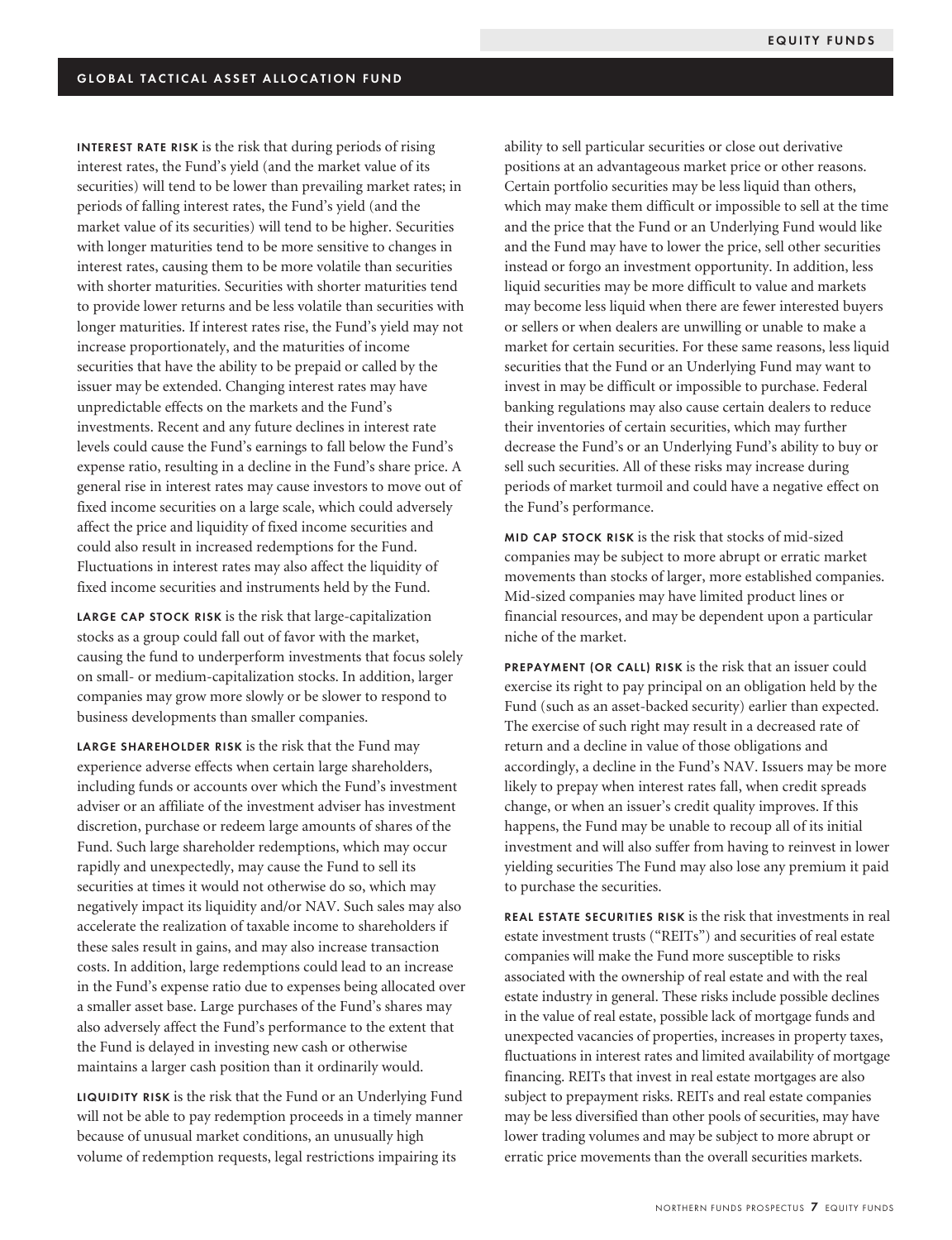### **GLOBAL TACTICAL ASSET ALLOCATION FUND**

**SMALL CAP STOCK RISK** is the risk that stocks of smaller companies may be subject to more abrupt or erratic market movements than stocks of larger, more established companies. Small companies may have limited product lines or financial resources, or may be dependent upon a small or inexperienced management group, and their securities may trade less frequently and in lower volume than the securities of larger companies, which could lead to higher transaction costs. Generally, the smaller the company size, the greater the risk.

**U.S. GOVERNMENT SECURITIES RISK** is the risk that the U.S. government will not provide financial support to its agencies, instrumentalities or sponsored enterprises if it is not obligated to do so by law. Certain U.S. government securities purchased by the Fund are neither issued nor guaranteed by the U.S. Treasury and, therefore, may not be backed by the full faith and credit of the United States. The maximum potential liability of the issuers of some U.S. government securities may greatly exceed their current resources, including any legal right to support from the U.S. Treasury. It is possible that the issuers of such securities will not have the funds to meet their payment obligations in the future.

**VALUATION RISK** is the risk that the sale price the Fund could receive for a portfolio security may differ from the Fund's valuation of the security, particularly for securities that trade in low volume or volatile markets or that are valued using a fair value methodology. Fair valuation of the Fund's investments involves subjective judgment. The Fund's ability to value its investments may be impacted by technological issues and/or errors by pricing services or other third-party service providers. In addition, the value of the securities in the Fund's portfolio may change on days when shareholders will not be able to purchase or sell the Fund's shares.

**As with any mutual fund, it is possible to lose money on an investment in the Fund. An investment in the Fund is not a deposit of any bank and is not insured or guaranteed by the Federal Deposit Insurance Corporation, any other government agency, or The Northern Trust Company, its affiliates, subsidiaries or any other bank.**

## **FUND PERFORMANCE**

The bar chart and table that follow provide an indication of the risks of investing in the Fund by showing (A) changes in the performance of the Fund from year to year, and (B) how the average annual total returns of the Fund compares to those of two broad-based securities market indices and to a custom blended benchmark that reflect the investment instruments in which the Fund invests.

The Fund commenced operations on July 1, 1993 as a separate portfolio (the "Predecessor Fund") of Northern Institutional Funds. On August 1, 2011, the Predecessor Fund was reorganized into the Fund (the "Reorganization"). Prior to the Reorganization, the Predecessor Fund offered and sold Class A, Class C and Class D shares. In connection with the Reorganization, holders of the Predecessor Fund's Class A, Class C and Class D shares received shares of the Fund. The Predecessor Fund was managed with the same investment objective, strategies and policies as are followed by the Fund. As a result of the Reorganization, the performance and accounting history of the Predecessor Fund prior to the date of the Reorganization was assumed by the Fund.

The performance information set forth in the bar chart and table below for periods prior to the date of the Reorganization is that of the Class A Shares of the Predecessor Fund.

On April 1, 2008, the Predecessor Fund changed its investment strategy from a traditional balanced fund to an asset allocation fund operating as a fund of funds. The performance shown in the table prior to that date represents performance of the Predecessor Fund's prior balanced fund strategy.

The Fund's and Predecessor Fund's past performance, before and after taxes, is not necessarily an indication of how the Fund will perform in the future.

Updated performance information for the Fund is available and may be obtained on the Trust's website at northerntrust.com/ funds or by calling 800-595-9111.

### **CALENDAR YEAR TOTAL RETURN\***



\* Year-to-date total return for the six months ended June 30, 2020 is (6.37)%. For the periods shown in the bar chart above, the highest quarterly return was 8.88% in the first quarter of 2019, and the lowest quarterly return was (9.31)% in the third quarter of 2011.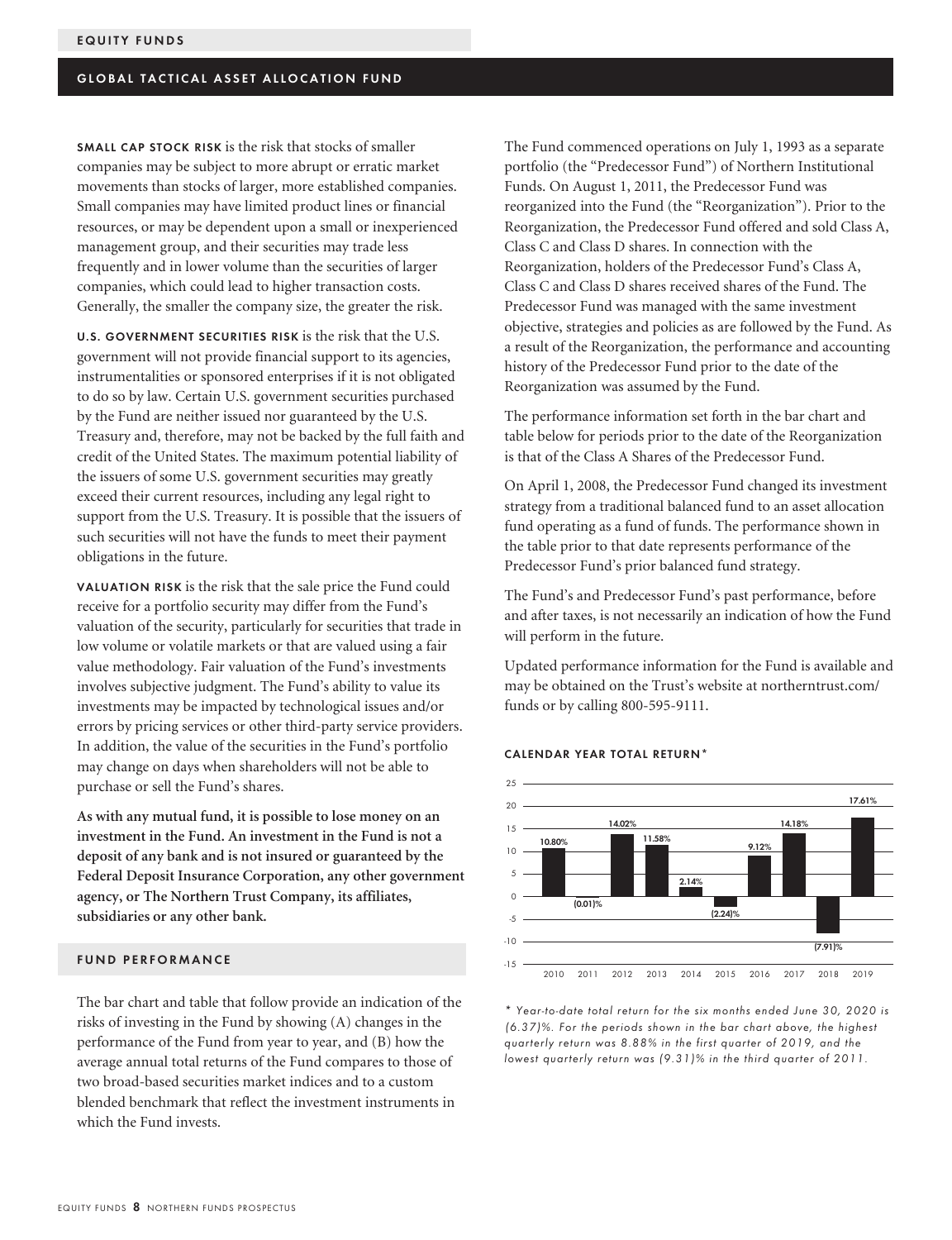#### **AVERAGE ANNUAL TOTAL RETURN**

(For the periods ended December 31, 2019)

|                                                                                                                                                                  | Inception<br>Date | 1-Year | 5-Year | 10-Year | <b>Since</b><br>Inception |
|------------------------------------------------------------------------------------------------------------------------------------------------------------------|-------------------|--------|--------|---------|---------------------------|
| <b>Global Tactical Asset</b><br>Allocation Fund                                                                                                                  | 7/1/93            |        |        |         |                           |
| Returns before taxes                                                                                                                                             |                   | 1761%  | 5.70%  | 6.63%   | 6.23%                     |
| Returns after taxes on<br>distributions                                                                                                                          |                   | 16.77% | 4.51%  | 5.67%   | 4.80%                     |
| Returns after taxes on<br>distributions and sale<br>of Fund shares                                                                                               |                   | 10.61% | 3.99%  | 4.96%   | 4.63%                     |
| <b>MSCI All Country World</b><br>Index (reflects no<br>deduction for fees,<br>expenses, or taxes)                                                                |                   | 26.60% | 8.41%  | 8.79%   | 5.47%                     |
| Bloomberg Barclays U.S.<br>Aggregate Bond Index<br>(reflects no deduction for<br>fees, expenses, or taxes)                                                       |                   | 8.72%  | 3.05%  | 3.75%   | 5.22%                     |
| 60% MSCI All Country<br>World Index and 40%<br><b>Bloomberg Barclays U.S.</b><br>Aggregate Bond Index<br>(reflects no deduction for<br>fees, expenses, or taxes) |                   | 19.40% | 6.43%  | 6.99%   | 6.83%                     |

After-tax returns are calculated using the historical highest individual federal marginal income tax rates and do not reflect the impact of state and local taxes. Actual after-tax returns depend on an investor's tax situation and may differ from those shown. After-tax returns shown are not relevant to investors who hold their shares through tax-deferred arrangements, such as 401(k) plans or individual retirement accounts.

In calculating the federal income taxes due on redemptions, capital gains taxes resulting from redemptions are subtracted from the redemption proceeds and the tax benefits from capital losses resulting from the redemptions are added to the redemption proceeds.

### **MANAGEMENT**

**INVESTMENT ADVISER AND PORTFOLIO MANAGERS.** NTI, an indirect subsidiary of Northern Trust Corporation, serves as the investment adviser of the Global Tactical Asset Allocation Fund. Robert P. Browne, CFA, Executive Vice President of NTI, James D. McDonald, Executive Vice President of NTI and Daniel J. Phillips, CFA, Senior Vice President of NTI, have been managers of the Fund (including the Predecessor Fund) since July 2014, July 2014 and April 2011, respectively. The Northern Trust Company, an affiliate of NTI, serves as transfer agent, custodian and sub-administrator to the Fund.

### **PURCHASE AND SALE OF FUND SHARES**

You may open an account directly with Northern Funds (the "Trust") with a minimum initial investment of \$2,500 in the Fund (\$500 for an IRA; \$250 under the Automatic Investment Plan; and \$500 for employees of Northern Trust and its affiliates). The minimum subsequent investment is \$50 (except for reinvestments of distributions for which there is no minimum). The Fund reserves the right to waive these minimums. You may also purchase Fund shares through your account at Northern Trust (or an affiliate) or an authorized intermediary.

On any business day, you may sell (redeem) or exchange shares through your account by contacting your Northern Trust account representative or authorized intermediary. If you purchase shares directly from the Trust, you may sell (redeem) or exchange your shares in one of the following ways:

- By Mail Send a written request to: Northern Funds, P.O. Box 75986, Chicago, Illinois 60675-5986.
- By Telephone Authorize the telephone privilege on your New Account Application. Call 800-595-9111 to use the telephone privilege.
- By Wire Authorize wire redemptions on your New Account Application and have proceeds sent by federal wire transfer to a previously designated bank account (the minimum redemption amount by this method is \$250). You will be charged \$15 for each wire redemption unless the designated bank account is maintained at Northern Trust or an affiliated bank. Call 800-595-9111 for instructions.
- By Systematic Withdrawal If you own shares of the Fund with a minimum value of \$10,000, you may elect to have a fixed sum redeemed at regular intervals and distributed in cash or reinvested in one or more other funds of the Trust. Call 800-595-9111 for an application form and additional information. The minimum amount is \$250 per withdrawal.
- By Exchange Complete the Exchange Privilege section of your New Account Application to exchange shares of one fund in the Trust for shares of another fund in the Trust. Shares being exchanged must have a value of at least \$1,000 (\$2,500 if a new account is being established by the exchange, \$500 if the new account is an IRA). Call 800-595-9111 for more information.
- By Internet You may initiate transactions between Northern Trust banking and Fund accounts by using Northern Trust Private Passport. For details and to sign up for this service, go to northerntrust.com/funds or contact your Relationship Manager.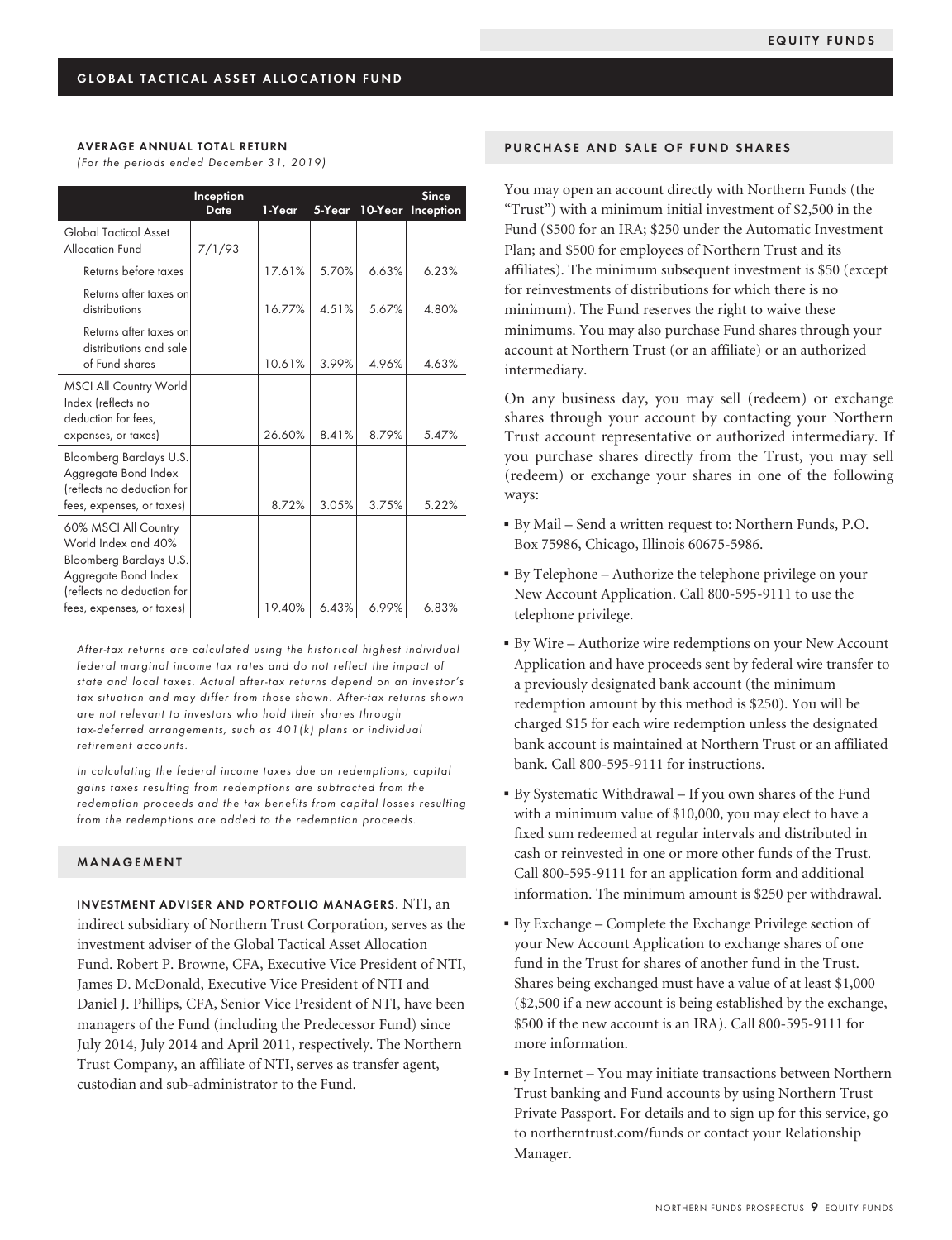#### **GLOBAL TACTICAL ASSET ALLOCATION FUND**

### **TAX INFORMATION**

The Fund's distributions are generally taxable to you as ordinary income, qualified dividend income, capital gains, or a combination of the three, unless you are investing through a tax-exempt or tax-deferred arrangement, such as a 401(k) plan or an individual retirement account. Distributions may be taxable upon withdrawal from tax-deferred accounts.

### **PAYMENTS TO BROKERS-DEALERS AND OTHER FINANCIAL INTERMEDIARIES**

If you purchase the Fund through a broker-dealer or other financial intermediary (such as a bank), the Fund and its related companies may pay the intermediary for the sale of Fund shares and related services. These payments may create a conflict of interest by influencing the broker-dealer or other intermediary and your salesperson to recommend the Fund over another investment. Ask your salesperson or visit your financial intermediary's website for more information.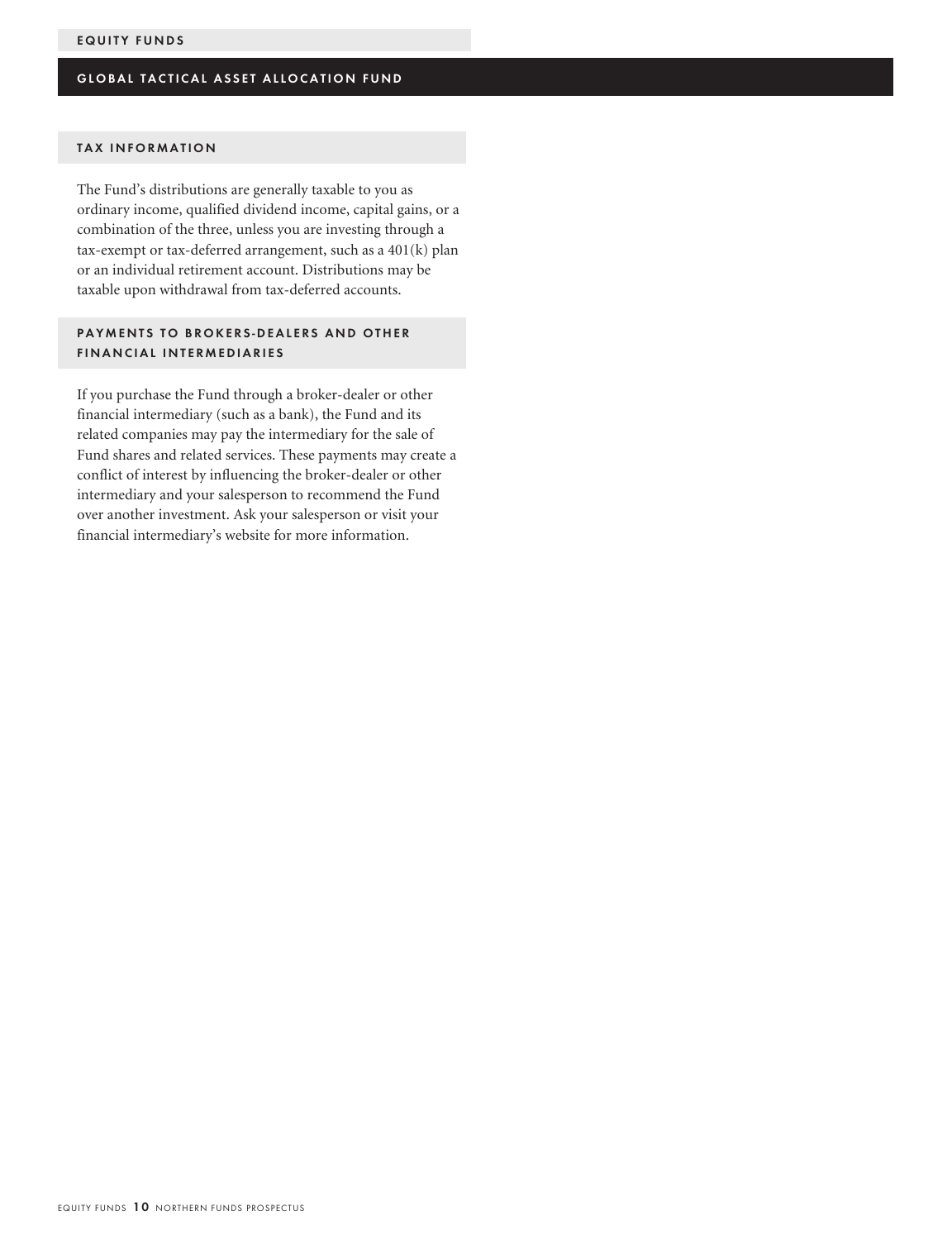### **INVESTMENT OBJECTIVE**

The Fund seeks to provide a high level of current income and long-term capital appreciation.

#### **FEES AND EXPENSES OF THE FUND**

This table describes the fees and expenses that you may pay if you buy and hold shares of the Fund.

**Shareholder Fees** (fees paid directly from your investment)

None

**Annual Fund Operating Expenses** (expenses that you pay each year as a percentage of the value of your investment)

| <b>Total Annual Fund Operating Expenses After Expense</b> |            |
|-----------------------------------------------------------|------------|
| Expense Reimbursement <sup>(2)</sup>                      | $(0.11)$ % |
| Total Annual Fund Operating Expenses <sup>(1)</sup>       | 1.13%      |
| <b>Other Operating Expenses</b>                           | 0.14%      |
| <b>Transfer Agent Fees</b>                                | 0.04%      |
| Other Expenses <sup>(1)</sup>                             | 0.18%      |
| <b>Management Fees</b>                                    | 0.95%      |

**Reimbursement(2)(3)** 1.02%

- (1) Other Expenses have been restated to reflect current fees. The "Total Annual Fund Operating Expenses" does not correlate to the ratio to average net assets of expenses before reimbursements and credits in the Fund's annual report, which does not reflect the restatement of other expenses to reflect current fees.
- (2) Northern Trust Investments, Inc. ("NTI" or the "Investment Adviser") has contractually agreed to reimburse a portion of the operating expenses of the Fund (other than certain excepted expenses, i.e., Acquired Fund Fees and Expenses, the compensation paid to each Independent Trustee of the Trust, expenses of third party consultants engaged by the Board of Trustees, membership dues paid to the Investment Company Institute and Mutual Fund Directors Forum, expenses in connection with the negotiation and renewal of the revolving credit facility, extraordinary expenses and interest) to the extent the "Total Annual Fund Operating Expenses" exceed 1.00%. This contractual limitation may not be terminated before July 31, 2021 without the approval of the Board of Trustees.
- (3) The "Total Annual Fund Operating Expenses After Expense Reimbursement" may be higher than the contractual expense reimbursement rate stated above due to excepted expenses that are not reimbursed.

#### **EXAMPLE**

The following Example is intended to help you compare the cost of investing in the Fund with the cost of investing in other mutual funds. The Example assumes that you invest \$10,000 in the Fund for the time periods indicated and then redeem all of your shares at the end of those periods. The Example also assumes that your investment has a 5% return each year and that the Fund's operating expenses remain the same. Although your actual costs may be higher or lower, based on these assumptions your costs would be:

| 1 Year | 3 Years | 5 Years | 10 Years |
|--------|---------|---------|----------|
| \$104  | \$348   | \$612   | \$1,365  |

**PORTFOLIO TURNOVER.** The Fund pays transaction costs, such as commissions, when it buys and sells securities (or "turns over" its portfolio). A higher portfolio turnover rate may indicate higher transaction costs and may result in higher taxes when Fund shares are held in a taxable account. These costs, which are not reflected in annual portfolio operating expenses or in the Example, affect the Fund's performance. During the most recent fiscal year, the Fund's portfolio turnover rate was 76.34% of the average value of its portfolio.

### **PRINCIPAL INVESTMENT STRATEGIES**

In seeking to achieve its investment objective, the Fund will, under normal circumstances, invest at least 80% of its net assets in income-producing equity securities, including dividendpaying common and preferred stocks. The Fund seeks to provide a high level of current income relative to other mutual funds that invest in equity securities.

Using a quantitative rank, the Fund's investment adviser buys and sells securities based on factors including, but not limited to a company's:

- Profitability;
- Capital decisions;
- Cash coverage; and
- · Dividend yield.

In determining capital appreciation potential, NTI uses a proprietary quantitative ranking that is designed to provide exposure to quality characteristics. Beginning with a broad universe of liquid securities, NTI applies the proprietary quality score, which focuses on company profitability, management efficiency, and cash generation, to screen out low-quality securities. NTI then optimizes the remaining universe of securities for the appropriate quality and diversification goals. NTI also performs a risk management analysis in which risk exposures are measured and managed at the security, sector and portfolio levels. Final purchase decisions are made based on a desired level of diversification. The Fund may use derivatives such as stock index futures to equitize cash and enhance portfolio liquidity. NTI will normally sell a security that it believes is no longer attractive based upon the evaluation criteria described above.

#### **PRINCIPAL RISKS**

As with any investment, you could lose all or part of your investment in the Fund, and the Fund's performance could trail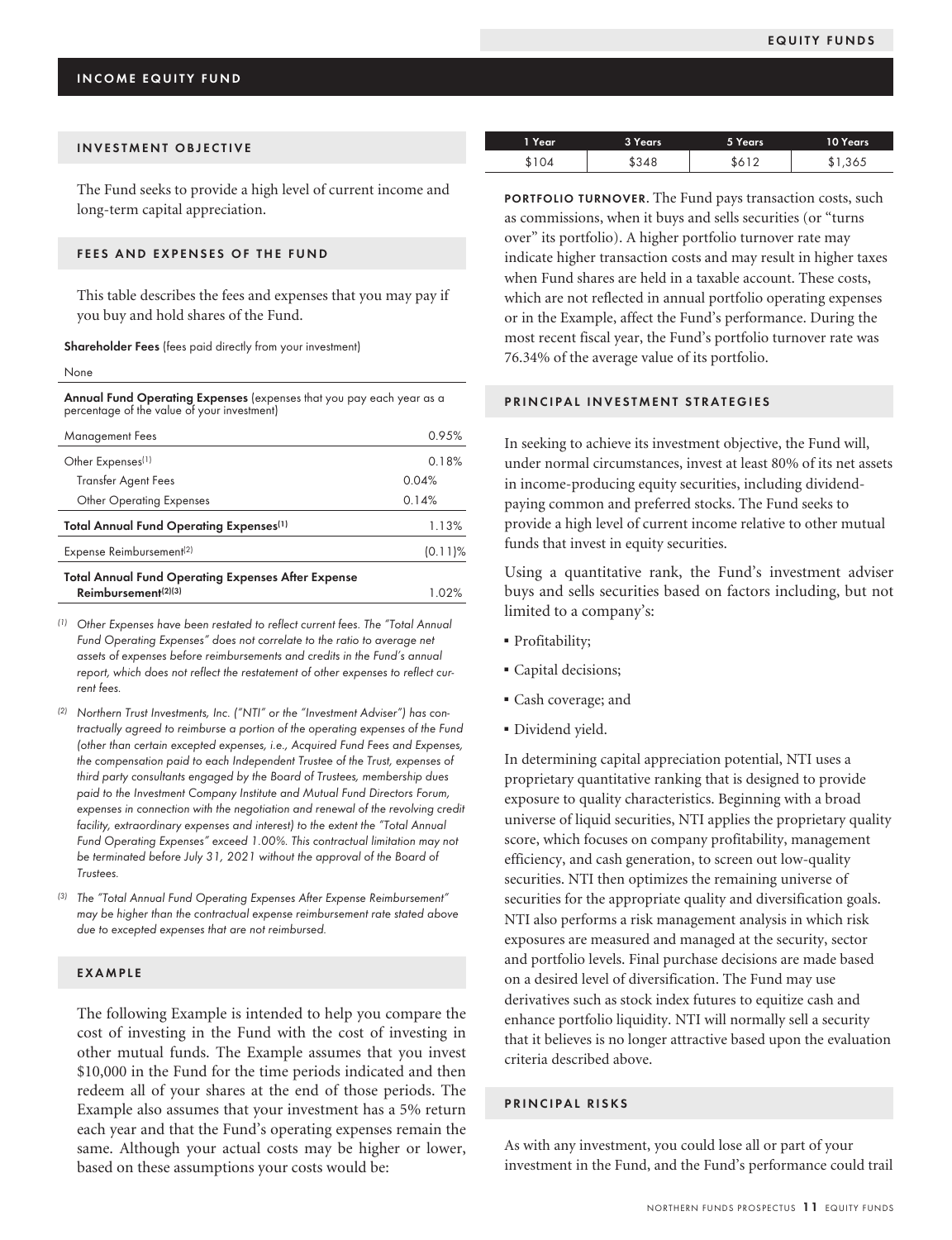### **INCOME EQUITY FUND**

that of other investments. The Fund is subject to certain risks, including the principal risks noted below, any of which may adversely affect the Fund's net asset value ("NAV"), yield, total return and ability to meet its investment objective. Each risk noted below is considered a principal risk of investing in the Fund, regardless of the order in which it appears. The significance of each risk factor below may change over time and you should review each risk factor carefully.

**MARKET RISK** is the risk that the value of the Fund's investments may increase or decrease in response to expected, real or perceived economic, political or financial events in the U.S. or global markets. The frequency and magnitude of such changes in value cannot be predicted. Certain securities and other investments held by the Fund may experience increased volatility, illiquidity, or other potentially adverse effects in response to changing market conditions, inflation, changes in interest rates, lack of liquidity in the bond or equity markets, volatility in the equity markets, market disruptions caused by local or regional events such as war, acts of terrorism, the spread of infectious illness (including epidemics and pandemics) or other public health issues, recessions or other events or adverse investor sentiment or other political, regulatory, economic and social developments, and developments that impact specific economic sectors, industries or segments of the market. These risks may be magnified if certain events or developments adversely interrupt the global supply chain; in these and other circumstances, such risks might affect companies worldwide due to increasingly interconnected global economies and financial markets. Market risk includes the risk that a particular style of investing, such as growth or value, may underperform the market generally.

**LARGE CAP STOCK RISK** is the risk that large-capitalization stocks as a group could fall out of favor with the market, causing the Fund to underperform investments that focus solely on small- or medium-capitalization stocks. In addition, larger companies may grow more slowly or be slower to respond to business developments than smaller companies.

**INVESTMENT STYLE RISK** is the risk that different investment styles (e.g., "growth", "value" or "quantitative") tend to shift in and out of favor, depending on market and economic conditions as well as investor sentiment. The Fund may outperform or underperform other funds that invest in similar asset classes but employ a different investment style. The Fund may also employ a combination of styles that impacts its risk characteristics.

▪ **QUANTITATIVE INVESTING RISK** is the risk that the value of securities or other investments selected using quantitative analysis can perform differently from the market as a whole or from their expected performance and the Fund may realize a loss. This may be as a result of the factors

used in building a multifactor quantitative model, the weights placed on each factor, the accuracy of historical data supplied by third parties, and changing sources of market returns. Whenever a model is used, there is also a risk that the model will not work as planned.

**MANAGEMENT RISK** is the risk that a strategy used by the Fund's investment adviser may fail to produce the intended results or that imperfections, errors or limitations in the tools and data used by the investment adviser may cause unintended results.

**SECTOR RISK** is the risk that companies in similar businesses may be similarly affected by particular economic or market events, which may, in certain circumstances, cause the value of securities of all companies in a particular sector of the market to decrease. While the Fund may not concentrate in any one industry, the Fund may invest without limitation in a particular market sector.

**EXECUTE:** TECHNOLOGY SECURITIES RISK is the risk that securities of technology companies may be subject to greater price volatility than securities of companies in other sectors. These securities may fall in and out of favor with investors rapidly, which may cause sudden selling and dramatically lower market prices. Technology securities also may be affected adversely by changes in technology, consumer and business purchasing patterns, government regulation and/ or obsolete products or services.

**CYBERSECURITY RISK** is the risk of an unauthorized breach and access to Fund assets, Fund or customer data (including private shareholder information), or proprietary information, or the risk of an incident occurring that causes the Fund, the investment adviser, custodian, transfer agent, distributor and other service providers and financial intermediaries to suffer data breaches, data corruption or lose operational functionality or prevent Fund investors from purchasing, redeeming or exchanging shares or receiving distributions. The Fund and its investment adviser have limited ability to prevent or mitigate cybersecurity incidents affecting third party service providers, and such third-party service providers may have limited indemnification obligations to the Fund or its investment adviser. Successful cyber-attacks or other cyber-failures or events affecting the Fund or its service providers may adversely impact and cause financial losses to the Fund or its shareholders. Issuers of securities in which the Fund invests are also subject to cybersecurity risks, and the value of these securities could decline if the issuers experience cyber-attacks or other cyber-failures.

**LARGE SHAREHOLDER RISK** is the risk that the Fund may experience adverse effects when certain large shareholders, including funds or accounts over which the Fund's investment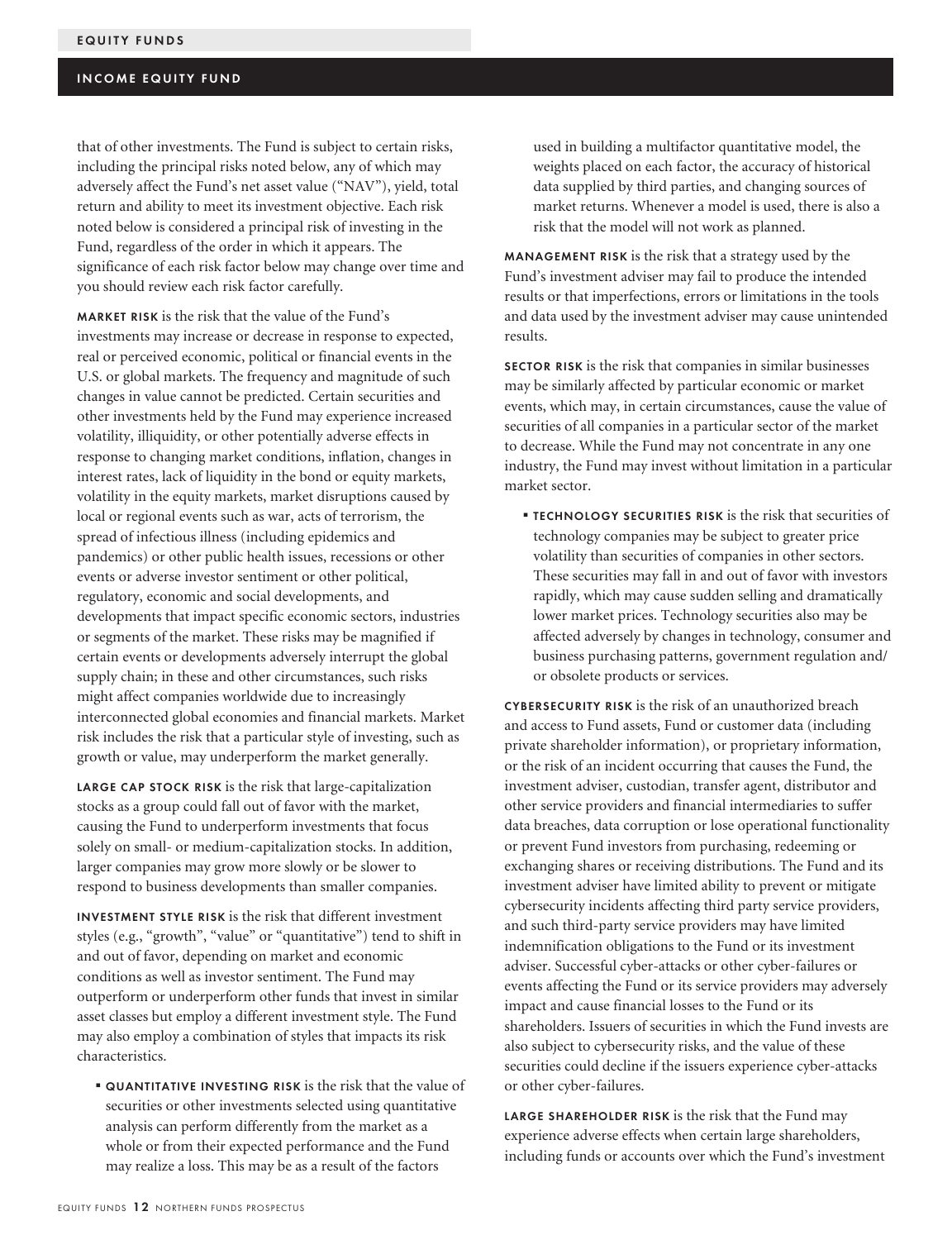adviser or an affiliate of the investment adviser has investment discretion, purchase or redeem large amounts of shares of the Fund. Such large shareholder redemptions, which may occur rapidly and unexpectedly, may cause the Fund to sell its securities at times it would not otherwise do so, which may negatively impact its liquidity and/or NAV. Such sales may also accelerate the realization of taxable income to shareholders if these sales result in gains, and may also increase transaction costs. In addition, large redemptions could lead to an increase in the Fund's expense ratio due to expenses being allocated over a smaller asset base. Large purchases of the Fund's shares may also adversely affect the Fund's performance to the extent that the Fund is delayed in investing new cash or otherwise maintains a larger cash position than it ordinarily would.

**STOCK INDEX FUTURES RISK** is the risk arising from the Fund's use of futures and includes: the risk that there will be imperfect correlation between the change in market value of the Fund's securities and the price of futures contracts; the possible inability of the Fund to close a futures contract when desired; losses due to unanticipated market movements, which potentially are unlimited; and the possible inability of the Fund's investment adviser to correctly predict the direction of securities prices, interest rates, currency exchange rates and other economic factors. Accordingly, under normal market conditions, the Fund will limit its exposure to stock index futures to 5% of the value of the portfolio.

**As with any mutual fund, it is possible to lose money on an investment in the Fund. An investment in the Fund is not a deposit of any bank and is not insured or guaranteed by the Federal Deposit Insurance Corporation, any other government agency, or The Northern Trust Company, its affiliates, subsidiaries or any other bank.**

#### **FUND PERFORMANCE**

The bar chart and table that follow provide an indication of the risks of investing in the Fund by showing (A) changes in the performance of the Fund from year to year, and (B) how the average annual total returns of the Fund compare to those of a broad-based securities market index.

On July 31, 2014, the Fund changed its principal investment strategy from a fundamental actively managed strategy to a quantitative actively managed strategy. The performance shown prior to that date represents performance of the Fund's prior fundamental actively managed strategy.

The Fund's past performance, before and after taxes, is not necessarily an indication of how the Fund will perform in the future.

Updated performance information for the Fund is available and may be obtained on the Fund's website at northerntrust.com/funds or by calling 800-595-9111.

#### **CALENDAR YEAR TOTAL RETURN\***



\* Year to date total return for the six months ended June 30, 2020 is (7.84)%. For the periods shown in the bar chart above, the highest quarterly return was 12.06% in the first quarter of 2019, and the lowest quarterly return was (13.33)% in the fourth quarter of 2018.

#### **AVERAGE ANNUAL TOTAL RETURN**

(For the periods ended December 31, 2019)

|                                                                    | Inception<br><b>Date</b> | 1-Year | 5-Year | 10-Year | Since<br>Inception |
|--------------------------------------------------------------------|--------------------------|--------|--------|---------|--------------------|
| Income Equity Fund                                                 | 4/1/94                   |        |        |         |                    |
| Returns before taxes                                               |                          | 27.01% | 9.83%  | 11.08%  | 9.01%              |
| Returns after taxes<br>on distributions                            |                          | 24.52% | 7.78%  | 8.99%   | 6.96%              |
| Returns after taxes<br>on distributions and<br>sale of Fund shares |                          | 17.67% | 7.40%  | 8.62%   | 6.83%              |
| S&P 500 <sup>®</sup> Index<br>(reflects no deduction for           |                          |        |        |         |                    |
| fees, expenses, or taxes)                                          |                          | 31.49% | 11.70% | 13.56%  | 10.12%             |

After-tax returns are calculated using the historical highest individual federal marginal income tax rates and do not reflect the impact of state and local taxes. Actual after-tax returns depend on an investor's tax situation and may differ from those shown. After-tax returns shown are not relevant to investors who hold their shares through tax-deferred arrangements, such as 401(k) plans or individual retirement accounts.

In calculating the federal income taxes due on redemptions, capital gains taxes resulting from redemptions are subtracted from the redemption proceeds and the tax benefits from capital losses resulting from the redemptions are added to the redemption proceeds.

#### **MANAGEMENT**

**INVESTMENT ADVISER AND PORTFOLIO MANAGERS.** NTI, an indirect subsidiary of Northern Trust Corporation, serves as the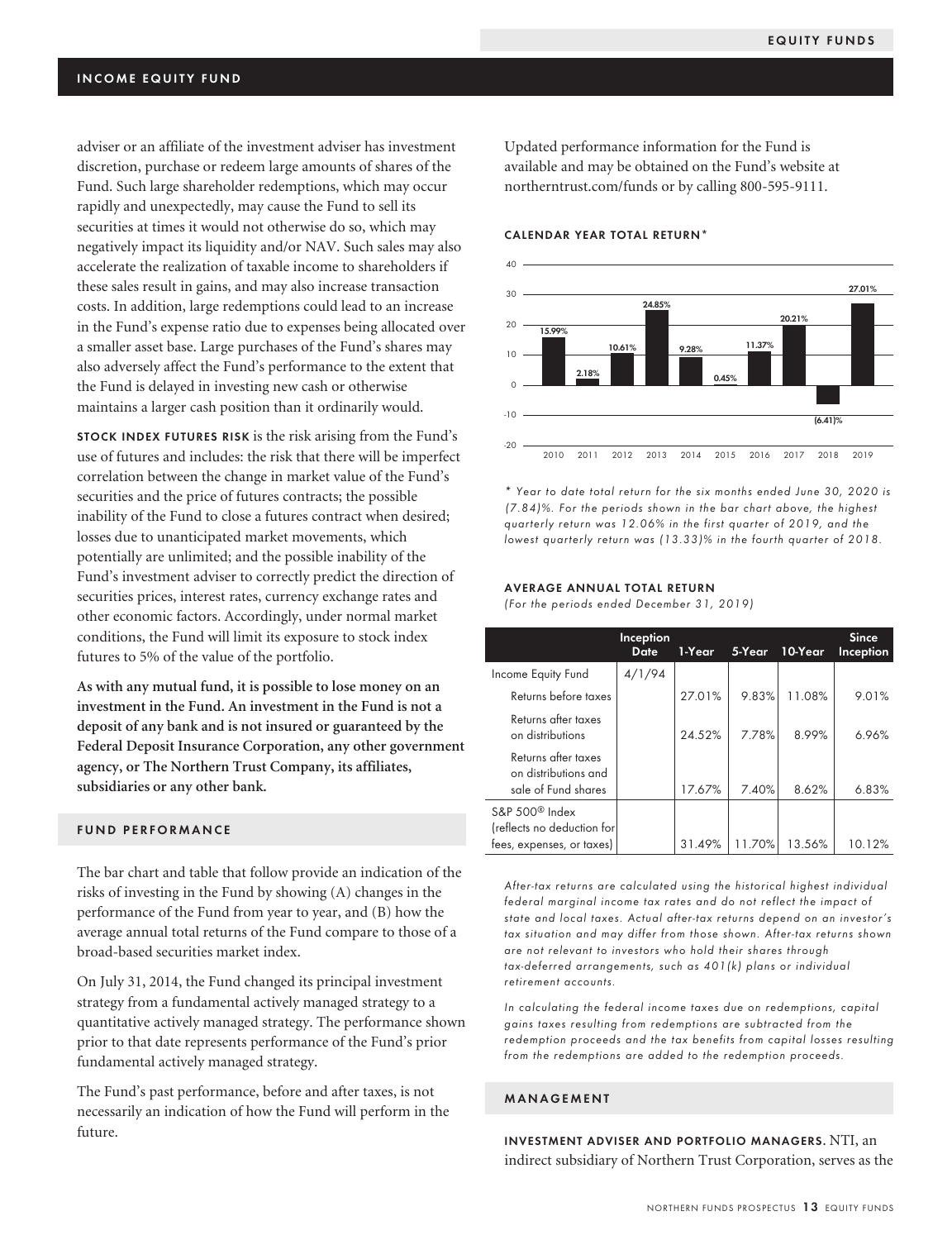#### **INCOME EQUITY FUND**

investment adviser of the Income Equity Fund. Reed A. LeMar, CFA, Vice President of NTI and Jeffrey D. Sampson, CFA, Senior Vice President of NTI, have been managers of the Fund since July 2017, and Sridhar Kancharla, CFA, Senior Vice President of NTI, has been a manager of the Fund since July 31, 2018. The Northern Trust Company, an affiliate of NTI, serves as transfer agent, custodian and sub-administrator to the Fund.

### **PURCHASE AND SALE OF FUND SHARES**

You may open an account directly with Northern Funds (the "Trust") with a minimum initial investment of \$2,500 in the Fund (\$500 for an IRA; \$250 under the Automatic Investment Plan; and \$500 for employees of Northern Trust and its affiliates). The minimum subsequent investment is \$50 (except for reinvestments of distributions for which there is no minimum). The Fund reserves the right to waive these minimums. You may also purchase Fund shares through your account at Northern Trust (or an affiliate) or an authorized intermediary.

On any business day, you may sell (redeem) or exchange shares through your account by contacting your Northern Trust account representative or authorized intermediary. If you purchase shares directly from the Trust, you may sell (redeem) or exchange your shares in one of the following ways:

- By Mail Send a written request to: Northern Funds, P.O. Box 75986, Chicago, Illinois 60675-5986.
- By Telephone Authorize the telephone privilege on your New Account Application. Call 800-595-9111 to use the telephone privilege.
- By Wire Authorize wire redemptions on your New Account Application and have proceeds sent by federal wire transfer to a previously designated bank account (the minimum redemption amount by this method is \$250). You will be charged \$15 for each wire redemption unless the designated bank account is maintained at Northern Trust or an affiliated bank. Call 800-595-9111 for instructions.
- By Systematic Withdrawal If you own shares of the Fund with a minimum value of \$10,000, you may elect to have a fixed sum redeemed at regular intervals and distributed in cash or reinvested in one or more other funds of the Trust. Call 800-595-9111 for an application form and additional information. The minimum amount is \$250 per withdrawal.
- By Exchange Complete the Exchange Privilege section of your New Account Application to exchange shares of one fund in the Trust for shares of another fund in the Trust. Shares being exchanged must have a value of at least \$1,000 (\$2,500 if a new account is being established by the exchange, \$500 if the new account is an IRA). Call 800-595-9111 for more information.
- By Internet You may initiate transactions between Northern Trust banking and Fund accounts by using Northern Trust Private Passport. For details and to sign up for this service, go to northerntrust.com/funds or contact your Relationship Manager.

### **TAX INFORMATION**

The Fund's distributions are generally taxable to you as ordinary income, qualified dividend income, capital gains, or a combination of the three, unless you are investing through a tax-exempt or tax-deferred arrangement, such as a 401(k) plan or an individual retirement account. Distributions may be taxable upon withdrawal from tax-deferred accounts.

### **PAYMENTS TO BROKERS-DEALERS AND OTHER FINANCIAL INTERMEDIARIES**

If you purchase the Fund through a broker-dealer or other financial intermediary (such as a bank), the Fund and its related companies may pay the intermediary for the sale of Fund shares and related services. These payments may create a conflict of interest by influencing the broker-dealer or other intermediary and your salesperson to recommend the Fund over another investment. Ask your salesperson or visit your financial intermediary's website for more information.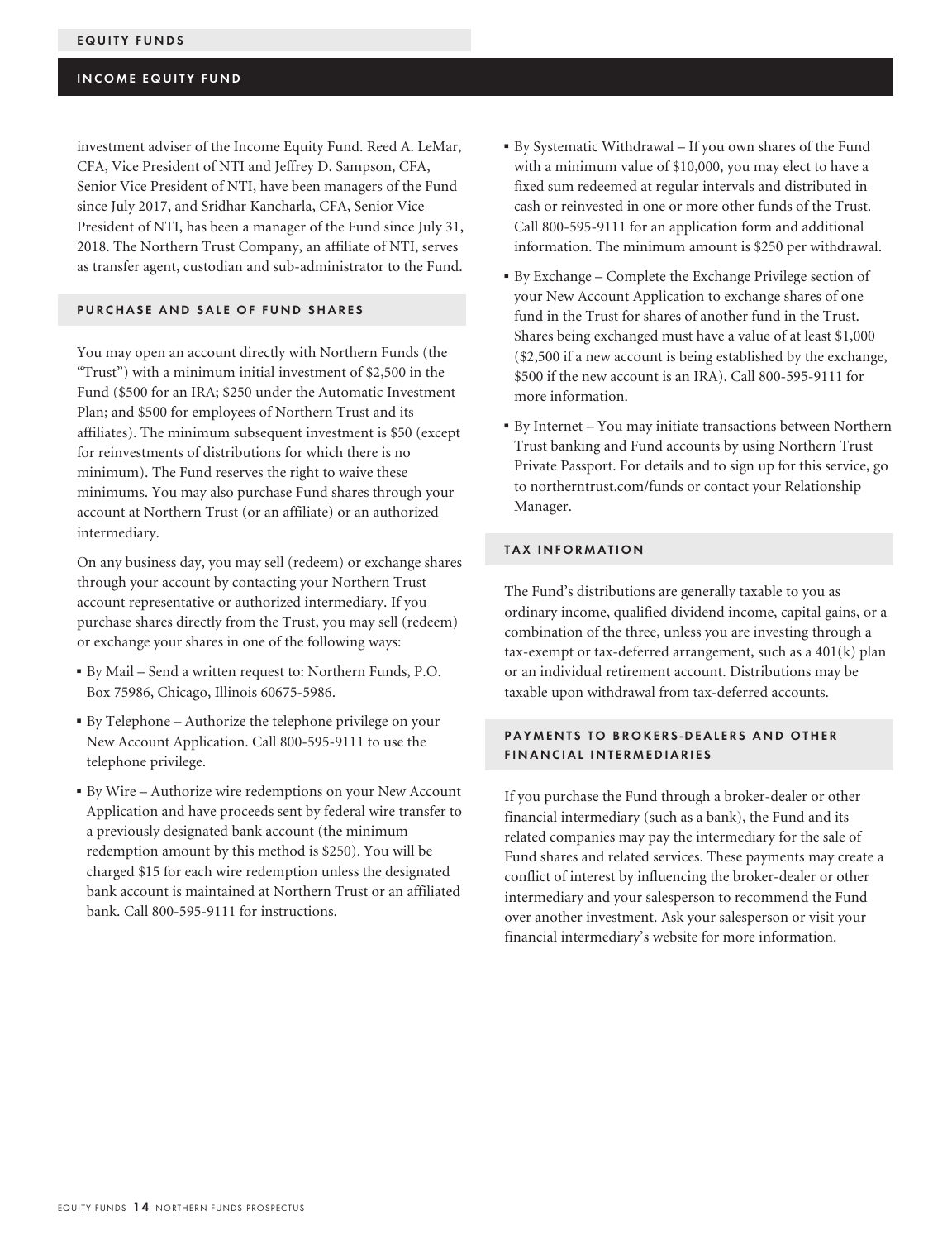### **INVESTMENT OBJECTIVE**

The Fund seeks to provide long-term capital appreciation. Any income received is incidental to this objective.

### **FEES AND EXPENSES OF THE FUND**

This table describes the fees and expenses that you may pay if you buy and hold shares of the Fund.

#### **Shareholder Fees** (fees paid directly from your investment)

| Maximum Sales Charge (Load) Imposed on Purchases (as a                                                                     |            |
|----------------------------------------------------------------------------------------------------------------------------|------------|
| percentage of offering price)                                                                                              | None       |
| Redemption Fee (within 30 days of purchase) (as a percentage of<br>amount redeemed, if applicable)                         | 2.00%      |
|                                                                                                                            |            |
| <b>Annual Fund Operating Expenses</b> (expenses that you pay each year as a<br>percentage of the value of your investment) |            |
| Management Fees                                                                                                            | 0.48%      |
| Other Expenses <sup>(1)</sup>                                                                                              | 0.18%      |
| <b>Transfer Agent Fees</b>                                                                                                 | 0.04%      |
| <b>Other Operating Expenses</b>                                                                                            | 0.14%      |
| Total Annual Fund Operating Expenses <sup>(1)</sup>                                                                        | 0.66%      |
| Expense Reimbursement <sup>(2)</sup>                                                                                       | $(0.11)$ % |
| <b>Total Annual Fund Operating Expenses After Expense</b>                                                                  |            |
| Reimbursement <sup>(2)(3)</sup>                                                                                            | 0.55%      |

(1) Other Expenses have been restated to reflect current fees. The "Total Annual Fund Operating Expenses" does not correlate to the ratio to average net assets of expenses before reimbursements and credits in the Fund's annual report, which does not reflect the restatement of other expenses to reflect current fees.

- (2) Northern Trust Investments, Inc. ("NTI" or the "Investment Adviser") has contractually agreed to reimburse a portion of the operating expenses of the Fund (other than certain excepted expenses, i.e., Acquired Fund Fees and Expenses, the compensation paid to each Independent Trustee of the Trust, expenses of third party consultants engaged by the Board of Trustees, membership dues paid to the Investment Company Institute and Mutual Fund Directors Forum, expenses in connection with the negotiation and renewal of the revolving credit facility, extraordinary expenses and interest) to the extent the "Total Annual Fund Operating Expenses" exceed 0.50%. This contractual limitation may not be terminated before July 31, 2021 without the approval of the Board of **Trustees**
- (3) The "Total Annual Fund Operating Expenses After Expense Reimbursement" may be higher than the contractual expense reimbursement rate stated above due to excepted expenses that are not reimbursed.

#### **EXAMPLE**

The following Example is intended to help you compare the cost of investing in the Fund with the cost of investing in other mutual funds. The Example assumes that you invest \$10,000 in the Fund for the time periods indicated and then redeem all of your shares at the end of those periods. The Example also

assumes that your investment has a 5% return each year and that the Fund's operating expenses remain the same. Although your actual costs may be higher or lower, based on these assumptions your costs would be:

| 1 Year 1 | 5 Years<br>3 Years' |       | 10 Years |  |  |
|----------|---------------------|-------|----------|--|--|
| \$56     | \$200               | \$357 | \$812    |  |  |

**PORTFOLIO TURNOVER.** The Fund pays transaction costs, such as commissions, when it buys and sells securities (or "turns over" its portfolio). A higher portfolio turnover rate may indicate higher transaction costs and may result in higher taxes when Fund shares are held in a taxable account. These costs, which are not reflected in annual portfolio operating expenses or in the Example, affect the Fund's performance. During the most recent fiscal year, the Fund's portfolio turnover rate was 33.97%% of the average value of its portfolio.

#### **PRINCIPAL INVESTMENT STRATEGIES**

In seeking long-term capital appreciation, the Fund will invest, under normal circumstances, at least 80% of its net assets in equity securities. The Fund intends to invest in the securities of companies located in a number of countries throughout the world. These companies generally have market capitalizations in excess of \$1 billion.

The Fund's investment strategy attempts to create a portfolio with similar risk, style, capitalization and industry characteristics as the MSCI World® ex USA Index with the potential to provide excess returns by allowing the Fund to hold a portion, but not all of the securities in the MSCI World ex USA Index. In managing the Fund, NTI attempts to achieve the Fund's objective by overweighting those stocks that it believes will outperform the MSCI World ex USA Index and underweighting (or excluding entirely) those stocks that it believes will underperform the MSCI World ex USA Index. The Fund seeks to accomplish this goal by employing a strategy that uses statistics and advanced econometric methods to determine which fundamental and quantifiable stock or firm characteristics (such as relative valuation, price momentum and earnings quality) are predictive of future stock performance. The characteristics are combined to create a proprietary multifactor quantitative stock selection model that generates stock specific forecasts that are used along with risk controls to determine security weightings. The investment management team's approach, based primarily on applying quantitative methods to fundamental research (e.g., selecting stocks based on economic, financial, and market analysis), is applied within a risk constrained environment that is intended to increase return and result in a portfolio having characteristics similar to the MSCI World ex USA Index. The Fund may use derivatives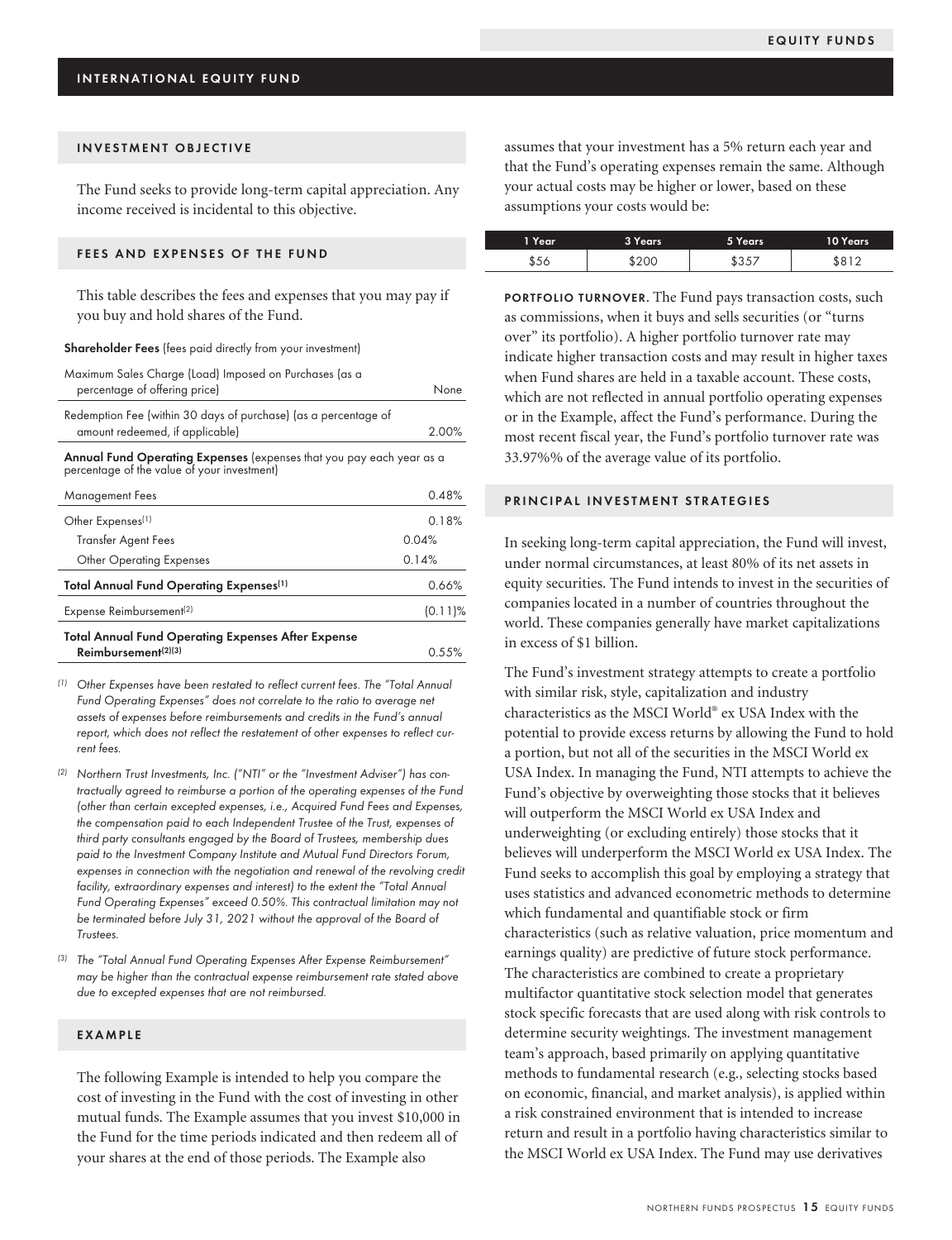such as stock index futures to equitize cash and enhance portfolio liquidity. The team will normally sell a security that it believes is no longer attractive based upon the evaluation criteria described above.

NTI may engage in active trading, and will not consider portfolio turnover a limiting factor in making decisions for the Fund.

Although the Fund primarily invests in mature markets (such as Germany, Japan and the United Kingdom), it may also invest to a lesser extent in emerging markets (such as Brazil and China). The Fund, from time to time, may emphasize particular companies or market segments in attempting to achieve its investment objective.

*MSCI Inc. does not endorse any of the securities in the MSCI World ex USA Index. It is not a sponsor of the International Equity Fund and is not affiliated with the Fund in any way.*

### **PRINCIPAL RISKS**

As with any investment, you could lose all or part of your investment in the Fund, and the Fund's performance could trail that of other investments. The Fund is subject to certain risks, including the principal risks noted below, any of which may adversely affect the Fund's net asset value ("NAV"), total return and ability to meet its investment objective. Each risk noted below is considered a principal risk of investing in the Fund, regardless of the order in which it appears. The significance of each risk factor below may change over time and you should review each risk factor carefully.

**MARKET RISK** is the risk that the value of the Fund's investments may increase or decrease in response to expected, real or perceived economic, political or financial events in the U.S. or global markets. The frequency and magnitude of such changes in value cannot be predicted. Certain securities and other investments held by the Fund may experience increased volatility, illiquidity, or other potentially adverse effects in response to changing market conditions, inflation, changes in interest rates, lack of liquidity in the bond or equity markets, volatility in the equity markets, market disruptions caused by local or regional events such as war, acts of terrorism, the spread of infectious illness (including epidemics and pandemics) or other public health issues, recessions or other events or adverse investor sentiment or other political, regulatory, economic and social developments, and developments that impact specific economic sectors, industries or segments of the market. These risks may be magnified if certain events or developments adversely interrupt the global supply chain; in these and other circumstances, such risks might affect companies worldwide due to increasingly

interconnected global economies and financial markets. Market risk includes the risk that a particular style of investing, such as growth or value, may underperform the market generally.

**FOREIGN SECURITIES RISK** is the risk that investing in foreign (non-U.S.) securities may result in the Fund experiencing more rapid and extreme changes in value than a fund that invests exclusively in securities of U.S. companies, due to less liquid markets and adverse economic, political, diplomatic, financial, and regulatory factors. Foreign governments also may impose limits on investment and repatriation and impose taxes. Any of these events could cause the value of the Fund's investments to decline. To the extent that the Fund's assets are concentrated in a single country or geographic region, the Fund will be subject to the risks associated with that particular country or region.

- **EXPARENCY RISK** is the risk that foreign currencies, securities that trade in or receive revenues in foreign currencies, or derivatives that provide exposure to foreign currencies will fluctuate in value relative to the U.S. dollar, adversely affecting the value of the Fund's investments and its returns. Because the Fund's NAV is determined on the basis of U.S. dollars, you may lose money if the local currency of a foreign market depreciates against the U.S. dollar, even if the market value of the Fund's holdings appreciates. In addition, fluctuations in the exchange values of currencies could affect the economy or particular business operations of companies in a geographic region in which the Fund invests, causing an adverse impact on the Fund's investments in the affected region.
- **EMERGING MARKETS RISK** is the risk that markets of emerging market countries are less developed and less liquid, subject to greater price volatility and generally subject to increased economic, political, regulatory and other uncertainties than more developed markets.
- **FOREIGN CUSTODY RISK** the Fund may hold foreign securities and cash with foreign banks, agents, and securities depositories appointed by the Fund's custodian (each a "Foreign Custodian"). Some Foreign Custodians may be recently organized or new to the foreign custody business. In some countries, Foreign Custodians may be subject to little or no regulatory oversight over or independent evaluation of their operations. Further, the laws of certain countries may place limitations on the Fund's ability to recover its assets if a Foreign Custodian enters bankruptcy. Investments in emerging markets may be subject to even greater custody risks than investments in more developed markets. Custody services in emerging market countries are very often undeveloped and may be considerably less well-regulated than in more developed countries, and thus may not afford the same level of investor protection as would apply in developed countries.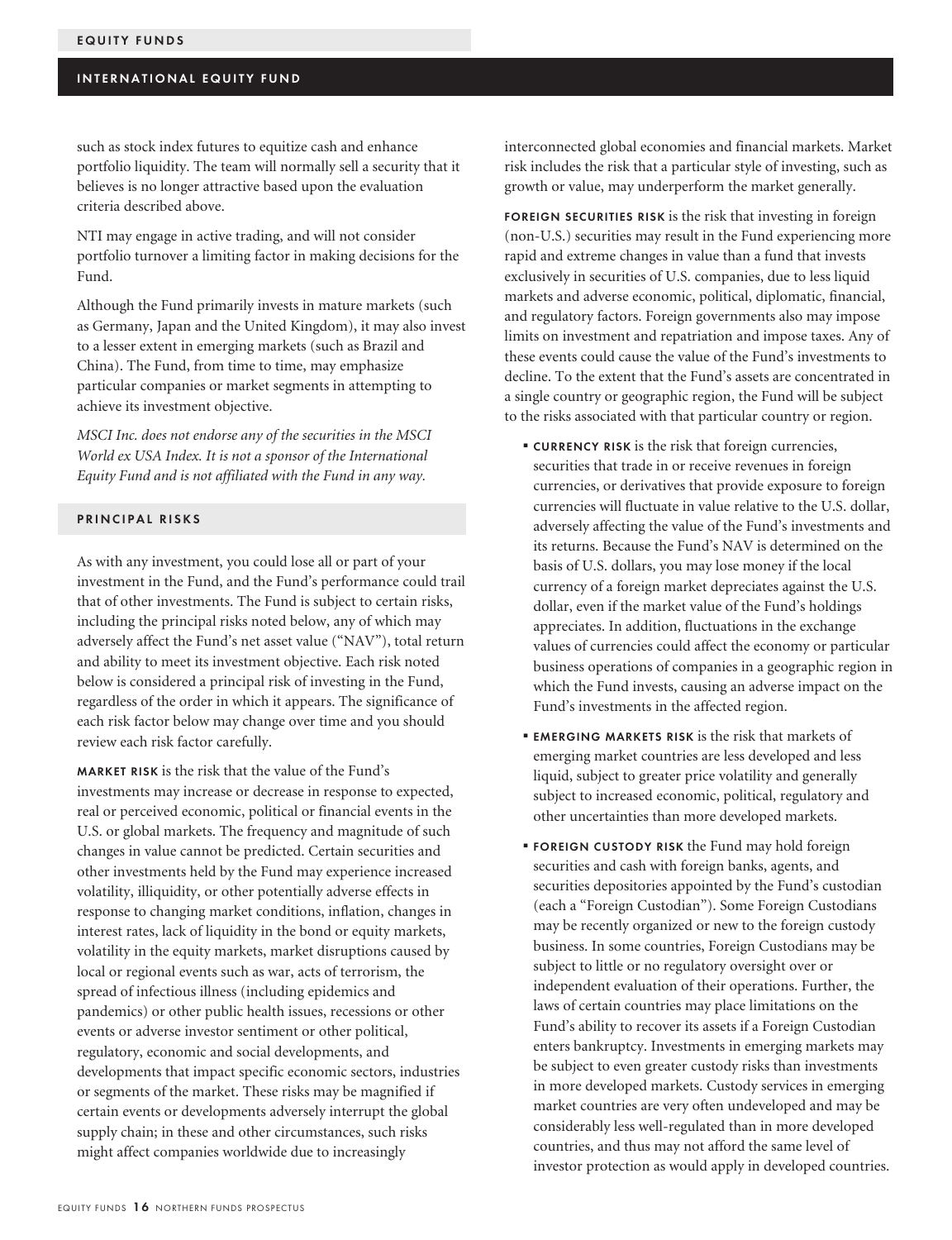**LARGE CAP STOCK RISK** is the risk that large-capitalization stocks as a group could fall out of favor with the market, causing the Fund to underperform investments that focus solely on small- or medium-capitalization stocks. In addition, larger companies may grow more slowly or be slower to respond to business developments than smaller companies.

**INVESTMENT STYLE RISK** is the risk that different investment styles (e.g., "growth", "value" or "quantitative") tend to shift in and out of favor, depending on market and economic conditions as well as investor sentiment. The Fund may outperform or underperform other funds that invest in similar asset classes but employ a different investment style. The Fund may also employ a combination of styles that impacts its risk characteristics.

▪ **QUANTITATIVE INVESTING RISK** is the risk that the value of securities or other investments selected using quantitative analysis can perform differently from the market as a whole or from their expected performance and the Fund may realize a loss. This may be as a result of the factors used in building a multifactor quantitative model, the weights placed on each factor, the accuracy of historical data supplied by third parties, and changing sources of market returns. Whenever a model is used, there is also a risk that the model will not work as planned.

**MANAGEMENT RISK** is the risk that a strategy used by the Fund's investment adviser may fail to produce the intended results or that imperfections, errors or limitations in the tools and data used by the investment adviser may cause unintended results.

**CYBERSECURITY RISK** is the risk of an unauthorized breach and access to Fund assets, Fund or customer data (including private shareholder information), or proprietary information, or the risk of an incident occurring that causes the Fund, the investment adviser, custodian, transfer agent, distributor and other service providers and financial intermediaries to suffer data breaches, data corruption or lose operational functionality or prevent Fund investors from purchasing, redeeming or exchanging shares or receiving distributions. The Fund and its investment adviser have limited ability to prevent or mitigate cybersecurity incidents affecting third party service providers, and such third-party service providers may have limited indemnification obligations to the Fund or its investment adviser. Successful cyber-attacks or other cyber-failures or events affecting the Fund or its service providers may adversely impact and cause financial losses to the Fund or its shareholders. Issuers of securities in which the Fund invests are also subject to cybersecurity risks, and the value of these securities could decline if the issuers experience cyber-attacks or other cyber-failures.

**GEOGRAPHIC RISK** is the risk that if the Fund invests a significant portion of its total assets in certain issuers within the same geographic region, an adverse economic, business or political development affecting that region may affect the value of the Fund's investments more, and the Fund's investments may be more volatile, than if its investments were not so concentrated in such geographic region.

**SECTOR RISK** is the risk that companies in similar businesses may be similarly affected by particular economic or market events, which may, in certain circumstances, cause the value of securities of all companies in a particular sector of the market to decrease. While the Fund may not concentrate in any one industry, the Fund may invest without limitation in a particular market sector.

**STOCK INDEX FUTURES RISK** is the risk arising from the Fund's use of futures and includes: the risk that there will be imperfect correlation between the change in market value of the Fund's securities and the price of futures contracts; the possible inability of the Fund to close a futures contract when desired; losses due to unanticipated market movements, which potentially are unlimited; and the possible inability of the Fund's investment adviser to correctly predict the direction of securities prices, interest rates, currency exchange rates and other economic factors. Accordingly, under normal market conditions, the Fund will limit its exposure to stock index futures to 5% of the value of the portfolio.

**VALUATION RISK** is the risk that the sale price the Fund could receive for a portfolio security may differ from the Fund's valuation of the security, particularly for securities that trade in low volume or volatile markets or that are valued using a fair value methodology. Fair valuation of the Fund's investments involves subjective judgment. The Fund's ability to value its investments may be impacted by technological issues and/or errors by pricing services or other third-party service providers. In addition, the value of the securities in the Fund's portfolio may change on days when shareholders will not be able to purchase or sell the Fund's shares.

**LARGE SHAREHOLDER RISK** is the risk that the Fund may experience adverse effects when certain large shareholders, including funds or accounts over which the Fund's investment adviser or an affiliate of the investment adviser has investment discretion, purchase or redeem large amounts of shares of the Fund. Such large shareholder redemptions, which may occur rapidly and unexpectedly, may cause the Fund to sell its securities at times it would not otherwise do so, which may negatively impact its liquidity and/or NAV. Such sales may also accelerate the realization of taxable income to shareholders if these sales result in gains, and may also increase transaction costs. In addition, large redemptions could lead to an increase in the Fund's expense ratio due to expenses being allocated over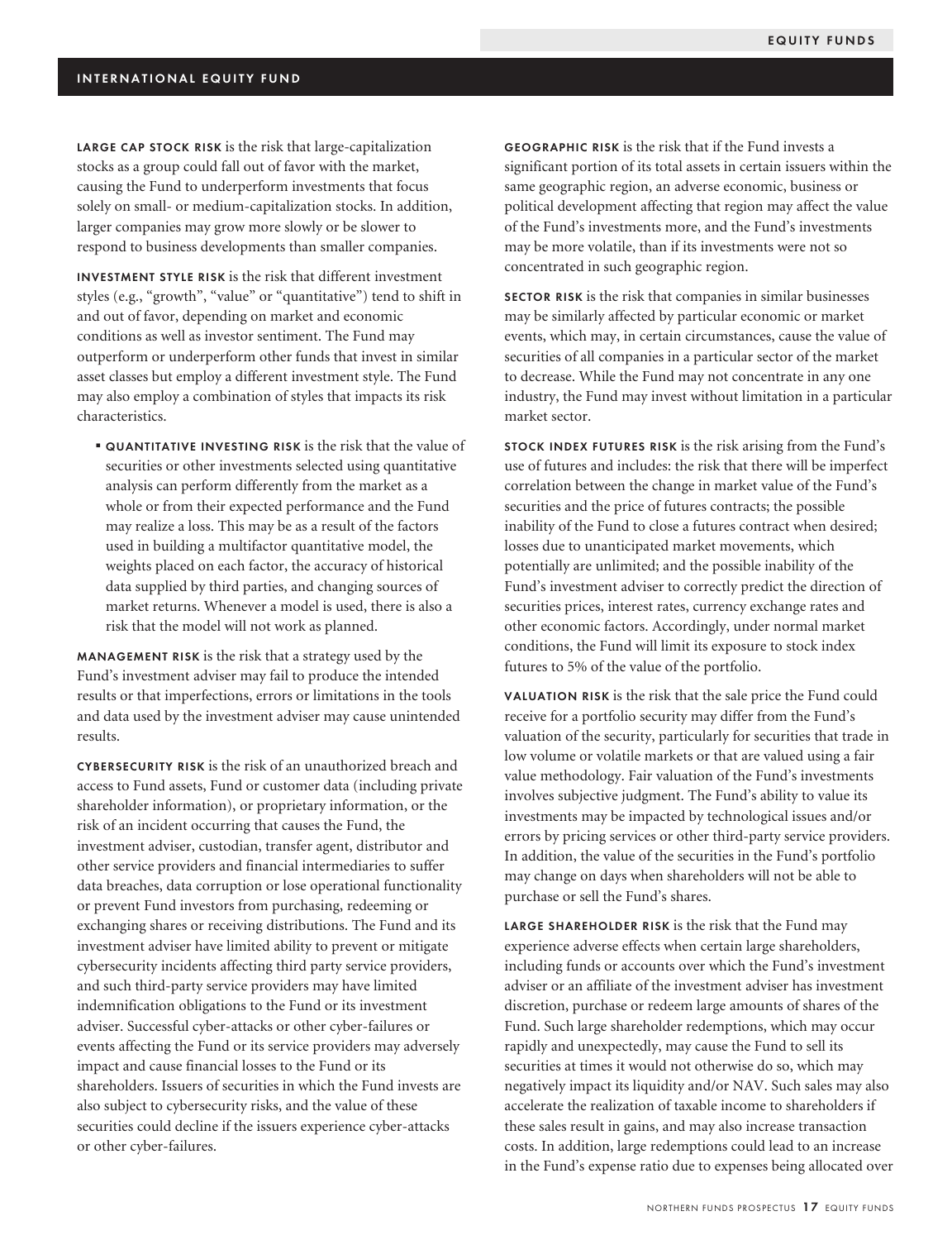a smaller asset base. Large purchases of the Fund's shares may also adversely affect the Fund's performance to the extent that the Fund is delayed in investing new cash or otherwise maintains a larger cash position than it ordinarily would.

**As with any mutual fund, it is possible to lose money on an investment in the Fund. An investment in the Fund is not a deposit of any bank and is not insured or guaranteed by the Federal Deposit Insurance Corporation, any other government agency, or The Northern Trust Company, its affiliates, subsidiaries or any other bank.**

### **FUND PERFORMANCE**

The bar chart and table that follow provide an indication of the risks of investing in the Fund by showing (A) changes in the performance of the Fund from year to year, and (B) how the average annual total returns of the Fund compare to those of a broad-based securities market index.

On January 1, 2017, the Fund changed its principal investment strategy from a fundamental actively managed strategy to a quantitative actively managed strategy. The performance shown prior to that date represents performance of the Fund's prior fundamental actively managed strategy.

The Fund's past performance, before and after taxes, is not necessarily an indication of how the Fund will perform in the future.

Updated performance information for the Fund is available and may be obtained on the Fund's website at northerntrust.com/funds or by calling 800-595-9111.



#### **CALENDAR YEAR TOTAL RETURN\***

\* Year to date total return for the six months ended June 30, 2020 is (14.60)%. For the periods shown in the bar chart above, the highest quarterly return was 16.28% in the third quarter of 2010, and the lowest quarterly return was (22.51)% in the third quarter of 2011.

#### **AVERAGE ANNUAL TOTAL RETURN**

(For the periods ended December 31, 2019)

|                                                                                     | Inception<br>Date | 1 Year | 5-Year |       | Since,<br>10-Year Inception |
|-------------------------------------------------------------------------------------|-------------------|--------|--------|-------|-----------------------------|
| International Equity Fund                                                           | 4/1/94            |        |        |       |                             |
| Returns before taxes                                                                |                   | 16.59% | 3.52%  | 4.31% | 4.55%                       |
| Returns after taxes on<br>distributions                                             |                   | 15.85% | 3.16%  | 3.96% | 3.46%                       |
| Returns after taxes on<br>distributions and sale<br>of Fund shares                  |                   | 10.84% | 2.87%  | 3.54% | 3.50%                       |
| MSCI World ex USA<br>Index (reflects no<br>deduction or fees,<br>expenses or taxes) |                   | 22.49% | 5.42%  | 5.32% | 5.32%                       |

After-tax returns are calculated using the historical highest individual federal marginal income tax rates and do not reflect the impact of state and local taxes. Actual after-tax returns depend on an investor's tax situation and may differ from those shown. After-tax returns shown are not relevant to investors who hold their shares through tax-deferred arrangements, such as 401(k) plans or individual retirement accounts.

In calculating the federal income taxes due on redemptions, capital gains taxes resulting from redemptions are subtracted from the redemption proceeds and the tax benefits from capital losses resulting from the redemptions are added to the redemption proceeds. Under certain circumstances, the addition of the tax benefits from capital losses resulting from redemptions may cause the Returns after taxes on distributions and sale of fund shares to be greater than the Returns after taxes on distributions or even the Returns before taxes.

#### **MANAGEMENT**

**INVESTMENT ADVISER AND PORTFOLIO MANAGERS.** NTI, an indirect subsidiary of Northern Trust Corporation, serves as the investment adviser of the International Equity Fund. Michael R. Hunstad, Senior Vice President of NTI and Mark C. Sodergren, CFA, Senior Vice President of NTI, have been managers of the Fund since July 2019 and January 2017, respectively. The Northern Trust Company, an affiliate of NTI, serves as transfer agent, custodian and sub-administrator to the Fund.

### **PURCHASE AND SALE OF FUND SHARES**

You may open an account directly with Northern Funds (the "Trust") with a minimum initial investment of \$2,500 in the Fund (\$500 for an IRA; \$250 under the Automatic Investment Plan; and \$500 for employees of Northern Trust and its affiliates). The minimum subsequent investment is \$50 (except for reinvestments of distributions for which there is no minimum). The Fund reserves the right to waive these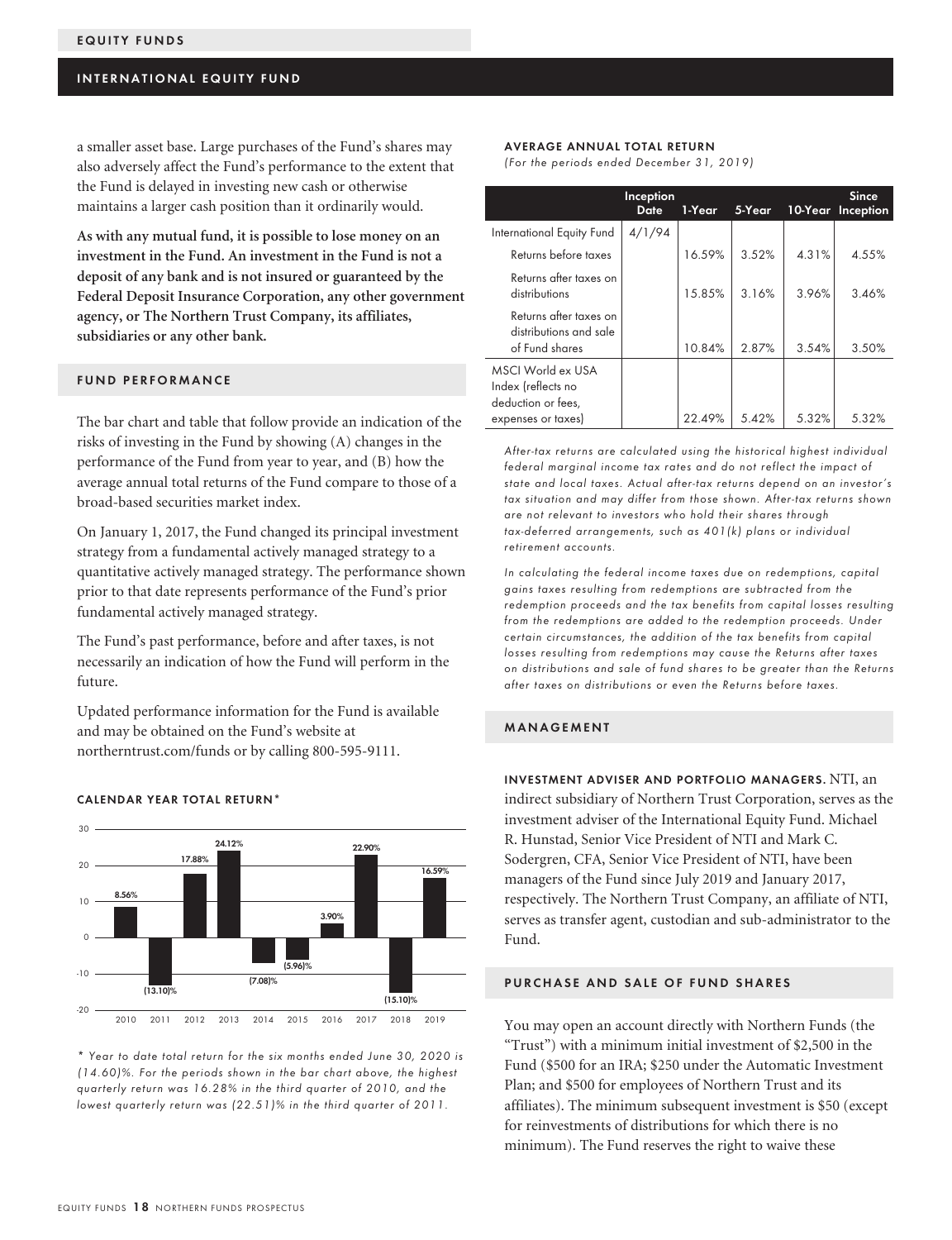minimums. You may also purchase Fund shares through your account at Northern Trust (or an affiliate) or an authorized intermediary.

On any business day, you may sell (redeem) or exchange shares through your account by contacting your Northern Trust account representative or authorized intermediary. If you purchase shares directly from the Trust, you may sell (redeem) or exchange your shares in one of the following ways:

- By Mail Send a written request to: Northern Funds, P.O. Box 75986, Chicago, Illinois 60675-5986.
- By Telephone Authorize the telephone privilege on your New Account Application. Call 800-595-9111 to use the telephone privilege.
- By Wire Authorize wire redemptions on your New Account Application and have proceeds sent by federal wire transfer to a previously designated bank account (the minimum redemption amount by this method is \$250). You will be charged \$15 for each wire redemption unless the designated bank account is maintained at Northern Trust or an affiliated bank. Call 800-595-9111 for instructions.
- By Systematic Withdrawal If you own shares of the Fund with a minimum value of \$10,000, you may elect to have a fixed sum redeemed at regular intervals and distributed in cash or reinvested in one or more other funds of the Trust. Call 800-595-9111 for an application form and additional information. The minimum amount is \$250 per withdrawal.
- By Exchange Complete the Exchange Privilege section of your New Account Application to exchange shares of one fund in the Trust for shares of another fund in the Trust.

Shares being exchanged must have a value of at least \$1,000 (\$2,500 if a new account is being established by the exchange, \$500 if the new account is an IRA). Call 800-595-9111 for more information.

▪ By Internet – You may initiate transactions between Northern Trust banking and Fund accounts by using Northern Trust Private Passport. For details and to sign up for this service, go to northerntrust.com/funds or contact your Relationship Manager.

#### **TAX INFORMATION**

The Fund's distributions are generally taxable to you as ordinary income, qualified dividend income, capital gains, or a combination of the three, unless you are investing through a tax-exempt or tax-deferred arrangement, such as a 401(k) plan or an individual retirement account. Distributions may be taxable upon withdrawal from tax-deferred accounts.

### **PAYMENTS TO BROKERS-DEALERS AND OTHER FINANCIAL INTERMEDIARIES**

If you purchase the Fund through a broker-dealer or other financial intermediary (such as a bank), the Fund and its related companies may pay the intermediary for the sale of Fund shares and related services. These payments may create a conflict of interest by influencing the broker-dealer or other intermediary and your salesperson to recommend the Fund over another investment. Ask your salesperson or visit your financial intermediary's website for more information.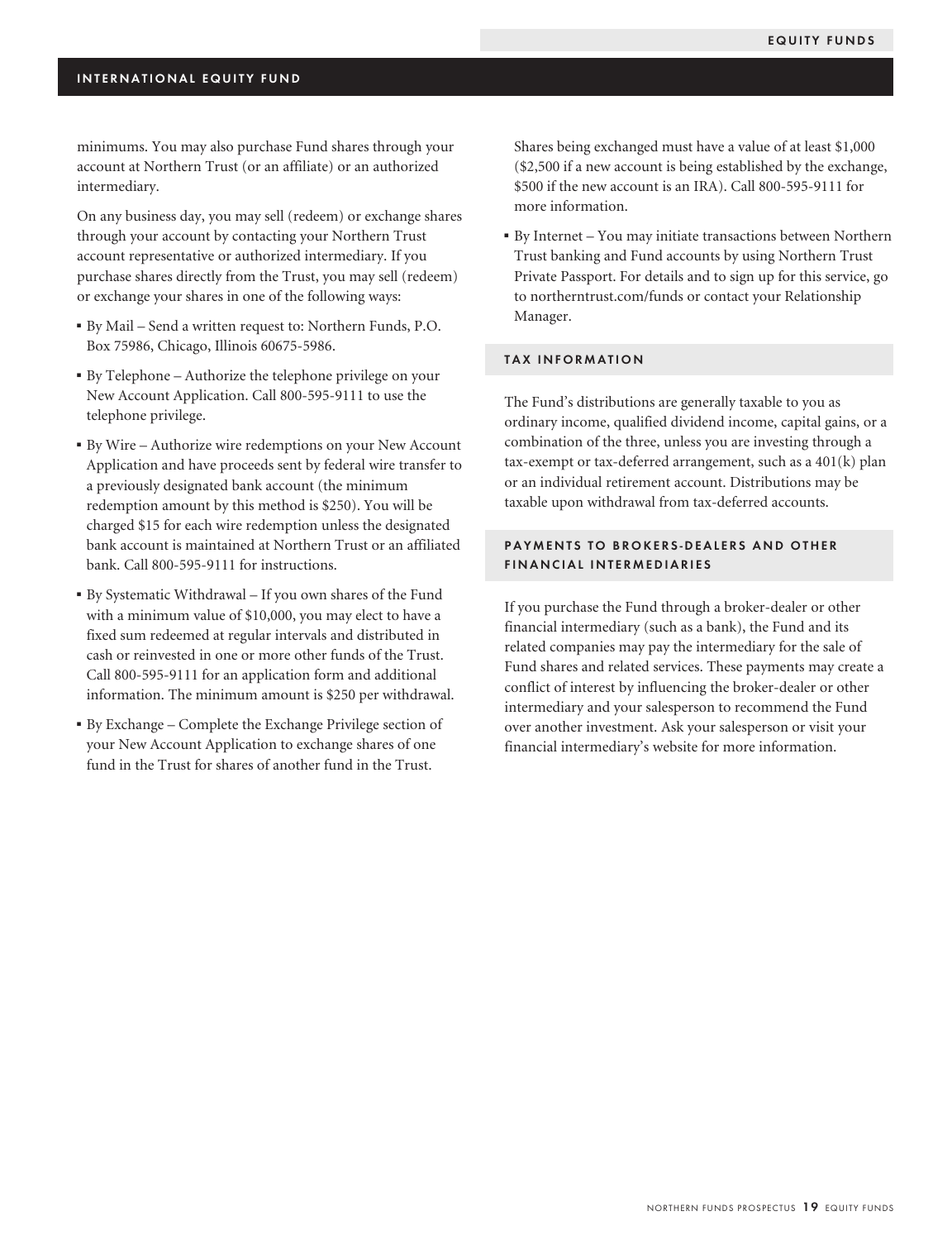### **INVESTMENT OBJECTIVE**

The Fund seeks long-term growth of capital. Any income received is incidental to this objective.

### **FEES AND EXPENSES OF THE FUND**

This table describes the fees and expenses that you may pay if you buy and hold shares of the Fund.

**Shareholder Fees** (fees paid directly from your investment)

None

**Annual Fund Operating Expenses** (expenses that you pay each year as a percentage of the value of your investment)

| <b>Management Fees</b>                                    | 0.44%      |
|-----------------------------------------------------------|------------|
| Other Expenses                                            | 0.12%      |
| <b>Transfer Agent Fees</b>                                | 0.04%      |
| <b>Other Operating Expenses</b>                           | 0.08%      |
| <b>Total Annual Fund Operating Expenses</b>               | 0.56%      |
| Expense Reimbursement <sup>(1)</sup>                      | $(0.10)\%$ |
| <b>Total Annual Fund Operating Expenses After Expense</b> |            |

**Reimbursement(1)(2)** 0.46%

(1) Northern Trust Investments, Inc. ("NTI" or the "Investment Adviser") has contractually agreed to reimburse a portion of the operating expenses of the Fund (other than certain excepted expenses, i.e., Acquired Fund Fees and Expenses, the compensation paid to each Independent Trustee of the Trust, expenses of third party consultants engaged by the Board of Trustees, membership dues paid to the Investment Company Institute and Mutual Fund Directors Forum, expenses in connection with the negotiation and renewal of the revolving credit facility, extraordinary expenses and interest) to the extent the "Total Annual Fund Operating Expenses" exceed 0.45%. This contractual limitation may not be terminated before July 31, 2021 without the approval of the Board of Trustees.

(2) The "Total Annual Fund Operating Expenses After Expense Reimbursement" may be higher than the contractual expense reimbursement rate shown above due to excepted expenses that are not reimbursed.

#### **EXAMPLE**

The following Example is intended to help you compare the cost of investing in the Fund with the cost of investing in other mutual funds. The Example assumes that you invest \$10,000 in the Fund for the time periods indicated and then redeem all of your shares at the end of those periods. The Example also assumes that your investment has a 5% return each year and that the Fund's operating expenses remain the same. Although your actual costs may be higher or lower, based on these assumptions your costs would be:

| Year | <sup>2</sup> Years | 5 Years | 10 Years |
|------|--------------------|---------|----------|
| \$47 | 169                | \$303   | AO?      |

**PORTFOLIO TURNOVER.** The Fund pays transaction costs, such as commissions, when it buys and sells securities (or "turns over" its portfolio). A higher portfolio turnover rate may indicate higher transaction costs and may result in higher taxes when Fund shares are held in a taxable account. These costs, which are not reflected in annual portfolio operating expenses or in the Example, affect the Fund's performance. During the most recent fiscal year, the Fund's portfolio turnover rate was 37.90% of the average value of its portfolio.

## **PRINCIPAL INVESTMENT STRATEGIES**

In seeking its investment objective, the Fund will invest, under normal circumstances, at least 80% of its net assets in a broadly diversified portfolio of equity securities in large capitalization U.S. companies, including foreign issuers that are traded in the U.S. Large capitalization companies generally are considered to be those whose market capitalization is, at the time the Fund makes an investment, within the range of the market capitalization of the companies in the Russell 1000® Index. As of May 31, 2020, the market capitalization of the companies in the Russell 1000 Index was between \$127.1 million and \$1.4 trillion. The size of companies in the Russell 1000 Index changes with market conditions. In addition, changes to the composition of the Russell 1000 Index can change the market capitalization range of companies in that index. The Fund is not limited to the stocks included in the Russell 1000 Index and may invest in other stocks that meet NTI's criteria discussed below.

The Fund seeks to achieve its investment objective by employing a strategy that uses statistics and advanced econometric methods to determine which fundamental and quantifiable stock or firm characteristics (such as relative valuation, price momentum and earnings quality) are predictive of future stock performance. The characteristics are combined to create a proprietary multifactor quantitative stock selection model, which generates stock specific forecasts that are used along with risk controls to determine security weightings. The investment management team's approach, based primarily on applying quantitative methods to fundamental research (e.g., selecting stocks based on economic, financial, and market analysis), is applied within a risk constrained environment that is intended to increase return. The Fund may use derivatives such as stock index futures to equitize cash and enhance portfolio liquidity. The team will normally sell a security that it believes is no longer attractive based upon the evaluation criteria described above.

NTI may engage in active trading, and will not consider portfolio turnover a limiting factor in making decisions for the Fund.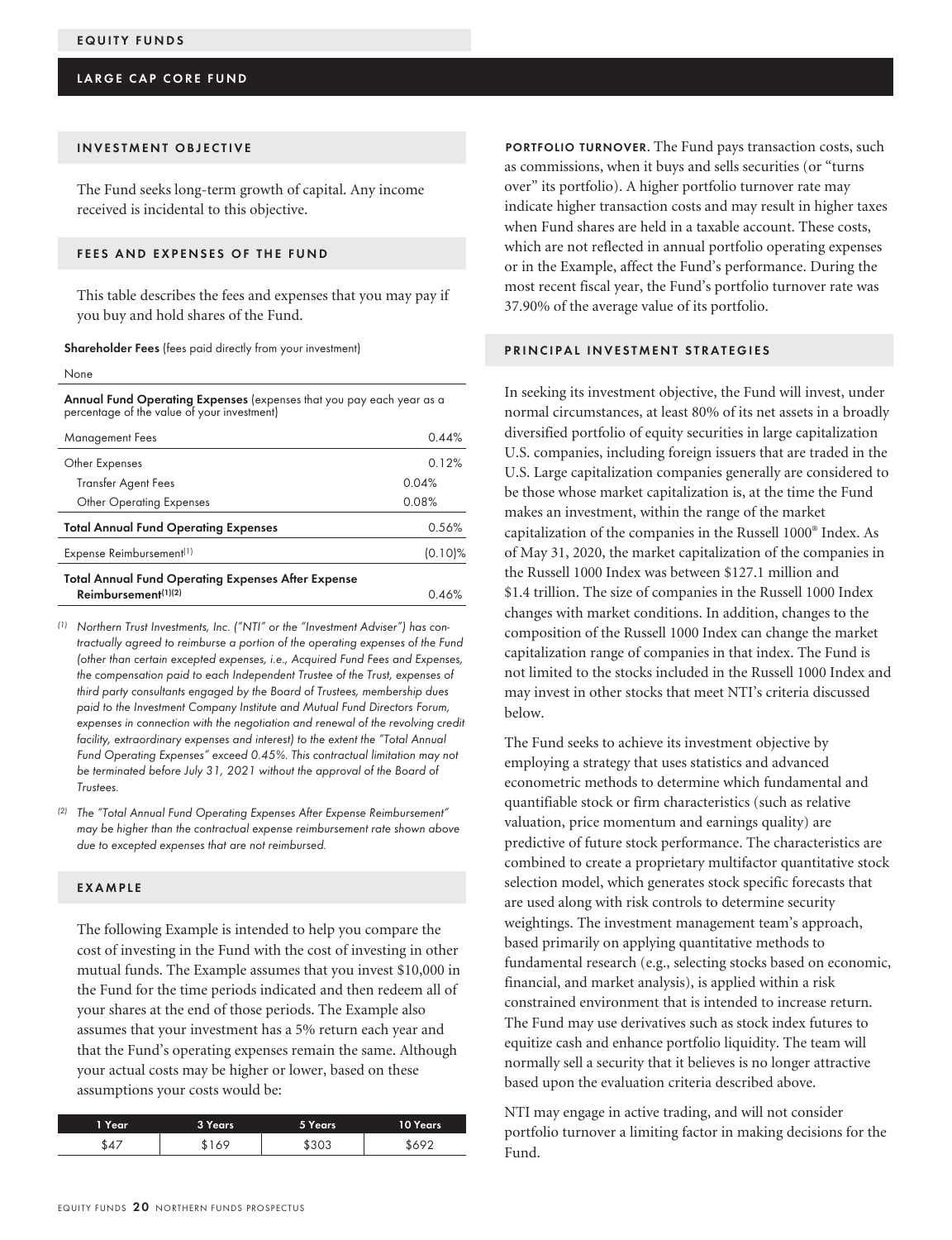*Frank Russell Company does not endorse any of the securities in the Russell 1000 Index. It is not a sponsor of the Large Cap Core Fund and is not affiliated with the Fund in any way.*

### **PRINCIPAL RISKS**

As with any investment, you could lose all or part of your investment in the Fund, and the Fund's performance could trail that of other investments. The Fund is subject to certain risks, including the principal risks noted below, any of which may adversely affect the Fund's net asset value ("NAV"), total return and ability to meet its investment objective. Each risk noted below is considered a principal risk of investing in the Fund, regardless of the order in which it appears. The significance of each risk factor below may change over time and you should review each risk factor carefully.

**MARKET RISK** is the risk that the value of the Fund's investments may increase or decrease in response to expected, real or perceived economic, political or financial events in the U.S. or global markets. The frequency and magnitude of such changes in value cannot be predicted. Certain securities and other investments held by the Fund may experience increased volatility, illiquidity, or other potentially adverse effects in response to changing market conditions, inflation, changes in interest rates, lack of liquidity in the bond or equity markets, volatility in the equity markets, market disruptions caused by local or regional events such as war, acts of terrorism, the spread of infectious illness (including epidemics and pandemics) or other public health issues, recessions or other events or adverse investor sentiment or other political, regulatory, economic and social developments, and developments that impact specific economic sectors, industries or segments of the market. These risks may be magnified if certain events or developments adversely interrupt the global supply chain; in these and other circumstances, such risks might affect companies worldwide due to increasingly interconnected global economies and financial markets. Market risk includes the risk that a particular style of investing, such as growth or value, may underperform the market generally.

**LARGE CAP STOCK RISK** is the risk that large-capitalization stocks as a group could fall out of favor with the market, causing the Fund to underperform investments that focus solely on small- or medium-capitalization stocks. In addition, larger companies may grow more slowly or be slower to respond to business developments than smaller companies.

**INVESTMENT STYLE RISK** is the risk that different investment styles (e.g., "growth", "value" or "quantitative") tend to shift in and out of favor, depending on market and economic conditions as well as investor sentiment. The Fund may outperform or underperform other funds that invest in similar

asset classes but employ a different investment style. The Fund may also employ a combination of styles that impacts its risk characteristics.

▪ **QUANTITATIVE INVESTING RISK** is the risk that the value of securities or other investments selected using quantitative analysis can perform differently from the market as a whole or from their expected performance and the Fund may realize a loss. This may be as a result of the factors used in building a multifactor quantitative model, the weights placed on each factor, the accuracy of historical data supplied by third parties, and changing sources of market returns. Whenever a model is used, there is also a risk that the model will not work as planned.

**MANAGEMENT RISK** is the risk that a strategy used by the Fund's investment adviser may fail to produce the intended results or that imperfections, errors or limitations in the tools and data used by the investment adviser may cause unintended results.

**SECTOR RISK** is the risk that companies in similar businesses may be similarly affected by particular economic or market events, which may, in certain circumstances, cause the value of securities of all companies in a particular sector of the market to decrease. While the Fund may not concentrate in any one industry, the Fund may invest without limitation in a particular market sector.

**EXECUATE:** TECHNOLOGY SECURITIES RISK is the risk that securities of technology companies may be subject to greater price volatility than securities of companies in other sectors. These securities may fall in and out of favor with investors rapidly, which may cause sudden selling and dramatically lower market prices. Technology securities also may be affected adversely by changes in technology, consumer and business purchasing patterns, government regulation and/ or obsolete products or services.

**CYBERSECURITY RISK** is the risk of an unauthorized breach and access to Fund assets, Fund or customer data (including private shareholder information), or proprietary information, or the risk of an incident occurring that causes the Fund, the investment adviser, custodian, transfer agent, distributor and other service providers and financial intermediaries to suffer data breaches, data corruption or lose operational functionality or prevent Fund investors from purchasing, redeeming or exchanging shares or receiving distributions. The Fund and its investment adviser have limited ability to prevent or mitigate cybersecurity incidents affecting third party service providers, and such third-party service providers may have limited indemnification obligations to the Fund or its investment adviser. Successful cyber-attacks or other cyber-failures or events affecting the Fund or its service providers may adversely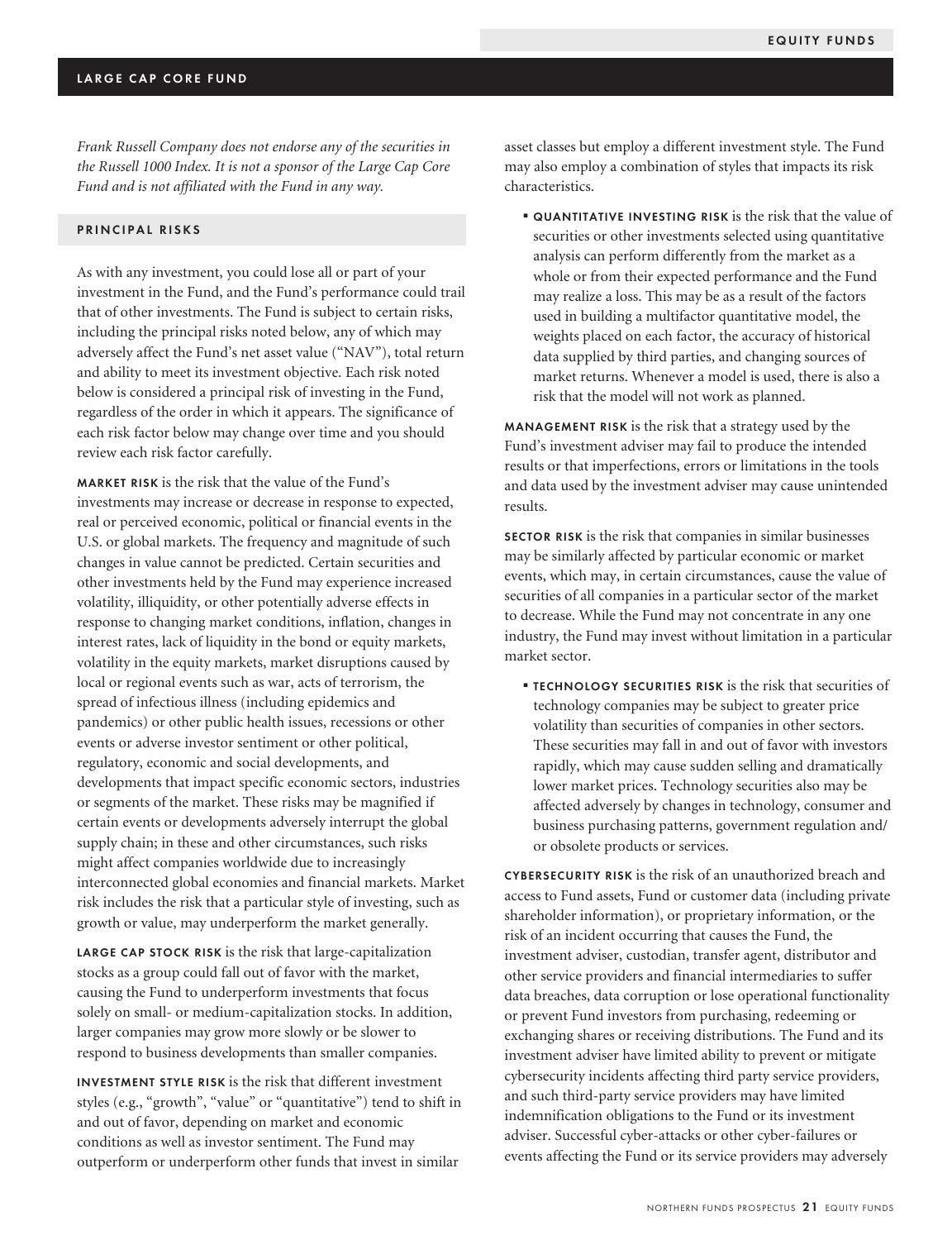#### **LARGE CAP CORE FUND**

impact and cause financial losses to the Fund or its shareholders. Issuers of securities in which the Fund invests are also subject to cybersecurity risks, and the value of these securities could decline if the issuers experience cyber-attacks or other cyber-failures.

**LARGE SHAREHOLDER RISK** is the risk that the Fund may experience adverse effects when certain large shareholders, including funds or accounts over which the Fund's investment adviser or an affiliate of the investment adviser has investment discretion, purchase or redeem large amounts of shares of the Fund. Such large shareholder redemptions, which may occur rapidly and unexpectedly, may cause the Fund to sell its securities at times it would not otherwise do so, which may negatively impact its liquidity and/or NAV. Such sales may also accelerate the realization of taxable income to shareholders if these sales result in gains, and may also increase transaction costs. In addition, large redemptions could lead to an increase in the Fund's expense ratio due to expenses being allocated over a smaller asset base. Large purchases of the Fund's shares may also adversely affect the Fund's performance to the extent that the Fund is delayed in investing new cash or otherwise maintains a larger cash position than it ordinarily would.

**STOCK INDEX FUTURES RISK** is the risk arising from the Fund's use of futures and includes: the risk that there will be imperfect correlation between the change in market value of the Fund's securities and the price of futures contracts; the possible inability of the Fund to close a futures contract when desired; losses due to unanticipated market movements, which potentially are unlimited; and the possible inability of the Fund's investment adviser to correctly predict the direction of securities prices, interest rates, currency exchange rates and other economic factors. Accordingly, under normal market conditions, the Fund will limit its exposure to stock index futures to 5% of the value of the portfolio.

**As with any mutual fund, it is possible to lose money on an investment in the Fund. An investment in the Fund is not a deposit of any bank and is not insured or guaranteed by the Federal Deposit Insurance Corporation, any other government agency, or The Northern Trust Company, its affiliates, subsidiaries or any other bank.**

#### **FUND PERFORMANCE**

The bar chart and table that follow provide an indication of the risks of investing in the Fund by showing (A) changes in the performance of the Fund from year to year, and (B) how the average annual total returns of the Fund compare to those of a broad-based securities market index.

The Fund's past performance, before and after taxes, is not necessarily an indication of how the Fund will perform in the future.

Updated performance information for the Fund is available and may be obtained on the Fund's website at northerntrust.com/funds or by calling 800-595-9111.

#### **CALENDAR YEAR TOTAL RETURN\***



\* Year to date total return for the six months ended June 30, 2020 is (5.43)%. For the periods shown in the bar chart above, the highest quarterly return was 12.98% in the fourth quarter of 2011, and the lowest quarterly return was (13.35)% in the third quarter of 2011.

#### **AVERAGE ANNUAL TOTAL RETURN**

(For the periods ended December 31, 2019)

|                                                                           | Inception<br>Date | 1-Year | 5-Year | 10-Year | <b>Since</b><br>Inception |
|---------------------------------------------------------------------------|-------------------|--------|--------|---------|---------------------------|
| Large Cap Core Fund                                                       | 12/16/05          |        |        |         |                           |
| Returns before taxes                                                      |                   | 25.64% | 9.28%  | 12.54%  | 8.08%                     |
| Returns after taxes<br>on distributions                                   |                   | 24.45% | 8.52%  | 11.97%  | 7.46%                     |
| Returns after taxes<br>on distributions and<br>sale of Fund shares        |                   | 15.96% | 7.16%  | 10.35%  | 6.51%                     |
| S&P 500 Index (reflects<br>no deduction for fees,<br>expenses, or taxes)* |                   | 31.49% | 11.70% | 13.56%  | 9.16%                     |

After-tax returns are calculated using the historical highest individual federal marginal income tax rates and do not reflect the impact of state and local taxes. Actual after-tax returns depend on an investor's tax situation and may differ from those shown. After-tax returns shown are not relevant to investors who hold their shares through tax-deferred arrangements, such as 401(k) plans or individual retirement accounts.

In calculating the federal income taxes due on redemptions, capital gains taxes resulting from redemptions are subtracted from the redemption proceeds and the tax benefits from capital losses resulting from the redemptions are added to the redemption proceeds.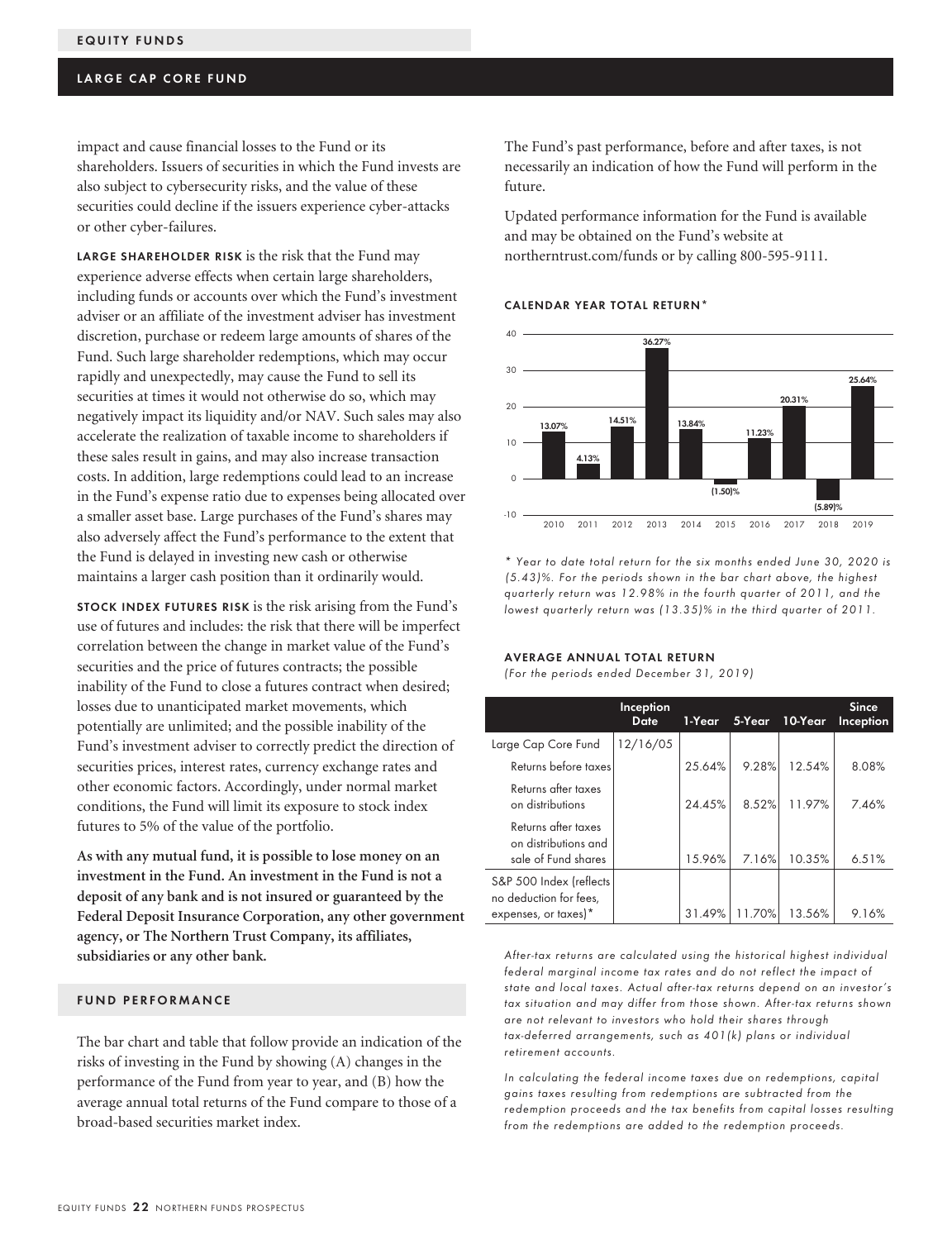#### **LARGE CAP CORE FUND**

### **MANAGEMENT**

**INVESTMENT ADVISER AND PORTFOLIO MANAGERS.** NTI, an indirect subsidiary of Northern Trust Corporation, serves as the investment adviser of the Large Cap Core Fund. Michael R. Hunstad, Senior Vice President of NTI and Mark C. Sodergren, CFA, Senior Vice President of NTI, have been managers of the Fund since July 2019 and July 2011, respectively. The Northern Trust Company, an affiliate of NTI, serves as transfer agent, custodian and sub-administrator to the Fund.

### **PURCHASE AND SALE OF FUND SHARES**

You may open an account directly with Northern Funds (the "Trust") with a minimum initial investment of \$2,500 in the Fund (\$500 for an IRA; \$250 under the Automatic Investment Plan; and \$500 for employees of Northern Trust and its affiliates). The minimum subsequent investment is \$50 (except for reinvestments of distributions for which there is no minimum). The Fund reserves the right to waive these minimums. You may also purchase Fund shares through your account at Northern Trust (or an affiliate) or an authorized intermediary.

On any business day, you may sell (redeem) or exchange shares through your account by contacting your Northern Trust account representative or authorized intermediary. If you purchase shares directly from the Trust, you may sell (redeem) or exchange your shares in one of the following ways:

- By Mail Send a written request to: Northern Funds, P.O. Box 75986, Chicago, Illinois 60675-5986.
- $\bullet$  By Telephone Authorize the telephone privilege on your New Account Application. Call 800-595-9111 to use the telephone privilege.
- By Wire Authorize wire redemptions on your New Account Application and have proceeds sent by federal wire transfer to a previously designated bank account (the minimum redemption amount by this method is \$250). You will be charged \$15 for each wire redemption unless the designated bank account is maintained at Northern Trust or an affiliated bank. Call 800-595-9111 for instructions.
- By Systematic Withdrawal If you own shares of the Fund with a minimum value of \$10,000, you may elect to have a fixed sum redeemed at regular intervals and distributed in cash or reinvested in one or more other funds of the Trust. Call 800-595-9111 for an application form and additional information. The minimum amount is \$250 per withdrawal.
- $\bullet$  By Exchange Complete the Exchange Privilege section of your New Account Application to exchange shares of one fund in the Trust for shares of another fund in the Trust. Shares being exchanged must have a value of at least \$1,000 (\$2,500 if a new account is being established by the exchange, \$500 if the new account is an IRA). Call 800-595-9111 for more information.
- By Internet You may initiate transactions between Northern Trust banking and Fund accounts by using Northern Trust Private Passport. For details and to sign up for this service, go to northerntrust.com/funds or contact your Relationship Manager.

### **TAX INFORMATION**

The Fund's distributions are generally taxable to you as ordinary income, qualified dividend income, capital gains, or a combination of the three, unless you are investing through a tax-exempt or tax-deferred arrangement, such as a 401(k) plan or an individual retirement account. Distributions may be taxable upon withdrawal from tax-deferred accounts.

### **PAYMENTS TO BROKERS-DEALERS AND OTHER FINANCIAL INTERMEDIARIES**

If you purchase the Fund through a broker-dealer or other financial intermediary (such as a bank), the Fund and its related companies may pay the intermediary for the sale of Fund shares and related services. These payments may create a conflict of interest by influencing the broker-dealer or other intermediary and your salesperson to recommend the Fund over another investment. Ask your salesperson or visit your financial intermediary's website for more information.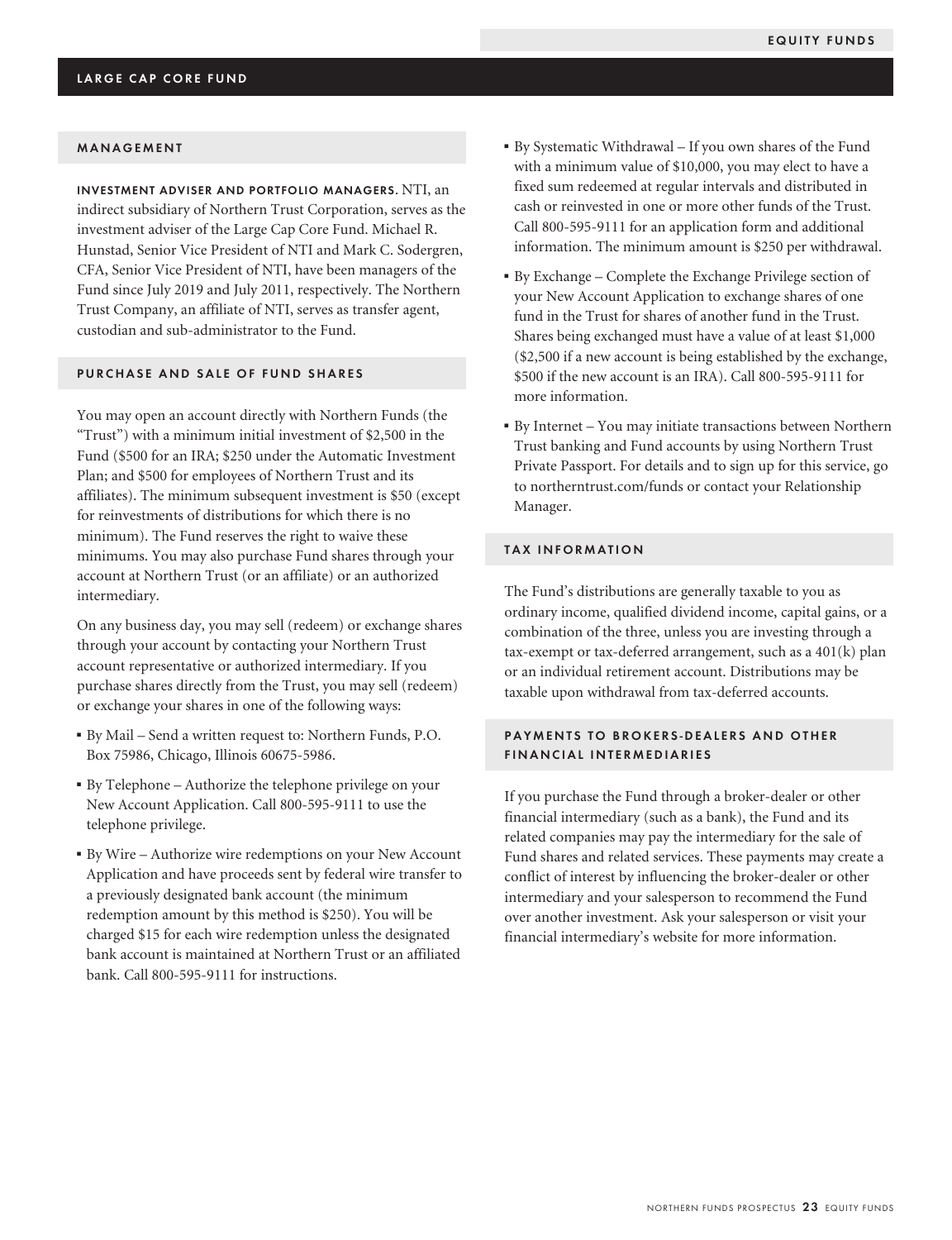#### **LARGE CAP VALUE FUND**

### **INVESTMENT OBJECTIVE**

The Fund seeks to provide long-term capital appreciation.

#### **FEES AND EXPENSES OF THE FUND**

This table describes the fees and expenses that you may pay if you buy and hold shares of the Fund.

**Shareholder Fees** (fees paid directly from your investment)

#### None

**Annual Fund Operating Expenses** (expenses that you pay each year as a percentage of the value of your investment)

| <b>Total Annual Fund Operating Expenses After Expense</b> |            |
|-----------------------------------------------------------|------------|
| Expense Reimbursement <sup>(2)</sup>                      | $(0.27)$ % |
| Total Annual Fund Operating Expenses <sup>(1)</sup>       | 0.82%      |
| <b>Other Operating Expenses</b>                           | 0.25%      |
| <b>Transfer Agent Fees</b>                                | 0.04%      |
| Other Expenses <sup>(1)</sup>                             | 0.29%      |
| <b>Management Fees</b>                                    | 0.53%      |

**Reimbursement(2)** 0.55% (1) Other Expenses have been restated to reflect current fees. The "Total Annual

Fund Operating Expenses" does not correlate to the ratio to average net assets of expenses before reimbursements and credits in the Fund's annual report, which does not reflect the restatement of other expenses to reflect current fees.

(2) Northern Trust Investments, Inc. ("NTI" or the "Investment Adviser") has contractually agreed to reimburse a portion of the operating expenses of the Fund (other than certain excepted expenses, i.e., Acquired Fund Fees and Expenses, the compensation paid to each Independent Trustee of the Trust, expenses of third party consultants engaged by the Board of Trustees, membership dues paid to the Investment Company Institute and Mutual Fund Directors Forum, expenses in connection with the negotiation and renewal of the revolving credit facility, extraordinary expenses and interest) to the extent the "Total Annual Fund Operating Expenses" exceed 0.55%. This contractual limitation may not be terminated before July 31, 2021 without the approval of the Board of Trustees.

### **EXAMPLE**

The following Example is intended to help you compare the cost of investing in the Fund with the cost of investing in other mutual funds. The Example assumes that you invest \$10,000 in the Fund for the time periods indicated and then redeem all of your shares at the end of those periods. The Example also assumes that your investment has a 5% return each year and that the Fund's operating expenses remain the same. Although your actual costs may be higher or lower, based on these assumptions your costs would be:

| 1 Year | 3 Years | 5 Years | 10 Years |
|--------|---------|---------|----------|
| \$56   | \$235   | 429ء    | \$988    |

**PORTFOLIO TURNOVER.** The Fund pays transaction costs, such as commissions, when it buys and sells securities (or "turns over" its portfolio). A higher portfolio turnover rate may indicate higher transaction costs and may result in higher taxes when Fund shares are held in a taxable account. These costs, which are not reflected in annual portfolio operating expenses or in the Example, affect the Fund's performance. During the most recent fiscal year, the Fund's portfolio turnover rate was 80.40% of the average value of its portfolio.

### **PRINCIPAL INVESTMENT STRATEGIES**

In seeking long-term capital appreciation, the Fund will invest, under normal circumstances, at least 80% of its net assets in equity securities of large capitalization companies. Large capitalization companies generally are considered to be those whose market capitalization is, at the time the Fund makes an investment, within the range of the market capitalization of the companies in the Russell 1000® Value Index. Companies whose capitalization no longer meets this definition after purchase may continue to be considered large capitalization companies. As of May 31, 2020, the market capitalization of the companies in the Russell 1000 Value Index was between approximately \$127.1 million and \$455.2 billion. The size of companies in the Russell 1000 Value Index changes with market conditions. In addition, changes to the composition of the Russell 1000 Value Index can change the market capitalization range of companies in the Russell 1000 Value Index. The Fund is not limited to the stocks included in the Russell 1000 Value Index and may invest in other stocks that meet NTI's criteria discussed below.

In buying stocks, NTI uses a quantitatively managed strategy designed to provide exposure to value and quality factors. Beginning with a broad universe of liquid securities, NTI applies its value screen and proprietary quality score to eliminate low-quality securities. NTI then optimizes the remaining universe of securities for the appropriate capitalization and diversification goals, while giving exposure to securities ranking in the top quintiles of quality and value. NTI also performs a risk management analysis in which risk exposures are measured and managed at the security, sector, region and portfolio levels. Final purchase decisions are made based on a fundamental review of these companies and on a desired level of diversification. The Fund may use derivatives such as stock index futures to equitize cash and enhance portfolio liquidity. NTI will normally sell a security that it believes is no longer attractive based upon the evaluation criteria described above.

NTI may engage in active trading, and will not consider portfolio turnover a limiting factor in making decisions for the Fund.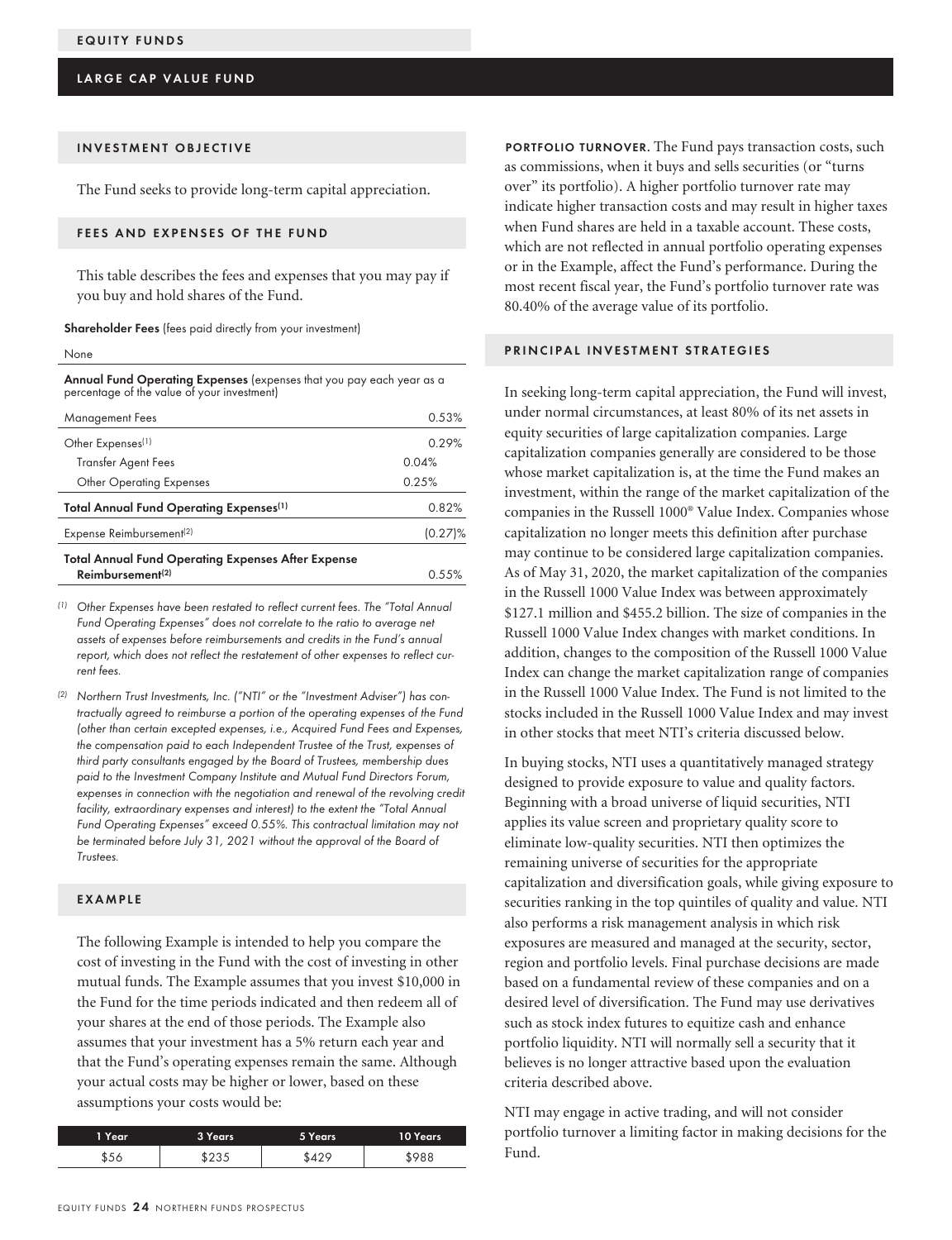*Frank Russell Company does not endorse any of the securities in the Russell 1000 Value Index. It is not a sponsor of the Large Cap Value Fund and is not affiliated with the Fund in any way.*

### **PRINCIPAL RISKS**

As with any investment, you could lose all or part of your investment in the Fund, and the Fund's performance could trail that of other investments. The Fund is subject to certain risks, including the principal risks noted below, any of which may adversely affect the Fund's net asset value ("NAV"), total return and ability to meet its investment objective. Each risk noted below is considered a principal risk of investing in the Fund, regardless of the order in which it appears. The significance of each risk factor below may change over time and you should review each risk factor carefully.

**MARKET RISK** is the risk that the value of the Fund's investments may increase or decrease in response to expected, real or perceived economic, political or financial events in the U.S. or global markets. The frequency and magnitude of such changes in value cannot be predicted. Certain securities and other investments held by the Fund may experience increased volatility, illiquidity, or other potentially adverse effects in response to changing market conditions, inflation, changes in interest rates, lack of liquidity in the bond or equity markets, volatility in the equity markets, market disruptions caused by local or regional events such as war, acts of terrorism, the spread of infectious illness (including epidemics and pandemics) or other public health issues, recessions or other events or adverse investor sentiment or other political, regulatory, economic and social developments, and developments that impact specific economic sectors, industries or segments of the market. These risks may be magnified if certain events or developments adversely interrupt the global supply chain; in these and other circumstances, such risks might affect companies worldwide due to increasingly interconnected global economies and financial markets. Market risk includes the risk that a particular style of investing, such as growth or value, may underperform the market generally.

**LARGE CAP STOCK RISK** is the risk that large-capitalization stocks as a group could fall out of favor with the market, causing the Fund to underperform investments that focus solely on small- or medium-capitalization stocks. In addition, larger companies may grow more slowly or be slower to respond to business developments than smaller companies.

**INVESTMENT STYLE RISK** is the risk that different investment styles (e.g., "growth", "value" or "quantitative") tend to shift in and out of favor, depending on market and economic conditions as well as investor sentiment. The Fund may outperform or underperform other funds that invest in similar asset classes but employ a different investment style.

- **VALUE INVESTING RISK** is the risk that because the Fund emphasizes a value style of investing that focuses on undervalued companies with characteristics for improved valuation, the Fund is subject to greater risk that the market will not recognize a security's inherent value for a long time, or that a stock judged to be undervalued by the Fund's adviser may actually be appropriately priced or overvalued. Value oriented funds will typically underperform when growth investing is in favor.
- **QUANTITATIVE INVESTING RISK** is the risk that the value of securities or other investments selected using quantitative analysis can perform differently from the market as a whole or from their expected performance and the Fund may realize a loss. This may be as a result of the factors used in building a multifactor quantitative model, the weights placed on each factor, the accuracy of historical data supplied by third parties, and changing sources of market returns. Whenever a model is used, there is also a risk that the model will not work as planned.

**MANAGEMENT RISK** is the risk that a strategy used by the Fund's investment adviser may fail to produce the intended results or that imperfections, errors or limitations in the tools and data used by the investment adviser may cause unintended results.

**SECTOR RISK** is the risk that companies in similar businesses may be similarly affected by particular economic or market events, which may, in certain circumstances, cause the value of securities of all companies in a particular sector of the market to decrease. While the Fund may not concentrate in any one industry, the Fund may invest without limitation in a particular market sector.

▪ **FINANCIAL SECTOR RISK** is the risk that the Fund will be impacted by events affecting the financial sector if it invests a relatively large percentage of its assets in that sector, adversely affecting the Fund's performance. The financial sector can be significantly affected by changes in interest rates, government regulation, the rate of corporate and consumer debt defaulted, price competition, and the availability and cost of capital, among other factors.

**CYBERSECURITY RISK** is the risk of an unauthorized breach and access to Fund assets, Fund or customer data (including private shareholder information), or proprietary information, or the risk of an incident occurring that causes the Fund, the investment adviser, custodian, transfer agent, distributor and other service providers and financial intermediaries to suffer data breaches, data corruption or lose operational functionality or prevent Fund investors from purchasing, redeeming or exchanging shares or receiving distributions. The Fund and its investment adviser have limited ability to prevent or mitigate cybersecurity incidents affecting third party service providers,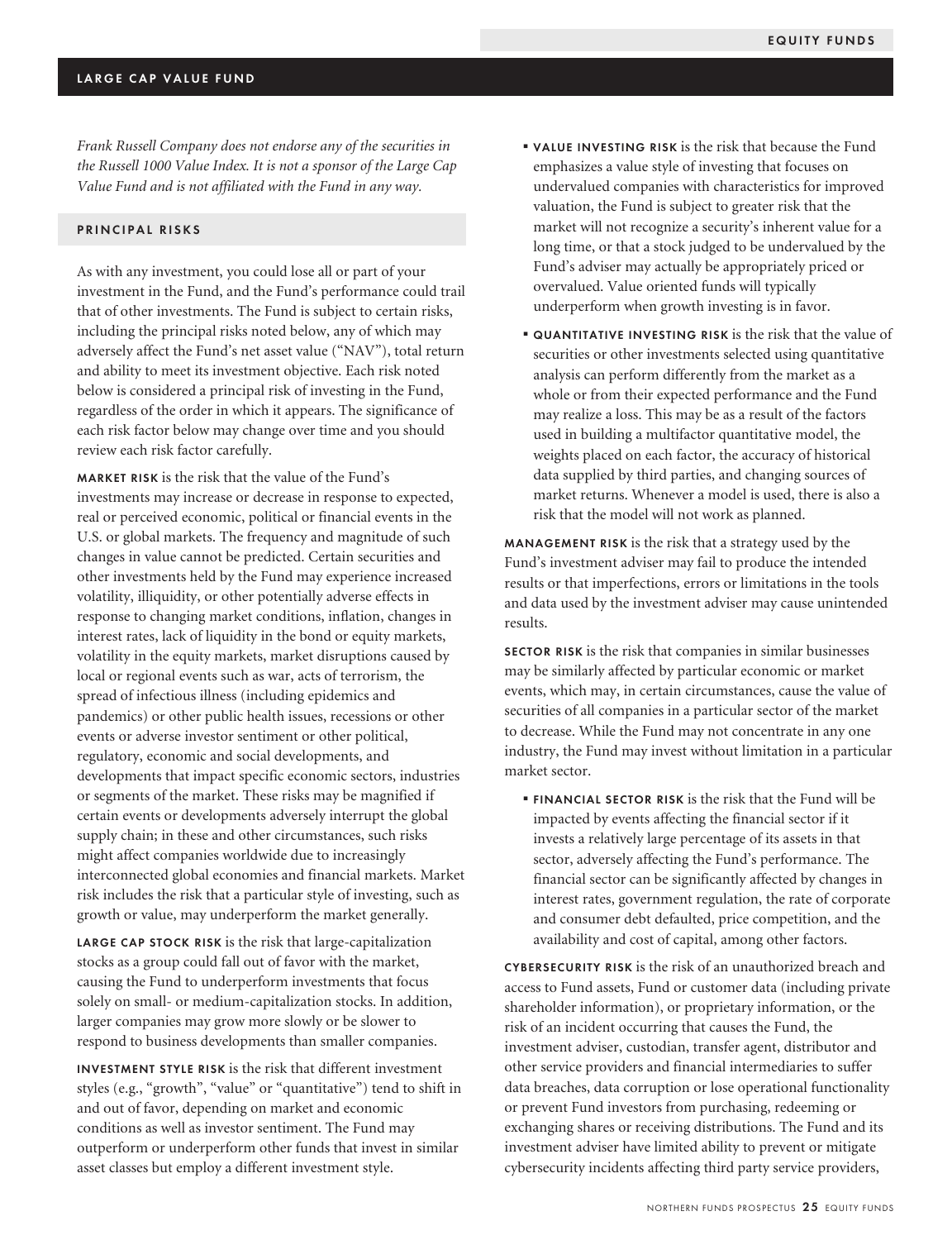#### **LARGE CAP VALUE FUND**

and such third-party service providers may have limited indemnification obligations to the Fund or its investment adviser. Successful cyber-attacks or other cyber-failures or events affecting the Fund or its service providers may adversely impact and cause financial losses to the Fund or its shareholders. Issuers of securities in which the Fund invests are also subject to cybersecurity risks, and the value of these securities could decline if the issuers experience cyber-attacks or other cyber-failures.

**LARGE SHAREHOLDER RISK** is the risk that the Fund may experience adverse effects when certain large shareholders, including funds or accounts over which the Fund's investment adviser or an affiliate of the investment adviser has investment discretion, purchase or redeem large amounts of shares of the Fund. Such large shareholder redemptions, which may occur rapidly and unexpectedly, may cause the Fund to sell its securities at times it would not otherwise do so, which may negatively impact its liquidity and/or NAV. Such sales may also accelerate the realization of taxable income to shareholders if these sales result in gains, and may also increase transaction costs. In addition, large redemptions could lead to an increase in the Fund's expense ratio due to expenses being allocated over a smaller asset base. Large purchases of the Fund's shares may also adversely affect the Fund's performance to the extent that the Fund is delayed in investing new cash or otherwise maintains a larger cash position than it ordinarily would.

**STOCK INDEX FUTURES RISK** is the risk arising from the Fund's use of futures and includes: the risk that there will be imperfect correlation between the change in market value of the Fund's securities and the price of futures contracts; the possible inability of the Fund to close a futures contract when desired; losses due to unanticipated market movements, which potentially are unlimited; and the possible inability of the Fund's investment adviser to correctly predict the direction of securities prices, interest rates, currency exchange rates and other economic factors. Accordingly, under normal market conditions, the Fund will limit its exposure to stock index futures to 5% of the value of the portfolio.

**As with any mutual fund, it is possible to lose money on an investment in the Fund. An investment in the Fund is not a deposit of any bank and is not insured or guaranteed by the Federal Deposit Insurance Corporation, any other government agency, or The Northern Trust Company, its affiliates, subsidiaries or any other bank.**

### **FUND PERFORMANCE**

The bar chart and table that follow provide an indication of the risks of investing in the Fund by showing (A) changes in the performance of the Fund from year to year, and (B) how the average annual total returns of the Fund compare to those of a broad-based securities market index.

On July 31, 2014, the Fund changed its principal investment strategy from a fundamental actively managed strategy to a quantitative actively managed strategy. The performance shown prior to that date represents performance of the Fund's prior fundamental actively managed strategy.

The Fund's past performance, before and after taxes, is not necessarily an indication of how the Fund will perform in the future.

Updated performance information for the Fund is available and may be obtained on the Fund's website at northerntrust.com/funds or by calling 800-595-9111.



\* Year to date total return for the six months ended June 30, 2020 is (18.44)%. For the periods shown in the bar chart above, the highest quarterly return was 14.33 in the fourth quarter of 2011, and the lowest quarterly return was (20.57)% in the third quarter of 2011.

#### **AVERAGE ANNUAL TOTAL RETURN**

**CALENDAR YEAR TOTAL RETURN\***

(For the periods ended December 31, 2019)

|                                                                                     | Inception<br>Date | 1-Year 5-Year |       |        | <b>Since</b><br>10-Year Inception |
|-------------------------------------------------------------------------------------|-------------------|---------------|-------|--------|-----------------------------------|
| Large Cap Value Fund                                                                | 8/3/00            |               |       |        |                                   |
| Returns before taxes                                                                |                   | 25.94%        | 7.36% | 9.67%  | 6.61%                             |
| Returns after taxes on<br>distributions                                             |                   | 25.35%        | 6.83% | 9.17%  | 5.96%                             |
| Returns after taxes on<br>distributions and sale of<br>Fund shares                  |                   | 15.78%        | 5.66% | 7.86%  | 5.42%                             |
| Russell 1000 Value Index<br>(reflects no deduction for<br>fees, expenses, or taxes) |                   | 26.54%        | 8.29% | 11.80% | 7.33%                             |

After-tax returns are calculated using the historical highest individual federal marginal income tax rates and do not reflect the impact of state and local taxes. Actual after-tax returns depend on an investor's tax situation and may differ from those shown. After-tax returns shown are not relevant to investors who hold their shares through tax-deferred arrangements, such as 401(k) plans or individual retirement accounts.

In calculating the federal income taxes due on redemptions, capital gains taxes resulting from redemptions are subtracted from the redemption proceeds and the tax benefits from capital losses resulting from the redemptions are added to the redemption proceeds.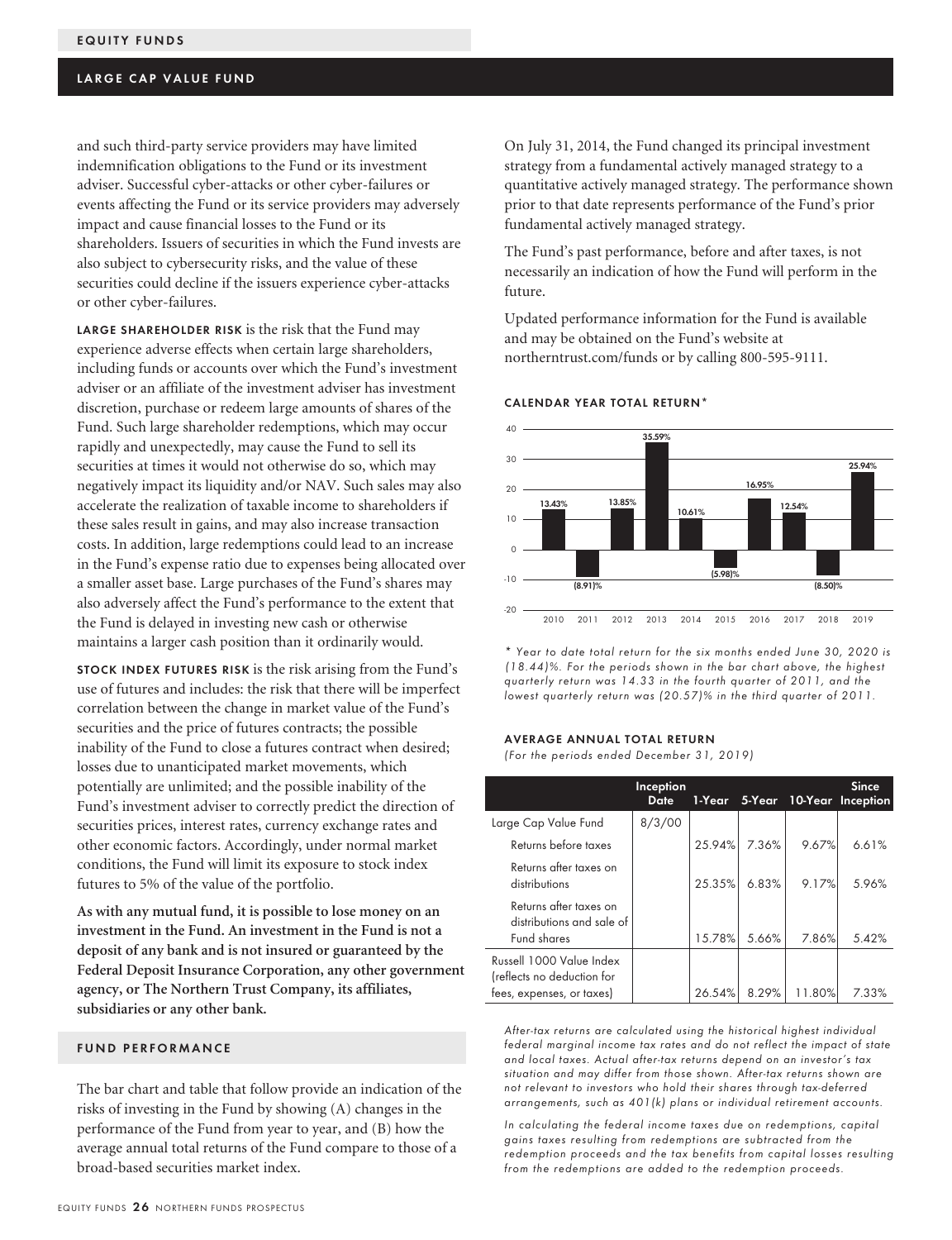#### **LARGE CAP VALUE FUND**

### **MANAGEMENT**

**INVESTMENT ADVISER AND PORTFOLIO MANAGERS.** NTI, an indirect subsidiary of Northern Trust Corporation, serves as the investment adviser of the Large Cap Value Fund. Mark C. Sodergren, CFA, Senior Vice President of NTI and Sridhar Kancharla, CFA, Senior Vice President of NTI, have been managers of the Fund since June 2014 and July 2015, respectively. The Northern Trust Company, an affiliate of NTI, serves as transfer agent, custodian and sub-administrator to the Fund.

### **PURCHASE AND SALE OF FUND SHARES**

You may open an account directly with Northern Funds (the "Trust") with a minimum initial investment of \$2,500 in the Fund (\$500 for an IRA; \$250 under the Automatic Investment Plan; and \$500 for employees of Northern Trust and its affiliates). The minimum subsequent investment is \$50 (except for reinvestments of distributions for which there is no minimum). The Fund reserves the right to waive these minimums. You may also purchase Fund shares through your account at Northern Trust (or an affiliate) or an authorized intermediary.

On any business day, you may sell (redeem) or exchange shares through your account by contacting your Northern Trust account representative or authorized intermediary. If you purchase shares directly from the Trust, you may sell (redeem) or exchange your shares in one of the following ways:

- By Mail Send a written request to: Northern Funds, P.O. Box 75986, Chicago, Illinois 60675-5986.
- By Telephone Authorize the telephone privilege on your New Account Application. Call 800-595-9111 to use the telephone privilege.
- By Wire Authorize wire redemptions on your New Account Application and have proceeds sent by federal wire transfer to a previously designated bank account (the minimum redemption amount by this method is \$250). You will be charged \$15 for each wire redemption unless the designated bank account is maintained at Northern Trust or an affiliated bank. Call 800-595-9111 for instructions.
- By Systematic Withdrawal If you own shares of the Fund with a minimum value of \$10,000, you may elect to have a fixed sum redeemed at regular intervals and distributed in cash or reinvested in one or more other funds of the Trust. Call 800-595-9111 for an application form and additional information. The minimum amount is \$250 per withdrawal.
- By Exchange Complete the Exchange Privilege section of your New Account Application to exchange shares of one fund in the Trust for shares of another fund in the Trust. Shares being exchanged must have a value of at least \$1,000 (\$2,500 if a new account is being established by the exchange, \$500 if the new account is an IRA). Call 800-595-9111 for more information.
- By Internet You may initiate transactions between Northern Trust banking and Fund accounts by using Northern Trust Private Passport. For details and to sign up for this service, go to northerntrust.com/funds or contact your Relationship Manager.

### **TAX INFORMATION**

The Fund's distributions are generally taxable to you as ordinary income, qualified dividend income, capital gains, or a combination of the three, unless you are investing through a tax-exempt or tax-deferred arrangement, such as a 401(k) plan or an individual retirement account. Distributions may be taxable upon withdrawal from tax-deferred accounts.

### **PAYMENTS TO BROKERS-DEALERS AND OTHER FINANCIAL INTERMEDIARIES**

If you purchase the Fund through a broker-dealer or other financial intermediary (such as a bank), the Fund and its related companies may pay the intermediary for the sale of Fund shares and related services. These payments may create a conflict of interest by influencing the broker-dealer or other intermediary and your salesperson to recommend the Fund over another investment. Ask your salesperson or visit your financial intermediary's website for more information.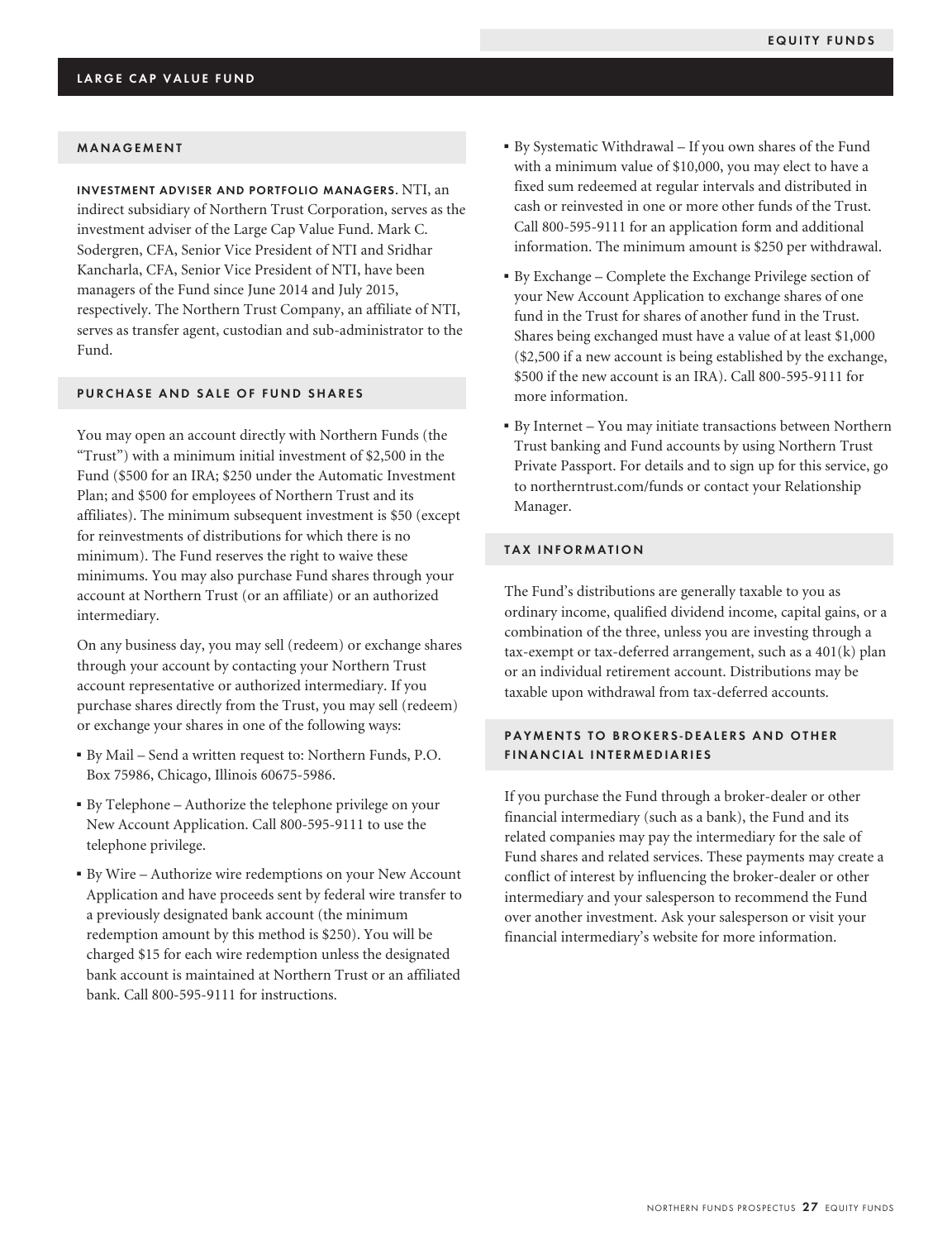### **INVESTMENT OBJECTIVE**

The Fund seeks to provide long-term capital appreciation. Any income received is incidental to this objective.

### **FEES AND EXPENSES OF THE FUND**

This table describes the fees and expenses that you may pay if you buy and hold shares of the Fund.

**Shareholder Fees** (fees paid directly from your investment)

None

**Annual Fund Operating Expenses** (expenses that you pay each year as a percentage of the value of your investment)

| <b>Management Fees</b>                                    | 0.95%      |
|-----------------------------------------------------------|------------|
| Other Expenses <sup>(1)</sup>                             | 0.16%      |
| <b>Transfer Agent Fees</b>                                | 0.04%      |
| <b>Other Operating Expenses</b>                           | 0.12%      |
| Total Annual Fund Operating Expenses <sup>(1)</sup>       | 1.11%      |
| Expense Reimbursement <sup>(2)</sup>                      | $(0.11)\%$ |
| <b>Total Annual Fund Operating Expenses After Expense</b> |            |

Reimbursement<sup>(2)</sup> 1.00%

(1) Other Expenses have been restated to reflect current fees. The "Total Annual Fund Operating Expenses" does not correlate to the ratio to average net assets of expenses before reimbursements and credits in the Fund's annual report, which does not reflect the restatement of other expenses to reflect current fees.

(2) Northern Trust Investments, Inc. ("NTI" or the "Investment Adviser") has contractually agreed to reimburse a portion of the operating expenses of the Fund (other than certain excepted expenses, i.e., Acquired Fund Fees and Expenses, the compensation paid to each Independent Trustee of the Trust, expenses of third party consultants engaged by the Board of Trustees, membership dues paid to the Investment Company Institute and Mutual Fund Directors Forum, expenses in connection with the negotiation and renewal of the revolving credit facility, extraordinary expenses and interest) to the extent the "Total Annual Fund Operating Expenses" exceed 1.00%. This contractual limitation may not be terminated before July 31, 2021 without the approval of the Board of **Trustees** 

### **EXAMPLE**

The following Example is intended to help you compare the cost of investing in the Fund with the cost of investing in other mutual funds. The Example assumes that you invest \$10,000 in the Fund for the time periods indicated and then redeem all of your shares at the end of those periods. The Example also assumes that your investment has a 5% return each year and that the Fund's operating expenses remain the same.

Although your actual costs may be higher or lower, based on these assumptions your costs would be:

| 1 Year | 3 Years | 5 Years | 10 Years |
|--------|---------|---------|----------|
| \$102  | \$342   | \$601   | \$1.342  |

**PORTFOLIO TURNOVER.** The Fund pays transaction costs, such as commissions, when it buys and sells securities (or "turns over" its portfolio). A higher portfolio turnover rate may indicate higher transaction costs and may result in higher taxes when Fund shares are held in a taxable account. These costs, which are not reflected in annual portfolio operating expenses or in the Example, affect the Fund's performance. During the most recent fiscal year, the Fund's portfolio turnover rate was 14.18% of the average value of its portfolio.

### **PRINCIPAL INVESTMENT STRATEGIES**

In seeking long-term capital appreciation, the Fund will invest, under normal circumstances, at least 80% of its net assets in equity securities of small capitalization companies. Small capitalization companies generally are considered to be those whose market capitalization is, at the time the Fund makes an investment, within the range of the market capitalization of companies in the Russell 2000® Value Index. Companies whose capitalization no longer meets this definition after purchase may continue to be considered small capitalization companies. As of May 31, 2020, the market capitalization of the companies in the Russell 2000 Value Index was between approximately \$11.2 million and \$7.5 billion. The size of companies in the Russell 2000 Value Index changes with market conditions. In addition, changes to the composition of the Russell 2000 Value Index can change the market capitalization range of companies in the Russell 2000 Value Index. The Fund is not limited to the stocks included in the Russell 2000 Value Index and may invest in other stocks that meet NTI's criteria discussed below.

Using quantitative analysis (evaluation of financial data), NTI buys small capitalization stocks of companies believed to be worth more than is indicated by current market prices. Similarly, the management team normally will sell a security that it believes has achieved its full valuation, is not attractively priced or for other reasons. The team also may sell securities in order to maintain the desired portfolio characteristics of the Fund. In determining whether a stock is attractively priced, the Fund employs a strategy that uses statistics and other methods to determine which fundamental and quantifiable stock or firm characteristics (such as relative valuation, price momentum and earnings quality) are predictive of future stock performance. The characteristics are combined to create a proprietary multifactor quantitative stock selection model that generates stock specific forecasts that are used along with risk controls to determine security weightings.

The Fund, from time to time, may emphasize particular companies or market segments, such as financial services, in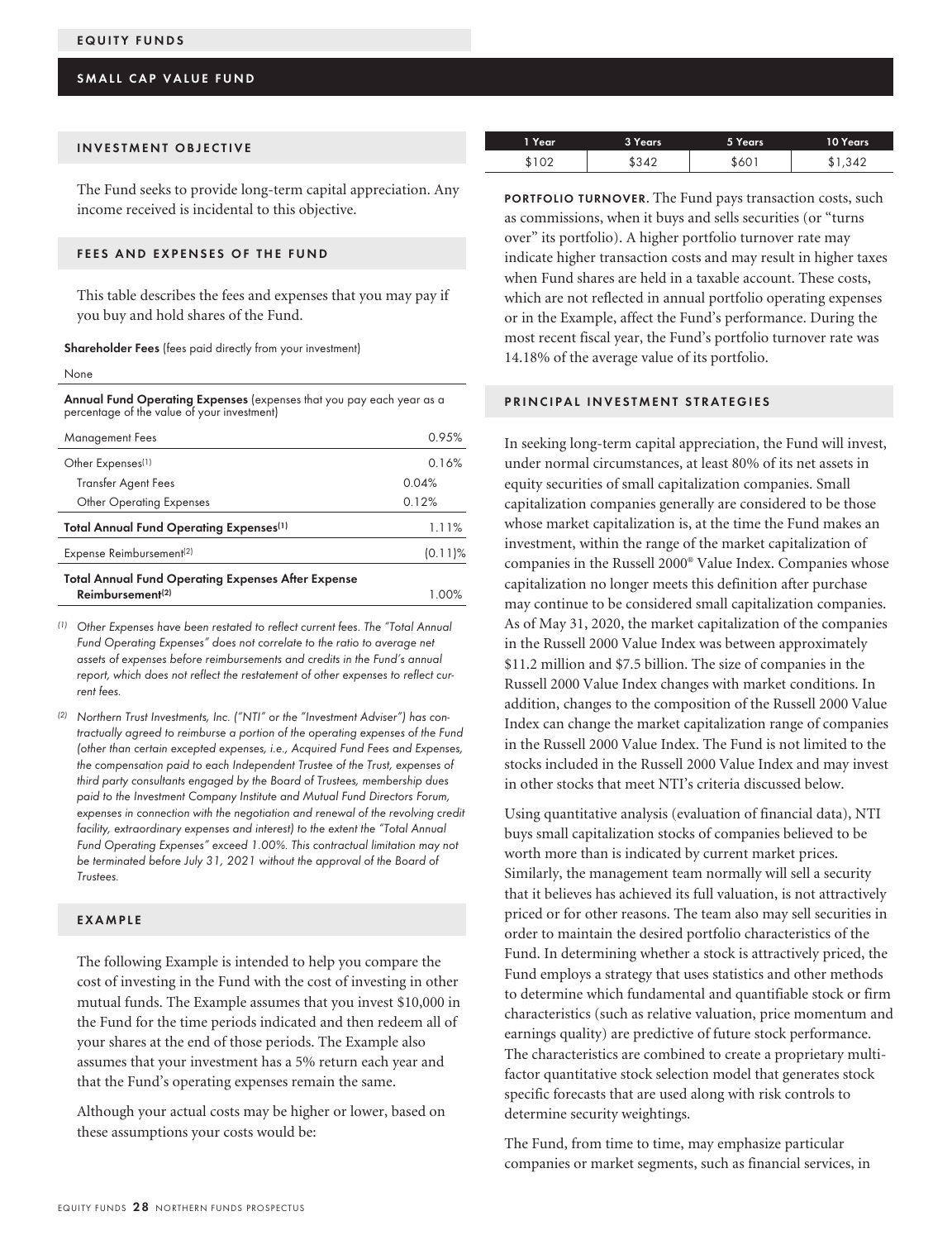attempting to achieve its investment objective. Many of the companies in which the Fund invests retain their earnings to finance current and future growth. These companies generally pay little or no dividends. The Fund may use derivatives such as stock index futures to equitize cash and enhance portfolio liquidity.

*Frank Russell Company does not endorse any of the securities in the Russell 2000 Value Index. It is not a sponsor of the Small Cap Value Fund and is not affiliated with the Fund in any way.*

#### **PRINCIPAL RISKS**

As with any investment, you could lose all or part of your investment in the Fund, and the Fund's performance could trail that of other investments. The Fund is subject to certain risks, including the principal risks noted below, any of which may adversely affect the Fund's net asset value ("NAV"), total return and ability to meet its investment objective. Each risk noted below is considered a principal risk of investing in the Fund, regardless of the order in which it appears. The significance of each risk factor below may change over time and you should review each risk factor carefully.

**MARKET RISK** is the risk that the value of the Fund's investments may increase or decrease in response to expected, real or perceived economic, political or financial events in the U.S. or global markets. The frequency and magnitude of such changes in value cannot be predicted. Certain securities and other investments held by the Fund may experience increased volatility, illiquidity, or other potentially adverse effects in response to changing market conditions, inflation, changes in interest rates, lack of liquidity in the bond or equity markets, volatility in the equity markets, market disruptions caused by local or regional events such as war, acts of terrorism, the spread of infectious illness (including epidemics and pandemics) or other public health issues, recessions or other events or adverse investor sentiment or other political, regulatory, economic and social developments, and developments that impact specific economic sectors, industries or segments of the market. These risks may be magnified if certain events or developments adversely interrupt the global supply chain; in these and other circumstances, such risks might affect companies worldwide due to increasingly interconnected global economies and financial markets. Market risk includes the risk that a particular style of investing, such as growth or value, may underperform the market generally.

**SMALL CAP STOCK RISK** is the risk that stocks of smaller companies may be subject to more abrupt or erratic market movements than stocks of larger, more established companies. Small companies may have limited product lines or financial resources, or may be dependent upon a small or inexperienced management group, and their securities may trade less frequently and in lower volume than the securities of larger companies, which could lead to higher transaction costs. Generally, the smaller the company size, the greater the risk.

**INVESTMENT STYLE RISK** is the risk that different investment styles (e.g., "growth", "value" or "quantitative") tend to shift in and out of favor, depending on market and economic conditions as well as investor sentiment. The Fund may outperform or underperform other funds that invest in similar asset classes but employ a different investment style. The Fund may also employ a combination of styles that impacts its risk characteristics.

- **VALUE INVESTING RISK** is the risk that because the Fund emphasizes a value style of investing that focuses on undervalued companies with characteristics for improved valuation, the Fund is subject to greater risk that the market will not recognize a security's inherent value for a long time, or that a stock judged to be undervalued by the Fund's adviser may actually be appropriately priced or overvalued. Value oriented funds will typically underperform when growth investing is in favor.
- **QUANTITATIVE INVESTING RISK** is the risk that the value of securities or other investments selected using quantitative analysis can perform differently from the market as a whole or from their expected performance and the Fund may realize a loss. This may be as a result of the factors used in building a multifactor quantitative model, the weights placed on each factor, the accuracy of historical data supplied by third parties, and changing sources of market returns. Whenever a model is used, there is also a risk that the model will not work as planned.

**MANAGEMENT RISK** is the risk that a strategy used by the Fund's investment adviser may fail to produce the intended results or that imperfections, errors or limitations in the tools and data used by the investment adviser may cause unintended results.

**SECTOR RISK** is the risk that companies in similar businesses may be similarly affected by particular economic or market events, which may, in certain circumstances, cause the value of securities of all companies in a particular sector of the market to decrease. While the Fund may not concentrate in any one industry, the Fund may invest without limitation in a particular market sector.

▪ **FINANCIAL SECTOR RISK** is the risk that the Fund will be impacted by events affecting the financial sector if it invests a relatively large percentage of its assets in that sector, adversely affecting the Fund's performance. The financial sector can be significantly affected by changes in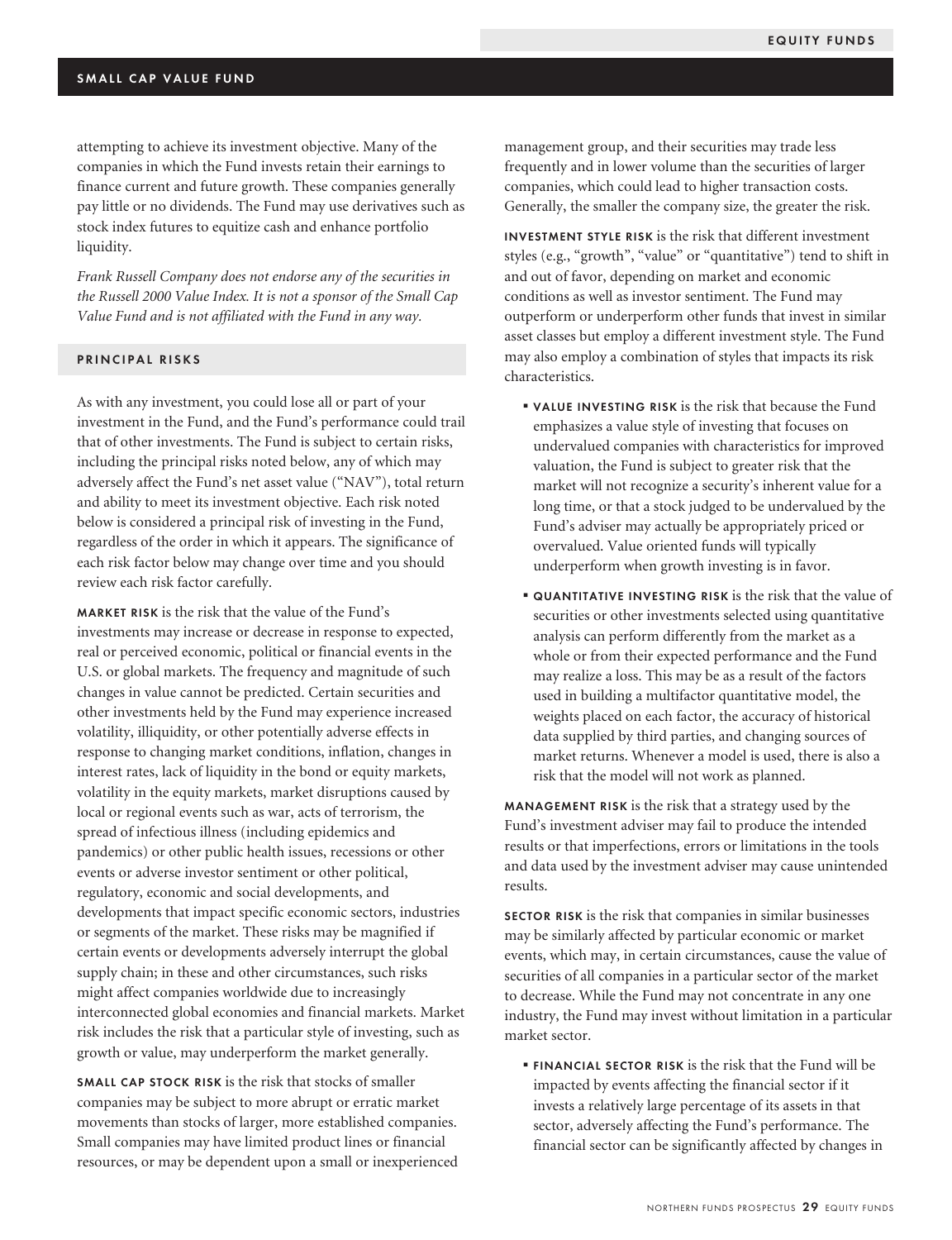interest rates, government regulation, the rate of corporate and consumer debt defaulted, price competition, and the availability and cost of capital, among other factors.

**CYBERSECURITY RISK** is the risk of an unauthorized breach and access to Fund assets, Fund or customer data (including private shareholder information), or proprietary information, or the risk of an incident occurring that causes the Fund, the investment adviser, custodian, transfer agent, distributor and other service providers and financial intermediaries to suffer data breaches, data corruption or lose operational functionality or prevent Fund investors from purchasing, redeeming or exchanging shares or receiving distributions. The Fund and its investment adviser have limited ability to prevent or mitigate cybersecurity incidents affecting third party service providers, and such third-party service providers may have limited indemnification obligations to the Fund or its investment adviser. Successful cyber-attacks or other cyber-failures or events affecting the Fund or its service providers may adversely impact and cause financial losses to the Fund or its shareholders. Issuers of securities in which the Fund invests are also subject to cybersecurity risks, and the value of these securities could decline if the issuers experience cyber-attacks or other cyber-failures.

**LARGE SHAREHOLDER RISK** is the risk that the Fund may experience adverse effects when certain large shareholders, including funds or accounts over which the Fund's investment adviser or an affiliate of the investment adviser has investment discretion, purchase or redeem large amounts of shares of the Fund. Such large shareholder redemptions, which may occur rapidly and unexpectedly, may cause the Fund to sell its securities at times it would not otherwise do so, which may negatively impact its liquidity and/or NAV. Such sales may also accelerate the realization of taxable income to shareholders if these sales result in gains, and may also increase transaction costs. In addition, large redemptions could lead to an increase in the Fund's expense ratio due to expenses being allocated over a smaller asset base. Large purchases of the Fund's shares may also adversely affect the Fund's performance to the extent that the Fund is delayed in investing new cash or otherwise maintains a larger cash position than it ordinarily would.

**STOCK INDEX FUTURES RISK** is the risk arising from the Fund's use of futures and includes: the risk that there will be imperfect correlation between the change in market value of the Fund's securities and the price of futures contracts; the possible inability of the Fund to close a futures contract when desired; losses due to unanticipated market movements, which potentially are unlimited; and the possible inability of the Fund's investment adviser to correctly predict the direction of securities prices, interest rates, currency exchange rates and other economic factors. Accordingly, under normal market conditions, the Fund will limit its exposure to stock index futures to 5% of the value of the portfolio.

**VALUATION RISK** is the risk that the sale price the Fund could receive for a portfolio security may differ from the Fund's valuation of the security, particularly for securities that trade in low volume or volatile markets or that are valued using a fair value methodology. Fair valuation of the Fund's investments involves subjective judgment. The Fund's ability to value its investments may be impacted by technological issues and/or errors by pricing services or other third-party service providers. In addition, the value of the securities in the Fund's portfolio may change on days when shareholders will not be able to purchase or sell the Fund's shares.

**As with any mutual fund, it is possible to lose money on an investment in the Fund. An investment in the Fund is not a deposit of any bank and is not insured or guaranteed by the Federal Deposit Insurance Corporation, any other government agency, or The Northern Trust Company, its affiliates, subsidiaries or any other bank.**

### **FUND PERFORMANCE**

The bar chart and table that follow provide an indication of the risks of investing in the Fund by showing (A) changes in the performance of the Fund from year to year, and (B) how the average annual total returns of the Fund compare to those of a broad-based securities market index.

The Fund's past performance, before and after taxes, is not necessarily an indication of how the Fund will perform in the future.

Updated performance information for the Fund is available and may be obtained on the Fund's website at northerntrust.com/ funds or by calling 800-595-9111.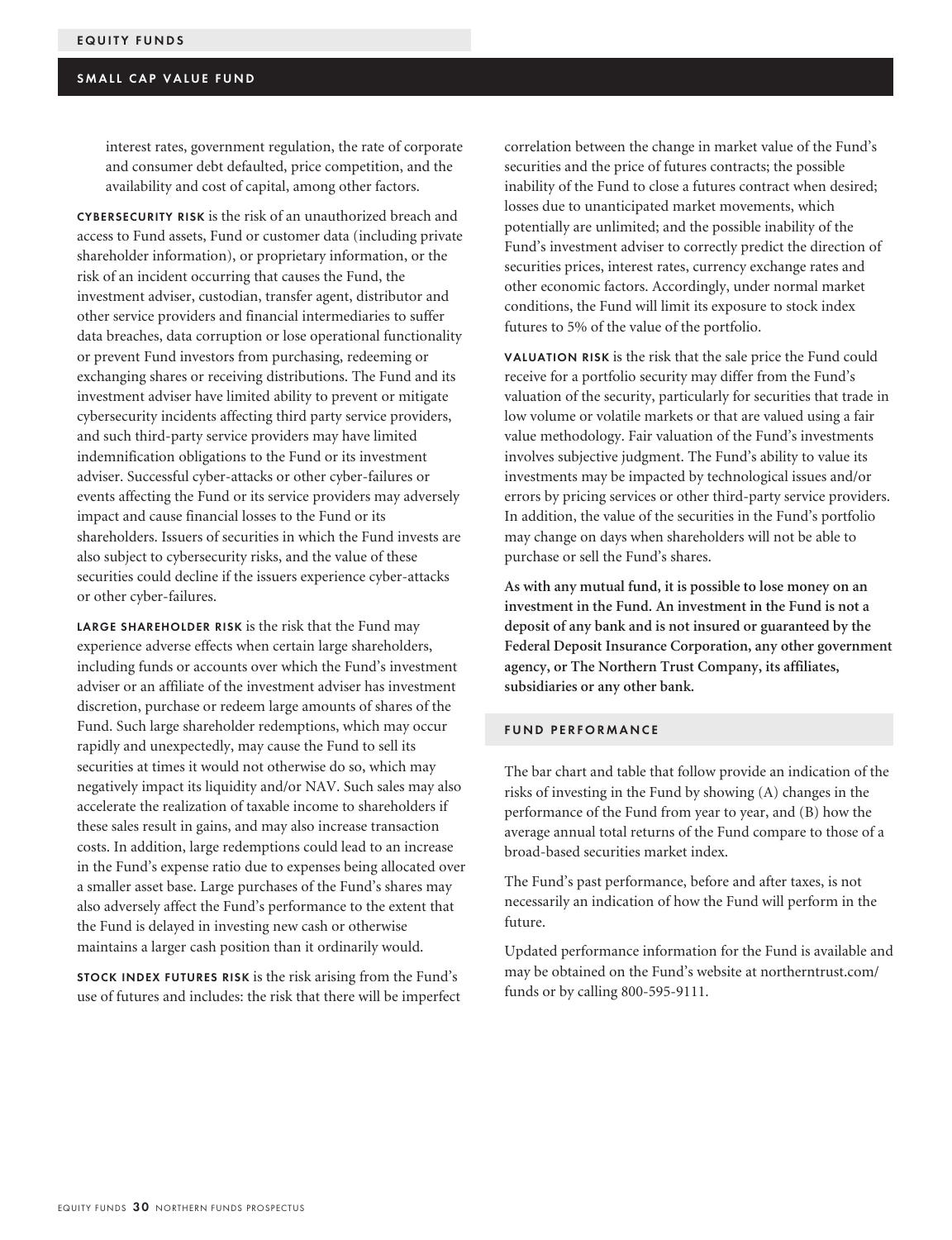**CALENDAR YEAR TOTAL RETURN\***

#### -20 -10  $\Omega$ 10 20 30 40 50 2010 2011 2012 2013 2014 2015 2016 2018 2019 2017 **24.61% (0.60)% 13.78% 36.44% 7.07% (4.62)% (13.68)% 27.87% 22.27% 6.43%**

\* Year to date total return for the six months ended June 30, 2020 is (24.77)%. For the periods shown in the bar chart above, the highest quarterly return was 16.92% in the fourth quarter of 2011, and the lowest quarterly return was (19.09)% in the third quarter of 2011.

#### **AVERAGE ANNUAL TOTAL RETURN**

(For the periods ended December 31, 2019)

|                                                                                        | Inception<br>Date | 1-Year | 5-Year | 10-Year | <b>Since</b><br>Inception |
|----------------------------------------------------------------------------------------|-------------------|--------|--------|---------|---------------------------|
| Small Cap Value Fund                                                                   | 4/1/94            |        |        |         |                           |
| Returns before taxes                                                                   |                   | 22.27% | 6.50%  | 10.93%  | 9.70%                     |
| Returns after taxes on<br>distributions                                                |                   | 20.35% | 4.81%  | 9.61%   | 8.17%                     |
| Returns after taxes<br>on distributions and<br>sale of Fund shares                     |                   | 14.56% | 4.91%  | 8.86%   | 7.85%                     |
| Russell 2000 Value<br>Index (reflects no<br>deduction for fees,<br>expenses, or taxes) |                   | 22.39% | 6.99%  | 10.56%  | 9.83%                     |

After-tax returns are calculated using the historical highest individual federal marginal income tax rates and do not reflect the impact of state and local taxes. Actual after-tax returns depend on an investor's tax situation and may differ from those shown. After-tax returns shown are not relevant to investors who hold their shares through tax-deferred arrangements, such as 401(k) plans or individual retirement accounts.

In calculating the federal income taxes due on redemptions, capital gains taxes resulting from redemptions are subtracted from the redemption proceeds and the tax benefits from capital losses resulting from the redemptions are added to the redemption proceeds. Under certain circumstances, the addition of the tax benefits from capital losses resulting from redemptions may cause the Returns after taxes on distributions and sale of fund shares to be greater than the Returns after taxes on distributions or even the Returns before taxes.

### **MANAGEMENT**

**INVESTMENT ADVISER AND PORTFOLIO MANAGERS.** NTI, an indirect subsidiary of Northern Trust Corporation, serves as the investment adviser of the Small Cap Value Fund. Robert H.

Bergson, CFA, Senior Vice President of NTI and Michael R. Hunstad, Senior Vice President of NTI, have been managers of the Fund since July 2001 and July 2020, respectively. The Northern Trust Company, an affiliate of NTI, serves as transfer agent, custodian and sub-administrator to the Fund.

### **PURCHASE AND SALE OF FUND SHARES**

You may open an account directly with Northern Funds (the "Trust") with a minimum initial investment of \$2,500 in the Fund (\$500 for an IRA; \$250 under the Automatic Investment Plan; and \$500 for employees of Northern Trust and its affiliates). The minimum subsequent investment is \$50 (except for reinvestments of distributions for which there is no minimum). The Fund reserves the right to waive these minimums. You may also purchase Fund shares through your account at Northern Trust (or an affiliate) or an authorized intermediary.

On any business day, you may sell (redeem) or exchange shares through your account by contacting your Northern Trust account representative or authorized intermediary. If you purchase shares directly from the Trust, you may sell (redeem) or exchange your shares in one of the following ways:

- By Mail Send a written request to: Northern Funds, P.O. Box 75986, Chicago, Illinois 60675-5986.
- $\bullet$  By Telephone Authorize the telephone privilege on your New Account Application. Call 800-595-9111 to use the telephone privilege.
- By Wire Authorize wire redemptions on your New Account Application and have proceeds sent by federal wire transfer to a previously designated bank account (the minimum redemption amount by this method is \$250). You will be charged \$15 for each wire redemption unless the designated bank account is maintained at Northern Trust or an affiliated bank. Call 800-595-9111 for instructions.
- By Systematic Withdrawal If you own shares of the Fund with a minimum value of \$10,000, you may elect to have a fixed sum redeemed at regular intervals and distributed in cash or reinvested in one or more other funds of the Trust. Call 800-595-9111 for an application form and additional information. The minimum amount is \$250 per withdrawal.
- By Exchange Complete the Exchange Privilege section of your New Account Application to exchange shares of one fund in the Trust for shares of another fund in the Trust. Shares being exchanged must have a value of at least \$1,000 (\$2,500 if a new account is being established by the exchange, \$500 if the new account is an IRA). Call 800-595-9111 for more information.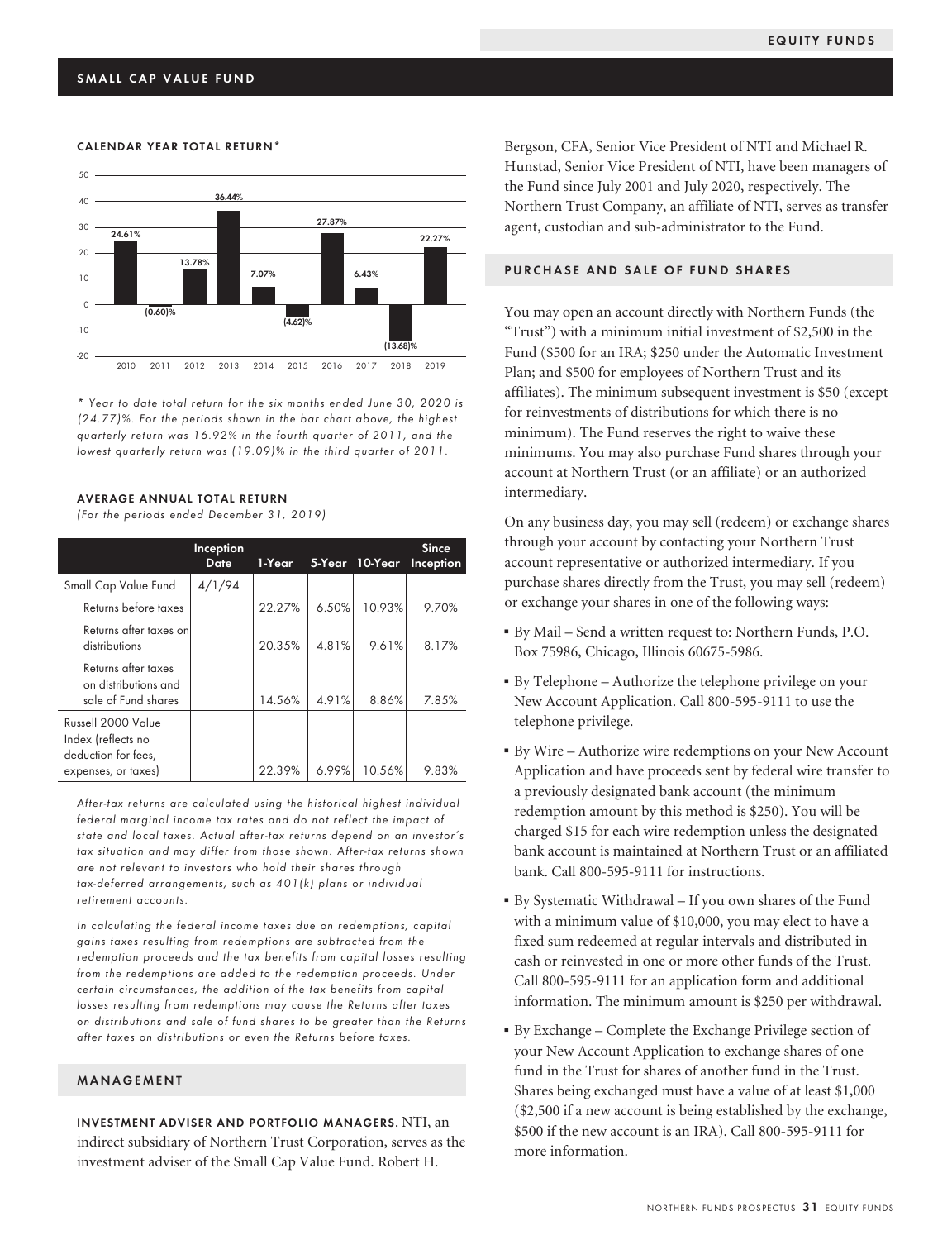▪ By Internet – You may initiate transactions between Northern Trust banking and Fund accounts by using Northern Trust Private Passport. For details and to sign up for this service, go to northerntrust.com/funds or contact your Relationship Manager.

### **TAX INFORMATION**

The Fund's distributions are generally taxable to you as ordinary income, qualified dividend income, capital gains, or a combination of the three, unless you are investing through a tax-exempt or tax-deferred arrangement, such as a 401(k) plan or an individual retirement account. Distributions may be taxable upon withdrawal from tax-deferred accounts.

### **PAYMENTS TO BROKERS-DEALERS AND OTHER FINANCIAL INTERMEDIARIES**

If you purchase the Fund through a broker-dealer or other financial intermediary (such as a bank), the Fund and its related companies may pay the intermediary for the sale of Fund shares and related services. These payments may create a conflict of interest by influencing the broker-dealer or other intermediary and your salesperson to recommend the Fund over another investment. Ask your salesperson or visit your financial intermediary's website for more information.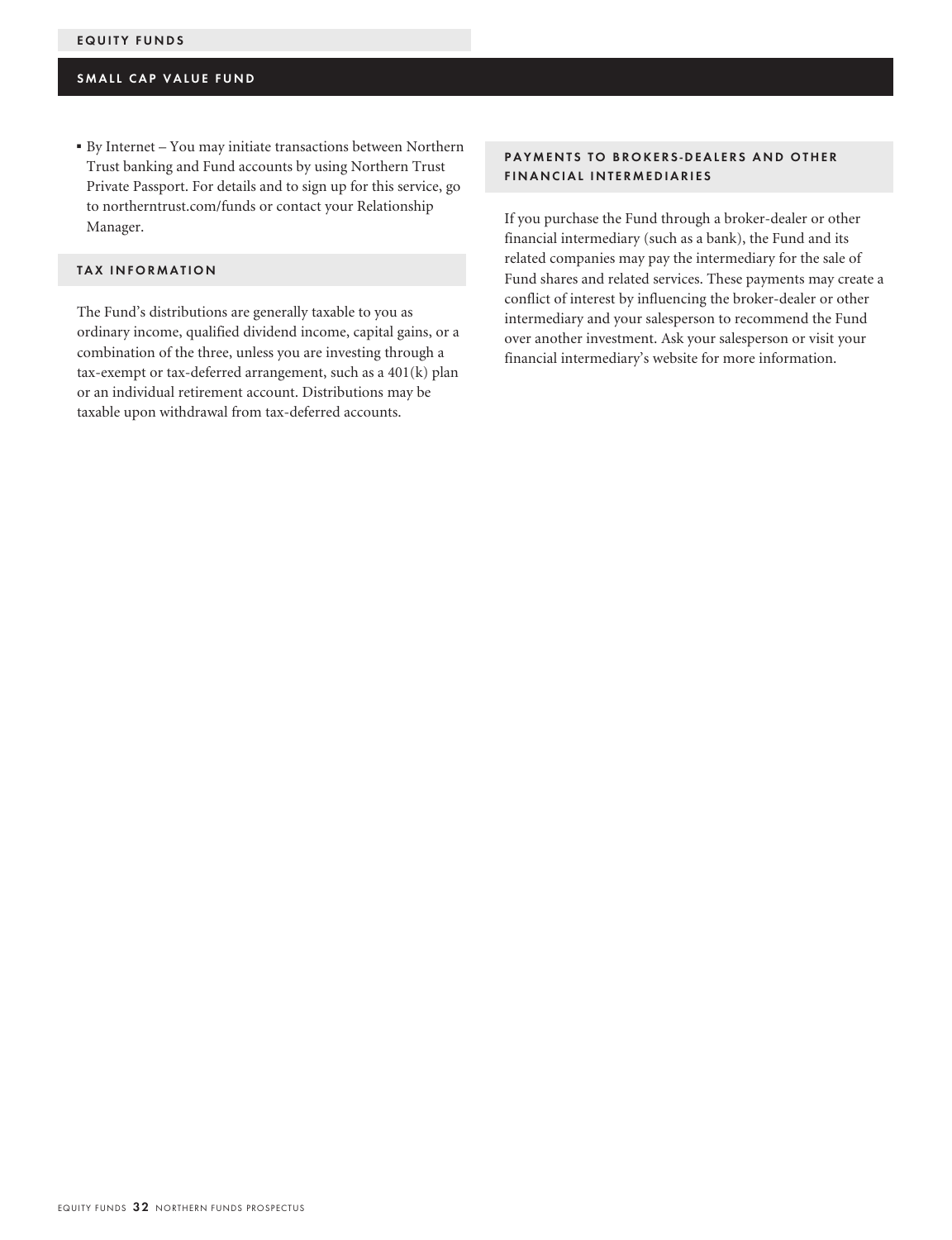### **INVESTMENT OBJECTIVE**

The Fund seeks to provide investment results approximating the overall performance of the MSCI Emerging Markets® Index.

#### **FEES AND EXPENSES OF THE FUND**

This table describes the fees and expenses that you may pay if you buy and hold shares of the Fund.

#### **Shareholder Fees** (fees paid directly from your investment)

| Maximum Sales Charge (Load) Imposed on Purchases (as a                                                                     |            |
|----------------------------------------------------------------------------------------------------------------------------|------------|
| percentage of offering price)                                                                                              | None       |
| Redemption Fee (within 30 days of purchase) (as a percentage of<br>amount redeemed, if applicable)                         | 2.00%      |
|                                                                                                                            |            |
| <b>Annual Fund Operating Expenses</b> (expenses that you pay each year as a<br>percentage of the value of your investment) |            |
| <b>Management Fees</b>                                                                                                     | 0.21%      |
| Other Expenses <sup>(1)</sup>                                                                                              | 0.13%      |
| <b>Transfer Agent Fees</b>                                                                                                 | 0.04%      |
| <b>Other Operating Expenses</b>                                                                                            | 0.09%      |
| <b>Total Annual Fund Operating Expenses</b> <sup>(1)</sup>                                                                 | 0.34%      |
| Expense Reimbursement <sup>(2)</sup>                                                                                       | $(0.04)\%$ |
| <b>Total Annual Fund Operating Expenses After Expense</b>                                                                  |            |
| Reimbursement <sup>(2)</sup>                                                                                               | 0.30%      |

(1) Other Expenses have been restated to reflect current fees. The "Total Annual Fund Operating Expenses" does not correlate to the ratio to average net assets of expenses before reimbursements and credits in the Fund's annual report, which does not reflect the restatement of other expenses to reflect current fees.

(2) Northern Trust Investments, Inc. ("NTI" or the "Investment Adviser") has contractually agreed to reimburse a portion of the operating expenses of the Fund (other than certain excepted expenses, i.e., Acquired Fund Fees and Expenses, the compensation paid to each Independent Trustee of the Trust, expenses of third party consultants engaged by the Board of Trustees, membership dues paid to the Investment Company Institute and Mutual Fund Directors Forum, expenses in connection with the negotiation and renewal of the revolving credit facility, extraordinary expenses and interest) to the extent the "Total Annual Fund Operating Expenses" exceed 0.30%. This contractual limitation may not be terminated before July 31, 2021 without the approval of the Board of **Trustees** 

### **EXAMPLE**

The following Example is intended to help you compare the cost of investing in the Fund with the cost of investing in other mutual funds. The Example assumes that you invest \$10,000 in the Fund for the time periods indicated and then redeem all of your shares at the end of those periods. The Example also assumes that your investment has a 5% return each year and that the Fund's operating expenses remain the same. Although

your actual costs may be higher or lower, based on these assumptions your costs would be:

| l Year | 3 Years | 5 Years | 10 Years |
|--------|---------|---------|----------|
| \$31   | \$105   | 187     | \$427    |

**PORTFOLIO TURNOVER.** The Fund pays transaction costs, such as commissions, when it buys and sells securities (or "turns over" its portfolio). A higher portfolio turnover rate may indicate higher transaction costs and may result in higher taxes when Fund shares are held in a taxable account. These costs, which are not reflected in annual portfolio operating expenses or in the Example, affect the Fund's performance. During the most recent fiscal year, the Fund's portfolio turnover rate was 45.08% of the average value of its portfolio.

#### **PRINCIPAL INVESTMENT STRATEGIES**

Under normal circumstances, the Fund will invest substantially all (and at least 80%) of its net assets in equity securities, in weightings that approximate the relative composition of the securities included in the MSCI Emerging Markets® Index, in American Depositary Receipts ("ADRs"), European Depositary Receipts ("EDRs"), and Global Depositary Receipts ("GDRs") representing such securities, and in MSCI Emerging Markets Index futures approved by the Commodity Futures Trading Commission.

The MSCI Emerging Markets Index is a free float-adjusted market capitalization index that is designed to measure equity market performance in the global emerging markets. As of May 31, 2020, the MSCI Emerging Markets Index consisted of the following 26 emerging market country indices: Argentina, Brazil, Chile, China, Colombia, Czech Republic, Egypt, Greece, Hungary, India, Indonesia, Korea, Malaysia, Mexico, Pakistan, Peru, the Philippines, Poland, Qatar, Saudi Arabia, Russia, South Africa, Taiwan, Thailand, Turkey and the United Arab Emirates. As of May 31, 2020, the MSCI Emerging Markets Index comprised of 1403 issuers with market capitalizations ranging from approximately \$72 million to \$360 billion. It is rebalanced quarterly. The Fund's benchmark index will be rebalanced as described under normal market conditions. During periods of market disruption or other abnormal market conditions, the rebalancing or reconstitution of the Fund's benchmark index may be delayed.

The Fund is passively managed, which means it tries to duplicate the investment composition and performance of the MSCI Emerging Markets Index by using computer programs and statistical procedures. NTI will buy and sell securities in response to changes in the MSCI Emerging Markets Index as well as in response to subscriptions and redemptions. Because the Fund will have fees and transaction expenses (while the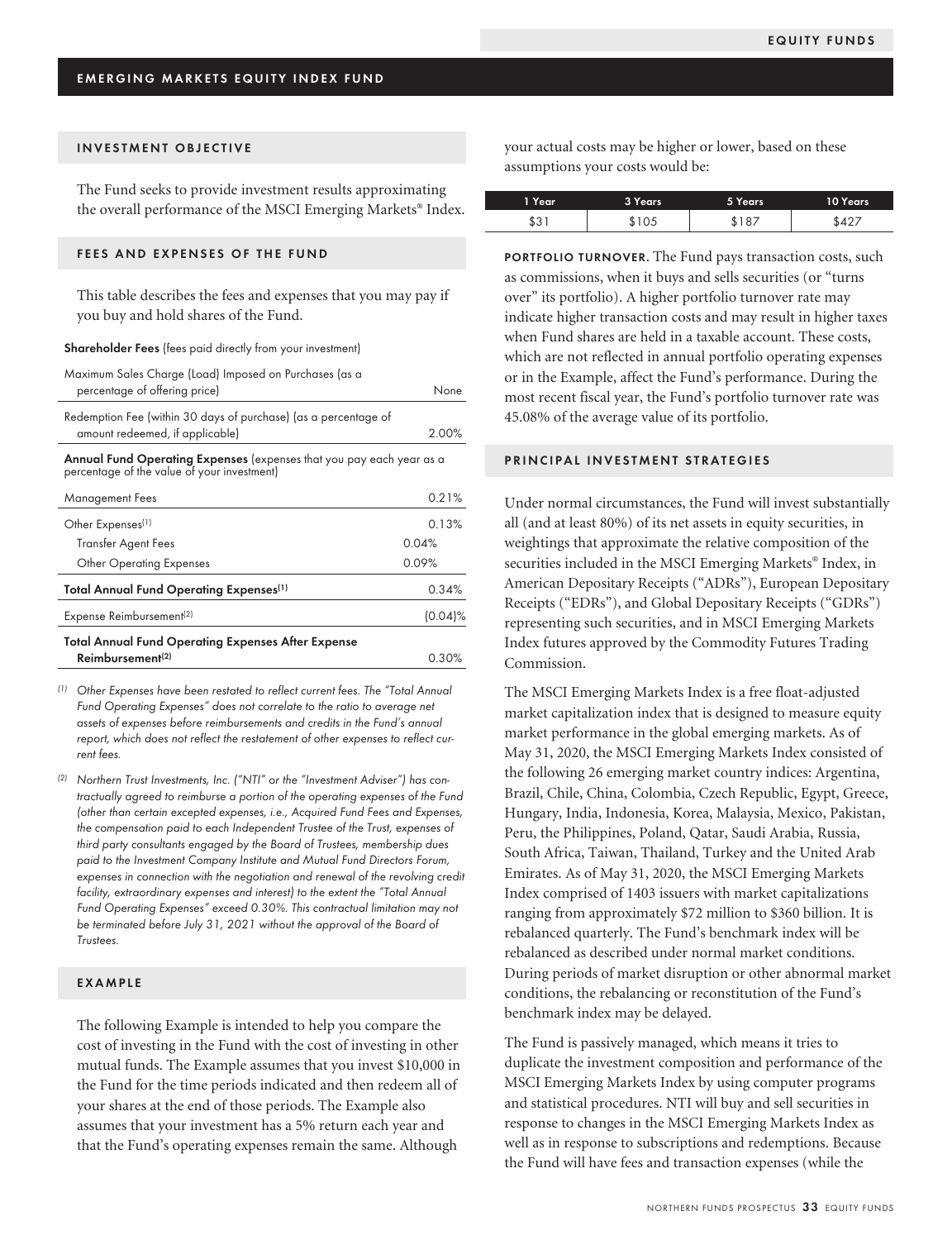#### **EMERGING MARKETS EQUITY INDEX FUND**

MSCI Emerging Markets Index has none), returns may be lower than those of the MSCI Emerging Markets Index.

The Fund invests in substantially all of the securities in the MSCI Emerging Markets Index in approximately the same proportion as the index (i.e., replication). The Fund generally will not hold every stock in the MSCI Emerging Markets Index because of the expense and inefficiency involved in such a strategy. Rather, it will use an optimization strategy to seek to construct a portfolio that minimizes tracking error versus the MSCI Emerging Markets Index and transaction costs. As part of its strategy, the Fund may substitute certain stocks in the MSCI Emerging Markets Index with ADRs, EDRs or GDRs that represent such stocks.

Because the proportion of assets allocated to each country will approximate the relative country weightings in the MSCI Emerging Markets Index, more than 25% of the Fund's assets may be invested in a single country (such as South Korea, Taiwan, Brazil, Mexico, South Africa, or China) or geographic region. This may make the Fund's performance more dependent upon the performance of a single country's securities than if the Fund allocated its assets among issuers in a larger number of countries.

NTI expects that, under normal circumstances, the quarterly performance of the Fund, before expenses, will track the performance of the MSCI Emerging Markets Index within a 0.95 correlation coefficient.

*Morgan Stanley Capital International, Inc. ("MSCI") does not endorse any of the securities in the MSCI Emerging Markets Index. It is not a sponsor of the Emerging Markets Equity Index Fund and is not affiliated with the Fund in any way.*

### **PRINCIPAL RISKS**

As with any investment, you could lose all or part of your investment in the Fund, and the Fund's performance could trail that of other investments. The Fund is subject to certain risks, including the principal risks noted below, any of which may adversely affect the Fund's net asset value ("NAV"), total return and ability to meet its investment objective. Each risk noted below is considered a principal risk of investing in the Fund, regardless of the order in which it appears. The significance of each risk factor below may change over time and you should review each risk factor carefully.

**MARKET RISK** is the risk that the value of the Fund's investments may increase or decrease in response to expected, real or perceived economic, political or financial events in the U.S. or global markets. The frequency and magnitude of such changes in value cannot be predicted. Certain securities and other investments held by the Fund may experience increased

volatility, illiquidity, or other potentially adverse effects in response to changing market conditions, inflation, changes in interest rates, lack of liquidity in the bond or equity markets, volatility in the equity markets, market disruptions caused by local or regional events such as war, acts of terrorism, the spread of infectious illness (including epidemics and pandemics) or other public health issues, recessions or other events or adverse investor sentiment or other political, regulatory, economic and social developments, and developments that impact specific economic sectors, industries or segments of the market. These risks may be magnified if certain events or developments adversely interrupt the global supply chain; in these and other circumstances, such risks might affect companies worldwide due to increasingly interconnected global economies and financial markets.

**EMERGING MARKETS RISK** is the risk that markets of emerging market countries are less developed and less liquid, subject to greater price volatility and generally subject to increased economic, political, regulatory and other uncertainties than more developed markets.

- **FOREIGN SECURITIES RISK** is the risk that investing in foreign (non-U.S.) securities may result in the Fund experiencing more rapid and extreme changes in value than a fund that invests exclusively in securities of U.S. companies, due to less liquid markets and adverse economic, political, diplomatic, financial, and regulatory factors. Foreign governments also may impose limits on investment and repatriation and impose taxes. Any of these events could cause the value of the Fund's investments to decline. The Index tracked by the Emerging Markets Equity Index Fund (and therefore the Emerging Markets Equity Index Fund itself) has a heavy exposure to Brazil, China, India, South Korea and Taiwan. This exposure will subject the Emerging Markets Equity Index Fund to a higher degree of risk than that of a more geographically diverse fund. To the extent that the Fund's assets are concentrated in a single country or geographic region, the Fund will be subject to the risks associated with that particular country or region.
- **CHINA INVESTMENT RISK** is the risk of investing in securities of Chinese issuers. The Chinese economy may be subject to considerable degrees of economic, political and social instability. China is an emerging market and demonstrates significantly higher volatility from time to time in comparison to developed markets. Despite recent reforms of economic and market practices, Chinese markets generally continue to experience inefficiency, volatility and pricing anomalies resulting from governmental influence, a lack of publicly available information and/or political and social instability. The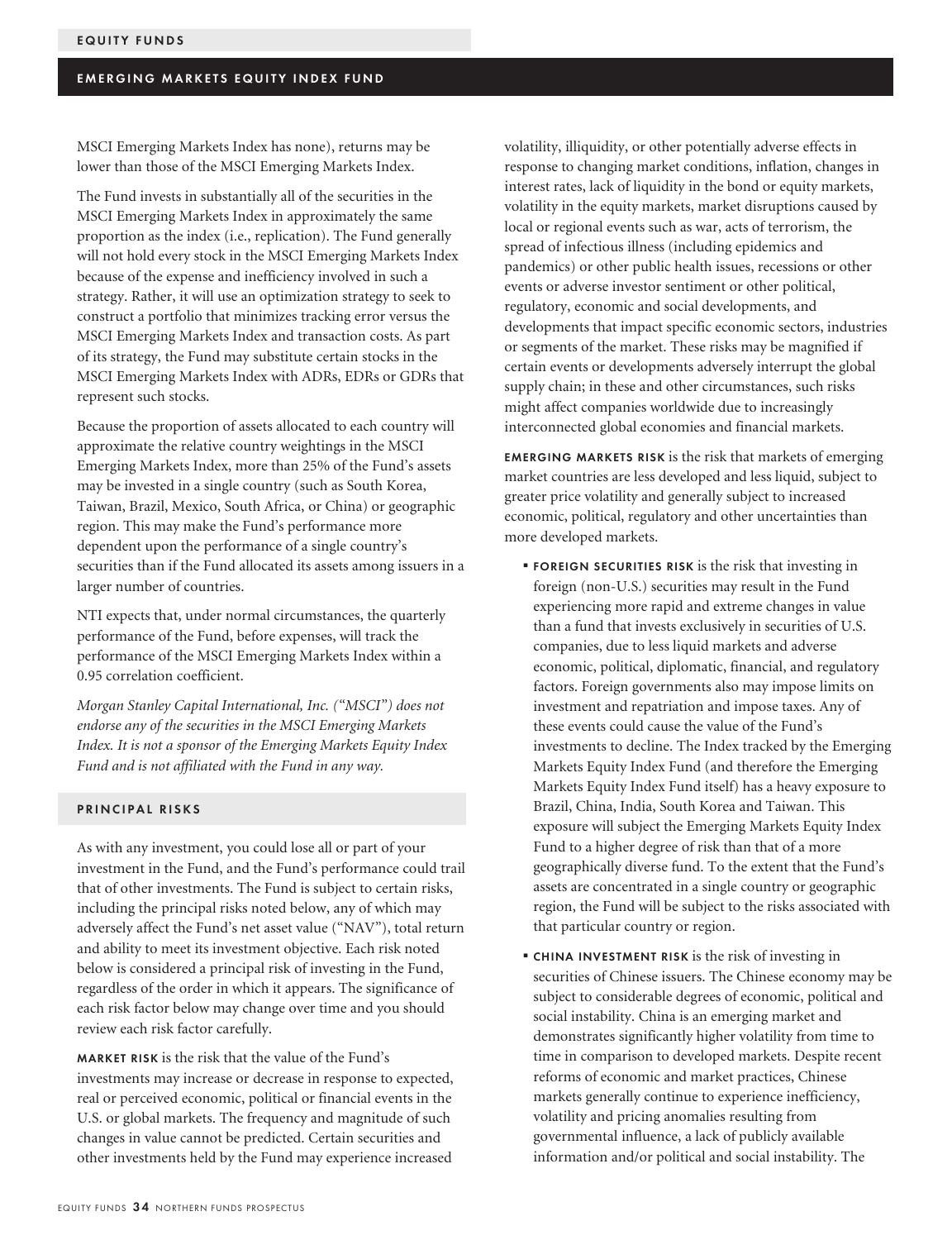Chinese economy is export-driven and highly reliant on trade. Adverse changes to the economic conditions of its primary trading partners, such as the United States, Japan and South Korea, would adversely impact the Chinese economy. Reduced spending on Chinese products and services or institution of tariffs or other trade barriers by China's key trading partners may also have an adverse impact on the Chinese economy.

- **CURRENCY RISK** is the risk that foreign currencies, securities that trade in or receive revenues in foreign currencies, or derivatives that provide exposure to foreign currencies will fluctuate in value relative to the U.S. dollar, adversely affecting the value of the Fund's investments and its returns. Because the Fund's NAV is determined on the basis of U.S. dollars, you may lose money if the local currency of a foreign market depreciates against the U.S. dollar, even if the market value of the Fund's holdings appreciates. In addition, fluctuations in the exchange values of currencies could affect the economy or particular business operations of companies in a geographic region in which the Fund invests, causing an adverse impact on the Fund's investments in the affected region.
- **FOREIGN CUSTODY RISK** the Fund may hold foreign securities and cash with foreign banks, agents, and securities depositories appointed by the Fund's custodian (each a "Foreign Custodian"). Some Foreign Custodians may be recently organized or new to the foreign custody business. In some countries, Foreign Custodians may be subject to little or no regulatory oversight over or independent evaluation of their operations. Further, the laws of certain countries may place limitations on the Fund's ability to recover its assets if a Foreign Custodian enters bankruptcy. Investments in emerging markets may be subject to even greater custody risks than investments in more developed markets. Custody services in emerging market countries are very often undeveloped and may be considerably less well-regulated than in more developed countries, and thus may not afford the same level of investor protection as would apply in developed countries.

**TRACKING RISK** is the risk that the Fund's performance may vary substantially from the performance of the benchmark index it tracks as a result of share purchases and redemptions, transaction costs, expenses and other factors.

**LARGE CAP STOCK RISK** is the risk that large-capitalization stocks as a group could fall out of favor with the market, causing the Fund to underperform investments that focus solely on small- or medium-capitalization stocks. In addition, larger companies may grow more slowly or be slower to respond to business developments than smaller companies.

**GEOGRAPHIC RISK** is the risk that if the Fund invests a significant portion of its total assets in certain issuers within the same geographic region, an adverse economic, business or political development affecting that region may affect the value of the Fund's investments more, and the Fund's investments may be more volatile, than if its investments were not so concentrated in such geographic region.

**SECTOR RISK** is the risk that companies in similar businesses may be similarly affected by particular economic or market events, which may, in certain circumstances, cause the value of securities of all companies in a particular sector of the market to decrease. While the Fund may not concentrate in any one industry, the Fund may invest without limitation in a particular market sector.

- **FINANCIAL SECTOR RISK** is the risk that the Fund will be impacted by events affecting the financial sector if it invests a relatively large percentage of its assets in that sector, adversely affecting the Fund's performance. The financial sector can be significantly affected by changes in interest rates, government regulation, the rate of corporate and consumer debt defaulted, price competition, and the availability and cost of capital, among other factors
- **EXECUATE:** TECHNOLOGY SECURITIES RISK is the risk that securities of technology companies may be subject to greater price volatility than securities of companies in other sectors. These securities may fall in and out of favor with investors rapidly, which may cause sudden selling and dramatically lower market prices. Technology securities also may be affected adversely by changes in technology, consumer and business purchasing patterns, government regulation and/ or obsolete products or services.

**MID CAP STOCK RISK** is the risk that stocks of mid-sized companies may be subject to more abrupt or erratic market movements than stocks of larger, more established companies. Mid-sized companies may have limited product lines or financial resources, and may be dependent upon a particular niche of the market.

**SMALL CAP STOCK RISK** is the risk that stocks of smaller companies may be subject to more abrupt or erratic market movements than stocks of larger, more established companies. Small companies may have limited product lines or financial resources, or may be dependent upon a small or inexperienced management group, and their securities may trade less frequently and in lower volume than the securities of larger companies, which could lead to higher transaction costs. Generally, the smaller the company size, the greater the risk.

**MANAGEMENT RISK** is the risk that a strategy used by the Fund's investment adviser may fail to produce the intended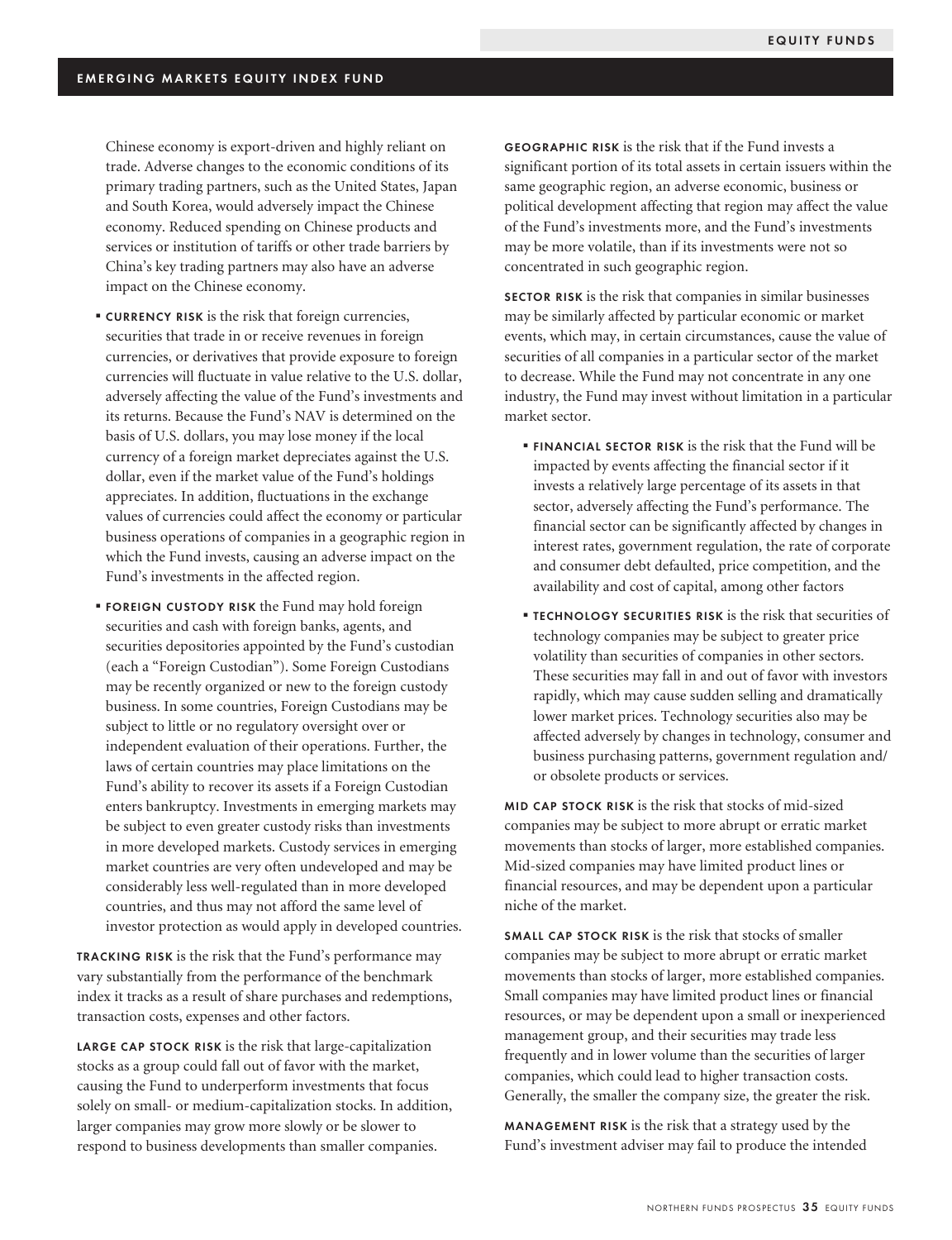#### **EMERGING MARKETS EQUITY INDEX FUND**

results or that imperfections, errors or limitations in the tools and data used by the investment adviser may cause unintended results.

**CYBERSECURITY RISK** is the risk of an unauthorized breach and access to Fund assets, Fund or customer data (including private shareholder information), or proprietary information, or the risk of an incident occurring that causes the Fund, the investment adviser, custodian, transfer agent, distributor and other service providers and financial intermediaries to suffer data breaches, data corruption or lose operational functionality or prevent Fund investors from purchasing, redeeming or exchanging shares or receiving distributions. The Fund and its investment adviser have limited ability to prevent or mitigate cybersecurity incidents affecting third party service providers, and such third-party service providers may have limited indemnification obligations to the Fund or its investment adviser. Successful cyber-attacks or other cyber-failures or events affecting the Fund or its service providers may adversely impact and cause financial losses to the Fund or its shareholders. Issuers of securities in which the Fund invests are also subject to cybersecurity risks, and the value of these securities could decline if the issuers experience cyber-attacks or other cyber-failures.

**LARGE SHAREHOLDER RISK** is the risk that the Fund may experience adverse effects when certain large shareholders, including funds or accounts over which the Fund's investment adviser or an affiliate of the investment adviser has investment discretion, purchase or redeem large amounts of shares of the Fund. Such large shareholder redemptions, which may occur rapidly and unexpectedly, may cause the Fund to sell its securities at times it would not otherwise do so, which may negatively impact its liquidity and/or NAV. Such sales may also accelerate the realization of taxable income to shareholders if these sales result in gains, and may also increase transaction costs. In addition, large redemptions could lead to an increase in the Fund's expense ratio due to expenses being allocated over a smaller asset base. Large purchases of the Fund's shares may also adversely affect the Fund's performance to the extent that the Fund is delayed in investing new cash or otherwise maintains a larger cash position than it ordinarily would.

**LIQUIDITY RISK** is the risk that the Fund will not be able to pay redemption proceeds in a timely manner because of unusual market conditions, an unusually high volume of redemption requests, legal restrictions impairing its ability to sell particular securities or close out derivative positions at an advantageous market price or other reasons. Certain portfolio securities may be less liquid than others, which may make them difficult or impossible to sell at the time and the price that the Fund would like and the Fund may have to lower the price, sell other securities instead or forgo an investment opportunity. In

addition, less liquid securities may be more difficult to value and markets may become less liquid when there are fewer interested buyers or sellers or when dealers are unwilling or unable to make a market for certain securities. For these same reasons, less liquid securities that the Fund may want to invest in may be difficult or impossible to purchase. Federal banking regulations may also cause certain dealers to reduce their inventories of certain securities, which may further decrease the Fund's ability to buy or sell such securities. All of these risks may increase during periods of market turmoil and could have a negative effect on the Fund's performance.

**VALUATION RISK** is the risk that the sale price the Fund could receive for a portfolio security may differ from the Fund's valuation of the security, particularly for securities that trade in low volume or volatile markets or that are valued using a fair value methodology. Fair valuation of the Fund's investments involves subjective judgment. The Fund's ability to value its investments may be impacted by technological issues and/or errors by pricing services or other third-party service providers. In addition, the value of the securities in the Fund's portfolio may change on days when shareholders will not be able to purchase or sell the Fund's shares.

**DEPOSITARY RECEIPTS RISK.** Foreign securities may trade in the form of depositary receipts. In addition to investment risks associated with the underlying issuer, depositary receipts may expose the Fund to additional risks associated with non-uniform terms that apply to depositary receipt programs, including credit exposure to the depository bank and to the sponsors and other parties with whom the depository bank establishes the programs, currency, political, economic, market risks and the risks of an illiquid market for depositary receipts. Depositary receipts are generally subject to the same risks as the foreign securities that they evidence or into which they may be converted. Depositary receipts may not track the price of the underlying foreign securities on which they are based, may have limited voting rights, and may have a distribution subject to a fee charged by the depository. As a result, equity shares of the underlying issuer may trade at a discount or premium to the market price of the depositary receipts.

**As with any mutual fund, it is possible to lose money on an investment in the Fund. An investment in the Fund is not a deposit of any bank and is not insured or guaranteed by the Federal Deposit Insurance Corporation, any other government agency, or The Northern Trust Company, its affiliates, subsidiaries or any other bank.**

### **FUND PERFORMANCE**

The bar chart and table that follow provide an indication of the risks of investing in the Fund by showing (A) changes in the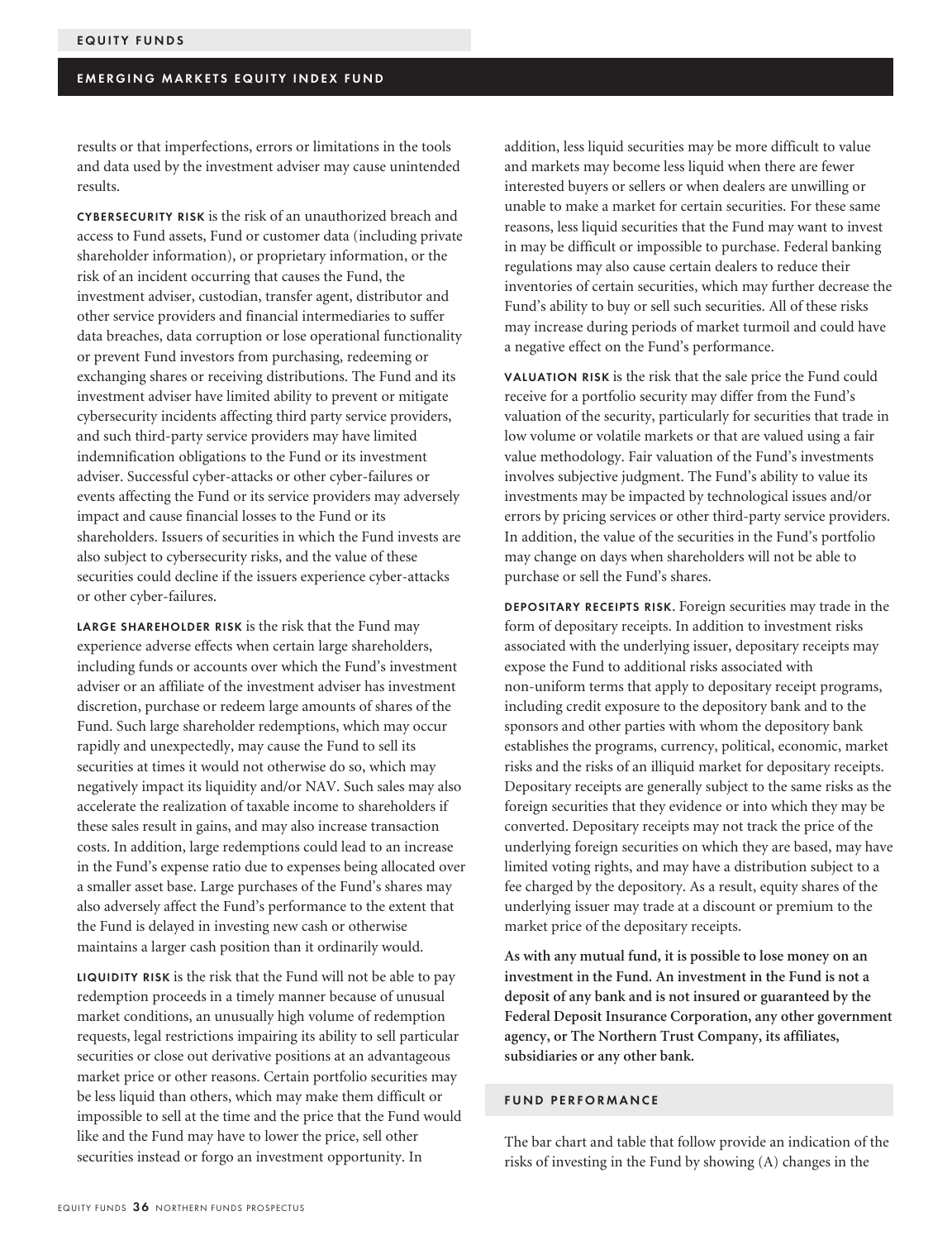#### **EMERGING MARKETS EQUITY INDEX FUND**

performance of the Fund from year to year, and (B) how the average annual total returns of the Fund compare to those of a broad-based securities market index.

The Fund's past performance, before and after taxes, is not necessarily an indication of how the Fund will perform in the future.

Updated performance information for the Fund is available and may be obtained on the Fund's website at northerntrust.com/funds or by calling 800-595-9111.

#### **CALENDAR YEAR TOTAL RETURN\***



\* Year to date total return for the six months ended June 30, 2020 is (9.85)%. For the periods shown in the bar chart above, the highest quarterly return was 18.62% in the third quarter of 2010, and the lowest quarterly return was (24.05)% in the third quarter of 2011.

#### **AVERAGE ANNUAL TOTAL RETURN**

(For the periods ended December 31, 2019)

|                                                                                           | Inception<br>Date | 1-Year |       |       | <b>Since</b><br>5-Years 10-Years Inception |
|-------------------------------------------------------------------------------------------|-------------------|--------|-------|-------|--------------------------------------------|
| <b>Emerging Markets</b><br>Equity Index Fund                                              | 4/25/06           |        |       |       |                                            |
| Returns before taxes                                                                      |                   | 18.32% | 5.32% | 3.27% | 3.85%                                      |
| Returns after taxes<br>on distributions                                                   |                   | 17.34% | 4.73% | 2.76% | 3.30%                                      |
| Returns after taxes<br>on distributions and<br>sale of Fund shares                        |                   | 11.38% | 4.08% | 2.52% | 2.99%                                      |
| <b>MSCI</b> Emerging<br>Markets Index<br>(reflects no deduction<br>for fees, expenses, or |                   |        |       |       |                                            |
| taxes)                                                                                    |                   | 18.42% | 5.61% | 3.68% | 4.58%                                      |

After-tax returns are calculated using the historical highest individual federal marginal income tax rates and do not reflect the impact of state and local taxes. Actual after-tax returns depend on an investor's tax situation and may differ from those shown. After-tax returns shown are not relevant to investors who hold their shares through tax-deferred arrangements, such as 401(k) plans or individual retirement accounts.

In calculating the federal income taxes due on redemptions, capital gains taxes resulting from redemptions are subtracted from the redemption proceeds and the tax benefits from capital losses resulting from the redemptions are added to the redemption proceeds.

#### **MANAGEMENT**

**INVESTMENT ADVISER AND PORTFOLIO MANAGERS.** NTI, an indirect subsidiary of Northern Trust Corporation, serves as the investment adviser of the Emerging Markets Equity Index Fund. Robert D. Anstine, Vice President of NTI and Brent D. Reeder, Senior Vice President of NTI, have been managers of the Fund since July 2019. The Northern Trust Company, an affiliate of NTI, serves as transfer agent, custodian and sub-administrator to the Fund.

## **PURCHASE AND SALE OF FUND SHARES**

You may open an account directly with Northern Funds (the "Trust") with a minimum initial investment of \$2,500 in the Fund (\$500 for an IRA; \$250 under the Automatic Investment Plan; and \$500 for employees of Northern Trust and its affiliates). The minimum subsequent investment is \$50 (except for reinvestments of distributions for which there is no minimum). The Fund reserves the right to waive these minimums. You may also purchase Fund shares through your account at Northern Trust (or an affiliate) or an authorized intermediary.

On any business day, you may sell (redeem) or exchange shares through your account by contacting your Northern Trust account representative or authorized intermediary. If you purchase shares directly from the Trust, you may sell (redeem) or exchange your shares in one of the following ways:

- By Mail Send a written request to: Northern Funds, P.O. Box 75986, Chicago, Illinois 60675-5986.
- $\bullet$  By Telephone Authorize the telephone privilege on your New Account Application. Call 800-595-9111 to use the telephone privilege.
- By Wire Authorize wire redemptions on your New Account Application and have proceeds sent by federal wire transfer to a previously designated bank account (the minimum redemption amount by this method is \$250). You will be charged \$15 for each wire redemption unless the designated bank account is maintained at Northern Trust or an affiliated bank. Call 800-595-9111 for instructions.
- By Systematic Withdrawal If you own shares of the Fund with a minimum value of \$10,000, you may elect to have a fixed sum redeemed at regular intervals and distributed in cash or reinvested in one or more other funds of the Trust. Call 800-595-9111 for an application form and additional information. The minimum amount is \$250 per withdrawal.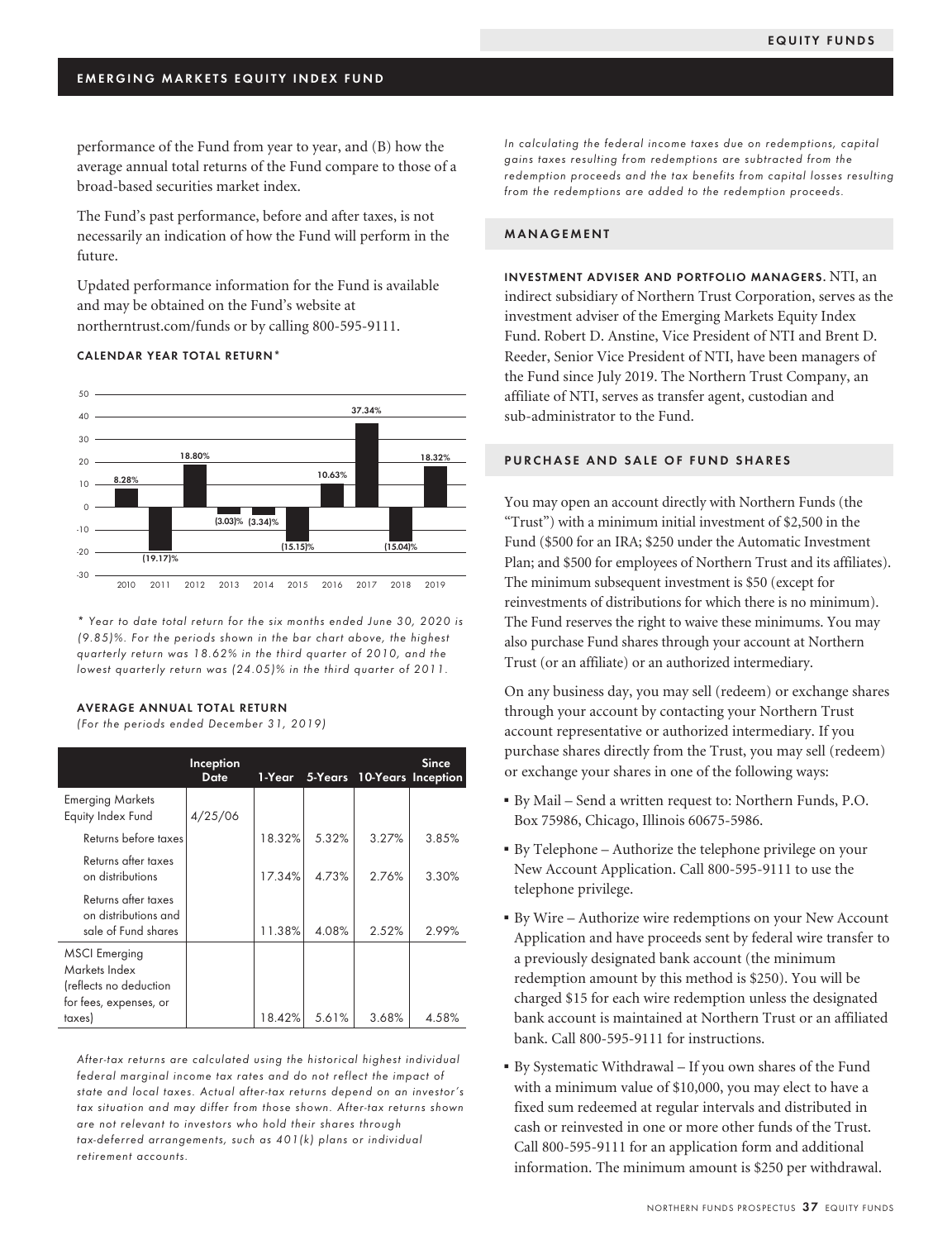#### **EMERGING MARKETS EQUITY INDEX FUND**

- By Exchange Complete the Exchange Privilege section of your New Account Application to exchange shares of one fund in the Trust for shares of another fund in the Trust. Shares being exchanged must have a value of at least \$1,000 (\$2,500 if a new account is being established by the exchange, \$500 if the new account is an IRA). Call 800-595-9111 for more information.
- By Internet You may initiate transactions between Northern Trust banking and Fund accounts by using Northern Trust Private Passport. For details and to sign up for this service, go to northerntrust.com/funds or contact your Relationship Manager.

## **TAX INFORMATION**

The Fund's distributions are generally taxable to you as ordinary income, qualified dividend income, capital gains, or a combination of the three, unless you are investing through a tax-exempt or tax-deferred arrangement, such as a 401(k) plan or an individual retirement account. Distributions may be taxable upon withdrawal from tax-deferred accounts.

## **PAYMENTS TO BROKERS-DEALERS AND OTHER FINANCIAL INTERMEDIARIES**

If you purchase the Fund through a broker-dealer or other financial intermediary (such as a bank), the Fund and its related companies may pay the intermediary for the sale of Fund shares and related services. These payments may create a conflict of interest by influencing the broker-dealer or other intermediary and your salesperson to recommend the Fund over another investment. Ask your salesperson or visit your financial intermediary's website for more information.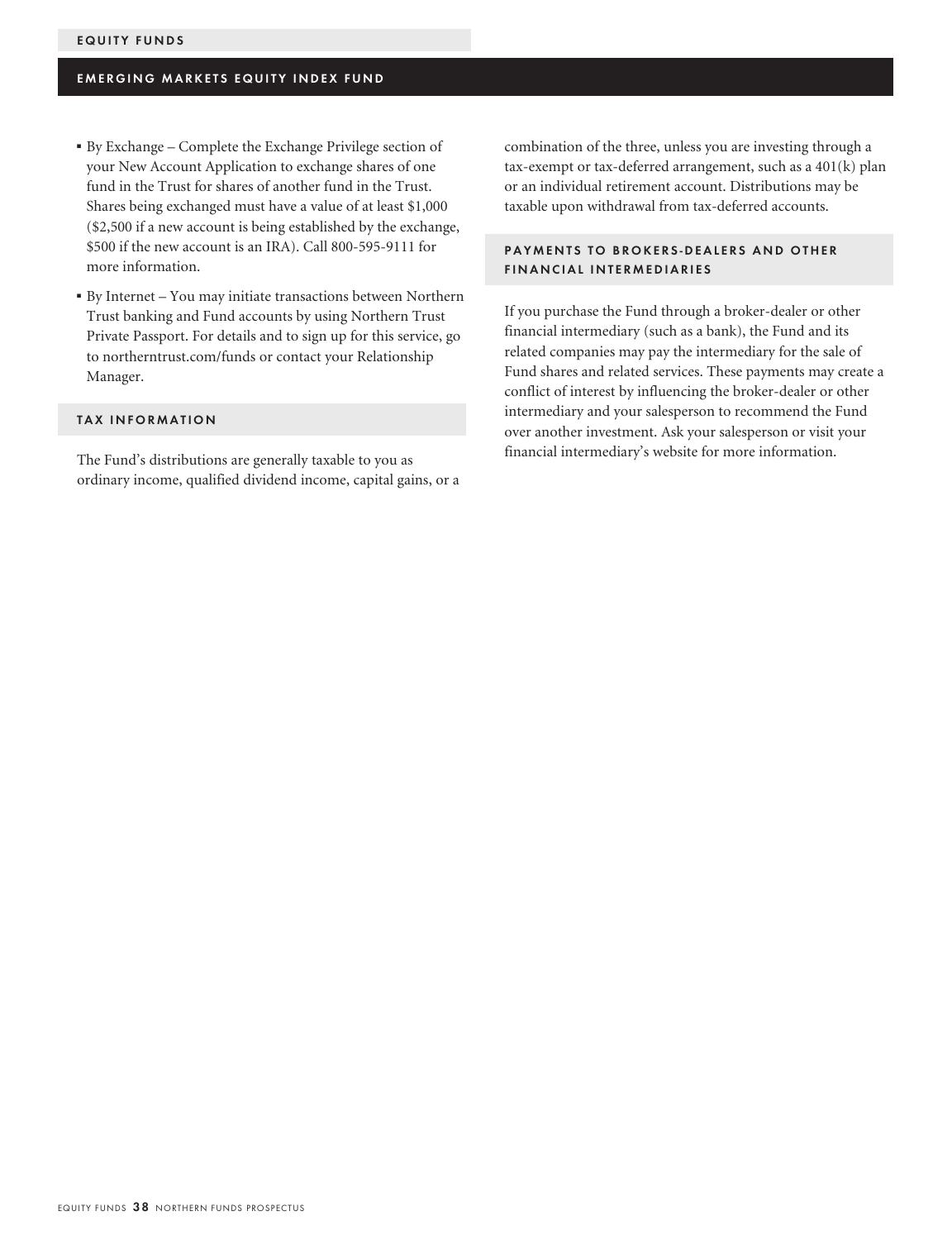#### **INVESTMENT OBJECTIVE**

The Fund seeks to provide investment results approximating the overall performance of the securities included in the MSCI® ACWI® IMI Core Real Estate Index.

#### **FEES AND EXPENSES OF THE FUND**

This table describes the fees and expenses that you may pay if you buy and hold shares of the Fund.

**Shareholder Fees** (fees paid directly from your investment)

| Maximum Sales Charge (Load) Imposed on Purchases (as a          |       |
|-----------------------------------------------------------------|-------|
| percentage of offering price)                                   | None  |
| Redemption Fee (within 30 days of purchase) (as a percentage of |       |
| amount redeemed, if applicable)                                 | 2.00% |

**Annual Fund Operating Expenses** (expenses that you pay each year as a percentage of the value of your investment)

| <b>Management Fees</b>                                    | 0.40%    |
|-----------------------------------------------------------|----------|
| Other Expenses <sup>(1)</sup>                             | $0.07\%$ |
| <b>Transfer Agent Fees</b>                                | 0.04%    |
| <b>Other Operating Expenses</b>                           | 0.03%    |
| Total Annual Fund Operating Expenses <sup>(1)</sup>       | 0.47%    |
| Expense Reimbursement <sup>(2)</sup>                      | $0.00\%$ |
| <b>Total Annual Fund Operating Expenses After Expense</b> |          |
| Reimbursement <sup>(1)(2)</sup>                           | 0.47%    |

- (1) Other Expenses have been restated to reflect current fees. The "Total Annual Fund Operating Expenses" and "Total Annual Fund Operating Expenses After Expense Reimbursement" do not correlate to the respective ratios of expenses to average net assets in the Fund's annual report, which do not reflect the restatement of other expenses to reflect current fees.
- (2) Northern Trust Investments, Inc. ("NTI" or the "Investment Adviser") has contractually agreed to reimburse a portion of the operating expenses of the Fund (other than certain excepted expenses, i.e., Acquired Fund Fees and Expenses, the compensation paid to each Independent Trustee of the Trust, expenses of third party consultants engaged by the Board of Trustees, membership dues paid to the Investment Company Institute and Mutual Fund Directors Forum, expenses in connection with the negotiation and renewal of the revolving credit facility, extraordinary expenses and interest) to the extent the "Total Annual Fund Operating Expenses" exceed 0.50%. This contractual limitation may not be terminated before July 31, 2021 without the approval of the Board of Trustees.

## **EXAMPLE**

The following Example is intended to help you compare the cost of investing in the Fund with the cost of investing in other mutual funds. The Example assumes that you invest \$10,000 in the Fund for the time periods indicated and then redeem all of your shares at the end of those periods. The Example also assumes that your investment has a 5% return each year and that the Fund's operating expenses remain the same. Although

your actual costs may be higher or lower, based on these assumptions your costs would be:

| Year | 3 Years | 5 Years | 10 Years |
|------|---------|---------|----------|
| \$48 | : 151   | \$263   | \$591    |

**PORTFOLIO TURNOVER.** The Fund pays transaction costs, such as commissions, when it buys and sells securities (or "turns over" its portfolio). A higher portfolio turnover rate may indicate higher transaction costs and may result in higher taxes when Fund shares are held in a taxable account. These costs, which are not reflected in annual portfolio operating expenses or in the Example, affect the Fund's performance. During the most recent fiscal year, the Fund's portfolio turnover rate was 6.91% of the average value of its portfolio.

#### **PRINCIPAL INVESTMENT STRATEGIES**

Under normal circumstances, the Fund will invest substantially all (and at least 80%) of its net assets in equity securities included in the MSCI® ACWI® IMI Core Real Estate Index, in weightings that approximate the relative composition of the securities contained in the Index. The MSCI® ACWI® IMI Core Real Estate Index is a free float-adjusted, market capitalization index that consists of large, mid and small-cap stocks engaged in the ownership, development and management of specific core property type real estate. The MSCI® ACWI® IMI Core Real Estate Index excludes companies, such as real estate services and real estate financing companies that do not own properties.

As of May 31, 2020, the MSCI® ACWI® IMI Core Real Estate Index consisted of 49 countries worldwide, comprising 23 developed and 26 emerging market countries. As of May 31, 2020, the developed market countries included were: Australia, Austria, Belgium, Canada, Denmark, Finland, France, Germany, Hong Kong, Ireland, Israel, Italy, Japan, the Netherlands, New Zealand, Norway, Portugal, Singapore, Spain, Sweden, Switzerland, the United Kingdom and the United States. As of May 31, 2020, the emerging market countries included were: Argentina, Brazil, Chile, China, Colombia, Czech Republic, Egypt, Greece, Hungary, India, Indonesia, Korea, Malaysia, Mexico, Pakistan, Peru, the Philippines, Poland, Russia, Qatar, Saudi Arabia, South Africa, Taiwan, Thailand, Turkey and United Arab Emirates. As of May 31, 2020, the MSCI® ACWI® IMI Core Real Estate Index comprised of 415 issuers with market capitalizations ranging from approximately \$53.7 million to \$67.5 billion. It is rebalanced quarterly. The Fund's benchmark index will be rebalanced as described under normal market conditions. During periods of market disruption or other abnormal market conditions, the rebalancing or reconstitution of the Fund's benchmark index may be delayed.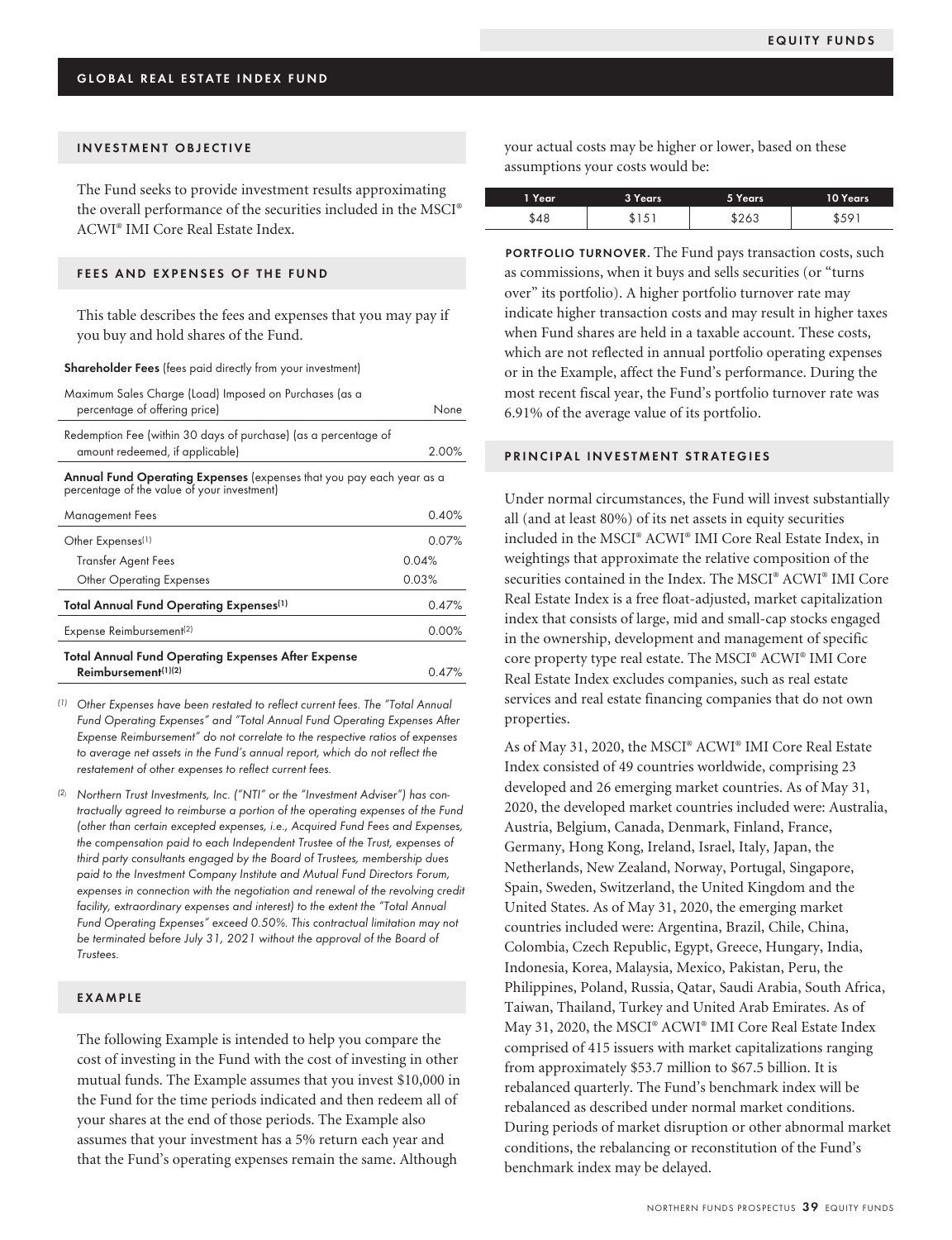The Fund is passively managed, which means it tries to duplicate the investment composition and performance of the MSCI® ACWI® IMI Core Real Estate Index by using computer programs and statistical procedures. NTI will buy and sell securities in response to changes in the MSCI® ACWI® IMI Core Real Estate Index. Because the Fund will have fees and transaction expenses (while the MSCI® ACWI® IMI Core Real Estate Index has none), returns are likely to be below those of the MSCI® ACWI® IMI Core Real Estate Index.

The Fund invests in substantially all of the securities in the MSCI® ACWI® IMI Core Real Estate Index in approximately the same proportions as the index (i.e., replication). The proportions of the Fund's assets allocated to each country will approximate and vary with the relative country weights in the MSCI® ACWI® IMI Core Real Estate Index.

As of May 31, 2020, the MSCI® ACWI® IMI Core Real Estate Index had a country weight of approximately 60.06% to the United States.

NTI expects that, under normal circumstances, the quarterly performance of the Fund, before expenses, will track the performance of the MSCI® ACWI® IMI Core Real Estate Index within a 0.95 correlation coefficient.

*Morgan Stanley Capital International, Inc. ("MSCI") does not endorse any of the securities in the* MSCI® ACWI® IMI Core Real Estate Index*. It is not a sponsor of the Global Real Estate Index Fund and is not affiliated with the Fund in any way.*

## **PRINCIPAL RISKS**

As with any investment, you could lose all or part of your investment in the Fund, and the Fund's performance could trail that of other investments. The Fund is subject to certain risks, including the principal risks noted below, any of which may adversely affect the Fund's net asset value ("NAV"), total return and ability to meet its investment objective. Each risk noted below is considered a principal risk of investing in the Fund, regardless of the order in which it appears. The significance of each risk factor below may change over time and you should review each risk factor carefully.

**MARKET RISK** is the risk that the value of the Fund's investments may increase or decrease in response to expected, real or perceived economic, political or financial events in the U.S. or global markets. The frequency and magnitude of such changes in value cannot be predicted. Certain securities and other investments held by the Fund may experience increased volatility, illiquidity, or other potentially adverse effects in response to changing market conditions, inflation, changes in interest rates, lack of liquidity in the bond or equity markets, volatility in the equity markets, market disruptions caused by

local or regional events such as war, acts of terrorism, the spread of infectious illness (including epidemics and pandemics) or other public health issues, recessions or other events or adverse investor sentiment or other political, regulatory, economic and social developments, and developments that impact specific economic sectors, industries or segments of the market. These risks may be magnified if certain events or developments adversely interrupt the global supply chain; in these and other circumstances, such risks might affect companies worldwide due to increasingly interconnected global economies and financial markets.

**REAL ESTATE SECURITIES CONCENTRATION RISK** is the risk that investments in securities of real estate companies will make the Fund more susceptible to risks associated with the ownership of real estate and with the real estate industry in general. Real estate companies may have lower trading volumes and may be subject to more abrupt or erratic price movements than the overall securities markets. The value of real estate securities may underperform other sectors of the economy or broader equity markets. To the extent that the Fund concentrates its investments in the real estate sector, it may be subject to greater risk of loss than if it were diversified across different industry sectors.

**REIT RISK** is the risk that the Fund's investments will be affected by factors affecting REITs and the real estate sector generally. Investing in REITs involves certain unique risks in addition to those risks associated with investing in the real estate industry in general. These risks include possible declines in the value of real estate, possible lack of mortgage funds and unexpected vacancies of properties. REITs that invest in real estate mortgages are also subject to prepayment risks. REITs whose underlying properties are concentrated in a particular industry or geographic region are also subject to risks affecting such industries and regions. REITs are also subject to heavy cash flow dependency, defaults by borrowers, self-liquidation, interest rate risks (especially mortgage REITs) and liquidity risks. REITs may have limited financial resources, may trade less frequently and in lower volume, engage in dilutive offerings or become more volatile than other securities. By investing in REITs through the Fund, a shareholder will bear expenses of the REITs in addition to expenses of the Fund. In addition, REITs could possibly fail to (i) qualify for favorable tax treatment under applicable tax law, or (ii) maintain their exemptions from registration under the Investment Company Act of 1940.

**FOREIGN SECURITIES RISK** is the risk that investing in foreign (non-U.S.) securities may result in the Fund experiencing more rapid and extreme changes in value than a fund that invests exclusively in securities of U.S. companies, due to less liquid markets and adverse economic, political, diplomatic, financial,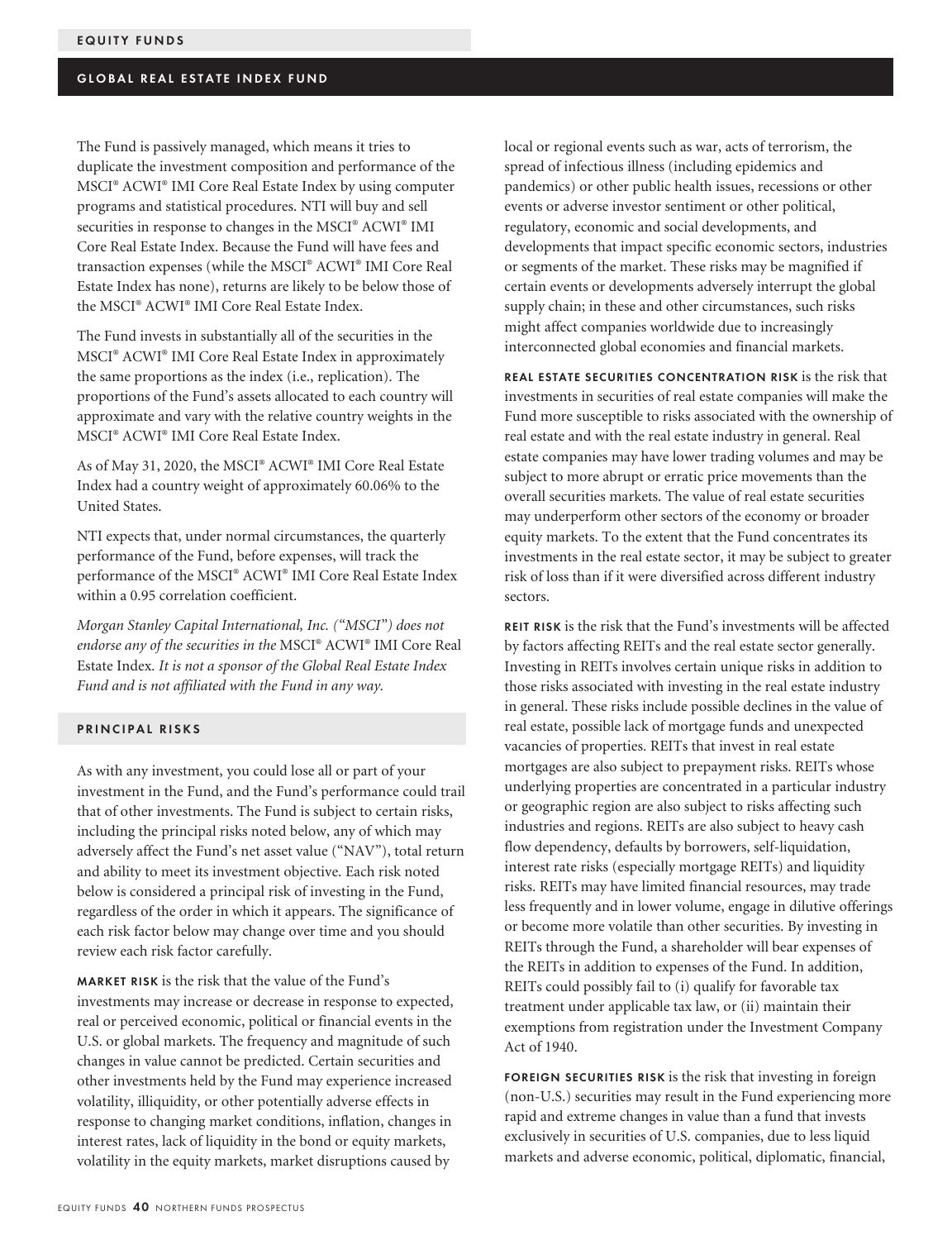and regulatory factors. Foreign governments also may impose limits on investment and repatriation and impose taxes. Any of these events could cause the value of the Fund's investments to decline. To the extent that the Fund's assets are concentrated in a single country or geographic region, the Fund will be subject to the risks associated with that particular country or region.

- **CURRENCY RISK** is the risk that foreign currencies, securities that trade in or receive revenues in foreign currencies, or derivatives that provide exposure to foreign currencies will fluctuate in value relative to the U.S. dollar, adversely affecting the value of the Fund's investments and its returns. Because the Fund's NAV is determined on the basis of U.S. dollars, you may lose money if the local currency of a foreign market depreciates against the U.S. dollar, even if the market value of the Fund's holdings appreciates. In addition, fluctuations in the exchange values of currencies could affect the economy or particular business operations of companies in a geographic region in which the Fund invests, causing an adverse impact on the Fund's investments in the affected region.
- **EMERGING MARKETS RISK** is the risk that markets of emerging market countries are less developed and less liquid, subject to greater price volatility and generally subject to increased economic, political, regulatory and other uncertainties than more developed markets.
- **FOREIGN CUSTODY RISK.** The Fund may hold foreign securities and cash with foreign banks, agents, and securities depositories appointed by the Fund's custodian (each a "Foreign Custodian"). Some Foreign Custodians may be recently organized or new to the foreign custody business. In some countries, Foreign Custodians may be subject to little or no regulatory oversight over or independent evaluation of their operations. Further, the laws of certain countries may place limitations on the Fund's ability to recover its assets if a Foreign Custodian enters bankruptcy. Investments in emerging markets may be subject to even greater custody risks than investments in more developed markets. Custody services in emerging market countries are very often undeveloped and may be considerably less well-regulated than in more developed countries, and thus may not afford the same level of investor protection as would apply in developed countries.

**TRACKING RISK** is the risk that the Fund's performance may vary substantially from the performance of the benchmark index it tracks as a result of share purchases and redemptions, transaction costs, expenses and other factors.

**LARGE CAP STOCK RISK** is the risk that large-capitalization stocks as a group could fall out of favor with the market, causing the Fund to underperform investments that focus

solely on small- or medium-capitalization stocks. In addition, larger companies may grow more slowly or be slower to respond to business developments than smaller companies.

**SECTOR RISK** is the risk that companies in similar businesses may be similarly affected by particular economic or market events, which may, in certain circumstances, cause the value of securities of all companies in a particular sector of the market to decrease. While the Fund may not concentrate in any one industry, the Fund may invest without limitation in a particular market sector.

**GEOGRAPHIC RISK** is the risk that if the Fund invests a significant portion of its total assets in certain issuers within the same geographic region, an adverse economic, business or political development affecting that region may affect the value of the Fund's investments more, and the Fund's investments may be more volatile, than if its investments were not so concentrated in such geographic region.

**INTEREST RATE RISK** is the risk that during periods of rising interest rates, the Fund's yield (and the market value of its securities) will tend to be lower than prevailing market rates; in periods of falling interest rates, the Fund's yield (and the market value of its securities) will tend to be higher. Securities with longer maturities tend to be more sensitive to changes in interest rates, causing them to be more volatile than securities with shorter maturities. Securities with shorter maturities tend to provide lower returns and be less volatile than securities with longer maturities. If interest rates rise, the Fund's yield may not increase proportionately, and the maturities of income securities that have the ability to be prepaid or called by the issuer may be extended. Changing interest rates may have unpredictable effects on the markets and the Fund's investments. Recent and any future declines in interest rate levels could cause the Fund's earnings to fall below the Fund's expense ratio, resulting in a decline in the Fund's share price. A general rise in interest rates may cause investors to move out of fixed income securities on a large scale, which could adversely affect the price and liquidity of fixed income securities and could also result in increased redemptions for the Fund. Fluctuations in interest rates may also affect the liquidity of fixed income securities and instruments held by the Fund.

**MID CAP STOCK RISK** is the risk that stocks of mid-sized companies may be subject to more abrupt or erratic market movements than stocks of larger, more established companies. Mid-sized companies may have limited product lines or financial resources, and may be dependent upon a particular niche of the market.

**SMALL CAP STOCK RISK** is the risk that stocks of smaller companies may be subject to more abrupt or erratic market movements than stocks of larger, more established companies.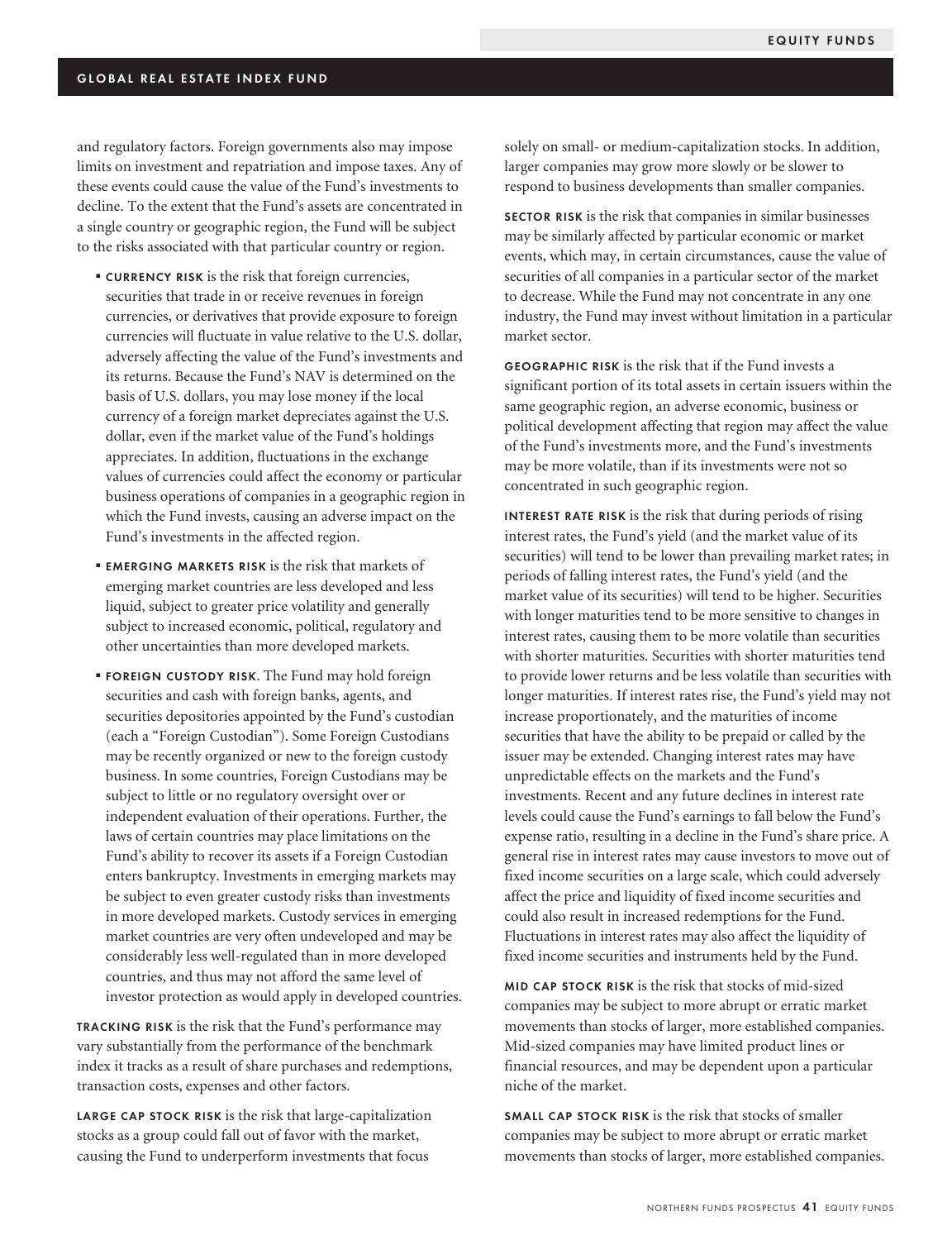Small companies may have limited product lines or financial resources, or may be dependent upon a small or inexperienced management group, and their securities may trade less frequently and in lower volume than the securities of larger companies, which could lead to higher transaction costs. Generally, the smaller the company size, the greater the risk.

**MANAGEMENT RISK** is the risk that a strategy used by the Fund's investment adviser may fail to produce the intended results or that imperfections, errors or limitations in the tools and data used by the investment adviser may cause unintended results.

**CYBERSECURITY RISK** is the risk of an unauthorized breach and access to Fund assets, Fund or customer data (including private shareholder information), or proprietary information, or the risk of an incident occurring that causes the Fund, the investment adviser, custodian, transfer agent, distributor and other service providers and financial intermediaries to suffer data breaches, data corruption or lose operational functionality or prevent Fund investors from purchasing, redeeming or exchanging shares or receiving distributions. The Fund and its investment adviser have limited ability to prevent or mitigate cybersecurity incidents affecting third party service providers, and such third-party service providers may have limited indemnification obligations to the Fund or its investment adviser. Successful cyber-attacks or other cyber-failures or events affecting the Fund or its service providers may adversely impact and cause financial losses to the Fund or its shareholders. Issuers of securities in which the Fund invests are also subject to cybersecurity risks, and the value of these securities could decline if the issuers experience cyber-attacks or other cyber-failures.

**LARGE SHAREHOLDER RISK** is the risk that the Fund may experience adverse effects when certain large shareholders, including funds or accounts over which the Fund's investment adviser or an affiliate of the investment adviser has investment discretion, purchase or redeem large amounts of shares of the Fund. Such large shareholder redemptions, which may occur rapidly and unexpectedly, may cause the Fund to sell its securities at times it would not otherwise do so, which may negatively impact its liquidity and/or NAV. Such sales may also accelerate the realization of taxable income to shareholders if these sales result in gains, and may also increase transaction costs. In addition, large redemptions could lead to an increase in the Fund's expense ratio due to expenses being allocated over a smaller asset base. Large purchases of the Fund's shares may also adversely affect the Fund's performance to the extent that the Fund is delayed in investing new cash or otherwise maintains a larger cash position than it ordinarily would.

**LIQUIDITY RISK** is the risk that the Fund will not be able to pay redemption proceeds in a timely manner because of unusual

market conditions, an unusually high volume of redemption requests, legal restrictions impairing its ability to sell particular securities or close out derivative positions at an advantageous market price or other reasons. Certain portfolio securities may be less liquid than others, which may make them difficult or impossible to sell at the time and the price that the Fund would like and the Fund may have to lower the price, sell other securities instead or forgo an investment opportunity. In addition, less liquid securities may be more difficult to value and markets may become less liquid when there are fewer interested buyers or sellers or when dealers are unwilling or unable to make a market for certain securities. For these same reasons, less liquid securities that the Fund may want to invest in may be difficult or impossible to purchase. Federal banking regulations may also cause certain dealers to reduce their inventories of certain securities, which may further decrease the Fund's ability to buy or sell such securities. All of these risks may increase during periods of market turmoil and could have a negative effect on the Fund's performance.

**VALUATION RISK** is the risk that the sale price the Fund could receive for a portfolio security may differ from the Fund's valuation of the security, particularly for securities that trade in low volume or volatile markets or that are valued using a fair value methodology. Fair valuation of the Fund's investments involves subjective judgment. The Fund's ability to value its investments may be impacted by technological issues and/or errors by pricing services or other third-party service providers. In addition, the value of the securities in the Fund's portfolio may change on days when shareholders will not be able to purchase or sell the Fund's shares.

**DEPOSITARY RECEIPTS RISK.** Foreign securities may trade in the form of depositary receipts. In addition to investment risks associated with the underlying issuer, depositary receipts may expose the Fund to additional risks associated with non-uniform terms that apply to depositary receipt programs, including credit exposure to the depository bank and to the sponsors and other parties with whom the depository bank establishes the programs, currency, political, economic, market risks and the risks of an illiquid market for depositary receipts. Depositary receipts are generally subject to the same risks as the foreign securities that they evidence or into which they may be converted. Depositary receipts may not track the price of the underlying foreign securities on which they are based, may have limited voting rights, and may have a distribution subject to a fee charged by the depository. As a result, equity shares of the underlying issuer may trade at a discount or premium to the market price of the depositary receipts.

**As with any mutual fund, it is possible to lose money on an investment in the Fund. An investment in the Fund is not a deposit of any bank and is not insured or guaranteed by the**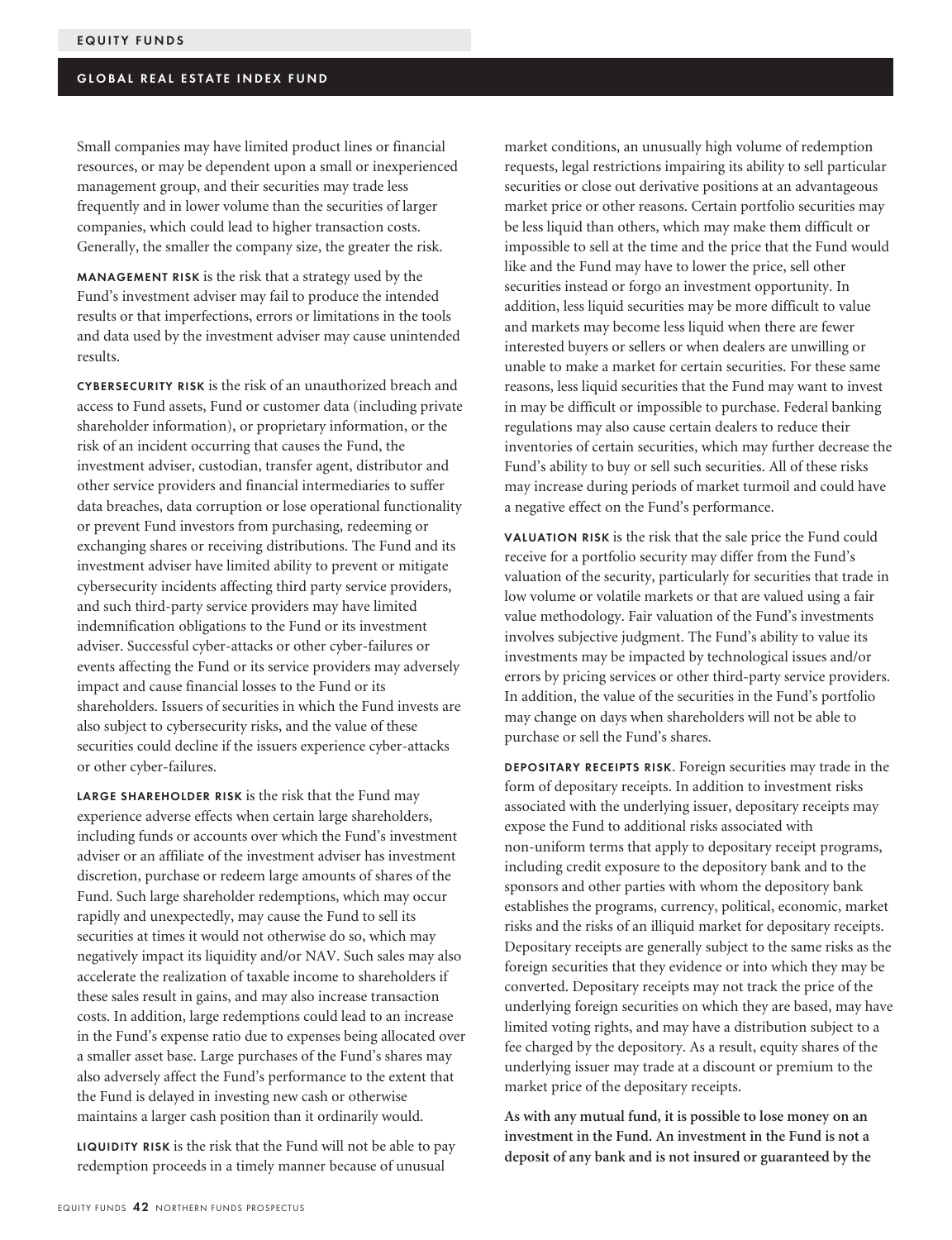**Federal Deposit Insurance Corporation, any other government agency, or The Northern Trust Company, its affiliates, subsidiaries or any other bank.**

#### **FUND PERFORMANCE**

The bar chart and table that follow provide an indication of the risks of investing in the Fund by showing (A) changes in the performance of the Fund from year to year, and (B) how the average annual total returns of the Fund compare to those of a broad-based securities market index.

The Fund's past performance, before and after taxes, is not necessarily an indication of how the Fund will perform in the future.

Updated performance information for the Fund is available and may be obtained on the Fund's website at northerntrust.com/ funds or by calling 800-595-9111.

#### **CALENDAR YEAR TOTAL RETURN\***



\* Year to date total return for the six months ended June 30, 2020 is (20.29)%. For the periods shown in the bar chart above, the highest quarterly return was 19.42% in the third quarter of 2010, and the lowest quarterly return was (18.73)% in the third quarter of 2011.

#### **AVERAGE ANNUAL TOTAL RETURN**

(For the periods ended December 31, 2019)

|                                                                                                                               | Inception<br>Date | 1-Year |       |       | <b>Since</b><br>5-Years 10-Years Inception |
|-------------------------------------------------------------------------------------------------------------------------------|-------------------|--------|-------|-------|--------------------------------------------|
| Global Real Estate Index<br>Fund                                                                                              | 7/26/06           |        |       |       |                                            |
| Returns before taxes                                                                                                          |                   | 23.15% | 6.27% | 8.21% | 4.27%                                      |
| Returns after taxes on<br>distributions                                                                                       |                   | 21.07% | 4.84% | 6.99% | 3.11%                                      |
| Returns after taxes on<br>distributions and sale<br>of Fund shares                                                            |                   | 13.83% | 4.23% | 6.10% | 2.85%                                      |
| MSCI <sup>®</sup> ACWI <sup>®</sup> IMI Core<br>Real Estate Index (reflects)<br>no deduction for fees,<br>expenses, or taxes) |                   | 22.72% | 6.34% | 8.54% | 4.62%                                      |

After-tax returns are calculated using the historical highest individual federal marginal income tax rates and do not reflect the impact of state and local taxes. Actual after-tax returns depend on an investor's tax situation and may differ from those shown. After-tax returns shown are not relevant to investors who hold their shares through tax-deferred arrangements, such as 401(k) plans or individual retirement accounts.

In calculating the federal income taxes due on redemptions, capital gains taxes resulting from redemptions are subtracted from the redemption proceeds and the tax benefits from capital losses resulting from the redemptions are added to the redemption proceeds.

## **MANAGEMENT**

**INVESTMENT ADVISER AND PORTFOLIO MANAGERS.** NTI, an indirect subsidiary of Northern Trust Corporation, serves as the investment adviser of the Global Real Estate Index Fund. Volter Bagriy, Vice President of NTI, and Brent D. Reeder, Senior Vice President of NTI, have been managers of the Fund since July 2019. The Northern Trust Company, an affiliate of NTI, serves as transfer agent, custodian and sub-administrator to the Fund.

### **PURCHASE AND SALE OF FUND SHARES**

You may open an account directly with Northern Funds (the "Trust") with a minimum initial investment of \$2,500 in the Fund (\$500 for an IRA; \$250 under the Automatic Investment Plan; and \$500 for employees of Northern Trust and its affiliates). The minimum subsequent investment is \$50 (except for reinvestments of distributions for which there is no minimum). The Fund reserves the right to waive these minimums. You may also purchase Fund shares through your account at Northern Trust (or an affiliate) or an authorized intermediary.

On any business day, you may sell (redeem) or exchange shares through your account by contacting your Northern Trust account representative or authorized intermediary. If you purchase shares directly from the Trust, you may sell (redeem) or exchange your shares in one of the following ways:

- By Mail Send a written request to: Northern Funds, P.O. Box 75986, Chicago, Illinois 60675-5986.
- By Telephone Authorize the telephone privilege on your New Account Application. Call 800-595-9111 to use the telephone privilege.
- By Wire Authorize wire redemptions on your New Account Application and have proceeds sent by federal wire transfer to a previously designated bank account (the minimum redemption amount by this method is \$250). You will be charged \$15 for each wire redemption unless the designated bank account is maintained at Northern Trust or an affiliated bank. Call 800-595-9111 for instructions.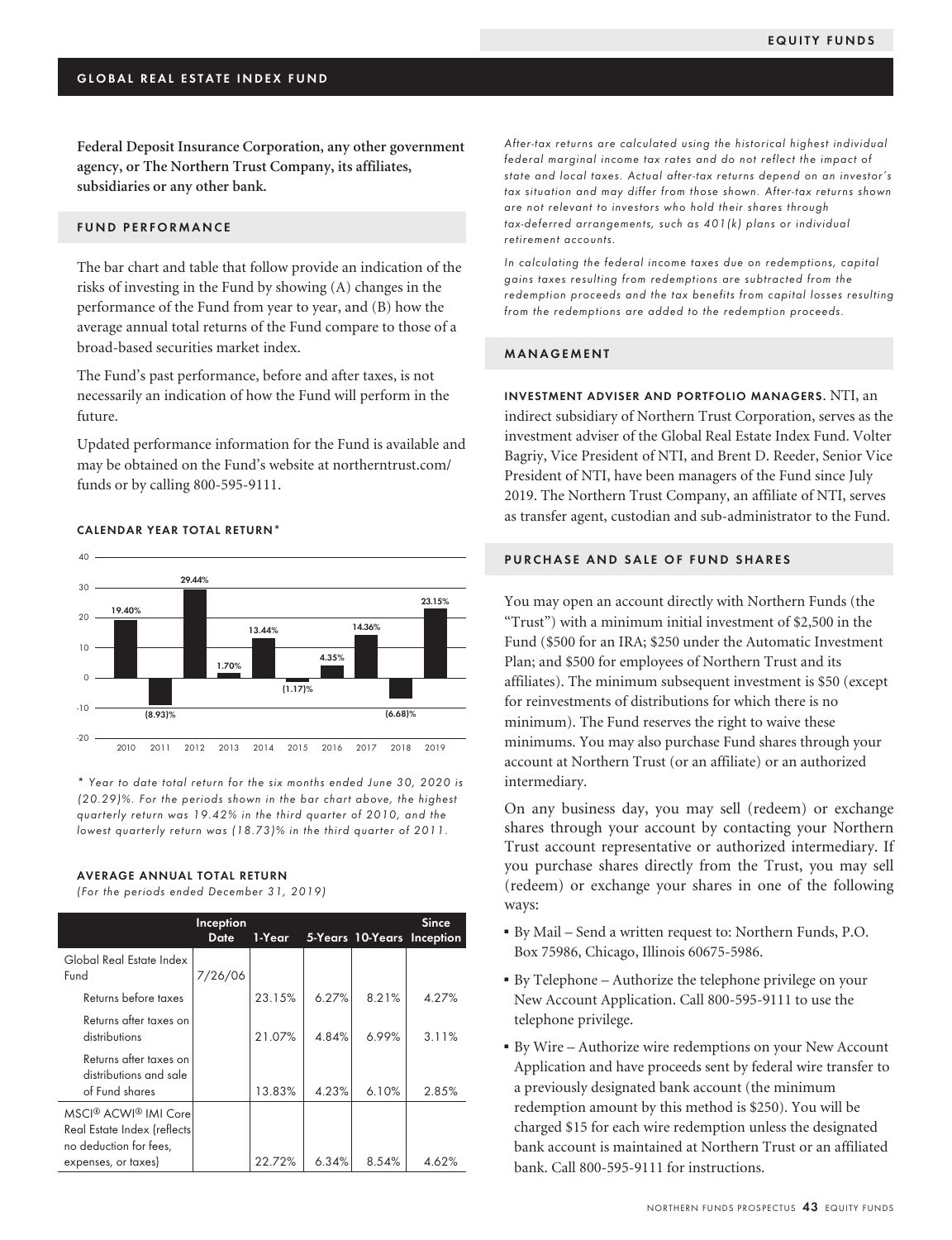- By Systematic Withdrawal If you own shares of the Fund with a minimum value of \$10,000, you may elect to have a fixed sum redeemed at regular intervals and distributed in cash or reinvested in one or more other funds of the Trust. Call 800-595-9111 for an application form and additional information. The minimum amount is \$250 per withdrawal.
- By Exchange Complete the Exchange Privilege section of your New Account Application to exchange shares of one fund in the Trust for shares of another fund in the Trust. Shares being exchanged must have a value of at least \$1,000 (\$2,500 if a new account is being established by the exchange, \$500 if the new account is an IRA). Call 800-595-9111 for more information.
- By Internet You may initiate transactions between Northern Trust banking and Fund accounts by using Northern Trust Private Passport. For details and to sign up for this service, go to northerntrust.com/funds or contact your Relationship Manager.

#### **TAX INFORMATION**

The Fund's distributions are generally taxable to you as ordinary income, qualified dividend income, capital gains, section 199A dividends or a combination of the four, unless you are investing through a tax-exempt or tax-deferred arrangement, such as a 401(k) plan or an individual retirement account. Distributions may be taxable upon withdrawal from tax-deferred accounts.

## **PAYMENTS TO BROKERS-DEALERS AND OTHER FINANCIAL INTERMEDIARIES**

If you purchase the Fund through a broker-dealer or other financial intermediary (such as a bank), the Fund and its related companies may pay the intermediary for the sale of Fund shares and related services. These payments may create a conflict of interest by influencing the broker-dealer or other intermediary and your salesperson to recommend the Fund over another investment. Ask your salesperson or visit your financial intermediary's website for more information.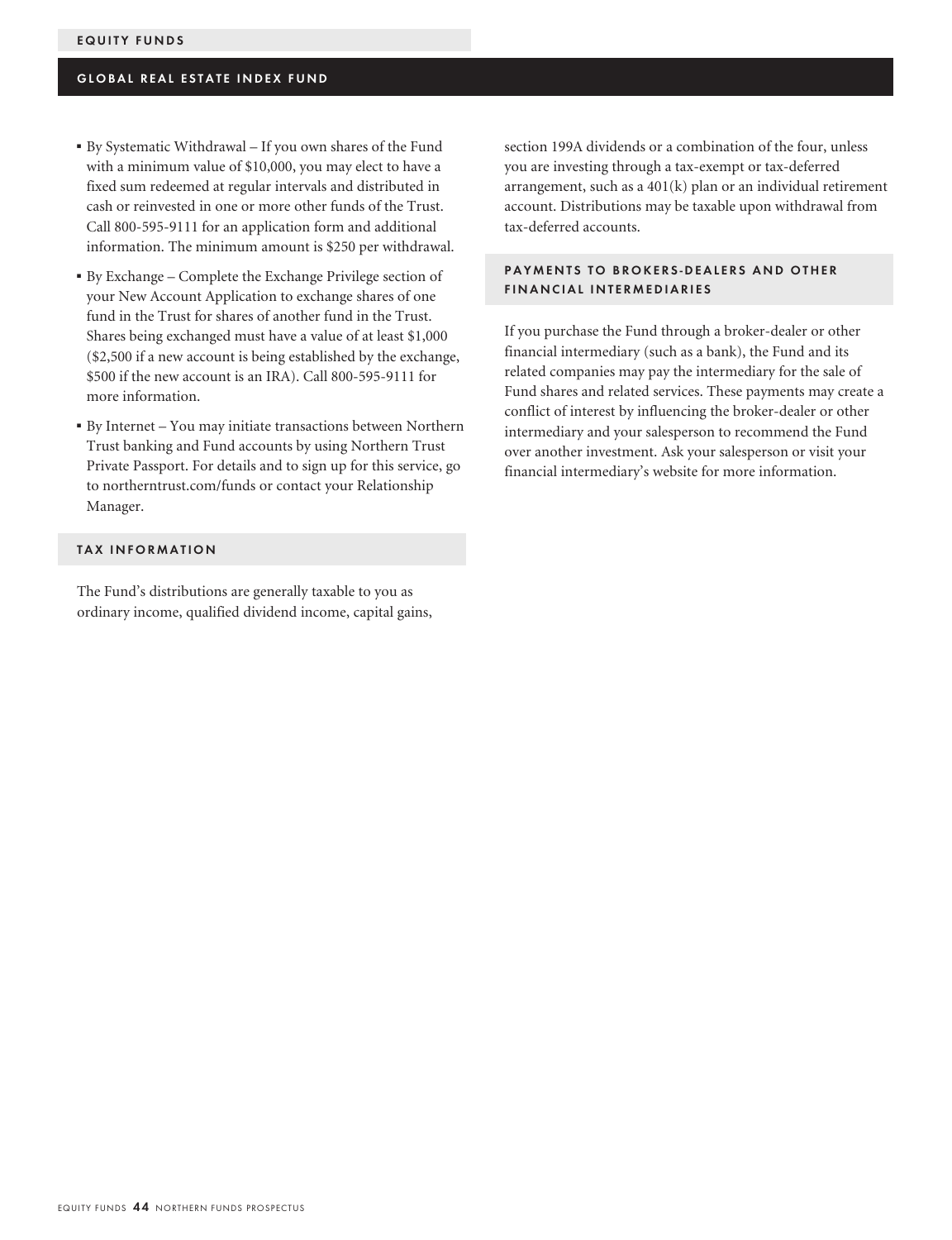## **INVESTMENT OBJECTIVE**

The Fund seeks to provide investment results approximating the aggregate price and dividend performance of the securities included in the MSCI EAFE® Index.

#### **FEES AND EXPENSES OF THE FUND**

This table describes the fees and expenses that you may pay if you buy and hold shares of the Fund.

**Shareholder Fees** (fees paid directly from your investment)

| Maximum Sales Charge (Load) Imposed on Purchases (as a          |       |  |  |
|-----------------------------------------------------------------|-------|--|--|
| percentage of offering price)                                   | None  |  |  |
| Redemption Fee (within 30 days of purchase) (as a percentage of |       |  |  |
| amount redeemed, if applicable)                                 | 2.00% |  |  |

**Annual Fund Operating Expenses** (expenses that you pay each year as a percentage of the value of your investment)

| Management Fees                                           | 0.18%    |
|-----------------------------------------------------------|----------|
| Other Expenses <sup>(1)</sup>                             | 0.06%    |
| <b>Transfer Agent Fees</b>                                | 0.04%    |
| <b>Other Operating Expenses</b>                           | 0.02%    |
| Total Annual Fund Operating Expenses <sup>(1)</sup>       | 0.24%    |
| Expense Reimbursement <sup>(2)</sup>                      | $0.00\%$ |
| <b>Total Annual Fund Operating Expenses After Expense</b> |          |
| Reimbursement <sup>(1)(2)</sup>                           | 0.24%    |

(1) Other Expenses have been restated to reflect current fees. The "Total Annual Fund Operating Expenses" and "Total Annual Fund Operating Expenses After Expense Reimbursement" do not correlate to the respective ratios to average net assets in the Fund's annual report, which do not reflect the restatement of other expenses to reflect current fees.

(2) Northern Trust Investments, Inc. ("NTI" or the "Investment Adviser") has contractually agreed to reimburse a portion of the operating expenses of the Fund (other than certain excepted expenses, i.e., Acquired Fund Fees and Expenses, the compensation paid to each Independent Trustee of the Trust, expenses of third party consultants engaged by the Board of Trustees, membership dues paid to the Investment Company Institute and Mutual Fund Directors Forum, expenses in connection with the negotiation and renewal of the revolving credit facility, extraordinary expenses and interest) to the extent the "Total Annual Fund Operating Expenses" exceed 0.25%. This contractual limitation may not be terminated before July 31, 2021 without the approval of the Board of Trustees.

## **EXAMPLE**

The following Example is intended to help you compare the cost of investing in the Fund with the cost of investing in other mutual funds. The Example assumes that you invest \$10,000 in the Fund for the time periods indicated and then redeem all of your shares at the end of those periods. The Example also assumes that your investment has a 5% return each year and that the Fund's operating expenses remain the same. Although

your actual costs may be higher or lower, based on these assumptions your costs would be:

| l Year'     | 3 Years | 5 Years | 10 Years |
|-------------|---------|---------|----------|
| ぐつら<br>ت∠تت | フフ      | 100     | \$306    |

**PORTFOLIO TURNOVER.** The Fund pays transaction costs, such as commissions, when it buys and sells securities (or "turns over" its portfolio). A higher portfolio turnover rate may indicate higher transaction costs and may result in higher taxes when Fund shares are held in a taxable account. These costs, which are not reflected in annual portfolio operating expenses or in the Example, affect the Fund's performance. During the most recent fiscal year, the Fund's portfolio turnover rate was 10.17% of the average value of its portfolio.

#### **PRINCIPAL INVESTMENT STRATEGIES**

Under normal circumstances, the Fund will invest substantially all (and at least 80%) of its net assets in the equity securities included in the MSCI EAFE® Index, in weightings that approximate the relative composition of the securities contained in the MSCI EAFE Index, and in MSCI EAFE Index futures approved by the Commodity Futures Trading Commission.

The MSCI EAFE Index is a free float-adjusted market capitalization index that is designed to measure the equity market performance of developed markets, excluding the United States and Canada. As of May 31, 2020, the MSCI EAFE Index consisted of the following 21 developed market country indices: Australia, Austria, Belgium, Denmark, Finland, France, Germany, Hong Kong, Ireland, Israel, Italy, Japan, the Netherlands, New Zealand, Norway, Portugal, Singapore, Spain, Sweden, Switzerland, and the United Kingdom. As of May 31, 2020, the MSCI EAFE Index comprised of 915 issuers with market capitalizations ranging from approximately \$904.9 million to \$321.7 billion. It is rebalanced quarterly. The Fund's benchmark index will be rebalanced as described under normal market conditions. During periods of market disruption or other abnormal market conditions, the rebalancing or reconstitution of the Fund's benchmark index may be delayed.

The Fund is passively managed, which means it tries to duplicate the investment composition and performance of the MSCI EAFE Index by using computer programs and statistical procedures. NTI will buy and sell securities in response to changes in the MSCI EAFE Index. Because the Fund will have fees and transaction expenses (while the MSCI EAFE Index has none), returns are likely to be below those of the MSCI EAFE Index.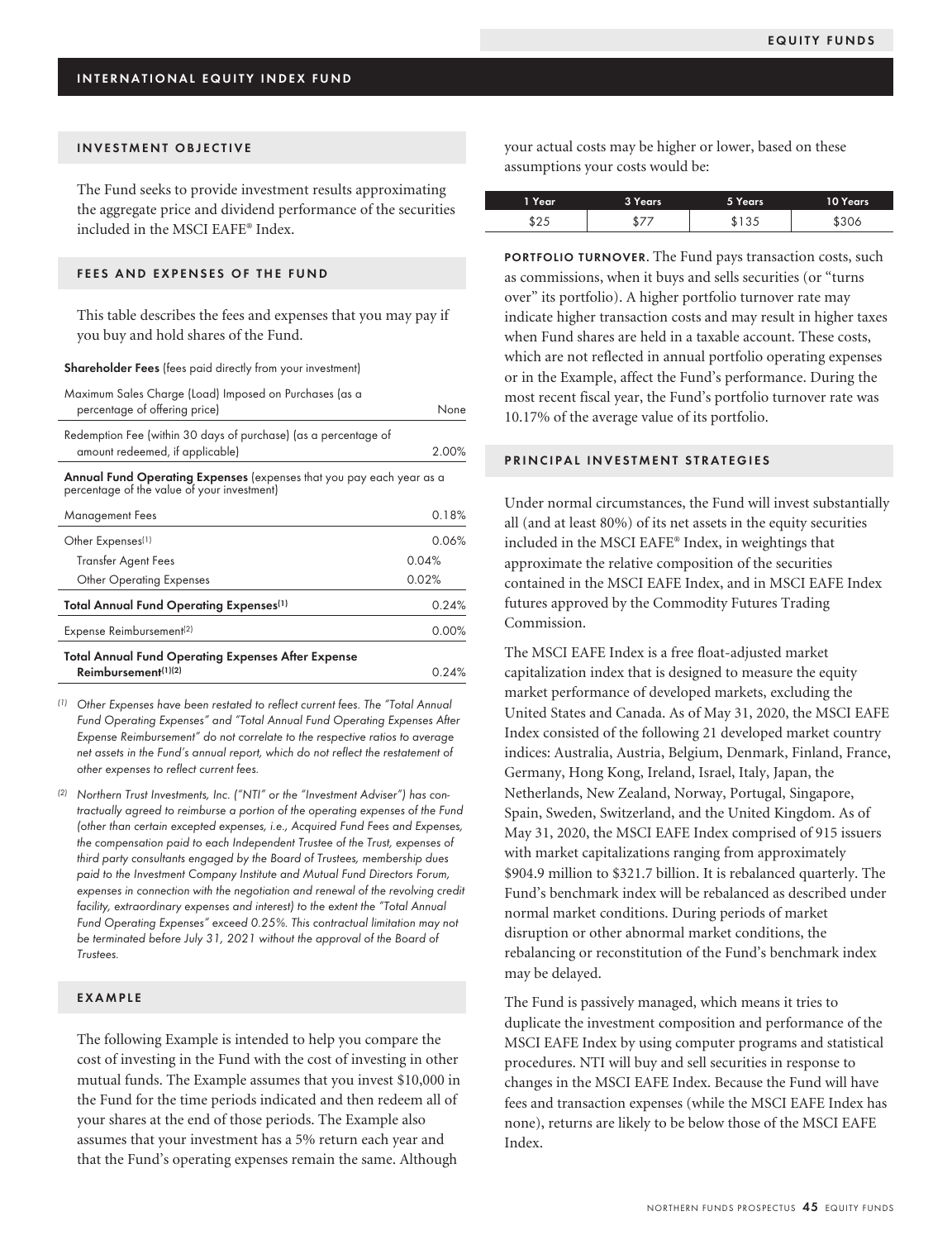#### **INTERNATIONAL EQUITY INDEX FUND**

The Fund invests in substantially all of the securities in the MSCI EAFE Index in approximately the same proportions as the index (i.e., replication). Because the proportion of assets allocated to each country will approximate the relative country weights in the MSCI EAFE Index, more than 25% of the Fund's assets may be invested in a single country (such as the United Kingdom and Japan). This may make the Fund's performance more dependent upon the performance of a single country than if the Fund allocated its assets among issuers in a larger number of countries.

NTI expects that, under normal circumstances, the quarterly performance of the Fund, before expenses, will track the performance of the MSCI EAFE Index within a 0.95 correlation coefficient.

*Morgan Stanley Capital International ("MSCI") does not endorse any of the securities in the MSCI EAFE Index. It is not a sponsor of the International Equity Index Fund and is not affiliated with the Fund in any way.*

## **PRINCIPAL RISKS**

As with any investment, you could lose all or part of your investment in the Fund, and the Fund's performance could trail that of other investments. The Fund is subject to certain risks, including the principal risks noted below, any of which may adversely affect the Fund's net asset value ("NAV"), total return and ability to meet its investment objective. Each risk noted below is considered a principal risk of investing in the Fund, regardless of the order in which it appears. The significance of each risk factor below may change over time and you should review each risk factor carefully.

**MARKET RISK** is the risk that the value of the Fund's investments may increase or decrease in response to expected, real or perceived economic, political or financial events in the U.S. or global markets. The frequency and magnitude of such changes in value cannot be predicted. Certain securities and other investments held by the Fund may experience increased volatility, illiquidity, or other potentially adverse effects in response to changing market conditions, inflation, changes in interest rates, lack of liquidity in the bond or equity markets, volatility in the equity markets, market disruptions caused by local or regional events such as war, acts of terrorism, the spread of infectious illness (including epidemics and pandemics) or other public health issues, recessions or other events or adverse investor sentiment or other political, regulatory, economic and social developments, and developments that impact specific economic sectors, industries or segments of the market. These risks may be magnified if certain events or developments adversely interrupt the global supply chain; in these and other circumstances, such risks

might affect companies worldwide due to increasingly interconnected global economies and financial markets.

**FOREIGN SECURITIES RISK** is the risk that investing in foreign (non-U.S.) securities may result in the Fund experiencing more rapid and extreme changes in value than a fund that invests exclusively in securities of U.S. companies, due to less liquid markets and adverse economic, political, diplomatic, financial, and regulatory factors. Foreign governments also may impose limits on investment and repatriation and impose taxes. Any of these events could cause the value of the Fund's investments to decline. To the extent that the Fund's assets are concentrated in a single country or geographic region, the Fund will be subject to the risks associated with that particular country or region.

- **CURRENCY RISK** is the risk that foreign currencies, securities that trade in or receive revenues in foreign currencies, or derivatives that provide exposure to foreign currencies will fluctuate in value relative to the U.S. dollar, adversely affecting the value of the Fund's investments and its returns. Because the Fund's NAV is determined on the basis of U.S. dollars, you may lose money if the local currency of a foreign market depreciates against the U.S. dollar, even if the market value of the Fund's holdings appreciates. In addition, fluctuations in the exchange values of currencies could affect the economy or particular business operations of companies in a geographic region in which the Fund invests, causing an adverse impact on the Fund's investments in the affected region.
- **FOREIGN CUSTODY RISK.** The Fund may hold foreign securities and cash with foreign banks, agents, and securities depositories appointed by the Fund's custodian (each a "Foreign Custodian"). Some Foreign Custodians may be recently organized or new to the foreign custody business. In some countries, Foreign Custodians may be subject to little or no regulatory oversight over or independent evaluation of their operations. Further, the laws of certain countries may place limitations on the Fund's ability to recover its assets if a Foreign Custodian enters bankruptcy. Investments in emerging markets may be subject to even greater custody risks than investments in more developed markets. Custody services in emerging market countries are very often undeveloped and may be considerably less well-regulated than in more developed countries, and thus may not afford the same level of investor protection as would apply in developed countries.
- **JAPAN INVESTMENT RISK** is the risk of investing in securities of Japanese issuers. The Japanese economy may be subject to considerable degrees of economic, political and social instability, which could negatively impact Japanese issuers. In recent times, Japan's economic growth rate has remained low, and it may remain low in the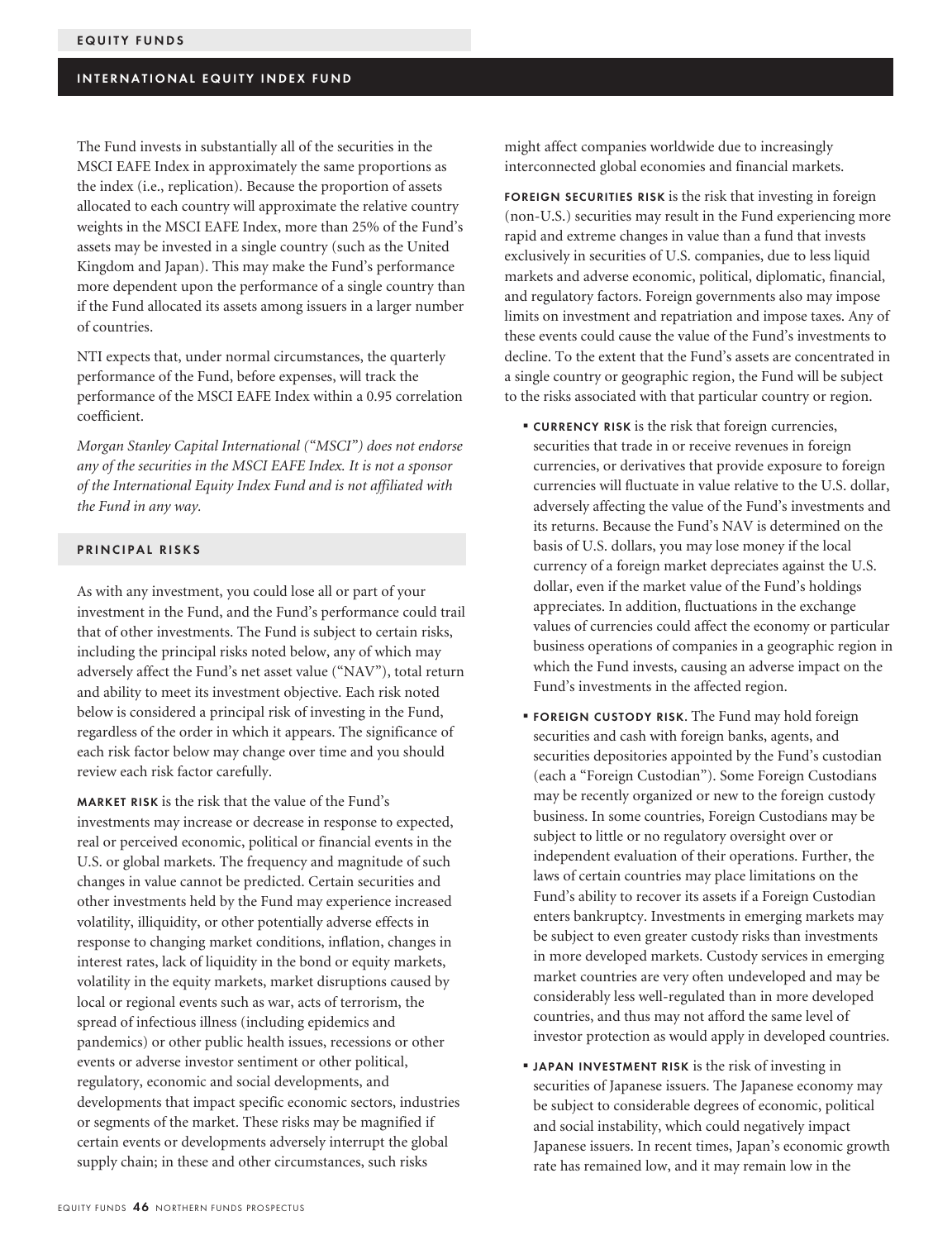future. In addition, Japan is subject to the risk of natural disasters, such as earthquakes, volcanic eruptions, typhoons and tsunamis, which could negatively affect the securities of Japanese companies held by the Fund.

**LARGE CAP STOCK RISK** is the risk that large-capitalization stocks as a group could fall out of favor with the market, causing the Fund to underperform investments that focus solely on small- or medium-capitalization stocks. In addition, larger companies may grow more slowly or be slower to respond to business developments than smaller companies.

**TRACKING RISK** is the risk that the Fund's performance may vary substantially from the performance of the benchmark index it tracks as a result of share purchases and redemptions, transaction costs, expenses and other factors.

**GEOGRAPHIC RISK** is the risk that if the Fund invests a significant portion of its total assets in certain issuers within the same geographic region, an adverse economic, business or political development affecting that region may affect the value of the Fund's investments more, and the Fund's investments may be more volatile, than if its investments were not so concentrated in such geographic region.

**SECTOR RISK** is the risk that companies in similar businesses may be similarly affected by particular economic or market events, which may, in certain circumstances, cause the value of securities of all companies in a particular sector of the market to decrease. While the Fund may not concentrate in any one industry, the Fund may invest without limitation in a particular market sector.

**MID CAP STOCK RISK** is the risk that stocks of mid-sized companies may be subject to more abrupt or erratic market movements than stocks of larger, more established companies. Mid-sized companies may have limited product lines or financial resources, and may be dependent upon a particular niche of the market.

**MANAGEMENT RISK** is the risk that a strategy used by the Fund's investment adviser may fail to produce the intended results or that imperfections, errors or limitations in the tools and data used by the investment adviser may cause unintended results.

**CYBERSECURITY RISK** is the risk of an unauthorized breach and access to Fund assets, Fund or customer data (including private shareholder information), or proprietary information, or the risk of an incident occurring that causes the Fund, the investment adviser, custodian, transfer agent, distributor and other service providers and financial intermediaries to suffer data breaches, data corruption or lose operational functionality or prevent Fund investors from purchasing, redeeming or exchanging shares or receiving distributions. The Fund and its

investment adviser have limited ability to prevent or mitigate cybersecurity incidents affecting third party service providers, and such third-party service providers may have limited indemnification obligations to the Fund or its investment adviser. Successful cyber-attacks or other cyber-failures or events affecting the Fund or its service providers may adversely impact and cause financial losses to the Fund or its shareholders. Issuers of securities in which the Fund invests are also subject to cybersecurity risks, and the value of these securities could decline if the issuers experience cyber-attacks or other cyber-failures.

**LARGE SHAREHOLDER RISK** is the risk that the Fund may experience adverse effects when certain large shareholders, including funds or accounts over which the Fund's investment adviser or an affiliate of the investment adviser has investment discretion, purchase or redeem large amounts of shares of the Fund. Such large shareholder redemptions, which may occur rapidly and unexpectedly, may cause the Fund to sell its securities at times it would not otherwise do so, which may negatively impact its liquidity and/or NAV. Such sales may also accelerate the realization of taxable income to shareholders if these sales result in gains, and may also increase transaction costs. In addition, large redemptions could lead to an increase in the Fund's expense ratio due to expenses being allocated over a smaller asset base. Large purchases of the Fund's shares may also adversely affect the Fund's performance to the extent that the Fund is delayed in investing new cash or otherwise maintains a larger cash position than it ordinarily would.

**VALUATION RISK** is the risk that the sale price the Fund could receive for a portfolio security may differ from the Fund's valuation of the security, particularly for securities that trade in low volume or volatile markets or that are valued using a fair value methodology. Fair valuation of the Fund's investments involves subjective judgment. The Fund's ability to value its investments may be impacted by technological issues and/or errors by pricing services or other third-party service providers. In addition, the value of the securities in the Fund's portfolio may change on days when shareholders will not be able to purchase or sell the Fund's shares.

**DEPOSITARY RECEIPTS RISK.** Foreign securities may trade in the form of depositary receipts. In addition to investment risks associated with the underlying issuer, depositary receipts may expose the Fund to additional risks associated with non-uniform terms that apply to depositary receipt programs, including credit exposure to the depository bank and to the sponsors and other parties with whom the depository bank establishes the programs, currency, political, economic, market risks and the risks of an illiquid market for depositary receipts. Depositary receipts are generally subject to the same risks as the foreign securities that they evidence or into which they may be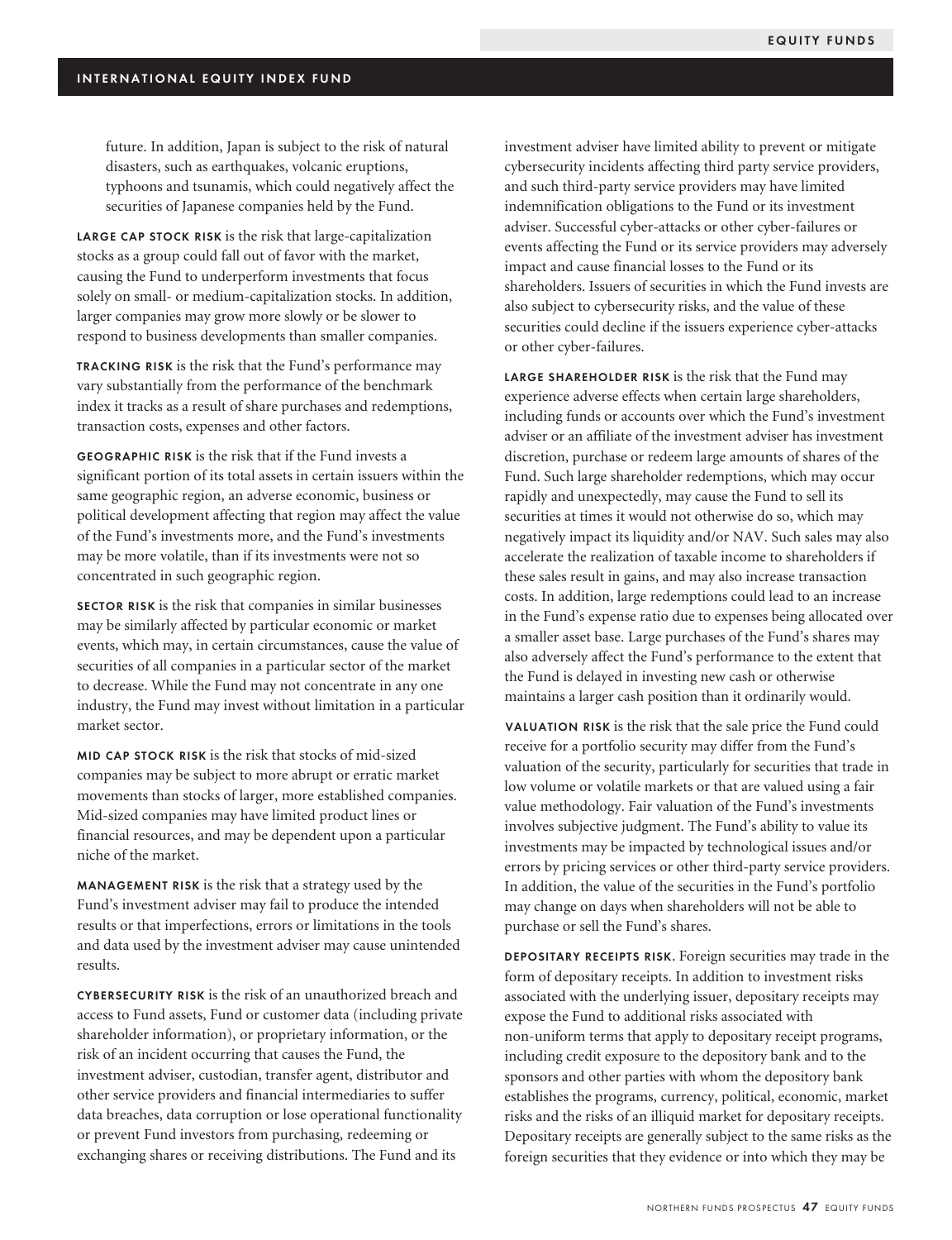#### **INTERNATIONAL EQUITY INDEX FUND**

converted. Depositary receipts may not track the price of the underlying foreign securities on which they are based, may have limited voting rights, and may have a distribution subject to a fee charged by the depository. As a result, equity shares of the underlying issuer may trade at a discount or premium to the market price of the depositary receipts.

**As with any mutual fund, it is possible to lose money on an investment in the Fund. An investment in the Fund is not a deposit of any bank and is not insured or guaranteed by the Federal Deposit Insurance Corporation, any other government agency, or The Northern Trust Company, its affiliates, subsidiaries or any other bank.**

#### **FUND PERFORMANCE**

The bar chart and table that follow provide an indication of the risks of investing in the Fund by showing (A) changes in the performance of the Fund from year to year, and (B) how the average annual total returns of the Fund compare to those of a broad-based securities market index.

The Fund's past performance, before and after taxes, is not necessarily an indication of how the Fund will perform in the future.

Updated performance information for the Fund is available and may be obtained on the Fund's website at northerntrust.com/ funds or by calling 800-595-9111.



#### **CALENDAR YEAR TOTAL RETURN\***

\* Year to date total return for the six months ended June 30, 2020 is (11.23)%. For the periods shown in the bar chart above, the highest quarterly return was 17.58% in the third quarter of 2010, and the lowest quarterly return was (20.36)% in the third quarter of 2011.

#### **AVERAGE ANNUAL TOTAL RETURN**

(For the periods ended December 31, 2019)

|                                                                                   | Inception<br>Date | 1-Year |       |       | <b>Since</b><br>5-Year 10-Year Inception |
|-----------------------------------------------------------------------------------|-------------------|--------|-------|-------|------------------------------------------|
| International Equity Index<br>Fund                                                | 3/22/05           |        |       |       |                                          |
| Returns before taxes                                                              |                   | 21.98% | 5.71% | 5.38% | 4.59%                                    |
| Returns after taxes on<br>distributions                                           |                   | 21.33% | 5.14% | 4.88% | 4.07%                                    |
| Returns after taxes on<br>distributions and sale of<br><b>Fund shares</b>         |                   | 13.85% | 4.53% | 4.37% | 3.75%                                    |
| <b>MSCI EAFE Index (reflects</b><br>no deduction for fees,<br>expenses, or taxes) |                   | 22.01% | 5.67% | 5.50% | 479%                                     |

After-tax returns are calculated using the historical highest individual federal marginal income tax rates and do not reflect the impact of state and local taxes. Actual after-tax returns depend on an investor's tax situation and may differ from those shown. After-tax returns shown are not relevant to investors who hold their shares through tax-deferred arrangements, such as 401(k) plans or individual retirement accounts.

In calculating the federal income taxes due on redemptions, capital gains taxes resulting from redemptions are subtracted from the redemption proceeds and the tax benefits from capital losses resulting from the redemptions are added to the redemption proceeds.

## **MANAGEMENT**

**INVESTMENT ADVISER AND PORTFOLIO MANAGERS.** NTI, an indirect subsidiary of Northern Trust Corporation, serves as the investment adviser of the International Equity Index Fund. Brent D. Reeder, Senior Vice President of NTI, and Brendan E. Sullivan, Vice President of NTI have been managers of the Fund since July 2019. The Northern Trust Company, an affiliate of NTI, serves as transfer agent, custodian and sub-administrator to the Fund.

### **PURCHASE AND SALE OF FUND SHARES**

You may open an account directly with Northern Funds (the "Trust") with a minimum initial investment of \$2,500 in the Fund (\$500 for an IRA; \$250 under the Automatic Investment Plan; and \$500 for employees of Northern Trust and its affiliates). The minimum subsequent investment is \$50 (except for reinvestments of distributions for which there is no minimum). The Fund reserves the right to waive these minimums. You may also purchase Fund shares through your account at Northern Trust (or an affiliate) or an authorized intermediary.

On any business day, you may sell (redeem) or exchange shares through your account by contacting your Northern Trust account representative or authorized intermediary. If you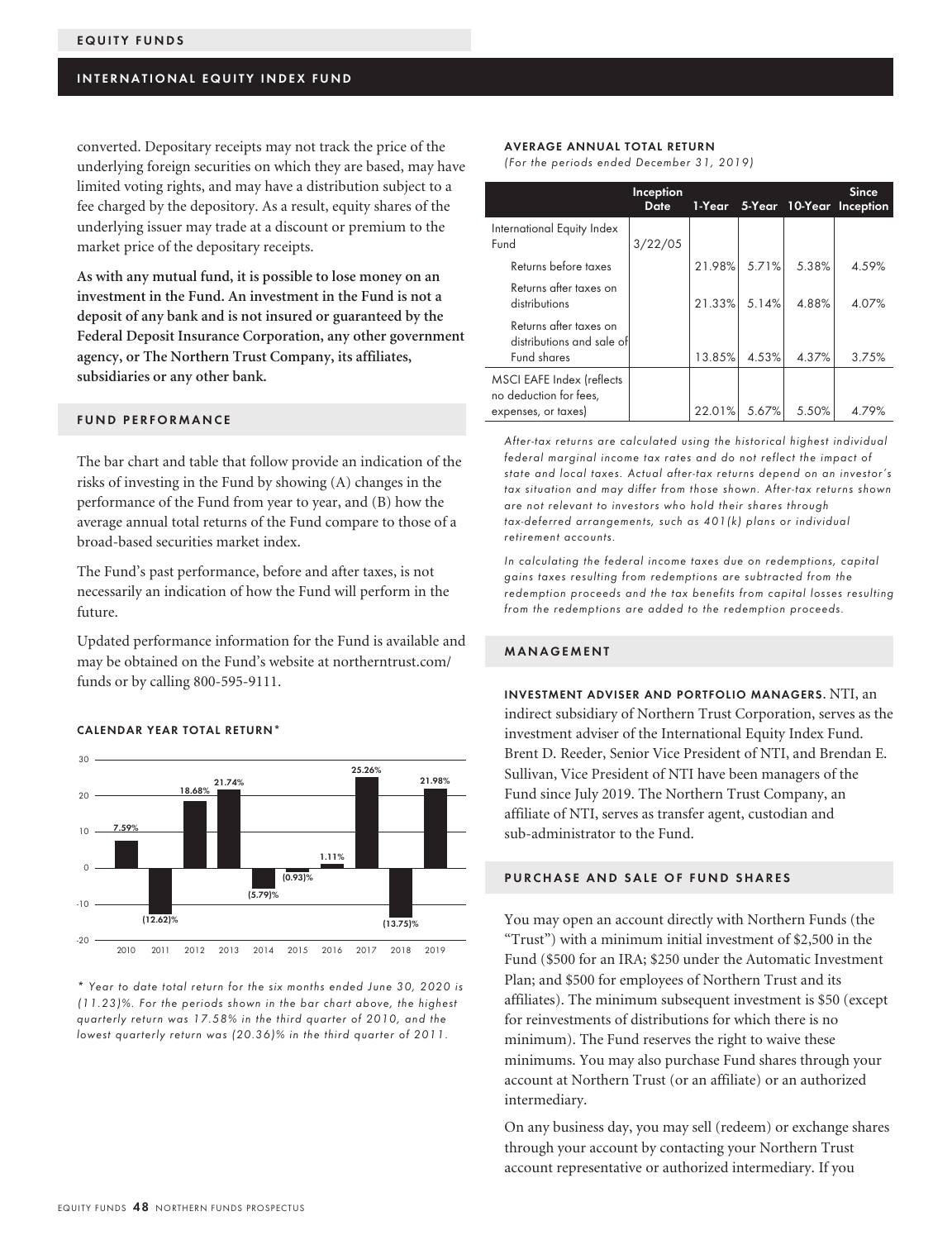#### **INTERNATIONAL EQUITY INDEX FUND**

purchase shares directly from the Trust, you may sell (redeem) or exchange your shares in one of the following ways:

- By Mail Send a written request to: Northern Funds, P.O. Box 75986, Chicago, Illinois 60675-5986.
- By Telephone Authorize the telephone privilege on your New Account Application. Call 800-595-9111 to use the telephone privilege.
- By Wire Authorize wire redemptions on your New Account Application and have proceeds sent by federal wire transfer to a previously designated bank account (the minimum redemption amount by this method is \$250). You will be charged \$15 for each wire redemption unless the designated bank account is maintained at Northern Trust or an affiliated bank. Call 800-595-9111 for instructions.
- By Systematic Withdrawal If you own shares of the Fund with a minimum value of \$10,000, you may elect to have a fixed sum redeemed at regular intervals and distributed in cash or reinvested in one or more other funds of the Trust. Call 800-595-9111 for an application form and additional information. The minimum amount is \$250 per withdrawal.
- By Exchange Complete the Exchange Privilege section of your New Account Application to exchange shares of one fund in the Trust for shares of another fund in the Trust. Shares being exchanged must have a value of at least \$1,000 (\$2,500 if a new account is being established by the exchange, \$500 if the new account is an IRA). Call 800-595-9111 for more information.

▪ By Internet – You may initiate transactions between Northern Trust banking and Fund accounts by using Northern Trust Private Passport. For details and to sign up for this service, go to northerntrust.com/funds or contact your Relationship Manager.

## **TAX INFORMATION**

The Fund's distributions are generally taxable to you as ordinary income, qualified dividend income, capital gains, or a combination of the three, unless you are investing through a tax-exempt or tax-deferred arrangement, such as a 401(k) plan or an individual retirement account. Distributions may be taxable upon withdrawal from tax-deferred accounts.

## **PAYMENTS TO BROKERS-DEALERS AND OTHER FINANCIAL INTERMEDIARIES**

If you purchase the Fund through a broker-dealer or other financial intermediary (such as a bank), the Fund and its related companies may pay the intermediary for the sale of Fund shares and related services. These payments may create a conflict of interest by influencing the broker-dealer or other intermediary and your salesperson to recommend the Fund over another investment. Ask your salesperson or visit your financial intermediary's website for more information.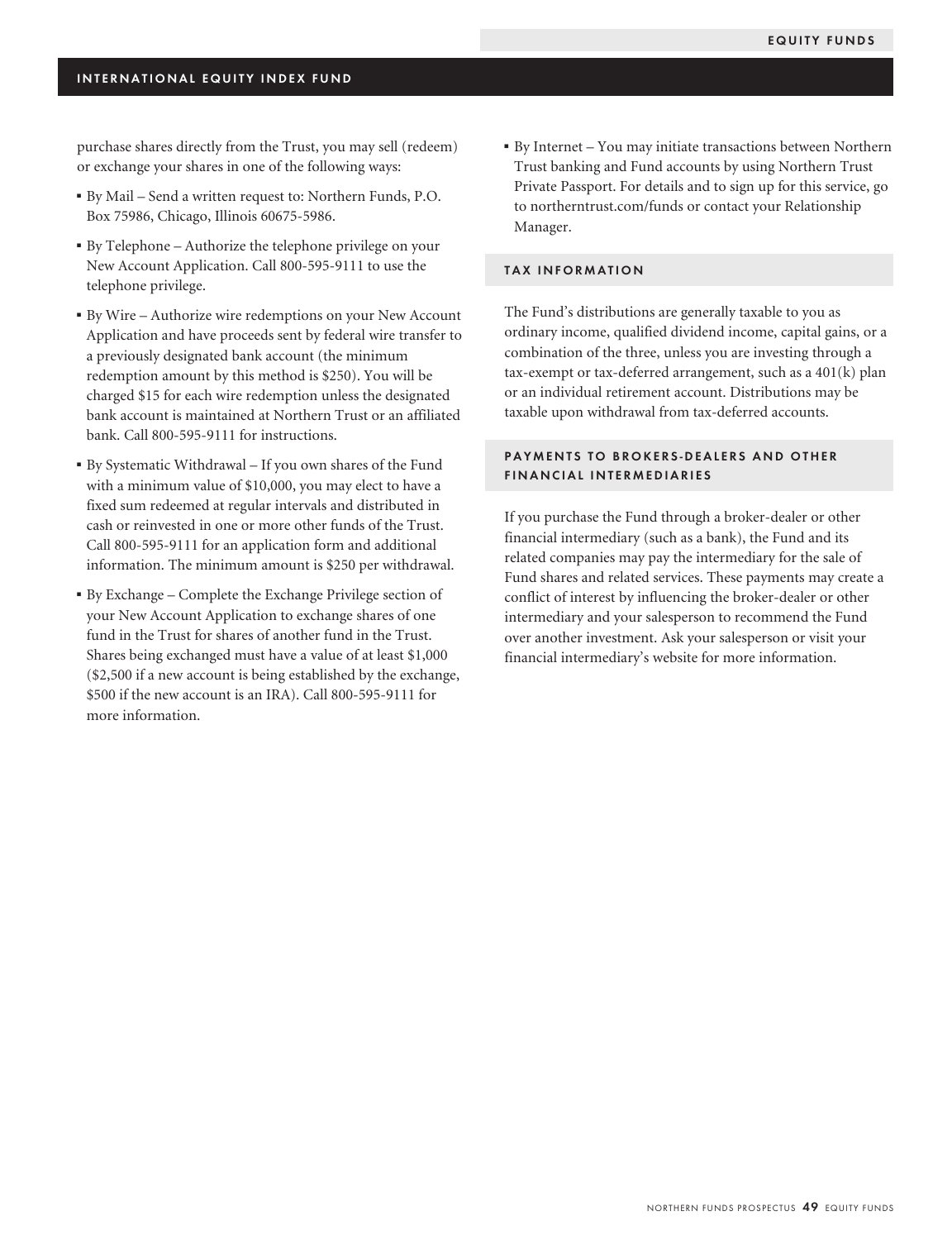## **INVESTMENT OBJECTIVE**

The Fund seeks to provide investment results approximating the overall performance of the common stocks included in the Standard & Poor's MidCap 400® Composite Stock Price Index ("S&P MidCap 400 Index").

#### **FEES AND EXPENSES OF THE FUND**

This table describes the fees and expenses that you may pay if you buy and hold shares of the Fund.

**Shareholder Fees** (fees paid directly from your investment)

#### None

**Annual Fund Operating Expenses** (expenses that you pay each year as a percentage of the value of your investment)

| <b>Management Fees</b>                                    | 0.13%      |
|-----------------------------------------------------------|------------|
| Other Expenses <sup>(1)</sup>                             | 0.06%      |
| <b>Transfer Agent Fees</b>                                | 0.04%      |
| <b>Other Operating Expenses</b>                           | 0.02%      |
| Total Annual Fund Operating Expenses <sup>(1)</sup>       | 0.19%      |
| Expense Reimbursement <sup>(2)</sup>                      | $(0.04)\%$ |
| <b>Total Annual Fund Operating Expenses After Expense</b> |            |
| Reimbursement <sup>(2)</sup>                              | 0.15%      |

(1) Other Expenses have been restated to reflect current fees. The "Total Annual Fund Operating Expenses" does not correlate to the ratio to average net assets of expenses before reimbursements and credits in the Fund's annual report, which does not reflect the restatement of other expenses to reflect current fees.

(2) Northern Trust Investments, Inc. ("NTI" or the "Investment Adviser") has contractually agreed to reimburse a portion of the operating expenses of the Fund (other than certain excepted expenses, i.e., Acquired Fund Fees and Expenses , the compensation paid to each Independent Trustee of the Trust, expenses of third party consultants engaged by the Board of Trustees, membership dues paid to the Investment Company Institute and Mutual Fund Directors Forum, expenses in connection with the negotiation and renewal of the revolving credit facility, extraordinary expenses and interest) to the extent the "Total Annual Fund Operating Expenses" exceed 0.15%. This contractual limitation may not be terminated before July 31, 2021 without the approval of the Board of Trustees.

## **EXAMPLE**

The following Example is intended to help you compare the cost of investing in the Fund with the cost of investing in other mutual funds. The Example assumes that you invest \$10,000 in the Fund for the time periods indicated and then redeem all of your shares at the end of those periods. The Example also assumes that your investment has a 5% return each year and that the Fund's operating expenses remain the same. Although your actual costs may be higher or lower, based on these assumptions your costs would be:

| 1 Year | 3 Years' | 5 Years | 10 Years |
|--------|----------|---------|----------|
| \$15   | \$57     | \$103   | \$239    |

**PORTFOLIO TURNOVER.** The Fund pays transaction costs, such as commissions, when it buys and sells securities (or "turns over" its portfolio). A higher portfolio turnover rate may indicate higher transaction costs and may result in higher taxes when Fund shares are held in a taxable account. These costs, which are not reflected in annual portfolio operating expenses or in the Example, affect the Fund's performance. During the most recent fiscal year, the Fund's portfolio turnover rate was 18.15% of the average value of its portfolio.

#### **PRINCIPAL INVESTMENT STRATEGIES**

Under normal circumstances, the Fund will invest substantially all (and at least 80%) of its net assets in equity securities included in the S&P MidCap 400® Index, in weightings that approximate the relative composition of securities contained in the S&P MidCap 400 Index, and in S&P MidCap 400 Index futures approved by the Commodity Futures Trading Commission.

The S&P MidCap 400 Index is a free float-adjusted market capitalization index consisting of 400 mid-capitalization stocks selected by S&P Global. The companies chosen for inclusion in the S&P MidCap 400 Index tend to be industry leaders within the U.S. economy as determined by S&P® Global Ratings ("S&P"). However, companies are not selected by S&P for inclusion in the S&P MidCap 400 Index because they are expected to have superior stock price performance relative to the market in general or other stocks in particular. As of May 31, 2020, the market capitalization of the companies in the S&P MidCap 400 Index was between approximately \$629.4 million and \$14.6 billion. It is rebalanced quarterly. The Fund's benchmark index will be rebalanced as described under normal market conditions. During periods of market disruption or other abnormal market conditions, the rebalancing or reconstitution of the Fund's benchmark index may be delayed.

The Fund is passively managed, which means it tries to duplicate the investment composition and performance of the S&P MidCap 400 Index by using computer programs and statistical procedures. NTI will buy and sell securities in response to changes in the S&P MidCap 400 Index. The Fund invests in substantially all of the securities in the S&P MidCap 400 Index in approximately the same proportion as the index (i.e., replication).

Because the Fund will have fees and transaction expenses (while the S&P MidCap 400 Index has none), returns are likely to be below those of the S&P MidCap 400 Index.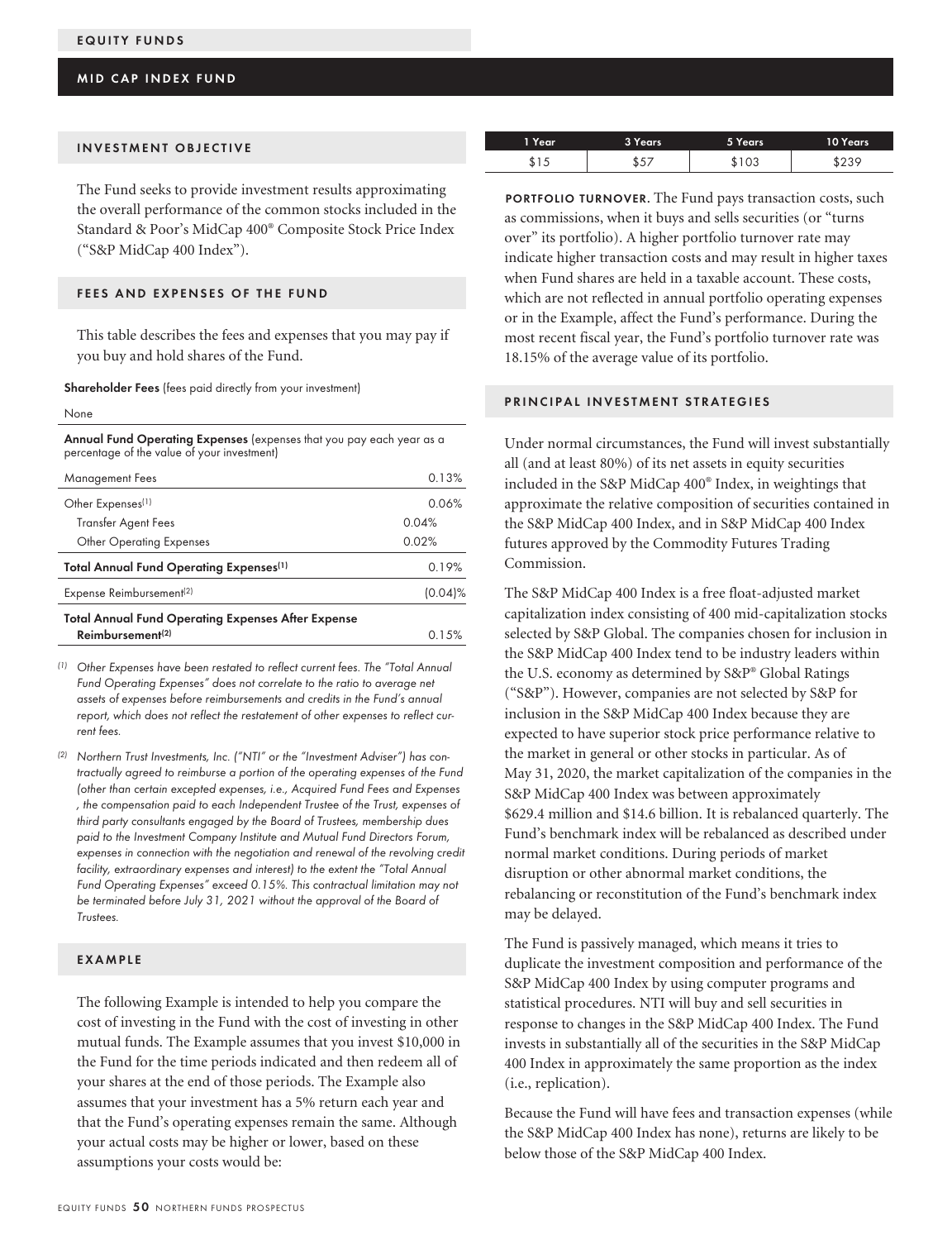#### **MID CAP INDEX FUND**

NTI expects that, under normal circumstances, the quarterly performance of the Fund, before expenses, will track the performance of the S&P MidCap 400 Index within a 0.95 correlation coefficient.

*S&P does not endorse any of the securities in the S&P MidCap 400 Index. It is not a sponsor of the Mid Cap Index Fund and is not affiliated with the Fund in any way.*

## **PRINCIPAL RISKS**

As with any investment, you could lose all or part of your investment in the Fund, and the Fund's performance could trail that of other investments. The Fund is subject to certain risks, including the principal risks noted below, any of which may adversely affect the Fund's net asset value ("NAV"), total return and ability to meet its investment objective. Each risk noted below is considered a principal risk of investing in the Fund, regardless of the order in which it appears. The significance of each risk factor below may change over time and you should review each risk factor carefully.

**MARKET RISK** is the risk that the value of the Fund's investments may increase or decrease in response to expected, real or perceived economic, political or financial events in the U.S. or global markets. The frequency and magnitude of such changes in value cannot be predicted. Certain securities and other investments held by the Fund may experience increased volatility, illiquidity, or other potentially adverse effects in response to changing market conditions, inflation, changes in interest rates, lack of liquidity in the bond or equity markets, volatility in the equity markets, market disruptions caused by local or regional events such as war, acts of terrorism, the spread of infectious illness (including epidemics and pandemics) or other public health issues, recessions or other events or adverse investor sentiment or other political, regulatory, economic and social developments, and developments that impact specific economic sectors, industries or segments of the market. These risks may be magnified if certain events or developments adversely interrupt the global supply chain; in these and other circumstances, such risks might affect companies worldwide due to increasingly interconnected global economies and financial markets.

**MID CAP STOCK RISK** is the risk that stocks of mid-sized companies may be subject to more abrupt or erratic market movements than stocks of larger, more established companies. Mid-sized companies may have limited product lines or financial resources, and may be dependent upon a particular niche of the market.

**TRACKING RISK** is the risk that the Fund's performance may vary substantially from the performance of the benchmark

index it tracks as a result of share purchases and redemptions, transaction costs, expenses and other factors.

**SECTOR RISK** is the risk that companies in similar businesses may be similarly affected by particular economic or market events, which may, in certain circumstances, cause the value of securities of all companies in a particular sector of the market to decrease. While the Fund may not concentrate in any one industry, the Fund may invest without limitation in a particular market sector.

- **EXECUATE:** TECHNOLOGY SECURITIES RISK is the risk that securities of technology companies may be subject to greater price volatility than securities of companies in other sectors. These securities may fall in and out of favor with investors rapidly, which may cause sudden selling and dramatically lower market prices. Technology securities also may be affected adversely by changes in technology, consumer and business purchasing patterns, government regulation and/ or obsolete products or services.
- **FINANCIAL SECTOR RISK** is the risk that the Fund will be impacted by events affecting the financial sector if it invests a relatively large percentage of its assets in that sector, adversely affecting the Fund's performance. The financial sector can be significantly affected by changes in interest rates, government regulation, the rate of corporate and consumer debt defaulted, price competition, and the availability and cost of capital, among other factors.

**MANAGEMENT RISK** is the risk that a strategy used by the Fund's investment adviser may fail to produce the intended results or that imperfections, errors or limitations in the tools and data used by the investment adviser may cause unintended results.

**CYBERSECURITY RISK** is the risk of an unauthorized breach and access to Fund assets, Fund or customer data (including private shareholder information), or proprietary information, or the risk of an incident occurring that causes the Fund, the investment adviser, custodian, transfer agent, distributor and other service providers and financial intermediaries to suffer data breaches, data corruption or lose operational functionality or prevent Fund investors from purchasing, redeeming or exchanging shares or receiving distributions. The Fund and its investment adviser have limited ability to prevent or mitigate cybersecurity incidents affecting third party service providers, and such third-party service providers may have limited indemnification obligations to the Fund or its investment adviser. Successful cyber-attacks or other cyber-failures or events affecting the Fund or its service providers may adversely impact and cause financial losses to the Fund or its shareholders. Issuers of securities in which the Fund invests are also subject to cybersecurity risks, and the value of these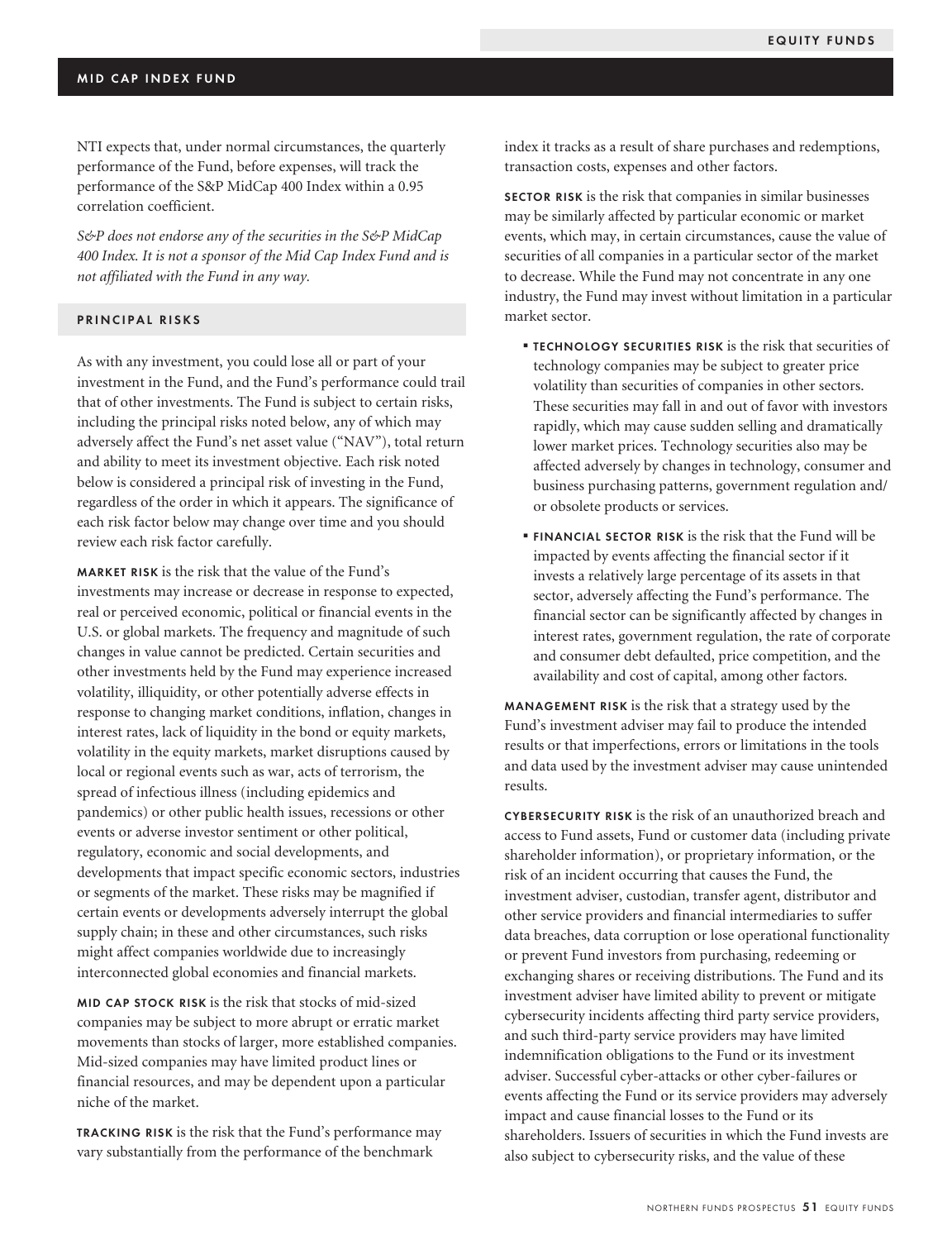#### **MID CAP INDEX FUND**

securities could decline if the issuers experience cyber-attacks or other cyber-failures.

**LARGE SHAREHOLDER RISK** is the risk that the Fund may experience adverse effects when certain large shareholders, including funds or accounts over which the Fund's investment adviser or an affiliate of the investment adviser has investment discretion, purchase or redeem large amounts of shares of the Fund. Such large shareholder redemptions, which may occur rapidly and unexpectedly, may cause the Fund to sell its securities at times it would not otherwise do so, which may negatively impact its liquidity and/or NAV. Such sales may also accelerate the realization of taxable income to shareholders if these sales result in gains, and may also increase transaction costs. In addition, large redemptions could lead to an increase in the Fund's expense ratio due to expenses being allocated over a smaller asset base. Large purchases of the Fund's shares may also adversely affect the Fund's performance to the extent that the Fund is delayed in investing new cash or otherwise maintains a larger cash position than it ordinarily would.

**As with any mutual fund, it is possible to lose money on an investment in the Fund. An investment in the Fund is not a deposit of any bank and is not insured or guaranteed by the Federal Deposit Insurance Corporation, any other government agency, or The Northern Trust Company, its affiliates, subsidiaries or any other bank.**

#### **FUND PERFORMANCE**

The bar chart and table that follow provide an indication of the risks of investing in the Fund by showing (A) changes in the performance of the Fund from year to year, and (B) how the average annual total returns of the Fund compare to those of a broad-based securities market index.

The Fund's past performance, before and after taxes, is not necessarily an indication of how the Fund will perform in the future.

Updated performance information for the Fund is available and may be obtained on the Fund's website at northerntrust.com/funds or by calling 800-595-9111.

#### **CALENDAR YEAR TOTAL RETURN\***



\* Year to date total return for the six months ended June 30, 2020 is (12.78)%. For the periods shown in the bar chart above, the highest quarterly return was 14.40% in the first quarter of 2019, and the lowest quarterly return was (19.97)% in the third quarter of 2011.

#### **AVERAGE ANNUAL TOTAL RETURN**

(For the periods ended December 31, 2019)

|                                                                                 | Inception<br>Date | 1-Year | 5-Year | 10-Year | <b>Since</b><br>Inception |
|---------------------------------------------------------------------------------|-------------------|--------|--------|---------|---------------------------|
| Mid Cap Index Fund                                                              | 3/22/05           |        |        |         |                           |
| Returns before taxes                                                            |                   | 25.93% | 8.84%  | 12.50%  | 9.36%                     |
| Returns after taxes<br>on distributions                                         |                   | 25.24% | 7.08%  | 11.20%  | 8.24%                     |
| Returns after taxes<br>on distributions and<br>sale of Fund shares              |                   | 15.77% | 6.58%  | 10.11%  | 7.55%                     |
| S&P MidCap 400 Index<br>(reflects no deduction for<br>fees, expenses, or taxes) |                   | 26.20% | 9.03%  | 12.72%  | 9.66%                     |

After-tax returns are calculated using the historical highest individual federal marginal income tax rates and do not reflect the impact of state and local taxes. Actual after-tax returns depend on an investor's tax situation and may differ from those shown. After-tax returns shown are not relevant to investors who hold their shares through tax-deferred arrangements, such as 401(k) plans or individual retirement accounts.

In calculating the federal income taxes due on redemptions, capital gains taxes resulting from redemptions are subtracted from the redemption proceeds and the tax benefits from capital losses resulting from the redemptions are added to the redemption proceeds.

## **MANAGEMENT**

**INVESTMENT ADVISER AND PORTFOLIO MANAGERS.** NTI, an indirect subsidiary of Northern Trust Corporation, serves as the investment adviser of the Mid Cap Index Fund. Lucy A. Johnston, Vice President of NTI, and Brent D. Reeder, Senior Vice President of NTI, have been managers of the Fund since July 2019 and November 2006, respectively. The Northern Trust Company, an affiliate of NTI, serves as transfer agent, custodian and sub-administrator to the Fund.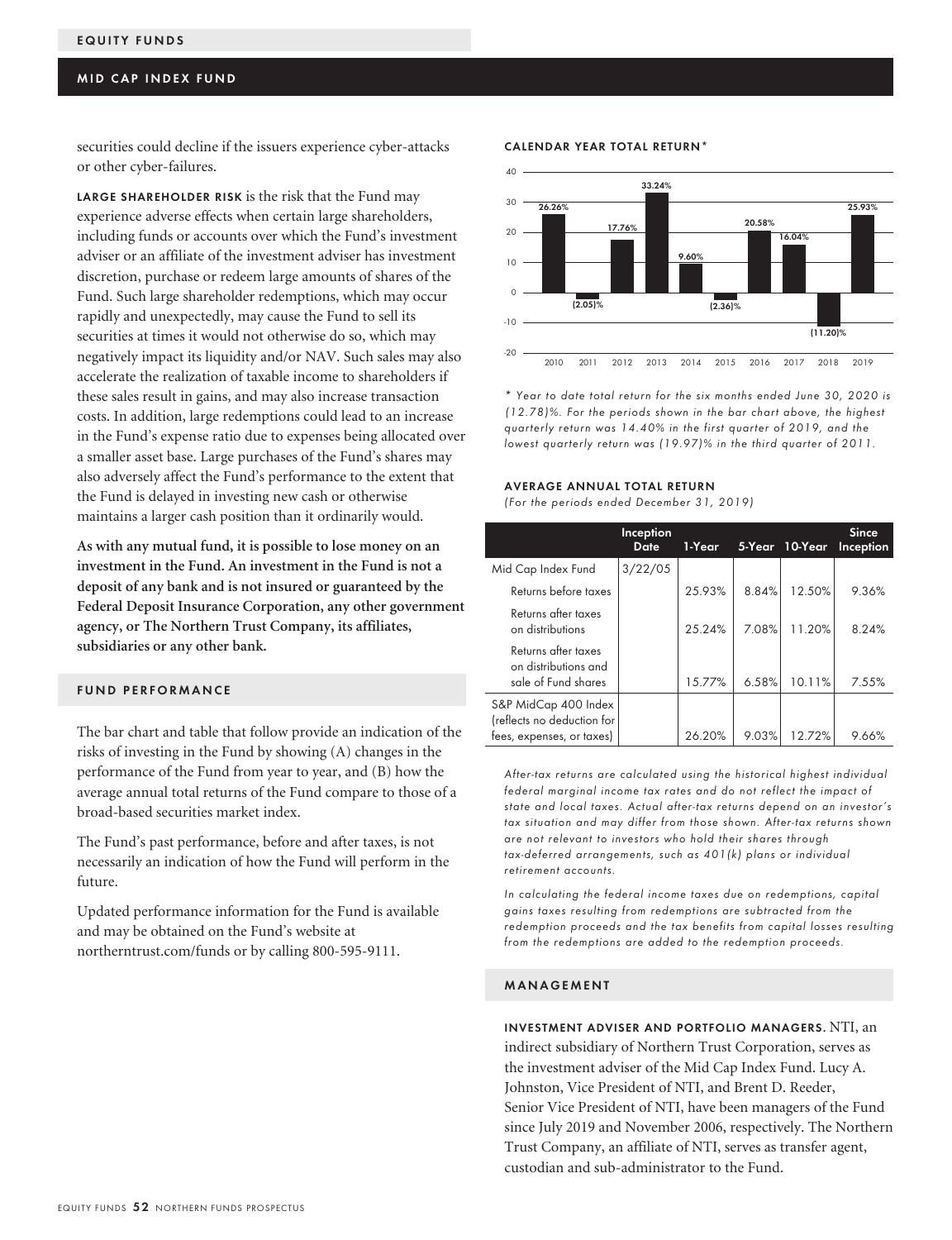## **PURCHASE AND SALE OF FUND SHARES**

You may open an account directly with Northern Funds (the "Trust") with a minimum initial investment of \$2,500 in the Fund (\$500 for an IRA; \$250 under the Automatic Investment Plan; and \$500 for employees of Northern Trust and its affiliates). The minimum subsequent investment is \$50 (except for reinvestments of distributions for which there is no minimum). The Fund reserves the right to waive these minimums. You may also purchase Fund shares through your account at Northern Trust (or an affiliate) or an authorized intermediary.

On any business day, you may sell (redeem) or exchange shares through your account by contacting your Northern Trust account representative or authorized intermediary. If you purchase shares directly from the Trust, you may sell (redeem) or exchange your shares in one of the following ways:

- By Mail Send a written request to: Northern Funds, P.O. Box 75986, Chicago, Illinois 60675-5986.
- By Telephone Authorize the telephone privilege on your New Account Application. Call 800-595-9111 to use the telephone privilege.
- By Wire Authorize wire redemptions on your New Account Application and have proceeds sent by federal wire transfer to a previously designated bank account (the minimum redemption amount by this method is \$250). You will be charged \$15 for each wire redemption unless the designated bank account is maintained at Northern Trust or an affiliated bank. Call 800-595-9111 for instructions.
- By Systematic Withdrawal If you own shares of the Fund with a minimum value of \$10,000, you may elect to have a fixed sum redeemed at regular intervals and distributed in cash or reinvested in one or more other funds of the Trust. Call 800-595-9111 for an application form and additional information. The minimum amount is \$250 per withdrawal.
- By Exchange Complete the Exchange Privilege section of your New Account Application to exchange shares of one fund in the Trust for shares of another fund in the Trust. Shares being exchanged must have a value of at least \$1,000 (\$2,500 if a new account is being established by the exchange, \$500 if the new account is an IRA). Call 800-595-9111 for more information.
- By Internet You may initiate transactions between Northern Trust banking and Fund accounts by using Northern Trust Private Passport. For details and to sign up for this service, go to northerntrust.com/funds or contact your Relationship Manager.

#### **TAX INFORMATION**

The Fund's distributions are generally taxable to you as ordinary income, qualified dividend income, capital gains, or a combination of the three, unless you are investing through a tax-exempt or tax-deferred arrangement, such as a 401(k) plan or an individual retirement account. Distributions may be taxable upon withdrawal from tax-deferred accounts.

## **PAYMENTS TO BROKERS-DEALERS AND OTHER FINANCIAL INTERMEDIARIES**

If you purchase the Fund through a broker-dealer or other financial intermediary (such as a bank), the Fund and its related companies may pay the intermediary for the sale of Fund shares and related services. These payments may create a conflict of interest by influencing the broker-dealer or other intermediary and your salesperson to recommend the Fund over another investment. Ask your salesperson or visit your financial intermediary's website for more information.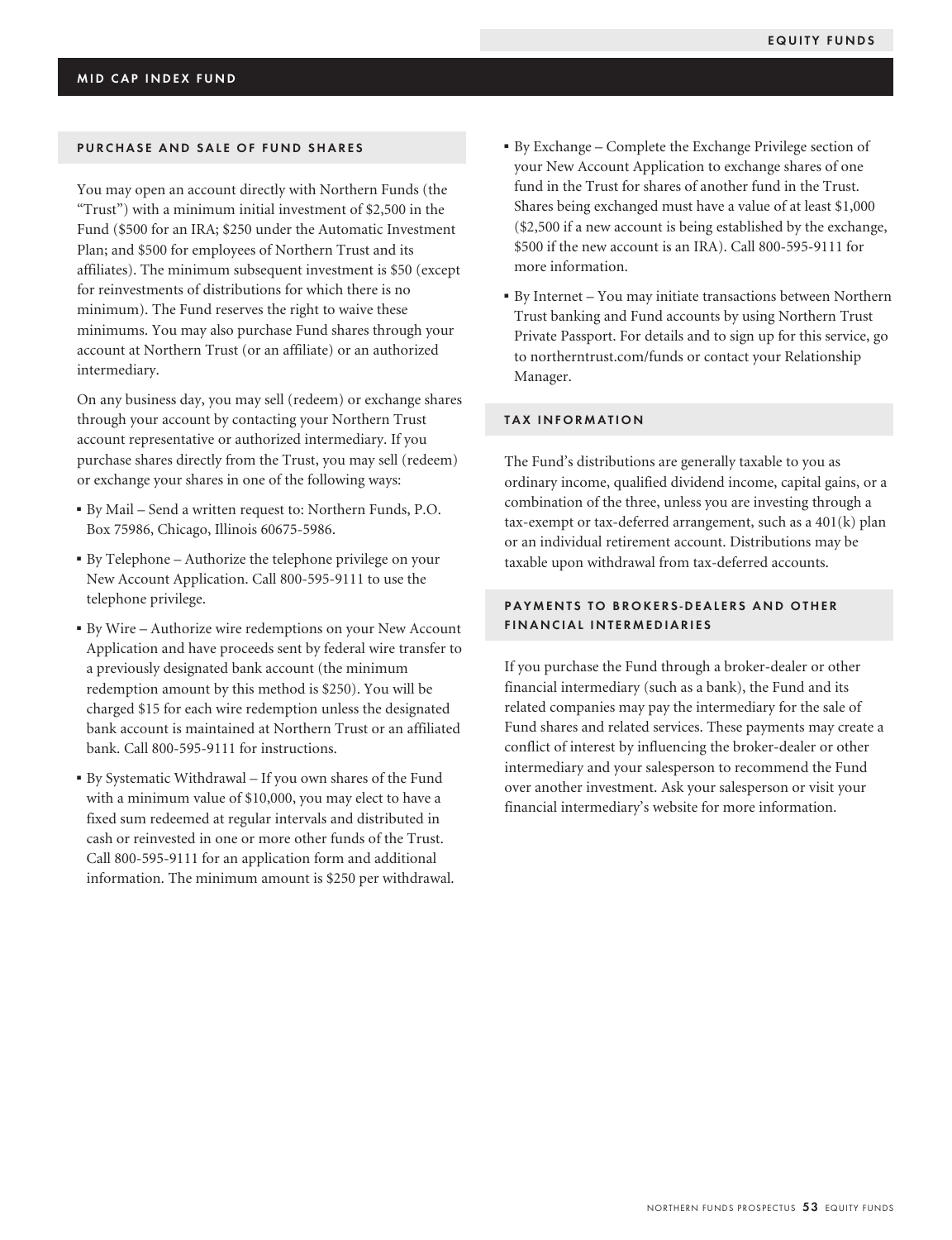#### **SMALL CAP INDEX FUND**

## **INVESTMENT OBJECTIVE**

The Fund seeks to provide investment results approximating the aggregate price and dividend performance of the securities included in the Russell 2000® Index.

#### **FEES AND EXPENSES OF THE FUND**

This table describes the fees and expenses that you may pay if you buy and hold shares of the Fund.

**Shareholder Fees** (fees paid directly from your investment)

None

**Annual Fund Operating Expenses** (expenses that you pay each year as a percentage of the value of your investment)

| <b>Management Fees</b>                                    | 0.13%      |
|-----------------------------------------------------------|------------|
| Other Expenses                                            | 0.06%      |
| <b>Transfer Agent Fees</b>                                | 0.04%      |
| <b>Other Operating Expenses</b>                           | 0.02%      |
| <b>Total Annual Fund Operating Expenses</b>               | 0.19%      |
| Expense Reimbursement <sup>(1)</sup>                      | $(0.04)\%$ |
| <b>Total Annual Fund Operating Expenses After Expense</b> |            |
| Reimbursement <sup>(1)</sup>                              | 0.15%      |

(1) Northern Trust Investments, Inc. ("NTI" or the "Investment Adviser") has contractually agreed to reimburse a portion of the operating expenses of the Fund (other than certain excepted expenses, i.e., acquired fund fees and expenses, the compensation paid to each Independent Trustee of the Trust, expenses of third party consultants engaged by the Board of Trustees, membership dues paid to the Investment Company Institute and Mutual Fund Directors Forum, expenses in connection with the negotiation and renewal of the revolving credit facility, extraordinary expenses and interest) to the extent the "Total Annual Fund Operating Expenses" exceed 0.15%. This contractual limitation may not be terminated before July 31, 2021 without the approval of the Board of **Trustees** 

## **EXAMPLE**

The following Example is intended to help you compare the cost of investing in the Fund with the cost of investing in other mutual funds. The Example assumes that you invest \$10,000 in the Fund for the time periods indicated and then redeem all of your shares at the end of those periods. The Example also assumes that your investment has a 5% return each year and that the Fund's operating expenses remain the same. Although your actual costs may be higher or lower, based on these assumptions your costs would be:

| Year  | 3 Years      | 5 Years | 10 Years |
|-------|--------------|---------|----------|
| 3 I J | . 57<br>ر رو | 103     | \$239    |

**PORTFOLIO TURNOVER.** The Fund pays transaction costs, such as commissions, when it buys and sells securities (or "turns

over" its portfolio). A higher portfolio turnover rate may indicate higher transaction costs and may result in higher taxes when Fund shares are held in a taxable account. These costs, which are not reflected in annual portfolio operating expenses or in the Example, affect the Fund's performance. During the most recent fiscal year, the Fund's portfolio turnover rate was 18.36% of the average value of its portfolio.

#### **PRINCIPAL INVESTMENT STRATEGIES**

Under normal circumstances, the Fund will invest substantially all (and at least 80%) of its net assets in the equity securities included in the Russell 2000® Index, in weightings that approximate the relative composition of securities contained in the Russell 2000 Index, and in Russell 2000 Index futures approved by the Commodity Futures Trading Commission.

The Russell 2000 Index is widely considered representative of smaller company stock performance as a whole. The companies in the Russell 2000 Index are selected according to their total market capitalization. However, companies are *not* selected by Frank Russell Company ("Russell") for inclusion in the Russell 2000 Index because they are expected to have superior stock price performance relative to the stock market in general or other stocks in particular. As of May 31, 2020, the market capitalization of the companies in the Russell 2000 Index was between approximately \$11.2 million and \$12.6 billion. It is rebalanced quarterly. The Fund's benchmark index will be rebalanced as described under normal market conditions. During periods of market disruption or other abnormal market conditions, the rebalancing or reconstitution of the Fund's benchmark index may be delayed.

The Fund is passively managed, which means it tries to duplicate the investment composition and performance of the Russell 2000 Index by using computer programs and statistical procedures. NTI will buy and sell securities in response to changes in the Russell 2000 Index. The Fund invests in substantially all of the securities in the Russell 2000 Index in approximately the same proportions as the index (i.e., replication). Because the Fund will have fees and transaction expenses (while the Russell 2000 Index has none), returns are likely to be below those of the Russell 2000 Index.

NTI expects that, under normal circumstances, the quarterly performance of the Fund, before expenses, will track the performance of the Russell 2000 Index within a 0.95 correlation coefficient.

*Russell does not endorse any of the securities in the Russell 2000 Index. It is not a sponsor of the Small Cap Index Fund and is not affiliated with the Fund in any way.*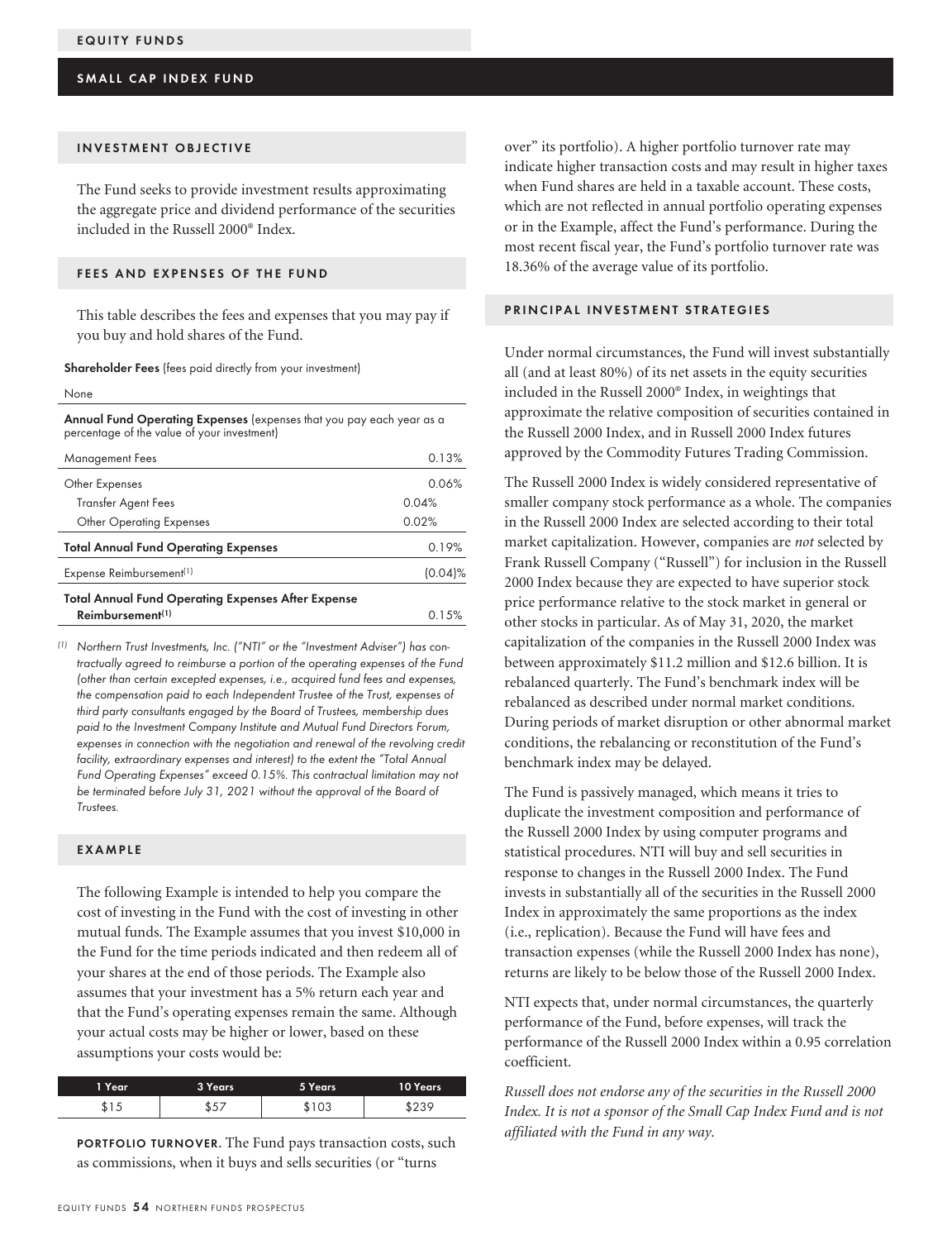## **PRINCIPAL RISKS**

As with any investment, you could lose all or part of your investment in the Fund, and the Fund's performance could trail that of other investments. The Fund is subject to certain risks, including the principal risks noted below, any of which may adversely affect the Fund's net asset value ("NAV"), total return and ability to meet its investment objective. Each risk noted below is considered a principal risk of investing in the Fund, regardless of the order in which it appears. The significance of each risk factor below may change over time and you should review each risk factor carefully.

**MARKET RISK** is the risk that the value of the Fund's investments may increase or decrease in response to expected, real or perceived economic, political or financial events in the U.S. or global markets. The frequency and magnitude of such changes in value cannot be predicted. Certain securities and other investments held by the Fund may experience increased volatility, illiquidity, or other potentially adverse effects in response to changing market conditions, inflation, changes in interest rates, lack of liquidity in the bond or equity markets, volatility in the equity markets, market disruptions caused by local or regional events such as war, acts of terrorism, the spread of infectious illness (including epidemics and pandemics) or other public health issues, recessions or other events or adverse investor sentiment or other political, regulatory, economic and social developments, and developments that impact specific economic sectors, industries or segments of the market. These risks may be magnified if certain events or developments adversely interrupt the global supply chain; in these and other circumstances, such risks might affect companies worldwide due to increasingly interconnected global economies and financial markets.

**SMALL CAP STOCK RISK** is the risk that stocks of smaller companies may be subject to more abrupt or erratic market movements than stocks of larger, more established companies. Small companies may have limited product lines or financial resources, or may be dependent upon a small or inexperienced management group, and their securities may trade less frequently and in lower volume than the securities of larger companies, which could lead to higher transaction costs. Generally, the smaller the company size, the greater the risk.

**TRACKING RISK** is the risk that the Fund's performance may vary substantially from the performance of the benchmark index it tracks as a result of share purchases and redemptions, transaction costs, expenses and other factors.

**SECTOR RISK** is the risk that companies in similar businesses may be similarly affected by particular economic or market events, which may, in certain circumstances, cause the value of securities of all companies in a particular sector of the market

to decrease. While the Fund may not concentrate in any one industry, the Fund may invest without limitation in a particular market sector.

- **FINANCIAL SECTOR RISK** is the risk that the Fund will be impacted by events affecting the financial sector if it invests a relatively large percentage of its assets in that sector, adversely affecting the Fund's performance. The financial sector can be significantly affected by changes in interest rates, government regulation, the rate of corporate and consumer debt defaulted, price competition, and the availability and cost of capital, among other factors.
- **EXECUATE:** TECHNOLOGY SECURITIES RISK is the risk that securities of technology companies may be subject to greater price volatility than securities of companies in other sectors. These securities may fall in and out of favor with investors rapidly, which may cause sudden selling and dramatically lower market prices. Technology securities also may be affected adversely by changes in technology, consumer and business purchasing patterns, government regulation and/ or obsolete products or services.
- **EXECUTE: HEALTH CARE SECURITIES RISK** is the risk that because the Fund has a significant allocation to the health care sector, it may be vulnerable to setbacks in the industries in that sector. Health care companies may be negatively affected by scientific or technological developments, research and development costs, increased competition within the health care sector, rapid product obsolescence and patent expirations. The price of securities of health care companies may fluctuate widely due to changes in legislation or other government regulations, including uncertainty regarding health care reform and its long-term impact, reductions in government funding and the unpredictability of winning government approvals.

**MANAGEMENT RISK** is the risk that a strategy used by the Fund's investment adviser may fail to produce the intended results or that imperfections, errors or limitations in the tools and data used by the investment adviser may cause unintended results.

**CYBERSECURITY RISK** is the risk of an unauthorized breach and access to Fund assets, Fund or customer data (including private shareholder information), or proprietary information, or the risk of an incident occurring that causes the Fund, the investment adviser, custodian, transfer agent, distributor and other service providers and financial intermediaries to suffer data breaches, data corruption or lose operational functionality or prevent Fund investors from purchasing, redeeming or exchanging shares or receiving distributions. The Fund and its investment adviser have limited ability to prevent or mitigate cybersecurity incidents affecting third party service providers,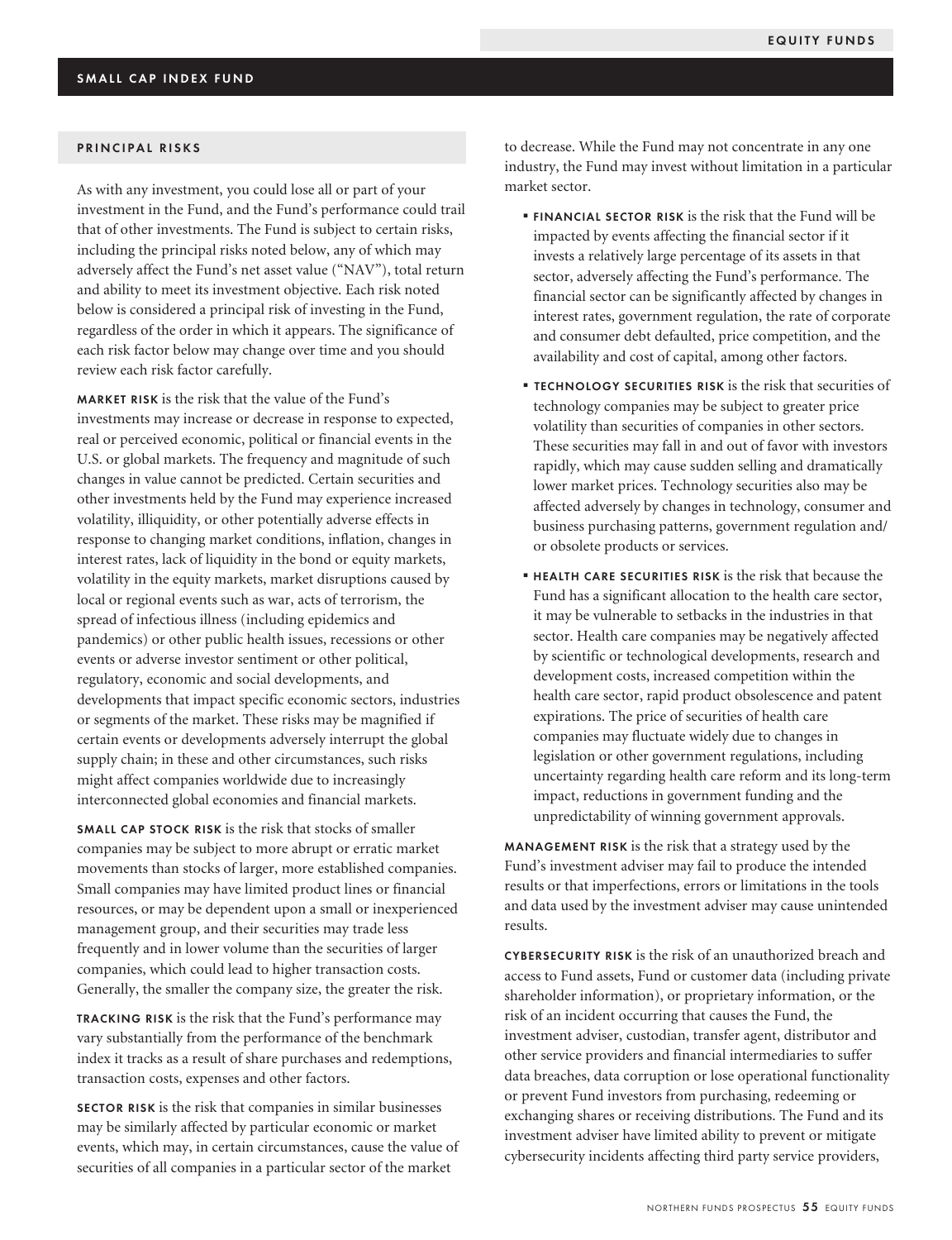#### **SMALL CAP INDEX FUND**

and such third-party service providers may have limited indemnification obligations to the Fund or its investment adviser. Successful cyber-attacks or other cyber-failures or events affecting the Fund or its service providers may adversely impact and cause financial losses to the Fund or its shareholders. Issuers of securities in which the Fund invests are also subject to cybersecurity risks, and the value of these securities could decline if the issuers experience cyber-attacks or other cyber-failures.

**LARGE SHAREHOLDER RISK** is the risk that the Fund may experience adverse effects when certain large shareholders, including funds or accounts over which the Fund's investment adviser or an affiliate of the investment adviser has investment discretion, purchase or redeem large amounts of shares of the Fund. Such large shareholder redemptions, which may occur rapidly and unexpectedly, may cause the Fund to sell its securities at times it would not otherwise do so, which may negatively impact its liquidity and/or NAV. Such sales may also accelerate the realization of taxable income to shareholders if these sales result in gains, and may also increase transaction costs. In addition, large redemptions could lead to an increase in the Fund's expense ratio due to expenses being allocated over a smaller asset base. Large purchases of the Fund's shares may also adversely affect the Fund's performance to the extent that the Fund is delayed in investing new cash or otherwise maintains a larger cash position than it ordinarily would.

**VALUATION RISK** is the risk that the sale price the Fund could receive for a portfolio security may differ from the Fund's valuation of the security, particularly for securities that trade in low volume or volatile markets or that are valued using a fair value methodology. Fair valuation of the Fund's investments involves subjective judgment. The Fund's ability to value its investments may be impacted by technological issues and/or errors by pricing services or other third-party service providers. In addition, the value of the securities in the Fund's portfolio may change on days when shareholders will not be able to purchase or sell the Fund's shares.

**As with any mutual fund, it is possible to lose money on an investment in the Fund. An investment in the Fund is not a deposit of any bank and is not insured or guaranteed by the Federal Deposit Insurance Corporation, any other government agency, or The Northern Trust Company, its affiliates, subsidiaries or any other bank.**

## **FUND PERFORMANCE**

The bar chart and table that follow provide an indication of the risks of investing in the Fund by showing (A) changes in the performance of the Fund from year to year, and (B) how the

average annual total returns of the Fund compare to those of a broad-based securities market index.

The Fund's past performance, before and after taxes, is not necessarily an indication of how the Fund will perform in the future.

Updated performance information for the Fund is available and may be obtained on the Fund's website at northerntrust.com/funds or by calling 800-595-9111.

**CALENDAR YEAR TOTAL RETURN\***



\* Year to date total return for the six months ended June 30, 2020 is (13.21)%. For the periods shown in the bar chart above, the highest quarterly return was 16.25% in the fourth quarter of 2010, and the lowest quarterly return was (21.91)% in the third quarter of 2011.

#### **AVERAGE ANNUAL TOTAL RETURN**

(For the periods ended December 31, 2019)

|                                                                               | Inception<br>Date | 1-Year | 5-Year | 10-Year | <b>Since</b><br>Inception |
|-------------------------------------------------------------------------------|-------------------|--------|--------|---------|---------------------------|
| Small Cap Index Fund                                                          | 9/3/99            |        |        |         |                           |
| Returns before taxes                                                          |                   | 25.22% | 8.08%  | 11.62%  | 7.89%                     |
| Returns after taxes<br>on distributions                                       |                   | 24.62% | 6.42%  | 10.38%  | 6.45%                     |
| Returns after taxes<br>on distributions and<br>sale of Fund shares            |                   | 15.22% | 5.96%  | 9.33%   | 6.10%                     |
| Russell 2000 Index<br>(reflects no deduction for<br>fees, expenses, or taxes) |                   | 25.52% | 8.23%  | 11.83%  | 8.36%                     |

After-tax returns are calculated using the historical highest individual federal marginal income tax rates and do not reflect the impact of state and local taxes. Actual after-tax returns depend on an investor's tax situation and may differ from those shown. After-tax returns shown are not relevant to investors who hold their shares through tax-deferred arrangements, such as 401(k) plans or individual retirement accounts.

In calculating the federal income taxes due on redemptions, capital gains taxes resulting from redemptions are subtracted from the redemption proceeds and the tax benefits from capital losses resulting from the redemptions are added to the redemption proceeds.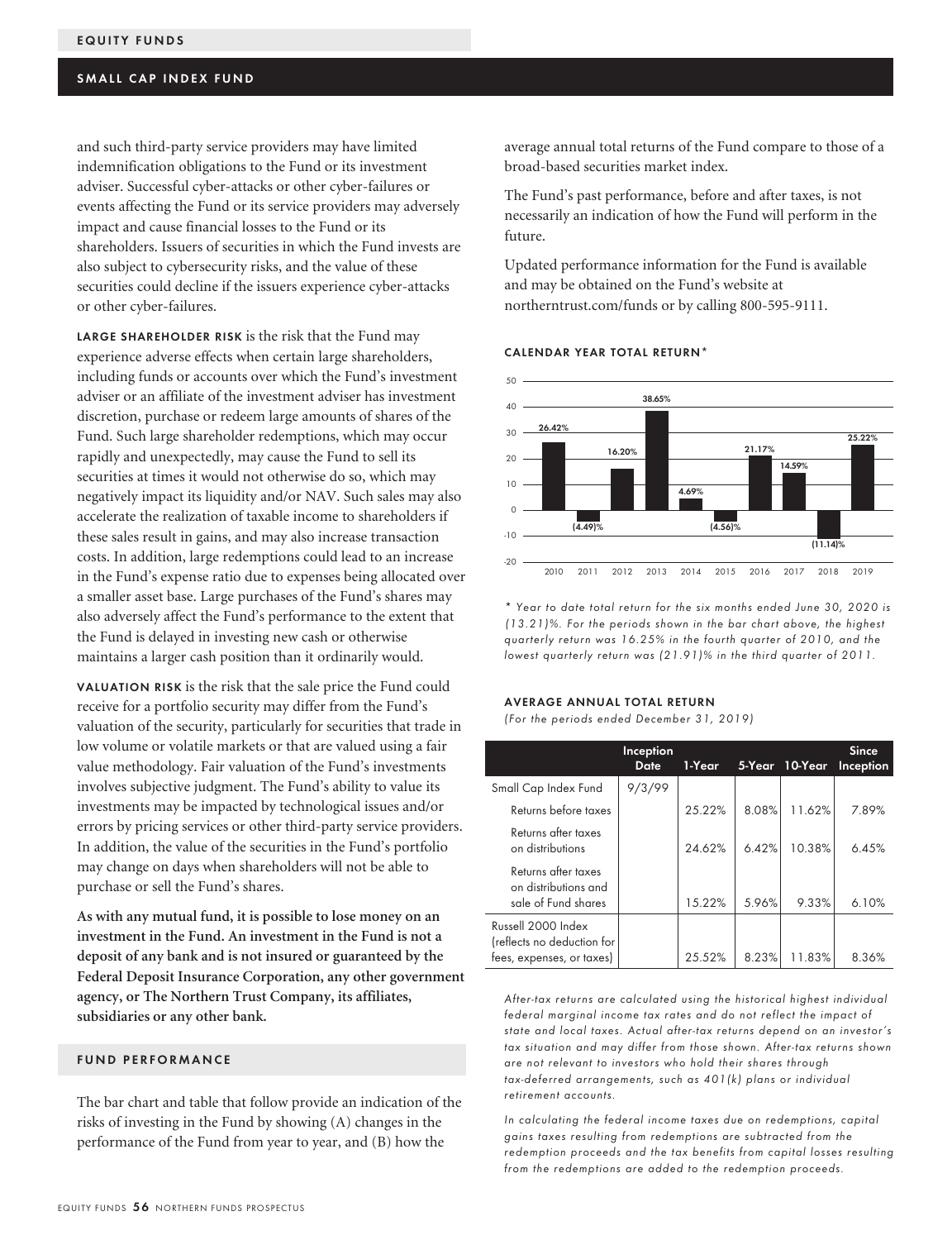## **MANAGEMENT**

**INVESTMENT ADVISER AND PORTFOLIO MANAGERS.** NTI, an indirect subsidiary of Northern Trust Corporation, serves as the investment adviser of the Small Cap Index Fund. Brent D. Reeder, Senior Vice President of NTI, and Yair A. Walny, Vice President of NTI have been managers of the Fund since November 2006 and July 2019, respectively. The Northern Trust Company, an affiliate of NTI, serves as transfer agent, custodian and sub-administrator to the Fund.

### **PURCHASE AND SALE OF FUND SHARES**

You may open an account directly with Northern Funds (the "Trust") with a minimum initial investment of \$2,500 in the Fund (\$500 for an IRA; \$250 under the Automatic Investment Plan; and \$500 for employees of Northern Trust and its affiliates). The minimum subsequent investment is \$50 (except for reinvestments of distributions for which there is no minimum). The Fund reserves the right to waive these minimums. You may also purchase Fund shares through your account at Northern Trust (or an affiliate) or an authorized intermediary.

On any business day, you may sell (redeem) or exchange shares through your account by contacting your Northern Trust account representative or authorized intermediary. If you purchase shares directly from the Trust, you may sell (redeem) or exchange your shares in one of the following ways:

- By Mail Send a written request to: Northern Funds, P.O. Box 75986, Chicago, Illinois 60675-5986.
- By Telephone Authorize the telephone privilege on your New Account Application. Call 800-595-9111 to use the telephone privilege.
- By Wire Authorize wire redemptions on your New Account Application and have proceeds sent by federal wire transfer to a previously designated bank account (the minimum redemption amount by this method is \$250). You will be charged \$15 for each wire redemption unless the designated bank account is maintained at Northern Trust or an affiliated bank. Call 800-595-9111 for instructions.
- By Systematic Withdrawal If you own shares of the Fund with a minimum value of \$10,000, you may elect to have a fixed sum redeemed at regular intervals and distributed in cash or reinvested in one or more other funds of the Trust. Call 800-595-9111 for an application form and additional information. The minimum amount is \$250 per withdrawal.
- $\bullet$  By Exchange Complete the Exchange Privilege section of your New Account Application to exchange shares of one fund in the Trust for shares of another fund in the Trust. Shares being exchanged must have a value of at least \$1,000 (\$2,500 if a new account is being established by the exchange, \$500 if the new account is an IRA). Call 800-595-9111 for more information.
- By Internet You may initiate transactions between Northern Trust banking and Fund accounts by using Northern Trust Private Passport. For details and to sign up for this service, go to northerntrust.com/funds or contact your Relationship Manager.

#### **TAX INFORMATION**

The Fund's distributions are generally taxable to you as ordinary income, qualified dividend income, capital gains, or a combination of the three, unless you are investing through a tax-exempt or tax-deferred arrangement, such as a 401(k) plan or an individual retirement account. Distributions may be taxable upon withdrawal from tax-deferred accounts.

## **PAYMENTS TO BROKERS-DEALERS AND OTHER FINANCIAL INTERMEDIARIES**

If you purchase the Fund through a broker-dealer or other financial intermediary (such as a bank), the Fund and its related companies may pay the intermediary for the sale of Fund shares and related services. These payments may create a conflict of interest by influencing the broker-dealer or other intermediary and your salesperson to recommend the Fund over another investment. Ask your salesperson or visit your financial intermediary's website for more information.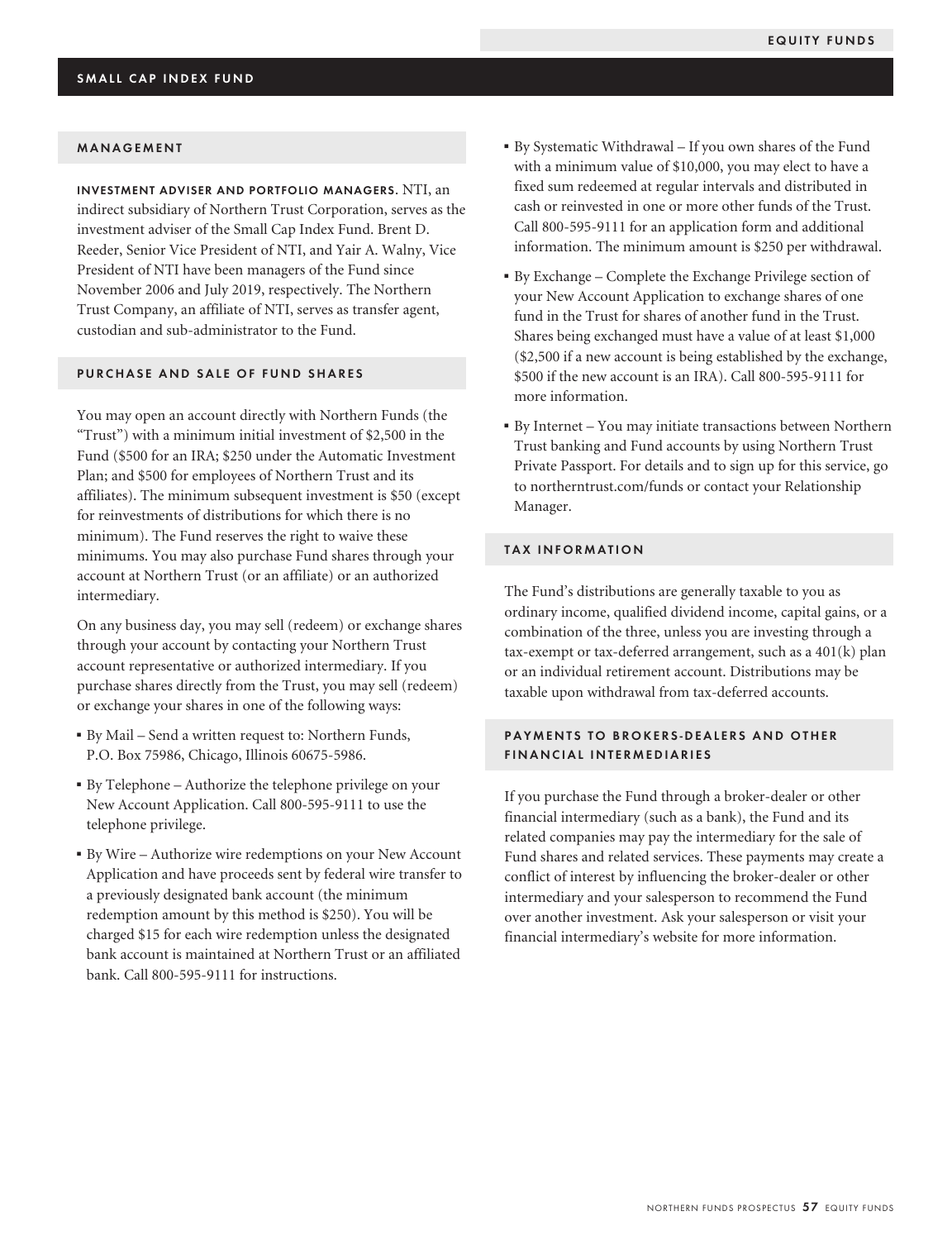## **INVESTMENT OBJECTIVE**

The Fund seeks to provide investment results approximating the aggregate price and dividend performance of the securities included in the S&P 500® Index.

#### **FEES AND EXPENSES OF THE FUND**

This table describes the fees and expenses that you may pay if you buy and hold shares of the Fund.

**Shareholder Fees** (fees paid directly from your investment)

None

**Annual Fund Operating Expenses** (expenses that you pay each year as a percentage of the value of your investment)

| Management Fees                                                                           | 0.08%      |
|-------------------------------------------------------------------------------------------|------------|
| Other Expenses <sup>(1)</sup>                                                             | 0.05%      |
| <b>Transfer Agent Fees</b>                                                                | 0.04%      |
| <b>Other Operating Expenses</b>                                                           | 0.01%      |
| Total Annual Fund Operating Expenses <sup>(1)</sup>                                       | 0.13%      |
| Expense Reimbursement <sup>(2)</sup>                                                      | $(0.03)\%$ |
| <b>Total Annual Fund Operating Expenses After Expense</b><br>Reimbursement <sup>(2)</sup> | 0.10%      |

(1) Other Expenses have been restated to reflect current fees. The "Total Annual Fund Operating Expenses" does not correlate to the ratio to average net assets of expenses before reimbursements and credits in the Fund's annual report, which does not reflect the restatement of other expenses to reflect current fees.

(2) Northern Trust Investments, Inc. ("NTI" or the "Investment Adviser") has contractually agreed to reimburse a portion of the operating expenses of the Fund (other than certain excepted expenses, i.e., Acquired Fund Fees and Expenses, the compensation paid to each Independent Trustee of the Trust, expenses of third party consultants engaged by the Board of Trustees, membership dues paid to the Investment Company Institute and Mutual Fund Directors Forum, expenses in connection with the negotiation and renewal of the revolving credit facility, extraordinary expenses and interest) to the extent the "Total Annual Fund Operating Expenses" exceed 0.10%. This contractual limitation may not be terminated before July 31, 2021 without the approval of the Board of **Trustees** 

#### **EXAMPLE**

The following Example is intended to help you compare the cost of investing in the Fund with the cost of investing in other mutual funds. The Example assumes that you invest \$10,000 in the Fund for the time periods indicated and then redeem all of your shares at the end of those periods. The Example also assumes that your investment has a 5% return each year and that the Fund's operating expenses remain the same. Although your actual costs may be higher or lower, based on these assumptions your costs would be:

| Year | 3 Years | 5 Years | 10 Years |
|------|---------|---------|----------|
| \$10 | \$39    | \$70    | \$163    |

**PORTFOLIO TURNOVER.** The Fund pays transaction costs, such as commissions, when it buys and sells securities (or "turns over" its portfolio). A higher portfolio turnover rate may indicate higher transaction costs and may result in higher taxes when Fund shares are held in a taxable account. These costs, which are not reflected in annual portfolio operating expenses or in the Example, affect the Fund's performance. During the most recent fiscal year, the Fund's portfolio turnover rate was 5.15% of the average value of its portfolio.

#### **PRINCIPAL INVESTMENT STRATEGIES**

Under normal circumstances, the Fund will invest substantially all (and at least 80%) of its net assets in the equity securities included in the S&P 500® Index, in weightings that approximate the relative composition of the securities contained in the S&P 500 Index, and in S&P 500 Index futures approved by the Commodity Futures Trading Commission.

The S&P 500 Index is a free float-adjusted market capitalization index consisting of 500 stocks and is a widely recognized common measure of the performance of the overall U.S. stock market. As of May 31, 2020, the approximate market capitalization range of the companies included in the S&P 500 Index was between approximately \$1.6 billion and \$1.4 trillion. It is rebalanced quarterly. The Fund's benchmark index will be rebalanced as described under normal market conditions. During periods of market disruption or other abnormal market conditions, the rebalancing or reconstitution of the Fund's benchmark index may be delayed.

The Fund is passively managed, which means it tries to duplicate the investment composition and performance of the S&P 500 Index using computer programs and statistical procedures. NTI will buy and sell securities in response to changes in the S&P 500 Index. The Fund invests in substantially all of the securities in the S&P 500 Index in approximately the same proportion as the index (i.e., replication). Because the Fund will have fees and transaction expenses (while the S&P 500 Index has none), returns are likely to be below those of the S&P 500 Index.

NTI expects that, under normal circumstances, the quarterly performance of the Fund, before expenses, will track the performance of the S&P 500 Index within a 0.95 correlation coefficient.

*S&P® Global Ratings ("S&P") does not endorse any of the securities in the S&P 500 Index. It is not a sponsor of the Stock Index Fund and is not affiliated with the Fund in any way.*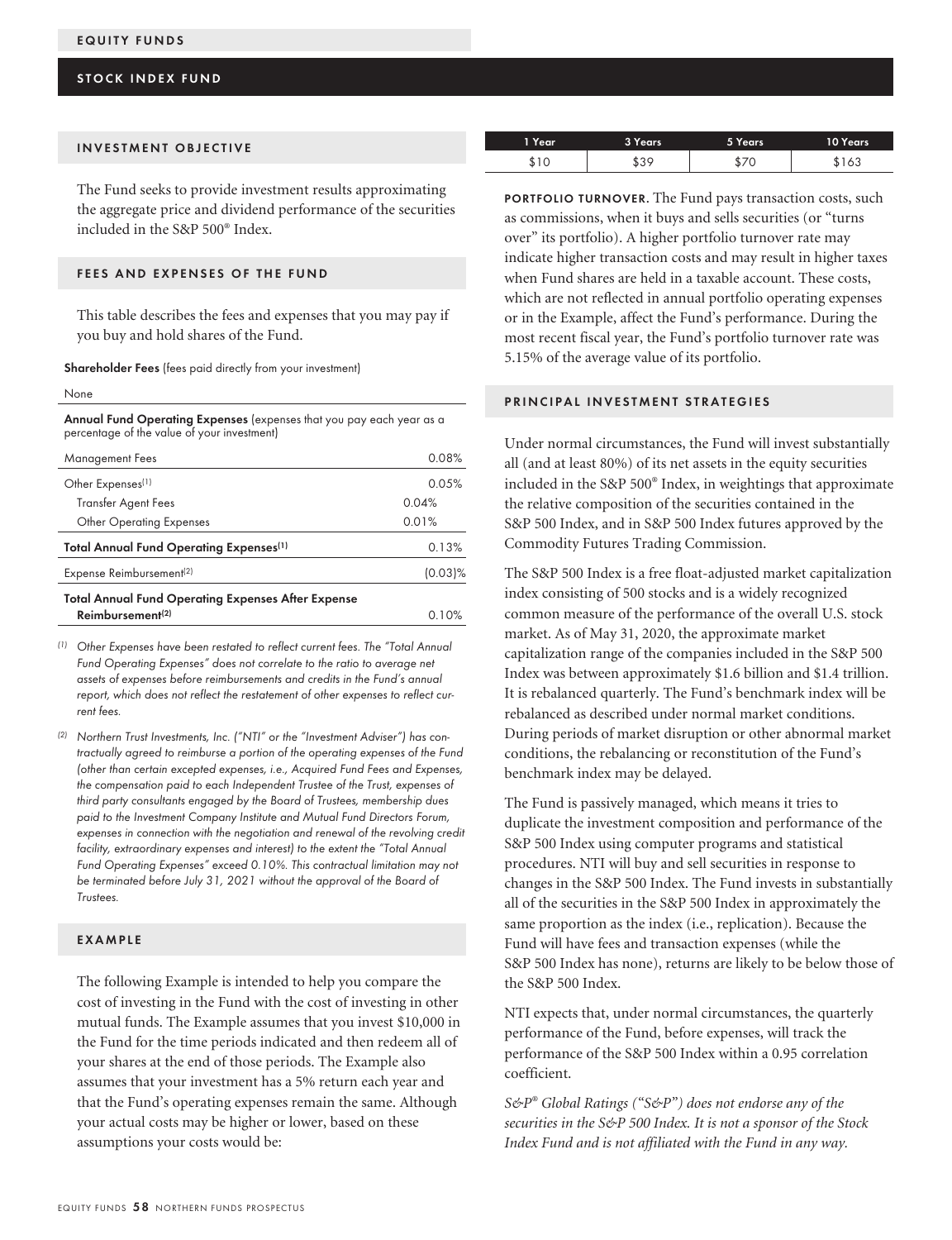## **PRINCIPAL RISKS**

As with any investment, you could lose all or part of your investment in the Fund, and the Fund's performance could trail that of other investments. The Fund is subject to certain risks, including the principal risks noted below, any of which may adversely affect the Fund's net asset value ("NAV"), total return and ability to meet its investment objective. Each risk noted below is considered a principal risk of investing in the Fund, regardless of the order in which it appears. The significance of each risk factor below may change over time and you should review each risk factor carefully.

**MARKET RISK** is the risk that the value of the Fund's investments may increase or decrease in response to expected, real or perceived economic, political or financial events in the U.S. or global markets. The frequency and magnitude of such changes in value cannot be predicted. Certain securities and other investments held by the Fund may experience increased volatility, illiquidity, or other potentially adverse effects in response to changing market conditions, inflation, changes in interest rates, lack of liquidity in the bond or equity markets, volatility in the equity markets, market disruptions caused by local or regional events such as war, acts of terrorism, the spread of infectious illness (including epidemics and pandemics) or other public health issues, recessions or other events or adverse investor sentiment or other political, regulatory, economic and social developments, and developments that impact specific economic sectors, industries or segments of the market. These risks may be magnified if certain events or developments adversely interrupt the global supply chain; in these and other circumstances, such risks might affect companies worldwide due to increasingly interconnected global economies and financial markets.

**LARGE CAP STOCK RISK** is the risk that large-capitalization stocks as a group could fall out of favor with the market, causing the Fund to underperform investments that focus solely on small- or medium-capitalization stocks. In addition, larger companies may grow more slowly or be slower to respond to business developments than smaller companies.

**TRACKING RISK** is the risk that the Fund's performance may vary substantially from the performance of the benchmark index it tracks as a result of share purchases and redemptions, transaction costs, expenses and other factors.

**SECTOR RISK** is the risk that companies in similar businesses may be similarly affected by particular economic or market events, which may, in certain circumstances, cause the value of securities of all companies in a particular sector of the market to decrease. While the Fund may not concentrate in any one industry, the Fund may invest without limitation in a particular market sector.

- **EXECUATE:** TECHNOLOGY SECURITIES RISK is the risk that securities of technology companies may be subject to greater price volatility than securities of companies in other sectors. These securities may fall in and out of favor with investors rapidly, which may cause sudden selling and dramatically lower market prices. Technology securities also may be affected adversely by changes in technology, consumer and business purchasing patterns, government regulation and/ or obsolete products or services.
- **EXECUTE CARE SECURITIES RISK** is the risk that because the Fund has a significant allocation to the health care sector, it may be vulnerable to setbacks in the industries in that sector. Health care companies may be negatively affected by scientific or technological developments, research and development costs, increased competition within the health care sector, rapid product obsolescence and patent expirations. The price of securities of health care companies may fluctuate widely due to changes in legislation or other government regulations, including uncertainty regarding health care reform and its long-term impact, reductions in government funding and the unpredictability of winning government approvals.

**MANAGEMENT RISK** is the risk that a strategy used by the Fund's investment adviser may fail to produce the intended results or that imperfections, errors or limitations in the tools and data used by the investment adviser may cause unintended results.

**CYBERSECURITY RISK** is the risk of an unauthorized breach and access to Fund assets, Fund or customer data (including private shareholder information), or proprietary information, or the risk of an incident occurring that causes the Fund, the investment adviser, custodian, transfer agent, distributor and other service providers and financial intermediaries to suffer data breaches, data corruption or lose operational functionality or prevent Fund investors from purchasing, redeeming or exchanging shares or receiving distributions. The Fund and its investment adviser have limited ability to prevent or mitigate cybersecurity incidents affecting third party service providers, and such third-party service providers may have limited indemnification obligations to the Fund or its investment adviser. Successful cyber-attacks or other cyber-failures or events affecting the Fund or its service providers may adversely impact and cause financial losses to the Fund or its shareholders. Issuers of securities in which the Fund invests are also subject to cybersecurity risks, and the value of these securities could decline if the issuers experience cyber-attacks or other cyber-failures.

**LARGE SHAREHOLDER RISK** is the risk that the Fund may experience adverse effects when certain large shareholders, including funds or accounts over which the Fund's investment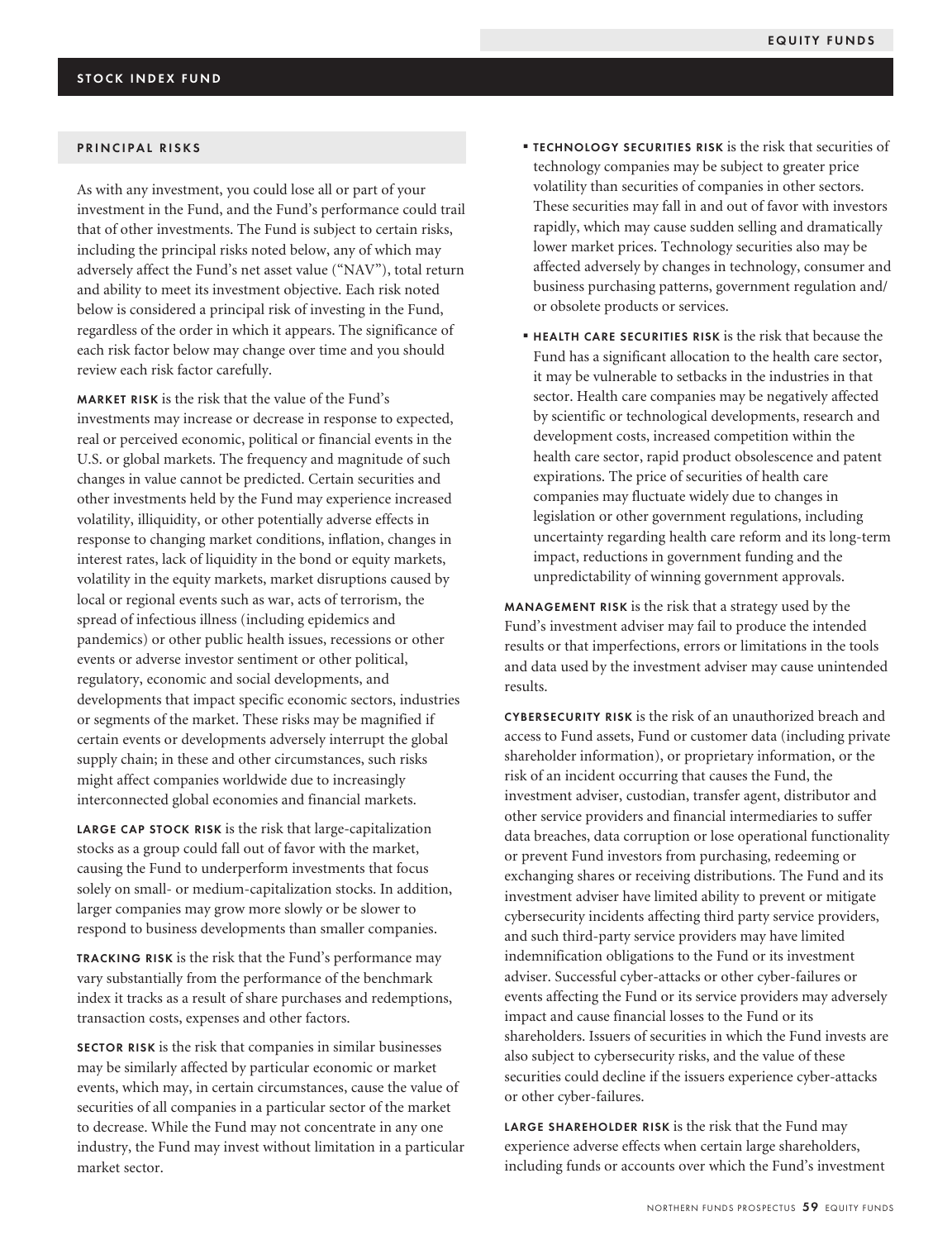#### **STOCK INDEX FUND**

adviser or an affiliate of the investment adviser has investment discretion, purchase or redeem large amounts of shares of the Fund. Such large shareholder redemptions, which may occur rapidly and unexpectedly, may cause the Fund to sell its securities at times it would not otherwise do so, which may negatively impact its liquidity and/or NAV. Such sales may also accelerate the realization of taxable income to shareholders if these sales result in gains, and may also increase transaction costs. In addition, large redemptions could lead to an increase in the Fund's expense ratio due to expenses being allocated over a smaller asset base. Large purchases of the Fund's shares may also adversely affect the Fund's performance to the extent that the Fund is delayed in investing new cash or otherwise maintains a larger cash position than it ordinarily would.

**As with any mutual fund, it is possible to lose money on an investment in the Fund. An investment in the Fund is not a deposit of any bank and is not insured or guaranteed by the Federal Deposit Insurance Corporation, any other government agency, or The Northern Trust Company, its affiliates, subsidiaries or any other bank.**

## **FUND PERFORMANCE**

The bar chart and table that follow provide an indication of the risks of investing in the Fund by showing (A) changes in the performance of the Fund from year to year, and (B) how the average annual total returns of the Fund compare to those of a broad-based securities market index.

The Fund's past performance, before and after taxes, is not necessarily an indication of how the Fund will perform in the future.

Updated performance information for the Fund is available and may be obtained on the Fund's website at northerntrust.com/ funds or by calling 800-595-9111.

#### -10  $\Omega$ 10  $20$ 30 40 2010 2011 2012 2013 2014 2015 2016 2018 2017 **15.86% 1.89% 14.82% 32.23% 13.55% 1.29% 11.88% 21.71% (4.50)% 31.35%** 2019

\* Year to date total return for the six months ended June 30, 2020 is (3.14)%. For the periods shown in the bar chart above, the highest quarterly return was 13.62% in the first quarter of 2019, and the lowest quarterly return was (13.93)% in the third quarter of 2011.

#### **AVERAGE ANNUAL TOTAL RETURN**

(For the periods ended December 31, 2019)

|                                                                          | Inception<br>Date |        | 1-Year 5-Year | 10-Year | <b>Since</b><br>Inception |
|--------------------------------------------------------------------------|-------------------|--------|---------------|---------|---------------------------|
| Stock Index Fund                                                         | 10/7/96           |        |               |         |                           |
| Returns before taxes                                                     |                   | 31.35% | 11.59%        | 13.41%  | 8.48%                     |
| Returns after taxes on<br>distributions                                  |                   | 30.55% | 10.63%        | 12.69%  | 7.83%                     |
| Returns after taxes on<br>distributions and sale<br>of Fund shares       |                   | 19.04% | 8.96%         | 11.06%  | 7.07%                     |
| S&P 500 Index (reflects<br>no deduction for fees,<br>expenses, or taxes) |                   | 31.49% | 11.70%        | 13.56%  | 8.93%                     |

After-tax returns are calculated using the historical highest individual federal marginal income tax rates and do not reflect the impact of state and local taxes. Actual after-tax returns depend on an investor's tax situation and may differ from those shown. After-tax returns shown are not relevant to investors who hold their shares through tax-deferred arrangements, such as 401(k) plans or individual retirement accounts.

In calculating the federal income taxes due on redemptions, capital gains taxes resulting from redemptions are subtracted from the redemption proceeds and the tax benefits from capital losses resulting from the redemptions are added to the redemption proceeds.

#### **MANAGEMENT**

**INVESTMENT ADVISER AND PORTFOLIO MANAGERS.** NTI, an indirect subsidiary of Northern Trust Corporation, serves as the investment adviser of the Stock Index Fund. Chris J. Jaeger, CFA, Vice President of NTI, and Brent D. Reeder, Senior Vice President of NTI, have been managers of the Fund since July 2019 and November 2006, respectively. The Northern Trust Company, an affiliate of NTI, serves as transfer agent, custodian and sub-administrator to the Fund.

### **PURCHASE AND SALE OF FUND SHARES**

You may open an account directly with Northern Funds (the "Trust") with a minimum initial investment of \$2,500 in the Fund (\$500 for an IRA; \$250 under the Automatic Investment Plan; and \$500 for employees of Northern Trust and its affiliates). The minimum subsequent investment is \$50 (except for reinvestments of distributions for which there is no minimum). The Fund reserves the right to waive these minimums. You may also purchase Fund shares through your account at Northern Trust (or an affiliate) or an authorized intermediary.

On any business day, you may sell (redeem) or exchange shares through your account by contacting your Northern Trust account representative or authorized intermediary. If you

**CALENDAR YEAR TOTAL RETURN\***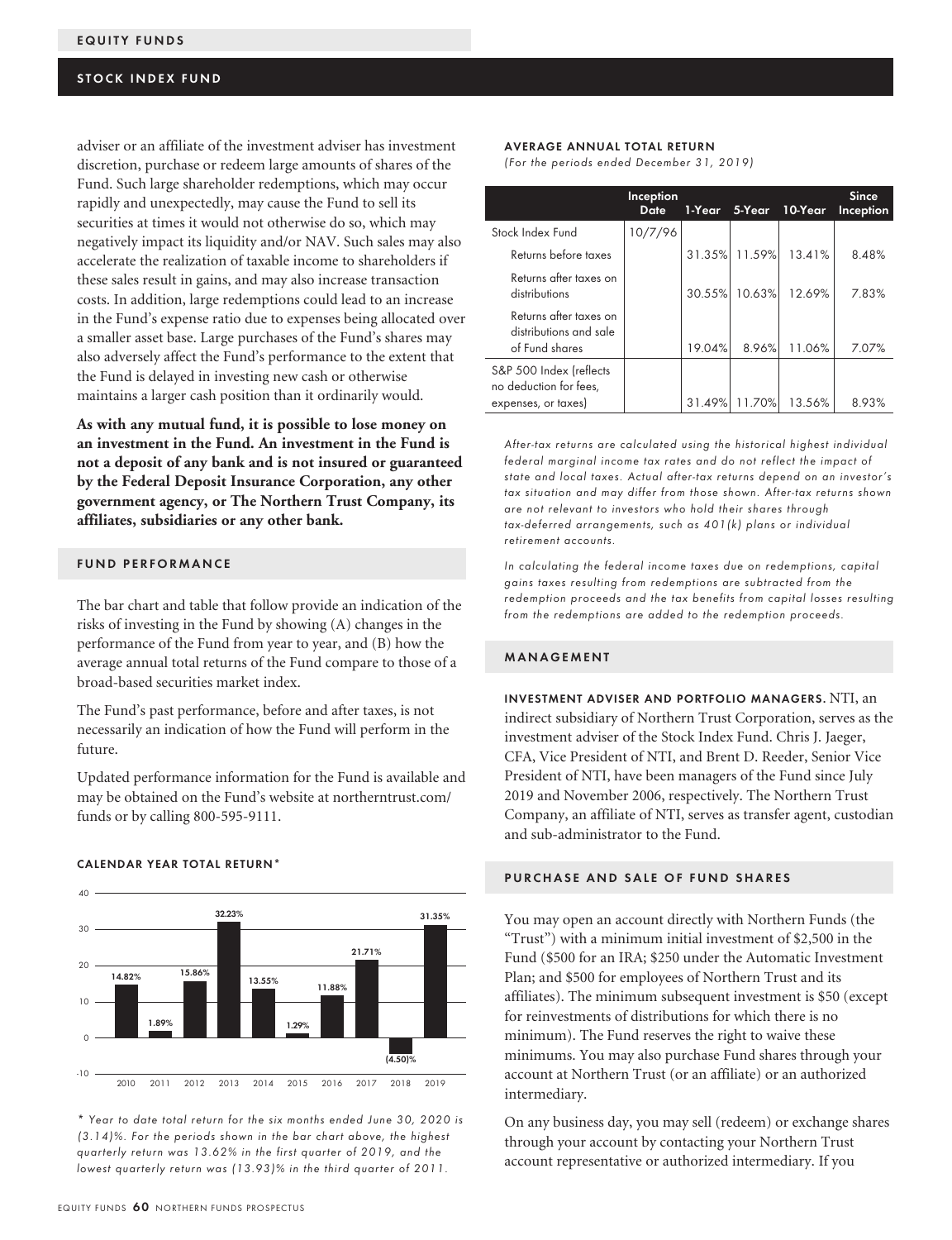#### **STOCK INDEX FUND**

purchase shares directly from the Trust, you may sell (redeem) or exchange your shares in one of the following ways:

- By Mail Send a written request to: Northern Funds, P.O. Box 75986, Chicago, Illinois 60675-5986.
- By Telephone Authorize the telephone privilege on your New Account Application. Call 800-595-9111 to use the telephone privilege.
- By Wire Authorize wire redemptions on your New Account Application and have proceeds sent by federal wire transfer to a previously designated bank account (the minimum redemption amount by this method is \$250). You will be charged \$15 for each wire redemption unless the designated bank account is maintained at Northern Trust or an affiliated bank. Call 800-595-9111 for instructions.
- By Systematic Withdrawal If you own shares of the Fund with a minimum value of \$10,000, you may elect to have a fixed sum redeemed at regular intervals and distributed in cash or reinvested in one or more other funds of the Trust. Call 800-595-9111 for an application form and additional information. The minimum amount is \$250 per withdrawal.
- By Exchange Complete the Exchange Privilege section of your New Account Application to exchange shares of one fund in the Trust for shares of another fund in the Trust. Shares being exchanged must have a value of at least \$1,000 (\$2,500 if a new account is being established by the exchange, \$500 if the new account is an IRA). Call 800-595-9111 for more information.

▪ By Internet – You may initiate transactions between Northern Trust banking and Fund accounts by using Northern Trust Private Passport. For details and to sign up for this service, go to northerntrust.com/funds or contact your Relationship Manager.

#### **TAX INFORMATION**

The Fund's distributions are generally taxable to you as ordinary income, qualified dividend income, capital gains, or a combination of the three, unless you are investing through a tax-exempt or tax-deferred arrangement, such as a 401(k) plan or an individual retirement account. Distributions may be taxable upon withdrawal from tax-deferred accounts.

## **PAYMENTS TO BROKERS-DEALERS AND OTHER FINANCIAL INTERMEDIARIES**

If you purchase the Fund through a broker-dealer or other financial intermediary (such as a bank), the Fund and its related companies may pay the intermediary for the sale of Fund shares and related services. These payments may create a conflict of interest by influencing the broker-dealer or other intermediary and your salesperson to recommend the Fund over another investment. Ask your salesperson or visit your financial intermediary's website for more information.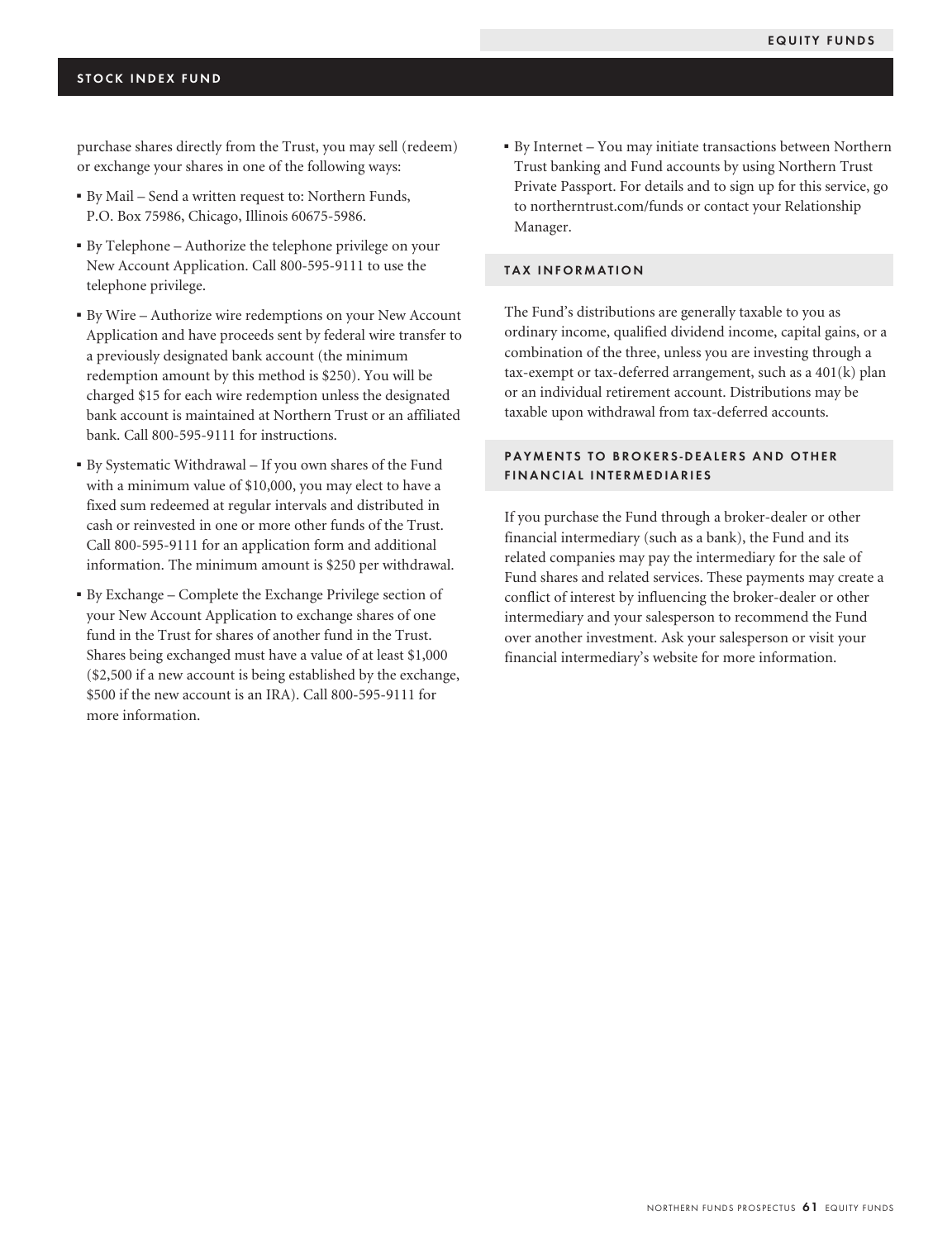# **BROAD-BASED SECURITIES MARKET INDICES**

**THE BLOOMBERG BARCLAYS U.S. AGGREGATE BOND INDEX** is a broad-based benchmark that measures the investment grade, U.S. dollar-denominated, fixed-rate taxable bond market, including Treasuries, government-related and corporate securities, mortgage-backed securities (agency fixed-rate and hybrid adjustable-rate mortgage pass-throughs), asset-backed securities, and commercial mortgage-backed securities.

**THE MSCI® ACWI® IMI CORE REAL ESTATE INDEX** is a free floatadjusted market capitalization-weighted index that consists of large, mid and small-cap stocks engaged in the ownership, development and management of specific core property type real estate. As of May 31, 2020, the MSCI® ACWI® IMI Core Real Estate Index consisted of 49 countries worldwide, comprising 23 developed and 26 emerging market countries. As of May 31, 2020, the developed market countries included were: Australia, Austria, Belgium, Canada, Denmark, Finland, France, Germany, Hong Kong, Ireland, Israel, Italy, Japan, the Netherlands, New Zealand, Norway, Portugal, Singapore, Spain, Sweden, Switzerland, the United Kingdom and the United States. As of May 31, 2020, the emerging market countries included were: Argentina, Brazil, Chile, China, Colombia, Czech Republic, Egypt, Greece, Hungary, India, Indonesia, Korea, Malaysia, Mexico, Pakistan, Peru, the Philippines, Poland, Russia, Qatar, Saudi Arabia, South Africa, Taiwan, Thailand, Turkey and United Arab Emirates.

**THE MSCI ALL COUNTRY WORLD INDEX** ("MSCI ACWI") is a free float-adjusted market capitalization weighted index that is designed to measure the equity market performance of developed and emerging markets. The MSCI ACWI consists of 49 country indices comprising 23 developed and 26 emerging market country indices. As of May 31, 2020, the developed market country indices included are: Australia, Austria, Belgium, Canada, Denmark, Finland, France, Germany, Hong Kong, Ireland, Israel, Italy, Japan, the Netherlands, New Zealand, Norway, Portugal, Singapore, Spain, Sweden, Switzerland, the United Kingdom and the United States. As of May 31, 2020, the emerging market country indices included are: Argentina, Brazil, Chile, China, Colombia, Czech Republic, Egypt, Greece, Hungary, India, Indonesia, Korea, Malaysia, Mexico, Pakistan, Peru, the Philippines, Poland, Qatar, Russia, Saudi Arabia, South Africa, Taiwan, Thailand, Turkey, and the United Arab Emirates.

**THE MSCI EAFE® INDEX** (Europe, Australasia, Far East) is a free float-adjusted market capitalization index that is designed to measure the equity market performance of developed markets, excluding the United States and Canada. As of May 31, 2020, the MSCI EAFE Index consisted of the following 21 developed market country indices: Australia, Austria, Belgium, Denmark, Finland, France, Germany, Hong Kong, Ireland, Israel, Italy,

Japan, the Netherlands, New Zealand, Norway, Portugal, Singapore, Spain, Sweden, Switzerland, and the United Kingdom.

**THE MSCI WORLD® EX USA INDEX** is a free float adjusted market capitalization index that is designed to measure the equity performance in the large- and mid-capitalization sectors in 22 developed markets. As of May 31, 2020, the MSCI World ex US Index consisted of the following 22 developed countries: Australia, Austria, Belgium, Canada, Denmark, Finland, France, Germany, Hong Kong, Ireland, Israel, Italy, Japan, the Netherlands, New Zealand, Norway, Portugal, Singapore, Spain, Sweden, Switzerland, and the United Kingdom.

**THE MSCI EMERGING MARKETS® INDEX** is a free float-adjusted market capitalization index that is designed to measure equity market performance in the global emerging markets. As of May 31, 2020, the MSCI Emerging Markets Index consisted of the following 26 emerging market country indices: Argentina, Brazil, Chile, China, Colombia, Czech Republic, Egypt, Greece, Hungary, India, Indonesia, Korea, Malaysia, Mexico, Pakistan, Peru, the Philippines, Poland, Qatar, Russia, Saudi Arabia, South Africa, Taiwan, Thailand, Turkey, and the United Arab Emirates.

**THE RUSSELL 1000® INDEX** is a free float-adjusted market capitalization index which measures the performance of the 1,000 largest companies in the Russell 3000 Index, based on market capitalization, which represents approximately 92% of the U.S. market as of May 31, 2020. As of May 31, 2020, the market capitalization of the companies in the Russell 1000 Index was between approximately \$127.1 million and \$1.4 trillion.

**THE RUSSELL 1000® VALUE INDEX** is a free float-adjusted market capitalization index measuring the performance of those companies included in the Russell 1000 Index having lower price-to-book ratios and forecasted growth values. As of May 31, 2020, the approximate market capitalization of the companies in the Russell 1000 Value Index was between approximately \$127.1 million and \$455.2 billion.

**THE RUSSELL 2000® INDEX** is a free float-adjusted market capitalization index which measures the performance of the 2,000 smallest of the 3,000 U.S. companies in the Russell 3000 Index®, based on market capitalization, which represents approximately 10% of the total market capitalization of the Russell 3000 Index as of May 31, 2020. As of May 31, 2020, the approximate market capitalization of the companies in the Russell 2000 Index was between approximately \$11.2 million and \$12.6 billion.

**THE RUSSELL 2000® VALUE INDEX** is a free float-adjusted market capitalization index measuring the performance of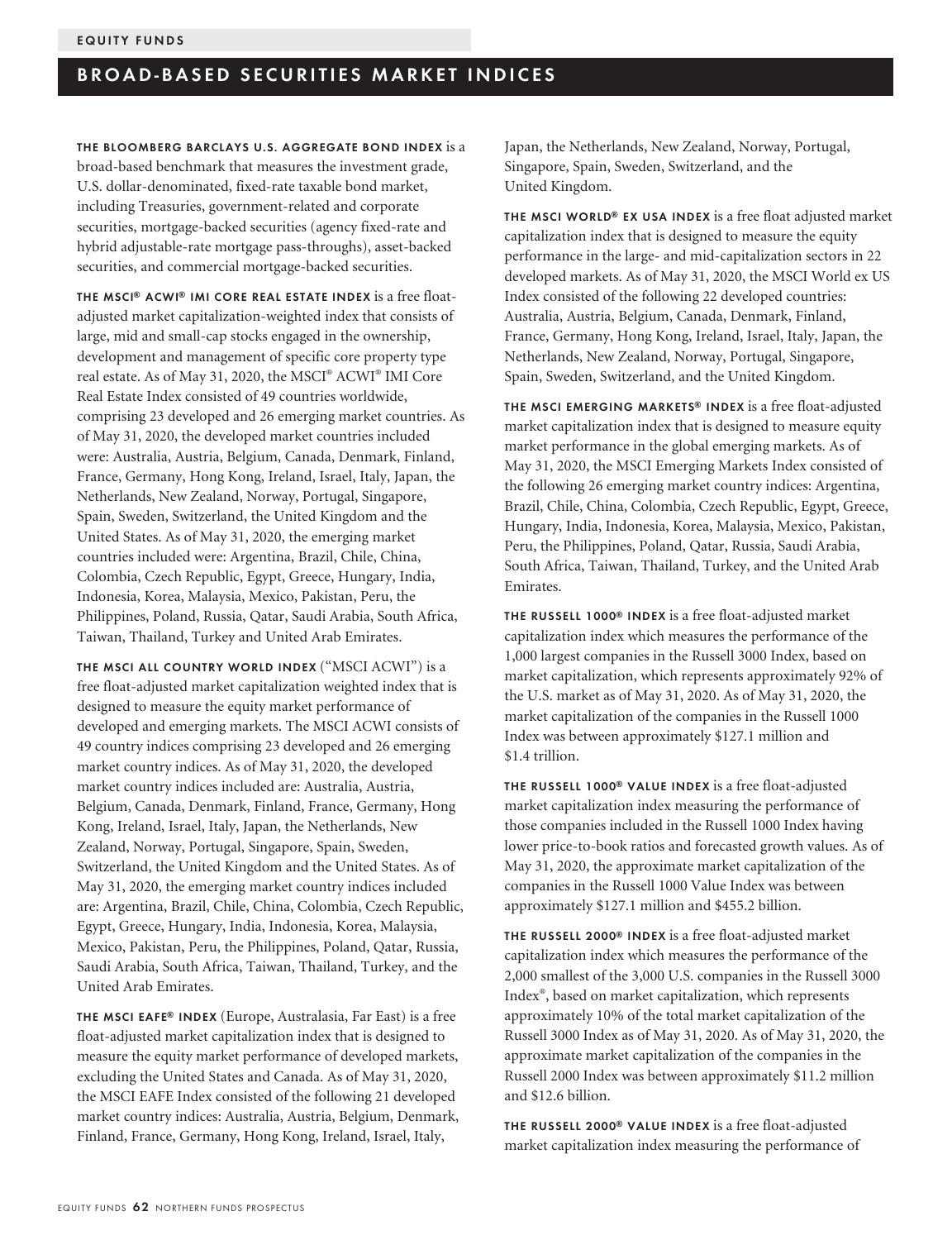those Russell 2000 Index companies with lower price-to-book ratios and lower forecasted growth values. As of May 31, 2020, the approximate market capitalization range of the companies included in the Russell 2000 Value Index was between approximately \$11.2 million and \$7.5 billion.

**THE S&P MIDCAP 400® INDEX** is a free float-adjusted market capitalization index consisting of 400 mid-capitalization stocks. The S&P MidCap 400 Index covers over 6% of the U.S. equities market as of May 31, 2020. As of May 31, 2020, the

approximate market capitalization of the companies in the S&P MidCap 400 Index was between approximately \$629.4 million and \$14.6 billion.

**THE S&P 500® INDEX** is a free float-adjusted market capitalization index consisting of 500 stocks and is a widely recognized common measure of the performance of the overall U.S. stock market. As of May 31, 2020, the approximate market capitalization of the companies in the S&P 500 Index was between approximately \$1.6 billion and \$1.4 trillion.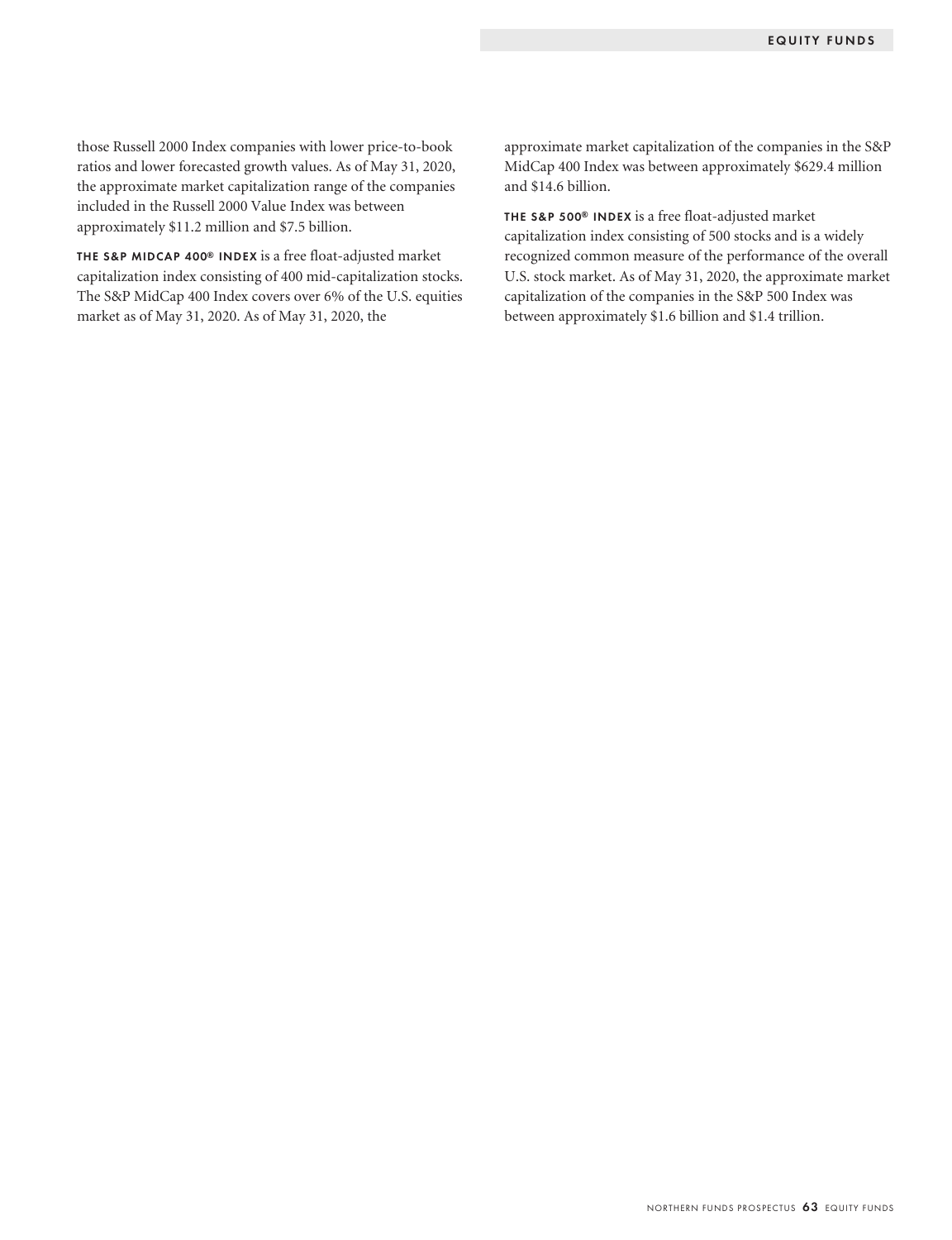## **INVESTMENT ADVISER**

This Prospectus describes twelve equity funds (each a "Fund" and collectively, the "Funds"), which are currently offered by Northern Funds (the "Trust"). The Income Equity Fund, International Equity Fund, Large Cap Core Fund, Large Cap Value Fund, Small Cap Value Fund and Global Tactical Asset Allocation Fund are collectively referred to as the "Equity Funds." The Emerging Markets Equity Index Fund, Global Real Estate Index Fund, International Equity Index Fund, Mid Cap Index Fund, Small Cap Index Fund and Stock Index Fund are collectively referred to as the "Equity Index Funds."

NTI, an indirect subsidiary of Northern Trust Corporation, serves as the Investment Adviser of the Funds and is responsible for their overall administration. NTI is located at 50 South LaSalle Street, Chicago, Illinois 60603.

NTI is an Illinois State Banking Corporation and an investment adviser registered under the Investment Advisers Act of 1940, as amended. It primarily manages assets for institutional and individual separately managed accounts, investment companies and bank common and collective funds.

Northern Trust Corporation is regulated by the Board of Governors of the Federal Reserve System as a financial holding company under the U.S. Bank Holding Company Act of 1956, as amended. Unless otherwise indicated, NTI and The Northern Trust Company ("TNTC") are referred to collectively in this Prospectus as "Northern Trust."

As of June 30, 2020, Northern Trust Corporation, through its affiliates, had assets under custody of \$9.29 trillion, and assets under investment management of \$1.26 trillion.

Under the Management Agreement with the Trust, the Investment Adviser, subject to the general supervision of the Trust's Board of Trustees, is responsible for making investment decisions for the Funds and for placing purchase and sale orders for portfolio securities, as well as for providing administration services to the Funds.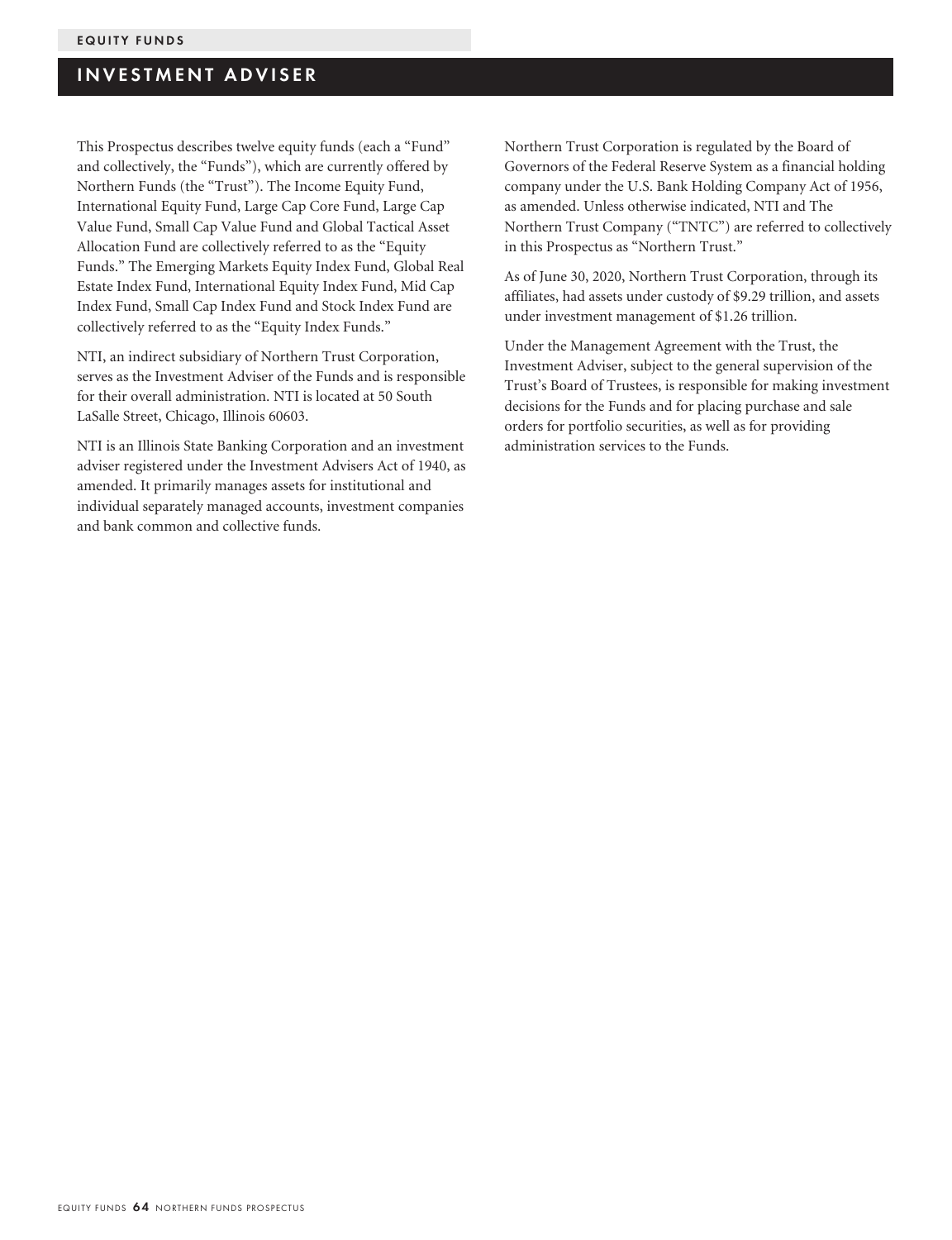## **MANAGEMENT FEES**

As compensation for advisory services (asset allocation services for the Global Tactical Asset Allocation Fund) and administration services and the assumption of related expenses, NTI is entitled to a management fee, computed daily and payable monthly, at annual rates set forth in the tables below (expressed as a percentage of each Fund's respective average daily net assets). The tables also reflect the management fees paid by each of the Funds for the fiscal year ended March 31, 2020 (expressed as a percentage of each Fund's respective average daily net assets).

NTI has contractually agreed to reimburse a portion of the operating expenses of each Fund (other than certain fees and expenses shown in the table under the caption "Fees and Expenses of the Fund" in each Fund's Fund Summary) so that "Total Annual Fund Operating Expenses After Expense Reimbursement" do not exceed the amount shown in the footnote to the table under the caption "Fees and Expenses of the Fund" in each Fund's Fund Summary. The "Total Annual Fund Operating Expenses After Expense Reimbursement" for a Fund may be higher than the contractual limitation for the Fund as a result of certain excepted expenses that are not

reimbursed. The contractual expense reimbursement arrangement is expected to continue until at least July 31, 2021. The contractual expense reimbursement arrangement will continue automatically thereafter for periods of one year (each such one-year period, a "Renewal Year"). The arrangement may be terminated, as to any succeeding Renewal Year, by NTI or a Fund upon 60 days' written notice prior to the end of the current Renewal Year. The Board of Trustees may terminate the arrangement at any time with respect to a Fund if it determines that it is in the best interests of the Fund and its shareholders.

NTI may reimburse additional expenses or waive all or a portion of the management fees of the Funds. Any such additional expense reimbursement or fee waiver would be voluntary and could be implemented, increased or decreased, or discontinued at any time.

A discussion regarding the Board of Trustees' basis for its most recent approval of the Funds' Management Agreement will be available in the Funds' semi-annual report to shareholders for the six-month period ending September 30, 2020.

| Fund                                    | <b>Contractual Management Fee Rate</b> | <b>Management Fees Paid</b><br>for Fiscal Year Ended 3/31/20 |
|-----------------------------------------|----------------------------------------|--------------------------------------------------------------|
| <b>GLOBAL TACTICAL ASSET ALLOCATION</b> | 0.23%                                  | 0.23%                                                        |
| <b>INTERNATIONAL EQUITY</b>             | 0.48%                                  | 0.48%                                                        |
| LARGE CAP CORE                          | 0.44%                                  | 0.44%                                                        |
| LARGE CAP VALUE                         | 0.53%                                  | 0.53%                                                        |
| SMALL CAP VALUE                         | 0.95%                                  | 0.95%                                                        |
| <b>EMERGING MARKETS EQUITY INDEX</b>    | 0.21%                                  | 0.21%                                                        |
| <b>GLOBAL REAL ESTATE INDEX</b>         | 0.40%                                  | 0.40%                                                        |
| <b>INTERNATIONAL EQUITY INDEX</b>       | 0.18%                                  | 0.18%                                                        |
| <b>MID CAP INDEX</b>                    | 0.13%                                  | 0.13%                                                        |
| SMALL CAP INDEX                         | 0.13%                                  | 0.13%                                                        |
| <b>STOCK INDEX</b>                      | 0.08%                                  | 0.08%                                                        |

|               | Management Fees Paid |                  |                  |                               |
|---------------|----------------------|------------------|------------------|-------------------------------|
| <b>Fund</b>   | First \$1 Billion    | Next \$1 Billion | Over \$2 Billion | for Fiscal Year Ended 3/31/20 |
| INCOME EQUITY | 0.95%                | 0.922%           | 0.894%           | 0.95%                         |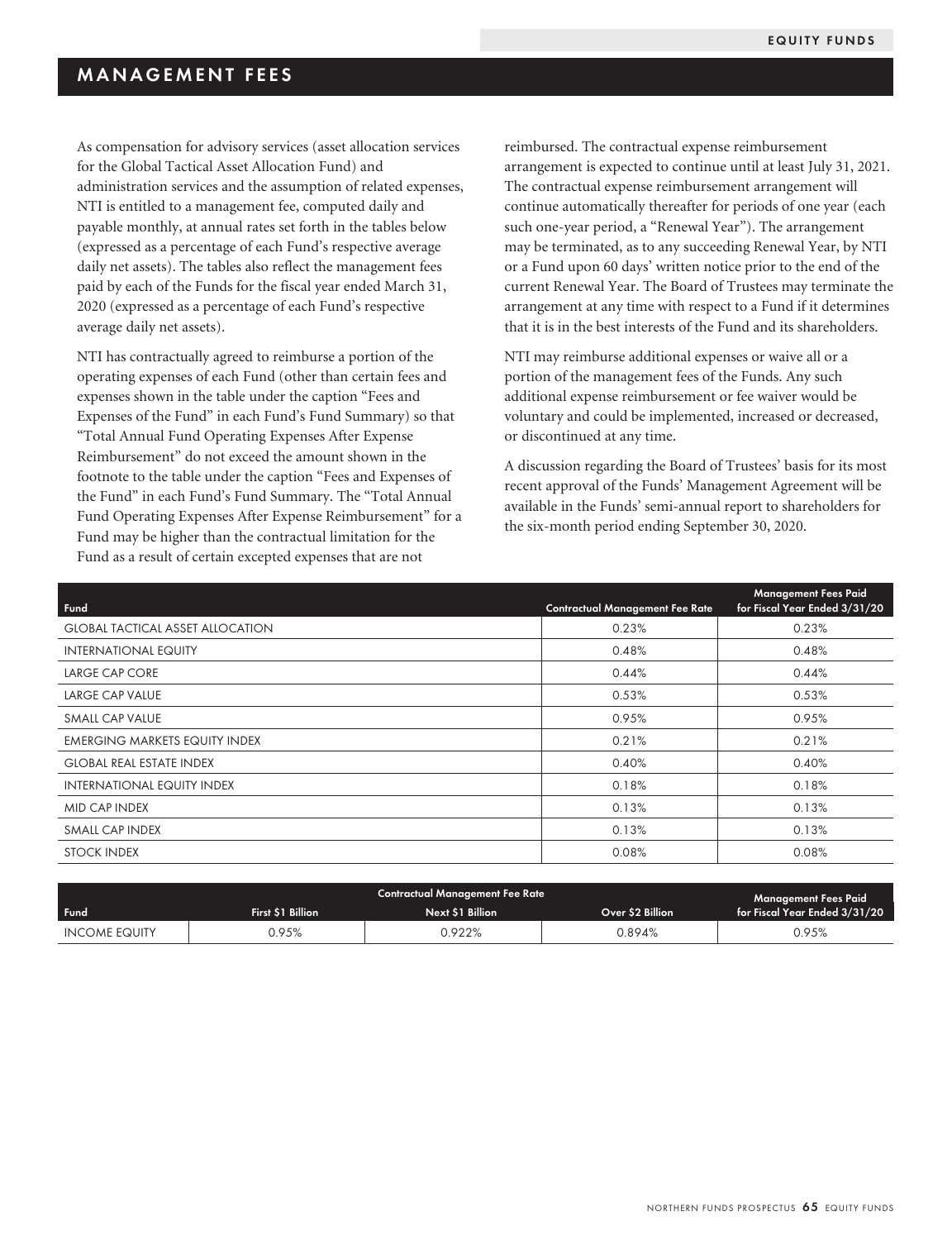## **FUND MANAGEMENT**

### **BELOW IS INFORMATION REGARDING THE MANAGEMENT OF THE FUNDS.**

Unless otherwise provided below, for any Fund with more than one manager, each manager has full and joint responsibility for managing the Fund with no restrictions or limitations on such manager's role.

The managers for the **Global Tactical Asset Allocation Fund** are Robert P. Browne, CFA, Executive Vice President of NTI, James D. McDonald, Executive Vice President of NTI and Daniel J. Phillips, CFA, Senior Vice President of NTI. Both Mr. Browne and Mr. McDonald have been managers of the Fund since July 2014, and Mr. Phillips has been a manager of the Fund since April 2011. Mr. Browne joined NTI in 2009. Mr. Browne is the Chief Investment Officer of Northern Trust and chairs the Investment Policy Committee, which sets investment policy for all Northern Trust groups in all asset classes. Mr. Browne is responsible for investment performance, process and philosophy across multiple investment strategies including fixed income, active equity and passive investments. Mr. McDonald joined NTI in 2001. Mr. McDonald is the Chief Investment Strategist of Northern Trust and chairs the Northern Trust Tactical Asset Allocation Committee. Mr. McDonald is also a member of the Northern Trust Investment Policy and Private Equity Investment Committees. Mr. Phillips joined NTI in 2005. Mr. Phillips is responsible for the coordination of NTI's investment policy, including the development of asset allocation strategy and communication of asset allocation decisions. Mr. Phillips earned his CFA designation in 2009.

The managers for the **Income Equity Fund** are Sridhar Kancharla, CFA, Senior Vice President of NTI, Reed A. LeMar, CFA, Vice President of NTI and Jeffrey D. Sampson, CFA, Senior Vice President of NTI. Messrs. LeMar and Sampson have been managers of the Fund since July 2017. Mr. Kancharla has been a manager of the Fund since July 2018. Mr. Kancharla joined NTI in 2007 and is a senior portfolio manager and researcher in the quantitative active equity team. He is responsible for research and implementation of several quantitative equity strategies. He is also a portfolio manager of the Large Cap Value Fund. Mr. LeMar joined NTI in 2007 and serves as a portfolio manager on the global equity team. Mr. Sampson joined NTI in 1999 and serves as a portfolio manager on the global equity team.

The managers for the **International Equity Fund** and **Large Cap Core Fund** are Michael R. Hunstad, PhD, Senior Vice President of NTI, and Mark C. Sodergren, CFA, Senior Vice President of NTI. Messrs. Hunstad and Sodergren have been managers of the International Equity Fund since July 2019 and January 2017, respectively. Mr. Hunstad joined NTI in 2012 and is the head of quantitative strategies and responsible for all

quantitative equity research, strategies, and quantitative equity portfolio management activities. Mr. Sodergren joined NTI in 2007 and is the head of the quantitative equity portfolio management team and responsible for research and implementation of several quantitative equity strategies. Prior to joining NTI, Mr. Sodergren was a portfolio manager at Barclays Global Investors focused on active US large cap strategies. Messrs. Hunstad and Sodergren have also been the portfolio managers of the Large Cap Core Fund since July 2019 and July 2011, respectively.

The managers for the **Large Cap Value Fund** are Mark C. Sodergren, CFA, a Senior Vice President of NTI and Sridhar Kancharla, CFA, a Senior Vice President of NTI. Mr. Sodergren has managed the Fund since June 2014. Mr. Sodergren is also the portfolio manager of the International Equity Fund and the Large Cap Core Fund. Mr. Kancharla has been a manager of the Fund since July 2015. Mr. Kancharla is also a portfolio manager of the Income Equity Fund.

The managers for the **Small Cap Value Fund** are Robert H. Bergson, CFA and Michael R. Hunstad, PhD, each a Senior Vice President of NTI. Mr. Bergson joined NTI in 1997 and has managed various equity portfolios. Messrs. Bergson and Hunstad have been managers of the Small Cap Value Fund since July 2001 and July 31, 2020, respectively. Mr. Hunstad is also the portfolio manager of the International Equity Fund and the Large Cap Core Fund.

The managers for the **International Equity Index Fund** are Brent D. Reeder, Senior Vice President of NTI, and Brendan Sullivan, CFA, Vice President of NTI. Messrs. Reeder and Sullivan have been the managers of the Fund since July 2019. Mr. Reeder joined NTI in 1993 and has managed quantitative equity portfolios. Mr. Reeder is also a portfolio manager of the Emerging Markets Equity Index Fund, Global Real Estate Index Fund, Mid Cap Index Fund, Small Cap Index Fund and Stock Index Fund. Mr. Sullivan joined NTI in 2012 and is a Senior Portfolio Manager with the Global Index Management Group, where he manages international equity index portfolios.

The managers for the **Emerging Markets Equity Index Fund** are Brent D. Reeder, Senior Vice President of NTI, and Robert D. Anstine, Vice President of NTI. Messrs. Anstine and Reeder have been the managers of the Fund since July 2019. Mr. Reeder joined NTI in 1993 and has managed quantitative equity portfolios. Mr. Reeder is also a portfolio manager of the Global Real Estate Index Fund, International Equity Index Fund, Mid Cap Index Fund, Small Cap Index Fund, and Stock Index Fund. Mr. Anstine joined NTI in January 2007 and is a Portfolio Manager with the Global Index Team.

The managers for the **Global Real Estate Index Fund** are Volter Bagriy, Vice President of NTI, and Brent D. Reeder, Senior Vice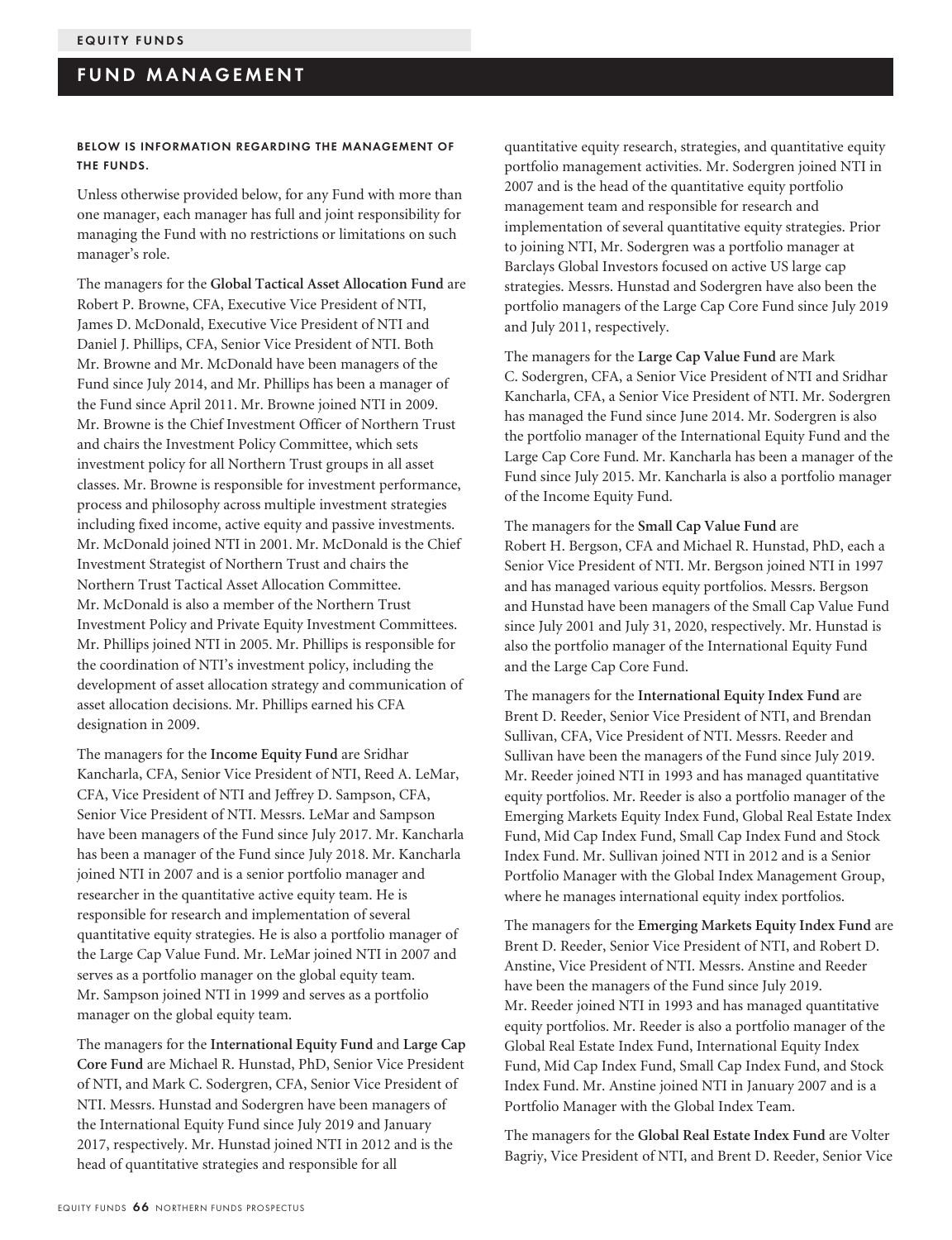President of NTI. Messrs. Bagriy and Reeder have been managers of the Fund since July 2019. Mr. Reeder joined NTI in 1993 and has managed quantitative equity portfolios. Mr. Reeder is also a portfolio manager of the Mid Cap Index Fund, Small Cap Index Fund, and Stock Index Fund. Mr. Bagriy joined NTI in 2014 and serves as a portfolio manager on the Global Index team.

The managers for the **Mid Cap Index Fund** are Brent D. Reeder, Senior Vice President of NTI and Lucy A. Johnston, Vice President of NTI. Mr. Reeder and Ms. Johnston have been managers of the Fund since November 2006 and July 2019, respectively. Mr. Reeder joined NTI in 1993 and has managed quantitative equity portfolios. Mr. Reeder is also a portfolio manager of the Emerging Markets Equity Index Fund, Global Real Estate Index Fund, International Equity Index Fund, Small Cap Index Fund, and Stock Index Fund. Ms. Johnston joined NTI in 1997 and has managed passive and index products for large, medium and small capitalization mandates.

The managers for the **Small Cap Index Fund** are Brent D. Reeder, Senior Vice President of NTI and Yair A. Walny, CFA, Vice President of NTI. Messrs. Reeder and Walny have been managers of the Fund since November 2006 and July 2019, respectively. Mr. Walny joined Northern Trust Company in 2009 and NTI in 2012 where he supports the Equity Index team in pre-trade and post-trade activity. Mr. Reeder manages various quantitative equity portfolios.

The managers for the **Stock Index Fund** are Brent D. Reeder, Senior Vice President of NTI and Chris J. Jaeger, Vice President of NTI. Mr. Reeder and Mr. Jaeger have been managers of the Fund since November 2006 and July 2019, respectively. Mr. Reeder joined NTI in 1993 and has managed quantitative equity portfolios. Mr. Reeder is also a portfolio manager of the Emerging Markets Equity Index Fund, Global Real Estate Index Fund, International Equity Index Fund, Mid Cap Index Fund and Small Cap Index Fund. Mr. Jaeger joined NTI in 2000 and has managed equity index portfolios.

Additional information about the Fund Managers' compensation, other accounts managed by the Fund Managers and the Fund Managers' ownership of securities in the Funds is available in the Statement of Additional Information ("SAI").

#### **LEGAL PROCEEDINGS**

In 2007, the Large Cap Core Fund, the Large Cap Value Fund and the Stock Index Fund were shareholders of the Tribune Company ("Tribune"). In December of 2007, as a part of a leveraged buy-out transaction (the "LBO"), Tribune was converted from a public company to a privately-held company. Tribune later filed for bankruptcy. On December 7, 2010, Northern Funds was named as a defendant and a putative member of the proposed defendant class of shareholders named in an adversary proceeding (the "Committee Action") brought by The Official Committee of Unsecured Creditors of Tribune Company (the "Committee") in the U.S. Bankruptcy Court for the District of Delaware, in connection with Tribune's bankruptcy proceeding. On June 2, 2011, a second suit was initiated by certain creditors of Tribune in the Delaware Superior Court with respect to claims related to the LBO *(Niese et al. v. A.G. Edwards, Inc. et al.)*, in which Northern Funds was named as a defendant. On June 2, 2011 the indenture trustees, on behalf of certain noteholders of Tribune, filed a third suit and named Northern Funds as a defendant in the U.S. District Court for the Northern District of Illinois *(Deutsche Bank Trust Co. et al. v. Ohlson Enterprises et al.)* and a fourth suit named Northern Funds as a defendant in the U.S. District Court for the Southern District of New York *(Deutsche Bank Trust Co. et al. v. Sirius International Insurance Corp. et al.)*. Each of these cases, along with others brought by the indenture trustees and other individual creditors, has now been consolidated into a Multi-District Litigation proceeding, pending in the Southern District of New York (the "District Court"). The cases attempt to "clawback" the proceeds paid out in connection with the LBO. The Tribune bankruptcy plan was confirmed by the U.S. Bankruptcy Court on July 23, 2012, and became effective on December 31, 2012.

The former shareholder defendants filed motions to dismiss, each of which was granted by the District Court. The District Court's order dismissing the actions by the individual creditors was affirmed on appeal by the Second Circuit Court of Appeals (the "Second Circuit Decision"). The Plaintiffs in the individual creditor actions filed a Petition for Writ of Certiorari requesting review of the Second Circuit Decision by the United States Supreme Court, which Petition remains pending; however, the Supreme Court issued a statement indicating a potential lack of a quorum and informing the parties that the Second Circuit or District Court could provide relief based on the Supreme Court decision in *Merit Management Group, LP v. FTI Consulting, Inc*. The Plaintiffs filed a motion with the Second Circuit to recall the mandate and vacate the Second Circuit decision, and the Second Circuit recalled the mandate on May 15, 2018. On December 19, 2019, the Second Circuit issued an amended decision that affirmed dismissal of the constructive fraudulent transfer claims, holding that the safe harbor of Section 546(e) of the Bankruptcy Code applies. On February 6, 2020, the Second Circuit denied plaintiffs' petition for a rehearing *en banc*. Plaintiffs may file a Petition for Writ of Certiorari with the United States Supreme Court to seek review of the Second Circuit's amended decision.

The motion to dismiss the Committee Action was also granted by the District Court. The Plaintiff in the Committee Action has also sought from the District Court leave to amend the complaint with an additional claim based upon the decision in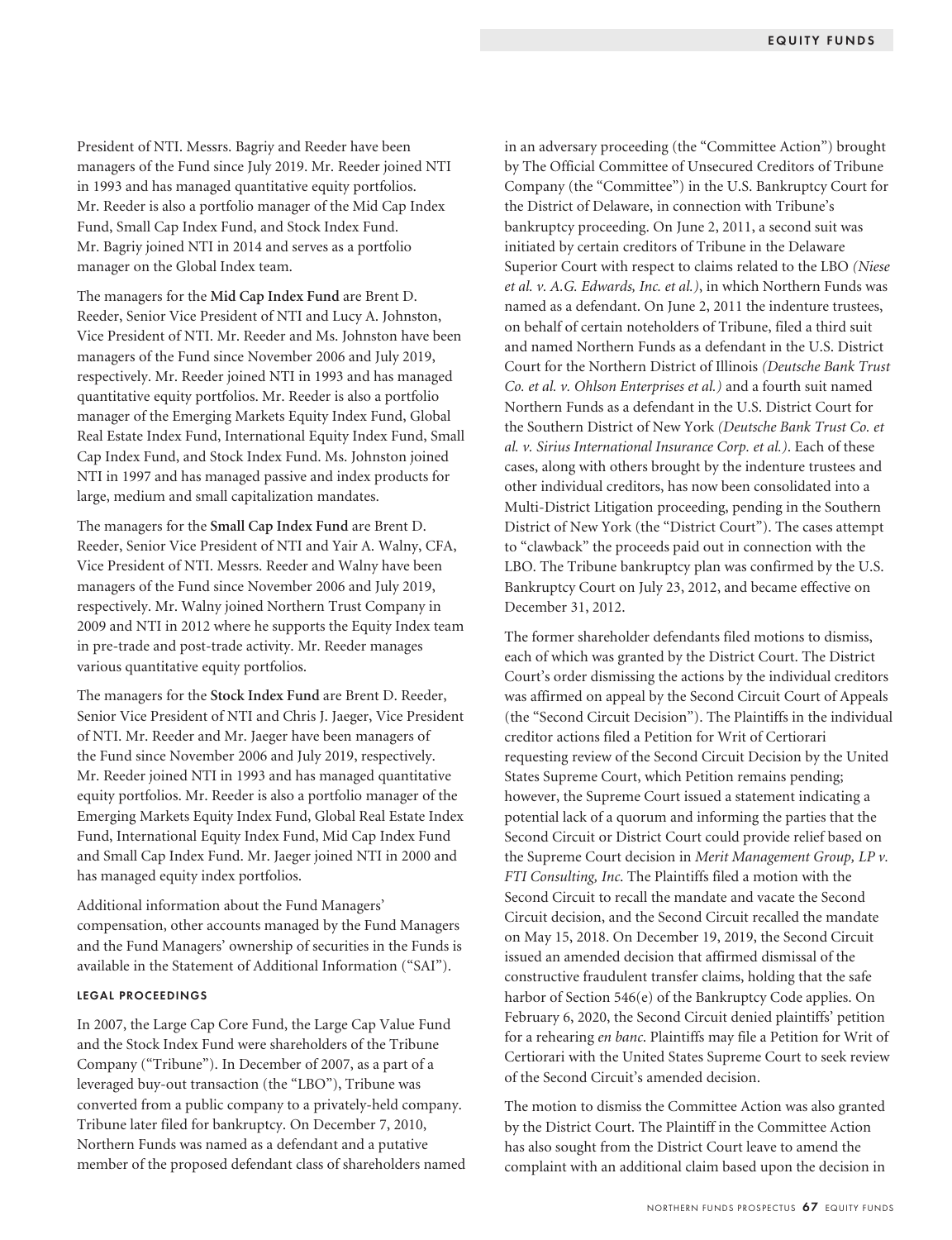*Merit Management*. The motion for leave to amend was denied on April 23, 2019. It is expected that the Plaintiff in the Committee Action will seek appellate review of both the decision granting the motion to dismiss and decision denying the motion for leave to amend in the Second Circuit Court of Appeals. The Trustees' appeal brief was filed in January 2020, opposition briefs were filed in April 2020, and reply briefs are due to be filed in May 2020.

The value of the proceeds received by the Large Cap Core Fund and the Large Cap Value Fund in the LBO was approximately \$308,000 and \$26,520,000, respectively. The proceeds received by the Stock Index Fund in the LBO was approximately \$790,000, which includes proceeds of approximately \$372,000 received by the Northern Institutional Funds Equity Index Portfolio, which was acquired by the Stock Index Fund in 2012. The Funds cannot predict the outcome of these proceedings, but an adverse decision could have a material impact on the Funds' net asset value.

On or about February 14, 2020, Marc S. Kirschner, as Trustee for NWHI Litigation Trust ("Litigation Trustee") and

Wilmington Savings Fund Society, FSB, as indenture Trustee ("Indenture Trustee") for several series of notes issued by Nine West Holdings, Inc. ("Nine West"), filed separate complaints (docket nos. 20-cv-01129 and 20-cv-01136, respectively) in the United States District Court for the Northern District of Illinois against a group of defendants that includes three Northern Funds (together, the "Funds") that had invested in The Jones Group Inc. ("Jones Group"), including the Small Cap Index Fund and Small Cap Value Fund. The claim stems from a series of merger transactions ("Transactions") entered into by Jones Group, Nine West and others in 2014 that allegedly rendered Jones Group insolvent. The Small Cap Index Fund and the Small Cap Value Fund allegedly received \$683,610 and \$4,010,685, respectively, as a result of the Transactions. The Litigation Trustee and Indenture Trustee seek to clawback these proceeds for the benefit of the Trust and the noteholders, respectively, on the basis that they were fraudulent conveyances.

The Funds intend to vigorously defend themselves against these actions.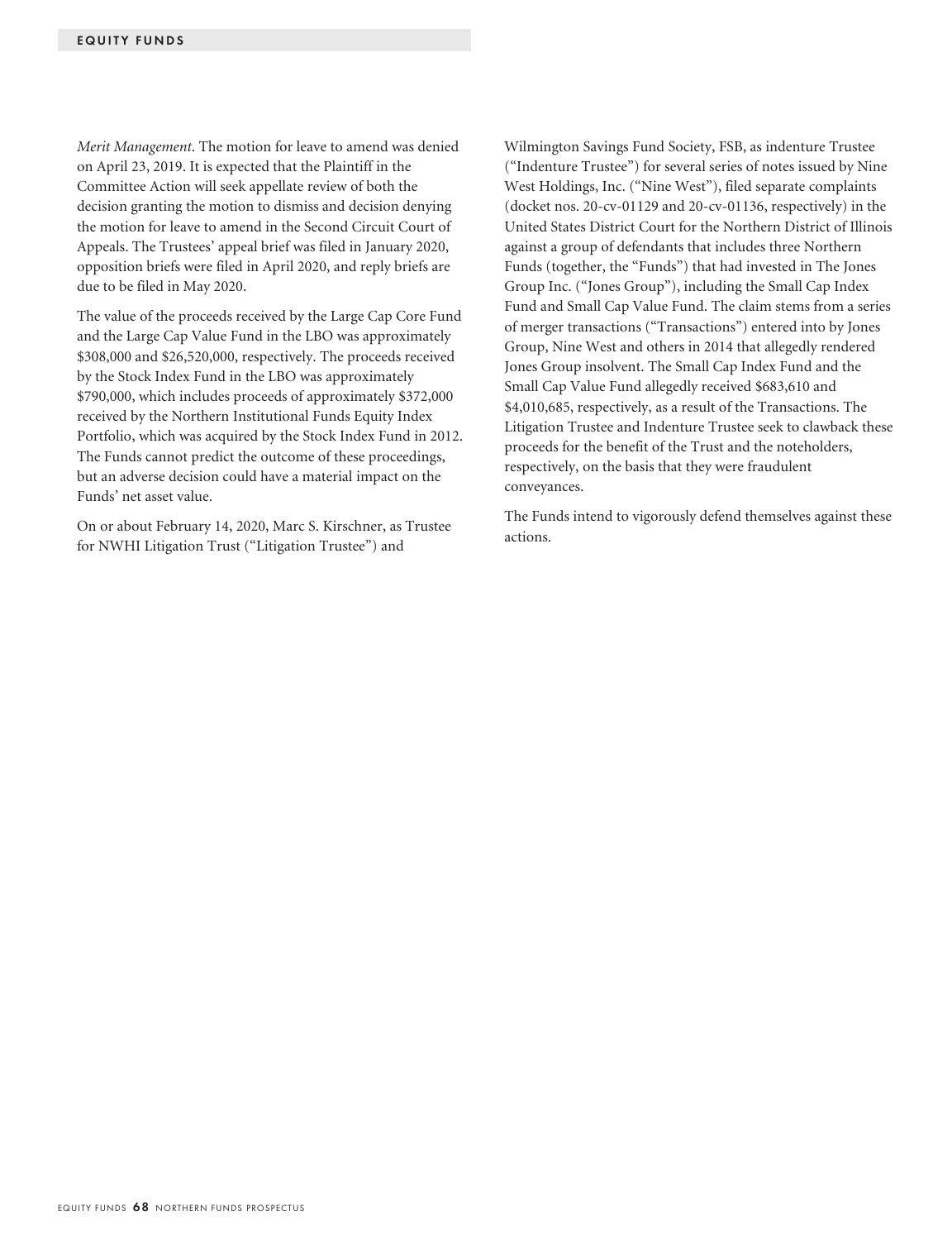## **OTHER FUND SERVICES**

TNTC serves as Transfer Agent and Custodian for each Fund. The Transfer Agent performs various shareholder servicing functions, and any shareholder inquiries should be directed to it. TNTC also performs certain administrative services for the Funds pursuant to a sub-administration agreement with NTI. NTI pays TNTC for its sub-administration services out of its management fees, which do not represent additional expenses to the Funds.

TNTC, as Transfer Agent, is entitled to transfer agent fees at an annual rate of 0.0385% of the average daily net assets of each Fund. TNTC, as Custodian, receives an amount based on a pre-determined schedule of charges approved by the Trust's Board of Trustees.

Pursuant to an exemptive order issued by the SEC, TNTC also may render securities lending services to the Funds. For such services, TNTC would receive a percentage of securities lending revenue generated for the Funds. In addition, cash collateral received by the Funds in connection with a securities loan may be invested in shares of other registered or unregistered funds that pay investment advisory or other fees to NTI, TNTC or an affiliate.

Each Fund may invest its uninvested cash in a money market fund advised by the Investment Adviser or its affiliates. Accordingly, each Fund will bear indirectly a proportionate share of that money market fund's operating expenses. These operating expenses include the management, transfer agent and custody fees that the money market fund pays to the Investment Adviser and/or its affiliates. The uninvested cash of each of the Funds is invested in the Northern Institutional Funds U.S. Government Portfolio. The total annual portfolio operating expenses after expense reimbursement (other than certain excepted expenses as described in the fees and expenses table of the Portfolio's prospectus) on any assets invested in the Northern Institutional Funds U.S. Government Portfolio are at an annual rate of 0.25% of the average daily NAV of those assets. However, to the extent of any duplicative advisory fees, the Investment Adviser will reimburse each Fund for a portion of the management fees attributable to and payable by the Funds for advisory services on any assets invested in the affiliated money market fund.

TNTC, NTI and other Northern Trust affiliates may provide other services to the Funds and receive compensation for such services, if consistent with the Investment Company Act of 1940, as amended (the "1940 Act") and the rules, exemptive orders and no-action letters issued by the SEC thereunder. Unless required, investors in a Fund may or may not receive specific notice of such additional services and fees.

Shares of the Trust are distributed by Northern Funds Distributors, LLC ("NFD"), Three Canal Plaza, Suite 100, Portland, Maine, 04101. NFD is not affiliated with TNTC, NTI, or any other Northern Trust affiliate.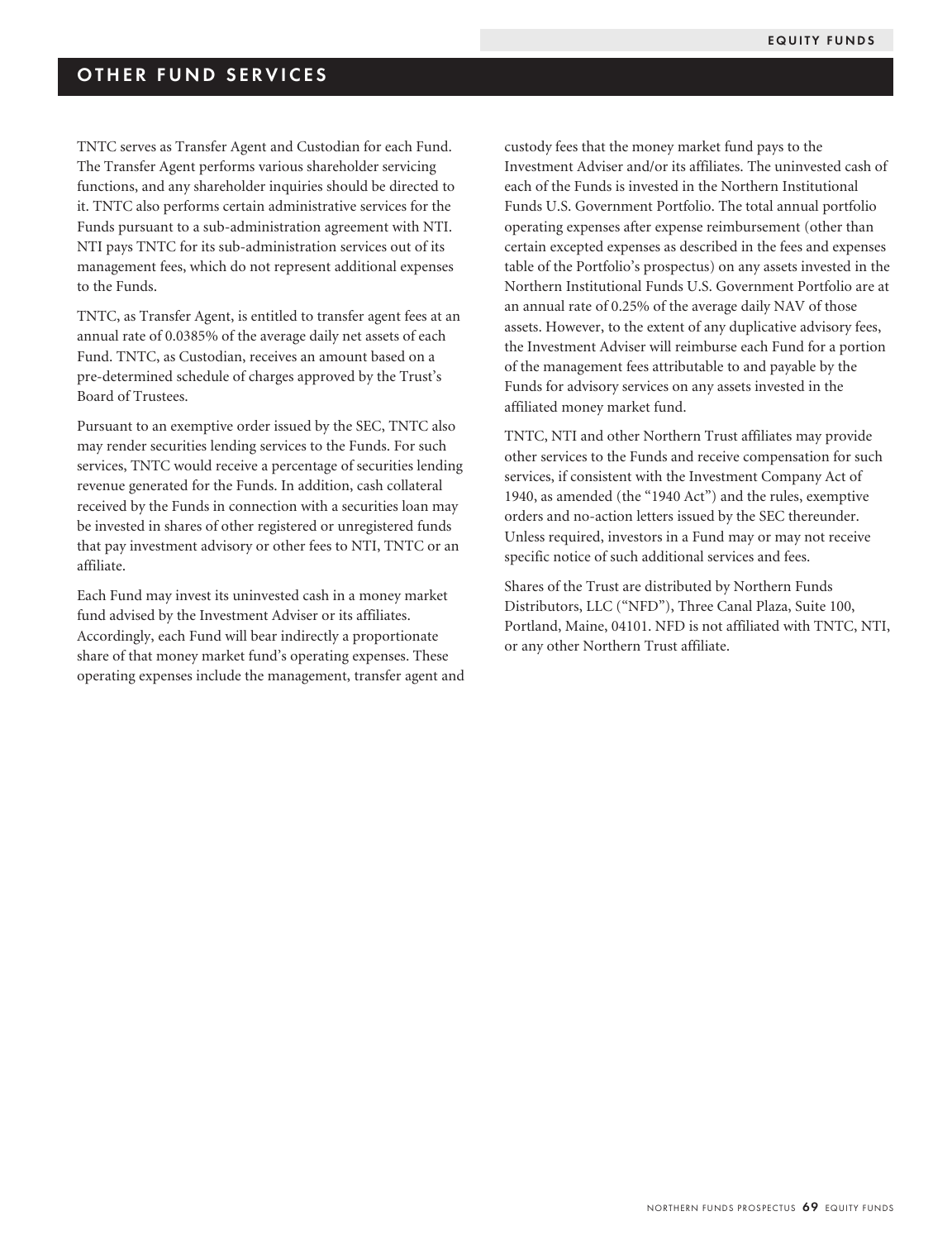# **PURCHASING AND SELLING SHARES**

# **THE TRUST IS A FAMILY OF NO-LOAD MUTUAL FUNDS THAT OFFERS A SELECTION OF FUNDS TO INVESTORS, EACH WITH A DISTINCT INVESTMENT OBJECTIVE AND RISK/REWARD PROFILE.**

The descriptions in the Fund Summaries may help you decide whether a Fund or Funds fit your investment needs. Keep in mind, however, that no guarantee can be made that a Fund will meet its investment objective, and no Fund should be relied upon as a complete investment program. The Trust also offers other funds, including fixed-income, money market and multi-manager funds, which are described in separate prospectuses.

Please note that the fee and expense information shown under "Fees and Expenses of the Fund" in the Fund Summaries beginning on page 3 does not reflect any charges that may be imposed by TNTC, its affiliates, financial intermediaries and other institutions on their customers. (For more information, please see "Account Policies and Other Information— Financial Intermediaries" on page 79.)

## **PURCHASING SHARES**

You may purchase shares directly from the Trust or, if you maintain certain accounts, through Northern Trust and certain other institutions. With certain limited exceptions, the Funds are generally available only to investors residing in the United States or through a United States based financial intermediary and may not be distributed by a foreign financial intermediary. If you have any questions or need assistance in opening an investment account or purchasing shares, call 800-595-9111.

## **OPENING AN ACCOUNT**

**THROUGH AN AUTHORIZED INTERMEDIARY.** The Trust may authorize certain institutions acting as financial intermediaries (including banks, trust companies, brokers and investment advisers) to accept purchase orders from their customers on behalf of the Funds. See "Account Policies and Other Information—Financial Intermediaries" beginning on page 79 for additional information regarding purchases of Fund shares through authorized intermediaries.

**DIRECTLY FROM THE FUNDS.** You may open a shareholder account and purchase shares directly from the Funds with a minimum initial investment per Fund of \$2,500 (\$500 for an IRA; \$250 under the Automatic Investment Plan; and \$500 for employees of Northern Trust and its affiliates). The minimum subsequent investment is \$50 (except for reinvestments of distributions for which there is no minimum). The Funds reserve the right to waive these minimums.

For your convenience, there are a number of ways to invest directly in the Funds:

## **BY MAIL**

- Read this Prospectus carefully.
- Complete and sign the New Account Application.
- Enclose a check payable to Northern Funds.
- If you are investing on behalf of a corporation or other entity, your New Account Application must be accompanied by acceptable evidence of authority (if applicable).
- Mail your check, acceptable evidence of authority (if applicable) and completed New Account Application to:

Northern Funds P.O. Box 75986 Chicago, Illinois 60675-5986

- Additional documentation may be required to fulfill the requirements of the "Customer Identification Program" described on page 79.
- For overnight delivery use the following address:

Northern Funds c/o The Northern Trust Company 333 South Wabash Ave Chicago, Illinois 60604

- For subsequent investments:
	- Enclose your check with the investment slip portion of the confirmation of your previous investment; or
	- Indicate on your check or a separate piece of paper your name, address and account number.

All checks must be payable in U.S. dollars and drawn on a bank located in the United States. Cash, traveler's checks, money orders and third party checks are not acceptable.

#### **BY WIRE OR AUTOMATED CLEARING HOUSE ("ACH") TRANSFER**

## **TO OPEN A NEW ACCOUNT:**

▪ For more information or instructions regarding the purchase of shares, call the Northern Funds Center at 800-595-9111.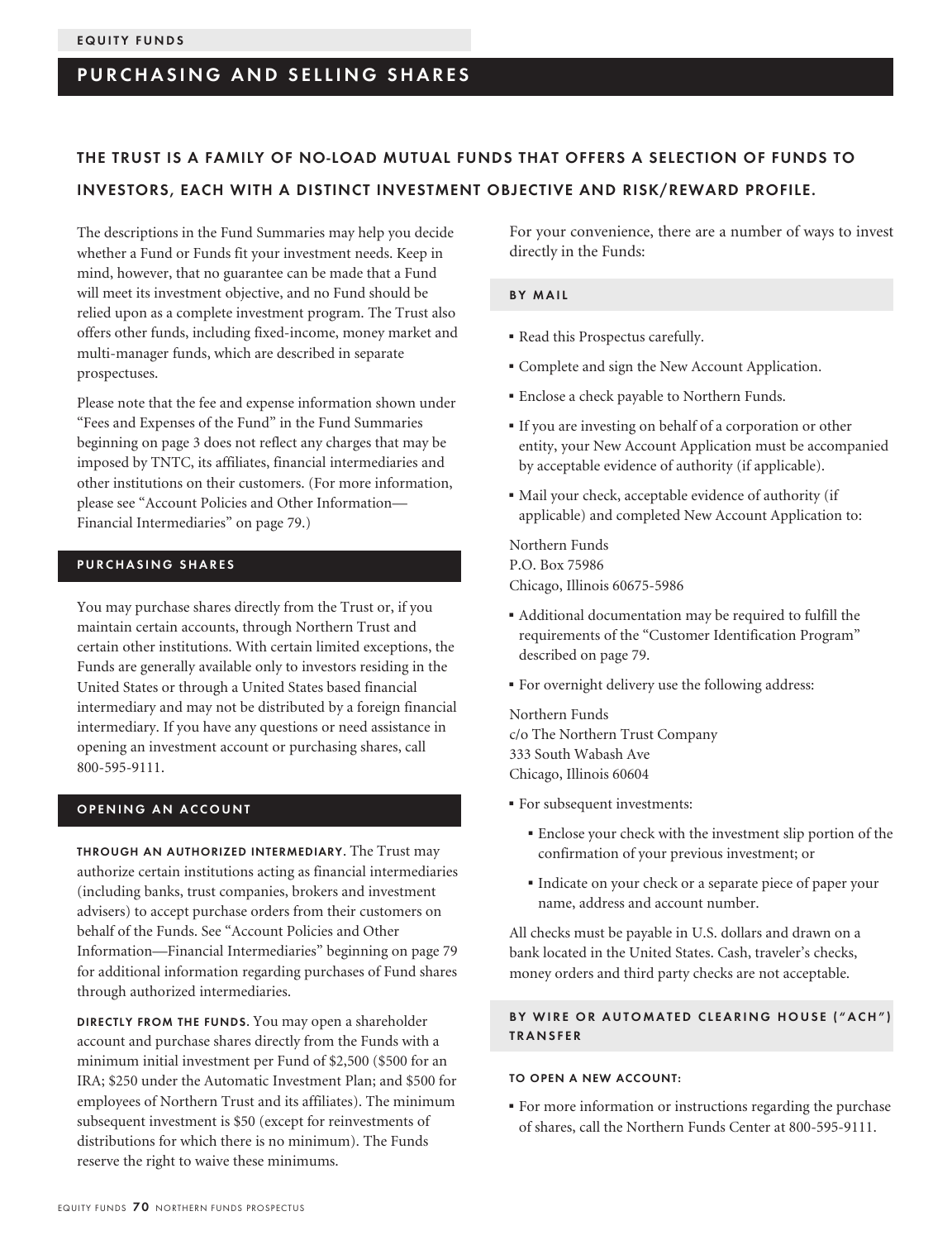▪ Complete a New Account Application and send it to:

Northern Funds P.O. Box 75986 Chicago, Illinois 60675-5986

## **TO ADD TO AN EXISTING ACCOUNT:**

▪ Have your bank wire federal funds or effect an ACH transfer to:

The Northern Trust Company Chicago, Illinois ABA Routing No. 0710-00152 (Reference 10-Digit Fund account number, with no spaces  $(e.g., # # # # # # # # # #))$ (Reference Shareholder's Name)

## **BY DIRECT DEPOSIT**

## **TO PURCHASE ADDITIONAL SHARES:**

- Determine if your employer has direct deposit capabilities through the ACH.
- Have your employer send payments to:

ABA Routing No. 0710-00152 (Reference 10-Digit Fund account number, with no spaces  $(e.g., # # # # # # # # # #))$ (Reference Shareholder's Name)

▪ The minimum periodic investment for direct deposit is \$50.

## **BY AUTOMATIC INVESTMENT**

#### **TO OPEN A NEW ACCOUNT:**

- Complete a New Account Application, including the Automatic Investment section.
- Send it to:

Northern Funds P.O. Box 75986 Chicago, Illinois 60675-5986

▪ The minimum initial investment in each of the Funds is \$250; \$50 for monthly minimum additions.

#### **TO ADD TO AN EXISTING ACCOUNT:**

- Call 800-595-9111 to obtain an Automatic Investment Plan Form.
- The minimum for automatic investment additions is \$50.

If you discontinue participation in the plan, the Funds reserve the right to redeem your account involuntarily, upon 30 days'

written notice, if the account's NAV is \$1,000 or less. Involuntary redemptions will not be made if the value of shares in an account falls below the minimum amount solely because of a decline in the Fund's NAV.

## **BY DIRECTED REINVESTMENT**

You may elect to have your income dividend and capital gain distributions automatically invested in another Northern Funds account.

- Complete the "Choose Your Dividend and Capital Gain Distributions" section on the New Account Application.
- Reinvestments can only be directed to an existing Northern Funds account (which must meet the minimum investment requirement).

## **BY EXCHANGE**

You may open a new account or add to an existing account by exchanging shares of one fund of the Trust for shares of any other fund offered by the Trust. See "Selling Shares—By Exchange."

#### **BY INTERNET**

You may initiate transactions between Northern Trust banking and Northern Funds accounts by using Northern Trust Private Passport. For details and to sign up for this service, go to northerntrust.com/funds or contact your Relationship Manager.

## **THROUGH NORTHERN TRUST AND OTHER INSTITUTIONS**

If you have an account with Northern Trust, you may purchase shares through Northern Trust. You also may purchase shares through other financial institutions that have entered into agreements with the Trust. To determine whether you may purchase shares through your institution, contact your institution directly or call 800-595-9111. Northern Trust and other financial institutions may impose charges against your account, which will reduce the net return on an investment in a Fund. These charges may include asset allocation fees, account maintenance fees, sweep fees, compensating balance requirements or other charges based upon account transactions, assets or income.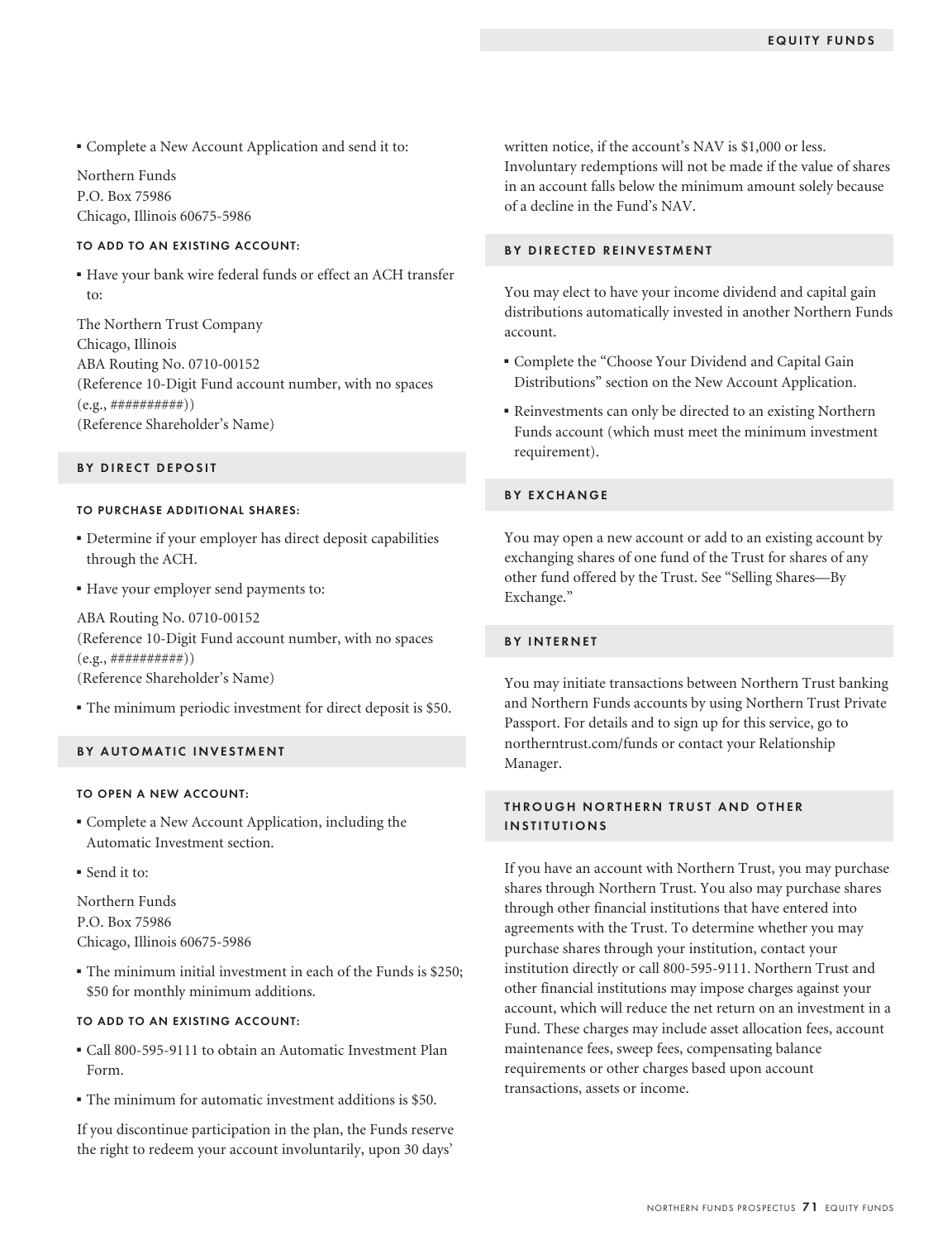### **SELLING SHARES**

**THROUGH AN AUTHORIZED INTERMEDIARY.** If you purchase shares from an authorized intermediary, you may sell (redeem) shares by contacting your financial intermediary. See "Account Policies and Other Information—Financial Intermediaries" beginning on page 79 for additional information regarding sales (redemptions) of Fund shares through authorized intermediaries.

### **REDEEMING AND EXCHANGING DIRECTLY FROM THE FUNDS**

If you purchased shares directly from the Funds or, if you purchased your shares through an account at Northern Trust or another financial institution and you appear on Fund records as the registered holder, you may redeem all or part of your shares using one of the methods described below.

#### **BY MAIL**

### **SEND A WRITTEN REQUEST TO:**

Northern Funds P.O. Box 75986 Chicago, Illinois 60675-5986

#### **THE REDEMPTION REQUEST MUST INCLUDE:**

- The number of shares or the dollar amount to be redeemed;
- The Fund account number;
- The signatures of all account owners;
- A signature guarantee also is required if:
	- The proceeds are to be sent elsewhere than the address of record, or
	- The redemption amount is greater than \$100,000.

### **BY WIRE**

If you authorize wire redemptions on your New Account Application, you can redeem shares and have the proceeds sent by federal wire transfer to a previously designated bank account.

- You will be charged \$15 for each wire redemption unless the designated bank account is maintained at Northern Trust or an affiliated bank.
- Call the Transfer Agent at 800-595-9111 for instructions.
- The minimum amount that may be redeemed by this method is \$250.

## **BY SYSTEMATIC WITHDRAWAL**

If you own shares of a Fund with a minimum value of \$10,000, you may elect to have a fixed sum redeemed at regular intervals and distributed in cash or reinvested in one or more other funds of the Trust.

- Call 800-595-9111 for an application form and additional information.
- The minimum amount is \$250 per withdrawal.

#### **BY EXCHANGE**

The Trust offers you the ability to exchange shares of one fund in the Trust for shares of another fund in the Trust.

▪ When opening an account, complete the Exchange Privilege section of the New Account Application or, if your account is already opened, send a written request to:

Northern Funds P.O. Box 75986 Chicago, Illinois 60675-5986

- Shares being exchanged must have a value of at least \$1,000 (\$2,500 if a new account is being established by the exchange, \$500 if the new account is an IRA).
- Call 800-595-9111 for more information.

## **BY TELEPHONE**

If you authorize the telephone privilege on your New Account Application, you may redeem shares by telephone.

▪ If your account is already opened, send a written request to:

Northern Funds P.O. Box 75986 Chicago, Illinois 60675-5986

- The request must be signed by each owner of the account and must be accompanied by signature guarantees.
- Call 800-595-9111 to use the telephone privilege.
- During periods of unusual economic or market activity, telephone redemptions may be difficult to implement. In such event, shareholders should follow the procedures outlined above under "Selling Shares—By Mail" and outlined below under "Selling Shares—By Internet."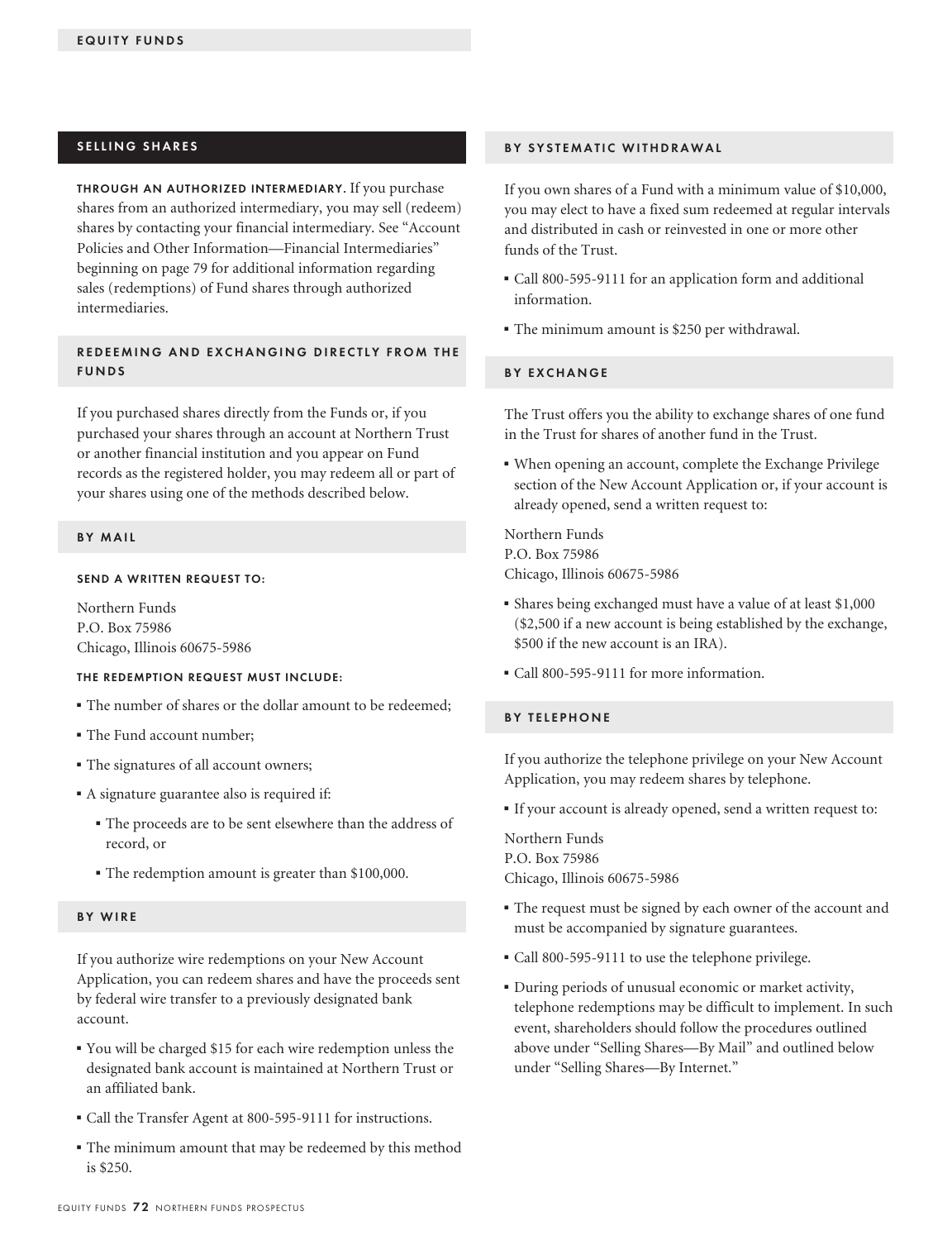## **BY INTERNET**

You may initiate transactions between Northern Trust banking and Northern Funds accounts by using Northern Trust Private Passport.

For details and to sign up for this service, go to northerntrust.com/funds or contact your Relationship Manager.

## **REDEEMING AND EXCHANGING THROUGH NORTHERN TRUST AND OTHER INSTITUTIONS**

If you purchased your shares through an account at Northern Trust or through another financial institution, you may redeem or exchange your shares according to the instructions pertaining to that account.

- Although the Trust imposes no charges when you redeem shares of a Fund (other than the 2.00% redemption fee charged for shares of the International Equity Fund, Emerging Markets Equity Index Fund, Global Real Estate Index Fund and International Equity Index Fund held for less than 30 days), when shares are purchased through an account at Northern Trust or through other financial institutions, a fee may be charged by those institutions for providing services in connection with your account.
- Contact your account representative at Northern Trust or at another financial institution for more information about redemptions or exchanges.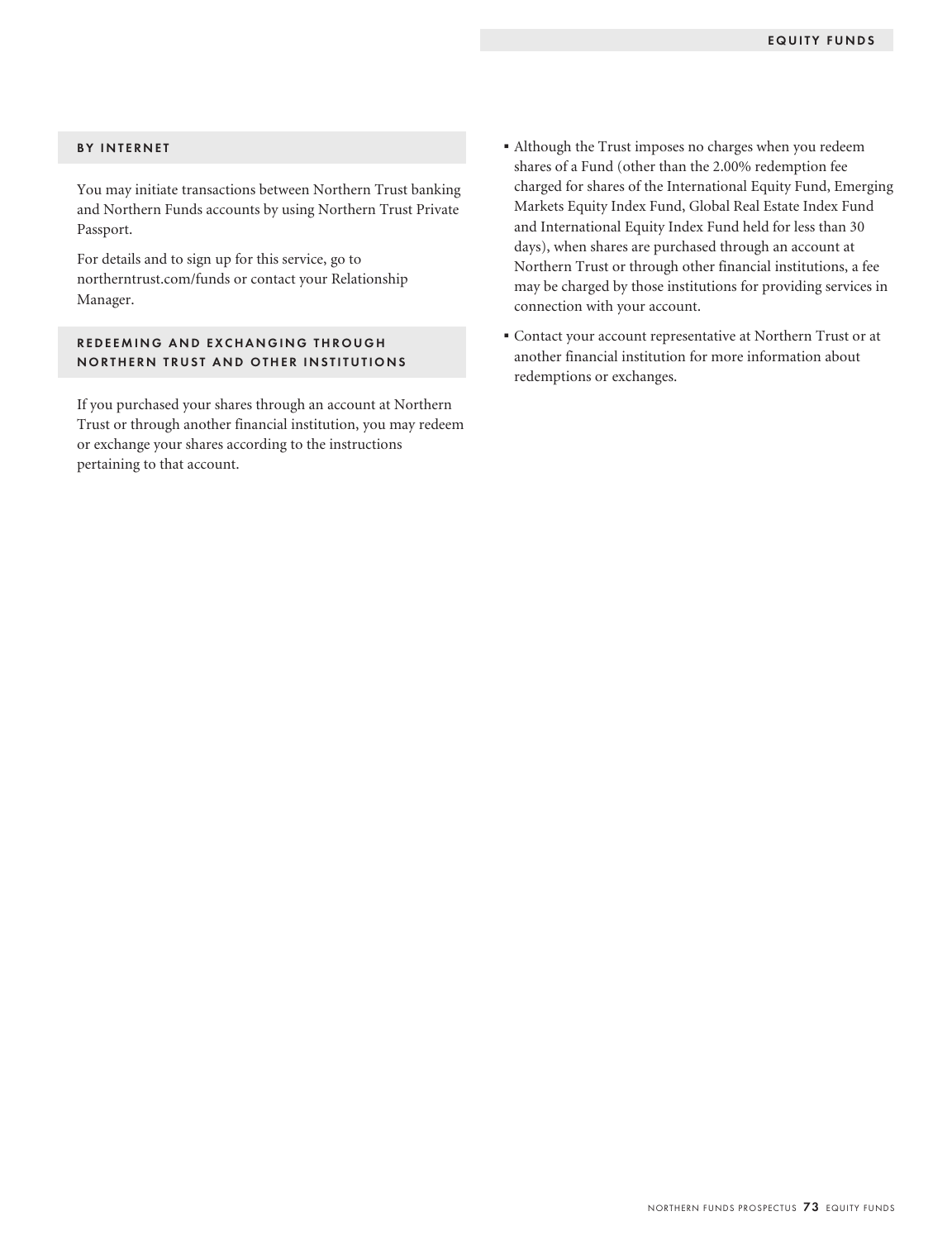## **ACCOUNT POLICIES AND OTHER INFORMATION**

**CALCULATING SHARE PRICE.** The Trust issues shares and redeems shares at NAV. The NAV for each Fund is calculated by dividing the value of the Fund's net assets by the number of the Fund's outstanding shares. The NAV is calculated on each Business Day (see "Business Day" on page 79) as of 3:00 p.m. Central time for each Fund. The NAV used in determining the price of your shares is the one calculated after your purchase, exchange or redemption order is received in good order as described on page 79.

Equity securities listed on a recognized U.S. securities exchange or quoted on the NASDAQ National Market System are priced at the regular trading session's closing price on the exchange or system in which such securities are principally traded. Securities not traded on the valuation date are priced at the most recent quoted bid price.

Investments of the Funds not traded on an exchange for which market quotations are readily available will be valued using last available bid prices or current market quotations provided by dealers or prices (including evaluated prices) supplied by the Funds' approved independent third-party pricing services, each in accordance with the valuation procedures approved by the Board of Trustees. If market quotations are not readily available, or if it is believed that such quotations do not accurately reflect fair value, the value of the Funds' investments may be otherwise determined in good faith by NTI under procedures established by the Board of Trustees. Circumstances in which securities may be fair valued include periods when trading in a security is suspended, the exchange or market on which a security trades closes early, the trading volume in a security is limited, corporate actions and announcements take place, or regulatory news is released such as governmental approvals. Additionally, the Trust, in its discretion, may make adjustments to the prices of securities held by a Fund if an event occurs after the publication of market values normally used by a Fund but before the time as of which the Fund calculates its NAV, depending on the nature and significance of the event, consistent with applicable regulatory guidance and the Trust's fair value procedures. This may occur particularly with respect to certain foreign securities held by a Fund, in which case the Trust may use adjustment factors obtained from an independent evaluation service that are intended to reflect more accurately the value of those securities as of the time the Fund's NAV is calculated. Other events that can trigger fair valuing of foreign securities include, for example, significant fluctuations in general market indicators, governmental actions, or natural disasters. The use of fair valuation involves the risk that the values used by the Funds to price their investments may be higher or lower than the values used by other unaffiliated investment companies and investors to price the same investments. Short-term obligations, which are debt instruments with a maturity of 60 days or less, held by a Fund

are valued at their amortized cost which, according to the Investment Adviser, approximates fair value.

A Fund may hold foreign securities that trade on weekends or other days when the Fund does not price its shares. Therefore, the value of such securities may change on days when shareholders will not be able to purchase or redeem shares.

**TIMING OF PURCHASE REQUESTS.** Purchase requests received in good order and accepted by the Transfer Agent or other authorized intermediary by 3:00 p.m. Central time on any Business Day will be executed the day they are received by either the Transfer Agent or other authorized intermediary, at that day's closing share price for the applicable Fund(s), provided that one of the following occurs:

- The Transfer Agent receives payment by 3:00 p.m. Central time on the same Business Day; or
- The requests are placed by a financial or authorized intermediary that has entered into a servicing agreement with the Trust or its agent and payment in federal or other immediately available funds is received by the Transfer Agent by the close of the same Business Day or on the next Business Day, depending on the terms of the Trust's or its agent's agreement with the intermediary.

Purchase requests received in good order by the Transfer Agent or other authorized intermediary on a non-Business Day or after 3:00 p.m. Central time on any Business Day will be executed on the next Business Day, at that day's closing share price for the applicable Fund(s), provided that payment is made as noted above.

#### **MISCELLANEOUS PURCHASE INFORMATION.**

- You will be responsible for all losses and expenses of a Fund, and purchase orders may be cancelled, in the event of any failure to make payment according to the procedures outlined in this Prospectus. In addition, a \$20 charge will be imposed if a check does not clear.
- **Exchanges into the Funds from another fund in the Trust may** be subject to any redemption fee imposed by the other fund.
- You may initiate transactions between Northern Trust banking and Northern Funds accounts by using Northern Trust Private Passport. For additional details, please go to northerntrust.com/funds or contact your Relationship Manager.
- The Trust and NFD each reserves the right, in its sole discretion, to suspend the offering of shares of a Fund or to reject any purchase order, in whole or in part, when, in the judgment of management, such suspension or rejection is in the best interests of the Fund. The Trust also reserves the right to change or discontinue any of its purchase procedures.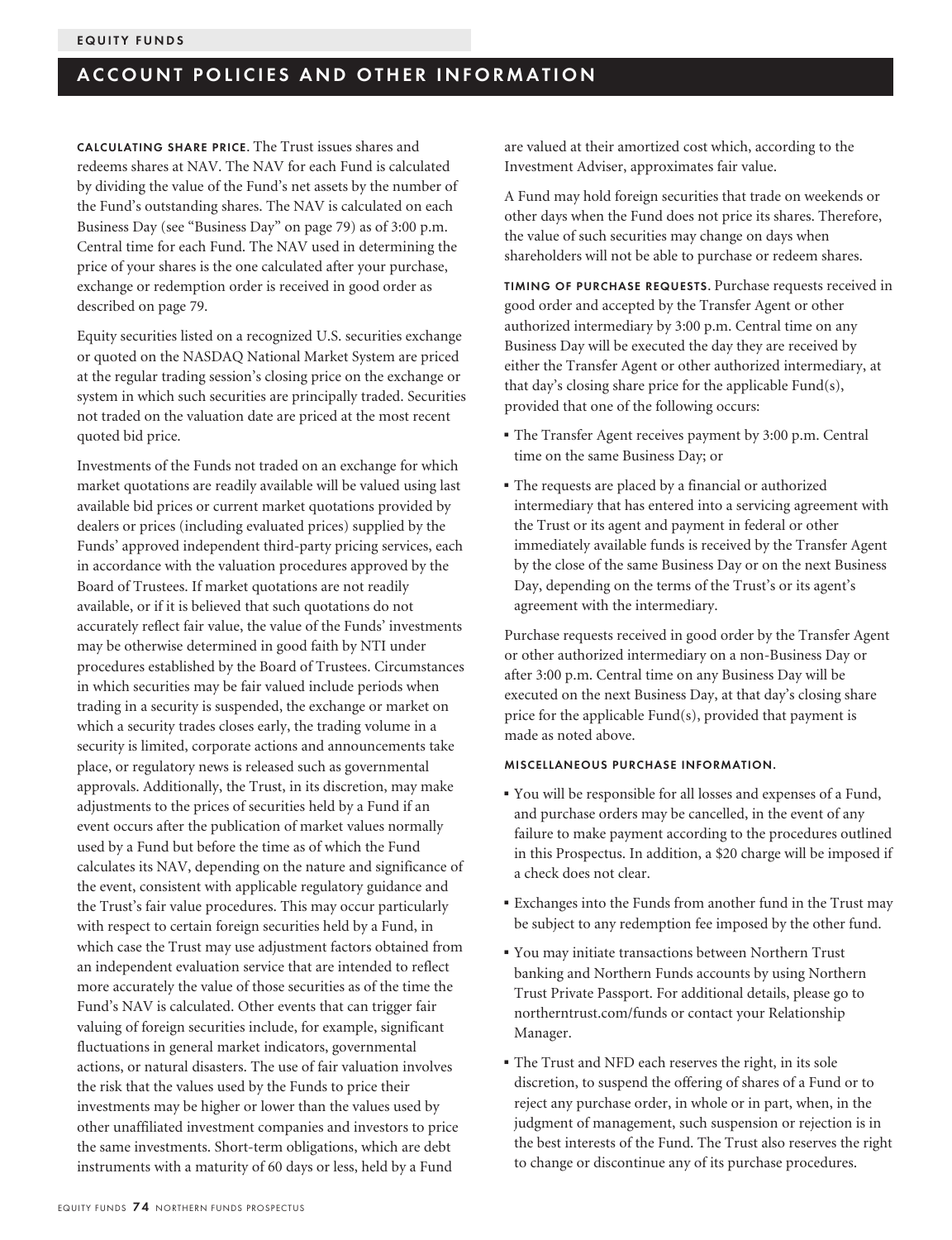- In certain circumstances, the Trust may advance the time by which purchase orders must be received. See "Early Closings" on page 79.
- If the Transfer Agent cannot locate an investor for a period of time specified by appropriate state law, the investor's account may be deemed legally abandoned and then escheated (transferred) to such state's unclaimed property administrator in accordance with statutory requirements.

#### **TIMING OF REDEMPTION AND EXCHANGE REQUESTS.**

Redemption and exchange requests received in good order by the Transfer Agent or other authorized intermediary on a Business Day by 3:00 p.m. Central time will be executed on the same day at that day's closing share price for the applicable Fund(s) (less any applicable redemption fee).

Redemption and exchange requests received in good order by the Transfer Agent or other authorized intermediary on a non-Business Day or after 3:00 p.m. Central time on a Business Day will be executed the next Business Day, at that day's closing share price for the applicable Fund(s) (less any applicable redemption fee).

**PAYMENT OF REDEMPTION PROCEEDS.** If your account is held directly with a Fund, it is expected that the Fund will typically pay out redemption proceeds to shareholders by the next Business Day following receipt of a redemption request.

If your account is held through an intermediary, the length of time to pay redemption proceeds typically depends, in part, on the terms of the agreement in place between the intermediary and the Fund. For redemption proceeds that are paid either directly to you from a Fund or to your intermediary for transmittal to you, it is expected that payments will typically be made by wire, by ACH or by issuing a check by the next Business Day following receipt of a redemption request in good order from the intermediary by a Fund. Redemption requests that are processed through investment professionals that utilize the National Securities Clearing Corporation will generally settle one to three Business Days following receipt of a redemption request in good order.

However, if you have recently purchased shares with a check or through an electronic transaction, payment may be delayed as discussed below under "Miscellaneous Redemption Information."

It is expected that payment of redemption proceeds will normally be made from uninvested cash or short-term investments, proceeds from the sale of portfolio securities, or borrowing through the Trust's committed, unsecured credit facility (see "Credit Facility and Borrowing," beginning on page 89). It is possible that stressed market conditions or large shareholder redemptions may result in the need for

utilization of a Fund's ability to redeem in kind in order to meet shareholder redemption requests. A Fund reserves the right to pay all or part of your redemption proceeds in readily marketable securities instead of cash (redemption in-kind). Redemption in-kind proceeds will typically be made by delivering the selected securities to the redeeming shareholder within seven days after the receipt of the redemption request in good order by a Fund.

**REDEMPTION FEES.** The International Equity Fund, Emerging Markets Equity Index Fund, Global Real Estate Index Fund and International Equity Index Fund charge a 2.00% redemption fee on the redemption of shares (including by exchange) held for 30 days or less. For the purpose of applying the fee, the Funds use a first-in, first-out ("FIFO") method so that shares held longest are treated as being redeemed first and shares held shortest are treated as being redeemed last. The redemption fee is paid to the Fund from which the redemption is made, and is intended to offset the trading, market impact and other costs associated with short-term money movements in and out of the Fund. The redemption fee may be collected by deduction from the redemption proceeds or, if assessed after the redemption transaction, through a separate billing.

The Funds are authorized to waive the redemption fee for the following transactions:

- Redemptions from omnibus accounts, fee-based programs and employer-sponsored defined contribution plans maintained by financial intermediaries that inform the Fund that they are unable to impose a redemption fee on their underlying customer accounts;
- **Redemptions where the shares were purchased through** financial intermediaries that the Investment Adviser determines to have appropriate anti-short-term trading policies in place or as to which the Investment Adviser has received assurances that look-through redemption fee procedures or effective anti-short-term trading policies and procedures are in place;
- Redemptions effected pursuant to asset allocation programs, wrap fee programs and other investment programs offered by financial institutions where investment decisions are made on a discretionary basis by investment professionals;
- Redemptions pursuant to systematic withdrawal plans and automatic exchange plans;
- Redemptions of shares acquired by reinvestment of dividends, distributions or other payments;
- Redemptions due to the death or the post-purchase disability of the beneficial owner of the account;
- Redemptions to satisfy minimum required distributions from retirement accounts;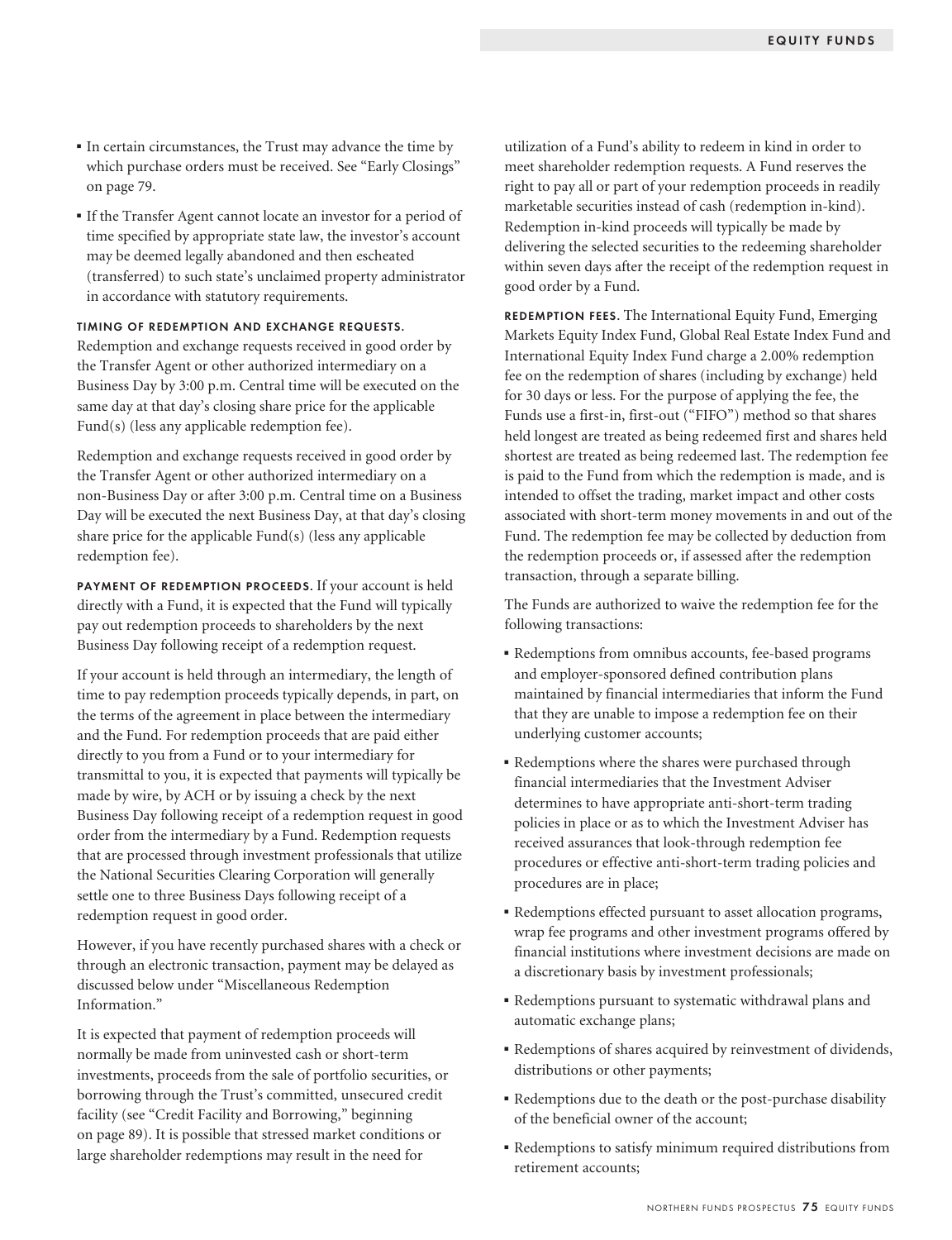- Redemptions representing the return of excess contributions in retirement accounts;
- Redemptions initiated by the Fund; and
- Redemptions following investments of contributions in the Fund by participants in defined contribution plans.

In addition to the circumstances noted above, each Fund reserves the right to waive the redemption fee in its discretion where it believes such waiver is consistent with the best interests of the Fund, to the extent permitted by law. In addition, each Fund reserves the right to add, modify or eliminate the redemption fee or waivers at any time and will give 60 days' prior written notice of any material changes, unless otherwise provided by law.

Currently, the Funds are limited in their ability to assess or collect the redemption fee on all shares redeemed by financial intermediaries on behalf of their customers. For example, where a financial intermediary is not able to determine if the redemption fee applies and/or is not able to assess or collect the fee, or does not collect the fee at the time of a redemption, a Fund will not receive the redemption fee. If Fund shares are redeemed by a financial intermediary at the direction of its customers, the Funds may not know whether a redemption fee is applicable or the identity of the customer who should pay the redemption fee. Due to operational requirements, a financial intermediary's method for tracking and calculating the redemption fee may differ in some respects from that used by the Funds. Northern Trust will ask financial intermediaries to assess redemption fees on shareholder accounts in appropriate cases and remit these fees to the applicable Fund. However, for the reasons set forth above, there can be no assurance that the financial intermediaries will properly assess redemption fees. Customers purchasing shares from financial intermediaries should contact these intermediaries or refer to their account agreements or plan documents for more information on how the redemption fee is applied to their shares.

**MISCELLANEOUS REDEMPTION INFORMATION.** All redemption proceeds will be sent by check unless the Transfer Agent is directed otherwise. Redemption proceeds also may be wired. Redemptions are subject to the following restrictions:

- The Trust may require any information from the shareholder reasonably necessary to ensure that a redemption request has been duly authorized.
- Redemption requests made to the Transfer Agent by mail must be signed by a person authorized by acceptable documentation on file with the Transfer Agent.
- The Trust reserves the right, on 30 days' written notice, to redeem the shares held in any account if, at the time of redemption, the NAV of the remaining shares in the account

falls below \$1,000. Involuntary redemptions will not be made if the value of shares in an account falls below the minimum solely because of a decline in a Fund's NAV.

- If you are redeeming recently purchased shares by check or electronic transaction, your redemption request may not be paid until your check or electronic transaction has cleared. This may delay your payment for up to 10 days.
- Subject to applicable law, the Trust and the Transfer Agent reserve the right to redeem shares held by any shareholder who provides incorrect or incomplete account information or when such involuntary redemptions are necessary to avoid adverse consequences to the Trust and its shareholders or the Transfer Agent.
- Subject to applicable law, the Trust, Northern Trust and their agents reserve the right to involuntarily redeem or suspend an account at the Fund's then current NAV, in cases of disruptive conduct, suspected fraudulent or illegal activity, inability to verify the identity of an investor, or other circumstances determined to be in the best interest of the Trust and its shareholders.
- **The Trust, Northern Trust and their agents reserve the right,** without notice, to freeze any account and/or suspend account services when: (i) notice has been received of a dispute regarding the assets in an account, or a legal claim against an account; (ii) upon initial notification to Northern Trust of a shareholder's or authorized agent's death until Northern Trust receives required documentation in correct form; or (iii) if there is a reason to believe a fraudulent transaction may occur or has occurred.
- You may initiate transactions between Northern Trust banking and the Trust's accounts by using Northern Trust Private Passport. For additional details, please go to northerntrust.com/funds or contact your Relationship Manager.
- The Trust reserves the right to change or discontinue any of its redemption procedures.
- The Trust reserves the right to defer crediting, sending or wiring redemption proceeds for up to 7 days (or such longer period permitted by the SEC) after receiving the redemption order if, in its judgment, an earlier payment could adversely affect a Fund. The processing of redemptions may be suspended, and the delivery of redemption proceeds may be delayed beyond seven days, depending on the circumstances, for any period: (i) during which the New York Stock Exchange (the "Exchange") is closed (other than on holidays or weekends), or during which trading on the Exchange is restricted; (ii) when an emergency exists that makes the disposal of securities owned by a Fund or the determination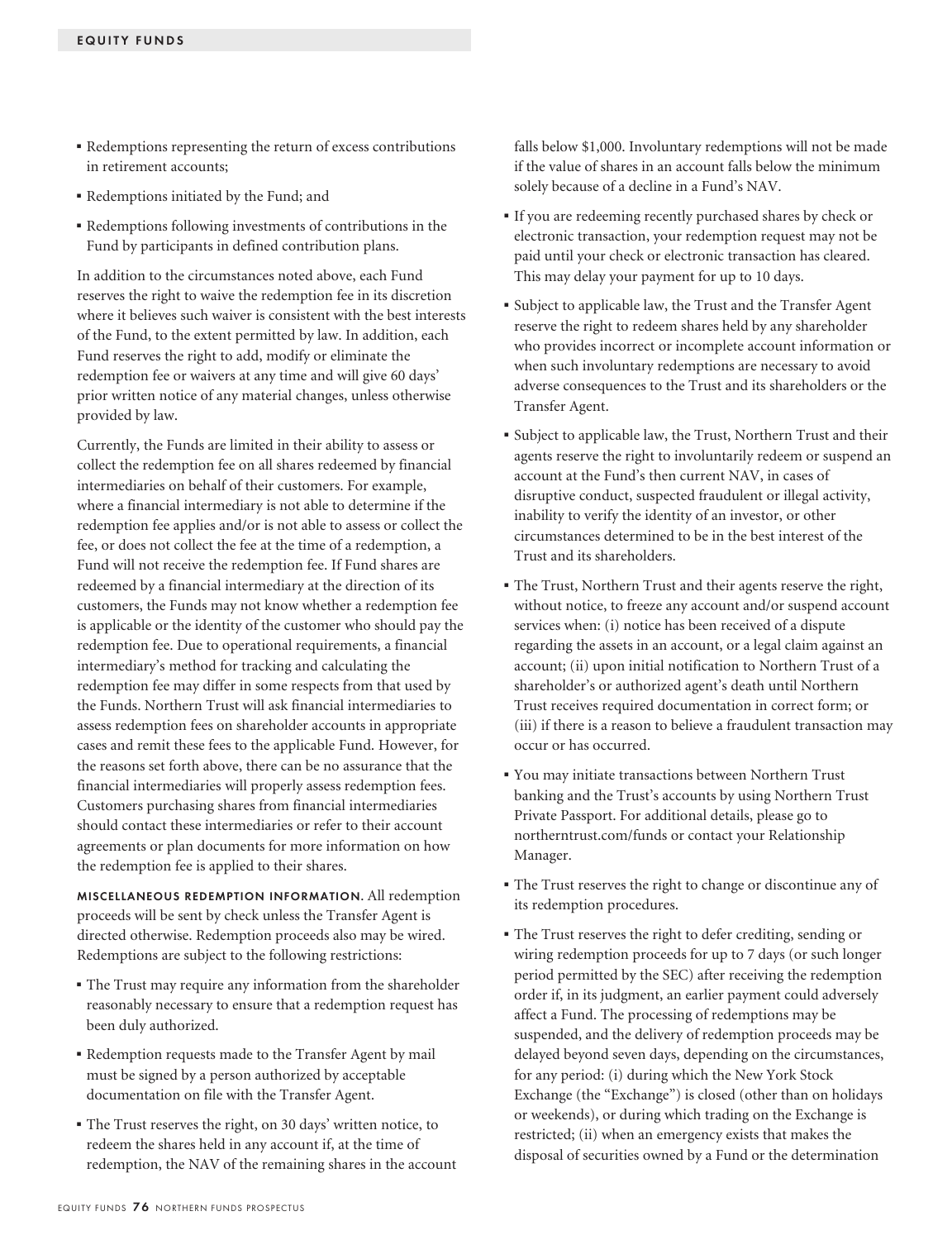of the fair value of a Fund's net assets not reasonably practicable; or (iii) as permitted by order of the SEC for the protection of Fund shareholders.

- The Trust does not permit redemption proceeds to be sent by outgoing International ACH Transaction ("IAT"). An IAT is a payment transaction involving a financial institution's office located outside U.S. territorial jurisdiction.
- In certain circumstances, the Trust may advance the time by which redemption and exchange orders must be received. See "Early Closings" on page 79.

**EXCHANGE PRIVILEGES.** You may exchange shares of one fund in the Trust for shares of another fund in the Trust only if the registration of both accounts is identical. Both accounts must have the same owner's name and title, if applicable. An exchange is a redemption of shares of one fund and the purchase of shares of another fund in the Trust. If the shares redeemed are held in a taxable account, an exchange is considered a taxable event and may result in a gain or loss. The Trust reserves the right to waive or modify minimum investment requirements in connection with exchanges.

The Trust reserves the right to change or discontinue the exchange privilege at any time upon 60 days' written notice to shareholders and to reject any exchange request. Exchanges are only available in states where an exchange can legally be made. Before making an exchange, you should read the Prospectus for the shares you are acquiring.

### **POLICIES AND PROCEDURES ON EXCESSIVE TRADING**

**PRACTICES.** In accordance with the policy adopted by the Board of Trustees, the Trust discourages market timing and other excessive trading practices. Purchases and exchanges should be made with a view to longer-term investment purposes only. Excessive, short-term (market timing) trading practices may disrupt Fund management strategies, increase brokerage and administrative costs, harm Fund performance and result in dilution in the value of Fund shares held by long-term shareholders. The Funds that invest primarily in foreign securities may be susceptible to the risk of excessive, short-term trading due to the potential for time zone arbitrage. These risks may be enhanced with respect to Funds that invest in issuers located in emerging markets. Securities of emerging market issuers tend to be less liquid than issuers located in developed markets, and Funds that invest principally in issuers located in emerging markets may therefore be subject to an increased risk of arbitrage. The Trust and Northern Trust reserve the right to reject or restrict purchase or exchange requests from any investor. The Trust and Northern Trust will not be liable for any loss resulting from rejected purchase or exchange orders. To minimize harm to the Trust and its shareholders (or Northern Trust), the Trust (or Northern Trust) will exercise

this right if, in the Trust's (or Northern Trust's) judgment, an investor has a history of excessive trading or if an investor's trading, in the judgment of the Trust (or Northern Trust), has been or may be disruptive to a Fund. In making this judgment, trades executed in multiple accounts under common ownership or control may be considered together to the extent they can be identified. No waivers of the provisions of the policy established to detect and deter market timing and other excessive trading activity are permitted that would harm the Trust or its shareholders or would subordinate the interests of the Trust or its shareholders to those of Northern Trust or any affiliated person or associated person of Northern Trust.

To deter excessive shareholder trading, a shareholder is restricted to no more than two "round trips" in a Fund during a calendar quarter. A "round trip" is a redemption or exchange out of a Fund followed by a purchase or exchange into the same Fund. The Trust is authorized to permit more than two "round trips" in a Fund during a calendar quarter if the Trust determines in its reasonable judgment that the Trust's excessive trading policies would not be violated. Examples of such transactions include, but are not limited to, trades involving:

- asset allocation programs, wrap fee programs and other investment programs offered by financial institutions where investment decisions are made on a discretionary basis by investment professionals;
- systematic withdrawal plans and automatic exchange plans;
- reinvestment of dividends, distributions or other payments;
- a death or post-purchase disability of the beneficial owner of the account;
- **In minimum required distributions from retirement accounts;**
- the return of excess contributions in retirement accounts; and
- redemptions initiated by a Fund.

In addition, the International Equity Fund, Emerging Markets Equity Index Fund, Global Real Estate Index Fund and International Equity Index Fund each impose a redemption fee on redemptions made within 30 calendar days of purchase subject to certain exceptions. For further information, please see "Redemption Fees" on page 75. As described below and in "Redemption Fees" it should be noted that the Trust's ability to monitor and limit the trading activity of shareholders investing in a Fund through an omnibus account of a financial intermediary may be significantly limited or absent where the intermediary maintains the underlying shareholder accounts.

Pursuant to the policy adopted by the Board of Trustees, the Trust has developed criteria that it uses to identify trading activity that may be excessive. The Trust reviews on a regular and periodic basis available information relating to the trading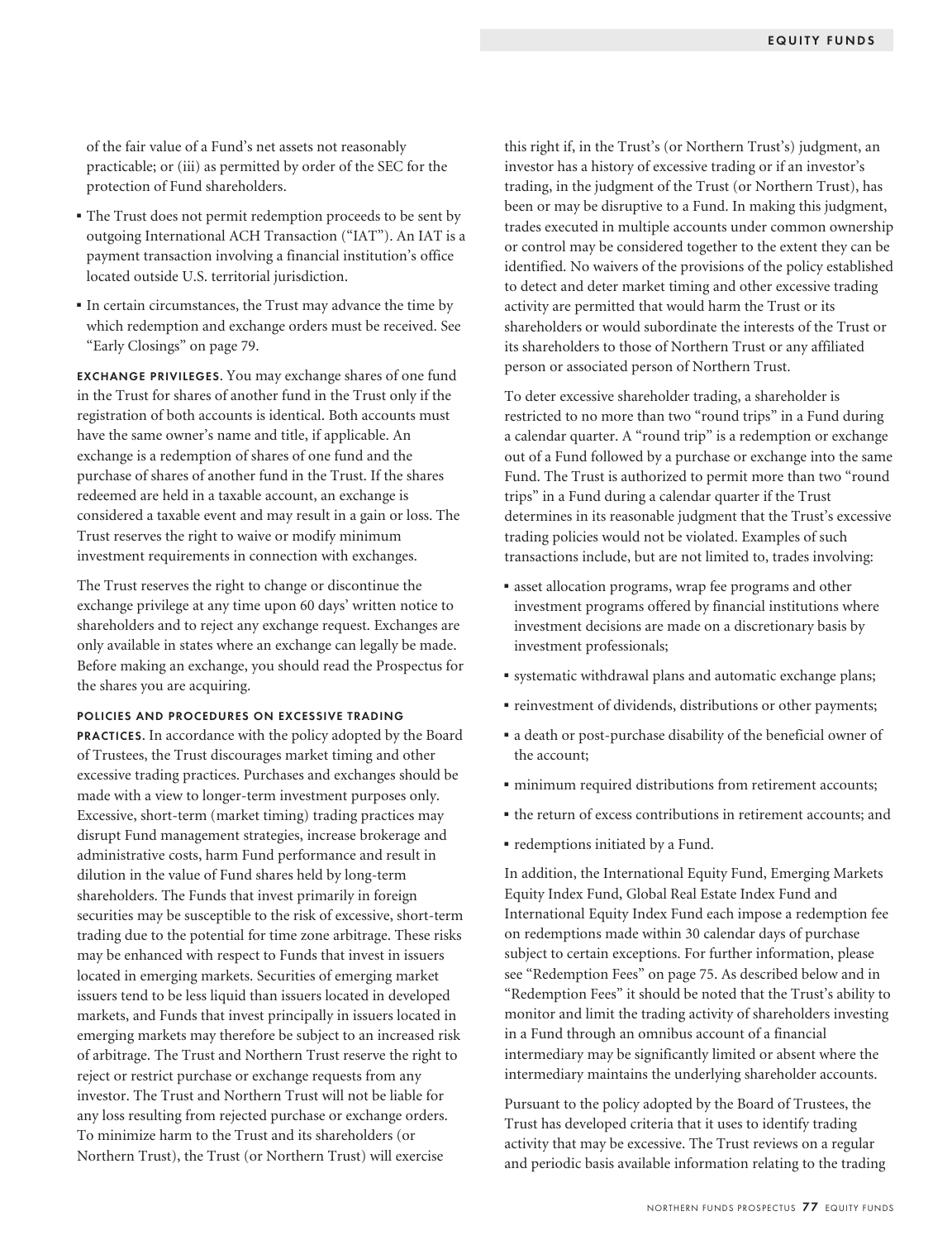activity in the Funds in order to assess the likelihood that a Fund may be the target of excessive trading. As part of its excessive trading surveillance process, the Trust, on a periodic basis, examines transactions that exceed certain monetary thresholds or numerical limits within a period of time. If, in its judgment, the Trust detects excessive, short-term trading, whether or not the shareholder has made two round trips in a calendar quarter, the Trust may reject or restrict a purchase or exchange request and may further seek to close an investor's account with a Fund.

The Trust may modify its surveillance procedures and criteria from time to time without prior notice regarding the detection of excessive trading or to address specific circumstances. The Trust will apply the criteria in a manner that, in the Trust's judgment, will be uniform.

Fund shares may be held through omnibus arrangements maintained by intermediaries such as broker-dealers, investment advisers, transfer agents, administrators and insurance companies. In addition, Fund shares may be held in omnibus 401(k) plans, retirement plans and other group accounts. Omnibus accounts include multiple investors and such accounts typically provide the Funds with a net purchase or redemption request on any given day where the purchases and redemptions of Fund shares by the investors are netted against one another. The identities of individual investors whose purchase and redemption orders are aggregated are not known by the Funds. While Northern Trust may monitor share turnover at the omnibus account level, a Fund's ability to monitor and detect market timing by shareholders or apply any applicable redemption fee in these omnibus accounts is limited. The netting effect makes it more difficult to identify, locate and eliminate market timing activities. In addition, those investors who engage in market timing and other excessive trading activities may employ a variety of techniques to avoid detection. There can be no assurance that the Funds and Northern Trust will be able to identify all those who trade excessively or employ a market timing strategy, and curtail their trading in every instance.

If necessary, the Trust may prohibit additional purchases of Fund shares by a financial intermediary or by certain of the intermediary's customers. Financial intermediaries may also monitor their customers' trading activities in the Trust. Certain financial intermediaries may monitor their customers for excessive trading according to their own excessive trading policies. The Trust may rely on these financial intermediaries' excessive trading policies in lieu of applying the Trust's policies. The financial intermediaries' excessive trading policies may differ from the Trust's policies and there is no assurance that the procedures used by financial intermediaries will be able to curtail excessive trading activity in the Trust.

Underlying Funds of the Global Tactical Asset Allocation Fund that invest primarily in foreign securities may be susceptible to the risk of excessive, short-term trading due to the potential for time zone arbitrage. These risks may be enhanced with respect to Underlying Funds that invest in issuers located in emerging markets. Securities of emerging market issuers tend to be less liquid than issuers located in developed markets, and Underlying Funds that invest principally in issuers located in emerging markets may therefore be subject to an increased risk of arbitrage.

**IN-KIND PURCHASES AND REDEMPTIONS.** The Trust reserves the right to accept payment for shares in the form of securities that are permissible investments for a Fund. The Trust also reserves the right to pay redemptions by a distribution "in-kind" of securities (instead of cash) from a Fund. See the SAI for further information about the terms of these purchases and redemptions.

**TELEPHONE TRANSACTIONS.** All calls may be recorded or monitored. The Transfer Agent has adopted procedures in an effort to establish reasonable safeguards against fraudulent telephone transactions. If reasonable measures are taken to verify that telephone instructions are genuine, the Trust and its service providers will not be responsible for any loss resulting from fraudulent or unauthorized instructions received over the telephone. In these circumstances, shareholders will bear the risk of loss. During periods of unusual market activity, you may have trouble placing a request by telephone. In this event, consider sending your request in writing or follow the procedures found on pages 71 or 73 for initiating transactions by the Internet.

The proceeds of redemption orders received by telephone will be sent by check, wire or transfer according to proper instructions. All checks will be made payable to the shareholder of record and mailed only to the shareholder's address of record. The Trust reserves the right to refuse a telephone redemption subject to applicable law.

**MAKING CHANGES TO YOUR ACCOUNT INFORMATION.** You may make changes to wiring instructions only in writing. You may make changes to an address of record or certain other account information in writing or by telephone. Written instructions must be accompanied by acceptable evidence of authority (if applicable). A signature guarantee also may be required from an institution participating in the Stock Transfer Agency Medallion Program ("STAMP"). Additional requirements may be imposed. In accordance with SEC regulations, the Trust and Transfer Agent may charge a shareholder reasonable costs in locating a shareholder's current address.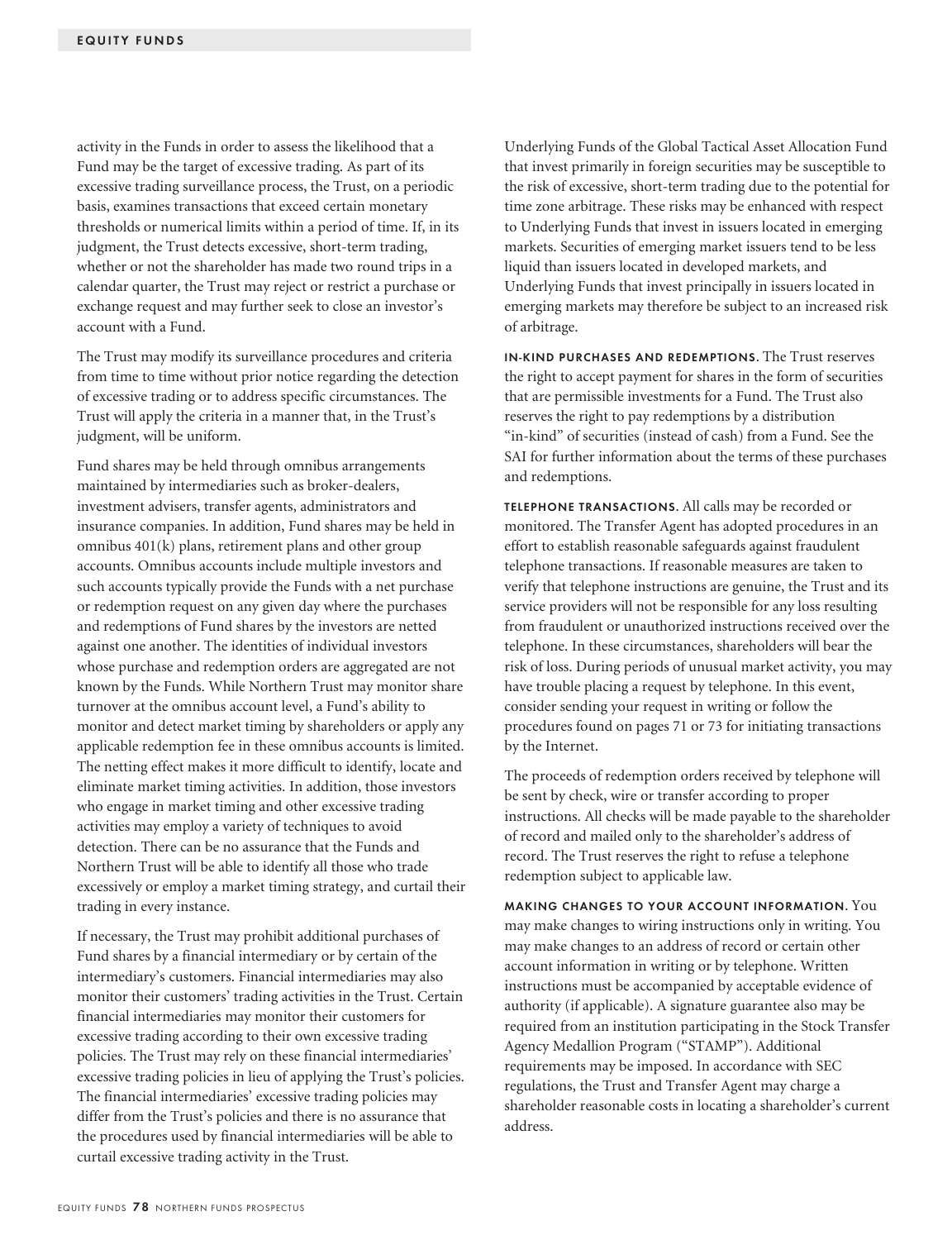**SIGNATURE GUARANTEES.** If a signature guarantee is required, it must be from an institution participating in STAMP, or other acceptable evidence of authority (if applicable) must be provided. Additional requirements may be imposed by the Trust. In addition to the situations described in this Prospectus, the Trust may require signature guarantees in other circumstances based on the amount of a redemption request or other factors.

**BUSINESS DAY.** A "Business Day" is each Monday through Friday when the Exchange is open for business. For any given calendar year, the Funds will be closed on the following holidays or as observed: New Year's Day, Martin Luther King, Jr. Day, Presidents' Day, Good Friday, Memorial Day, Independence Day, Labor Day, Thanksgiving Day and Christmas Day.

**GOOD ORDER.** A purchase, redemption or exchange request is considered to be "in good order" when all necessary information is provided and all required documents are properly completed, signed and delivered, including acceptable evidence of authority (if applicable). Requests must include the following:

- The account number (if issued) and Fund name;
- The amount of the transaction, in dollar amount or number of shares;
- For redemptions and exchanges (other than online, telephone or wire redemptions), the signature of all account owners exactly as they are registered on the account;
- Required signature guarantees, if applicable; and
- Other supporting legal documents and certified resolutions that might be required in the case of estates, corporations, trusts and other entities or forms of ownership. Call 800-595-9111 for more information about documentation that may be required of these entities.

Additionally, a purchase order initiating the opening of an account will not be considered to be "in good order" unless the investor has provided all information required by the Trust's "Customer Identification Program" described below.

**CUSTOMER IDENTIFICATION PROGRAM.** Federal law requires the Trust to obtain, verify and record identifying information, which may include the name, residential or business street address, date of birth (for an individual), social security or taxpayer identification number or other identifying information for each investor who opens or reopens an account with the Trust. Applications without this information, or without an indication that a social security or taxpayer identification number has been applied for, may not be accepted. After acceptance, to the extent permitted by

applicable law or the Trust's customer identification program, the Trust reserves the right to: (a) place limits on account transactions until an investor's identity is verified; (b) refuse an investment in the Trust; or (c) involuntarily redeem an investor's shares and close an account in the event that an investor's identity is not verified. The Trust and its agents will not be responsible for any loss in an investor's account resulting from an investor's delay in providing all required identifying information or from closing an account and redeeming an investor's shares when an investor's identity is not verified.

**EARLY CLOSINGS.** The Funds reserve the right to advance the time for accepting purchase, redemption or exchange orders for same Business Day credit when the Exchange closes early, trading on the Exchange is restricted, an emergency arises or as otherwise permitted by the SEC. In addition, the Board of Trustees of the Trust also may, for any Business Day, decide to change the time as of which a Fund's NAV is calculated in response to new developments such as altered trading hours, or as otherwise permitted by the SEC.

**EMERGENCY OR UNUSUAL EVENTS.** In the event the Exchange does not open for business because of an emergency or unusual event, the Trust may, but is not required to, open one or more Funds for purchase, redemption and exchange transactions if the Federal Reserve wire payment system is open.

To learn whether a Fund is open for business during an emergency situation or unusual event, please call 800-595-9111 or visit northerntrust.com/funds.

**FINANCIAL INTERMEDIARIES.** The Trust may authorize certain institutions acting as financial intermediaries (including banks, trust companies, brokers and investment advisers) to accept purchase, redemption and exchange orders from their customers on behalf of the Funds. These authorized intermediaries also may designate other intermediaries to accept such orders, if approved by the Trust. A Fund will be deemed to have received an order when the order is accepted by the authorized intermediary, and the order will be priced at the Fund's per share NAV next determined, provided that the authorized intermediary forwards the order (and payment for any purchase order) to the Transfer Agent on behalf of the Trust within agreed-upon time periods. If the order (or payment for any purchase order) is not received by the Transfer Agent within such time periods, the authorized intermediary may be liable for fees and losses and the transaction may be cancelled.

The Trust may enter into agreements with certain financial intermediaries, including affiliates of Northern Trust that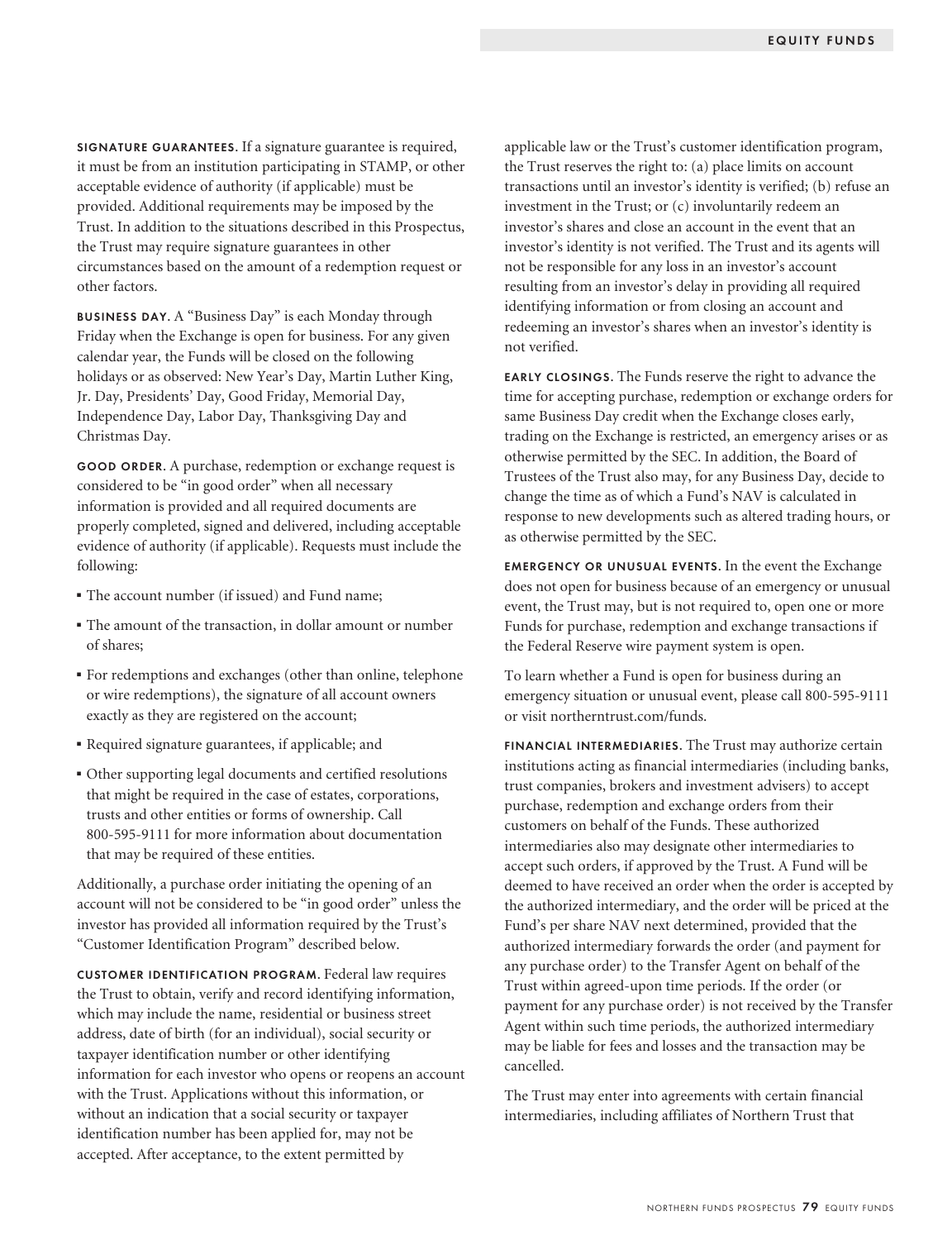perform support services for their customers who own Fund shares ("Service Organizations"). These support services may include:

- assisting investors in processing purchase, exchange and redemption requests;
- processing dividend and distribution payments from the Funds;
- providing information to customers showing their positions in the Funds; and
- providing subaccounting with respect to Fund shares beneficially owned by customers or the information necessary for subaccounting.

For their services, Service Organizations may receive fees from a Fund at annual rates of up to 0.15% of the average daily NAV of the shares covered by their agreements. Because these fees are paid out of the Funds' assets on an on-going basis, they will increase the cost of your investment in the Funds.

The Funds' arrangements with Service Organizations under the agreements are governed by a Service Plan, which has been adopted by the Board of Trustees.

Northern Trust also may provide compensation to certain dealers and Service Organizations, for marketing and distribution in connection with the Trust. Northern Trust may also sponsor informational meetings, seminars and other similar programs designed to market the Trust. The amount of such compensation and payments may be made on a one-time and/or periodic basis, and may represent all or a portion of the annual fees earned by the Investment Adviser (after adjustments). The additional compensation and payments will be paid by Northern Trust or its affiliates and will not represent an additional expense to the Trust or its shareholders. Such payments may provide incentives for financial intermediaries to make shares of the Funds available to their customers, and may allow the Funds greater access to such parties and their customers than would be the case if no payments were paid.

Investors purchasing shares of a Fund through a financial intermediary should read their account agreements with the financial intermediary carefully. A financial intermediary's requirements may differ from those listed in this Prospectus. A financial intermediary also may impose account charges, such as asset allocation fees, account maintenance fees and other charges that will reduce the net return on an investment in a Fund. If an investor has agreed with a particular financial intermediary to maintain a minimum balance and the balance falls below this minimum, the investor may be required to redeem all or a portion of the investor's investment in a Fund.

Conflict of interest restrictions may apply to the receipt of compensation by a Service Organization or other financial intermediary in connection with the investment of fiduciary funds in Fund shares. Institutions, including banks regulated by the Comptroller of the Currency, Federal Reserve Board and state banking commissions, and investment advisers and other money managers subject to the jurisdiction of the SEC, the Department of Labor, or state securities commissions, are urged to consult their legal counsel.

State securities laws regarding the registration of dealers may differ from federal law. As a result, Service Organizations and other financial intermediaries investing in the Funds on behalf of their customers may be required to register as dealers.

**INVESTMENTS BY OTHER INVESTMENT COMPANIES.** From time to time, an unaffiliated investment company (an "Investing Fund") may invest in an Equity Index Fund in excess of the limits set forth in the 1940 Act in reliance on an exemptive order issued by the SEC to the Investing Fund (an "Investing Fund Order"). Pursuant to the requirements of such an Investing Fund Order, the Trust will (i) enter into a Participation Agreement with the Investing Fund setting forth the terms and conditions of the investment by the Investing Fund and (ii) adopt a policy that the Equity Index Fund in which the Investing Fund intends to invest will not acquire during the term of the Participation Agreement any securities of another investment company in excess of the limitations set forth in the 1940 Act, subject to certain exceptions.

**PORTFOLIO HOLDINGS.** The Funds, or their duly authorized service providers, may publicly disclose holdings of all Funds in accordance with regulatory requirements, such as periodic portfolio disclosure in filings with the SEC.

A complete schedule of each Equity Fund's holdings, current as of calendar quarter-end will be available on the Trust's website at northerntrust.com/funds no earlier than ten (10) calendar days after the end of the period. A complete schedule of the Global Tactical Asset Allocation Fund's and each Equity Index Fund's holdings, current as of calendar month-end will be available on the Trust's website at northerntrust.com/funds no earlier than ten (10) calendar days after the end of the period. The Funds will also publish their top ten holdings on their website, current as of month-end, no earlier than ten (10) calendar days after the end of the month. For the Global Tactical Asset Allocation Fund, the information posted to the website is the percentage of the Fund's holdings in the Underlying Funds. This information will remain available on the website at least until the Funds file with the SEC their semiannual/annual shareholder report or quarterly portfolio holdings report that includes such period. The Funds may terminate or modify this policy at any time without further notice to shareholders. A Fund may publish on the Trust's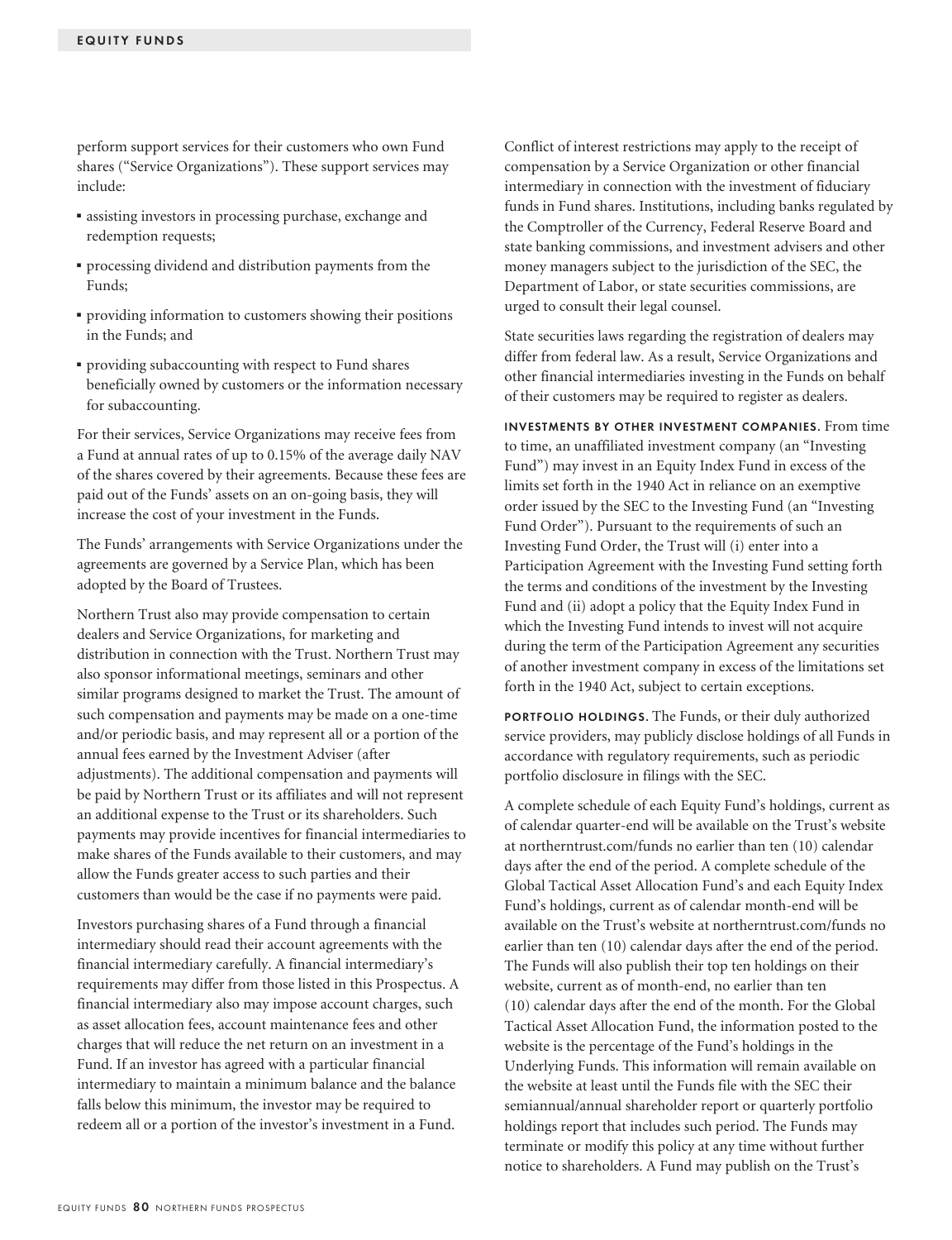website a complete schedule of its portfolio holdings and certain other information regarding portfolio holdings more frequently in accordance with the Trust's policy.

A further description of the Trust's Policy on Disclosure of Portfolio Holdings is available in the SAI.

**SHAREHOLDER COMMUNICATIONS.** Shareholders of record will be provided each year with a semiannual report showing portfolio investments and other information as of September 30 and with an annual report containing audited financial statements as of March 31. If we have received appropriate written consent, we send a single copy of all materials, including prospectuses, financial reports, proxy statements or information statements to all shareholders who share the same mailing address, even if more than one person in a household holds shares of a Fund.

If you do not want your mailings combined with those of other members of your household, you may opt-out at any time by contacting the Northern Funds Center by telephone at 800-595-9111 or by mail at Northern Funds, P.O. Box 75986, Chicago, Illinois 60675-5986. You also may send an e-mail to northern-funds@ntrs.com. The Funds will begin sending individual copies to you within 30 days after receipt of your opt-out notice.

The Trust may reproduce this Prospectus in electronic format that may be available on the Internet. If you have received this Prospectus in electronic format you, or your representative, may contact the Transfer Agent for a free paper copy of this Prospectus by writing to the Northern Funds Center at P.O. Box 75986, Chicago, Illinois 60675-5986, calling 800-595-9111 or by sending an e-mail to: northern-funds@ntrs.com.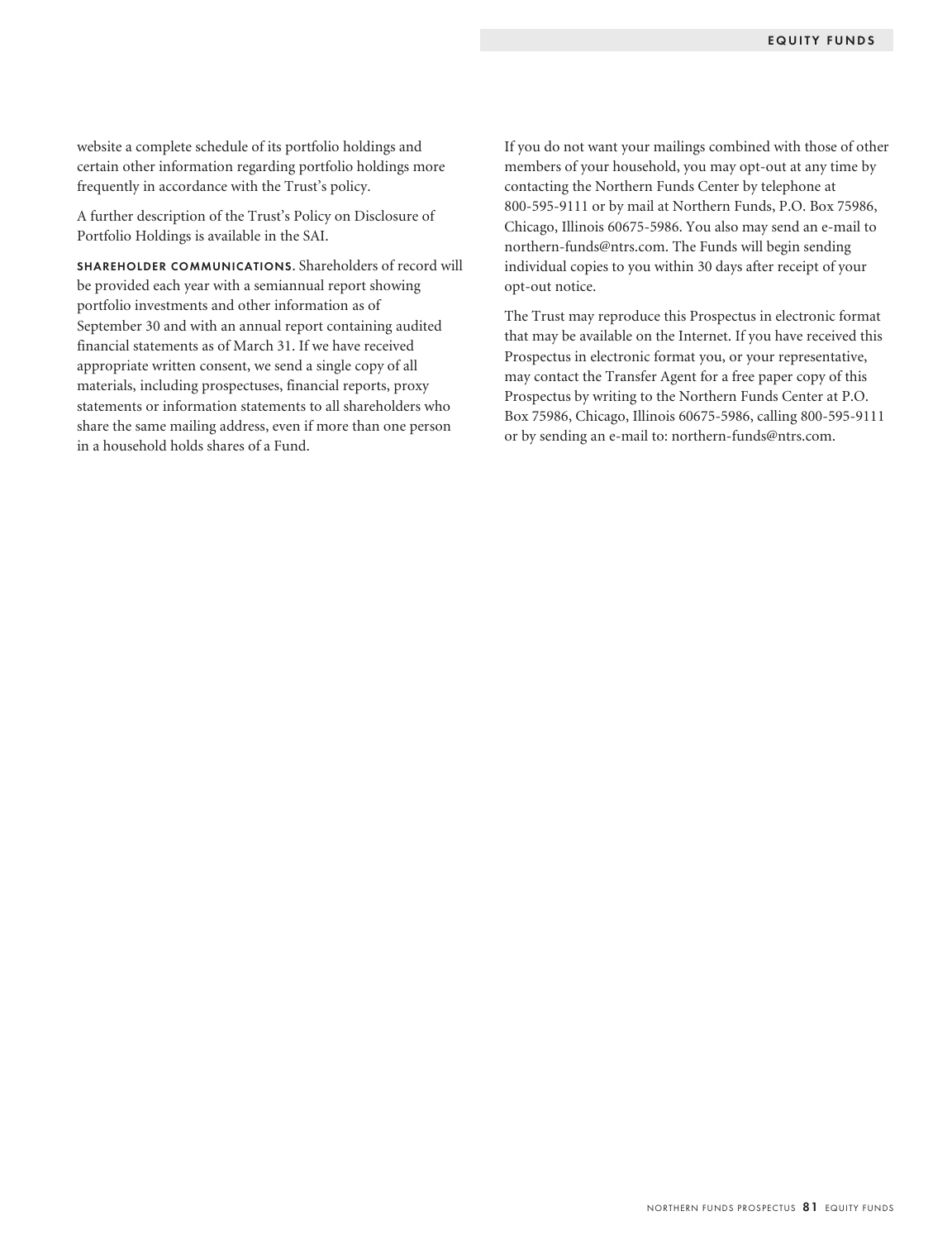## **DIVIDENDS AND DISTRIBUTIONS**

## **DIVIDENDS AND CAPITAL GAIN DISTRIBUTIONS OF EACH FUND ARE AUTOMATICALLY REINVESTED IN ADDITIONAL SHARES OF THE SAME FUND WITHOUT ANY SALES CHARGE.**

You may, however, elect to have dividends or capital gain distributions (or both) paid in cash or reinvested in shares of another fund in the Trust at its NAV per share. If you would like to receive dividends or distributions in cash or have them reinvested in another fund in the Trust, you must notify the Transfer Agent in writing. This election will become effective for distributions paid two days after its receipt by the Transfer Agent. Dividends and distributions only may be reinvested in a fund in the Trust in which you maintain an account.

Dividend and capital gain distributions that are returned to a Fund as undeliverable will be reinvested into your account upon return receipt at the Fund's then current NAV. Also, future distributions will be reinvested until the Fund receives valid delivery instructions.

The following table summarizes the general distribution policies for each of the Funds. A Fund may, in some years, pay additional dividends or make additional distributions to the extent necessary for the Fund to avoid incurring tax liabilities or for other reasons.

| Fund                                    | Dividends, if any,<br><b>Declared and Paid</b> | Capital Gains, if any,<br><b>Declared and Paid</b> |
|-----------------------------------------|------------------------------------------------|----------------------------------------------------|
| <b>GLOBAL TACTICAL ASSET ALLOCATION</b> | Quarterly                                      | Annually                                           |
| <b>INCOME EQUITY</b>                    | Monthly                                        | Annually                                           |
| <b>INTERNATIONAL EQUITY</b>             | Annually                                       | Annually                                           |
| LARGE CAP CORE                          | Quarterly                                      | Annually                                           |
| <b>LARGE CAP VALUE</b>                  | Annually                                       | Annually                                           |
| <b>SMALL CAP VALUE</b>                  | Annually                                       | Annually                                           |
| <b>EMERGING MARKETS EQUITY INDEX</b>    | Annually                                       | Annually                                           |
| <b>GLOBAL REAL ESTATE INDEX</b>         | Quarterly                                      | Annually                                           |
| <b>INTERNATIONAL EQUITY INDEX</b>       | Annually                                       | Annually                                           |
| MID CAP INDEX                           | Annually                                       | Annually                                           |
| SMALL CAP INDEX                         | Annually                                       | Annually                                           |
| <b>STOCK INDEX</b>                      | Quarterly                                      | Annually                                           |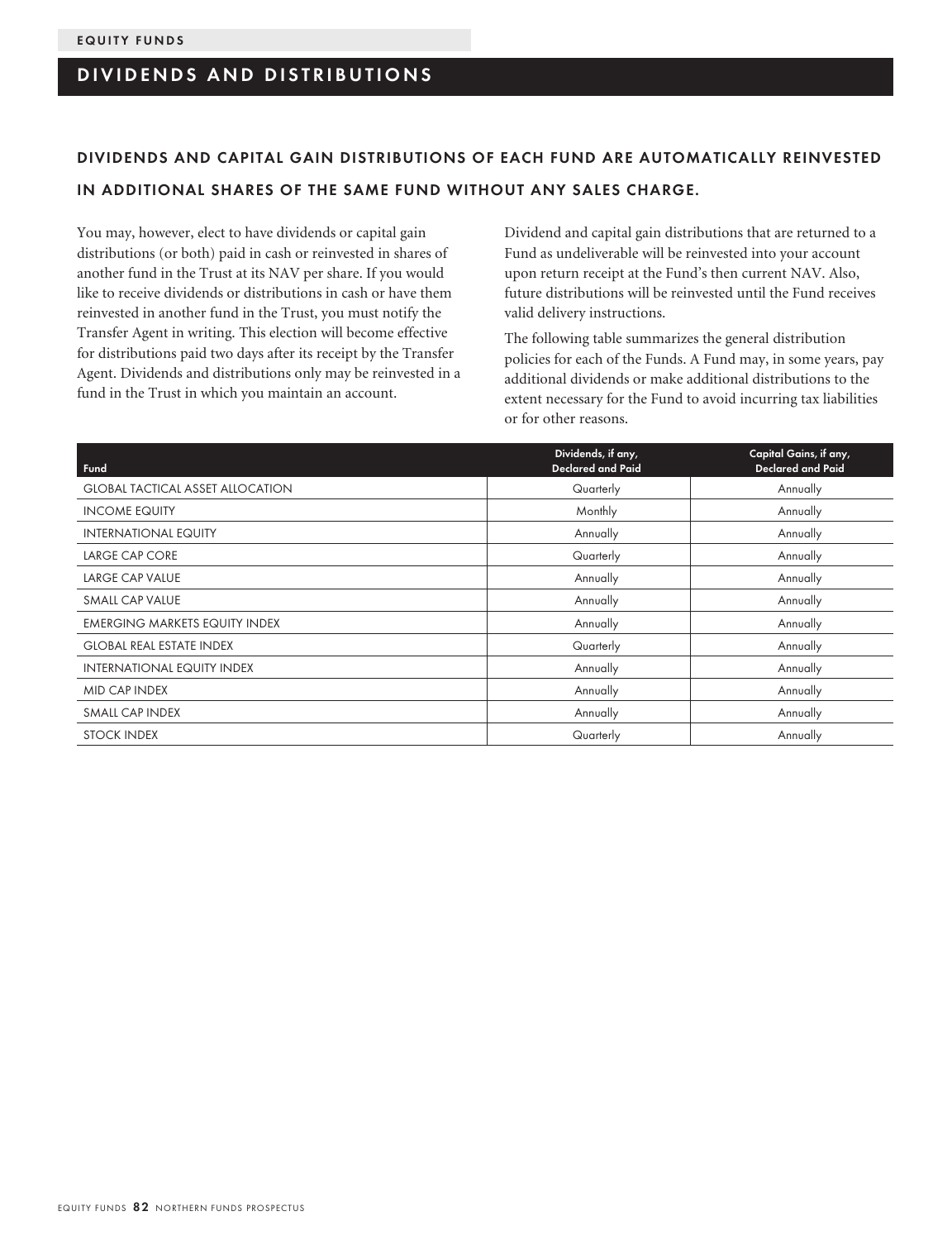## **TAX CONSIDERATIONS**

The following is a summary of certain tax considerations that may be relevant to an investor in a Fund. The discussions of the federal income tax consequences in this Prospectus and the SAI are based on the Internal Revenue Code of 1986, as amended (the "Code") and the regulations issued under it, and court decisions and administrative interpretations, as in effect on the date of this Prospectus. Future legislative or administrative changes or court decisions may significantly alter the statements included herein, and any such changes or decisions may be retroactive. Except where otherwise indicated, the discussion relates to shareholders who are individual U.S. citizens or residents and is based on current tax law. You should consult your tax professional for further information regarding federal, state, local and/or foreign tax consequences relevant to your specific situation.

**DISTRIBUTIONS.** Each Fund intends to qualify as a regulated investment company for federal income tax purposes, and to distribute to shareholders substantially all of its net investment income each year. Except as otherwise noted below, you will generally be subject to federal income tax on a Fund's distributions to you, regardless of whether they are paid in cash or reinvested in Fund shares. For federal income tax purposes, Fund distributions attributable to short-term capital gains and net investment income generally are taxable to you as ordinary income. Distributions attributable to net capital gain (the excess of net long-term capital gains over net short-term capital losses) of a Fund generally are taxable to you as long-term capital gains. This is true no matter how long you own your Fund shares. The maximum long-term capital gain rate applicable to individuals, estates and trusts is currently 20%. Gains from REITs that are unrecaptured Section 1250 gains are subject to tax at a maximum rate of 25%. U.S. individuals with "modified adjusted gross income" exceeding \$200,000 (\$250,000 if married and filing jointly) and trusts and estates with income above certain thresholds are subject to the Medicare contribution tax on their "net investment income," which includes non-exempt interest, dividends and capital gains at a rate of 3.8%.

Except as stated below, you may be subject to state and local taxes on Fund distributions and redemptions. State income taxes may not apply, however, to the portions of each Fund's distributions, if any, that are attributable to interest on certain types of federal securities or interest on securities issued by the particular state or municipalities within the state.

There are certain tax requirements that each Fund must follow in order to qualify as a regulated investment company and to avoid federal income taxation. In their efforts to adhere to these requirements, the Funds may have to limit their investment activity in some types of instruments.

Distributions of "qualifying dividends" will also generally be taxable to you at long-term capital gain rates, as long as certain requirements are met. In general, if 95% or more of the gross income of a Fund (other than net capital gain) consists of dividends received from domestic corporations or "qualified" foreign corporations ("qualifying dividends") and when certain other requirements are met, then all distributions paid by the Fund to individual shareholders will be treated as qualifying dividends. But if less than 95% of the gross income of a Fund (other than net capital gain) consists of qualifying dividends, then distributions paid by the Fund to individual shareholders will be qualifying dividends only to the extent they are derived from qualifying dividends earned by the Fund. For the longterm capital gain rates to apply, you must have owned your Fund shares for at least 61 days during the 121-day period beginning on the date that is 60 days before the Fund's ex-dividend date (and the Fund will need to have met a similar holding period requirement with respect to the shares of the corporation paying the qualifying dividend). The amount of a Fund's distributions that qualify for this favorable treatment may be reduced as a result of the Fund's or an Underlying Fund's securities lending activities, if any, by a high portfolio turnover rate or by investments in debt securities or "non-qualified" foreign corporations.

To the extent that a Fund invests a portion of its assets in entities that qualify as REITs for U.S. federal income tax purposes or foreign corporations that are not "qualified" foreign corporations, distributions attributable to the dividends from those entities will generally not constitute "qualifying dividends" for purposes of the long-term capital gain rate. Accordingly, investors in a Fund should anticipate that all or a portion of the dividends they receive may be taxable at the higher rates generally applicable to ordinary income.

Certain Funds may make distributions to you of "section 199A dividends" with respect to qualified dividends that it receives with respect to its investments in REITs. A section 199A dividend is any dividend or part of such dividend that a Fund pays to its shareholders and reports as a section 199A dividend in written statements furnished to its shareholders. Distributions paid by a Fund that are eligible to be treated as section 199A dividends for a taxable year may not exceed the "qualified REIT dividends" received by the Fund from REITs reduced by the Fund's allocable expenses. Section 199A dividends may be taxed to individuals and other non-corporate shareholders at a reduced effective federal income tax rate, provided the shareholder receiving the dividends has satisfied a holding period requirement for the Fund's shares and satisfied certain other conditions. For the lower rates to apply, you must have owned your Fund shares for at least 46 days during the 91-day period beginning on the date that is 45 days before the Fund's ex-dividend date, but only to the extent that you are not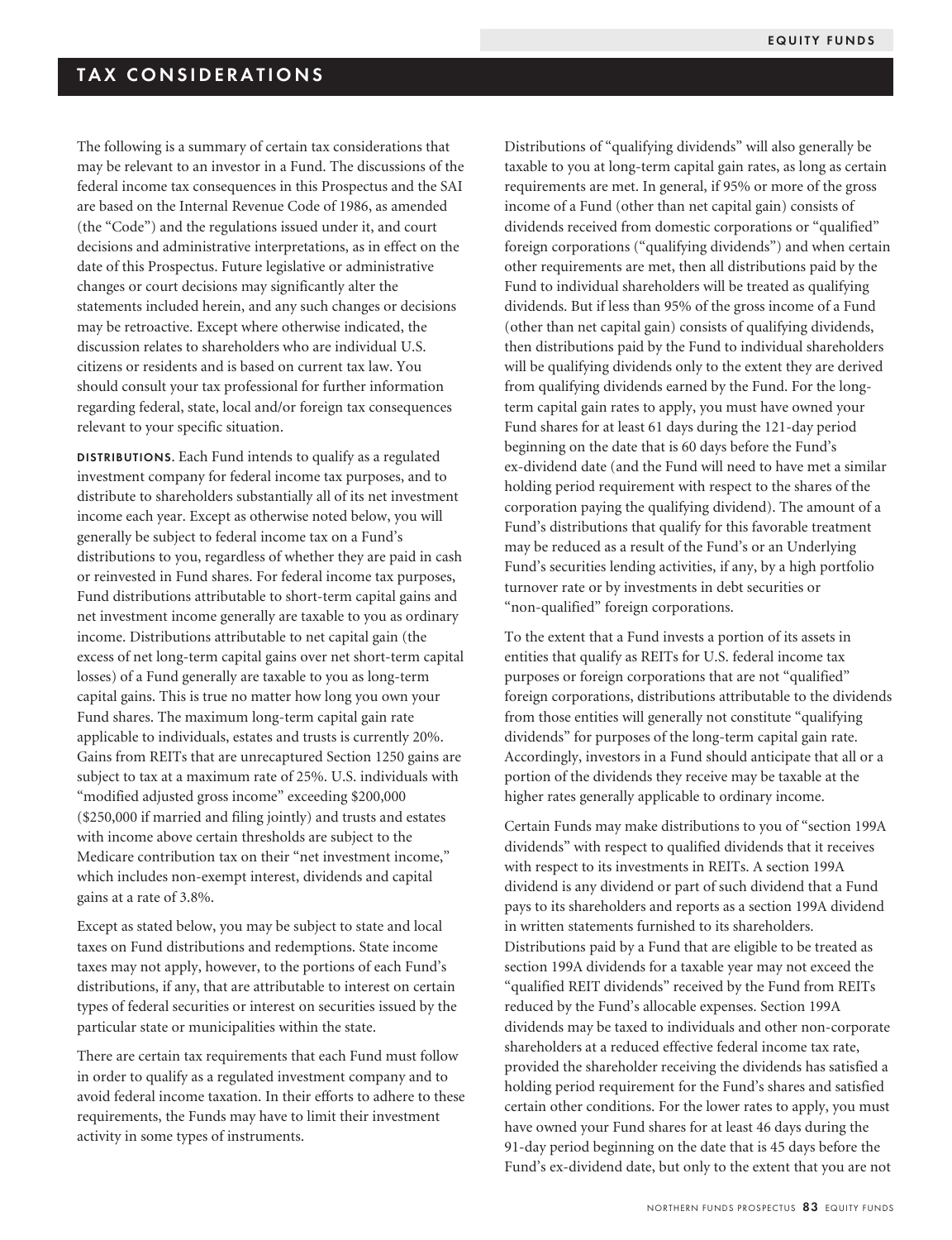under an obligation (under a short-sale or otherwise) to make related payments with respect to positions in substantially similar or related property.

A portion of distributions paid by a Fund to shareholders who are corporations may also qualify for the dividends-received deduction for corporations, subject to certain holding period requirements and debt financing limitations. The amount of the dividends qualifying for this deduction may, however, be reduced as a result of a Fund's or an Underlying Fund's securities lending activities, by a high portfolio turnover rate or by investments in debt securities or foreign corporations.

Dividends and distributions from each Fund will generally be taxable to you in the year in which they are paid, with one exception. Dividends and distributions declared by a Fund in October, November or December and paid in January of the following year are taxed as though they were paid on December 31.

Each year, the Fund will send you an annual statement (Form 1099) of your account activity to assist you in completing your federal, state and local tax returns. Prior to issuing your statement, the Fund makes every effort to obtain correct information regarding Fund income to reduce the number of corrected forms mailed to shareholders. However, when necessary, the Fund will send you a corrected Form 1099 to reflect changes in information regarding fund income.

The REIT or Master Limited Partnership ("MLP") investments of a Fund often do not provide complete tax information to the Fund until after the calendar year-end. Consequently, because of the delay, it may be necessary for the Fund to request permission to extend the deadline for issuance of Forms 1099-DIV beyond January 31. Also, under current provisions of the Code, distributions attributable to operating income of REITs in which a Fund invests are not eligible for favorable tax treatment as long-term capital gains, but as noted above, a Fund may classify such distributions as section 199A dividends.

You should note that if you buy shares of a Fund shortly before it makes a distribution, the distribution will be fully taxable to you even though, as an economic matter, it simply represents a return of a portion of your investment. This adverse tax result is known as "buying into a dividend."

**FOREIGN TAXES.** Some of the Funds may be subject to foreign withholding taxes with respect to dividends or interest received from sources in foreign countries. If more than 50% of the value of the total assets of a Fund consists of stocks and securities (including debt securities) of foreign corporations at the close of a taxable year, the Fund may elect, for federal income tax purposes, to treat certain foreign taxes paid by them, including generally any withholding and other foreign income taxes, as paid by their shareholders. It is anticipated

that the International Equity Fund, Emerging Markets Equity Index Fund and International Equity Index Fund may be eligible to make this election. If these Funds make this election, the amount of such foreign taxes paid by the Funds will be included in its shareholders' income pro rata (in addition to taxable distributions actually received by them), and such shareholders will be entitled either (1) to credit that proportionate amount of taxes against U.S. federal income tax liability as a foreign tax credit (subject to applicable limitations) or (2) to take that amount as an itemized deduction. A Fund that is not eligible or chooses not to make this election will be entitled to deduct such taxes in computing the amounts they are required to distribute.

The Underlying Funds of the Global Tactical Asset Allocation Fund may be subject to foreign withholding or foreign taxes on income or gain from certain foreign securities. In general, these foreign taxes will reduce the taxable income of the Fund, but will not be passed through to you as potential foreign tax credits.

**SALES AND EXCHANGES.** The sale, exchange, or redemption of Fund shares is a taxable event on which a gain or loss may be recognized. For federal income tax purposes, an exchange of shares of one Fund for shares of another Fund is considered the same as a sale. The amount of gain or loss is based on the difference between your tax basis in the Fund shares and the amount you receive for them upon disposition. Generally, you will recognize long-term capital gain or loss if you have held your Fund shares for over twelve months at the time you dispose of them. Gains and losses on shares held for twelve months or less will generally constitute short-term capital gains, except that a loss on shares held six months or less will be recharacterized as a long-term capital loss to the extent of any capital gains distributions that you have received on the shares. A loss realized on a sale or exchange of Fund shares may be disallowed under the so-called "wash sale" rules to the extent the shares disposed of are replaced with other shares of that same Fund within a period of 61 days beginning 30 days before and ending 30 days after the shares are disposed of, such as pursuant to a dividend reinvestment in shares of the Fund. If disallowed, the loss will be reflected in an adjustment to the basis of the shares acquired.

The Funds are required to compute and report to the Internal Revenue Service and furnish to Fund shareholders cost basis information when Fund shares are sold or exchanged. The Funds have elected to use the average cost method, unless you instruct the Funds to use a different IRS-accepted cost basis method, or choose to specifically identify your shares at the time of each sale or exchange. If your account is held by your broker or other financial advisor, they may select a different cost basis method. In these cases, please contact your broker or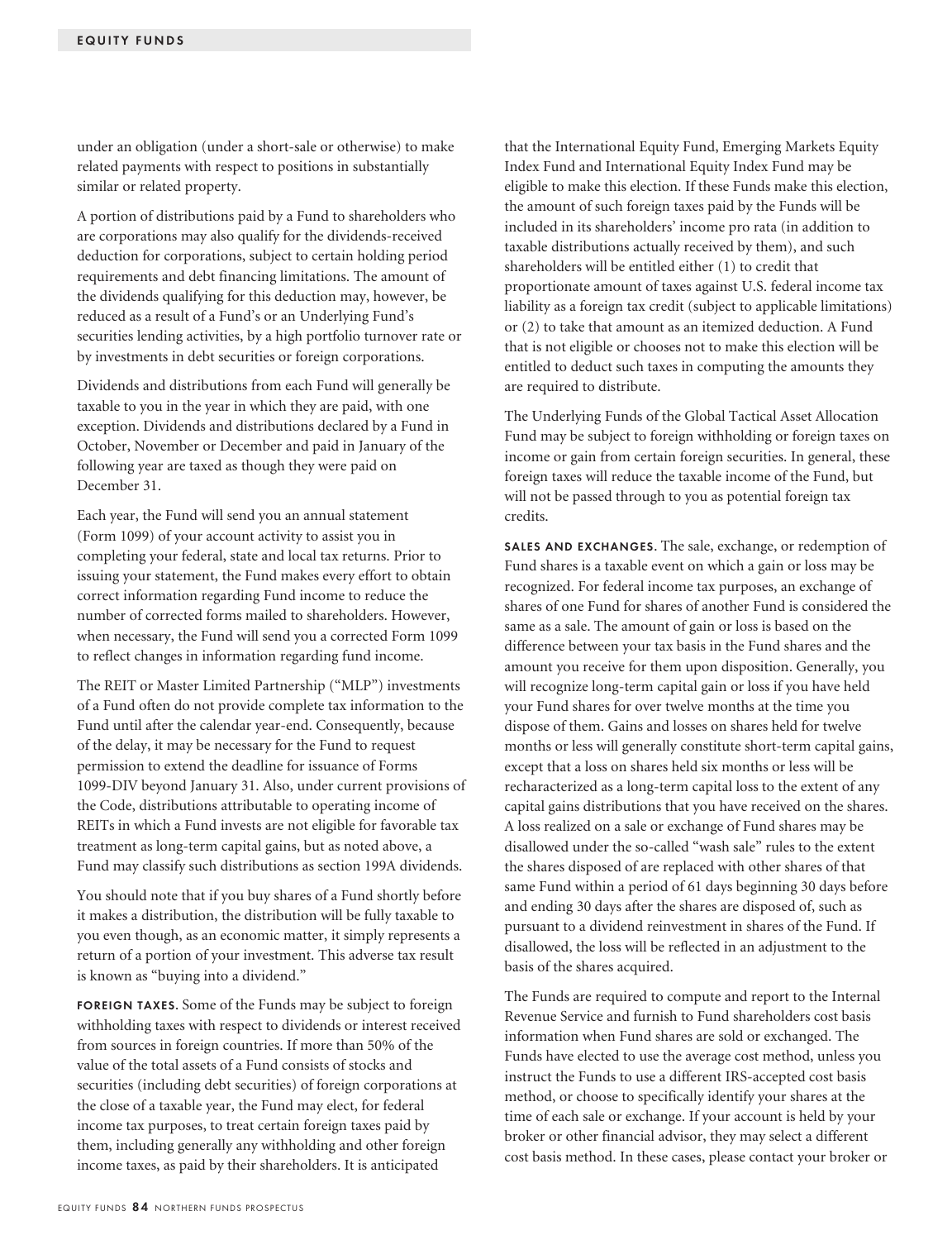other financial advisor to obtain information with respect to the available methods and elections for your account. You should carefully review the cost basis information provided by the Funds and make any additional basis, holding period or other adjustments that are required when reporting these amounts on your federal and state income tax returns. Fund shareholders should consult with their tax professionals to determine the best IRS-accepted cost basis method for their tax situation and to obtain more information about how the new cost basis reporting requirements apply to them.

**IRAS AND OTHER TAX-QUALIFIED PLANS.** One major exception to the preceding tax principles is that distributions on, and sales, exchanges and redemptions of, shares held in an IRA (or other tax-qualified plan) will not be currently taxable unless shares are acquired with borrowed funds.

Shareholders who are recipients of Social Security Act or Railroad Retirement benefits should note that exempt interest dividends will be taken into account in determining the taxability of their benefit payments.

**BACKUP WITHHOLDING.** The Trust will be required in certain cases to withhold and remit to the U.S. Treasury 24% of the dividends and gross sales proceeds paid to any shareholder (i) who had provided either an incorrect tax identification number or no number at all, (ii) who is subject to backup withholding by the Internal Revenue Service for failure to report the receipt of taxable interest or dividend income properly, or (iii) who has failed to certify to the Trust, when required to do so, that he or she is not subject to backup withholding or that he or she is an "exempt recipient."

#### **U.S. TAX TREATMENT OF FOREIGN SHAREHOLDERS.**

Nonresident aliens, foreign corporations and other foreign investors will generally be exempt from U.S. federal income tax on distributions attributable to net capital gains. The exemption may not apply, however, if an investment in a Fund is connected to a trade or business of the foreign investor in the United States or if the foreign investor is present in the United States for 183 days or more in a year and certain other conditions are met.

Fund distributions attributable to other categories of Fund income, such as dividends from companies whose securities are held by a Fund or an Underlying Fund of Global Tactical Asset Allocation Fund, will generally be subject to a 30% withholding tax when paid to foreign shareholders. The withholding tax may, however, be reduced (and, in some cases, eliminated) under an applicable tax treaty between the United States and a shareholder's country of residence or incorporation, provided that the shareholder furnishes the Fund with a properly completed Form W-8BEN or W-8BEN-E, as applicable, to establish entitlement for these treaty benefits.

Dividends reported as short-term capital gain dividends or interest-related dividends are not subject to U.S. withholding tax.

A foreign investor will generally not be subject to U.S. tax on gains realized on sales or exchanges of Fund shares unless the investment in the Fund is connected to a trade or business of the investor in the United States or if the investor is present in the United States for 183 days or more in a year and certain other conditions are met.

Distributions to foreign shareholders attributable to U.S. real estate gains received from the sale of U.S. real property interests and real estate gains from REITs will be subject to U.S. withholding tax at rates up to 21%.

If a foreign shareholder holds more than 5% of a Fund at any time during the 5-year period ending on the date of disposition or redemption of shares (a "5% Shareholder") and the Fund is a U.S. Real Property Holding Corporation (as defined in the Code), the foreign shareholder will be subject to withholding tax on the gross proceeds at a 15% rate and may be required to file a U.S. federal income tax return. Foreign corporations recognizing gain under these rules may be subject to the U.S. Branch Profits Tax.

In addition, the Funds are required to withhold 30% tax on payments to foreign entities that do not meet specified information reporting requirements under the Foreign Account Tax Compliance Act.

All foreign investors should consult their own tax professionals regarding the tax consequences in the United States and their country of residence of an investment in a Fund.

**STATE AND LOCAL TAXES.** You may also be subject to state and local taxes on income and gain attributable to your ownership of Fund shares. State income taxes may not apply, however, to the portions of a Fund's distributions, if any, that are attributable to interest earned by the Fund on U.S. government securities. You should consult your tax professional regarding the tax status of distributions in your state and locality.

**CONSULT YOUR TAX PROFESSIONAL.** Your investment in the Funds could have additional tax consequences. You should consult your tax professional for information regarding all tax consequences applicable to your investments in a Fund. More tax information relating to the Funds is also provided in the SAI. This short summary is not intended as a substitute for careful tax planning.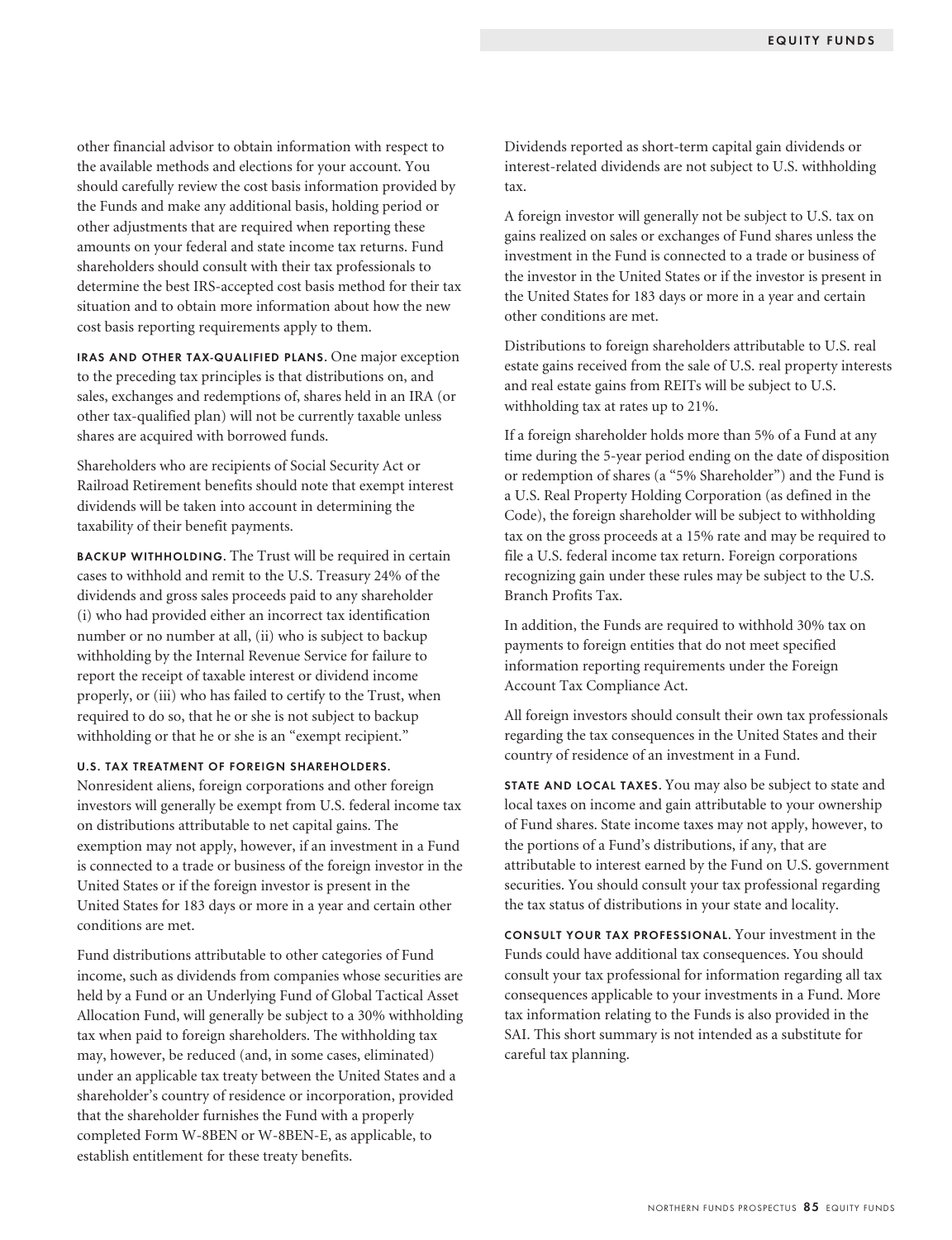# **SECURITIES, TECHNIQUES AND RISKS**

## **ADDITIONAL INFORMATION ON INVESTMENT OBJECTIVES, PRINCIPAL INVESTMENT STRATEGIES AND RELATED RISKS, DESCRIPTION OF SECURITIES AND COMMON INVESTMENT TECHNIQUES**

The following provides additional information regarding each Fund's investment objective, principal investment strategies and related risks discussed in the Fund Summaries—Principal Investment Strategies section for each Fund, as well as information about additional investment strategies and techniques that a Fund may employ in pursuing its investment objective. Principal investment strategies and risks for each Fund are noted in parenthesis. The Funds also may make other types of investments to the extent permitted by applicable law. Additional information about the Funds, their investment strategies and risks can also be found in the Funds' SAI.

All investments carry some degree of risk that will affect the value of a Fund's investments, its investment performance and the price of its shares. As a result, loss of money is a risk of investing in each Fund.

Because the Global Tactical Asset Allocation Fund invests primarily in the Underlying Funds, the risks described below for the Global Tactical Asset Allocation Fund are in reference to the Underlying Funds, and to the extent that the Fund invests directly in securities and other instruments, the risks described below are also directly applicable to the Fund.

**INVESTMENT OBJECTIVES.** A Fund's investment objective may be changed by the Trust's Board of Trustees without shareholder approval. Shareholders will, however, be notified of any changes to a Fund's investment objective. Any changes to a Fund's investment objective may result in a Fund having an investment objective different from the investment objective that the shareholder considered appropriate at the time of investment in the Fund.

**INVESTMENTS OF THE UNDERLYING FUNDS** *(principal strategy for the Global Tactical Asset Allocation Fund)*. Because the Global Tactical Asset Allocation Fund invests in the Underlying Funds, the Fund's shareholders will be affected by the investment policies of the Underlying Funds in direct proportion to the amount of assets the Fund allocates to those Underlying Funds. The Global Tactical Asset Allocation Fund may invest in various Underlying Funds that seek to track certain equity and fixed-income indices. Investments in index funds will subject the Fund to tracking risk, which is the risk that the index funds' performance will not track the performance of its respective index. The Global Tactical Asset Allocation Fund also may invest in Underlying Funds that in turn invest in foreign issuers and thus are subject to additional risks, including changes in foreign currency exchange rates and country risk. Foreign investments of the Underlying Funds may countries in Asia, Latin America, Eastern Europe and Africa. The Global Tactical Asset Allocation Fund also may invest in Underlying Funds that invest in mid- and small-capitalization stocks, which may be riskier than investing in larger, more established companies. The Global Tactical Asset Allocation Fund's investment in Underlying Funds that invest in fixedincome securities will be subject to, among other things, credit (or default) risk and interest rate/maturity risk. Credit (or default) risk is the risk that an issuer or guarantor of a security or a counterparty to a transaction may default on its payment obligations or experience a decline in credit quality. Interest rate/maturity risk is the risk that increases in prevailing interest rates will cause fixed-income securities held by the Fund to decline in value. The magnitude of this decline will often be greater for longer-term fixed-income securities than shorterterm fixed-income securities. The Underlying Funds will also be subject to prepayment (or call) risk (the risk that an issuer will exercise its right to pay principal on an obligation held by the Fund earlier than expected) and debt extension risk (the risk that an issuer will exercise its right to pay principal on an obligation held by the Fund later than expected). The Global Tactical Asset Allocation Fund may invest in Underlying Funds that invest in asset-backed and structured investment securities, which may involve a greater chance of default during periods of economic downturn than other securities, and may be less liquid and more difficult to value and liquidate. Underlying Funds may also invest in real estate securities, commodityrelated securities and money market investments. The risks of the Underlying Funds' investments, and the Fund to the extent the Fund invested in those investments directly, are discussed in more detail below.

include securities of issuers located in emerging market

## **AFFILIATED FUND RISK** *(principal risk for the Global Tactical Asset Allocation Fund)*.

The Funds' investment in Underlying Funds may have the effect of creating economies of scale, possibly resulting in lower expense ratios for the Underlying Funds, because the Funds may own substantial portions of the shares of the Underlying Funds. However, redemption of the Underlying Fund shares by one or more Funds could cause the expense ratio of an Underlying Fund to increase, as its fixed costs would be spread over a smaller asset base. Because of large positions of certain Funds, the Underlying Funds may experience relatively large inflows and outflows of cash due to the Funds' purchases and sales of Underlying Fund shares. Although NTI may seek to minimize the impact of these transactions where possible, for example, by structuring them over a reasonable period of time or through other measures, Underlying Funds may experience increased expenses as they buy and sell portfolio securities to manage the cash flow effect related to these transactions. Further, when NTI structures transactions over a reasonable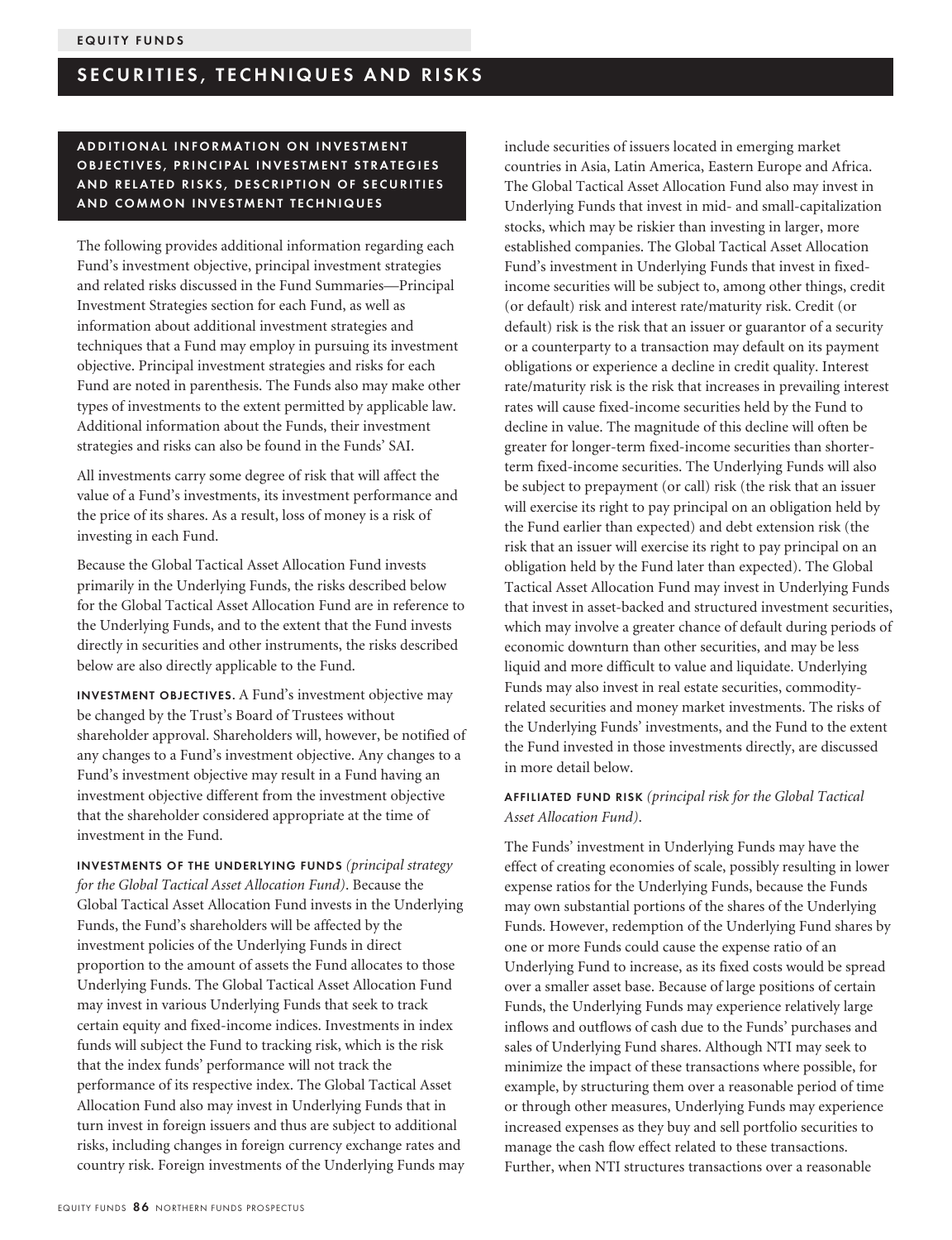period of time in order to manage the potential impact of the buy and sell decisions for the Funds, those Funds, including funds-of-funds, may pay more or less (for purchase activity) or receive more or less (for redemption activity), for shares of the Underlying Funds than if the transactions were executed in one transaction. In addition, substantial redemptions by the Funds within a short period of time could require the Underlying Fund to liquidate positions more rapidly than would otherwise be desirable, which may have the effect of reducing or eliminating potential gain or causing it to realize a loss. Substantial redemptions may also adversely affect the ability of the Underlying Fund to implement its investment strategy. NTI may have a conflict of interest with respect to Fund investments in Underlying Funds, particularly when an Underlying Fund that is an ETF is thinly traded, or when an Underlying Fund has low assets. NTI also has an economic conflict of interest in determining the allocation of the Funds' assets among the Underlying Funds, as it earns different fees from the various Underlying Funds.

**ASSET ALLOCATION RISK** *(principal risk for the Global Tactical Asset Allocation Fund)* is the risk that the selection by the Global Tactical Asset Allocation Fund's portfolio manager of the Underlying Funds and the allocation of the Fund's assets among the various asset classes and market segments as defined by Northern Trust's Investment Policy Committee may cause the Fund to underperform other funds with a similar investment objective. The Fund's investment in any one Underlying Fund or asset class may exceed 25% of the Fund's total assets.

**ASSET-BACKED SECURITIES.** Asset-backed securities are sponsored by entities such as government agencies, banks, financial companies and commercial or industrial companies. Asset-backed securities represent participations in, or are secured by and payable from, pools of assets such as mortgages, automobile loans, credit card receivables and other financial assets. In effect, these securities "pass through" the monthly payments that individual borrowers make on their mortgages or other assets net of any fees paid to the issuers. Examples of these include guaranteed mortgage pass-through certificates, collateralized mortgage obligations ("CMOs") and real estate mortgage investment conduits ("REMICs"). Examples of assetbacked securities also include collateralized debt obligations ("CDOs"), which include collateralized bond obligations ("CBOs"), collateralized loan obligations ("CLOs") and other similarly structured securities. A CBO is a trust typically collateralized by a pool that is backed by a diversified pool of high risk, below-investment-grade fixed-income securities.

A CLO is a trust typically collateralized by a pool of loans that may include, among others, domestic and foreign senior secured loans; senior unsecured loans; and other subordinate

corporate loans, including loans that may be rated below-investment-grade or equivalent unrated loans.

INVESTMENT STRATEGY. To the extent consistent with their investment objectives and strategies, the Funds may purchase these and other types of asset-backed securities. The Funds also may, to the extent consistent with their investment objectives and strategies, invest in CDOs. Such securities are subject to the same quality requirements as the other types of fixed-income securities held by a Fund.

SPECIAL RISKS. In addition to credit and market risk, assetbacked securities may involve prepayment risk because the underlying assets (loans) may be prepaid at any time. Prepayment (or call) risk is the risk that an issuer will exercise its right to pay principal on an obligation held by a Fund (such as an asset-backed security) sooner than expected. This may happen during a period of falling interest rates. Accordingly, a Fund's ability to maintain positions in such securities will be affected by reductions in the principal amount of such securities resulting from prepayments, and its ability to reinvest the returns of principal at comparable yields is subject to generally prevailing interest rates at that time.

The value of these securities also may change because of actual or perceived changes in the creditworthiness of the originator, the service agent, the financial institution providing the credit support or the counterparty. Unlike mortgage-backed securities issued or guaranteed by agencies of the U.S. government or government-sponsored enterprises, mortgage-backed securities issued by private issuers do not have a government or government-sponsored enterprise guarantee (but may have other credit enhancement), and may, and frequently do, have less favorable collateral, credit risk or other underwriting characteristics. Credit supports generally apply only to a fraction of a security's value. Like other fixed-income securities, when interest rates rise, the value of an asset-backed security generally will decline. However, when interest rates decline, the value of an asset-backed security with prepayment features may not increase as much as that of other fixed-income securities. In addition, non-mortgage asset-backed securities involve certain risks not presented by mortgage-backed securities. Primarily, these securities do not have the benefit of the same security interest in the underlying collateral. Credit card receivables generally are unsecured, and the debtors are entitled to the protection of a number of state and federal consumer credit laws. Automobile receivables are subject to the risk that the trustee for the holders of the automobile receivables may not have an effective security interest in all of the obligations backing the receivables. If the issuer of the security has no security interest in the related collateral, there is the risk that a Fund or an Underlying Fund could lose money if the issuer defaults. CBOs and CLOs are generally offered in tranches that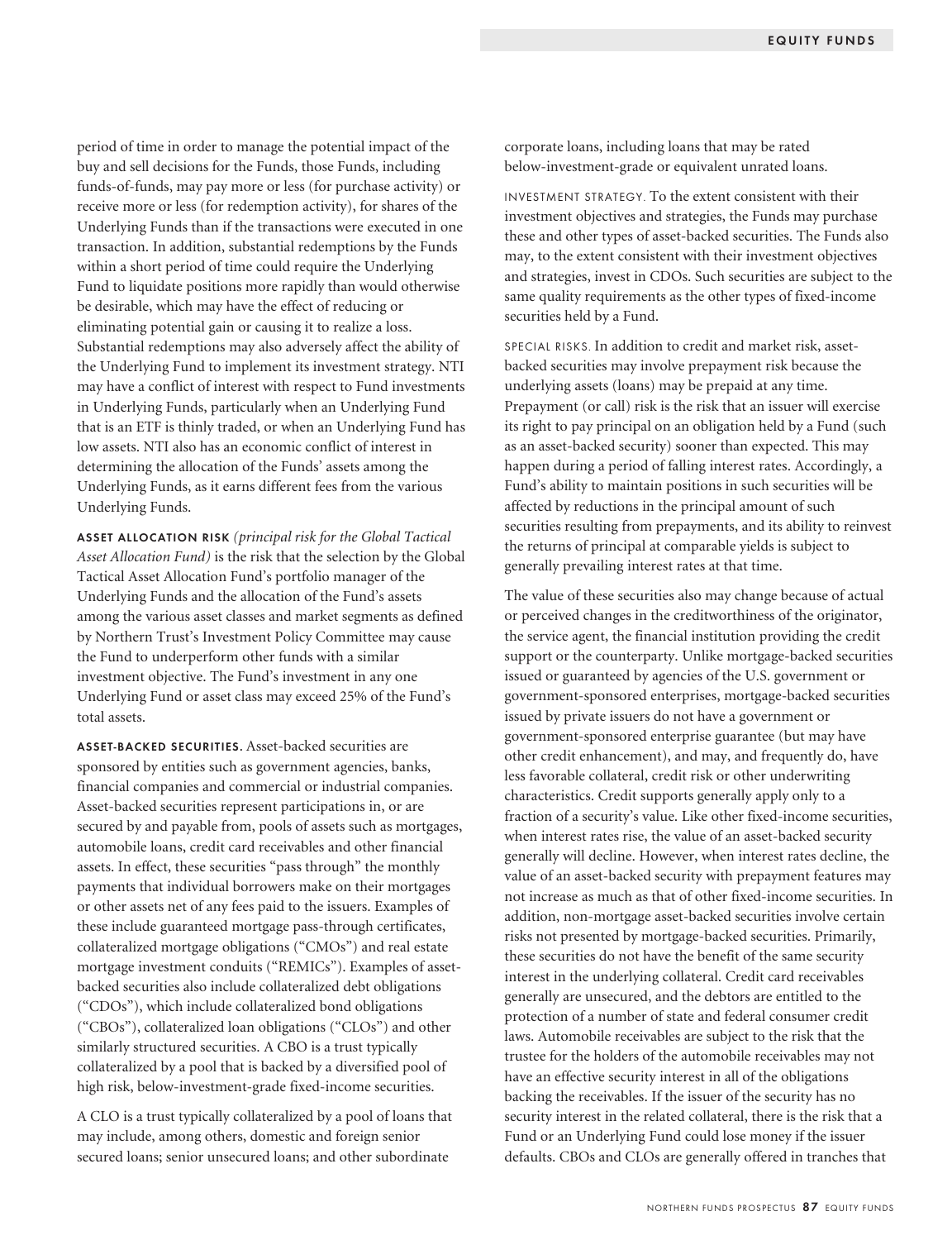vary in risk and yield. Both CBOs and CLOs can experience substantial losses due to actual defaults of the underlying collateral, increased sensitivity to defaults due to collateral default and disappearance of junior tranches that protect the more senior tranches, market anticipation of defaults and aversion to CBO or CLO securities as a class. The economic recession that commenced in the United States in 2008 introduced a period of heightened levels of default on the receivables and loans underlying asset-backed securities than were historically experienced. A future economic downturn could increase the risk that such assets underlying asset-backed securities purchased by a Fund or an Underlying Fund will also suffer greater levels of default than were historically experienced.

In addition to prepayment risk, investments in mortgagebacked securities comprised of subprime mortgages and investments in other asset-backed securities of underperforming assets may be subject to a higher degree of credit risk, valuation risk, and liquidity risk.

**BORROWINGS AND REVERSE REPURCHASE AGREEMENTS.** The Funds or Underlying Funds may borrow money from banks and may enter into reverse repurchase agreements with banks and other financial institutions.

INVESTMENT STRATEGY. Each Fund may borrow money from banks and enter into reverse repurchase agreements with banks and other financial institutions in amounts not exceeding one-fourth of the value of its total assets (including the amount borrowed). The Funds may enter into reverse repurchase agreements when the Investment Adviser expects that the interest income to be earned from the investment of the transaction proceeds will be greater than the related interest expense.

SPECIAL RISKS. Borrowings and reverse repurchase agreements involve leveraging. Reverse repurchase agreements involve the sale of securities held by a Fund or Underlying Fund subject to the Fund's or Underlying Fund's agreement to repurchase them at a mutually agreed upon date and price (including interest). If the securities held by the Funds or Underlying Funds decline in value while these transactions are outstanding, the NAV of the Funds' or Underlying Funds' outstanding shares will decline in value by proportionately more than the decline in value of the securities.

In addition, reverse repurchase agreements involve the risks that (a) the interest income earned by a Fund or Underlying Fund (from the investment of the proceeds) will be less than the interest expense of the transaction; (b) the market value of the securities sold by a Fund or Underlying Fund will decline below the price the Fund is obligated to pay to repurchase the securities; and (c) the securities may not be returned to the Fund or Underlying Fund.

**COMMODITY-LINKED SECURITIES** *(principal strategy for the Global Tactical Asset Allocation Fund)*. To the extent consistent with their investment objectives and strategies, the Funds or an Underlying Fund of the Global Tactical Asset Allocation Fund may seek to provide exposure to the investment returns of real assets that trade in the commodity markets through investments in commodity-linked derivative securities, which are designed to provide this exposure without direct investment in physical commodities or commodities futures contracts. Real assets are assets such as oil, gas, industrial and precious metals, livestock, and agricultural or meat products, or other items that have tangible properties, as compared to stocks or bonds, which are financial instruments. In choosing Underlying Funds, the Investment Adviser seeks to provide exposure to various commodities and commodity sectors.

SPECIAL RISKS. The value of commodity-linked derivative securities may be affected by a variety of factors, including, but not limited to, overall market movements and other factors affecting the value of particular industries or commodities, such as weather, disease, embargoes, acts of war or terrorism, or political and regulatory developments.

The prices of commodity-linked derivative securities may move in different directions than investments in traditional equity and debt securities when the value of those traditional securities is declining due to adverse economic conditions. As an example, during periods of rising inflation, debt securities have historically tended to decline in value due to the general increase in prevailing interest rates. Conversely, during those same periods of rising inflation, the prices of certain commodities, such as oil and metals, have historically tended to increase. Of course, there cannot be any guarantee that these investments will perform in that manner in the future, and at certain times the price movements of commodity-linked instruments have been parallel to those of debt and equity securities. Commodities have historically tended to increase and decrease in value during different parts of the business cycle than financial assets. Nevertheless, at various times, commodities prices may move in tandem with the prices of financial assets and thus may not provide overall portfolio diversification benefits. Under favorable economic conditions, the Underlying Fund's investments may be expected to underperform an investment in traditional securities. Over the long term, the returns on the Underlying Fund's investments are expected to exhibit low or negative correlation with stocks and bonds.

**COMMODITY-RELATED SECURITIES RISK** *(principal risk for the Global Tactical Asset Allocation Fund)* is the risk that exposure to the commodities markets may subject a Fund to greater volatility than investments in other kinds of securities. In addition to overall market movements, commodity-related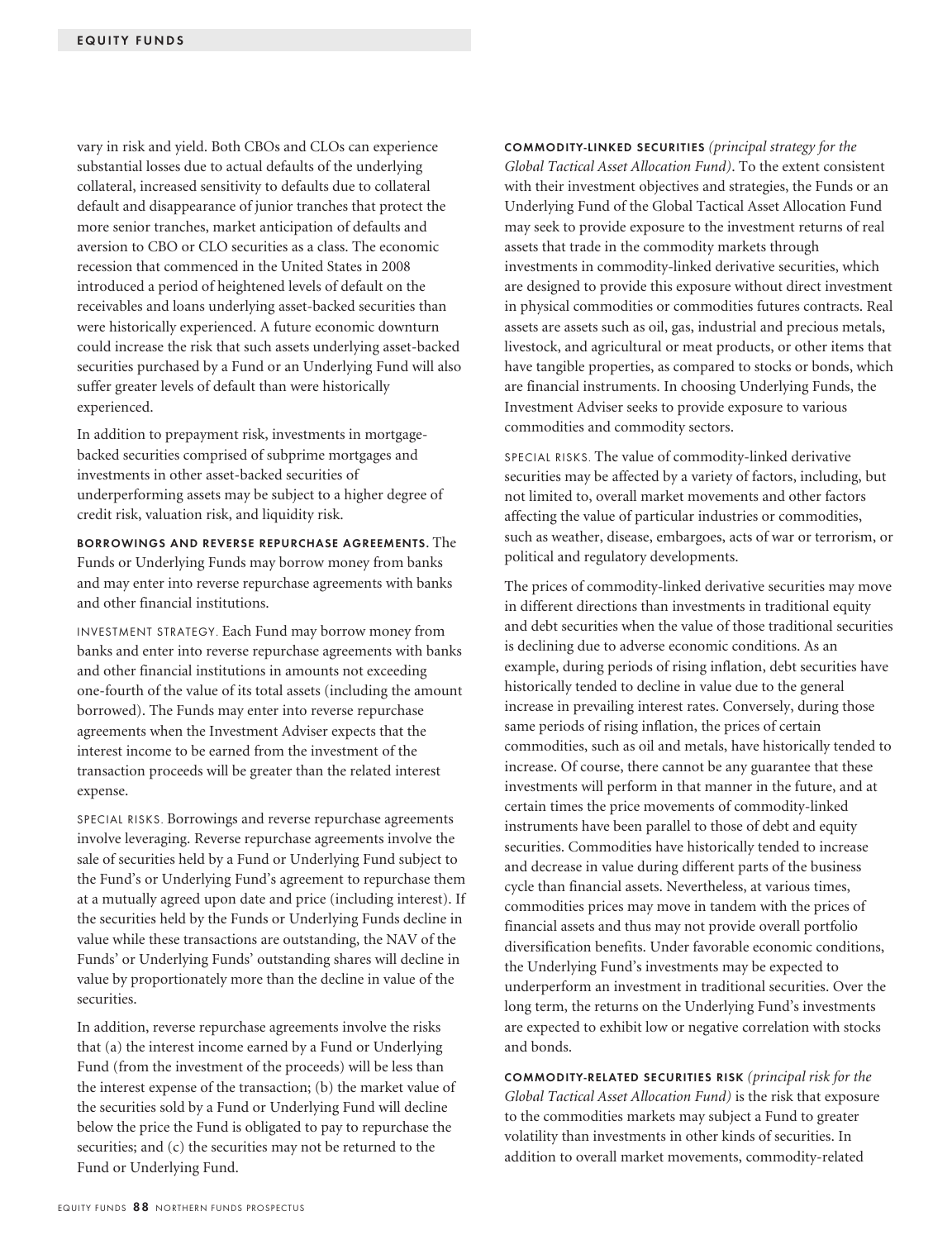securities may be adversely impacted by commodity index volatility, changes in interest rates, or factors affecting a particular industry or commodity, such as weather, disease (including pandemic), tariffs, embargoes or other trade barriers, acts of war or terrorism, or political and regulatory developments.

INVESTMENT STRATEGY. To the extent consistent with their investment objectives and strategies, the Funds or Underlying Funds may invest a portion of their assets in commodityrelated securities.

SPECIAL RISKS. Commodity-related industries throughout the world are subject to greater political, environmental, and other governmental regulation than many other industries. Changes in government policies and the need for regulatory approvals may adversely affect the products and services of companies in the commodities industries. The effect of future regulations affecting commodity-related industries cannot be predicted. The value of a Fund's investments in commodity-related securities may decline and fluctuate in a rapid and unpredictable manner.

**CONVERTIBLE SECURITIES.** A convertible security is a bond or preferred stock that may be converted (exchanged) into the common stock of the issuing company within a specified time period for a specified number of shares. Convertible securities offer a way to participate in the capital appreciation of the common stock into which the securities are convertible, while earning higher current income than is available from the common stock.

INVESTMENT STRATEGY. To the extent consistent with their investment objectives and strategies, the Funds or Underlying Funds may acquire convertible securities. These securities are subject to the same rating requirements as fixed-income securities that are held by a Fund. Except for the Global Real Estate Index Fund, convertible securities will be rated "investment grade" at the time of purchase. The Global Real Estate Index Fund intends to invest in convertible securities rated "investment grade" at the time of purchase except that the Fund may purchase up to 15% of its total assets, measured at the time of purchase, in convertible securities rated BB or below when the Investment Adviser determines that such securities are desirable in light of the Fund's investment objective and portfolio mix. For a discussion of the risks related to non-investment grade securities, see "Non-Investment Grade Securities," below.

SPECIAL RISKS. The price of a convertible security normally will vary in some proportion to changes in the price of the underlying common stock because of either a conversion or exercise feature. However, the value of a convertible security may not increase or decrease as rapidly as the underlying

common stock. Additionally, convertible securities are subject to market risk, credit and counterparty risk, interest rate risk and other market and issuer-specific risks that apply to the underlying common stock. While convertible securities generally offer lower interest or dividend yields than non-convertible fixed-income securities of similar quality, their value tends to increase as the market value of the underlying stock increases and to decrease when the value of the underlying stock decreases, and may vary in price in response to changes in the price of the underlying common stock, with greater volatility. Also, a Fund or Underlying Fund may be forced to convert a security before it would otherwise choose, which may have an adverse effect on the Fund's or Underlying Fund's return and its ability to achieve its investment objective.

**CREDIT (OR DEFAULT) RISK** *(principal risk for the Global Tactical Asset Allocation Fund)*. Credit risk, also called default risk, is the risk that an issuer of fixed income securities held by a Fund may default on its obligation to pay interest and repay principal. Generally, the lower the credit rating of a security, the greater the risk that the issuer of the security will default on its obligation. High quality securities are generally believed to have relatively low degrees of credit risk. The Funds intend to enter into financial transactions with counterparties that are creditworthy at the time of the transactions. There is always the risk that the Investment Adviser's analysis of creditworthiness is incorrect or may change due to market conditions. Concerns over an issuer's ability to make principal or interest payments may cause the value of a fixed income security to decline. To the extent that a Fund focuses its transactions with a limited number of counterparties, it will be more susceptible to the risks associated with one or more counterparties. In addition, the Funds may incur expenses in an effort to protect a Fund's interests or enforce its rights against an issuer, guarantor or counterparty or may be hindered or delayed in exercising these rights.

**CREDIT FACILITY AND BORROWING.** The Funds, the other funds of the Trust, and affiliated funds of Northern Institutional Funds (each a "Portfolio", and together the "Portfolios") have jointly entered into a revolving credit facility (the "Credit Facility") whereby the Funds, the other funds in the Trust, and the Portfolios may borrow for the temporary funding of shareholder redemptions or for other temporary or emergency purposes. Pursuant to the Credit Facility, the participating Portfolios and funds may borrow up to an aggregate commitment amount of \$250 million (the "Commitment Limit") at any time, subject to asset coverage and other limitations as specified in the Credit Facility and under the 1940 Act. The Funds may borrow up to the maximum amount allowable under their current prospectuses and SAIs, subject to various other legal, regulatory or contractual limits, including the asset coverage limits in the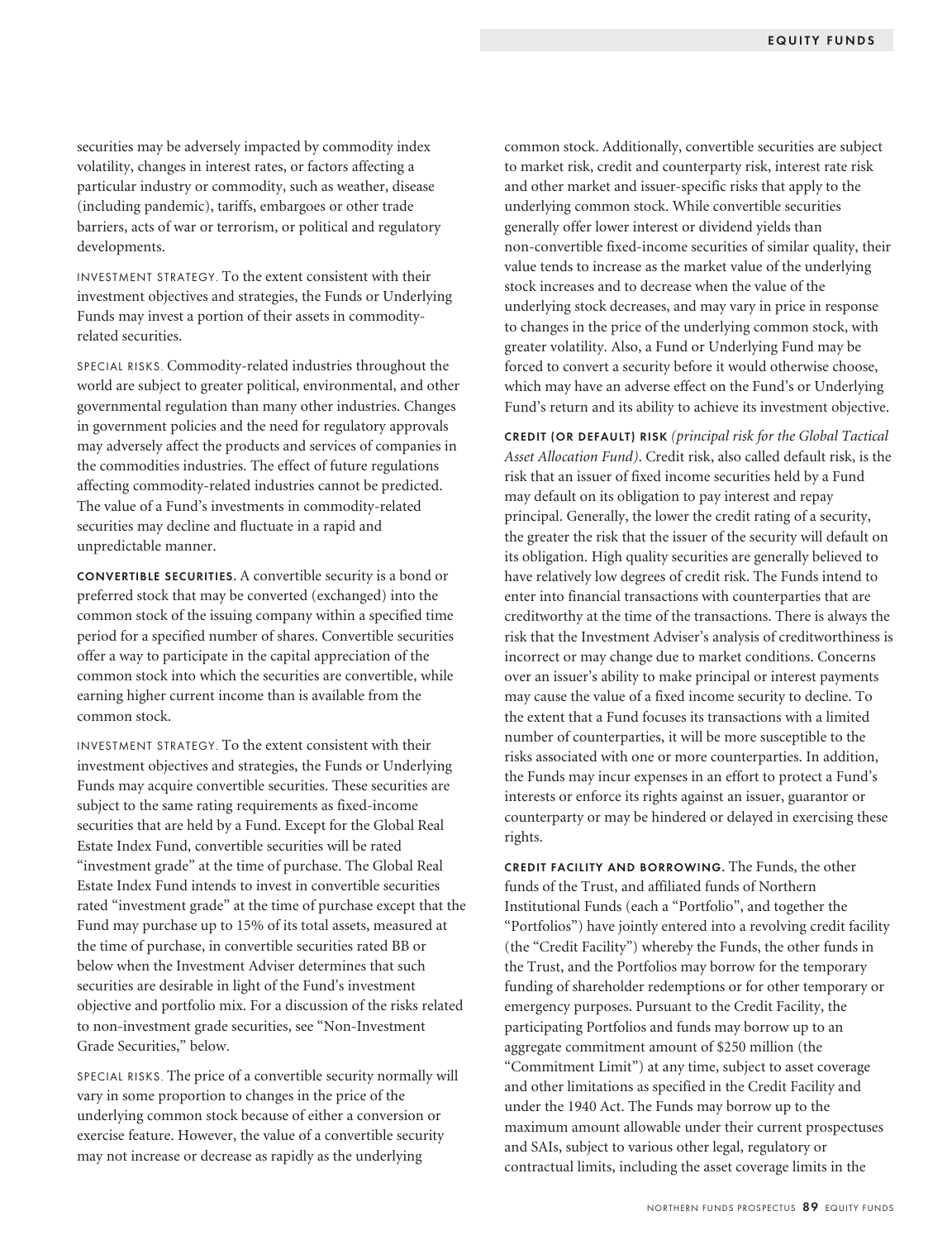Credit Facility. Borrowing results in interest expense and other fees and expenses for the Funds that may impact a Fund's expenses, including any net expense ratios. The costs of borrowing may reduce a Fund's yield. If a Fund borrows pursuant to the Credit Facility, it is charged interest at a variable rate. Each Fund also pays a commitment fee equal to its pro rata share of the unused portion of the Credit Facility. The availability of funds under the Credit Facility can be affected by other participating Portfolios' or funds' borrowings under the Credit Facility. As such, a Fund may be unable to borrow (or borrow further) under the Credit Facility if the Commitment Limit has been reached.

**CUSTODIAL RECEIPTS.** Custodial receipts are participations in trusts that hold U.S. government, bank, corporate or other obligations. U.S. Treasury securities are sold under such names as TIGRs (Treasury Income Growth Receipts) and CATS (Certificates of Accrual on Treasury Securities). Like other stripped obligations, custodial receipts entitle the holder to future interest payments or principal payments or both on securities held by the custodian.

INVESTMENT STRATEGY. To the extent consistent with their investment objectives and strategies, the Funds or Underlying Funds may invest a portion of their assets in custodial receipts.

SPECIAL RISKS. Like other stripped securities (which are described below), stripped custodial receipts may be subject to greater price volatility than ordinary debt obligations because of the way in which their principal and interest are returned to investors. Custodial receipts may not be considered obligations of the U.S. government or other issuer of the security held by the custodian for the purpose of securities laws. If for tax purposes a Fund is not considered to be the owner of the securities held in the underlying trust or custodial account, the Fund may suffer adverse tax consequences. As a holder of custodial receipts, a Fund will bear its proportionate share of the fees or expenses charged to the custodial account.

**CYBERSECURITY RISK** *(principal risk for all Funds)*. With the increased use of the Internet and because information technology ("IT") systems and digital data underlie most of the Funds' operations, the Funds and their investment adviser, custodian, transfer agent, distributor and other service providers and the financial intermediaries of each (collectively "Service Providers") are exposed to the risk that their operations and data may be compromised as a result of internal and external cyber-failures, breaches or attacks ("Cyber Risk"). This could occur as a result of malicious or criminal cyberattacks. Cyber-attacks include actions taken to: (i) steal or corrupt data maintained online or digitally, (ii) gain unauthorized access to or release confidential information, (iii) shut down a Fund or Service Provider website through denial-of-service attacks, or (iv) otherwise disrupt normal

business operations. However, events arising from human error, faulty or inadequately implemented policies and procedures or other systems failures unrelated to any external cyber-threat may have effects similar to those caused by deliberate cyber-attacks.

Successful cyber-attacks or other cyber-failures or events affecting the Funds or their Service Providers may adversely impact a Fund or its shareholders. For instance, such attacks, failures or other events may interfere with the processing of shareholder transactions, impact a Fund's ability to calculate its NAV, cause the release of private shareholder information or confidential Fund information, impede trading, or cause reputational damage. Such attacks, failures or other events could also subject the Funds or their Service Providers to regulatory fines, penalties or financial losses, reimbursement or other compensation costs, and/or additional compliance costs. Insurance protection and contractual indemnification provisions may be insufficient to cover these losses. The Funds or their Service Providers may also incur significant costs to manage and control Cyber Risk. While the Funds and their Service Providers have established IT and data security programs and have in place business continuity plans and other systems designed to prevent losses and mitigate Cyber Risk, there are inherent limitations in such plans and systems, including the possibility that certain risks have not been identified or that cyber-attacks may be highly sophisticated.

Cyber Risks are also present for the Underlying Funds and for issuers of securities or other instruments in which the Funds invest, which could result in material adverse consequences for such Underlying Funds or issuers, and may cause a Fund's investment in such Underlying Funds or issuers to lose value.

**DEBT EXTENSION RISK** *(principal risk for the Global Tactical Asset Allocation Fund)* is the risk that an issuer will exercise its right to pay principal on an obligation held by the Global Tactical Asset Allocation Fund or an Underlying Fund (such as an asset-backed security) later than expected. This may happen during a period of rising interest rates. The Global Tactical Asset Allocation Fund may invest in Underlying Funds that primarily hold fixed income securities, which may be subject to debt extension risk. Under these circumstances, the value of the obligation will decrease and the Global Tactical Asset Allocation Fund will suffer from the inability to invest in higher yielding securities.

**DEPOSITARY RECEIPTS RISK** *(principal risk for the Global Real Estate Index Fund, Emerging Markets Equity Index Fund and International Equity Index Fund).* Foreign securities may trade in the form of depositary receipts. In addition to investment risks associated with the underlying issuer, depositary receipts may expose the Fund to additional risks associated with non-uniform terms that apply to depositary receipt programs,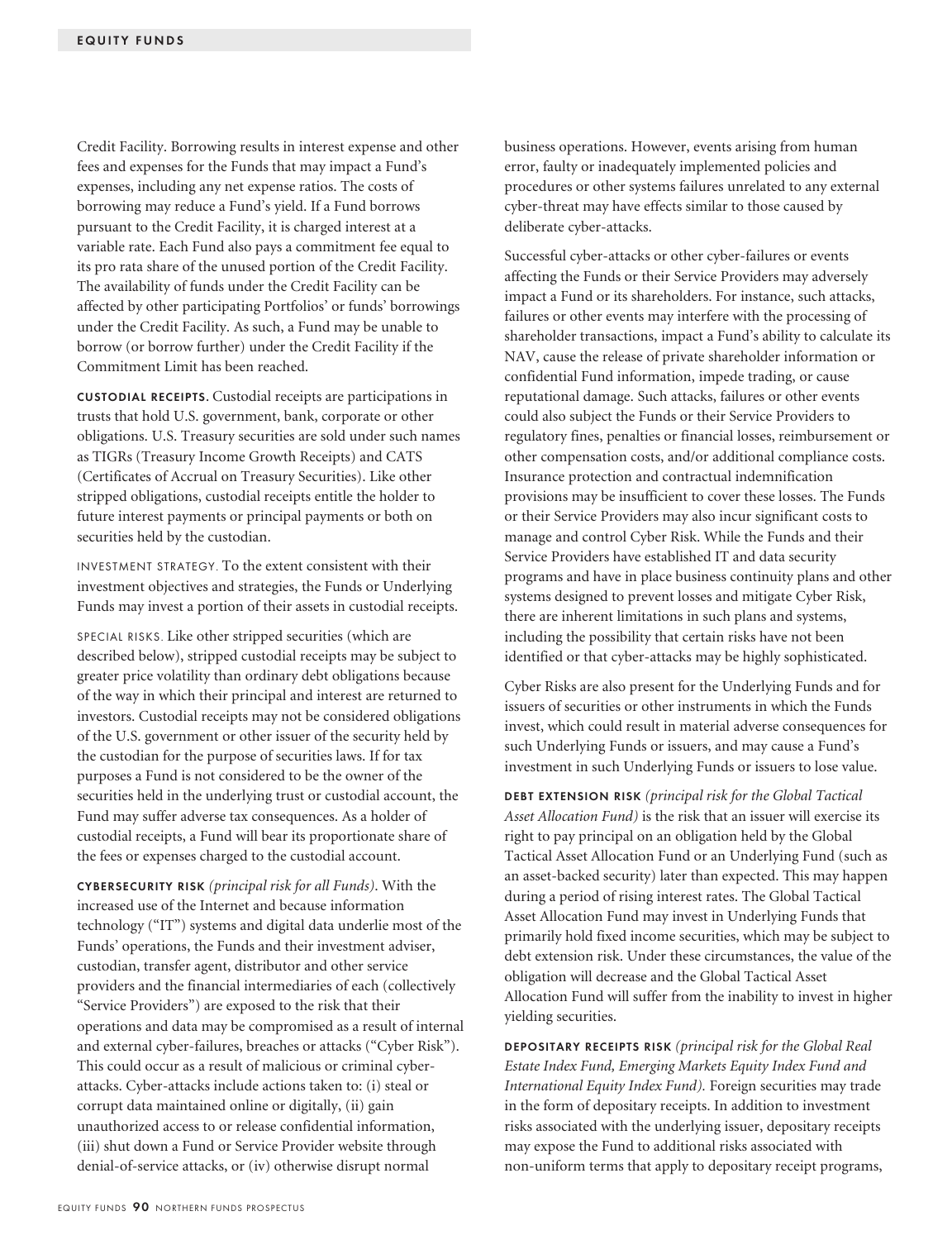including credit exposure to the depository bank and to the sponsors and other parties with whom the depository bank establishes the programs, currency, political, economic, market risks and the risk of an illiquid market for depositary receipts. Depositary receipts are generally subject to the same risks as the foreign securities that they evidence or into which they may be converted. Depositary receipts may not track the price of the underlying foreign securities on which they are based, may have limited voting rights, and may have a distribution subject to a fee charged by the depository. As a result, equity shares of the underlying issuer may trade at a discount or premium to the market price of the depositary receipts. Some institutions issuing depositary receipts may not be sponsored by the issuer. Unsponsored programs generally expose investors to greater risks than sponsored programs and do not provide holders with many of the shareholder benefits that come from investing in a sponsored depositary receipt.

**DERIVATIVES** *(principal strategy for the Global Tactical Asset Allocation Fund)*. To the extent consistent with their investment objectives and strategies, a Fund other than the Global Tactical Asset Allocation Fund, may purchase certain "derivative" instruments for hedging or speculative purposes. The Global Tactical Asset Allocation Fund may invest directly in derivatives for hedging purposes, and the Underlying Funds may invest in derivative instruments for hedging or speculative purposes. A derivative is a financial instrument whose value is derived from, or based upon, the performance of underlying assets, interest or currency exchange rates, or other indices and may be leveraged. Derivatives include futures contracts, options, interest rate and currency swaps, equity swaps, forward currency contracts and structured securities (including CMOs and other types of assetbacked securities, "stripped" securities and various floating rate instruments, including leveraged "inverse floaters").

INVESTMENT STRATEGY. Under normal market conditions, a Fund or an Underlying Fund may invest in derivative securities (other than the Income Equity Fund which may invest to a greater extent in derivatives) including structured securities, options, futures contracts, swaps, and interest rate caps and floors if the potential risks and rewards are consistent with the Fund's objective, strategies and overall risk profile. In unusual circumstances, including times of increased market volatility, a Fund may make more significant investments in derivatives. A Fund may use derivatives for hedging purposes to offset a potential loss in one position by establishing an interest in an opposite position. The Funds also may use derivatives for speculative purposes to invest for potential income or capital gain. Each Equity Fund and Equity Index Fund may invest more than 5% of its assets in derivative instruments for non-hedging purposes (i.e. for potential income or gain). The Funds may also invest in derivatives for liquidity purposes.

SPECIAL RISKS. An investment in derivatives can be more sensitive to changes in interest rates and sudden fluctuations in market prices than conventional securities. Investments in derivative instruments, which may be leveraged, may result in losses exceeding the amounts invested. A Fund's or Underlying Fund's losses may be greater if it invests in derivatives than if it invests only in conventional securities. Hedges are sometimes subject to imperfect matching between the derivative and the underlying security, and there can be no assurance that a Fund's hedging transactions will be effective. The use of hedging may result in certain adverse tax consequences. Engaging in derivative transactions involves special risks, including (a) market risk that a Fund's or an Underlying Fund's derivatives position will lose value; (b) credit risk that the counterparty to the transaction will default; (c) leveraging risk that the value of the derivative instrument will decline more than the value of the assets on which it is based; (d) risks pertaining to illiquid investments that a Fund or an Underlying Fund will be unable to sell its position because of lack of market depth or disruption; (e) pricing risk that the value of a derivative instrument will be difficult to determine; and (f) operations risk that loss will occur as a result of inadequate systems or human error. Many types of derivatives have been developed recently and have not been tested over complete market cycles. For these reasons, a Fund or an Underlying Fund may suffer a loss whether or not the analysis of the investment advisers is accurate.

In order to secure its obligations in connection with derivative contracts or special transactions, a Fund or an Underlying Fund will either own the underlying assets, enter into offsetting transactions or set aside cash or readily marketable securities.

This requirement may cause a Fund or an Underlying Fund to miss favorable trading opportunities, due to a lack of sufficient cash or readily marketable securities. This requirement may also cause a Fund or an Underlying Fund to realize losses on offsetting or terminated derivative contracts or special transactions.

**EQUITY SECURITIES** *(principal strategy for all Funds)*. Equity securities include common stocks, preferred stocks, investment companies including ETFs, interests in REITs, convertible securities, equity interests in trusts, partnerships, joint ventures, limited liability companies and similar enterprises, warrants, stock purchase rights and synthetic and derivative instruments that have economic characteristics similar to equity securities.

INVESTMENT STRATEGY. The Equity Funds and Equity Index Funds invest primarily in equity securities. Global Tactical Asset Allocation Fund invests primarily in investment companies, including ETFs.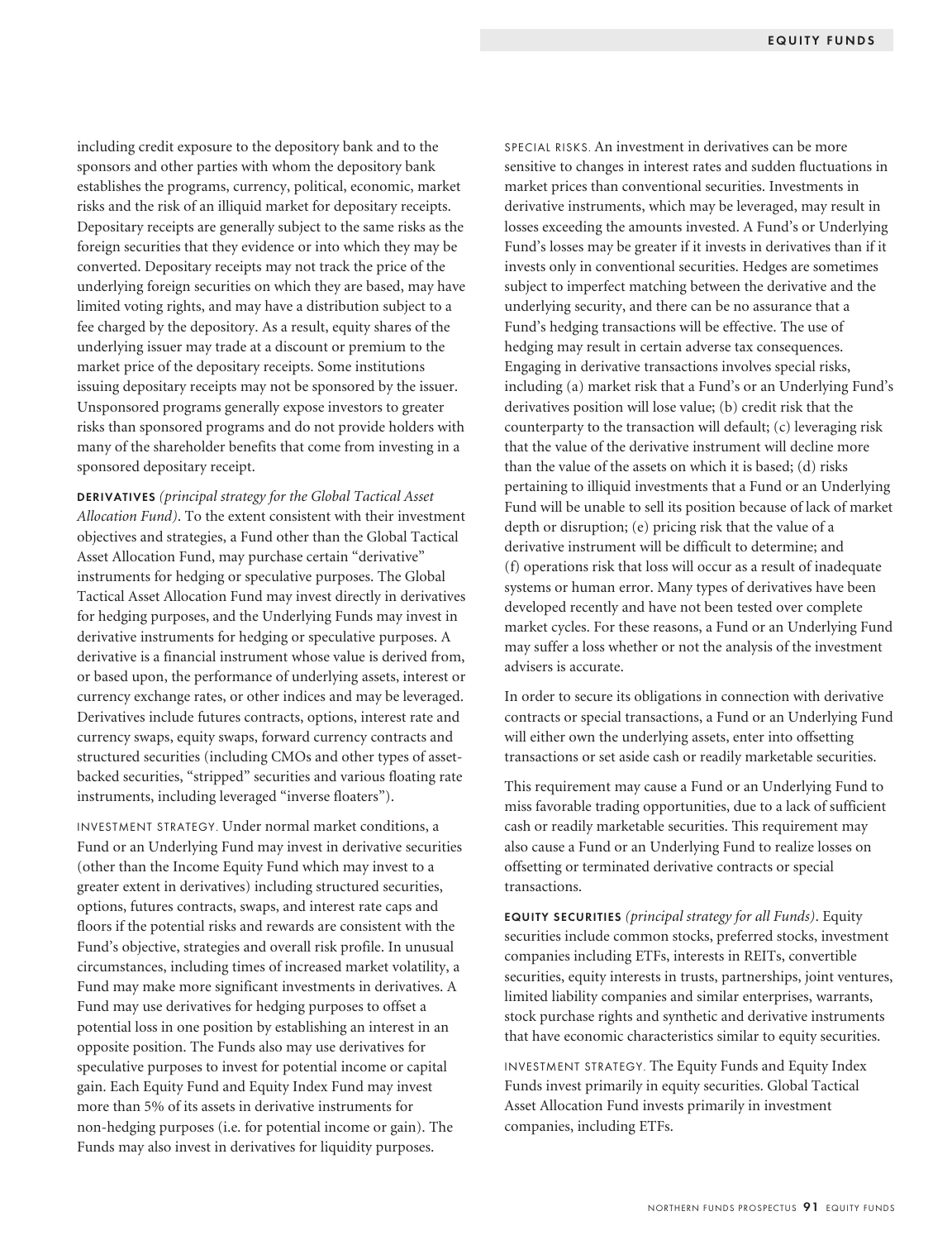SPECIAL RISKS. Investing in equity securities involves market risk. Market risk is the risk that the value of the securities in which a Fund invests may go up or down in response to the prospects of individual issuers and/or general economic conditions. Securities markets may experience great short-term volatility and may fall sharply at times. Different markets may behave differently from each other and a foreign market may move in the opposite direction from the U.S. market. Stock prices have historically risen and fallen in periodic cycles. In general, the values of equity investments fluctuate in response to the activities of individual companies and in response to general market and economic conditions. Individual companies may report poor results or be negatively affected by industry trends and developments, and the stock prices of such companies may decline in response. Price changes may be temporary or may last for extended periods. Accordingly, the values of the equity investments that a Fund holds may decline over short or extended periods. This volatility means that the value of your investment in the Funds may increase or decrease. You could lose money over short periods due to fluctuation in a Fund's NAV in response to market movements, and over longer periods during market downturns.

Over the past several years, stock markets have experienced substantial price volatility.

**EQUITY SWAPS.** Equity swaps allow the parties to the swap agreement to exchange components of return on one equity investment (e.g., a basket of equity securities or an index) for a component of return on another non-equity or equity investment, including an exchange of differential rates of return.

INVESTMENT STRATEGY. To the extent consistent with their investment objectives and strategies, the Funds and Underlying Funds may invest in equity swaps. Equity swaps may be used to invest in a market without owning or taking physical custody of securities in circumstances where direct investment may be restricted for legal reasons or is otherwise impractical. Equity swaps also may be used for other purposes, such as hedging or seeking to increase total return.

SPECIAL RISKS. Equity swaps are derivative instruments and their values can be very volatile. To the extent that the Investment Adviser does not accurately analyze and predict the potential relative fluctuation on the components swapped with the other party, a Fund or Underlying Fund may suffer a loss, which is potentially unlimited. The value of some components of an equity swap (such as the dividends on a common stock) also may be sensitive to changes in interest rates. Furthermore, during the period a swap is outstanding, a Fund or Underlying Fund may suffer a loss if the counterparty defaults. Because equity swaps normally are illiquid, a Fund or Underlying Fund may not be able to terminate its obligations when desired.

**EXCHANGE RATE-RELATED SECURITIES.** Exchange rate-related securities represent certain foreign debt obligations whose principal values are linked to a foreign currency but which are repaid in U.S. dollars.

INVESTMENT STRATEGY. The Funds and Underlying Funds may invest in exchange rate-related securities.

SPECIAL RISKS. The principal payable on an exchange raterelated security is subject to currency risk. In addition, the potential illiquidity and high volatility of the foreign exchange market may make exchange rate-related securities difficult to sell prior to maturity at an appropriate price.

**FINANCIAL SECTOR RISK** *(principal risk for the Large Cap Value Fund, Small Cap Value Fund, Emerging Markets Equity Index Fund, Mid Cap Index Fund and Small Cap Index Fund).* Companies in the U.S. and non-U.S. financials sector of the economy, including those in the banking industry, are often subject to extensive governmental regulation and intervention, which may adversely affect the scope of their activities, the prices they can charge and the amount of capital they must maintain. Governmental regulation may change frequently and may have significant adverse consequences for companies in the financial sector, including effects not intended by such regulation. The impact of recent or future regulation on any individual financial company, the banking industry or on the sector as a whole cannot be predicted. Certain risks may impact the value of investments in the financial sector more severely than those of investments outside this sector, including the risks associated with companies that operate with substantial financial leverage. Companies in the financial sector may also be adversely affected by increases in interest rates and loan losses, decreases in the availability of money or asset valuations, credit rating downgrades and adverse conditions in other related markets. Insurance companies, in particular, may be subject to severe price competition and/or rate regulation, which may have an adverse impact on their profitability.

In the recent past, deterioration of the credit markets impacted a broad range of mortgage, asset backed, auction rate, sovereign debt and other markets, including U.S. and non-U.S. credit and interbank money markets, thereby affecting a wide range of financial institutions and markets. A number of large financial institutions have failed, have merged with stronger institutions or have had significant government infusions of capital. Instability in the financial markets has caused certain financial companies to incur large losses. Some financial companies experienced declines in the valuations of their assets, took actions to raise capital (such as the issuance of debt or equity securities), or even ceased operations. Some financial companies borrowed significant amounts of capital from government sources and may face future government imposed restrictions on their businesses or increased government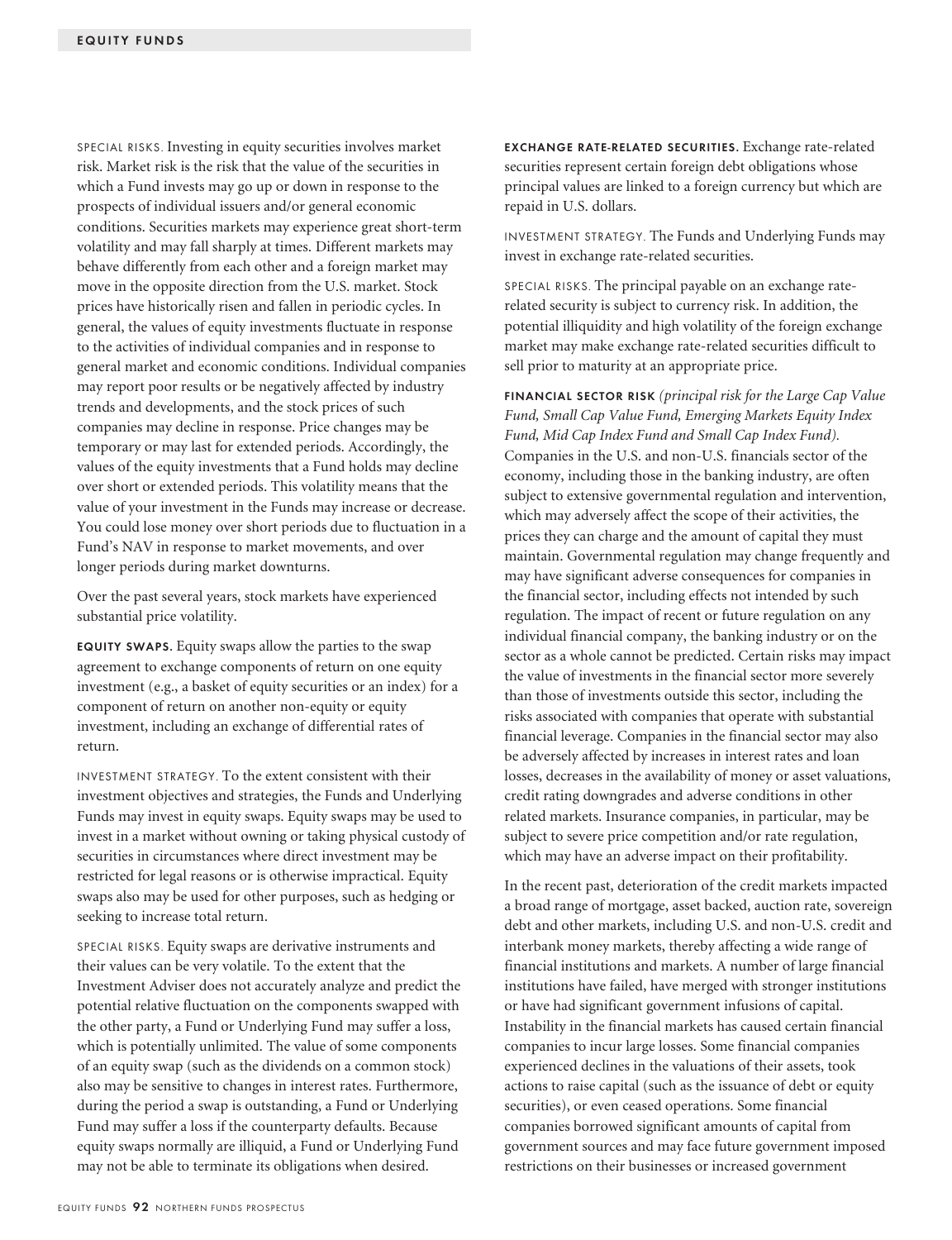intervention. Those actions caused the securities of many financial companies to decline in value. The financial sector is particularly sensitive to fluctuations in interest rates.

**FOREIGN CUSTODY RISK** *(principal risk for the Global Tactical Asset Allocation Fund, International Equity Fund, Emerging Markets Equity Index Fund, Global Real Estate Index Fund and International Equity Index Fund).* The Funds may hold foreign securities and cash with foreign banks, agents, and securities depositories appointed by the Funds' custodian (each a "Foreign Custodian"). Some Foreign Custodians may be recently organized or new to the foreign custody business. In some countries, Foreign Custodians may be subject to little or no regulatory oversight over or independent evaluation of their operations. Further, the laws of certain countries may place limitations on the Funds' ability to recover its assets if a Foreign Custodian enters bankruptcy. Investments in emerging markets may be subject to even greater custody risks than investments in more developed markets. Custody services in emerging market countries are very often undeveloped and may be considerably less well-regulated than in more developed countries, and thus may not afford the same level of investor protection as would apply in developed countries.

**FOREIGN INVESTMENTS** *(principal strategy for the International Equity Fund, Global Tactical Asset Allocation Fund, Emerging Markets Equity Index Fund, Global Real Estate Index Fund and International Equity Index Fund)*. Foreign securities include direct investments in non-U.S. dollar-denominated securities traded primarily outside of the United States and dollardenominated securities of foreign issuers. Foreign securities also include indirect investments such as ADRs, EDRs and GDRs. ADRs are U.S. dollar-denominated receipts representing shares of foreign-based corporations. ADRs are receipts that are traded in the United States, and entitle the holder to all dividend and capital gain distributions that are paid out on the underlying foreign shares. EDRs and GDRs are receipts that often trade on foreign exchanges. They represent ownership in an underlying foreign or U.S. security and generally are denominated in a foreign currency. Foreign government obligations may include debt obligations of supranational entities, including international organizations (such as The International Bank for Reconstruction and Development, also known as the World Bank) and international banking institutions and related government agencies.

INVESTMENT STRATEGY. To the extent consistent with their investment objectives and strategies, the Funds or, with respect to the Global Tactical Asset Allocation Fund, Underlying Funds may invest in foreign securities. The International Equity Fund, Emerging Markets Equity Index Fund, Global Real Estate Index Fund and the International Equity Index Fund intend to invest a substantial portion of their total assets in foreign securities.

The Global Tactical Asset Allocation Fund will invest significantly in Underlying Funds that invest in companies that are located, headquartered, incorporated or otherwise organized outside of the United States. Under normal circumstances, the International Equity Fund will invest significantly (at least 40%) in companies that are located, headquartered, incorporated or otherwise organized outside of the United States. The International Equity Fund expects its foreign investments to be allocated among companies that are diversified among various regions, countries including the U.S. (but no less than three different countries other than the United States), industries and capitalization ranges. Although they invest primarily in the securities of U.S. issuers, the Income Equity, Large Cap Value, Small Cap Value, and Mid Cap Index Funds are permitted to invest up to 25% of their total assets in foreign securities including ADRs, EDRs and GDRs. Although it invests primarily in the securities of U.S. issuers, the Large Cap Core Fund is permitted to invest in foreign securities including ADRs, EDRs and GDRs. The Large Cap Core Fund's direct investments in non-U.S. dollar denominated securities traded outside the United States are not expected to exceed 20% of the Fund's net assets. The Funds also may invest in foreign time deposits and other short-term instruments.

The International Equity Fund may invest more than 25% of its total assets in the securities of issuers located in a single foreign country having securities markets that are highly developed, liquid and subject to extensive regulation. Such countries may include, but are not limited to, Japan, the United Kingdom, France, Germany and Switzerland.

The Global Real Estate Index and International Equity Index Funds may invest more than 25% of their total assets in the securities of issuers located in a single foreign country (or a single geographic region) having securities markets that are highly developed, liquid and subject to extensive regulation. Such regions may include, but are not limited to North America, Pacific Asia and Europe.

JAPAN INVESTMENT RISK *(principal risk for the International Equity Index Fund)*. The Japanese economy may be subject to considerable degrees of economic, political and social instability, which could negatively impact Japanese issuers. In recent times, Japan's economic growth rate has remained low, and it may remain low in the future. In addition, Japan is subject to the risk of natural disasters, such as earthquakes, volcanic eruptions, typhoons and tsunamis, which could negatively affect a Fund. The growth of Japan's economy has historically lagged that of its Asian neighbors and other major developed economies. The Japanese economy is heavily dependent on international trade and has been adversely affected by trade tariffs, other protectionist measures,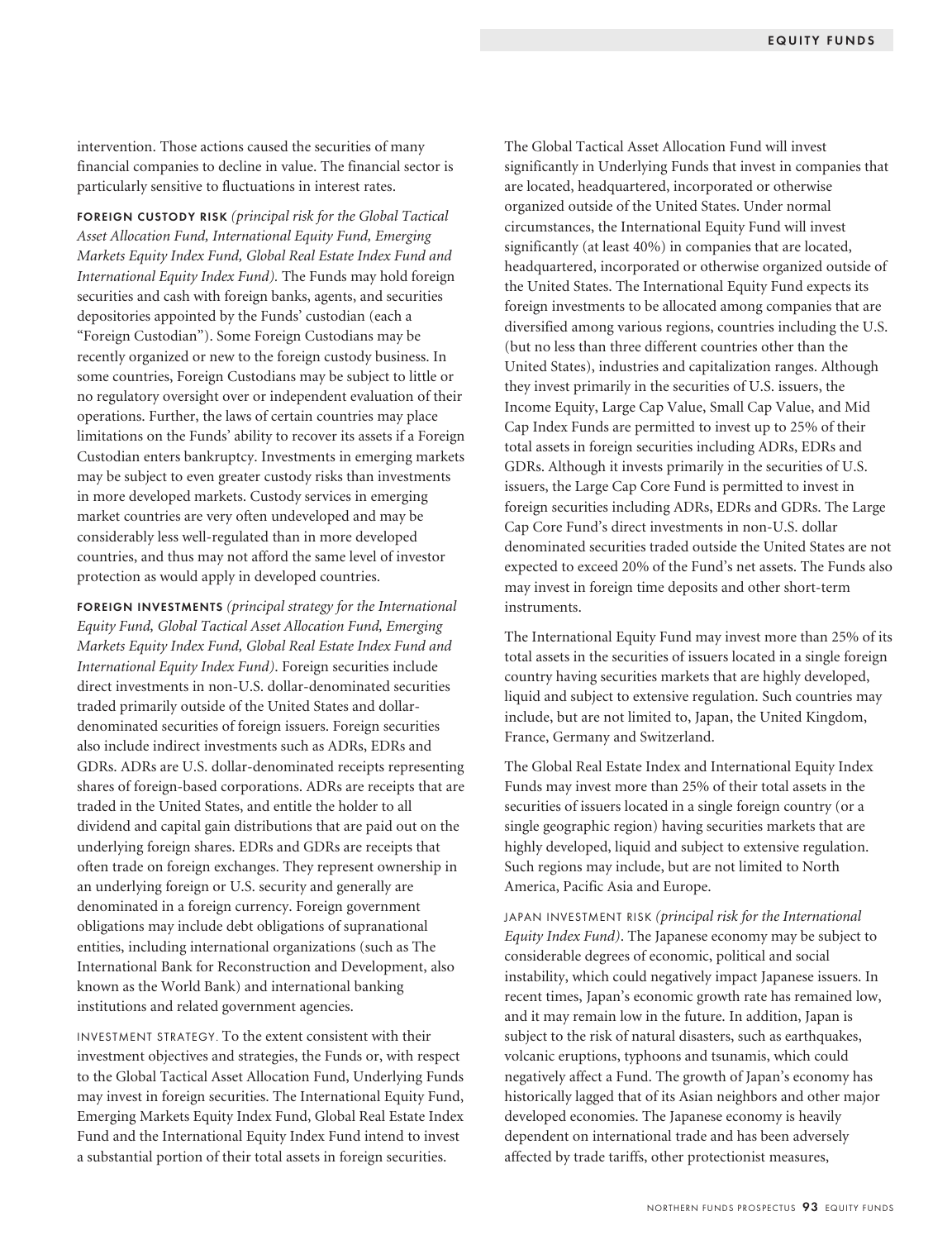competition from emerging economies and the economic conditions of its trading partners. Japan's relations with its neighbors, particularly China, North Korea, South Korea and Russia, have at times been strained due to territorial disputes, historical animosities and defense concerns. Most recently, the Japanese government has shown concern over the increased nuclear and military activity by North Korea. Strained relations may cause uncertainty in the Japanese markets and adversely affect the overall Japanese economy in times of crisis. China has become an important trading partner with Japan, yet the countries' political relationship has become strained. Should political tension increase, it could adversely affect the economy, especially the export sector, and destabilize the region as a whole. Japan is located in a part of the world that has historically been prone to natural disasters such as earthquakes, volcanoes and tsunamis and is economically sensitive to environmental events. Any such event, such as the major earthquake and tsunami that struck Japan in March 2011, could result in a significant adverse impact on the Japanese economy.

FOREIGN INVESTMENTS—EMERGING MARKETS *(principal strategy for the Emerging Markets Equity Index Fund, International Equity Fund, Global Real Estate Index Fund and Global Tactical Asset Allocation Fund).* The Emerging Markets Equity Index Fund intends to invest a substantial portion of its total assets in foreign countries that are considered emerging markets and may invest more than 25% of its assets in securities of issuers located in a single foreign country that is considered an emerging market. Such countries may include, but are not limited to, Argentina, Bahrain, Bangladesh, Benin, Brazil, Burkina Faso, Chile, China, Colombia, Croatia, Egypt, Guinea-Bissau, Hungary, India, Indonesia, Jordan, Kazakhstan, Kenya, Korea, Kuwait, Lebanon, Malaysia, Mali, Mauritius, Mexico, Morocco, Niger, Nigeria, Oman, Pakistan, Peru, the Philippines, Poland, Qatar, Romania, Russia, Senegal, Serbia, Slovenia, South Africa, Saudi Arabia, Sri Lanka, Taiwan, Thailand, Togo, Tunisia, Turkey, United Arab Emirates and Vietnam. Additionally, the International Equity Fund and International Equity Index Fund may each invest up to 25% of its total assets in emerging markets.

SPECIAL RISKS. Foreign securities involve special risks and costs, which are considered by the investment adviser in evaluating the creditworthiness of issuers and making investment decisions for the Funds. Foreign securities fluctuate in price because of political, financial, social and economic events in foreign countries (including, for example, military confrontations, war and terrorism). A foreign security could also lose value because of more or less stringent foreign securities regulations and less stringent accounting and disclosure standards. In addition, foreign markets may have greater volatility than domestic markets and foreign securities may be less liquid and harder to value than domestic securities.

Certain foreign markets may rely heavily on particular industries or foreign capital and are more vulnerable to diplomatic developments, the imposition of economic sanctions against a particular country or countries, organizations, entities and/or individuals, changes in international trading patterns, trade barriers, and other protectionist or retaliatory measures. International trade barriers or economic sanctions against foreign countries, organizations, entities and/or individuals may adversely affect a Fund's foreign holdings or exposures.

Foreign securities, and in particular foreign debt securities, are sensitive to changes in interest rates. In addition, investment in the securities of foreign governments involves the risk that foreign governments may default on their obligations or may otherwise not respect the integrity of their obligations. The performance of investments in securities denominated in a foreign currency also will depend, in part, on the strength of the foreign currency against the U.S. dollar and the interest rate environment in the country issuing the currency. Absent other events that otherwise could affect the value of a foreign security (such as a change in the political climate or an issuer's credit quality), appreciation in the value of the foreign currency generally results in an increase in value of a foreign currencydenominated security in terms of U.S. dollars. A decline in the value of the foreign currency relative to the U.S. dollar generally results in a decrease in value of a foreign currencydenominated security. Additionally, many countries throughout the world are dependent on a healthy U.S. economy and are adversely affected when the U.S. economy weakens or its markets decline.

Investment in foreign securities may involve higher costs than investment in U.S. securities, including higher transaction and custody costs as well as the imposition of additional taxes by foreign governments. Foreign investments also may involve risks associated with the level of currency exchange rates, less complete financial information about the issuers, less market liquidity, more market volatility and political instability. Moreover, clearance and settlement procedures may differ from those in the U.S. and in certain markets such procedures have been unable to keep pace with the volume of securities transactions, thus making it difficult to conduct such transactions. Future political and economic developments, the possible imposition of withholding taxes on dividend income, the possible seizure or nationalization of foreign holdings, the possible establishment of exchange controls or freezes on the convertibility of currency, trade restrictions (including tariffs) or the adoption of other governmental restrictions might adversely affect an investment in foreign securities. Additionally, foreign banks and foreign branches of domestic banks may be subject to less stringent reserve requirements and to different accounting, auditing and recordkeeping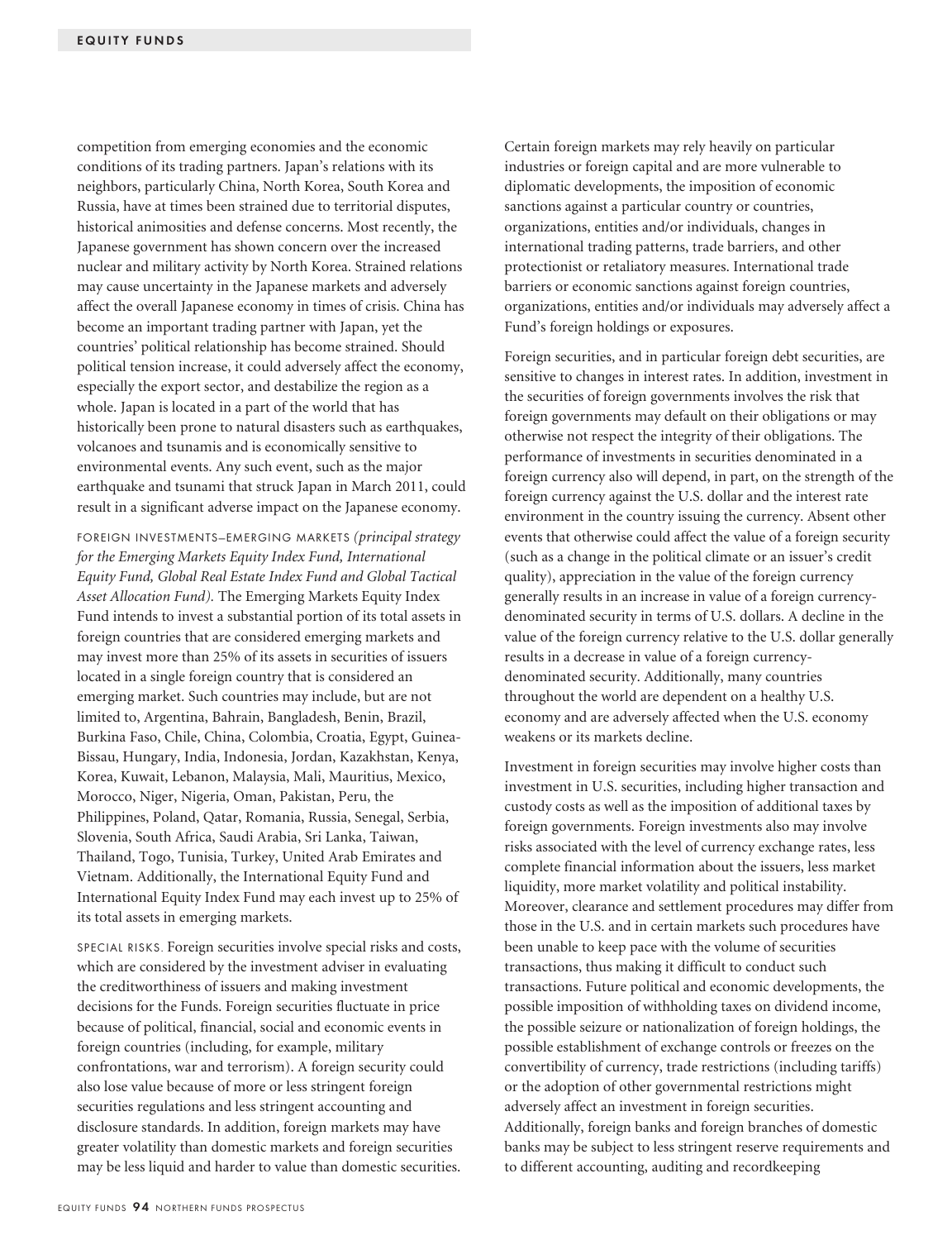requirements. The Investment Adviser may determine not to invest in, or may limit a Fund's overall investment in, a particular issuer, country or geographic region due to, among other things, heightened risks regarding repatriation restrictions, confiscation of assets and property, expropriation or nationalization.

While the Funds' or Underlying Funds' investments may, if permitted, be denominated in foreign currencies, the portfolio securities and other assets held by the Funds or Underlying Funds are valued in U.S. dollars. Price fluctuations may occur in the dollar value of foreign securities because of changing currency exchange rates or, in the case of hedged positions, because the U.S. dollar declines in value relative to the currency hedged. Currency exchange rates may fluctuate significantly over short periods of time causing a Fund's or Underlying Fund's NAV to fluctuate as well. Currency exchange rates can be affected unpredictably by the intervention or the failure to intervene by U.S. or foreign governments or central banks, or by currency controls or political developments in the United States or abroad. To the extent that a Fund or Underlying Fund is invested in foreign securities while also maintaining currency positions, it may be exposed to greater combined risk. The net currency positions of the Funds or Underlying Funds may expose them to risks independent of their securities positions.

A Fund's or Underlying Fund's assets may be concentrated in countries located in the same geographic region. This concentration will subject the Fund to risks associated with that particular region, such as general and local economic, political and social conditions. Each of the International Equity Fund, Emerging Markets Equity Index Fund, Global Real Estate Index Fund, International Equity Index Fund and Underlying Funds may invest more than 25% of its total assets in the securities of issuers located in a single country, and such an investment will subject the Funds to increased foreign securities risk with respect to the particular country.

The Funds and Underlying Funds may operate in euros and/or may hold euros and/or euro-denominated bonds and other obligations. The euro requires participation of multiple sovereign states forming the Euro zone and is therefore sensitive to the credit and general economic and political positions of each such state, including, each state's actual and intended ongoing engagement with and/or support for the other sovereign states then forming the European Union ("EU"), in particular those within the Euro zone. Changes in these factors might materially and adversely impact the value of securities in which a Fund or Underlying Fund has invested.

European countries can be significantly affected by the tight fiscal and monetary controls that the European Economic and Monetary Union ("EMU") imposes for membership. Europe's economies are diverse, its governments are decentralized, and

its cultures vary widely. Several EU countries, including Greece, Ireland, Italy, Spain and Portugal have faced budget issues, some of which may have negative long-term effects for the economies of those countries and other EU countries. There is continued concern about national-level support for the euro and the accompanying coordination of fiscal and wage policy among EMU member countries. Member countries are required to maintain tight control over inflation, public debt, and budget deficit to qualify for membership in the EMU. These requirements can severely limit the ability of EMU member countries to implement monetary policy to address regional economic conditions.

In addition, in June 2016, the United Kingdom ("UK") held a referendum election and voters elected to withdraw from the EU. The withdrawal, known colloquially as "Brexit", was agreed to and ratified by the UK Parliament, and the UK left the EU on January 31, 2020. A transition period, currently set to last through December 31, 2020, will be used for the UK and the EU to negotiate their future relationship. Securities issued by companies domiciled in the UK could be subject to changing regulatory and tax regimes. Banking and financial services companies that operate in the UK or EU could be disproportionately impacted by those actions. Other countries may seek to withdraw from the EU and/or abandon the euro, the common currency of the EU, which could exacerbate market and currency volatility and negatively impact the Funds' investments in securities issued by companies located in EU countries. A number of countries in Europe have suffered terror attacks, and additional attacks may occur in the future. Ukraine has experienced ongoing military conflict; this conflict may expand and military attacks could occur in Europe. Europe has also been struggling with mass migration from the Middle East and Africa. Recent and upcoming European elections could, depending on the outcomes, further call into question the future direction of the EU. The ultimate effects of these events and other socio-political or geopolitical issues are not known but could profoundly affect global economies and markets. The impact of these actions, especially if they occur in a disorderly fashion, is not clear, but could be significant and far-reaching. Whether or not a Fund invests in securities of issuers located in Europe or with significant exposure to European issuers or countries, these events could negatively affect the value and liquidity of a Fund's investments.

Other economic challenges facing Europe include high levels of public debt, significant rates of unemployment, aging populations and heavy regulation in certain economic sectors. European policy makers have taken unprecedented steps to respond to the economic crisis and to boost growth in the region, which has increased the risk that regulatory uncertainty could negatively affect the value of a Fund's or Underlying Fund's investments.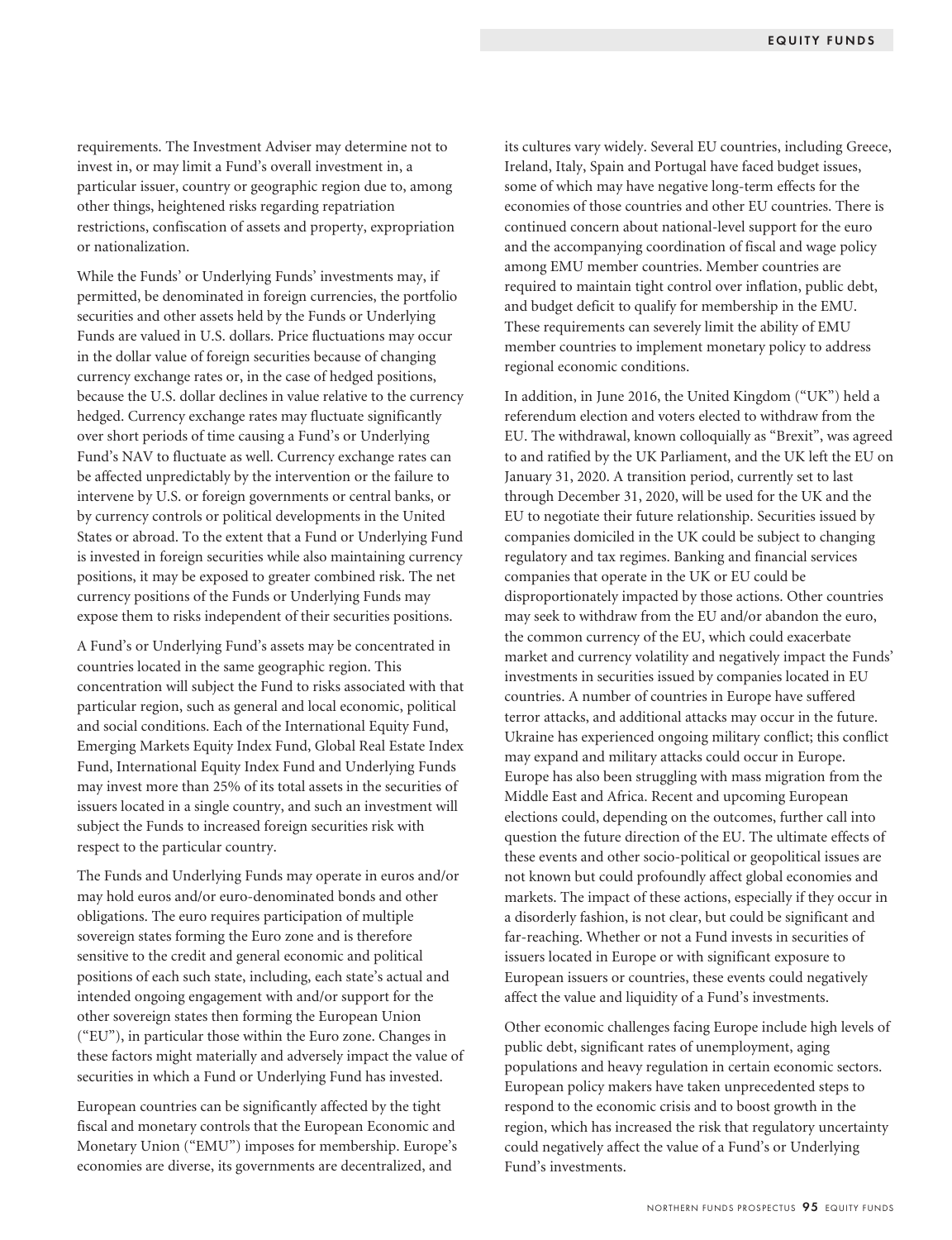As the EU continues to grow in size with the addition of new member countries, the candidate countries' accessions may become more controversial to existing EU members. Some member states may repudiate certain candidate countries joining the EU upon concerns about possible economic, immigration and cultural implications. Also, Russia may be opposed to the expansion of the EU to members of the former Soviet bloc and may, at times, take actions that could negatively impact the EU economic activity.

Additional risks are involved when a Fund, such as the Emerging Markets Equity Index Fund, invests in countries with emerging economies or securities markets. These countries generally are located in the Asia and Pacific regions, the Middle East, Eastern Europe, Central and South America and Africa. Political and economic structures in many of these countries may be undergoing significant evolution and rapid development, and these countries may lack the social, political and economic stability characteristics of developed countries. In general, the securities markets of these countries are less liquid, are especially subject to greater price volatility, have smaller market capitalizations, have less government regulation and are not subject to as frequent accounting, financial and other reporting requirements as the securities markets of more developed countries as has historically been the case. As a result, the risks presented by investments in these countries are heightened. These countries also have problems with securities registration and custody. Additionally, settlement procedures in emerging market countries are frequently less developed and reliable than those in the United States, and may involve a Fund's or Underlying Fund's delivery of securities before receipt of payment for their sale. Settlement or registration problems may make it more difficult for a Fund or Underlying Fund to value its portfolio securities and could cause the Fund to miss attractive investment opportunities, to have a portion of its assets uninvested or to incur losses due to the failure of a counterparty to pay for securities the Fund or Underlying Fund has delivered or the Fund's or Underlying Fund's inability to complete its contractual obligations. A Fund's or Underlying Fund's purchase and sale of portfolio securities in certain emerging market countries may be constrained by limitations relating to daily changes in the prices of listed securities, periodic trading or settlement volume and/or limitations on aggregate holdings of foreign investors. Such limitations may be computed based on the aggregate trading volume or holdings of the Fund, the Underlying Fund, the Investment Adviser, its affiliates and their respective clients and other service providers. A Fund or Underlying Fund may not be able to sell securities in circumstances where price, trading or settlement volume limitations have been reached. As a result of these and other risks, investments in these countries generally present a greater risk of loss to a Fund or Underlying Fund.

Investments in some emerging market countries, such as those located in Asia, may be restricted or controlled. In some countries, direct investments in securities may be prohibited and required to be made through investment funds controlled by such countries. These limitations may increase transaction costs and adversely affect a security's liquidity, price, and the rights of a Fund or Underlying Fund in connection with the security.

Unanticipated political, economic or social developments may affect the value of a Fund's or Underlying Fund's investments in emerging market countries and the availability to the Fund or Underlying Fund of additional investments in these countries. Some of these countries may have in the past failed to recognize private property rights and may have at times nationalized or expropriated the assets of private companies. There have been occasional limitations on the movements of funds and other assets between different countries. The small size and inexperience of the securities markets in certain of such countries and the limited volume of trading in securities in those countries may make a Fund's or Underlying Fund's investments in such countries illiquid and more volatile than investments in Japan or most Western European countries, and a Fund or Underlying Fund may be required to establish special custodial or other arrangements before making certain investments in those countries. There may be little financial or accounting information available with respect to issuers located in certain of such countries, and it may be difficult as a result to assess the value or prospects of an investment in such issuers.

Many emerging market countries are subject to rapid currency devaluations and high inflation and/or economic recession and significant debt levels. These economic factors can have a material adverse effect on these countries' economies and their securities markets. Moreover, many emerging market countries' economies are based on only a few industries and/or are heavily dependent on global trade. Therefore, they may be negatively affected by declining commodity prices, factors affecting their trading markets and partners, exchange controls and other trade barriers, currency valuations and other protectionist measures.

From time to time, certain of the companies in which a Fund or Underlying Fund may invest may operate in, or have dealings with, countries subject to sanctions or embargoes imposed by the U.S. government and the United Nations and/or countries identified by the U.S. government as state sponsors of terrorism. A company may suffer damage to its reputation if it is identified as a company that operates in, or has dealings with, countries subject to sanctions or embargoes imposed by the U.S. government and the United Nations and/or countries identified by the U.S. government as state sponsors of terrorism. As an investor in such companies, a Fund or Underlying Fund will be indirectly subject to those risks.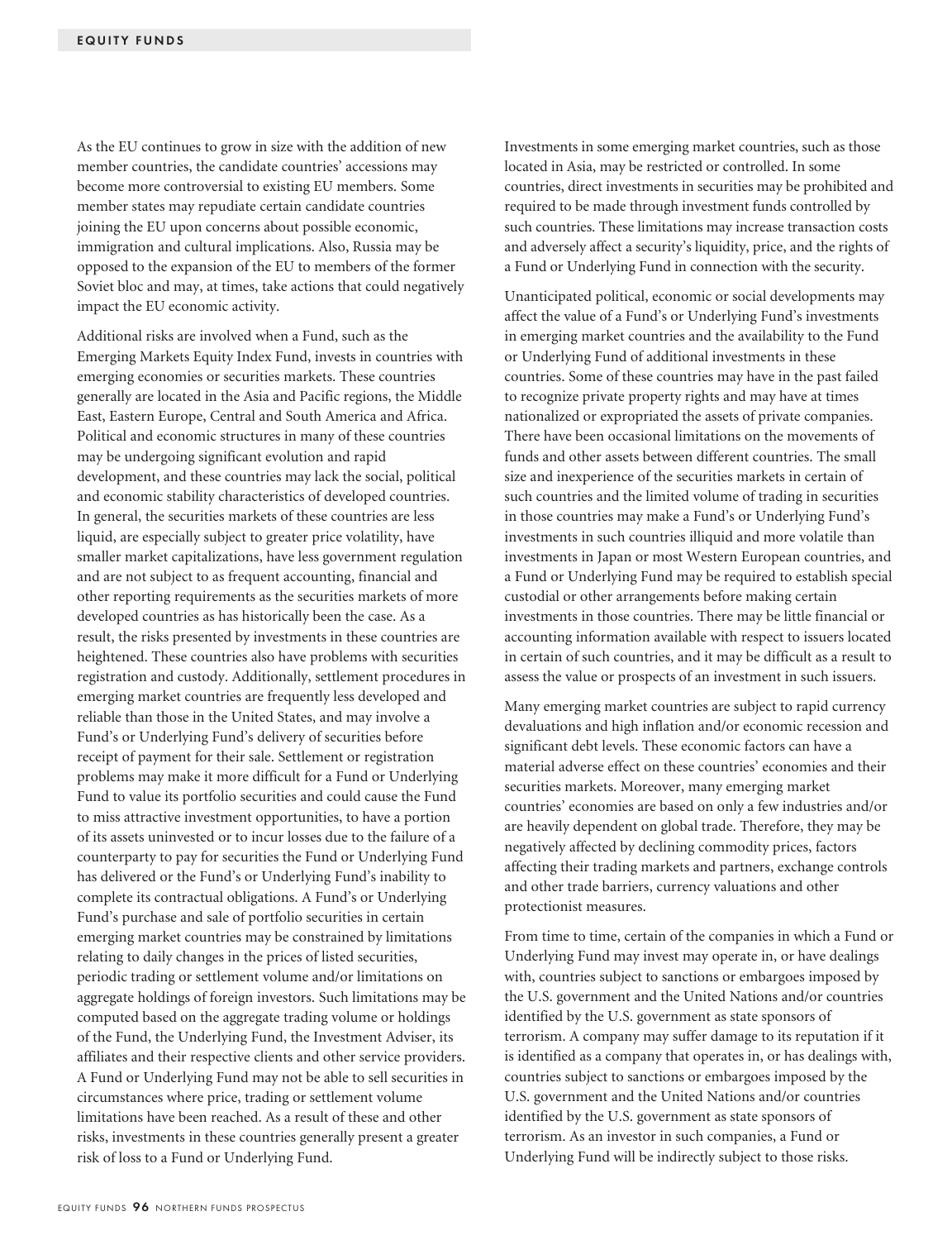As a result of recent events involving Ukraine and the Russian Federation, the United States and the EU have imposed sanctions on certain Russian individuals and Russian corporations. Additional broader sanctions may be imposed in the future. These sanctions, or even the threat of further sanctions, may result in the decline of the value and liquidity of Russian securities, a weakening of the ruble or other adverse consequences to the Russian economy. These sanctions could also result in the immediate freeze of Russian securities, impairing the ability of a Fund or Underlying Fund to buy, sell, receive or deliver those securities. Sanctions could also result in Russia taking counter measures or retaliatory actions, which may further impair the value and liquidity of Russian securities. These events could have a negative effect on the performance of a Fund or Underlying Fund that holds such securities.

Many emerging market countries also impose withholding or other taxes on foreign investments, which may be substantial and result in lower Fund returns.

The creditworthiness of firms used by a Fund or Underlying Fund to effect securities transactions in emerging market countries may not be as strong as in some developed countries. As a result, a Fund or Underlying Fund could be subject to a greater risk of loss on its securities transactions if a firm defaults on its responsibilities.

A Fund's or Underlying Fund's ability to manage its foreign currency may be restricted in emerging market countries. As a result, a significant portion of a Fund's or Underlying Fund's currency exposure in these countries may not be covered.

CHINA INVESTMENT RISK *(principal risk for the Emerging Markets Equity Index Fund)*. Investment exposure to China subjects a Fund to risks specific to China. China may be subject to considerable degrees of economic, political and social instability. China is a developing market and demonstrates significantly higher volatility from time to time in comparison to developed markets. Over the past 25 years, the Chinese government has undertaken reform of economic and market practices and expansion of the sphere for private ownership of property in China. However, Chinese markets generally continue to experience inefficiency, volatility and pricing anomalies resulting from governmental influence, a lack of publicly available information and/or political and social instability. Internal social unrest or confrontations with other neighboring countries, including military conflicts in response to such events, may also disrupt economic development in China and result in a greater risk of currency fluctuations, currency convertibility, interest rate fluctuations and higher rates of inflation. Export growth continues to be a major driver of China's rapid economic growth. Reduction in spending on Chinese products and services, institution of tariffs or other

trade barriers, or a downturn in any of the economies of China's key trading partners may have an adverse impact on the Chinese economy.

**FORWARD CURRENCY EXCHANGE CONTRACTS.** A forward currency exchange contract is an obligation to exchange one currency for another on a future date at a specified exchange rate.

INVESTMENT STRATEGY. To the extent consistent with their investment objectives and strategies, the Funds or Underlying Funds (other than the Small Cap Index and Stock Index Funds) may enter into forward currency exchange contracts for hedging purposes and to help reduce the risks and volatility caused by changes in foreign currency exchange rates. The Funds or Underlying Funds also may enter into these contracts for speculative purposes (i.e., to increase total return) or for cross-hedging purposes. Foreign currency exchange contracts will be used at the discretion of the Investment Adviser, and no Fund or Underlying Fund is required to hedge its foreign currency positions.

SPECIAL RISKS. Forward foreign currency contracts are privately negotiated transactions, and can have substantial price volatility. As a result, they offer less protection against default by the other party than is available for instruments traded on an exchange. In addition, unlike trading in most other types of instruments, there is no systematic reporting of last sale information with respect to the foreign currencies underlying currency forwards. When used for hedging purposes, they tend to limit any potential gain that may be realized if the value of a Fund's or Underlying Fund's foreign holdings increases because of currency fluctuations. It may not be possible, however, to hedge against long-term currency changes. When used for speculative purposes, forward currency exchange contracts may result in additional losses that are not otherwise related to changes in the value of the securities held by a Fund or Underlying Fund. The institutions that deal in forward currency contracts are not required to continue to make markets in the currencies they trade and these markets can experience periods of illiquidity. Further, these contracts are subject to the same political and economic risk factors applicable to the countries issuing these currencies.

#### **FUTURES CONTRACTS AND RELATED OPTIONS** *(principal*

*strategy for the Income Equity Fund, International Equity Fund, Large Cap Core Fund, Large Cap Value Fund and Small Cap Value Fund)***.** A futures contract is a type of derivative instrument that obligates the holder to buy or sell a specified financial instrument or currency in the future at an agreed upon price. For example, a futures contract may obligate a Fund or Underlying Fund, at maturity, to take or make delivery of certain domestic or foreign securities, the cash value of a securities index or a stated quantity of a foreign currency.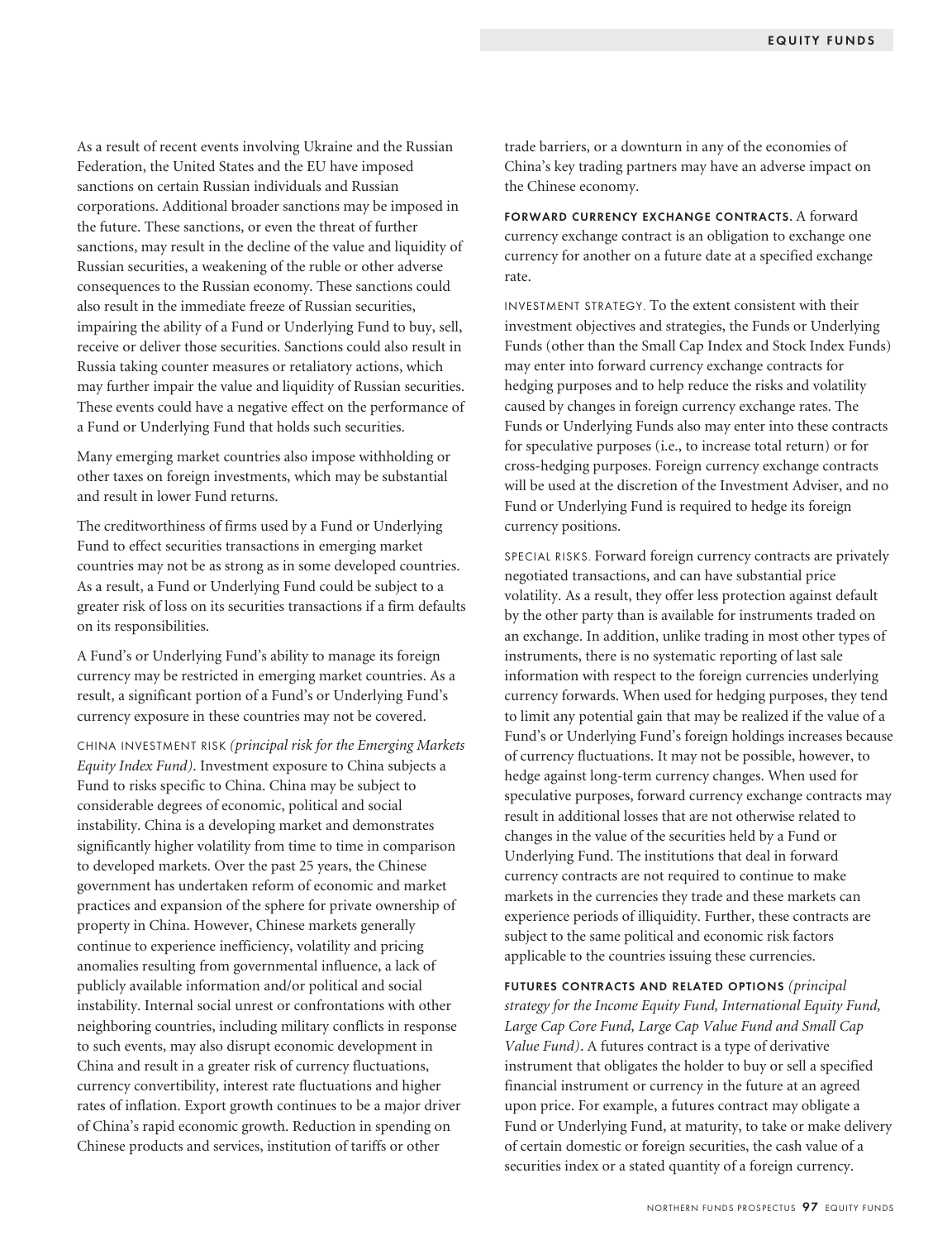When a Fund or Underlying Fund purchases an option on a futures contract, it has the right to assume a position as a purchaser or seller of a futures contract at a specified exercise price during the option period. When a Fund or Underlying Fund sells an option on a futures contract, it becomes obligated to purchase or sell a futures contract if the option is exercised.

INVESTMENT STRATEGY. To the extent consistent with their investment objective and strategies, a Fund or Underlying Fund may invest in futures contracts and options on futures contracts on domestic or foreign exchanges or boards of trade. These investments may be used for hedging purposes, to seek to increase total return, or to maintain liquidity to meet potential shareholder redemptions, to invest cash balances or dividends or to minimize trading costs. It is expected that the Global Real Estate Index Fund will enter into exchange-traded equity index and REIT-related futures contracts among other types of futures contracts.

SPECIAL RISKS. Futures contracts and options present the following risks: imperfect correlation between the change in market value of a Fund's or Underlying Fund's securities and the price of futures contracts and options; the possible inability to close a futures contract when desired; losses due to unanticipated market movements, which potentially are unlimited; and the possible inability of the Investment Adviser to correctly predict the direction of securities prices, interest rates, currency exchange rates and other economic factors. Futures markets are highly volatile and the use of futures may increase the volatility of a Fund's or Underlying Fund's NAV. As a result of the low margin deposits normally required in futures trading, a relatively small price movement in a futures contract may result in substantial losses to a Fund or Underlying Fund. Futures contracts and options on futures may be illiquid, and exchanges may limit fluctuations in futures contract prices during a single day. Foreign exchanges or boards of trade generally do not offer the same protections as U.S. exchanges.

**GEOGRAPHIC RISK AND SECTOR RISK.** Although the Funds do not concentrate in any one industry or geographic region, each Fund may invest without limitation in a particular market or geographic sector.

▪ **GEOGRAPHIC RISK** *(principal risk for the Global Tactical Asset Allocation Fund, International Equity Fund, Emerging Markets Equity Index Fund, Global Real Estate Index Fund and International Equity Index Fund)* is the risk that if a Fund invests a significant portion of its total assets in certain issuers within the same geographic region, an economic, business or political development affecting that region may affect the value of a Fund's investments more than if the Fund's investments were not so concentrated in such geographic region. Geographic risk may be applicable to the foreign investments held by the International Equity Fund, Emerging Markets Equity Index Fund, Global Real Estate Index Fund, International Equity Index Fund and certain Underlying Funds of the Global Tactical Asset Allocation Fund.

▪ **SECTOR RISK** *(principal risk for the Global Tactical Asset Allocation Fund, Income Equity Fund, International Equity Fund, Large Cap Core Fund, Large Cap Value Fund, Small Cap Value Fund, Emerging Markets Equity Index Fund, Global Real Estate Index Fund, International Equity Index Fund, Mid Cap Index Fund, Small Cap Index Fund and Stock Index Fund)* is the risk that companies in similar businesses may be similarly affected by particular economic or market events, which may in certain circumstances, cause the value of securities of all companies in a particular sector to decrease.

**HEALTH CARE SECURITIES RISK** (*principal risk for the Small Cap Index Fund and Stock Index Fund).* Because the Large Cap Core Fund, Large Cap Value Fund, Small Cap Index Fund and Stock Index Fund have or are expected to have a significant allocation to the health care sector, they may be vulnerable to setbacks in the industries in that sector. Health care companies may be negatively affected by scientific or technological developments, research and development costs, increased competition within the health care sector, rapid product obsolescence and patent expirations. The price of securities of health care companies may fluctuate widely due to changes in legislation or other government regulations, including uncertainty regarding health care reform and its long-term impact, reductions in government funding and the unpredictability of winning government approvals.

**HEDGING RISK.** Hedging risk is the risk that the derivative instruments and other investments that a Fund or an Underlying Fund makes to hedge its risks will not be precisely correlated with the risks attendant in the Fund's or Underlying Fund's investments being hedged. Hedges are sometimes subject to imperfect matching between the derivative and the underlying security, and there can be no assurance that a Fund's hedging transactions will be effective. The use of hedging may result in certain adverse tax consequences.

**ILLIQUID OR RESTRICTED INVESTMENTS.** An illiquid investment is defined in Rule 22e-4 under the 1940 Act as an investment that the Fund or an Underlying Fund reasonably expects cannot be sold or disposed of in current market conditions in 7 calendar days or less without the sale or disposition significantly changing the market value of the investment. Illiquid investments include repurchase agreements and time deposits with notice/termination dates of more than seven days, certain variable amount master demand notes that cannot be called within seven days, certain insurance funding agreements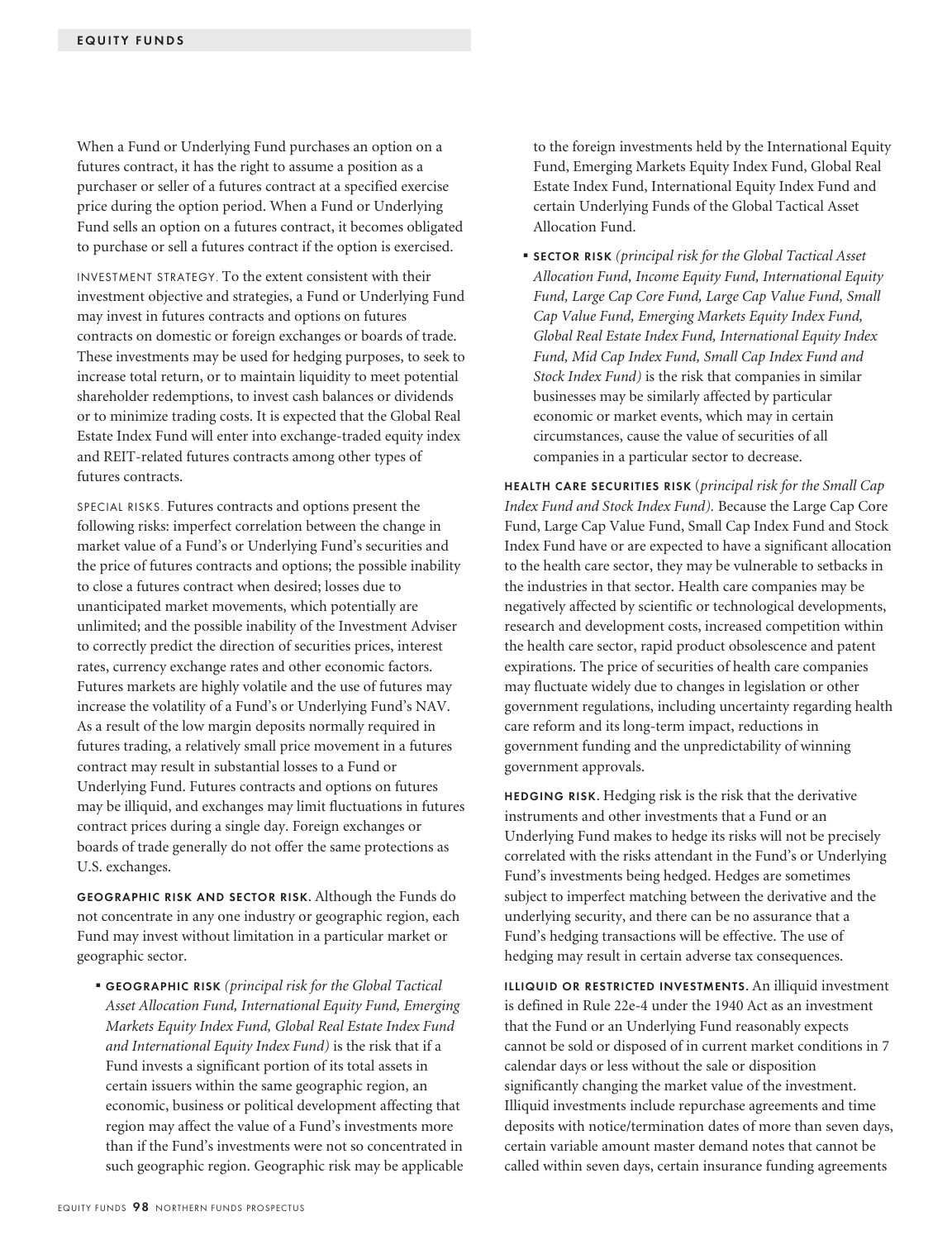(see "Insurance Funding Agreements" beginning on page 99), certain unlisted over-the-counter derivative instruments, and securities and other financial instruments that are not readily marketable, Rule 144A Securities (as defined below) and both foreign and domestic securities that are not readily marketable unless, based upon a review of the relevant market, trading and investment-specific considerations, those investments are determined not to be illiquid.

INVESTMENT STRATEGY. Pursuant to Rule 22e-4 under the 1940 Act, a Fund or an Underlying Fund may invest up to 15% (an Underlying Fund that is a money market fund may invest up to 5% of its net assets in illiquid securities) of its net assets in illiquid investments. A domestically traded security that is not registered under the Securities Act of 1933, as amended (the 1933 Act") will not be considered illiquid if the Investment Adviser determines that an adequate trading market exists for that security. If otherwise consistent with their investment objectives and strategies, the Funds or Underlying Funds may purchase commercial paper issued pursuant to Section 4(a)(2) of the 1933 Act and securities that are not registered under the 1933 Act but can be sold to "qualified institutional buyers" in accordance with Rule 144A under the 1933 Act ("Rule 144A Securities"). These securities will not be considered illiquid so long as the Investment Adviser to the Funds and the investment advisers to the Underlying Funds determine that, under guidelines approved by their respective Board of Trustees, an adequate trading market exists. The Trust has implemented a liquidity risk management program and related procedures to identify illiquid investments pursuant to Rule 22e-4, and the Trustees have approved the designation of the Investment Adviser to administer the Trust's liquidity risk management program and related procedures.

SPECIAL RISKS. Because illiquid and restricted investments may be difficult to sell at an acceptable price, they may be subject to greater volatility and may result in a loss to a Fund or Underlying Fund. The practice of investing in Rule 144A Securities and commercial paper available to qualified institutional buyers could increase the level of a Fund's illiquidity during any period that qualified institutional buyers become uninterested in purchasing these securities. Investments purchased by a Fund that are liquid at the time of purchase may subsequently become illiquid due to events relating to the issuer, market events, economic conditions and/ or investor perception. To the extent an investment held by a Fund is deemed to be an illiquid investment or a less liquid investment, a Fund will be exposed to greater liquidity risk.

**INITIAL PUBLIC OFFERINGS**. An IPO is a company's first offering of stock to the public.

INVESTMENT STRATEGY. At times, and to the extent consistent with their investment objectives and strategies the Funds or Underlying Funds may invest in IPOs.

SPECIAL RISKS. An IPO presents the risk that the market value of IPO shares will fluctuate considerably due to factors such as the absence of a prior public market, unseasoned trading, the small number of shares available for trading and limited information about the issuer. The purchase of IPO shares may involve high transaction costs. IPO shares are subject to market risk and liquidity risk. When a Fund's or Underlying Fund's asset base is small, a significant portion of the Fund's or Underlying Fund's performance could be attributable to investments in IPOs because such investments would have a magnified impact on the Fund or Underlying Fund. As a Fund's or Underlying Fund's assets grow, the effect of the Fund's or Underlying Fund's investments in IPOs on the Fund's or Underlying Fund's performance probably will decline, which could reduce the Fund's or Underlying Fund's performance. Because of the price volatility of IPO shares, a Fund or Underlying Fund may choose to hold IPO shares for a very short period of time. This may increase the turnover of a portfolio and may lead to increased expenses to the Fund or Underlying Fund, such as commissions and transaction costs. By selling IPO shares, the Fund or Underlying Fund may realize taxable gains it subsequently will distribute to shareholders. In addition, the market for IPO shares can be speculative and/or inactive for extended periods of time. There is no assurance that a Fund or Underlying Fund will be able to obtain allocable portions of IPO shares. The limited number of shares available for trading in some IPOs may make it more difficult for a Fund or Underlying Fund to buy or sell significant amounts of shares without an unfavorable impact on prevailing prices. Investors in IPO shares can be affected by substantial dilution in the value of their shares, by sales of additional shares and by concentration of control in existing management and principal shareholders. The Funds' or Underlying Funds' investments in IPO shares may include the securities of "unseasoned" companies (companies with less than three years of continuous operations), which present risks considerably greater than common stocks of more established companies.

These companies may have limited operating histories and their prospects for profitability may be uncertain. These companies may be involved in new and evolving businesses and may be vulnerable to competition and changes in technology, markets and economic conditions. They may be more dependent on key managers and third parties and may have limited product lines.

**INSURANCE FUNDING AGREEMENTS.** An insurance funding agreement ("IFA") is an agreement that requires a Fund or Underlying Fund to make cash contributions to a deposit fund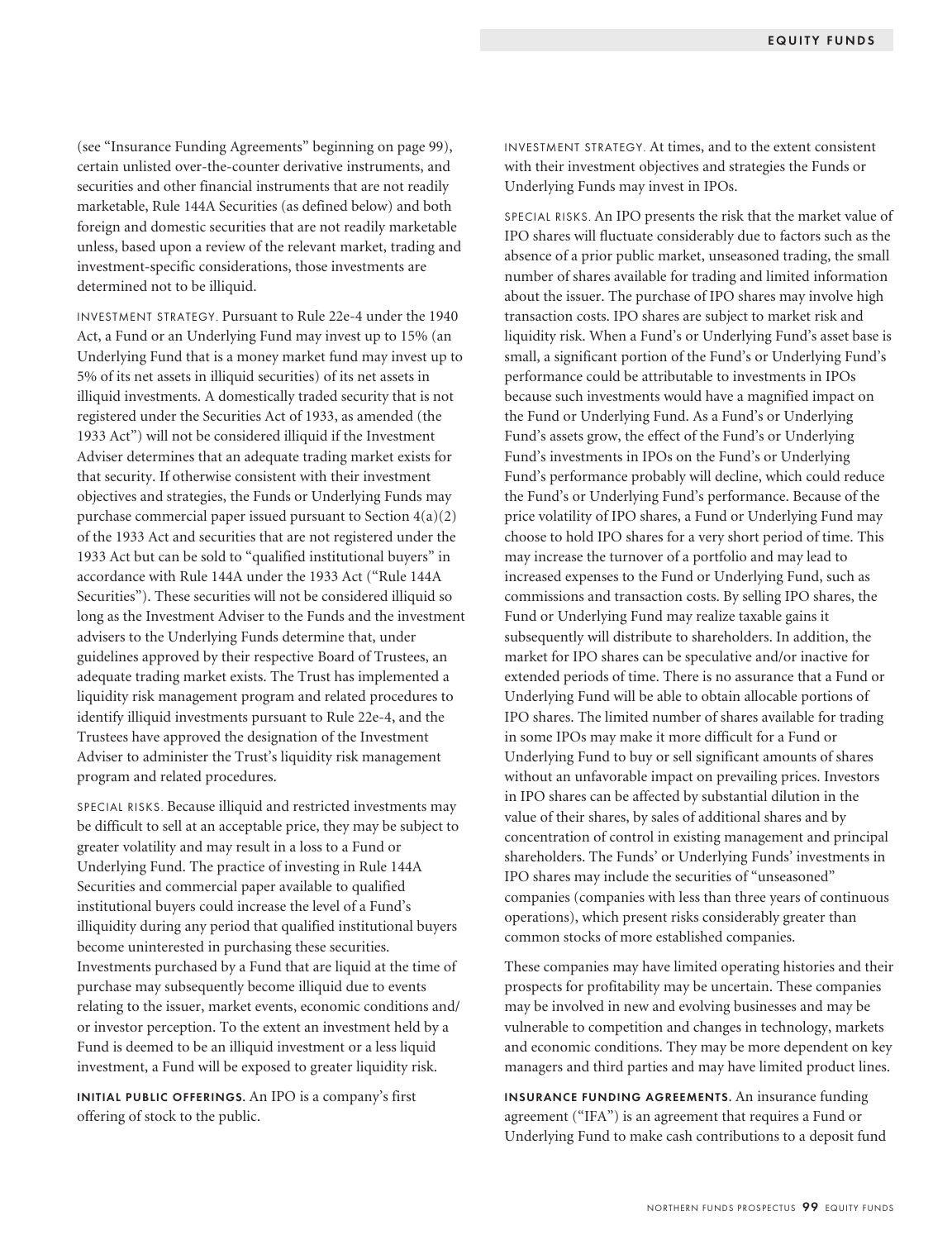of an insurance company's general account. The insurance company then credits interest to the Fund or Underling Fund for a set time period.

INVESTMENT STRATEGY. The Funds or Underlying Funds may invest in IFAs issued by insurance companies that meet quality and credit standards established by the Investment Adviser to the Funds and the investment advisers of the Underlying Funds.

SPECIAL RISKS. IFAs are not insured by a government agency they are backed only by the insurance company that issues them. As a result, they are subject to default risk of the non-governmental issuer. In addition, the transfer of IFAs may be restricted and an active secondary market in IFAs currently does not exist. This means that it may be difficult or impossible to sell an IFA at an appropriate price or that these investments may be considered illiquid.

**INTEREST RATE SWAPS, CURRENCY SWAPS, TOTAL RATE OF RETURN SWAPS, CREDIT SWAPS, AND INTEREST RATE FLOORS, CAPS AND COLLARS.** Interest rate and currency swaps are contracts that obligate a Fund or Underlying Fund and another party to exchange their rights to pay or receive interest or specified amounts of currency, respectively. Interest rate floors entitle the purchasers to receive interest payments if a specified index falls below a predetermined interest rate. Interest rate caps entitle the purchasers to receive interest payments if a specified index exceeds a predetermined interest rate. An interest rate collar is a combination of a cap and a floor that preserves a certain return within a predetermined range of interest rates. Total rate of return swaps are contracts that obligate a party to pay or receive interest in exchange for the payment by the other party of the total return generated by a security, a basket of securities, an index or an index component. Credit swaps are contracts involving the receipt of floating or fixed rate payments in exchange for assuming potential credit losses of an underlying security. Credit swaps give one party to a transaction the right to dispose of or acquire an asset (or group of assets) or, in the case of credit default swaps, the right to receive or make a payment from the other party, upon the occurrence of specific credit events.

INVESTMENT STRATEGY. To the extent consistent with their investment objectives and strategies, the Funds or Underlying Funds may enter into swap transactions and transactions involving interest rate floors, caps and collars for hedging purposes or to seek to increase total return.

SPECIAL RISKS. The use of swaps and interest rate floors, caps and collars is a highly specialized activity that involves investment techniques and risks different from those associated with ordinary portfolio securities transactions. Like other derivative securities, these instruments can be highly volatile. If

the Investment Adviser to the Funds or the investment advisers of the Underlying Funds is incorrect in its forecasts of market values, interest rates and currency exchange rates, the investment performance of a Fund or Underlying Fund would be less favorable than it would have been if these instruments were not used. Because these instruments normally are illiquid, a Fund or Underlying Fund may not be able to terminate its obligations when desired. In addition, if a Fund or Underlying Fund is obligated to pay the return under the terms of a total rate of return swap, Fund or Underlying Fund losses due to unanticipated market movements potentially are unlimited. A Fund or Underlying Fund also may suffer a loss if the other party to a transaction defaults. Credit default swaps involve special risks in addition to those mentioned above because they are difficult to value, are highly susceptible to liquidity and credit risk, and generally pay a return to the party that has paid the premium only in the event of an actual default by the issuer of the underlying obligation (as opposed to a credit downgrade or other indication of financial difficulty).

**INTERFUND BORROWING AND LENDING.** The SEC has granted an exemption permitting the Funds to participate in an interfund borrowing and lending program. This interfund borrowing and lending program allows the Funds to borrow money from other funds in the Trust and other affiliated portfolios of Northern Institutional Funds (each a "Portfolio" and together, the "Portfolios") advised by NTI, and to lend money to other funds in the Trust, for temporary or emergency purposes. The interfund borrowing and lending program is currently not operational. The interfund borrowing and lending program is subject to a number of conditions, including, among other things, the requirements that (1) a Fund may not borrow or lend money through the program unless it receives a more favorable interest rate than is available from a bank loan rate or investment yield rate, respectively; (2) loans will be secured on an equal priority basis with at least an equivalent percentage of collateral to loan value as any outstanding bank loan that requires collateral; (3) loans will have a maturity no longer than that of any outstanding bank loan (and in any event not over seven days); (4) if an event of default occurs under any agreement evidencing an outstanding bank loan to a Fund, the event of default will automatically (without need for action or notice by the lending fund or Portfolio) constitute an immediate event of default under the Interfund Lending Agreement entitling the lending fund or Portfolio to call the interfund loan (and exercise all rights with respect to any collateral) and that such call will be made if the bank exercises its right to call its loan under its agreement with a Fund; (5) a Fund may not borrow money if the loan would cause its outstanding borrowings from all sources to exceed 10% of its net assets at the time of the loan, except that a Fund may borrow up to 33 $\frac{1}{3}$ % of its total assets through the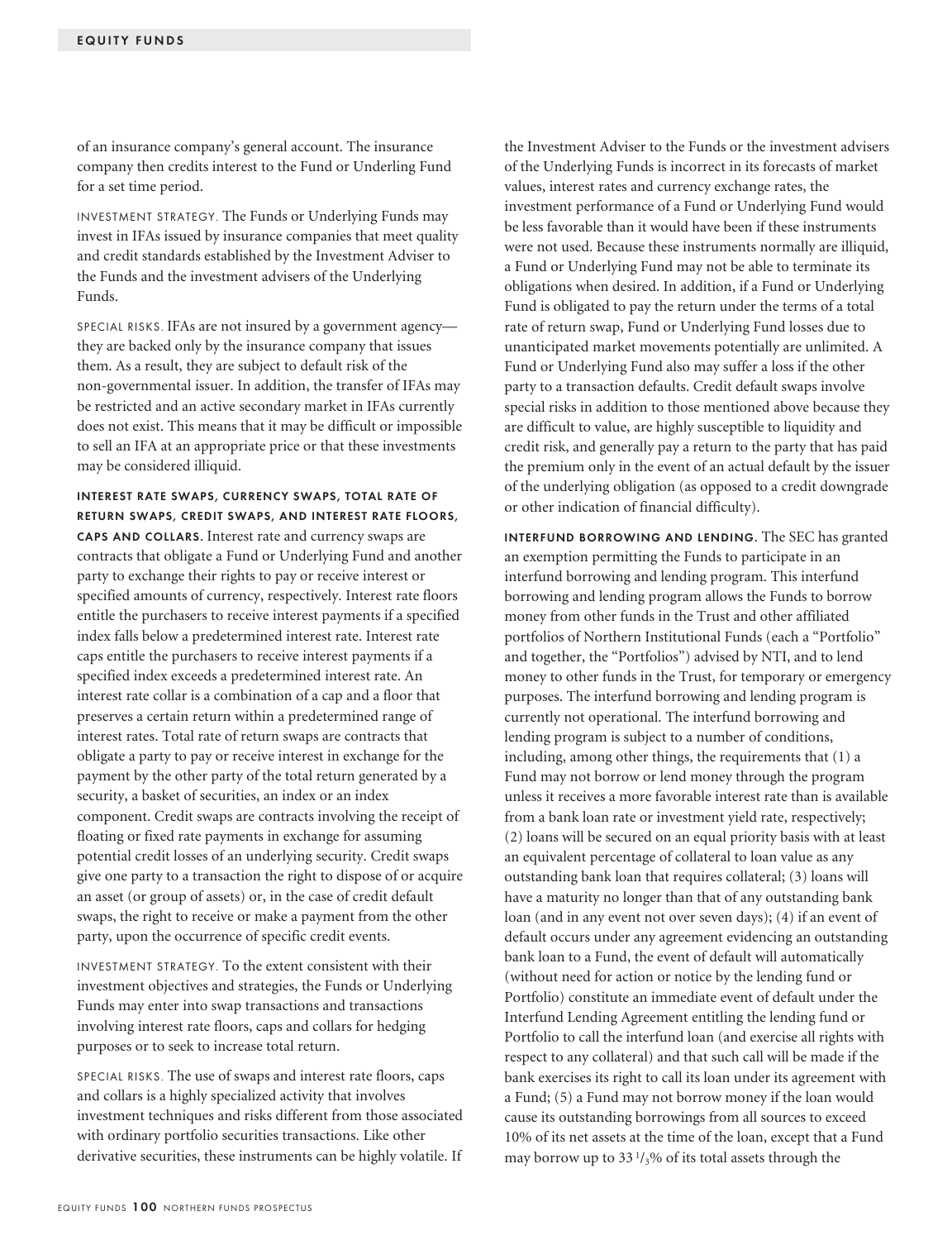program or from other sources if each interfund loan is secured by the pledge of segregated collateral with a market value of at least 102% of the outstanding principal value of the loan; (6) a Fund may not loan money if the loan would cause its aggregate outstanding loans through the program to exceed 15% of its net assets at the time of the loan; (7) a Fund's interfund loans to any one fund shall not exceed 5% of the lending Fund's net assets; and (8) a Fund's borrowings through the program will not exceed the greater of 125% of the Fund's total net cash redemptions or 102% of the Fund's sales fails (when a sale of securities "fails" due to circumstances beyond the Fund's control) for the preceding seven calendar days as measured at the time of the loan. In addition, a Fund may participate in the interfund borrowing and lending program only if and to the extent that such participation is consistent with the Fund's investment objective and policies. The Board of Trustees of the Trust is responsible for overseeing the interfund borrowing and lending program. A delay in repayment to a lending Fund could result in a lost investment opportunity or additional lending costs.

**INVESTMENT COMPANIES** *(principal strategy for the Global Tactical Asset Allocation Fund).* Affiliated and unaffiliated investment companies include, but are not limited to, money market funds, index funds, "country funds" (i.e., funds that invest primarily in issuers located in a specific foreign country or region) and ETFs. Other investment companies in which the Funds may invest include other funds for which the Investment Adviser or any of its affiliates serve as investment adviser.

INVESTMENT STRATEGY. To the extent consistent with their investment objectives and strategies, the Funds may invest in securities issued by other affiliated or unaffiliated investment companies. Investments by a Fund in other investment companies, including ETFs, will be subject to the limitations of the 1940 Act except as permitted by SEC orders. The Funds may rely on SEC orders that permit them to invest in certain ETFs beyond the limits contained in the 1940 Act, subject to certain terms and conditions. Although the Funds do not expect to do so in the foreseeable future, each Fund is authorized to invest substantially all of its assets in a single open-end investment company or a series thereof that has substantially the same investment objective, strategies and fundamental restrictions as the Fund.

SPECIAL RISKS. As a shareholder of another investment company, a Fund would be subject to the same risks as any other investor in that company. It also would bear a proportionate share of any fees and expenses paid by that company. These expenses would be in addition to the management and other fees paid directly by the Fund. A Fund's investment in an ETF involves other considerations. In particular, shares of ETFs are listed and traded on securities

exchanges and in over-the-counter markets, and the purchase and sale of these shares involve transaction fees and commissions. In addition, shares of an ETF are issued in "creation units" and are not redeemable individually except upon termination of the ETF. To redeem, a Fund must accumulate enough shares of an ETF to reconstitute a creation unit. The liquidity of a small holding of an ETF, therefore, will depend upon the existence of a secondary market. Certain ETFs intend to effect creations and redemptions principally for cash, rather than primarily in-kind because of the nature of the ETF's investments. Investments in such ETFs may be less tax efficient than investments in ETFs that effect creations and redemptions in-kind. Also, even though the market price of an ETF is derived from the securities it owns, such price at any given time may be at, below or above the ETF's NAV. The market for certain securities in which an ETF invests may become illiquid under adverse market conditions or economic conditions independent of any specific adverse changes in the conditions of a particular issuer. In adverse market conditions, the ETF's market price may begin to reflect illiquidity or pricing uncertainty of the ETF's portfolio securities, which could lead to the ETF's shares trading at a price that is higher or lower than the ETF's NAV. At times such differences may be significant.

Certain investment companies are not actively managed and their investment advisers may not attempt to take defensive positions in any market conditions, including declining markets. This could cause a Fund's performance to be lower than if the Fund employed active management with respect to that portion of the Fund's portfolio. These investment companies are also subject to "tracking error" risk, which is the risk that the performance of the investment company using an index-based strategy will differ from the performance of the reference index it seeks to track due to differences in securities holdings, operating expenses, transaction costs, cash flows, operational inefficiencies and tax considerations. Certain investment companies in which the Funds may invest may have a large percentage of their shares owned by fewer shareholders. Large redemption activity could result in the affiliated fund incurring additional costs and being forced to sell portfolio securities at a loss to meet redemptions. Periods of market illiquidity may exacerbate this risk for fixed income funds. Should the investment adviser or another financial intermediary change investment strategies or investment allocations such that fewer assets are invested in an investment company or an investment company is no longer used as an investment, the investment company could experience large redemptions of its shares. See "Large Shareholder Risk." below. Certain investment companies may be new funds. There can be no assurance that a new investment company will grow to an economically viable size, in which case the investment company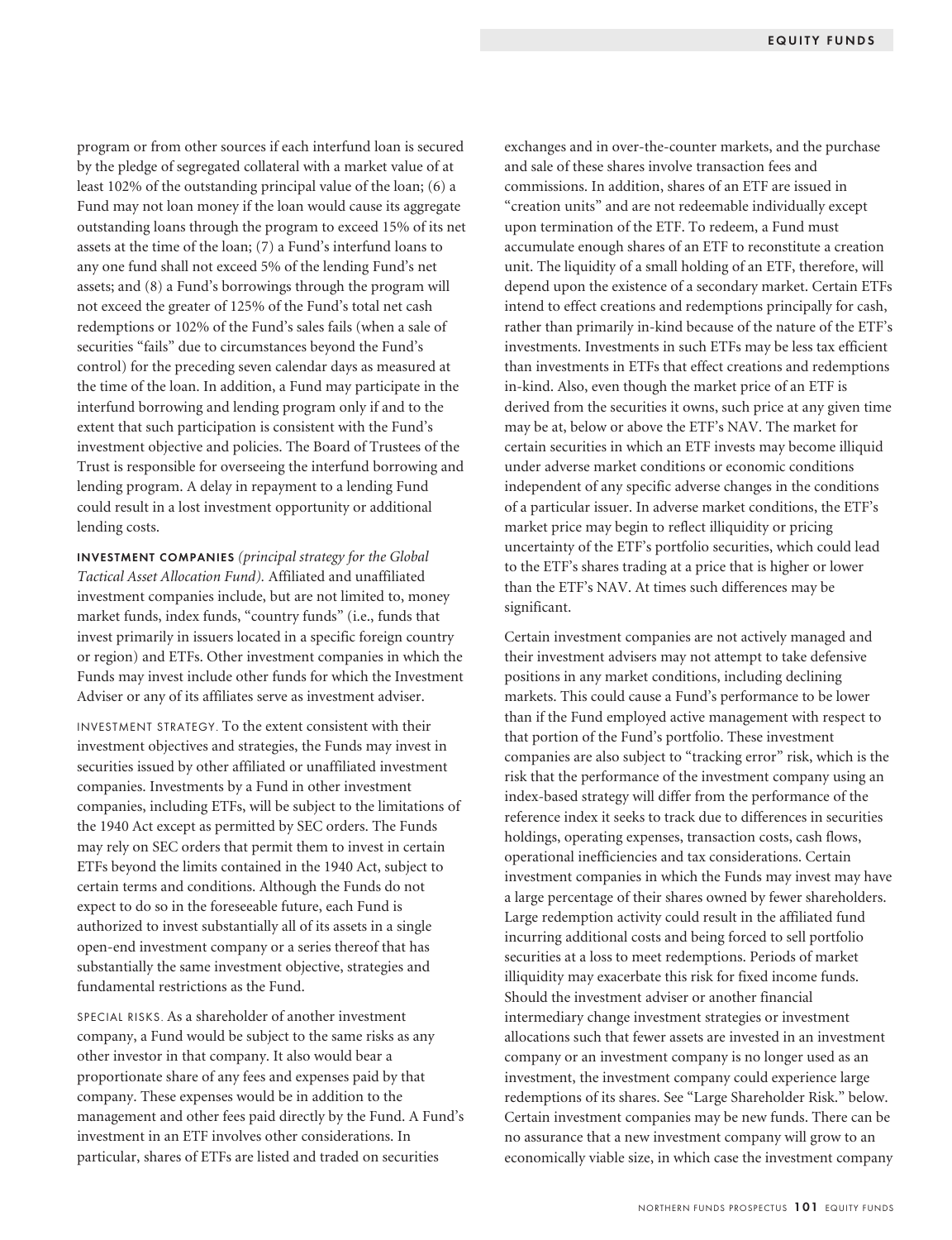may cease operations. In such an event, a Fund may be required to liquidate or transfer its investment at an inopportune time.

**INVESTMENT GRADE SECURITIES.** A security is considered investment grade if, at the time of purchase, it is rated:

- BBB or higher by S&P;
- Baa3 or higher by Moody's Investors Service, Inc. ("Moody's");
- BBB or higher by Fitch Ratings ("Fitch"); or
- BBB or higher by DBRS Ratings Limited ("DBRS").

A security will be considered investment grade if it receives one of the above ratings, or a comparable rating from another organization that is recognized as a Nationally Recognized Statistical Rating Organization ("NRSRO"), even if it receives a lower rating from other rating organizations. An unrated security also may be considered investment grade if the investment adviser to an Underlying Fund determines that the security is comparable in quality to a security that has been rated investment grade.

INVESTMENT STRATEGY. To the extent consistent with their investment objectives and strategies, the Funds or Underlying Funds may invest in fixed-income and convertible securities. Except as stated in the section entitled "Non-Investment Grade Securities," fixed-income and convertible securities purchased by the Funds or Underlying Funds generally will be investment grade.

SPECIAL RISKS. Although securities rated BBB by S&P, DBRS or Fitch, or Baa3 by Moody's are considered investment grade, they have certain speculative characteristics. Therefore, they may be subject to a higher risk of default than obligations with higher ratings. Subsequent to its purchase by a Fund or Underlying Fund, a rated security may cease to be rated or its rating may be reduced below the minimum rating required for purchase by a Fund or Underlying Fund and may be in default.

Generally, the lower the credit rating of a security, issuer, guarantor or counterparty, the higher the degree of risk as to payment of interest and return of principal.

**INVESTMENT STYLE RISK.** Different investment styles (e.g., "growth", "value" or "quantitative") tend to shift in and out of favor, depending on market and economic conditions as well as investor sentiment. A Fund may outperform or underperform other funds that employ a different investment style. A Fund may also employ a combination of styles that impact its risk characteristics.

▪ **VALUE INVESTMENT STYLE RISK** *(principal risk for Large Cap Value Fund and Small Cap Value Fund).* Value stocks are those that are undervalued in comparison to their

peers due to adverse business developments or other factors. Value investing carries the risk that the market will not recognize a security's inherent value for a long time, or that a stock judged to be undervalued by a fund's adviser may actually be appropriately priced or overvalued. Value oriented funds will typically underperform when growth investing is in favor.

▪ **QUANTITATIVE INVESTING RISK** *(principal risk for Income Equity Fund, International Equity Fund, Large Cap Core Fund, Large Cap Value Fund, Small Cap Value Fund and certain Underlying Funds of the Global Tactical Asset Allocation Fund).* The value of securities or other investments selected using quantitative analysis can perform differently from the market as a whole or from their expected performance. This may be as a result of the factors used in building the multifactor quantitative model, the weights placed on each factor, the accuracy of historical data supplied by third parties, and changing sources of market returns.

When the quantitative models, information and data used in managing a Fund prove to be incorrect or incomplete, any investment decisions made in reliance on the models and data may not produce the desired results and a Fund may realize losses. In addition, any hedging based on faulty models and data may prove to be unsuccessful. Furthermore, the success of models that are predictive in nature is dependent largely on the accuracy and reliability of the supplied historical data. All models are susceptible to input errors, which may cause the resulting information to be incorrect.

**LARGE CAP STOCK RISK** *(principal risk for the Income Equity Fund, International Equity Fund, Large Cap Core Fund, Large Cap Value Fund, Emerging Markets Equity Index Fund, Global Real Estate Index Fund, International Equity Index Fund, Global Tactical Asset Allocation Fund and Stock Index Fund)*. Larger, more established companies may be unable to respond quickly to new competitive challenges such as changes in technology and consumer tastes. Many larger companies also may not be able to attain the high growth rate of successful smaller companies, especially during extended periods of economic expansion. For purposes of a Fund's investment policies, the market capitalization of a company is based on its capitalization at the time the Fund purchases the company's securities. Market capitalizations of companies change over time. A Fund is not obligated to sell a company's security simply because, subsequent to its purchase, the company's market capitalization has changed to be outside the capitalization range, if any, in effect for the Fund.

**LARGE SHAREHOLDER RISK** *(principal risk for all Funds)*. To the extent a significant percentage of the shares of a Fund (or an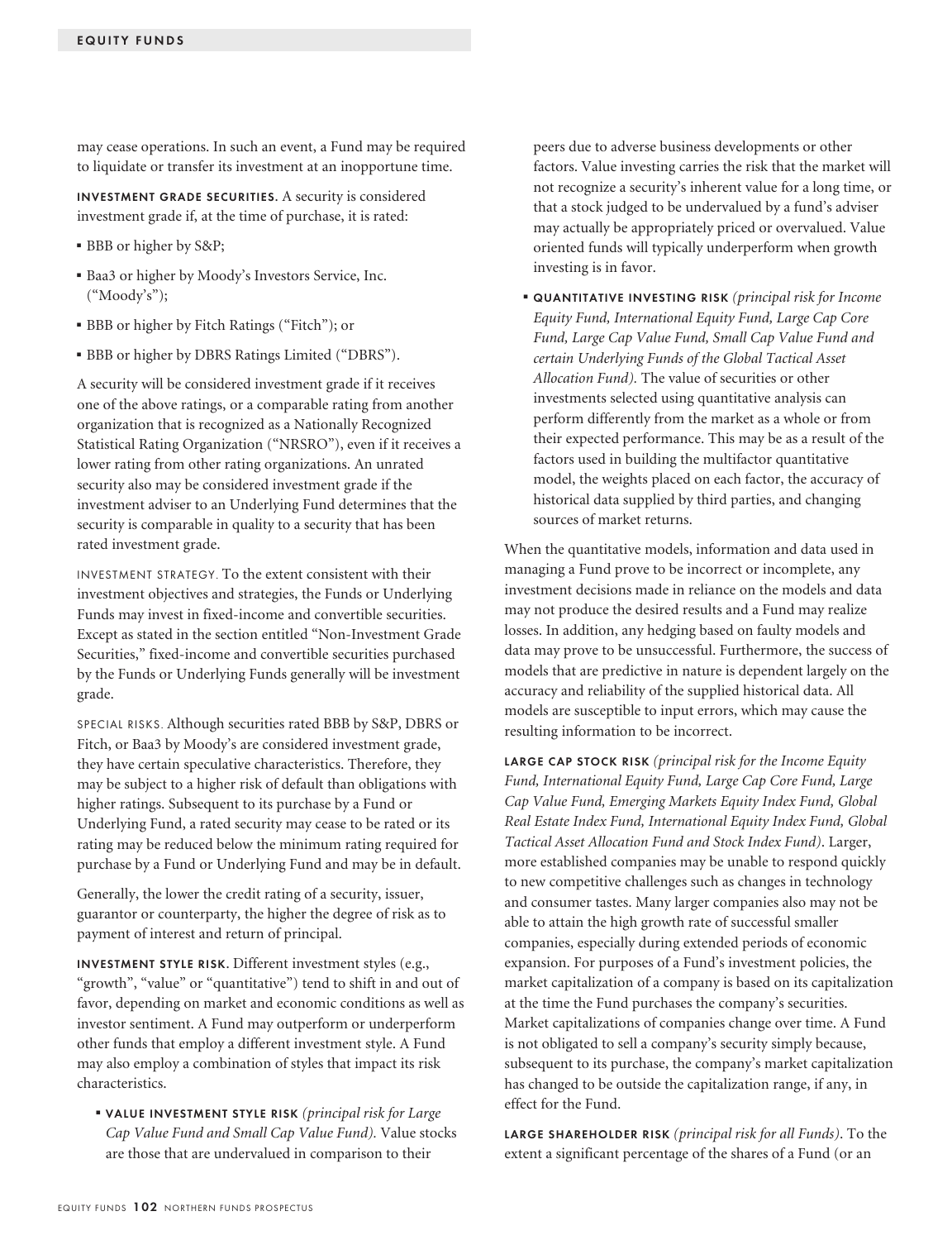Underlying Fund) are owned or controlled by a small number of account shareholders (or a single account shareholder), including funds or accounts over which the Investment Adviser or an affiliate of the Investment Adviser has investment discretion, the Fund is subject to the risk that those shareholders may purchase or redeem Fund (or Underlying Fund) shares in significant amounts rapidly or unexpectedly, including as a result of an asset allocation decision made by the Investment Adviser or an affiliate of the Investment Adviser and may adversely affect a Fund's (or Underlying Fund's) performance if the Investment Adviser is forced to sell portfolio securities or invest cash when the Investment Adviser would not otherwise choose to do so. Redemptions of a large number of shares may affect the liquidity of a Fund's (or Underlying Fund's) portfolio, increase the Fund's transaction costs, and accelerate the realization of taxable income and/or gains. In addition, a large redemption could result in each Fund's current expenses being allocated over a smaller asset base, leading to an increase in each such Fund's expense ratio. Large purchases of a Fund's shares may also adversely affect the Fund's performance to the extent that the Fund is delayed in investing new cash or otherwise maintains a larger cash position than it ordinarily would.

**LENDING OF SECURITIES.** In order to generate additional income, the Funds or Underlying Funds may lend securities to banks, brokers and dealers or other qualified institutions. In exchange, the Funds or Underlying Funds will receive collateral equal to at least 100% of the value of the securities loaned.

INVESTMENT STRATEGY. Securities lending may represent no more than one-third of the value of a Fund's or Underlying Fund's total assets (including the loan collateral). Any cash collateral received by a Fund or Underlying Fund in connection with these loans may be invested in a variety of short-term investments, either directly or indirectly through money market portfolios. Loan collateral (including any investment of the collateral) is not included in the calculation of the percentage limitations described elsewhere in this Prospectus regarding each Fund's investments in particular types of securities. The securities lending program is not currently operational although an Underlying Fund may lend up to one-third of the value of its total assets through its securities lending program.

SPECIAL RISKS. A principal risk when lending portfolio securities is that the borrower might become insolvent or refuse to honor its obligation to return the securities. In this event, a Fund or Underlying Fund could experience delays in recovering its securities and possibly may incur a capital loss. Upon return of the loaned securities, the Fund would be required to return the related cash collateral to the borrower and may be required to liquidate portfolio securities in order to do so. To the extent

that the portfolio securities acquired with such collateral have decreased in value, it may result in the Fund realizing a loss at a time when it would not otherwise do so. As such, securities lending may introduce leverage into the Fund. Additionally, the amount of a Fund's or Underlying Fund's distributions that qualify for taxation at reduced long-term capital gains rates for individuals, as well as the amount of a Fund's or Underlying Fund's distributions that qualify for the dividends received deduction available to corporate shareholders (together, "qualifying dividends"), may be reduced as a result of a Fund's or Underlying Fund's securities lending activities. This is because any dividends paid on securities while on loan will not be deemed to have been received by a Fund or Underlying Fund, and the equivalent amount paid to a Fund or Underlying Fund by the borrower of the securities will not be deemed to be a qualifying dividend.

**LIQUIDITY RISK** *(principal risk for the Global Tactical Asset Allocation Fund, Emerging Markets Equity Index Fund and Global Real Estate Index Fund)* is the risk that a Fund or Underlying Fund will not be able to pay redemption proceeds within the time periods described in this Prospectus because of unusual market conditions, an unusually high volume of redemption requests, legal restrictions impairing its ability to sell particular securities or close derivative positions at an advantageous market price or other reasons. Certain portfolio securities may be less liquid than others, which may make them difficult or impossible to sell at the time and the price that a Fund or Underlying Fund would like or difficult to value. A Fund or Underlying Fund may have to lower the price, sell other securities instead or forgo an investment opportunity. In addition, certain assets that a Fund wants to buy may be difficult or impossible to purchase. Any of these events could have a negative effect on fund management or performance. Liquidity risk may be the result of, among other things, the reduced number and capacity of traditional market participants to make a market for certain securities. As a general matter, dealers recently have been less willing to make markets for certain fixed income securities. The potential for liquidity risk may be magnified by a rising interest rate environment or other circumstances where investor redemptions from money market and other fixed income mutual funds may be higher than normal, potentially causing increased supply in the market due to selling activity. Funds and Underlying Funds with principal investment strategies that involve investments in securities of companies with smaller market capitalizations, foreign securities, derivatives or securities with potential market and/or credit risk tend to have the greatest exposure to liquidity risk. All of these risks may increase during periods of market volatility. The liquidity of certain assets, such as privately issued and non-investment grade mortgage- and asset-backed securities, may be difficult to ascertain and may change over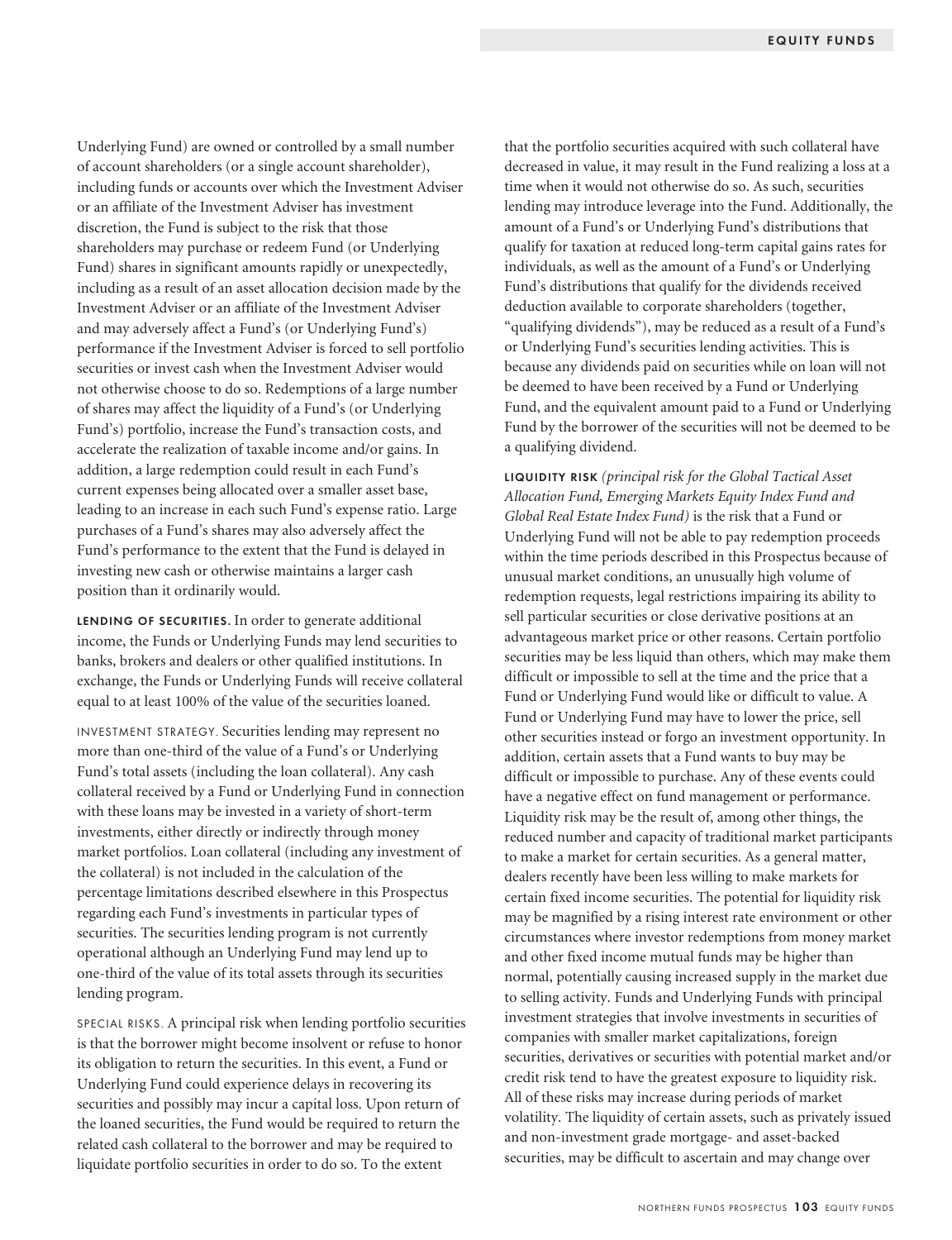time. Transactions in less liquid securities may entail transaction costs that are higher than those for transactions in more liquid securities.

**MARKET RISK** *(principal risk for all Funds)* is the risk that the value of the securities in which a Fund or Underlying Fund invests may go up or down in response to the prospects of individual issuers and/or general economic conditions. Securities markets may experience great short-term volatility and may fall sharply at times. Different markets may behave differently from each other and a foreign market may move in the opposite direction from the U.S. market. Stock prices have historically risen and fallen in periodic cycles. In general, the values of equity investments fluctuate in response to the activities of individual companies and in response to general market and economic conditions. Price changes may be temporary or last for extended periods. Accordingly, the values of the equity investments that a Fund or an Underlying Fund holds may decline over short or extended periods. This volatility means that the value of your investment in a Fund may increase or decrease. You could lose money over short periods due to fluctuation in a Fund's NAV in response to market movements, and over longer periods during market downturns.

The United States and international markets have periodically experienced substantial price volatility. Growth stocks are generally more sensitive to market movements than other types of stocks and their prices may therefore be more volatile and present a higher degree of risk of loss. Value stocks, on the other hand, may fall out of favor with investors and underperform growth stocks during any given period.

**MARKET EVENTS RISK** relates to the increased volatility, depressed valuations, decreased liquidity and heightened uncertainty in the financial markets throughout the world during the past decade. These conditions may recur.

The U.S. government and the Federal Reserve, as well as certain foreign governments and central banks, have taken steps to support financial markets, including by keeping interest rates at historically low levels. This and other government intervention may not work as intended, particularly if the efforts are perceived by investors as being unlikely to achieve the desired results. In recent years, the U.S. government and Federal Reserve have reduced their market support activities and have begun raising interest rates. Certain foreign governments and central banks have implemented so-called negative interest rates (e.g., charging depositors who keep their cash at a bank) to spur economic growth. Governmental or central bank actions, including interest rate increases, measures to address budget deficits, or contrary actions by different governments, as well as downgrades of sovereign debt, fluctuations in oil and commodity prices, dramatic changes in currency exchange rates and geopolitical events (including war and terror attacks) could negatively affect financial markets generally, increase market volatility and reduce the value and liquidity of securities in which a Fund invests.

Policy and legislative changes in the United States and in other countries (such as Brexit, as further discussed below) may also contribute to decreased liquidity and increased volatility in the financial markets.

Political turmoil within the U.S. and abroad may also impact the Funds. Although the U.S. government has honored its credit obligations, it remains possible that the U.S. could default on its obligations. While it is impossible to predict the consequences of such an unprecedented event, it is likely that a default by the U.S. would be highly disruptive to the U.S. and global securities markets and could significantly impair the value of the Funds' investments. Similarly, political events within the United States at times have resulted, and may in the future result, in a shutdown of government services, which could negatively affect the U.S. economy, decrease the value of many Fund investments, and increase uncertainty in or impair the operation of the U.S. or other securities markets.

Economies and financial markets throughout the world are increasingly interconnected. Economic, financial or political events, trading and tariff arrangements, terrorism, natural disasters, public health emergencies (including pandemics and epidemics) and other circumstances in one country or region could have profound impacts on global economies or markets. As a result, whether or not a Fund or Underlying Fund directly invests in securities of issuers located in or with significant exposure to the countries directly affected, the value and liquidity of a Fund's investments may be negatively affected.

In June 2016, voters in the UK approved a referendum to leave the EU. The UK gave notice in March 2017 of its withdrawal from the EU and commenced negotiations on the terms of withdrawal. An agreement was reached, and the UK left the EU on January 31, 2020, with a transition period during which the parties will negotiate their future relationship currently set to end on December 31, 2020. There is significant market uncertainty regarding Brexit's ramifications, and the range and potential implications of possible political, regulatory, economic, and market outcomes are difficult to predict. Political events, including nationalist unrest in Europe and uncertainties surrounding the sovereign debt of a number of EU countries and the viability of the EU itself, also may cause market disruptions. If one or more countries leave the EU or the EU dissolves, the world's securities markets likely will be significantly disrupted. Moreover, the uncertainty about the ramifications of Brexit may cause significant volatility and/or declines in the value of the Euro and British pound. Brexit (and in particular a hard Brexit, i.e. an exit in which the UK leaves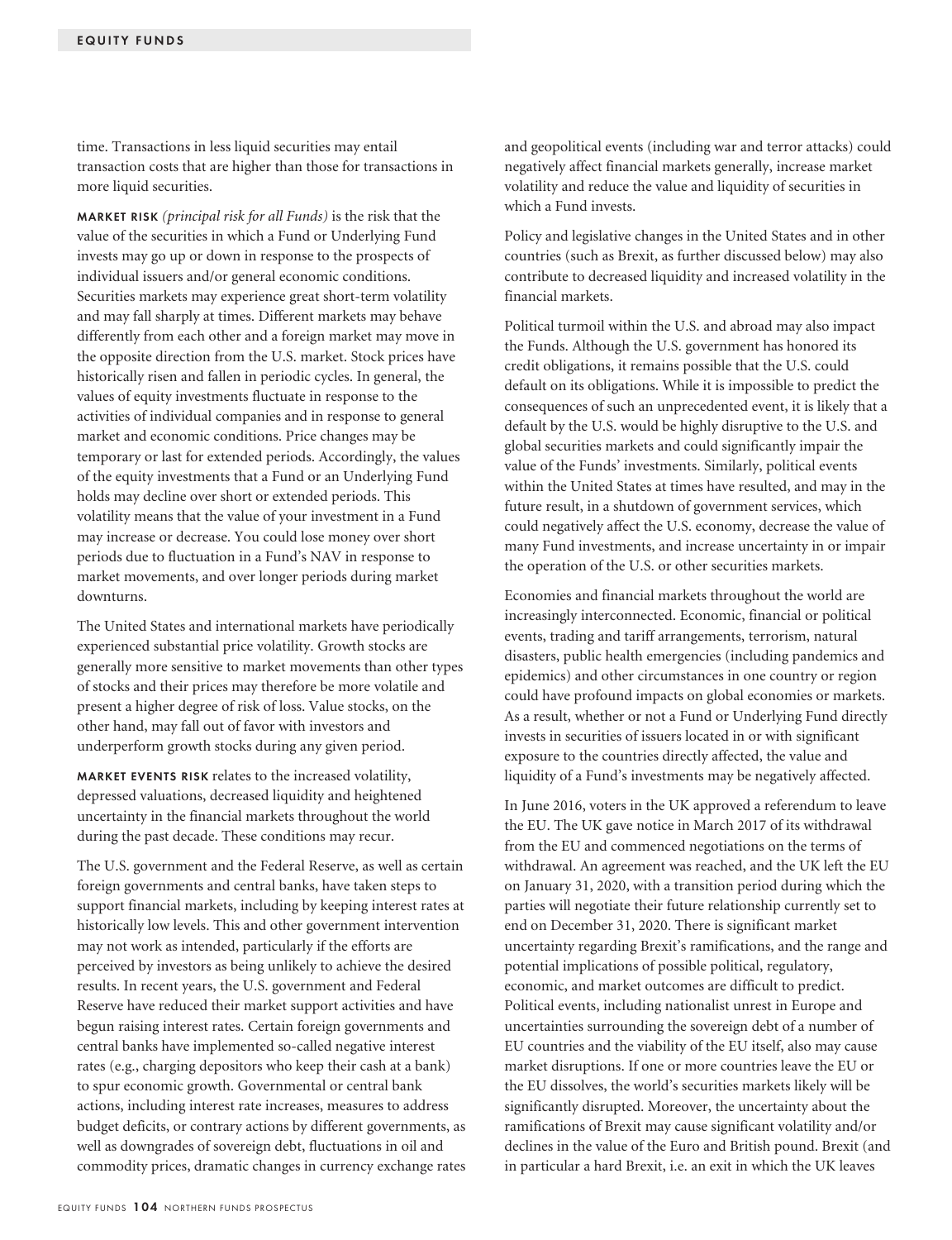not only the EU, but also the EU single market and the EU customs union, and without agreements on trade, finance and other key elements) may cause significant market volatility and illiquidity, currency fluctuations, deterioration in economic activity, a decrease in business confidence, and increased likelihood of a recession in the UK. This may increase redemptions from Funds that hold impacted securities, or cause the value of a Fund's securities that are economically tied to the UK or EU to decline. Additionally, it is possible that measures could be taken to revote on the issue of Brexit, or that portions of the UK could seek to separate and remain a part of the EU. Market factors, such as the demand for particular portfolio securities, may cause the price of certain portfolio securities to fall while the price of other securities rise or remain unchanged.

RECENT MARKET EVENTS. Periods of unusually high financial market volatility and restrictive credit conditions, at times limited to a particular sector or geographic area, have occurred in the past and may be expected to recur in the future. Some countries, including the United States, have adopted or have signaled protectionist trade measures, relaxation of the financial industry regulations that followed the financial crisis, and/or reductions to corporate taxes. The scope of these policy changes is still developing, but the equity and debt markets may react strongly to expectations of change, which could increase volatility, particularly if a resulting policy runs counter to the market's expectations. The outcome of such changes cannot be foreseen at the present time. In addition, geopolitical and other risks, including environmental and public health risks, may add to instability in the world economy and markets generally. As a result of increasingly interconnected global economies and financial markets, the value and liquidity of a Fund's investments may be negatively affected by events impacting a country or region, regardless of whether the Fund invests in issuers located in or with significant exposure to such country or region. Recent events are impacting the securities markets. A recent outbreak of respiratory disease caused by a novel coronavirus was first detected in December 2019 and has spread internationally. The outbreak and efforts to contain its spread have resulted in closing borders and quarantines, restricting international and domestic travel, enhanced health screenings, cancellations, disrupted supply chains and customer activity, responses by businesses (including changes to operations and reducing staff), and have produced general concern and uncertainty. The impact of the coronavirus pandemic, and other epidemics and pandemics that may arise in the future, could adversely affect national and global economies, individual companies and the market in general in a manner and for a period of time that cannot be foreseen at the present time. Health crises caused by the recent outbreak may heighten other preexisting political, social and economic

risks in a country or region. Governmental authorities and regulators throughout the world, such as the U.S. Federal Reserve, have in the past responded to major economic disruptions with changes to fiscal and monetary policy, including but not limited to, direct capital infusions, new monetary programs, and dramatically lower interest rates. Certain of those policy changes are being implemented or considered in response to the coronavirus outbreak. Such policy changes may adversely affect the value, volatility and liquidity of dividend and interest paying securities. In certain cases, an exchange or market may close or issue trading halts on either specific securities or even the entire market, which may result in a Fund being, among other things, unable to buy or sell certain securities or financial instruments or to accurately price its investments. In the event of a pandemic or an outbreak, there can be no assurance that the Funds and their service providers will be able to maintain normal business operations for an extended period of time or will not lose the services of key personnel on a temporary or long-term basis due to illness or other reasons. A pandemic or disease could also impair the information technology and other operational systems upon which a Fund's investment adviser rely, and could otherwise disrupt the ability of the Fund's service providers to perform essential tasks. Although multiple asset classes may be affected by a market disruption, the duration and effects may not be the same for all types of assets. To the extent a Fund may overweight its investments in certain countries, companies, industries or market sectors, such position will increase the Fund's exposure to risk of loss from adverse developments affecting those countries, companies, industries or sectors. These conditions could result in a Fund's inability to achieve its investment objectives, cause the postponement of reconstitution or rebalance dates for benchmark indices, adversely affect the prices and liquidity of the securities and other instruments in which a Fund invests, negatively impact a Fund's performance, and cause losses on your investment in a Fund. You should also review this prospectus and the SAI to understand each Fund's discretion to implement temporary defensive measures, as well as the circumstances in which a Fund may satisfy redemption requests in-kind.

**MASTER LIMITED PARTNERSHIPS.** An MLP is a publicly traded company organized as a limited partnership or limited liability company and treated as a partnership for federal income tax purposes. MLPs may derive income and gains from the exploration, development, mining or production, processing, refining, transportation (including pipelines transporting gas, oil, or products thereof), or the marketing of any mineral or natural resources. MLPs generally have two classes of owners, the general partner and limited partners. The general partner of an MLP is typically owned by one or more of the following: a major energy company, an investment fund, or the direct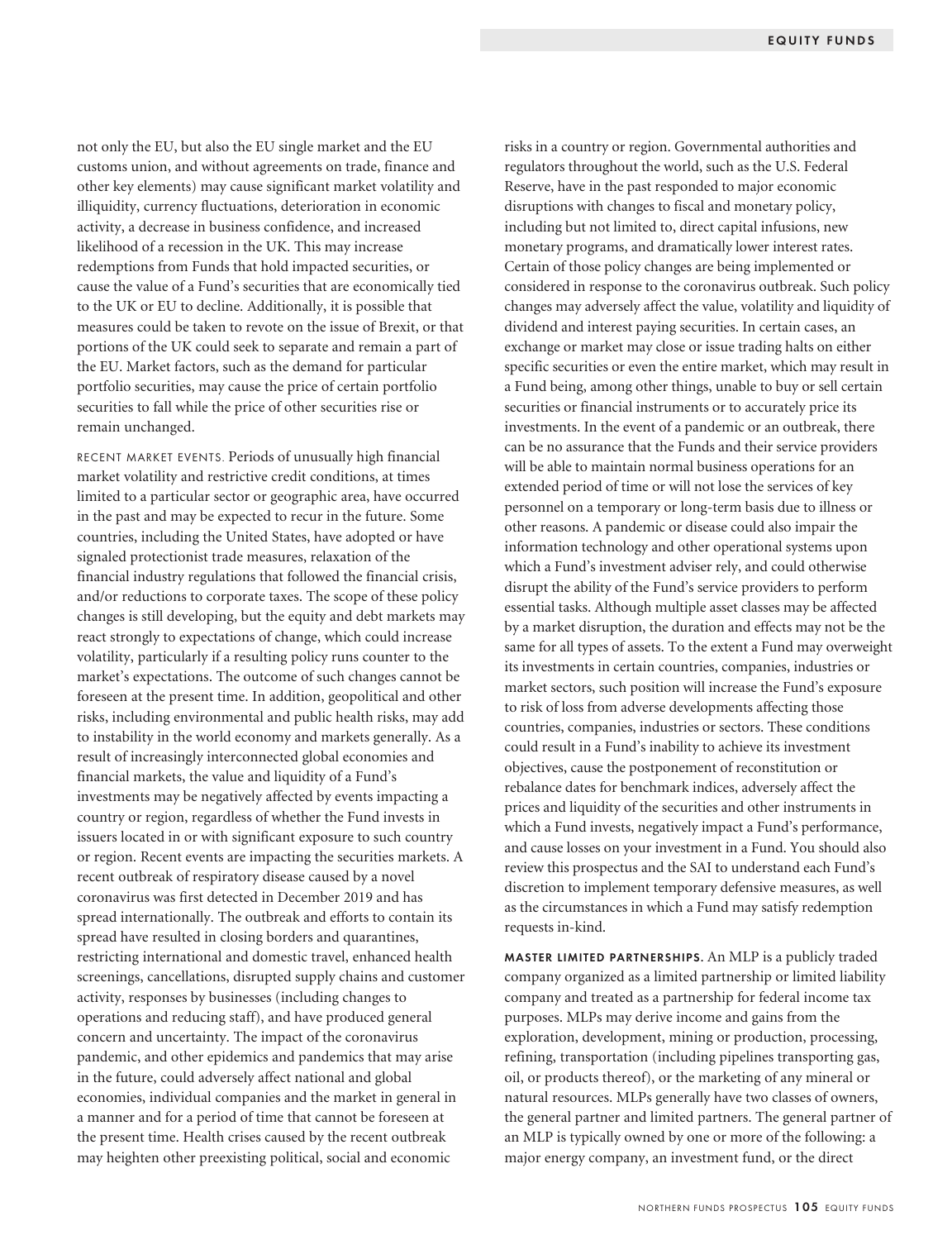management of the MLP. The general partner may be structured as a private or publicly traded corporation or other entity. The general partner typically controls the operations and management of the MLP through an up to 2% equity interest in the MLP plus, in many cases, ownership of common units and subordinated units. Limited partners own the remainder of the partnership, through ownership of common units, and have a limited role in the partnership's operations and management.

INVESTMENT STRATEGY. With respect to the Global Tactical Asset Allocation Fund, certain of the Underlying Funds may invest in MLPs.

SPECIAL RISKS. As compared to common stockholders of a corporation, holders of MLP units have more limited control and limited rights to vote on matters affecting the partnership and the potential for a conflict of interest exists between common unit holders and an MLP's limited partners. In addition, there are certain tax risks associated with an investment in MLP units and conflicts of interest may exist between common unit holders and the general partner, including those arising from incentive distribution payments. MLPs may also be sensitive to changes in interest rates and during periods of interest rate volatility, may not provide attractive returns.

A change in current tax law, or a change in the business of a given MLP, could result in an MLP being treated as a corporation for U.S. federal income tax purposes, which would result in such MLP being required to pay U.S. federal income tax on its taxable income. Thus, if any of the MLPs owned by an Underlying Fund were treated as corporations for U.S. federal income tax purposes, the after-tax return to the Underlying Fund with respect to its investment in such MLPs would be materially reduced, which could cause a decline in the value of the common stock.

To the extent that an Underlying Fund invests in the equity securities of an MLP, the Underlying Fund will be a limited partner or member in such MLP. Accordingly, the Underlying Fund will be required to include in its taxable income the Underlying Fund's allocable share of the income, gains, losses, deductions and expenses recognized by each such MLP, regardless of whether the MLP distributes cash to the Underlying Fund. The Underlying Fund may have to sell investments to provide cash to make required distributions if its allocable share of an MLP's income and gains is not offset by the MLP's tax deductions, losses and credits and the MLP does not distribute sufficient cash. The portion, if any, of a distribution received by the Underlying Fund from an MLP that is offset by the MLP's tax deductions, losses or credits is essentially treated as a return of capital. The percentage of an MLP's income and gains that is offset by tax deductions, losses and credits will fluctuate over time for various reasons. A

significant slowdown in acquisition activity or capital spending by MLPs held in the Underlying Fund's portfolio could result in a reduction of depreciation deductions, which may result in increased current taxable income for the Underlying Fund.

If an Underlying Fund has investments in equity securities of MLPs, the Underlying Fund's earnings and profits may be calculated using accounting methods that are different from those used for calculating taxable income. Because of these differences, the Underlying Fund may make distributions out of its current or accumulated earnings and profits, which will be treated as taxable dividends, even in years in which the Underlying Fund's distributions exceed its taxable income. In addition, changes in tax laws or regulations, or future interpretations of such laws or regulations, could adversely affect the Underlying Fund or the MLP investments in which the Underlying Fund invests.

**MATURITY RISK.** Each Fund that invests in fixed income securities will maintain the dollar-weighted average maturity of its portfolio within a specified range. However, the maturities of certain instruments, such as variable and floating rate instruments, are subject to estimation. In addition, in calculating average weighted maturities, the maturity of mortgage and other asset-backed securities will be based on estimates of average life. As a result, the Funds cannot guarantee that these estimates will, in fact, be accurate or that their average maturities will remain within their specified limits.

**MORTGAGE DOLLAR ROLLS.** A mortgage dollar roll involves the sale of securities for delivery in the future (generally within 30 days). A Fund simultaneously contracts with the same counterparty to repurchase substantially similar (same type, coupon and maturity) but not identical securities on a specified future date. During the roll period, the Fund loses the right to receive principal and interest paid on the securities sold. However, the Fund benefits to the extent of any difference between (a) the price received for the securities sold and (b) the lower forward price for the future purchase and/or fee income plus the interest earned on the cash proceeds of the securities sold.

INVESTMENT STRATEGY. The Underlying Funds held by the Global Tactical Asset Allocation Fund may invest in mortgage dollar rolls.

SPECIAL RISKS. Successful use of mortgage dollar rolls depends upon an investment adviser's ability to predict correctly interest rates and mortgage prepayments. If the investment adviser is incorrect in its prediction, certain Underlying Funds may experience a loss. Unless the benefits of a mortgage dollar roll exceed the income, capital appreciation and gain or loss due to mortgage prepayments that would have been realized on the securities sold as part of the roll, the use of this technique will diminish the Underlying Fund's performance.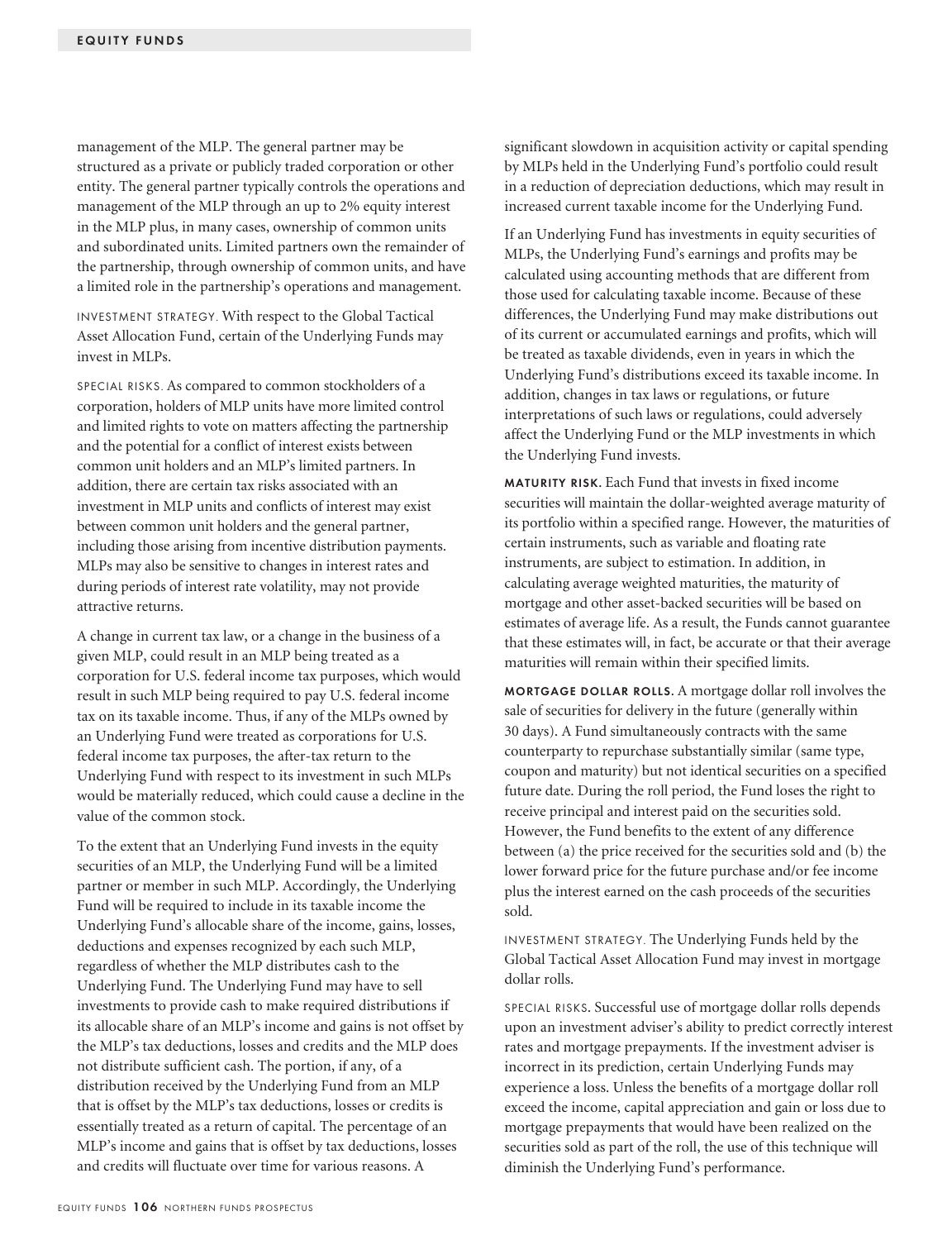**NON-INVESTMENT GRADE SECURITIES** *(principal strategy for the Global Tactical Asset Allocation Fund)*. Non-investment grade fixed-income and convertible securities (sometimes referred to as "junk bonds") generally are rated BB or below by S&P, DBRS or Fitch, or Ba or below by Moody's (or have received a comparable rating from another NRSRO), or, if unrated, are determined to be of comparable quality by the Investment Adviser to the Funds or the investment adviser to an Underlying Fund.

INVESTMENT STRATEGY. The Underlying Funds held by the Global Tactical Asset Allocation Fund may invest in non-investment grade securities. The Equity Funds and Global Real Estate Index Fund may invest up to 15% of their total assets, measured at the time of purchase, in non-investment grade fixed-income and convertible securities, when the Investment Adviser determines that such securities are desirable in light of a Fund's investment objectives and portfolio mix.

SPECIAL RISKS. Non-investment grade fixed-income and convertible securities are considered predominantly speculative by traditional investment standards. The market value of these low-rated securities tends to be more sensitive to individual corporate developments and changes in interest rates and economic conditions than higher-rated securities.

In addition, they generally present a higher degree of credit risk. Issuers of low-rated securities are often highly leveraged, so their ability to repay their debt during an economic downturn or periods of rising interest rates may be impaired. The risk of loss due to default by these issuers also is greater because low-rated securities generally are unsecured and often are subordinated to the rights of other creditors of the issuers of such securities. Investment by a Fund or Underlying Fund in defaulted securities poses additional risk of loss should nonpayment of principal and interest continue in respect of such securities. Even if such securities are held to maturity, recovery by a Fund or Underlying Fund of its initial investment and any anticipated income or appreciation will be uncertain. A Fund or an Underlying Fund also may incur additional expenses in seeking recovery on defaulted securities.

The secondary market for lower quality securities is concentrated in relatively few market makers and is dominated by institutional investors. Accordingly, the secondary market for such securities is not as liquid as, and is more volatile than, the secondary market for higher quality securities. In addition, market trading volume for these securities generally is lower and the secondary market for such securities could contract under adverse market or economic conditions, independent of any specific adverse changes in the condition of a particular issuer. These factors may have an adverse effect on the market price and a Fund's or Underlying Fund's ability to dispose of

particular portfolio investments. A less developed secondary market also may make it more difficult for a Fund or Underlying Fund to obtain precise valuations of such securities in its portfolio.

Investments in lower quality securities, whether rated or unrated, will be more dependent on the Investment Adviser's credit analysis than would be the case with investments in higher quality securities.

**OPERATIONAL RISK.** The Investment Adviser to the Funds and other Fund service providers may be subject to operational risk and may experience disruptions and operating errors. In particular, these errors or failures in systems and technology, including operational risks associated with reliance on third party service providers, may adversely affect a Fund's ability to calculate its NAVs in a timely manner, including over a potentially extended period. While service providers are required to have appropriate operational risk management policies and procedures in place, their methods of operational risk management may differ from those of the Funds in the setting of priorities, the personnel and resources available or the effectiveness of relevant controls. The Investment Adviser, through its monitoring and oversight of service providers, seeks to ensure that service providers take appropriate precautions to avoid and mitigate risks that could lead to disruptions and operating errors. However, it is not possible for the Investment Adviser or other Fund service providers to identify all of the operational risks that may affect a Fund or to develop processes and controls to completely eliminate or mitigate their occurrence or effects.

**OPTIONS.** An option is a type of derivative instrument that gives the holder the right (but not the obligation) to buy (a "call") or sell (a "put") an asset in the future at an agreed upon price prior to the expiration date of the option.

INVESTMENT STRATEGY. To the extent consistent with their investment objectives and strategies, a Fund or Underlying Fund may write (sell) covered call options, buy put options, buy call options and write secured put options for hedging (or cross-hedging) purposes or to earn additional income. Options may relate to particular securities, foreign or domestic securities indices, financial instruments or foreign currencies. An Equity Fund or Equity Index Fund will not purchase put and call options in an amount that exceeds 5% of its net assets at the time of purchase. The total value of an Equity Fund's or Equity Index Fund's assets subject to options written by the Fund will not be greater than 25% of its net assets at the time the option is written. A Fund or Underlying Fund may "cover" a call option by owning the security underlying the option or through other means. Put options written by a Fund or Underlying Fund are "secured" if the Fund or Underlying Fund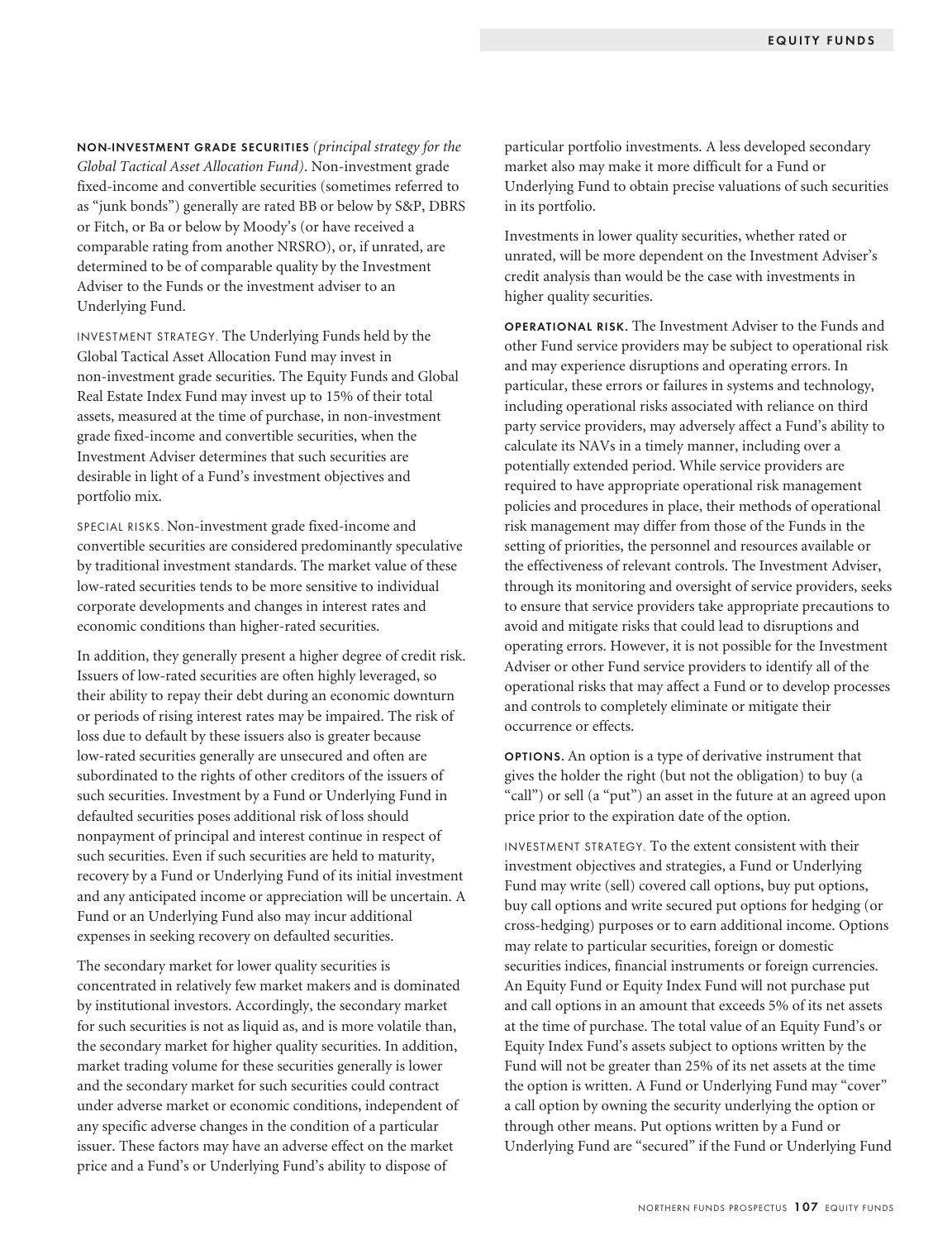maintains liquid assets in a segregated account in an amount at least equal to the exercise price of the option up until the expiration date.

SPECIAL RISKS. Options trading is a highly specialized activity that involves investment techniques and risks different from those associated with ordinary Fund securities transactions. The value of options can be highly volatile, and their use can result in loss if the Investment Adviser to the Funds or the investment adviser of an Underlying Fund is incorrect in its expectation of price fluctuations. The successful use of options for hedging purposes also depends in part on the ability of the Investment Adviser to predict future price fluctuations and the degree of correlation between the options and securities markets.

Each Fund and certain Underlying Funds will invest and trade in unlisted over-the-counter options only with firms deemed creditworthy by the Investment Adviser to the Funds or the investment adviser of an Underlying Fund. However, unlisted options are not subject to the protections afforded purchasers of listed options by the Options Clearing Corporation, which performs the obligations of its members that fail to perform them in connection with the purchase or sale of options. Therefore, a Fund or Underlying Fund bears the risk that the counterparty that wrote the option will be unable or unwilling to perform its obligations under the option contract.

**PREFERRED STOCK.** Preferred stocks are securities that represent an ownership interest providing the holder with claims on the issuer's earnings and assets before common stock owners but after bond owners.

INVESTMENT STRATEGY. The Funds or Underlying Funds may invest in preferred stocks.

SPECIAL RISKS. Unlike most debt securities, the obligations of an issuer of preferred stock, including dividend and other payment obligations, typically may not be accelerated by the holders of such preferred stock on the occurrence of an event of default or other non-compliance by the issuer of the preferred stock. Preferred stock is sensitive to changes in an issuer's creditworthiness and changes to interest rates, and may decline in value as interest rates rise.

**PREPAYMENT (OR CALL) RISK** *(principal risk for the Global Tactical Asset Allocation Fund)* is the risk that an issuer could exercise its right to pay principal on an obligation held by the Fund (such as an asset-backed security) earlier than expected. The exercise of such right may result in a decreased rate of return and a decline in value of those obligations and, accordingly, a decline in the Fund's net asset value. Issuers may be more likely to prepay when interest rates fall, when credit spreads change, or when an issuer's credit quality improves. If this happens, the Fund may be unable to recoup all of its initial investment, will not benefit from the rise in the market price of the securities that normally accompanies a decline in interest rates, and will also suffer from having to reinvest in lower yielding securities. The Fund may also lose any premium it paid to purchase the securities.

**REAL ESTATE INVESTMENT TRUSTS** *(principal strategy for the Global Real Estate Index Fund)*. REITs are pooled investment vehicles that invest primarily in either real estate or real estate related loans.

INVESTMENT STRATEGY. The Global Real Estate Index Fund invests a substantial amount of its assets in REITs. The other Funds and the Underlying Funds may also invest in REITs to the extent consistent with their investment objectives and strategies.

SPECIAL RISKS. The value of a REIT is affected by changes in the value of the properties owned by the REIT or securing mortgage loans held by the REIT. REITs are dependent upon cash flow from their investments to repay financing costs and the ability of a REIT's manager. REITs are also subject to risks generally associated with investments in real estate. These risks include: changes in the value of real estate properties and difficulties in valuing and trading real estate; risks related to general and local economic conditions; overbuilding and increased competition; increases in property taxes and operating expenses; changes in zoning laws; casualty and condemnation losses; variations in rental income; changes in the appeal of property to tenants; tenant bankruptcies and other credit problems; and changes in interest rates. To the extent that assets underlying a REIT are concentrated geographically, by property type or in certain other respects, these risks may be heightened. A Fund or Underlying Fund will indirectly bear its proportionate share of any expenses, including management fees, paid by a REIT in which it invests.

REITs are subject to a highly technical and complex set of provisions in the Code. It is possible that a Fund or certain Underlying Funds may invest in a real estate company that purports to be a REIT and that the company could fail to qualify as a REIT. In the event of any such unexpected failure to qualify as a REIT, the company would be subject to corporatelevel taxation, significantly reducing the return to a Fund or Underlying Fund on its investment in such company. REITs could possibly fail to qualify for tax free pass-through of income under the Code, or to maintain their exemptions from registration under the 1940 Act. The above factors may also adversely affect a borrower's or a lessee's ability to meet its obligations to the REIT. In the event of a default by a borrower or lessee, the REIT may experience delays in enforcing its rights as a mortgagee or lessor and may incur substantial costs associated with protecting its investments.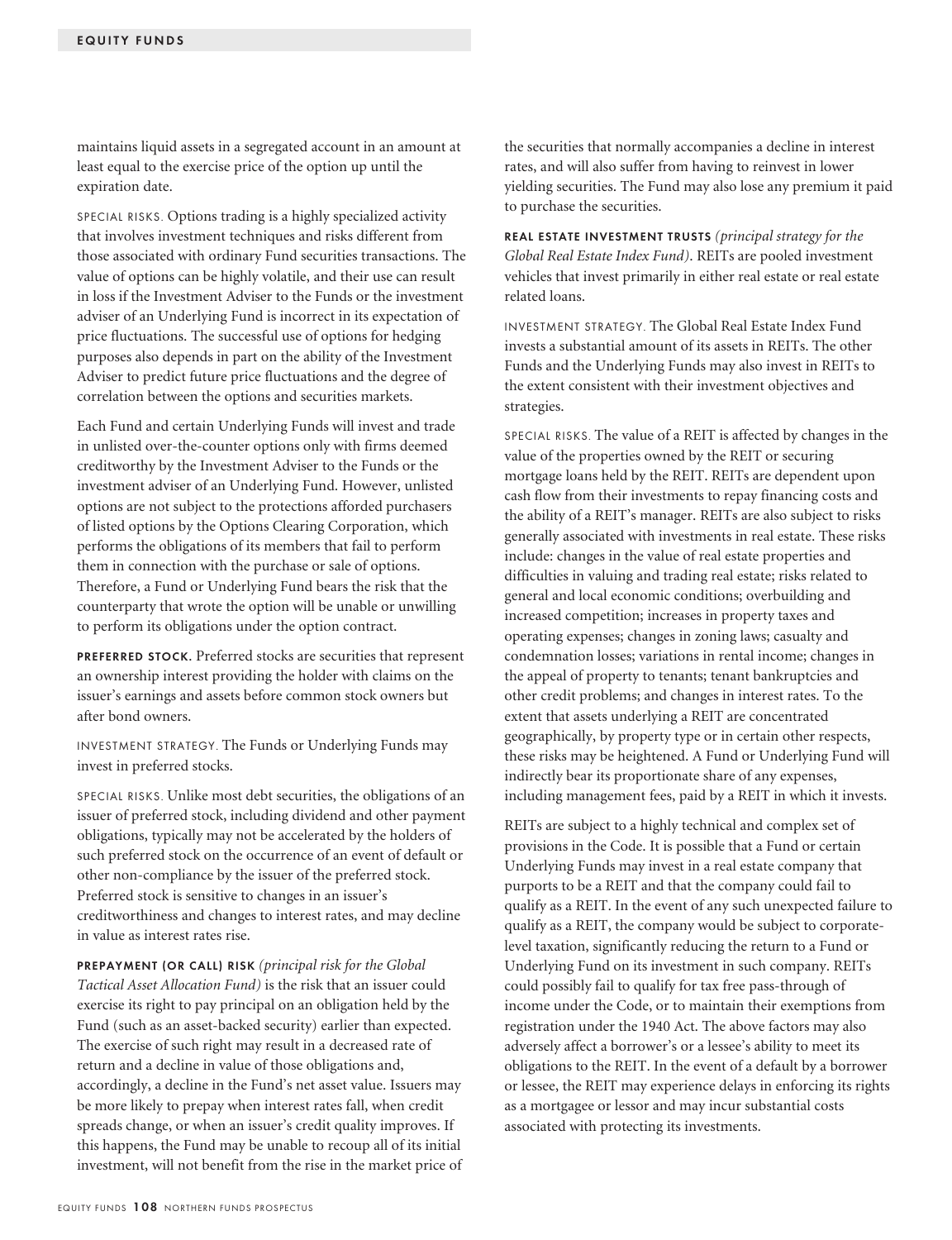In addition, the value of such securities may fluctuate in response to the market's perception of the creditworthiness of the issuers of mortgage-related securities owned by a Fund or Underlying Fund. Because investments in mortgage-related securities are interest sensitive, the ability of the issuer to reinvest or to reinvest favorably in underlying mortgages may be limited by government regulation or tax policy. For example, action by the Board of Governors of the Federal Reserve System to limit the growth of the nation's money supply may cause interest rates to rise and thereby reduce the volume of new residential mortgages. Additionally, although mortgages and mortgage-related securities are generally supported by some form of government or private guarantees and/or insurance, there is no assurance that private guarantors or insurers will be able to meet their obligation.

REITs (especially mortgage REITs) are also subject to interest rate risks. When interest rates decline, the value of a REIT's investment in fixed rate obligations can be expected to rise. Conversely, when interest rates rise, the value of a REIT's investment in fixed rate obligations can be expected to decline. In contrast, as interest rates on adjustable rate mortgage loans are reset periodically, yields on a REIT's investments in such loans will gradually align themselves to reflect changes in market interest rates, causing the value of such investments to fluctuate less dramatically in response to interest rate fluctuations than would investments in fixed rate obligations.

The REIT investments of a Fund often do not provide complete tax information to the Fund until after the calendar year-end. Consequently, because of the delay, it may be necessary for the Fund to request permission to extend the deadline for issuance of Forms 1099-DIV beyond January 31. Also, under current provisions of the Code, distributions attributable to operating income of REITs in which the Fund invests are not eligible for favorable tax treatment as long-term capital gains and will be taxable to shareholders as ordinary income.

In addition, under recent tax legislation, individuals and certain other noncorporate entities are generally eligible for a 20% deduction with respect to taxable ordinary dividends from REITs. To the extent a Fund designates dividends it pays to shareholders as "section 199A dividends," shareholders may be eligible for the 20% deduction with respect to such dividends. The amount of section 199A dividends that a Fund may pay and report to shareholders is limited to the excess of the ordinary REIT dividends, other than capital gain dividends and portions of REIT dividends designated as qualified dividend income, that such Fund receives from REITs for a taxable year over such Fund's expenses allocable to such dividends.

**REAL ESTATE SECURITIES** *(principal strategy for the Global Real Estate Index Fund and Global Tactical Asset Allocation Fund).* Investment in real estate securities presents special risk considerations.

INVESTMENT STRATEGY. The Global Real Estate Index Fund invests principally in companies that are engaged in real estate activities, including owning, trading or developing incomeproducing real estate. The other Funds and the Underlying Funds may also invest in real estate securities to the extent consistent with their investment objectives and strategies.

SPECIAL RISKS. The performance of real estate securities may be significantly impacted by the performance of real estate markets.

Property values may fall due to increasing vacancies or declining rents resulting from economic, legal, cultural or technological developments. The price of real estate company shares also may drop because of the failure of borrowers to pay their loans and poor management. Many real estate companies utilize leverage, which increases investment risk and could adversely affect a company's operations and market value in periods of rising interest rates as well as risks normally associated with debt financing. Real property investments are subject to varying degrees of risk. The yields available from investments in real estate depend on the amount of income and capital appreciation generated by the related properties. Income and real estate values may also be adversely affected by such factors as applicable domestic and foreign laws (*e.g.*, Americans with Disabilities Act and tax laws), interest rate levels and the availability of financing. If the properties do not generate sufficient income to meet operating expenses, including, where applicable, debt service, ground lease payments, tenant improvements, third-party leasing commissions and other capital expenditures, the income and ability of the real estate company to make payments of any interest and principal on its debt securities will be adversely affected. In addition, real property may be subject to the quality of credit extended and defaults by borrowers and tenants. The performance of the economy in each of the countries and regions in which the real estate owned by a Fund is located affects occupancy, market rental rates and expenses and, consequently, has an impact on the income from such properties and their underlying values. The financial results of major local employers also may have an impact on the cash flow and value of certain properties. In addition, real estate investments are relatively illiquid and, therefore, the ability of real estate companies to vary their portfolios promptly in response to changes in economic or other conditions is limited. A real estate company such as a REIT may also have joint venture investments in certain of its properties and, consequently, its ability to control decisions relating to such properties may be limited.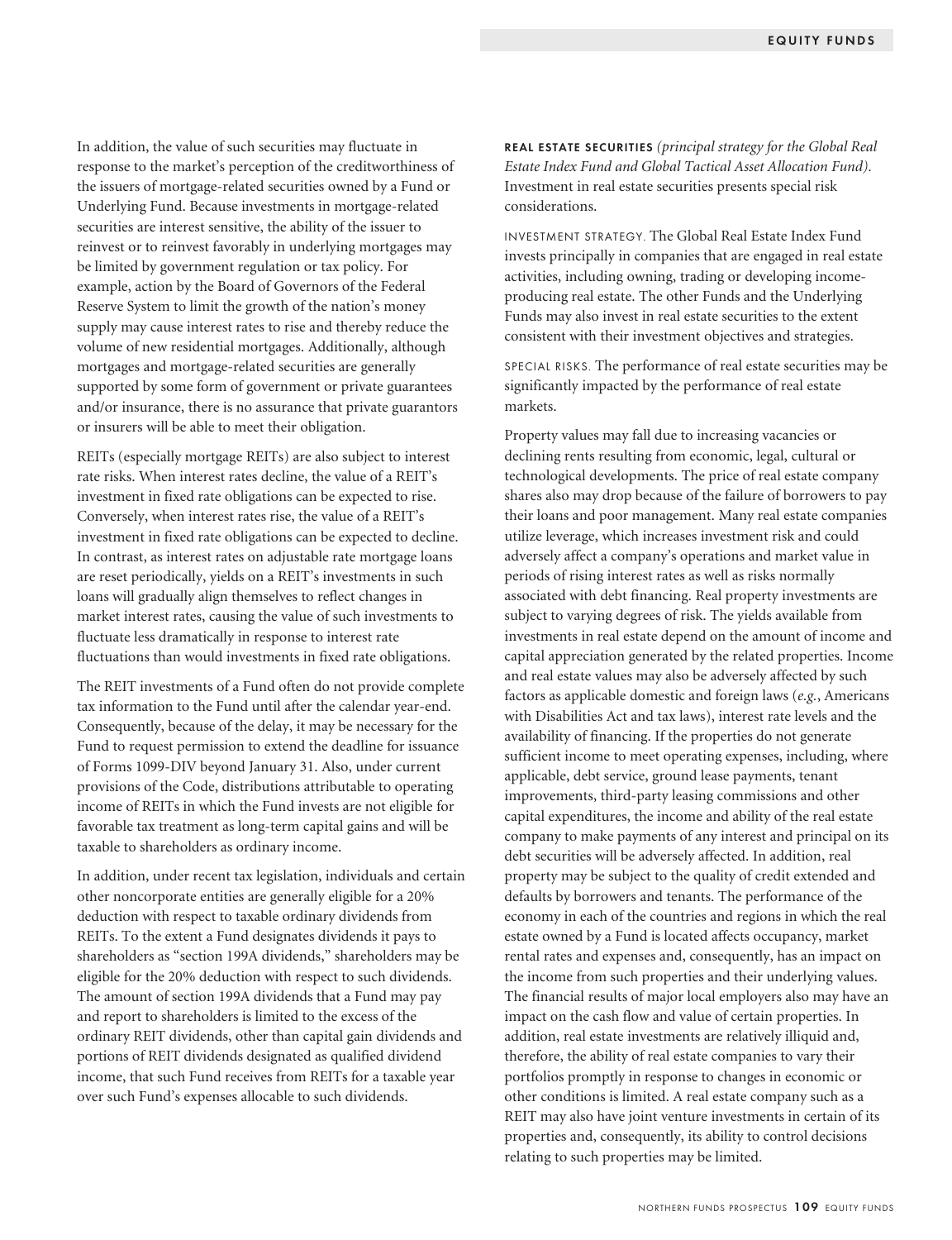**REPURCHASE AGREEMENTS.** Repurchase agreements involve the purchase of securities by a Fund or Underlying Fund subject to the seller's agreement to repurchase them at a mutually agreed upon date and price.

INVESTMENT STRATEGY. To the extent consistent with their investment objectives and strategies, each Fund or Underlying Fund may enter into repurchase agreements with domestic and foreign financial institutions such as banks and broker-dealers that are deemed to be creditworthy by the Investment Adviser to the Funds or the investment advisers to the Underlying Funds. Although the securities subject to a repurchase agreement may have maturities exceeding one year, settlement of the agreement generally will not occur more than one year after a Fund or Underlying Fund acquires the securities.

SPECIAL RISKS. In the event of a default, a Fund or Underlying Fund will suffer a loss to the extent that the proceeds from the sale of the underlying securities and other collateral are less than the repurchase price and the Fund's or Underlying Fund's costs associated with delay and enforcement of the repurchase agreement. In addition, in the event of bankruptcy, a Fund or Underlying Fund could suffer additional losses if a court determines that the Fund's or Underlying Fund's interest in the collateral is unenforceable by the Fund or Underlying Fund. If a Fund or Underlying Fund enters into a repurchase agreement with a foreign financial institution, it may be subject to the same risks associated with foreign investments (see "Foreign Investments" beginning on page 93).

The Funds intend to enter into transactions with counterparties that are creditworthy at the time of the transactions. There is always the risk that the Investment Adviser's analysis of creditworthiness is incorrect or may change due to market conditions. To the extent that a Fund focuses its transactions with a limited number of counterparties, it will be more susceptible to the risks associated with one or more counterparties.

With respect to collateral received in repurchase transactions or other investments, a Fund or Underlying Fund may have significant exposure to the financial services and mortgage markets. Such exposure, depending on market conditions, could have a negative impact on the Fund or Underlying Fund, including minimizing the value of any collateral.

**SHORT SALES AGAINST-THE-BOX.** A short sale against-the-box is a short sale such that at all times when the short position is open the seller owns or has the right to obtain, at no added cost, an equal amount of securities identical to those sold short.

INVESTMENT STRATEGY. To the extent consistent with their investment objectives and strategies, the Funds and certain Underlying Funds may make short sales against-the-box.

SPECIAL RISKS. If a Fund or Underlying Fund sells securities short against-the-box, it may protect itself from loss if the price of the securities declines in the future, but will lose the opportunity to profit on such securities if the price rises. If a Fund or Underlying Fund effects a short sale of securities at a time when it has an unrealized gain on the securities, it may be required to recognize that gain as if it actually had sold the securities (as a "constructive sale") on the date it effects the short sale. However, such constructive sale treatment may not apply if the Fund or Underlying Fund closes out the short position with securities other than the appreciated securities held at the time of the short sale and if certain other conditions are satisfied. Uncertainty regarding the tax consequences of effecting short sales may limit the extent to which a Fund or Underlying Fund may effect short sales.

**SMALL AND MID CAP INVESTMENTS** *(principal strategy for the Small Cap Value Fund, Global Tactical Asset Allocation Fund, Emerging Markets Equity Index Fund, Global Real Estate Index Fund, International Equity Index Fund, Mid Cap Index Fund and Small Cap Index Fund)*. Investments in small and mid-capitalization companies involve greater risk and more abrupt or erratic price movements than investments in larger capitalization stocks. Among the reasons for the greater price volatility of these investments are the less certain growth or earnings prospects of smaller firms and the lower degree of liquidity in the markets for such securities. Small and mid-capitalization companies may be thinly traded and may have to be sold at a discount from current market prices or in small lots over an extended period of time. In addition, these securities are subject to the risk that during certain periods the liquidity of particular issuers or industries, or all securities in particular investment categories, will shrink or disappear suddenly and without warning as a result of adverse economic or market conditions, or adverse investor perceptions whether or not accurate. Because of the lack of sufficient market liquidity, a Fund or Underlying Fund may incur losses because it will be required to effect sales at a disadvantageous time and only then at a substantial drop in price. Small and mid-capitalization companies include "unseasoned" issuers that do not have an established financial history; often have limited product lines, markets or financial resources; may depend on or use a few key personnel for management or upon a small or inexperienced management group; and may be susceptible to losses and risks of bankruptcy. Small and mid-capitalization companies may be operating at a loss or have significant variations in operating results; may be engaged in a rapidly changing business with products subject to a substantial risk of obsolescence; may require substantial additional capital to support their operations, to finance expansion or to maintain their competitive position; and may have substantial borrowings or may otherwise have a weak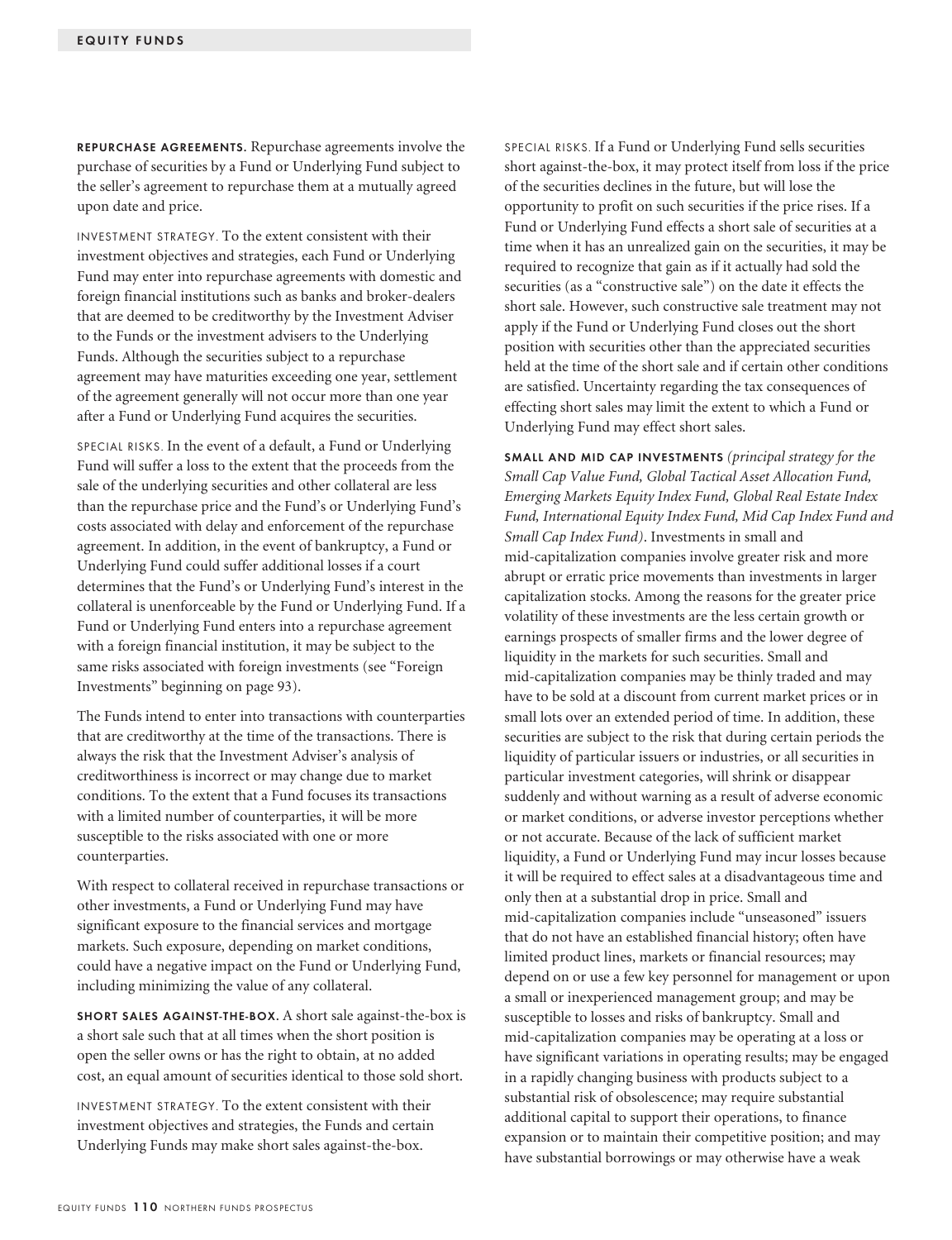financial condition. In addition, these companies may face intense competition, including competition from companies with greater financial resources, more extensive development, manufacturing, marketing, and other capabilities, and a larger number of qualified managerial and technical personnel. Transaction costs for small and mid-capitalization investments are often higher than those of larger capitalization companies. Investments in small and mid-capitalization companies may be more difficult to price precisely than other types of securities because of their characteristics and lower trading volumes. As a result, their performance may be more volatile and they can face a greater risk of business failure, which could increase the volatility of a Fund's investments.

Securities of small and mid-capitalization companies may lack sufficient market liquidity to enable a Fund or Underlying Fund to effect sales at an advantageous time or without a substantial drop in price.

**STRIPPED SECURITIES.** These securities are issued by the U.S. government (or an agency, instrumentality or a sponsored enterprise), foreign governments, banks and other issuers. They entitle the holder to receive either interest payments or principal payments that have been "stripped" from a debt obligation. These obligations include stripped mortgage-backed securities, which are derivative multi-class mortgage securities.

The Treasury Department has facilitated transfers of ownership of zero coupon securities by accounting separately for the beneficial ownership of particular interest coupon and principal payments on Treasury securities through the Federal Reserve book-entry record-keeping system. The Federal Reserve program as established by the Treasury Department is known as "Separate Trading of Registered Interest and Principal of Securities" or "STRIPS." Under the STRIPS program, a Fund will be able to have its beneficial ownership of zero coupon securities recorded directly in the book-entry record-keeping system in lieu of having to hold certificates or other evidences of ownership of the underlying U.S. Treasury securities.

INVESTMENT STRATEGY. To the extent consistent with their investment objectives and strategies, the Funds or Underlying Funds may purchase stripped securities, including securities registered in the STRIPS program.

SPECIAL RISKS. Stripped securities are very sensitive to changes in interest rates and to the rate of principal prepayments. A rapid or unexpected change in either interest rates or principal prepayments could depress the price of stripped securities held by the Funds or Underlying Funds and adversely affect a Fund's or Underlying Fund's total return.

**STRUCTURED SECURITIES.** The value of structured securities is determined by reference to changes in the value of specific currencies, interest rates, commodities, securities, indices or

other financial indicators (the "Reference") or the relative change in two or more References. The interest rate or the principal amount payable upon maturity or redemption may be increased or decreased depending upon changes in the applicable Reference. Examples of structured securities include, but are not limited to, asset-backed commercial paper, structured notes and other debt obligations, where the principal repayment at maturity is determined by the value of a specified security or securities index.

INVESTMENT STRATEGY. To the extent consistent with their investment objectives and strategies, the Funds or Underlying Funds may invest in structured securities.

SPECIAL RISKS. Structured securities present the additional risk that the interest paid to a Fund or Underlying Fund on a structured security will be less than expected. The terms of some structured securities may provide that in certain circumstances no principal is due at maturity and, therefore, a Fund or Underlying Fund could suffer a total loss of its investment. Structured securities may be positively or negatively indexed, so that appreciation of the Reference may produce an increase or decrease in the interest rate or value of the security at maturity. In addition, changes in the interest rates or the value of the security at maturity may be a multiple of changes in the value of the Reference. Consequently, structured securities may entail a greater degree of market risk than other types of securities. Structured securities also may be more volatile, less liquid and more difficult to accurately price than less complex securities due to their derivative nature.

**TECHNOLOGY SECURITIES RISK** *(principal risk for the Income Equity Fund, Large Cap Core Fund, Emerging Markets Equity Index Fund, Mid Cap Index Fund, Small Cap Index Fund and Stock Index Fund)*. Investments in technology securities present special risk considerations. Technology companies may produce or use products or services that prove commercially unsuccessful, become obsolete or become adversely impacted by government regulation. Competitive pressures in the technology industry, both domestically and internationally, may affect negatively the financial condition of technology companies, and a substantial investment in technology securities may subject the Funds to more volatile price movements than a more diversified securities portfolio. In certain instances, technology securities may experience significant price movements caused by disproportionate investor optimism or pessimism with little or no basis in fundamental economic conditions. Technology companies may have limited product lines, markets, financial resources or personnel. The products of technology companies may face obsolescence due to rapid technological developments, frequent and new product introduction, unpredictable changes in growth rates and competition for the services of qualified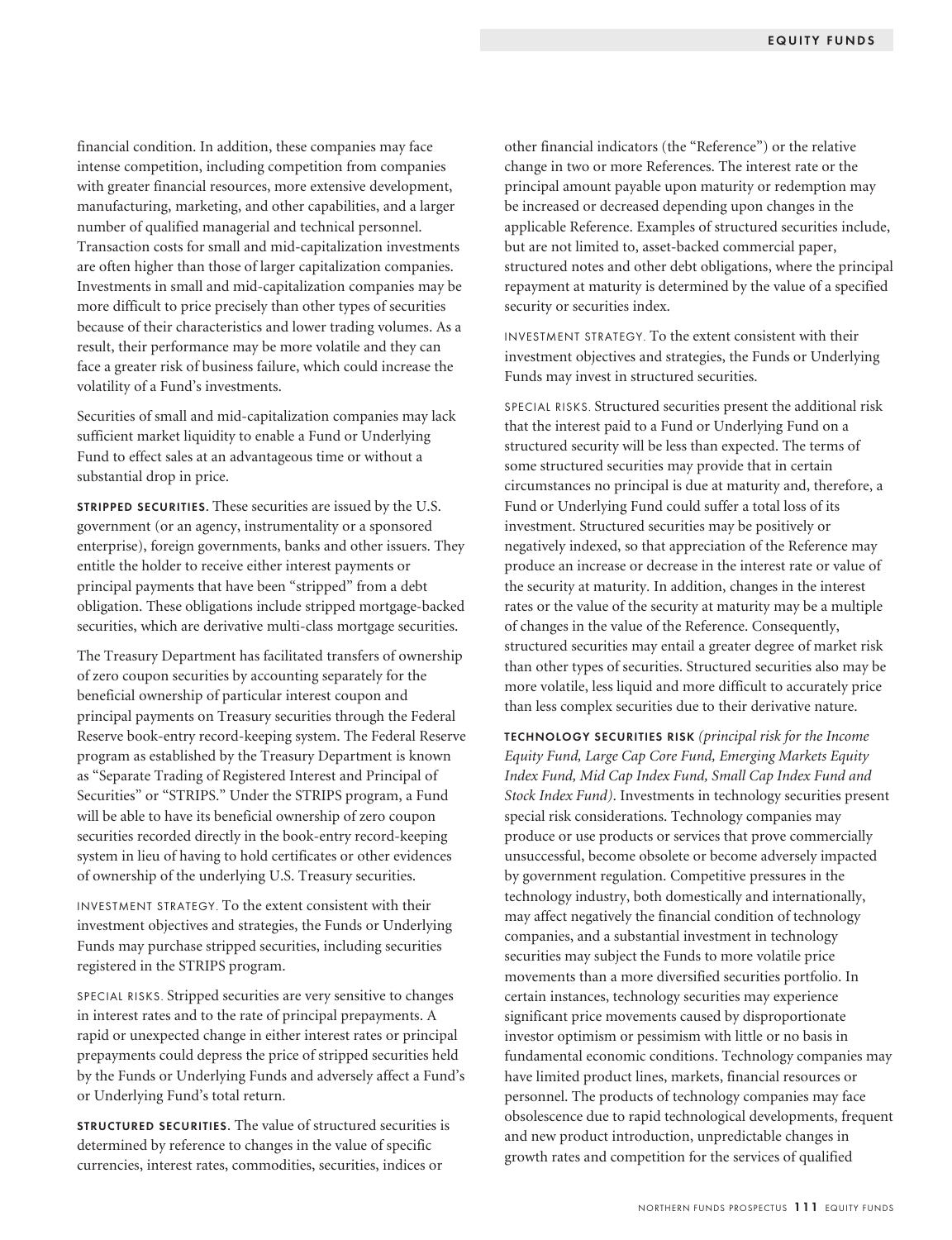personnel. In addition to the foregoing risks, technology companies operating in the health sciences and healthcare sector may be subject to product liability litigation. As a result of these and other reasons, investments in the technology industry can experience sudden and rapid appreciation and depreciation.

In addition, the Funds may make substantial investments in companies that develop or sell computer hardware or software and peripheral products, including computer components, which present additional risks. These companies are often dependent on the existence and health of other products or industries and face highly competitive pressures, product licensing, trademark and patent uncertainties and rapid technological changes, which may have a significant effect on their financial condition. For example, an increasing number of companies and new product offerings can lead to price cuts and slower selling cycles, and many of these companies may be dependent on the success of a principal product, may rely on sole source providers and third-party manufacturers, and may experience difficulties in managing growth.

**TEMPORARY INVESTMENTS.** To the extent consistent with their investment objectives and strategies, the Funds temporarily may hold cash and/or invest in short-term obligations including U.S. government obligations, high quality money market instruments (including commercial paper and obligations of foreign and domestic banks such as certificates of deposit, bank and deposit notes, bankers' acceptances and fixed time deposits) and repurchase agreements with maturities of 13 months or less.

INVESTMENT STRATEGY. A Fund temporarily may hold cash or invest all or any portion of its assets in short-term obligations pending investment or to meet anticipated redemption requests. A Fund also may hold cash or invest in short-term obligations, longer-term debt obligations or preferred stock as a temporary measure mainly designed to limit a Fund's losses in response to adverse market, economic or other conditions when the Investment Adviser believes that it is in the best interest of the Fund to pursue such a defensive strategy. Although the Investment Adviser has the ability to take temporary positions, it may choose not to do so for a variety of reasons, even during volatile market conditions.

SPECIAL RISKS. A Fund may not achieve its investment objective when it holds cash or invests its assets in short-term obligations or otherwise makes temporary investments. A Fund also may miss investment opportunities and have a lower total return during these periods.

**TRACKING RISK** *(principal risk for the Equity Index Funds)*. The Equity Index Funds and certain Underlying Funds seek to track the performance of their respective benchmark indices.

INVESTMENT STRATEGY. Under normal market conditions, the Investment Adviser expects that the quarterly performance of the Equity Index Funds, before expenses, will track the performance of their respective benchmarks within a 0.95 correlation coefficient.

SPECIAL RISKS. The Equity Index Funds and Underlying Funds are subject to the risk of tracking variance. Tracking risk is the risk that a Fund's performance may vary substantially from the performance of the index as a result of imperfect correlation between a Fund's securities and those of the index. Tracking variance may result from share purchases and redemptions, transaction costs, expenses, cash holdings, changes in the composition of the index, asset valuations, costs of entering into foreign currency forward contracts, foreign currency valuations, market impact, corporate actions (such as mergers and spin-offs), legal restrictions (such as tax-related diversification requirements that apply to the Fund but not to the index) and timing variances, among other factors. This risk may be heightened during times of increased market volatility or other unusual market conditions. With respect to the Equity Index Funds, due to limitations on investments in illiquid securities and/or purchasing and selling such investments, a Fund may be unable to achieve a high degree of correlation with the Fund's index. Tracking variance may prevent an Equity Index Fund or Underlying Fund from achieving its investment objective. Market disruptions and regulatory restrictions could have an adverse effect on an Equity Index Fund's or Underlying Fund's ability to adjust its exposure to the required levels in order to track its index. During periods of market disruption or other abnormal market conditions, an Equity Index Fund's or Underlying Fund's exposure to the risks described elsewhere in this Prospectus will likely increase. Market disruptions, regulatory restrictions or other abnormal market conditions could have an adverse effect on an Equity Index Fund's or Underlying Fund's ability to adjust its exposure to the required levels in order to track the index or cause delays in the index's rebalancing or rebalancing schedule. During any such delay, it is possible that the index and, in turn, the Fund or Underlying Fund will deviate from the index's stated methodology and therefore experience returns different than those that would have been achieved under a normal rebalancing or reconstitution schedule. Because each Equity Index Fund is, and certain Underlying Funds are, designed to maintain a high level of exposure to the respective index at all times, it will not take any steps to invest defensively or otherwise reduce the risk of loss during market downturns.

**UNDERLYING FUND RISK** *(principal risk for the Global Tactical Asset Allocation Fund)*. The Global Tactical Asset Allocation Fund's investments are primarily concentrated in Underlying Funds, and the Fund's investment performance is directly related to the investment performance of the Underlying Funds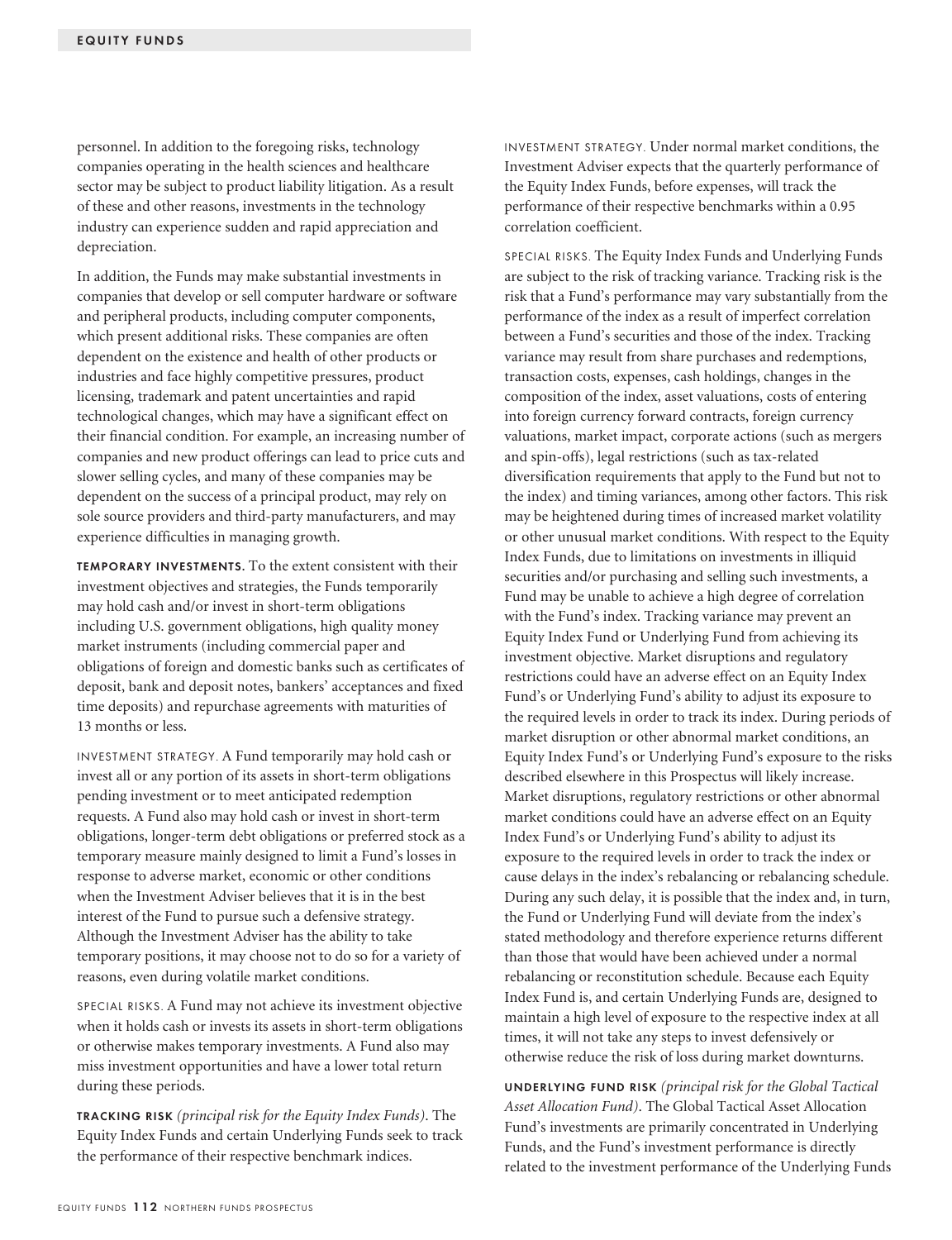it holds. The ability of the Global Tactical Asset Allocation Fund to meet its investment objective is directly related to the ability of the Underlying Funds to meet their objectives as well as the allocation among those Underlying Funds. The value of the Underlying Funds' investments, and the NAVs of the shares of both the Global Tactical Asset Allocation Fund and the Underlying Funds, will fluctuate in response to various market and economic factors related to the equity and fixed-income markets, as well as the financial condition and prospects of issuers in which the Underlying Funds invest. There can be no assurance that the investment objectives of the Underlying Funds will be achieved.

The Global Tactical Asset Allocation Fund's expense structure may result in lower investment returns. By investing in the Underlying Funds indirectly through the Global Tactical Asset Allocation Fund, you will incur not only a proportionate share of the expenses of the Underlying Funds held by the Fund (including operational costs and investment management fees), but also expenses of the Fund.

**U.S. GOVERNMENT OBLIGATIONS** *(principal risk for the Global Tactical Asset Allocation Fund)*. These instruments include U.S. Treasury obligations, such as bills, notes and bonds, which generally differ only in terms of their interest rates, maturities and time of issuance. They also include obligations issued or guaranteed by the U.S. government or by its agencies, instrumentalities or sponsored enterprises. Securities guaranteed as to principal and interest by the U.S. government or by its agencies, instrumentalities or sponsored enterprises are deemed to include (a) securities for which the payment of principal and interest is backed by an irrevocable letter of credit issued by the U.S. government or by an agency, instrumentality or sponsored enterprise thereof, and (b) participations in loans made to foreign governments or their agencies that are so guaranteed. U.S. treasury obligations also include floating rate public obligations of the U.S. Treasury.

INVESTMENT STRATEGY. To the extent consistent with their investment objectives and strategies, a Fund or Underlying Fund may invest in a variety of U.S. Treasury obligations and in other obligations issued or guaranteed by the U.S. government or by its agencies, instrumentalities or sponsored enterprises.

SPECIAL RISKS. Not all U.S. government obligations carry the same credit support. Although many U.S. government securities are issued by entities chartered or sponsored by Acts of Congress, such as the Federal National Mortgage Association ("Fannie Mae"), the Federal Home Loan Mortgage Corporation ("Freddie Mac") and the Federal Home Loan Banks, such securities are neither issued nor guaranteed by the U.S. Treasury and, therefore, are not backed by the full faith and credit of the United States. Some, such as those of the Government National Mortgage Association ("Ginnie Mae"),

are supported by the full faith and credit of the U.S. Treasury, although this guarantee applies only to principal and interest payments and does not apply to losses resulting from declines in the market value of these securities. Other obligations, such as those of the Federal Home Loan Banks, are supported by the right of the issuer to borrow from the U.S. Treasury; and others are supported by the discretionary authority of the U.S. government to purchase the agency's obligations. Still others are supported only by the credit of the instrumentality or sponsored enterprise. The maximum potential liability of the issuers of some U.S. government securities may greatly exceed their current resources, including their legal right to support from the U.S. Treasury. It is possible that these issuers will not have the funds to meet their payment obligations in the future. No assurance can be given that the U.S. government would provide financial support to its agencies, instrumentalities or sponsored enterprises if it is not obligated to do so by law. In addition, the secondary market for certain participations in loans made to foreign governments or their agencies may be limited.

An agency of the U.S. government has placed Fannie Mae and Freddie Mac into conservatorship, a statutory process with the objective of returning the entities to normal business operations. It is unclear what effect this conservatorship will have on the securities issued or guaranteed by Fannie Mae or Freddie Mac. As a result, these securities are subject to more credit risk than U.S. government securities that are supported by the full faith and credit of the United States (e.g., U.S. Treasury bonds).

To the extent a Fund or Underlying Fund invests in debt instruments or securities of non-U.S. government entities that are backed by the full faith and credit of the United States, pursuant to the FDIC Debt Guarantee Program or other similar programs, there is a possibility that the guarantee provided under the Debt Guarantee Program or other similar programs may be discontinued or modified at a later date.

**VALUATION RISK** *(principal risk for the International Equity Fund, Small Cap Value Fund, Global Tactical Asset Allocation Fund, Emerging Markets Equity Index Fund, Global Real Estate Index Fund, International Equity Index Fund and Small Cap Index Fund)*. The sale price a Fund or Underlying Fund could receive for a security may differ from the Fund's or Underlying Fund's valuation of the security, particularly for securities that trade in low volume or volatile markets, or that are valued using a fair value methodology. Fair Valuation of the Funds' or Underlying Funds' investments involves subjective judgment. Because portfolio securities of certain Funds or Underlying Funds may be traded on non-U.S. exchanges, and non-U.S. exchanges may be open on days when the Fund or Underlying Fund does not price its shares, the value of the securities in the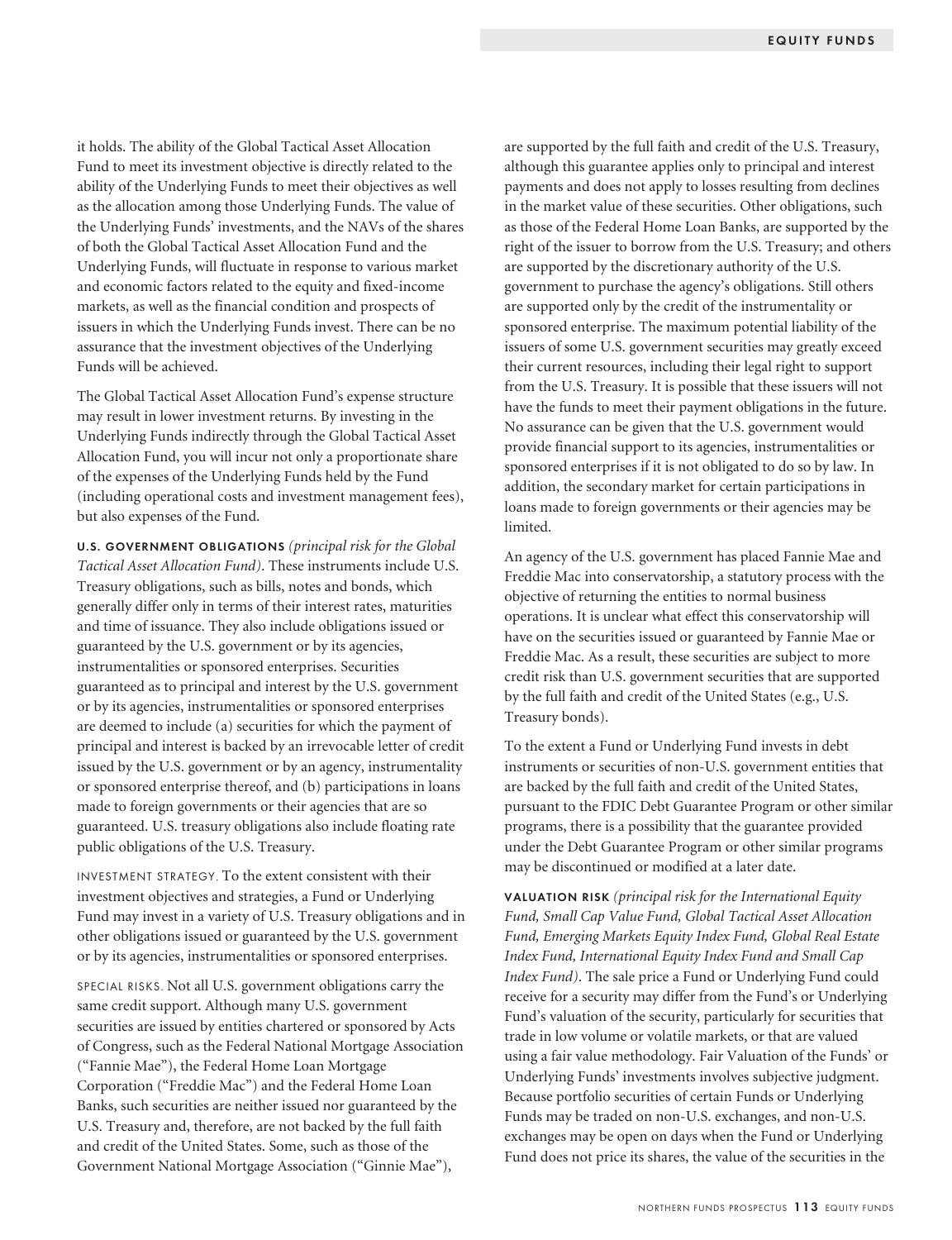Fund's or Underlying Fund's portfolio may change on days when shareholders will not be able to purchase or sell the Fund's shares. In addition, a Fund's or Underlying Fund's ability to value its investments may be impacted by technological issues and/or errors by pricing services or other third-party service providers.

**VARIABLE AND FLOATING RATE INSTRUMENTS.** Variable and floating rate instruments have interest rates that periodically are adjusted either at set intervals or that float at a margin tied to a specified index rate. These instruments include floating rate Treasury obligations, variable amount master demand notes and long-term variable and floating rate bonds (sometimes referred to as "Put Bonds") where the Fund or Underlying Fund obtains at the time of purchase the right to put the bond back to the issuer or a third party at par at a specified date and leveraged inverse floating rate instruments ("inverse floaters"). An inverse floater is leveraged to the extent that its interest rate varies by an amount that exceeds the amount of the variation in the index rate of interest. Some variable and floating rate instruments have interest rates that periodically are adjusted as a result of changes in inflation rates.

INVESTMENT STRATEGY. To the extent consistent with their investment objectives and strategies, the Funds and Underlying Funds may invest in variable or floating rate instruments.

SPECIAL RISKS. Variable and floating rate instruments are subject to many of the same risks as fixed rate instruments, particularly credit risk and default risk, which could impede their value. Because there is no active secondary market for certain variable and floating rate instruments, they may be more difficult to sell if the issuer defaults on its payment obligations or during periods when the Funds or Underlying Funds are not entitled to exercise their demand rights. As a result, the Funds or Underlying Funds could suffer a loss with respect to these instruments. In addition, variable and floating rate instruments are subject to changes in value based on changes in market interest rates or changes in the issuer's or guarantor's creditworthiness. In addition, there may be a lag between an actual change in the underlying interest rate benchmark and the reset time for an interest payment of a variable or floating instrument, which could harm or benefit a Fund or Underlying Fund, depending on the interest rate environment or other circumstances. In a rising interest rate environment, for example, a floating or variable rate instrument that does not reset immediately would prevent a Fund or Underlying Fund from taking full advantage of rising interest rates in a timely manner.

In 2017, the UK's Financial Conduct Authority ("FCA") warned that the London Inter-bank Offered Rate ("LIBOR") may cease to be available or appropriate for use by 2021. The unavailability of LIBOR presents risks to the Funds, including the risk that any pricing or adjustments to a Fund's investments resulting from a substitute reference rate may adversely affect the Fund's performance and/or NAV.

**WARRANTS.** A warrant represents the right to purchase a security at a predetermined price for a specified period of time.

INVESTMENT STRATEGY. To the extent consistent with their investment objectives and strategies, a Fund or Underlying Fund may invest in warrants and similar rights. A Fund and or Underlying Fund also may purchase bonds that are issued in tandem with warrants.

SPECIAL RISKS. Warrants are derivative instruments that present risks similar to options.

**WHEN-ISSUED SECURITIES, DELAYED DELIVERY TRANSACTIONS AND FORWARD COMMITMENTS.** A purchase of "when-issued" securities refers to a transaction made conditionally because the securities, although authorized, have not yet been issued. A delayed delivery or forward commitment transaction involves a contract to purchase or sell securities for a fixed price at a future date beyond the customary settlement period.

INVESTMENT STRATEGY. To the extent consistent with their investment objectives and strategies, a Fund or Underlying Fund may purchase or sell securities on a when-issued, delayed delivery or forward commitment basis. Although the Funds or Underlying Funds generally would purchase securities in these transactions with the intention of acquiring the securities, the Funds or Underlying Funds may dispose of such securities prior to settlement if the Investment Adviser deems it appropriate to do so.

SPECIAL RISKS. Purchasing securities on a when-issued, delayed delivery or forward commitment basis involves the risk that the value of the securities may decrease by the time they actually are issued or delivered. Conversely, selling securities in these transactions involves the risk that the value of the securities may increase by the time they actually are issued or delivered.

Therefore, these transactions may have a leveraging effect on a Fund or Underlying Fund, making the value of an investment in the Fund or Underlying Fund more volatile and increasing the Fund's overall investment exposure. These transactions also involve the risk that the counterparty may fail to deliver the security or cash on the settlement date. If this occurs, a Fund may lose both the investment opportunity for the assets it set aside to pay for the security and any gain in the security's price.

**ZERO COUPON, PAY-IN-KIND AND CAPITAL APPRECIATION**

**BONDS.** These are securities issued at a discount from their face value because interest payments typically are postponed until maturity. Interest payments on pay-in-kind securities are payable by the delivery of additional securities. The amount of the discount rate varies depending on factors such as the time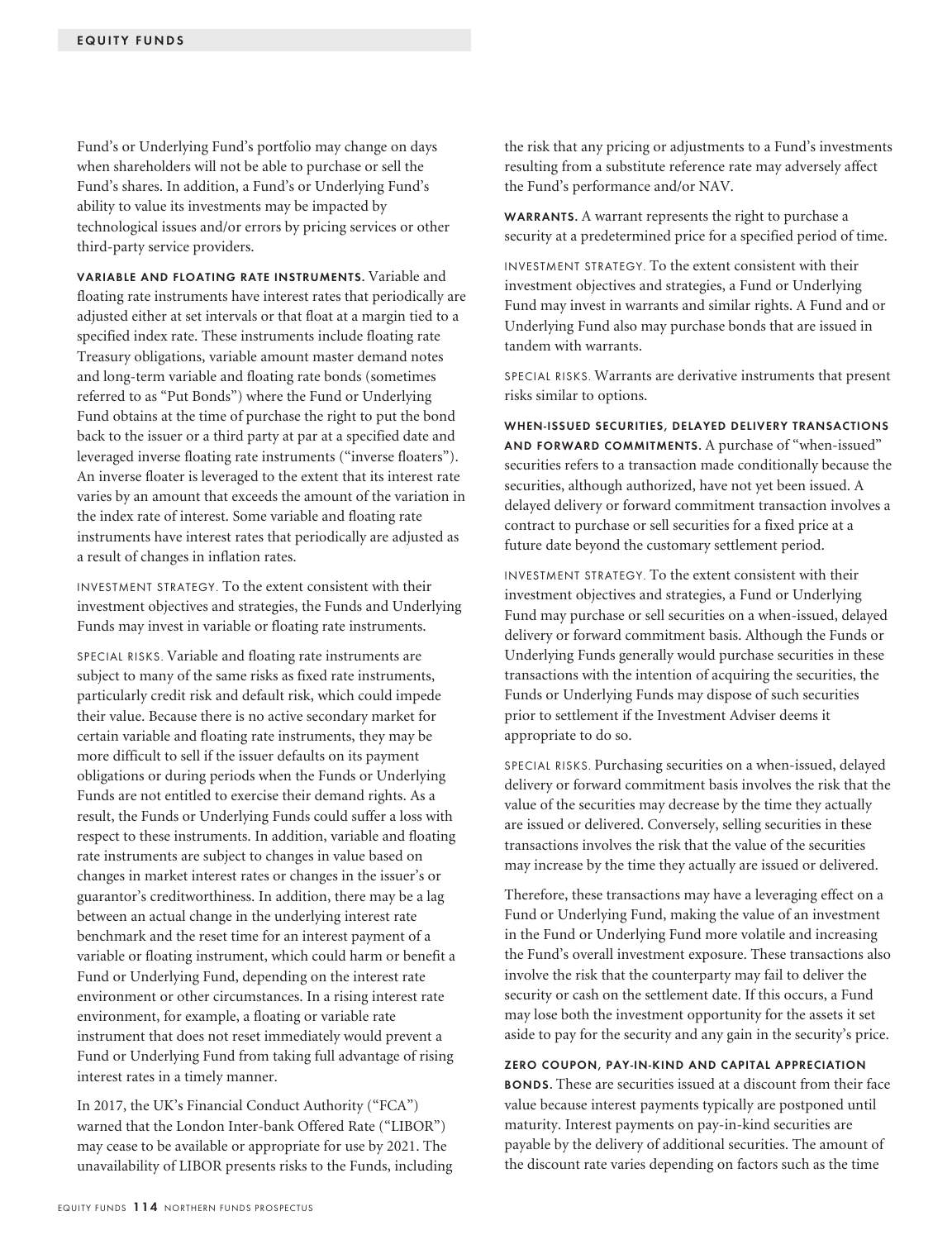remaining until maturity, prevailing interest rates, a security's liquidity and the issuer's credit quality. These securities also may take the form of debt securities that have been stripped of their interest payments.

INVESTMENT STRATEGY. To the extent consistent with their investment objectives and strategies, the Funds or Underlying Funds may invest in zero coupon, pay-in-kind and capital appreciation bonds.

SPECIAL RISKS. The market prices of zero coupon, pay-in-kind and capital appreciation bonds generally are more volatile than the market prices of interest-bearing securities and are likely to respond to a greater degree to changes in interest rates than interest-bearing securities having similar maturities and credit quality. A Fund's or Underlying Fund's investments in zero coupon, pay-in-kind and capital appreciation bonds may require the Fund or Underlying Fund to sell some of its securities to generate sufficient cash to satisfy certain income distribution requirements.

**OTHER SECURITIES.** Additionally, to the extent consistent with their investment objectives and strategies, the Funds or Underlying Funds may purchase other types of securities or instruments similar to those described in these sections. You should carefully consider the risks discussed in these sections before investing in a Fund.

The Funds or Underlying Funds may invest in other securities and are subject to further restrictions and risks that are described in the SAI. Additional information about the Funds, their investments and related risks can also be found in "Investment Objectives and Strategies" in the SAI.

## **DISCLAIMERS**

The Large Cap Core Fund, Income Equity Fund, Mid Cap Index Fund and Stock Index Fund are not sponsored, endorsed, sold or promoted by S&P, nor does S&P guarantee the accuracy and/or completeness of the S&P 500 Index or S&P MidCap 400 Index or any data included therein. S&P makes no warranty, express or implied, as to the results to be obtained by any Fund, owners of any Fund, any person or any entity from the use of the S&P 500 Index or S&P MidCap 400 Index or any data included therein. S&P makes no express or implied warranties and expressly disclaims all such warranties of merchantability or fitness for a particular purpose or use with respect to the S&P 500 Index or S&P MidCap 400 Index or any data included therein.

The Large Cap Core Fund, Large Cap Value Fund, Small Cap Value Fund and Small Cap Index Fund are not sponsored, endorsed, sold or promoted by Frank Russell Company ("Russell"), nor does Russell guarantee the accuracy and/or

completeness of the Russell 1000 Index, Russell 1000 Growth Index, Russell 1000 Value Index, Russell 2000 Index or Russell 2000 Value Index or any data included therein. Russell makes no warranty, express or implied, as to the results to be obtained by any Fund, owners of any Fund, any person or any entity from the use of the Russell 1000 Index, Russell 1000 Growth Index, Russell 1000 Value Index, Russell 2000 Index or Russell 2000 Value Index or any data included therein. Russell makes no express or implied warranties and expressly disclaims all such warranties of merchantability or fitness for a particular purpose or use with respect to the Russell 1000 Index, Russell 1000 Growth Index, Russell 1000 Value Index, Russell 2000 Index or Russell 2000 Value Index or any data included therein.

The Emerging Markets Equity Index Fund, Global Tactical Asset Allocation Fund, International Equity Fund, International Equity Index Fund and Global Real Estate Index Fund are not sponsored, endorsed, sold or promoted by MSCI, nor does MSCI guarantee the accuracy and/or completeness of the MSCI Emerging Markets Index, the MSCI EAFE Index, MSCI World ex USA Index or the MSCI All Country World Index or any data included therein. MSCI makes no warranty, express or implied, as to the results to be obtained by the Funds, owners of the Funds, any person or any entity from the use of the MSCI Emerging Markets Index, MSCI EAFE Index, MSCI World ex USA Index, MSCI All Country World Index or MSCI ACWI IMI Core Real Estate Index or any data included therein. MSCI makes no express or implied warranties and expressly disclaims all such warranties of merchantability or fitness for a particular purpose or use with respect to the MSCI Emerging Markets Index, MSCI EAFE Index, MSCI World ex USA Index, MSCI All Country World Index or MSCI ACWI IMI Core Real Estate Index or any data included therein. The SAI contains a more detailed description of the limited relationship MSCI has with Northern Trust and the Emerging Markets Equity Index Fund, Global Tactical Asset Allocation Fund, International Equity Fund, International Equity Index Fund and Global Real Estate Index Fund.

The Global Tactical Asset Allocation Fund is not sponsored, endorsed, sold or promoted by Barclays Capital, nor does Barclays Capital guarantee the accuracy and/or completeness of the Bloomberg Barclays U.S. Aggregate Bond Index, or any data included therein. Barclays Capital makes no warranty, express or implied, as to the results to be obtained by the Fund, owners of the Fund, any person or any entity from the use of the Bloomberg Barclays U.S. Aggregate Bond Index or any data included therein. Barclays Capital makes no express or implied warranties and expressly disclaims all such warranties of merchantability or fitness for a particular purpose or use with respect to the Bloomberg Barclays U.S. Aggregate Bond Index or any data included therein.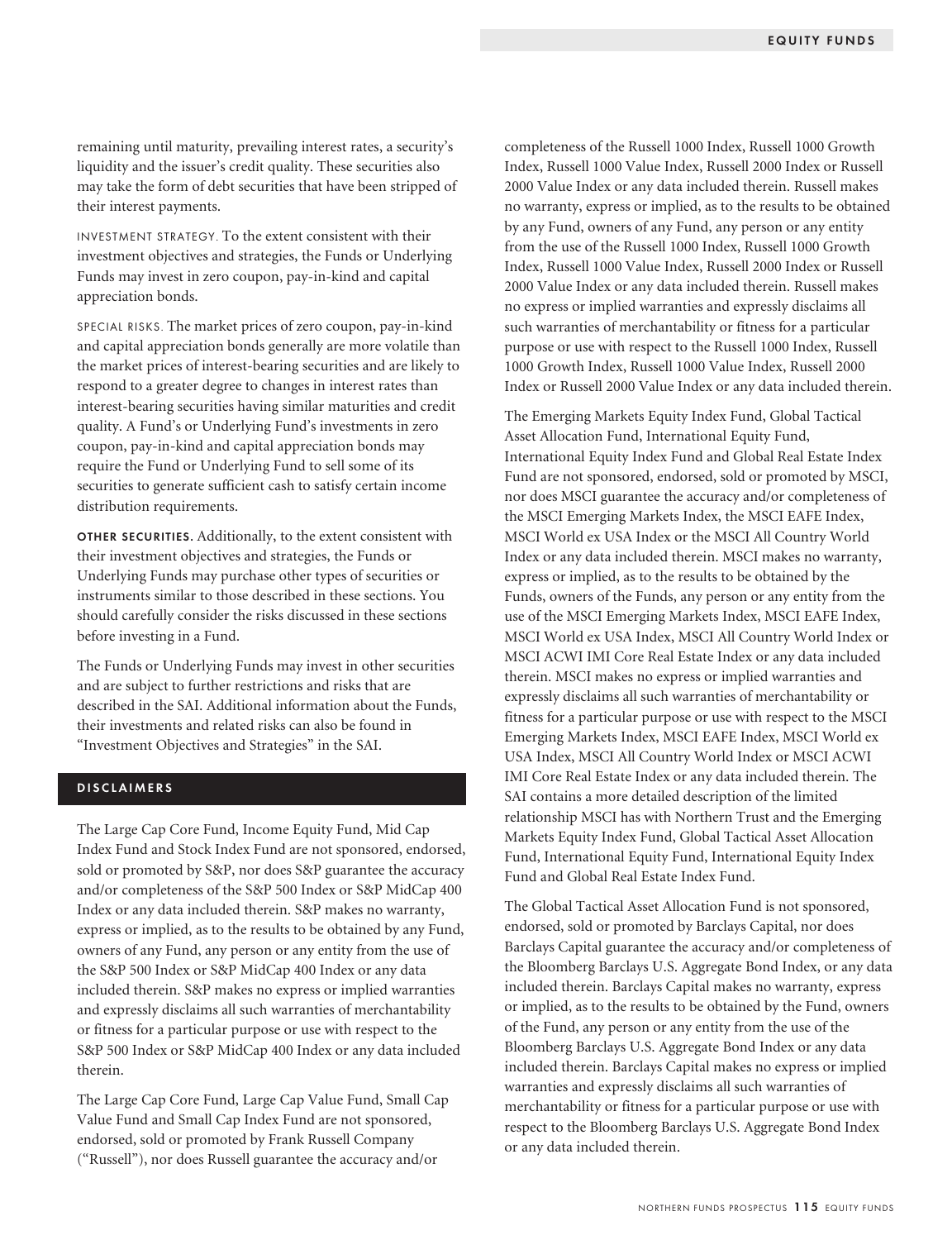NTI does not guarantee the accuracy and/or the completeness of the broad-based securities market indices or any data included therein or the descriptions of the index providers, and NTI shall have no liability for any errors, omissions, or interruptions therein.

NTI makes no express or implied warranties, and expressly disclaims all warranties of merchantability or fitness for a particular purpose or use with respect to any index or any data included therein. Without limiting any of the foregoing, in no event shall NTI have any liability for any special, punitive, direct, indirect, or consequential damages (including lost profits), even if notified of the possibility of such damages.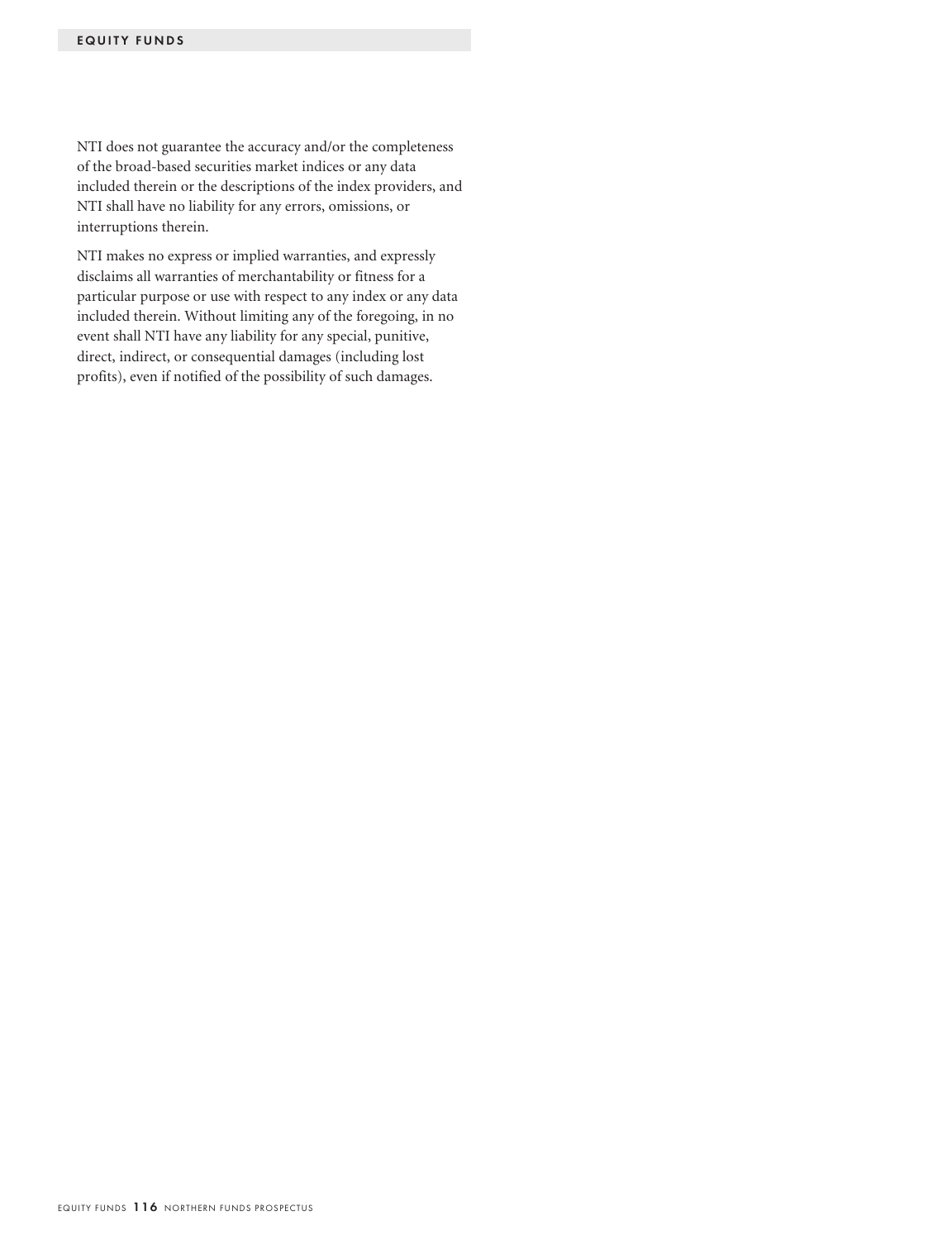## **THE FINANCIAL HIGHLIGHTS TABLES ARE INTENDED TO HELP YOU UNDERSTAND A FUND'S FINANCIAL PERFORMANCE FOR THE PAST FIVE YEARS.**

Certain information reflects the financial results for a single Fund share. The total returns in the tables represent the rate that an investor would have earned or lost on an investment in a Fund for a share held for the entire period (assuming reinvestment of all dividends and distributions). This information has been derived from financial statements that have been audited by Deloitte & Touche LLP, an independent registered public accounting firm, whose report, along with the Funds' financial statements, are incorporated by reference into this Prospectus and included in the Funds' annual report. The Funds' annual report, which is available upon request and without charge by calling 800-595-9111, is also available on the Trust's website at northerntrust.com/funds or by following the hyperlink: https://www.sec.gov/Archives/edgar/data/916620/000119312520161887/d927856dncsr.htm.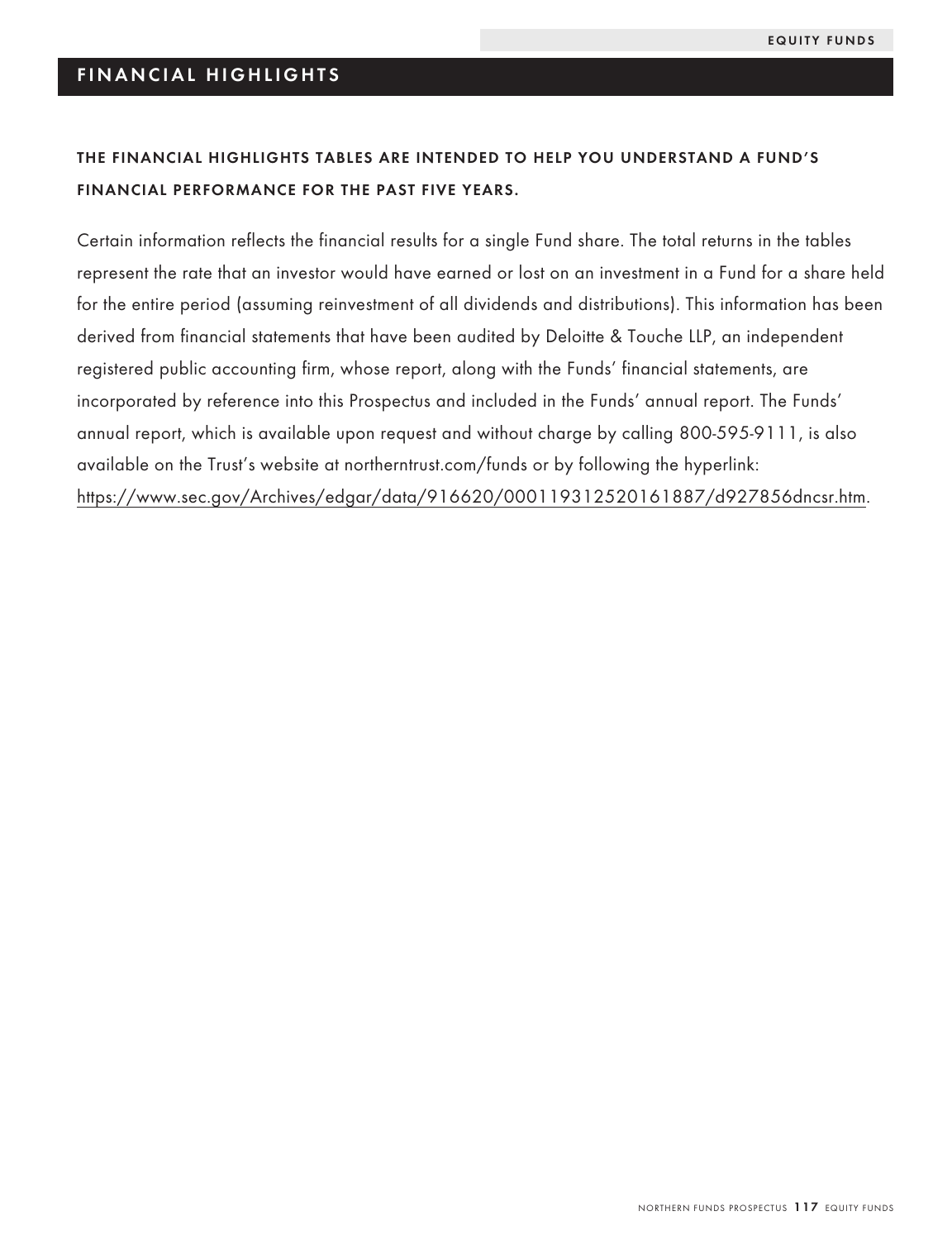### **GLOBAL TACTICAL ASSET ALLOCATION FUND**

| Selected per share data                                                 | 2020        | 2019                    | 2018     | 2017           | 2016           |
|-------------------------------------------------------------------------|-------------|-------------------------|----------|----------------|----------------|
| Net Asset Value, Beginning of Year                                      | \$12.69     | \$13.02                 | \$12.41  | \$11.54        | \$12.20        |
| INCOME (LOSS) FROM INVESTMENT OPERATIONS:                               |             |                         |          |                |                |
| Net investment income                                                   | 0.36        | 0.38                    | 0.33     | 0.32           | 0.33           |
| Net realized and unrealized gains (losses)                              | (1.60)      | (0.25)                  | 0.72     | 0.90           | (0.52)         |
| Net increase from payment by affiliate on affiliate transactions        |             | 0.03(1)                 |          |                |                |
| <b>Total from Investment Operations</b>                                 | (1.24)      | 0.16                    | 1.05     | 1.22           | (0.19)         |
| LESS DISTRIBUTIONS PAID:                                                |             |                         |          |                |                |
| From net investment income                                              | (0.34)      | (0.39)                  | (0.33)   | $(0.35)^{(2)}$ | $(0.32)^{(2)}$ |
| From net realized gains                                                 |             | (0.10)                  | (0.11)   |                | (0.15)         |
| <b>Total Distributions Paid</b>                                         | (0.34)      | (0.49)                  | (0.44)   | (0.35)         | (0.47)         |
| Net Asset Value, End of Year                                            | \$11.11     | \$12.69                 | \$13.02  | \$12.41        | \$11.54        |
| Total Return(3)                                                         | $(10.14)\%$ | $1.46\%$ <sup>(1)</sup> | 8.55%    | 10.73%         | (1.52)%        |
| SUPPLEMENTAL DATA AND RATIOS:                                           |             |                         |          |                |                |
| Net assets, in thousands, end of year                                   | \$101,156   | \$91,468                | \$94,045 | \$84,298       | \$72,400       |
| Ratio to average net assets of:                                         |             |                         |          |                |                |
| Expenses, net of reimbursements and credits <sup>(4)(5)</sup>           | 0.26%       | 0.28%                   | 0.27%    | 0.27%          | 0.27%          |
| Expenses, before reimbursements and credits <sup>[5]</sup>              | 0.40%       | 0.42%                   | 0.44%    | 0.49%          | 0.46%          |
| Net investment income, net of reimbursements and credits <sup>[4]</sup> | 2.85%       | 2.99%                   | 2.53%    | 2.67%          | 2.78%          |
| Net investment income, before reimbursements and credits                | 2.71%       | 2.85%                   | 2.36%    | 2.45%          | 2.59%          |
| Portfolio Turnover Rate                                                 | 48.38%      | 87.64%                  | 25.39%   | 27.84%         | 20.49%         |

(1) Northern Trust Investments, Inc. reimbursed the Fund approximately \$209,000. Without this reimbursement the total return would have been 1.25%.

(2) Distributions to shareholders from net investment income include amounts related to foreign currency transactions, which are treated as ordinary income for federal income tax purposes.

(3) Assumes investment at net asset value at the beginning of the year, reinvestment of all dividends and distributions, and a complete redemption of the investment at net asset value at the end of the year.

(4) The net expenses and net investment income ratios include additional reimbursements of management fees incurred in connection with the investment of uninvested cash in affiliated money market funds of approximately \$2,000, which represents less than 0.01 percent of average net assets for the fiscal years ended March 31, 2020 and 2019, less than \$1,000, which represents less than 0.01 percent of average net assets for the fiscal years ended March 31, 2018 and 2017 and less than 0.005 percent of average net assets for the fiscal year ended March 31, 2016, respectively. Absent the additional reimbursements, net investment income and reimbursements would have been decreased and net expenses would have been increased by a corresponding amount.

(5) Expense ratios reflect only the direct expenses of the Fund and not any expenses associated with the underlying funds.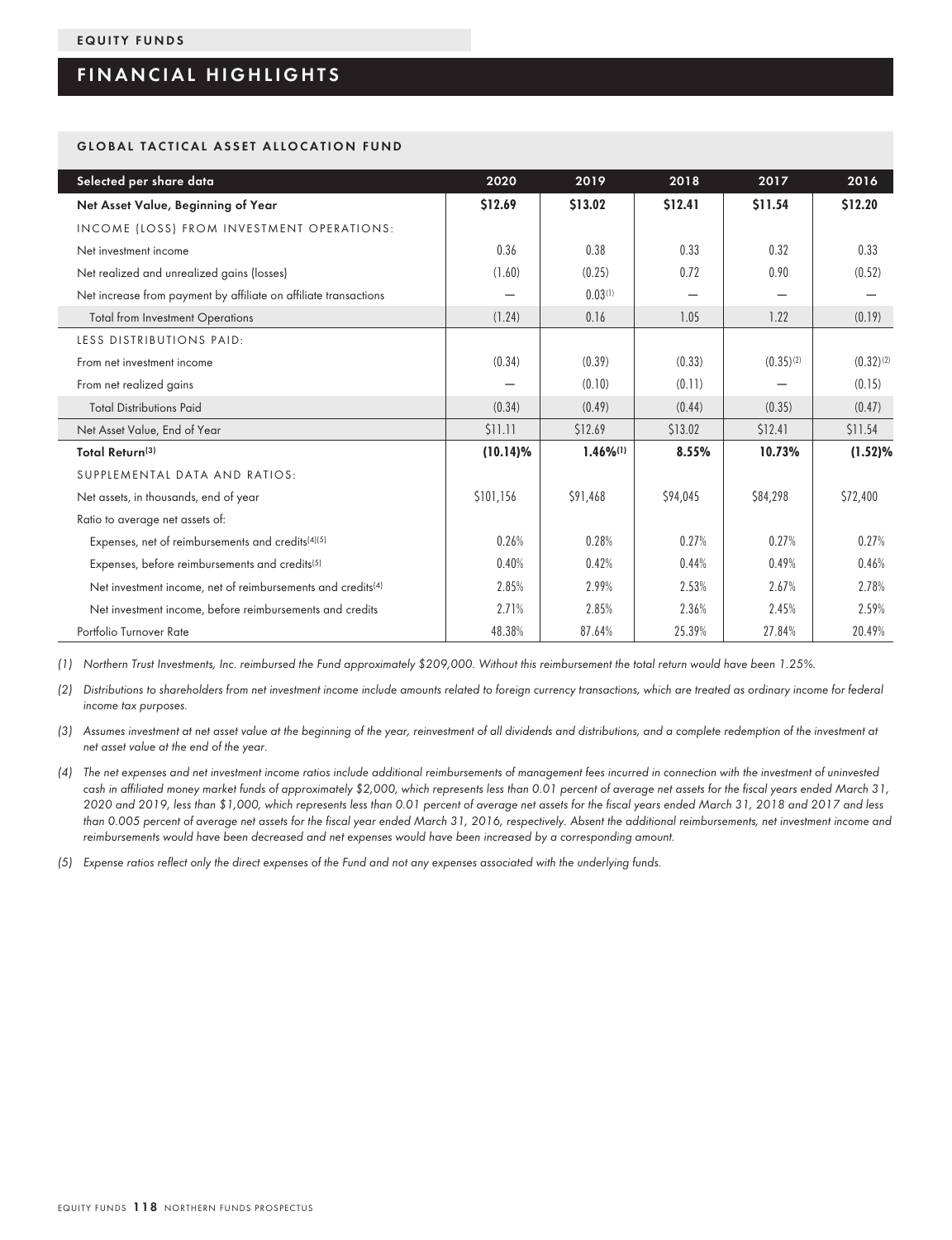#### **INCOME EQUITY FUND**

| Selected per share data                                                 | 2020                       | 2019           | 2018      | 2017      | 2016      |
|-------------------------------------------------------------------------|----------------------------|----------------|-----------|-----------|-----------|
| Net Asset Value, Beginning of Year                                      | \$12.95                    | \$13.96        | \$13.39   | \$12.22   | \$12.74   |
| INCOME (LOSS) FROM INVESTMENT OPERATIONS:                               |                            |                |           |           |           |
| Net investment income                                                   | 0.26                       | 0.28           | 0.27      | 0.27      | 0.27      |
| Net realized and unrealized gains (losses)                              | (1.63)                     | 0.56           | 1.36      | 1.29      | (0.09)    |
| <b>Total from Investment Operations</b>                                 | (1.37)                     | 0.84           | 1.63      | 1.56      | 0.18      |
| LESS DISTRIBUTIONS PAID:                                                |                            |                |           |           |           |
| From net investment income                                              | (0.26)                     | (0.28)         | (0.27)    | (0.27)    | (0.27)    |
| From net realized gains                                                 | (0.90)                     | (1.57)         | (0.79)    | (0.12)    | (0.43)    |
| <b>Total Distributions Paid</b>                                         | (1.16)                     | (1.85)         | (1.06)    | (0.39)    | (0.70)    |
| Net Asset Value, End of Year                                            | \$10.42                    | \$12.95        | \$13.96   | \$13.39   | \$12.22   |
| Total Return <sup>(1)</sup>                                             | $(12.44)\%$ <sup>(2)</sup> | $7.66\%^{(3)}$ | 12.08%    | 12.94%    | 1.62%     |
| SUPPLEMENTAL DATA AND RATIOS:                                           |                            |                |           |           |           |
| Net assets, in thousands, end of year                                   | \$115,562                  | \$187,632      | \$217,214 | \$230,511 | \$239,540 |
| Ratio to average net assets of:                                         |                            |                |           |           |           |
| Expenses, net of reimbursements and credits <sup>(4)</sup>              | 1.02%                      | 1.01%          | 1.01%     | 1.01%     | 1.00%     |
| Expenses, before reimbursements and credits                             | 1.12%                      | 1.12%          | 1.11%     | 1.15%     | 1.13%     |
| Net investment income, net of reimbursements and credits <sup>[4]</sup> | 1.89%                      | 2.01%          | 1.88%     | 2.07%     | 2.12%     |
| Net investment income, before reimbursements and credits                | 1.79%                      | 1.90%          | 1.78%     | 1.93%     | 1.99%     |
| Portfolio Turnover Rate                                                 | 76.34%                     | 40.94%         | 23.14%    | 32.17%    | 13.14%    |

(1) Assumes investment at net asset value at the beginning of the year, reinvestment of all dividends and distributions, and a complete redemption of the investment at net asset value at the end of the year.

(2) During the fiscal year ended March 31, 2020, the Fund received monies related to certain nonrecurring litigation proceeds. If these monies were not received, the total return would have been (12.98)%.

(3) During the fiscal year ended March 31, 2019, the Fund received monies related to certain nonrecurring litigation proceeds. If these monies were not received, the total return would have been 7.16%.

(4) The net expenses and net investment income ratios include additional reimbursements of management fees incurred in connection with the investment of uninvested cash in affiliated money market funds of approximately \$1,000, \$2,000, \$3,000 and \$5,000, which represent less than 0.01 percent of average net assets for the fiscal years ended March 31, 2020, 2019, 2018 and 2017, respectively, and approximately \$3,000, which represents less than 0.005 percent of average net assets for the fiscal year ended March 31, 2016. Absent the additional reimbursements, net investment income and reimbursements would have been decreased and net expenses would have been increased by a corresponding amount.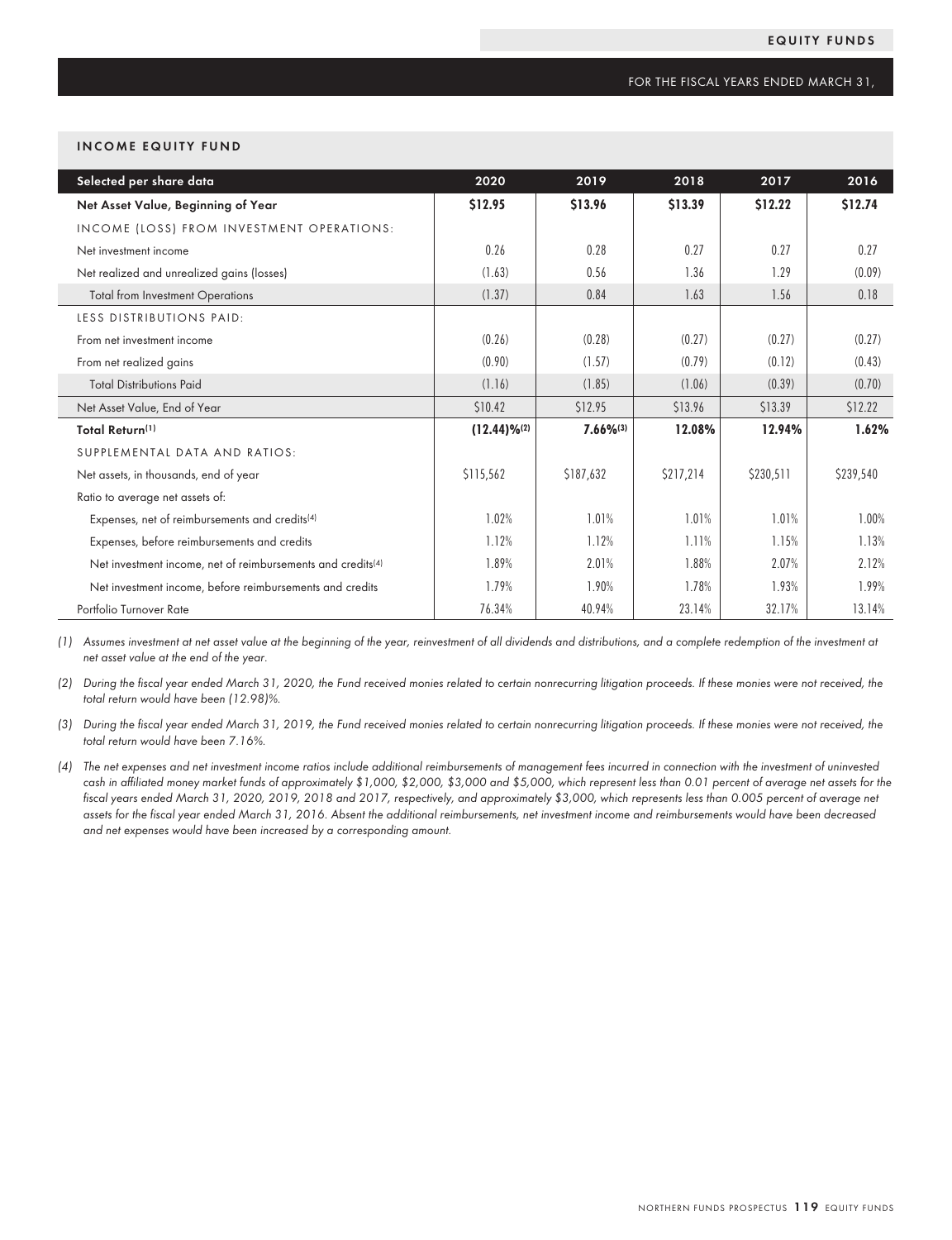### **INTERNATIONAL EQUITY FUND**

| Selected per share data                                                 | 2020        | 2019       | 2018      | 2017                    | 2016        |
|-------------------------------------------------------------------------|-------------|------------|-----------|-------------------------|-------------|
| Net Asset Value, Beginning of Year                                      | \$9.36      | \$10.16    | \$9.06    | \$8.12                  | \$9.39      |
| INCOME (LOSS) FROM INVESTMENT OPERATIONS:                               |             |            |           |                         |             |
| Net investment income                                                   | 0.37        | 0.37       | 0.21      | 0.14                    | 0.17        |
| Net realized and unrealized gains (losses)                              | (2.23)      | (0.94)     | 1.01      | 0.93                    | (1.27)      |
| <b>Total from Investment Operations</b>                                 | (1.86)      | (0.57)     | 1.22      | 1.07                    | (1.10)      |
| LESS DISTRIBUTIONS PAID:                                                |             |            |           |                         |             |
| From net investment income <sup>(1)</sup>                               | (0.36)      | (0.23)     | (0.12)    | (0.13)                  | (0.17)      |
| <b>Total Distributions Paid</b>                                         | (0.36)      | (0.23)     | (0.12)    | (0.13)                  | (0.17)      |
| Net Asset Value, End of Year                                            | \$7.14      | \$9.36     | \$10.16   | \$9.06                  | \$8.12      |
| Total Return <sup>(2)</sup>                                             | $(20.78)\%$ | $(5.36)\%$ | 13.50%    | 13.32%                  | $(11.78)\%$ |
| SUPPLEMENTAL DATA AND RATIOS:                                           |             |            |           |                         |             |
| Net assets, in thousands, end of year                                   | \$122,189   | \$203,688  | \$262,902 | \$154,784               | \$153,111   |
| Ratio to average net assets of:                                         |             |            |           |                         |             |
| Expenses, net of reimbursements and credits <sup>(3)</sup>              | 0.55%       | 0.51%      | 0.51%     | $0.93\%$ <sup>(4)</sup> | 1.08%       |
| Expenses, before reimbursements and credits                             | 0.67%       | 0.69%      | 0.81%     | 1.23%                   | 1.22%       |
| Net investment income, net of reimbursements and credits <sup>(3)</sup> | 3.14%       | 3.18%      | 2.53%     | $1.67\%$ <sup>(4)</sup> | 1.66%       |
| Net investment income, before reimbursements and credits                | 3.02%       | 3.00%      | 2.23%     | 1.37%                   | 1.52%       |
| Portfolio Turnover Rate                                                 | 33.97%      | 59.45%     | 101.53%   | 101.07%                 | 12.78%      |

(1) Distributions to shareholders from net investment income include amounts related to foreign currency transactions, which are treated as ordinary income for federal income tax purposes.

(2) Assumes investment at net asset value at the beginning of the year, reinvestment of all dividends and distributions, and a complete redemption of the investment at net asset value at the end of the year.

(3) The net expenses and net investment income ratios include additional reimbursements of management fees incurred in connection with the investment of uninvested cash in affiliated money market funds of approximately \$1,000, \$1,000, \$3,000 and \$1,000, which represent less than 0.01 percent of average net assets for the fiscal years ended March 31, 2020, 2019, 2018 and 2017, respectively, and approximately \$1,000, which represents less than 0.005 percent of average net assets for the fiscal year ended March 31, 2016. Absent the additional reimbursements, net investment income and reimbursements would have been decreased and net expenses would have been increased by a corresponding amount.

(4) Effective January 1, 2017, the investment adviser agreed to increase the expense reimbursements it provides to the Fund by contractually limiting the Fund's total expenses (other than certain excepted expenses) to 0.50%. Prior to January 1, 2017, the expense limitation had been 1.06%.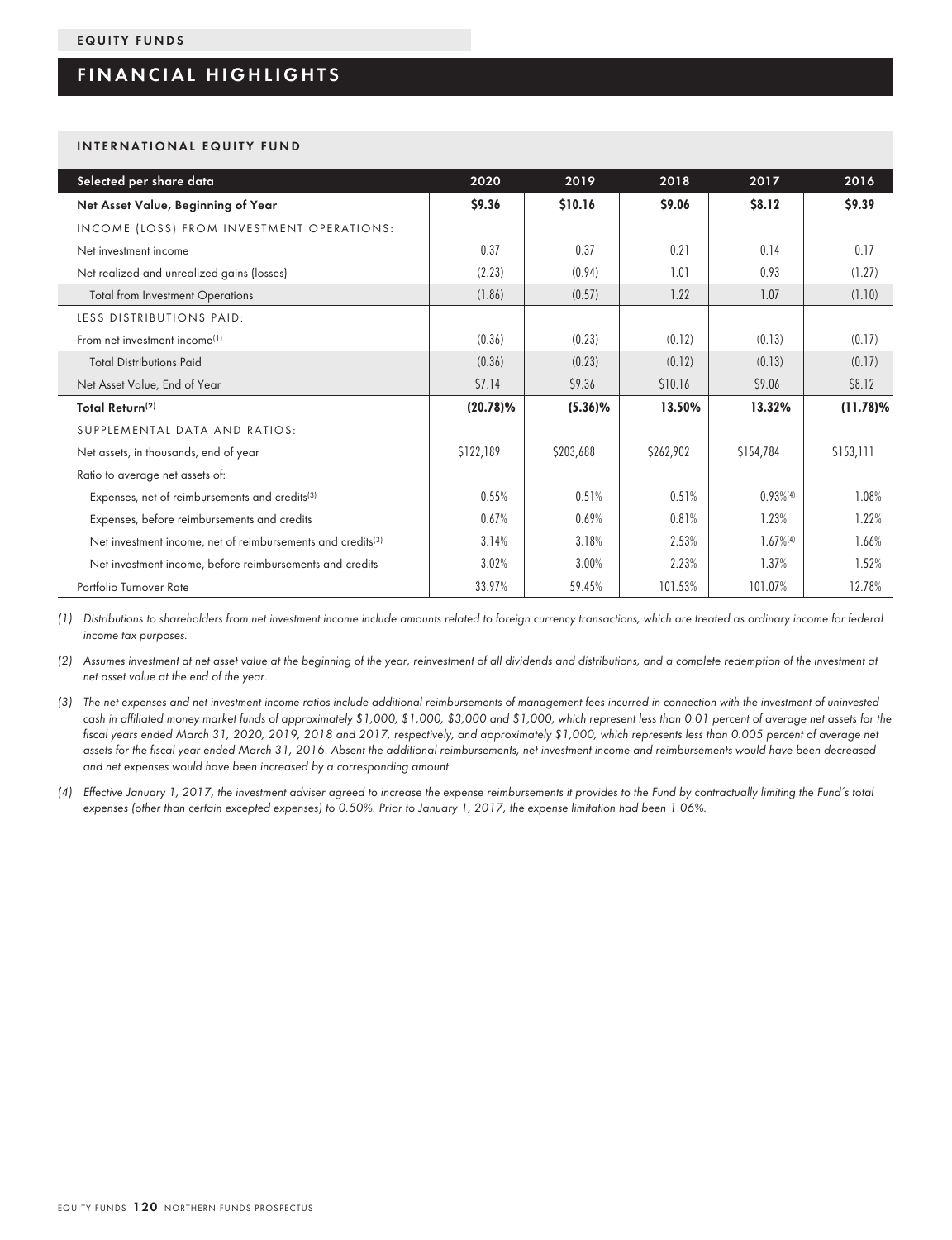#### **LARGE CAP CORE FUND**

| Selected per share data                                                 | 2020        | 2019      | 2018      | 2017                    | 2016      |
|-------------------------------------------------------------------------|-------------|-----------|-----------|-------------------------|-----------|
| Net Asset Value, Beginning of Year                                      | \$19.36     | \$18.88   | \$16.98   | \$15.10                 | \$15.42   |
| INCOME (LOSS) FROM INVESTMENT OPERATIONS:                               |             |           |           |                         |           |
| Net investment income                                                   | 0.39        | 0.34      | 0.31      | 0.30                    | 0.28      |
| Net realized and unrealized gains (losses)                              | (2.44)      | 0.65      | 2.11      | 1.88                    | (0.32)    |
| <b>Total from Investment Operations</b>                                 | (2.05)      | 0.99      | 2.42      | 2.18                    | (0.04)    |
| LESS DISTRIBUTIONS PAID:                                                |             |           |           |                         |           |
| From net investment income                                              | (0.39)      | (0.34)    | (0.31)    | (0.30)                  | (0.28)    |
| From net realized gains                                                 | (0.46)      | (0.17)    | (0.21)    |                         |           |
| <b>Total Distributions Paid</b>                                         | (0.85)      | (0.51)    | (0.52)    | (0.30)                  | (0.28)    |
| Net Asset Value, End of Year                                            | \$16.46     | \$19.36   | \$18.88   | \$16.98                 | \$15.10   |
| Total Return <sup>(1)</sup>                                             | $(11.28)\%$ | 5.45%     | 14.34%    | 14.60%                  | (0.22)%   |
| SUPPLEMENTAL DATA AND RATIOS:                                           |             |           |           |                         |           |
| Net assets, in thousands, end of year                                   | \$164,695   | \$245,220 | \$244.798 | \$127,255               | \$144,226 |
| Ratio to average net assets of:                                         |             |           |           |                         |           |
| Expenses, net of reimbursements and credits <sup>(2)</sup>              | 0.46%       | 0.46%     | 0.46%     | $0.49\%$ <sup>(3)</sup> | 0.59%     |
| Expenses, before reimbursements and credits                             | 0.56%       | 0.56%     | 0.58%     | 0.63%                   | 0.59%     |
| Net investment income, net of reimbursements and credits <sup>(2)</sup> | 1.85%       | 1.76%     | 1.75%     | $1.85\%$ <sup>(3)</sup> | 1.82%     |
| Net investment income, before reimbursements and credits                | 1.75%       | 1.66%     | 1.63%     | 1.71%                   | 1.82%     |
| Portfolio Turnover Rate                                                 | 37.90%      | 45.92%    | 50.70%    | 66.77%                  | 56.10%    |

(1) Assumes investment at net asset value at the beginning of the year, reinvestment of all dividends and distributions, and a complete redemption of the investment at net asset value at the end of the year.

(2) The net expenses and net investment income ratios include additional reimbursements of management fees incurred in connection with the investment of uninvested cash in affiliated money market funds of approximately \$1,000, \$2,000, \$1,000 and \$1,000, which represent less than 0.01 percent of average net assets for the fiscal years ended March 31, 2020, 2019, 2018 and 2017, respectively, and approximately \$1,000, which represents less than 0.005 percent of average net assets for the fiscal year ended March 31, 2016. Absent the additional reimbursements, net investment income and reimbursements would have been decreased and net expenses would have been increased by a corresponding amount.

(3) Effective June 15, 2016, the investment adviser agreed to increase the expense reimbursements it provides to the Fund by contractually limiting the Fund's total expenses (other than certain excepted expenses) to 0.45%. Prior to June 15, 2016, the expense limitation had been 0.60%.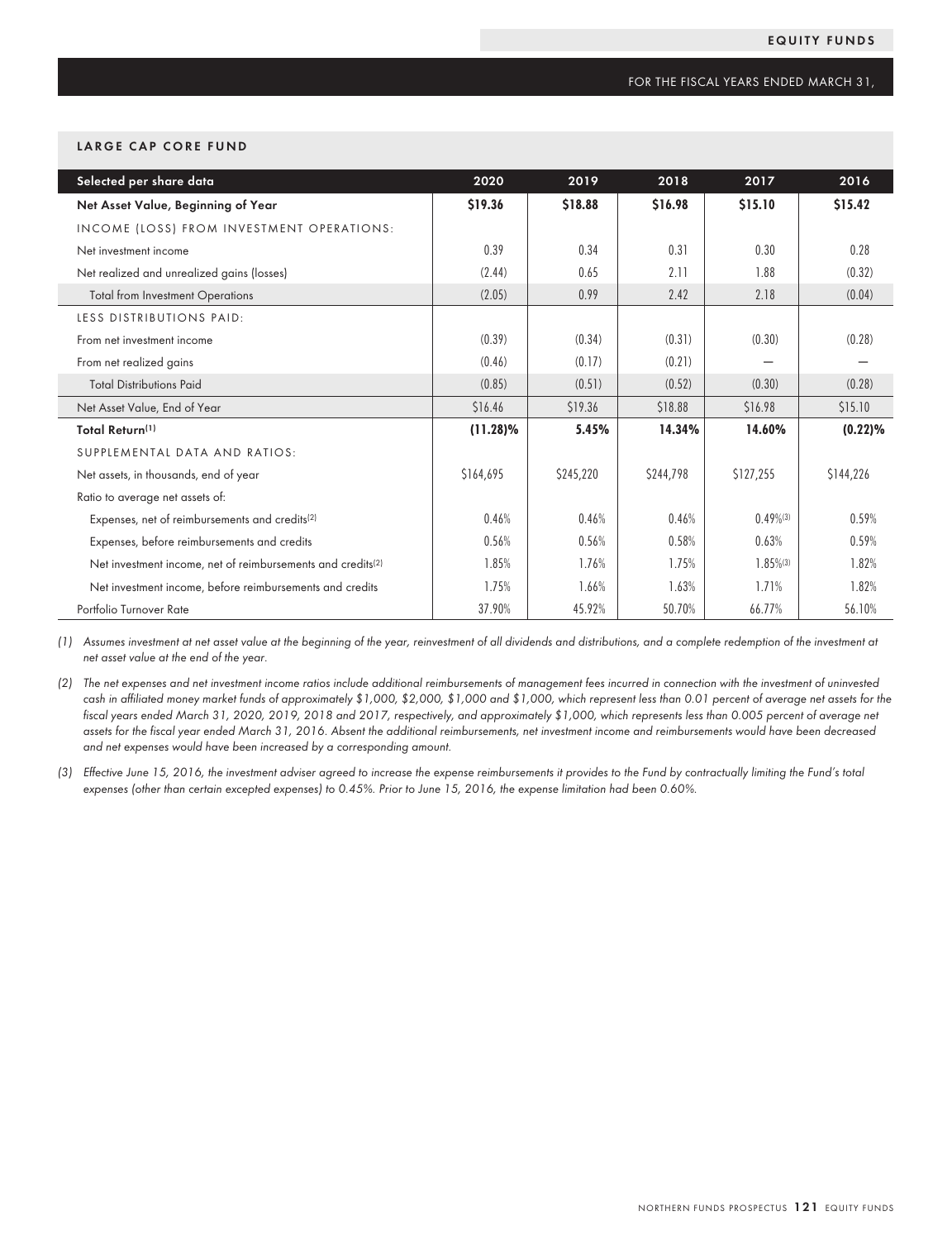#### **LARGE CAP VALUE FUND**

| Selected per share data                                                 | 2020        | 2019     | 2018     | 2017                    | 2016     |
|-------------------------------------------------------------------------|-------------|----------|----------|-------------------------|----------|
| Net Asset Value, Beginning of Year                                      | \$16.42     | \$15.83  | \$15.22  | \$12.95                 | \$13.99  |
| INCOME (LOSS) FROM INVESTMENT OPERATIONS:                               |             |          |          |                         |          |
| Net investment income                                                   | 0.41        | 0.34     | 0.35     | 0.27                    | 0.22     |
| Net realized and unrealized gains (losses)                              | (3.62)      | 0.50     | 0.64     | 2.22                    | (1.04)   |
| <b>Total from Investment Operations</b>                                 | (3.21)      | 0.84     | 0.99     | 2.49                    | (0.82)   |
| LESS DISTRIBUTIONS PAID:                                                |             |          |          |                         |          |
| From net investment income                                              | (0.36)      | (0.25)   | (0.38)   | (0.22)                  | (0.22)   |
| <b>Total Distributions Paid</b>                                         | (0.36)      | (0.25)   | (0.38)   | (0.22)                  | (0.22)   |
| Net Asset Value, End of Year                                            | \$12.85     | \$16.42  | \$15.83  | \$15.22                 | \$12.95  |
| Total Return(1)                                                         | $(20.16)\%$ | 5.52%    | 6.43%    | 19.29%                  | (5.87)%  |
| SUPPLEMENTAL DATA AND RATIOS:                                           |             |          |          |                         |          |
| Net assets, in thousands, end of year                                   | \$45,786    | \$85,581 | \$89,814 | \$93,854                | \$89,048 |
| Ratio to average net assets of:                                         |             |          |          |                         |          |
| Expenses, net of reimbursements and credits <sup>(2)</sup>              | 0.55%       | 0.59%    | 0.58%    | $0.63\%$ <sup>(3)</sup> | 0.87%    |
| Expenses, before reimbursements and credits                             | 0.83%       | 0.83%    | 0.90%    | 1.12%                   | 1.09%    |
| Net investment income, net of reimbursements and credits <sup>(2)</sup> | 2.04%       | 1.95%    | 2.08%    | $1.80\%$ <sup>(3)</sup> | 1.58%    |
| Net investment income, before reimbursements and credits                | 1.76%       | 1.71%    | 1.76%    | 1.31%                   | 1.36%    |
| Portfolio Turnover Rate                                                 | 80.40%      | 96.45%   | 110.59%  | 71.22%                  | 60.22%   |

(1) Assumes investment at net asset value at the beginning of the year, reinvestment of all dividends and distributions, and a complete redemption of the investment at net asset value at the end of the year.

(2) The net expenses and net investment income ratios include additional reimbursements of management fees incurred in connection with the investment of uninvested cash in affiliated money market funds of approximately \$1,000, \$2,000, \$1,000 and \$1,000, which represent less than 0.01 percent of average net assets for the fiscal years ended March 31, 2020, 2019, 2018 and 2017, respectively, and approximately \$1,000, which represents less than 0.005 percent of average net assets for the fiscal year ended March 31, 2016. Absent the additional reimbursements, net investment income and reimbursements would have been decreased and net expenses would have been increased by a corresponding amount.

(3) Effective June 15, 2016, the investment adviser agreed to increase the expense reimbursements it provides to the Fund by contractually limiting the Fund's total expenses (other than certain excepted expenses) to 0.55%. Prior to June 15, 2016, the expense limitation had been 0.85%.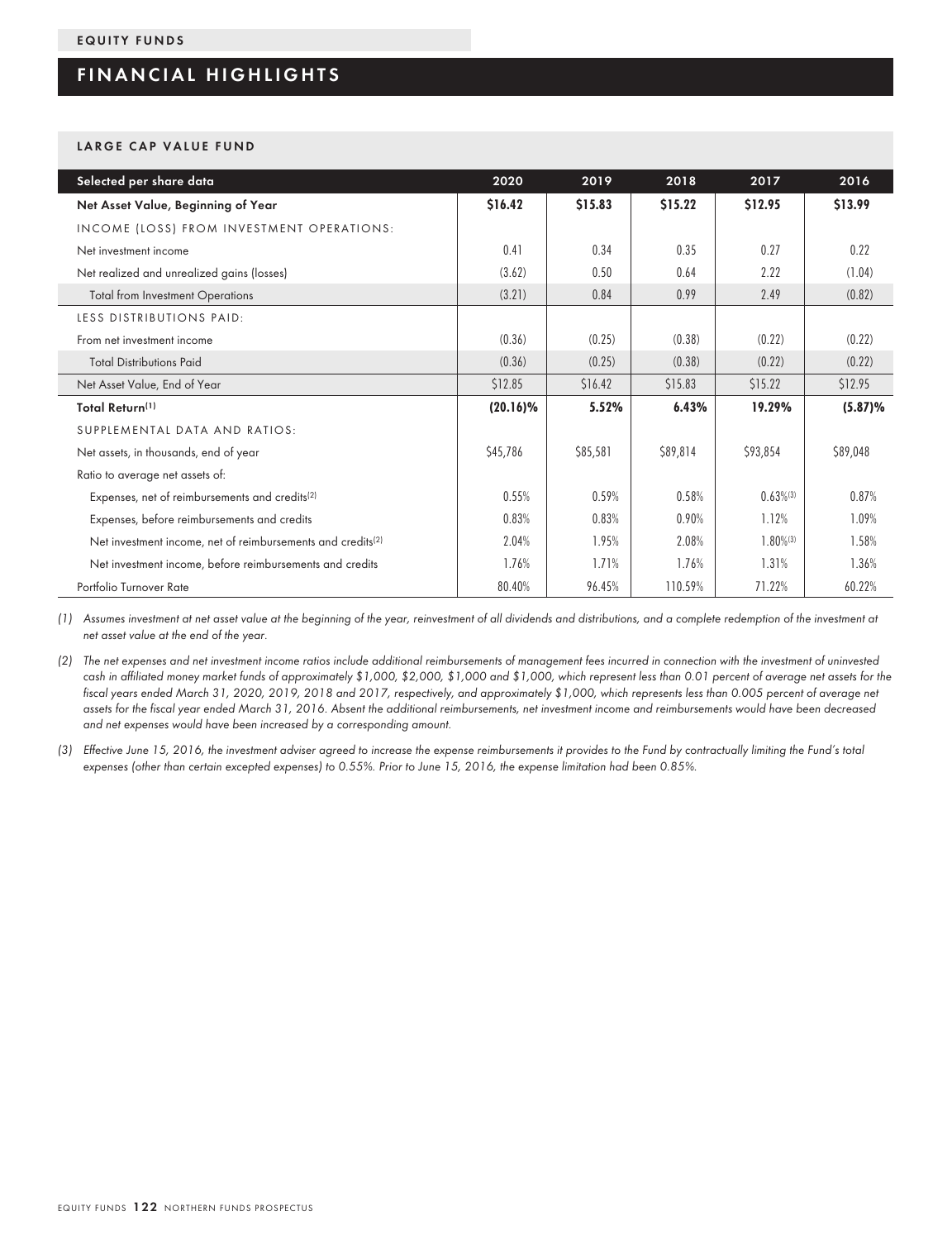#### **SMALL CAP VALUE FUND**

| Selected per share data                                                 | 2020        | 2019        | 2018        | 2017        | 2016        |
|-------------------------------------------------------------------------|-------------|-------------|-------------|-------------|-------------|
| Net Asset Value, Beginning of Year                                      | \$20.18     | \$22.71     | \$24.00     | \$19.81     | \$21.61     |
| INCOME (LOSS) FROM INVESTMENT OPERATIONS:                               |             |             |             |             |             |
| Net investment income                                                   | 0.22        | 0.21        | 0.20        | 0.19        | 0.24        |
| Net realized and unrealized gains (losses)                              | (5.45)      | (0.59)      | 0.79        | 4.55        | (1.17)      |
| <b>Total from Investment Operations</b>                                 | (5.23)      | (0.38)      | 0.99        | 4.74        | (0.93)      |
| LESS DISTRIBUTIONS PAID:                                                |             |             |             |             |             |
| From net investment income                                              | (0.23)      | (0.16)      | (0.21)      | (0.22)      | (0.23)      |
| From net realized gains                                                 | (1.23)      | (1.99)      | (2.07)      | (0.33)      | (0.64)      |
| <b>Total Distributions Paid</b>                                         | (1.46)      | (2.15)      | (2.28)      | (0.55)      | (0.87)      |
| Net Asset Value, End of Year                                            | \$13.49     | \$20.18     | \$22.71     | \$24.00     | \$19.81     |
| Total Return <sup>(1)</sup>                                             | $(28.43)\%$ | $(0.45)\%$  | 3.76%       | 23.82%      | $(4.22)\%$  |
| SUPPLEMENTAL DATA AND RATIOS:                                           |             |             |             |             |             |
| Net assets, in thousands, end of year                                   | \$2,076,900 | \$2,972,451 | \$3,538,528 | \$3,777,051 | \$2,914,311 |
| Ratio to average net assets of:                                         |             |             |             |             |             |
| Expenses, net of reimbursements and credits <sup>(2)</sup>              | 1.00%       | 1.00%       | 1.00%       | 1.00%       | 1.00%       |
| Expenses, before reimbursements and credits                             | 1.10%       | 1.12%       | 1.13%       | 1.22%       | 1.23%       |
| Net investment income, net of reimbursements and credits <sup>(2)</sup> | 1.09%       | 0.86%       | 0.82%       | 0.89%       | 1.13%       |
| Net investment income, before reimbursements and credits                | 0.99%       | 0.74%       | 0.69%       | 0.67%       | 0.90%       |
| Portfolio Turnover Rate                                                 | 14.18%      | 16.02%      | 18.65%      | 11.48%      | 25.31%      |

(1) Assumes investment at net asset value at the beginning of the year, reinvestment of all dividends and distributions, and a complete redemption of the investment at net asset value at the end of the year.

(2) The net expenses and net investment income ratios include additional reimbursements of management fees incurred in connection with the investment of uninvested cash in affiliated money market funds of approximately \$138,000, \$110,000, \$119,000 and \$184,000, which represent less than 0.01 percent of average net assets for the fiscal years ended March 31, 2020, 2019, 2018 and 2017, respectively, and approximately \$91,000, which represents less than 0.005 percent of average net assets for the fiscal year ended March 31, 2016. Absent the additional reimbursements, net investment income and reimbursements would have been decreased and net expenses would have been increased by a corresponding amount.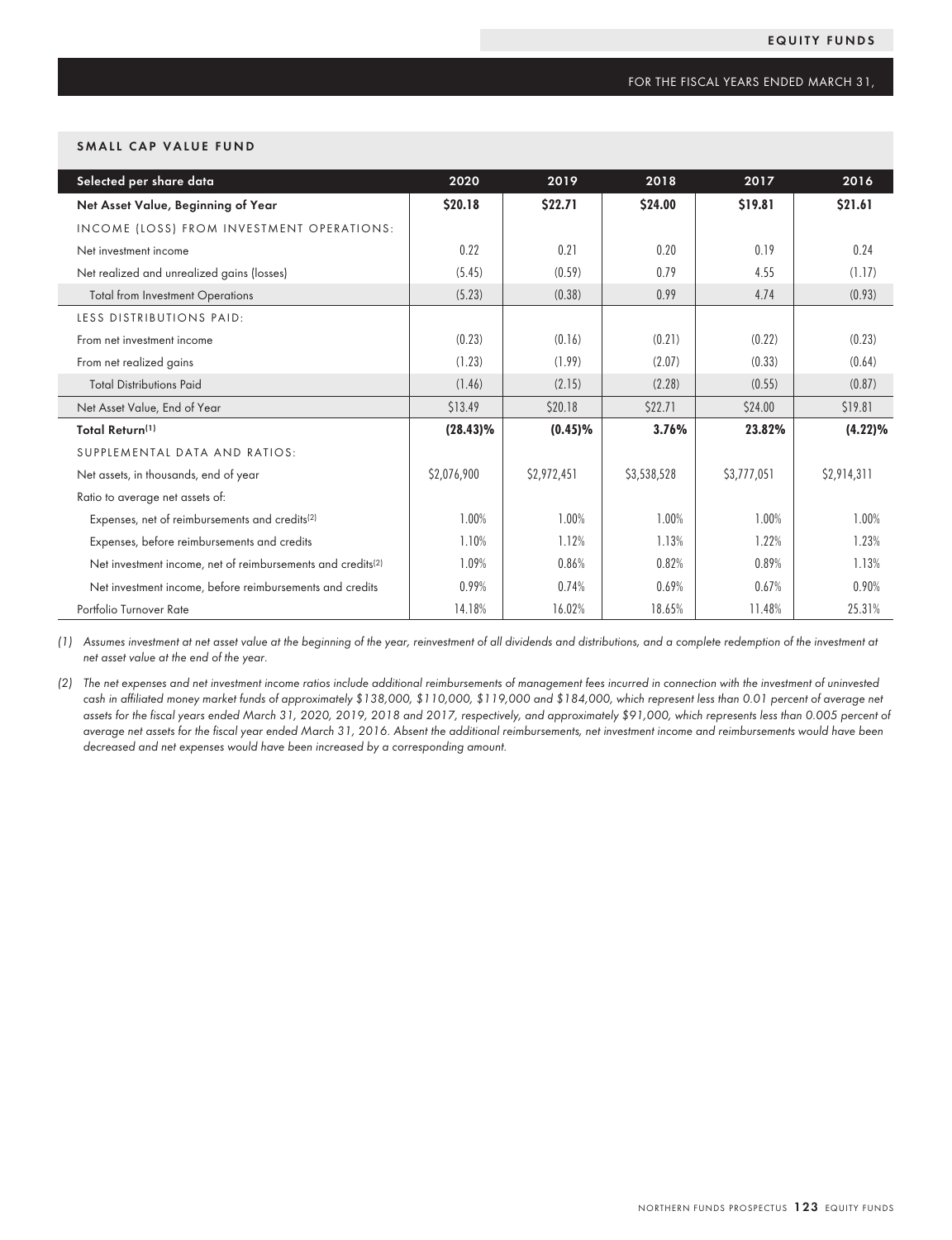### **EMERGING MARKETS EQUITY INDEX FUND**

| Selected per share data                                                 | 2020        | 2019        | 2018        | 2017        | 2016        |
|-------------------------------------------------------------------------|-------------|-------------|-------------|-------------|-------------|
| Net Asset Value, Beginning of Year                                      | \$11.70     | \$13.10     | \$10.68     | \$9.28      | \$10.86     |
| INCOME (LOSS) FROM INVESTMENT OPERATIONS:                               |             |             |             |             |             |
| Net investment income                                                   | 0.37        | 0.30        | 0.24        | 0.20        | 0.22        |
| Net realized and unrealized gains (losses)                              | (2.43)      | (1.41)      | 2.40        | 1.38        | (1.58)      |
| <b>Total from Investment Operations</b>                                 | (2.06)      | (1.11)      | 2.64        | 1.58        | (1.36)      |
| LESS DISTRIBUTIONS PAID:                                                |             |             |             |             |             |
| From net investment income <sup>(1)</sup>                               | (0.39)      | (0.29)      | (0.22)      | (0.18)      | (0.22)      |
| <b>Total Distributions Paid</b>                                         | (0.39)      | (0.29)      | (0.22)      | (0.18)      | (0.22)      |
| Net Asset Value, End of Year                                            | \$9.25      | \$11.70     | \$13.10     | \$10.68     | \$9.28      |
| Total Return <sup>(2)</sup>                                             | $(18.36)\%$ | $(8.20)\%$  | 24.84%      | 17.30%      | $(12.38)\%$ |
| SUPPLEMENTAL DATA AND RATIOS:                                           |             |             |             |             |             |
| Net assets, in thousands, end of year                                   | \$1,594,038 | \$2,790,805 | \$3,255,089 | \$2,296,815 | \$1,552,904 |
| Ratio to average net assets of:                                         |             |             |             |             |             |
| Expenses, net of reimbursements and credits <sup>(3)</sup>              | 0.30%       | 0.30%       | 0.30%       | 0.30%       | 0.30%       |
| Expenses, before reimbursements and credits                             | 0.35%       | 0.35%       | 0.34%       | 0.35%       | 0.35%       |
| Net investment income, net of reimbursements and credits <sup>[3]</sup> | 3.07%       | 2.35%       | 2.00%       | 1.95%       | 2.36%       |
| Net investment income, before reimbursements and credits                | 3.02%       | 2.30%       | 1.96%       | 1.90%       | 2.31%       |
| Portfolio Turnover Rate                                                 | 45.08%      | 54.69%      | 27.03%      | 30.14%      | 34.20%      |

(1) Distributions to shareholders from net investment income include amounts related to foreign currency transactions, which are treated as ordinary income for federal income tax purposes.

(2) Assumes investment at net asset value at the beginning of the year, reinvestment of all dividends and distributions, and a complete redemption of the investment at net asset value at the end of the year.

(3) The net expenses and net investment income ratios include additional reimbursements of management fees incurred in connection with the investment of uninvested cash in affiliated money market funds of approximately \$26,000, \$31,000, \$34,000, \$32,000 and \$15,000, which represent less than 0.01 percent of average net assets for the fiscal years ended March 31, 2020, 2019, 2018 and 2017, respectively, and less than 0.005 percent of average net assets for the fiscal year ended March 31, 2016. Absent the additional reimbursements, net investment income and reimbursements would have been decreased and net expenses would have been increased by a corresponding amount.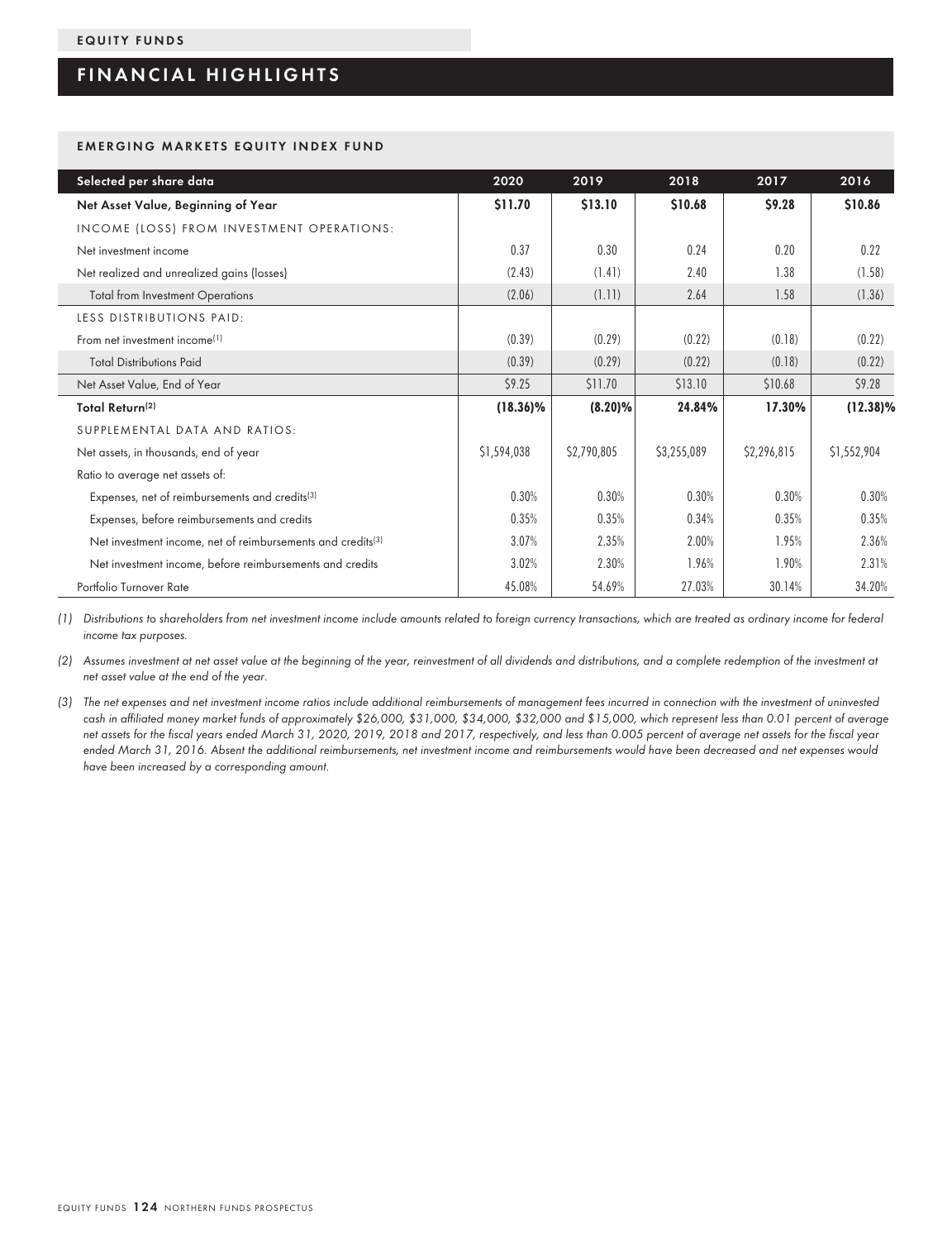#### **GLOBAL REAL ESTATE INDEX FUND**

| Selected per share data                                                 | 2020        | 2019        | 2018         | 2017        | 2016        |
|-------------------------------------------------------------------------|-------------|-------------|--------------|-------------|-------------|
| Net Asset Value, Beginning of Year                                      | \$11.05     | \$10.35     | <b>S9.99</b> | \$10.08     | \$10.41     |
| INCOME (LOSS) FROM INVESTMENT OPERATIONS:                               |             |             |              |             |             |
| Net investment income                                                   | 0.34        | 0.34        | 0.33         | 0.25        | 0.27        |
| Net realized and unrealized gains (losses)                              | (2.67)      | 0.72        | 0.38         | 0.02        | (0.31)      |
| <b>Total from Investment Operations</b>                                 | (2.33)      | 1.06        | 0.71         | 0.27        | (0.04)      |
| LESS DISTRIBUTIONS PAID:                                                |             |             |              |             |             |
| From net investment income <sup>(1)</sup>                               | (0.50)      | (0.36)      | (0.35)       | (0.36)      | (0.29)      |
| <b>Total Distributions Paid</b>                                         | (0.50)      | (0.36)      | (0.35)       | (0.36)      | (0.29)      |
| Net Asset Value, End of Year                                            | \$8.22      | \$11.05     | \$10.35      | \$9.99      | \$10.08     |
| Total Return <sup>(2)</sup>                                             | (22.11)%    | 10.55%      | 7.10%        | 2.81%       | (0.25)%     |
| SUPPLEMENTAL DATA AND RATIOS:                                           |             |             |              |             |             |
| Net assets, in thousands, end of year                                   | \$1,780,428 | \$2,091,233 | \$1,881,555  | \$1,889,797 | \$1,910,722 |
| Ratio to average net assets of:                                         |             |             |              |             |             |
| Expenses, net of reimbursements and credits <sup>(3)</sup>              | 0.49%       | 0.50%       | 0.50%        | 0.50%       | 0.50%       |
| Expenses, before reimbursements and credits                             | 0.49%       | 0.53%       | 0.53%        | 0.53%       | 0.53%       |
| Net investment income, net of reimbursements and credits <sup>[3]</sup> | 2.81%       | 3.17%       | 3.21%        | 2.52%       | 2.59%       |
| Net investment income, before reimbursements and credits                | 2.81%       | 3.14%       | 3.18%        | 2.49%       | 2.56%       |
| Portfolio Turnover Rate                                                 | 6.91%       | 27.17%      | 9.53%        | 5.96%       | 8.55%       |

(1) Distributions to shareholders from net investment income include amounts related to foreign currency transactions, which are treated as ordinary income for federal income tax purposes.

(2) Assumes investment at net asset value at the beginning of the year, reinvestment of all dividends and distributions, and a complete redemption of the investment at net asset value at the end of the year.

(3) The net expenses and net investment income ratios include additional reimbursements of management fees incurred in connection with the investment of uninvested cash in affiliated money market funds of approximately \$32,000, \$16,000, \$16,000, \$24,000 and \$28,000, which represent less than 0.01 percent of average net assets for the fiscal years ended March 31, 2020, 2019, 2018 and 2017, respectively, and less than 0.005 percent of average net assets for the fiscal year ended March 31, 2016. Absent the additional reimbursements, net investment income and reimbursements would have been decreased and net expenses would have been increased by a corresponding amount.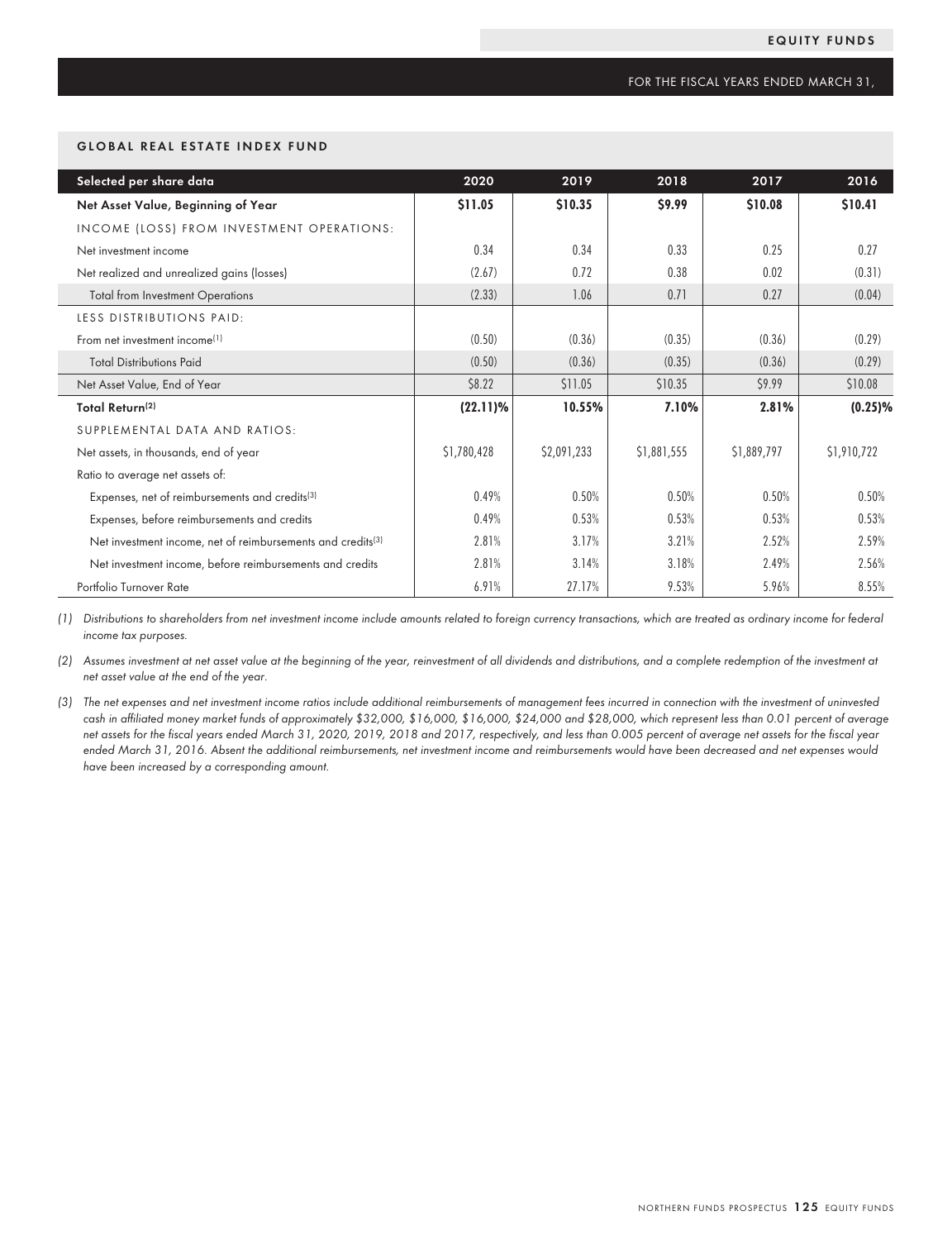### **INTERNATIONAL EQUITY INDEX FUND**

| Selected per share data                                                 | 2020         | 2019        | 2018        | 2017        | 2016        |
|-------------------------------------------------------------------------|--------------|-------------|-------------|-------------|-------------|
| Net Asset Value, Beginning of Year                                      | \$11.86      | \$12.77     | \$11.39     | \$10.49     | \$11.78     |
| INCOME (LOSS) FROM INVESTMENT<br>OPERATIONS:                            |              |             |             |             |             |
| Net investment income                                                   | $0.35^{(1)}$ | 0.39        | 0.30        | 0.33        | 0.29        |
| Net realized and unrealized gains (losses)                              | (1.98)       | (0.93)      | 1.40(2)     | 0.91        | (1.29)      |
| <b>Total from Investment Operations</b>                                 | (1.63)       | (0.54)      | 1.70        | 1.24        | (1.00)      |
| LESS DISTRIBUTIONS PAID:                                                |              |             |             |             |             |
| From net investment income <sup>(3)</sup>                               | (0.39)       | (0.37)      | (0.32)      | (0.34)      | (0.29)      |
| <b>Total Distributions Paid</b>                                         | (0.39)       | (0.37)      | (0.32)      | (0.34)      | (0.29)      |
| Net Asset Value, End of Year                                            | \$9.84       | \$11.86     | \$12.77     | \$11.39     | \$10.49     |
| Total Return <sup>(4)</sup>                                             | $(14.46)\%$  | $(3.89)\%$  | 14.88%      | 12.07%      | $(8.50)\%$  |
| SUPPLEMENTAL DATA AND RATIOS:                                           |              |             |             |             |             |
| Net assets, in thousands, end of year                                   | \$4,100,160  | \$5,333,685 | \$6,209,334 | \$4,401,667 | \$4,241,254 |
| Ratio to average net assets of:                                         |              |             |             |             |             |
| Expenses, net of reimbursements and credits <sup>(5)</sup>              | 0.25%        | 0.25%       | 0.25%       | 0.25%       | 0.25%       |
| Expenses, before reimbursements and credits                             | 0.26%        | 0.30%       | 0.30%       | 0.30%       | 0.29%       |
| Net investment income, net of reimbursements and credits <sup>[5]</sup> | 2.85%        | 3.15%       | 2.58%       | 2.98%       | 2.76%       |
| Net investment income, before reimbursements and credits                | 2.84%        | 3.10%       | 2.53%       | 2.93%       | 2.72%       |
| Portfolio Turnover Rate                                                 | 10.17%       | 26.95%      | 31.54%      | 28.03%      | 30.80%      |

(1) The Northern Trust Company reimbursed the Fund approximately \$69,000. The reimbursement represents less than \$0.01 per share and had no effect on the Fund's total return.

(2) The Fund received reimbursements from Northern Trust Investments, Inc. of approximately \$137,000. The reimbursements represent less than \$0.01 per share and had no effect on the Fund's total return.

(3) Distributions to shareholders from net investment income include amounts related to foreign currency transactions, which are treated as ordinary income for federal income tax purposes.

(4) Assumes investment at net asset value at the beginning of the year, reinvestment of all dividends and distributions, and a complete redemption of the investment at net asset value at the end of the year.

(5) The net expenses and net investment income ratios include additional reimbursements of management fees incurred in connection with the investment of uninvested cash in affiliated money market funds of approximately \$30,000, \$36,000, \$55,000, \$32,000 and \$19,000, which represent less than 0.01 percent of average net assets for the fiscal years ended March 31, 2020, 2019, 2018 and 2017, respectively, and less than 0.005 percent of average net assets for the fiscal year ended March 31, 2016. Absent the additional reimbursements, net investment income and reimbursements would have been decreased and net expenses would have been increased by a corresponding amount.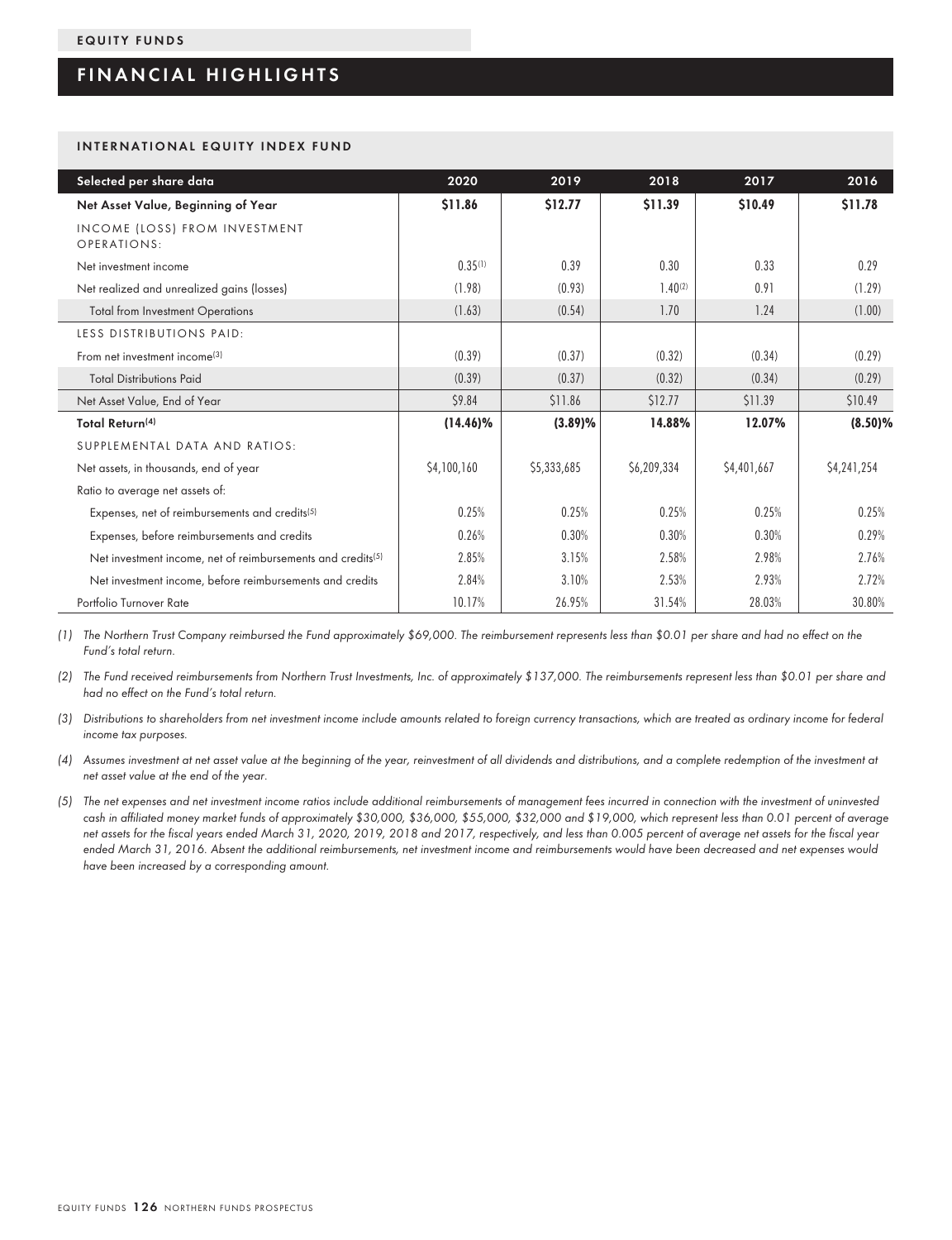#### **MID CAP INDEX FUND**

| Selected per share data                                                 | 2020        | 2019        | 2018        | 2017        | 2016        |
|-------------------------------------------------------------------------|-------------|-------------|-------------|-------------|-------------|
| Net Asset Value, Beginning of Year                                      | \$17.95     | \$19.17     | \$18.59     | \$16.39     | \$18.43     |
| INCOME (LOSS) FROM INVESTMENT OPERATIONS:                               |             |             |             |             |             |
| Net investment income                                                   | 0.28        | 0.27        | 0.26        | 0.23        | 0.23        |
| Net realized and unrealized gains (losses)                              | (4.21)      | (0.04)      | 1.76        | 3.12        | (0.97)      |
| <b>Total from Investment Operations</b>                                 | (3.93)      | 0.23        | 2.02        | 3.35        | (0.74)      |
| LESS DISTRIBUTIONS PAID:                                                |             |             |             |             |             |
| From net investment income                                              | (0.27)      | (0.28)      | (0.24)      | (0.24)      | (0.23)      |
| From net realized gains                                                 | (0.16)      | (1.17)      | (1.20)      | (0.91)      | (1.07)      |
| <b>Total Distributions Paid</b>                                         | (0.43)      | (1.45)      | (1.44)      | (1.15)      | (1.30)      |
| Net Asset Value, End of Year                                            | \$13.59     | \$17.95     | \$19.17     | \$18.59     | \$16.39     |
| Total Return <sup>(1)</sup>                                             | $(22.61)\%$ | 2.38%       | 10.80%      | 20.71%      | (3.71)%     |
| SUPPLEMENTAL DATA AND RATIOS:                                           |             |             |             |             |             |
| Net assets, in thousands, end of year                                   | \$1,700,510 | \$2,294,736 | \$2,320,034 | \$2,175,963 | \$1,689,719 |
| Ratio to average net assets of:                                         |             |             |             |             |             |
| Expenses, net of reimbursements and credits <sup>(2)</sup>              | 0.15%       | 0.15%       | 0.15%       | 0.15%       | 0.15%       |
| Expenses, before reimbursements and credits                             | 0.18%       | 0.17%       | 0.18%       | 0.18%       | 0.18%       |
| Net investment income, net of reimbursements and credits <sup>(2)</sup> | 1.52%       | 1.39%       | 1.35%       | 1.35%       | 1.38%       |
| Net investment income, before reimbursements and credits                | 1.49%       | 1.37%       | 1.32%       | 1.32%       | 1.35%       |
| Portfolio Turnover Rate                                                 | 18.15%      | 20.59%      | 16.02%      | 19.71%      | 20.43%      |

(1) Assumes investment at net asset value at the beginning of the year, reinvestment of all dividends and distributions, and a complete redemption of the investment at net asset value at the end of the year.

(2) The net expenses and net investment income ratios include additional reimbursements of management fees incurred in connection with the investment of uninvested cash in affiliated money market funds of approximately \$72,000, \$77,000, \$44,000, \$87,000 and \$38,000 which represent less than 0.01 percent of average net assets for the fiscal years ended March 31, 2020, 2019, 2018 and 2017, respectively, and less than 0.005 percent of average net assets for the fiscal year ended March 31, 2016. Absent the additional reimbursements, net investment income and reimbursements would have been decreased and net expenses would have been increased by a corresponding amount.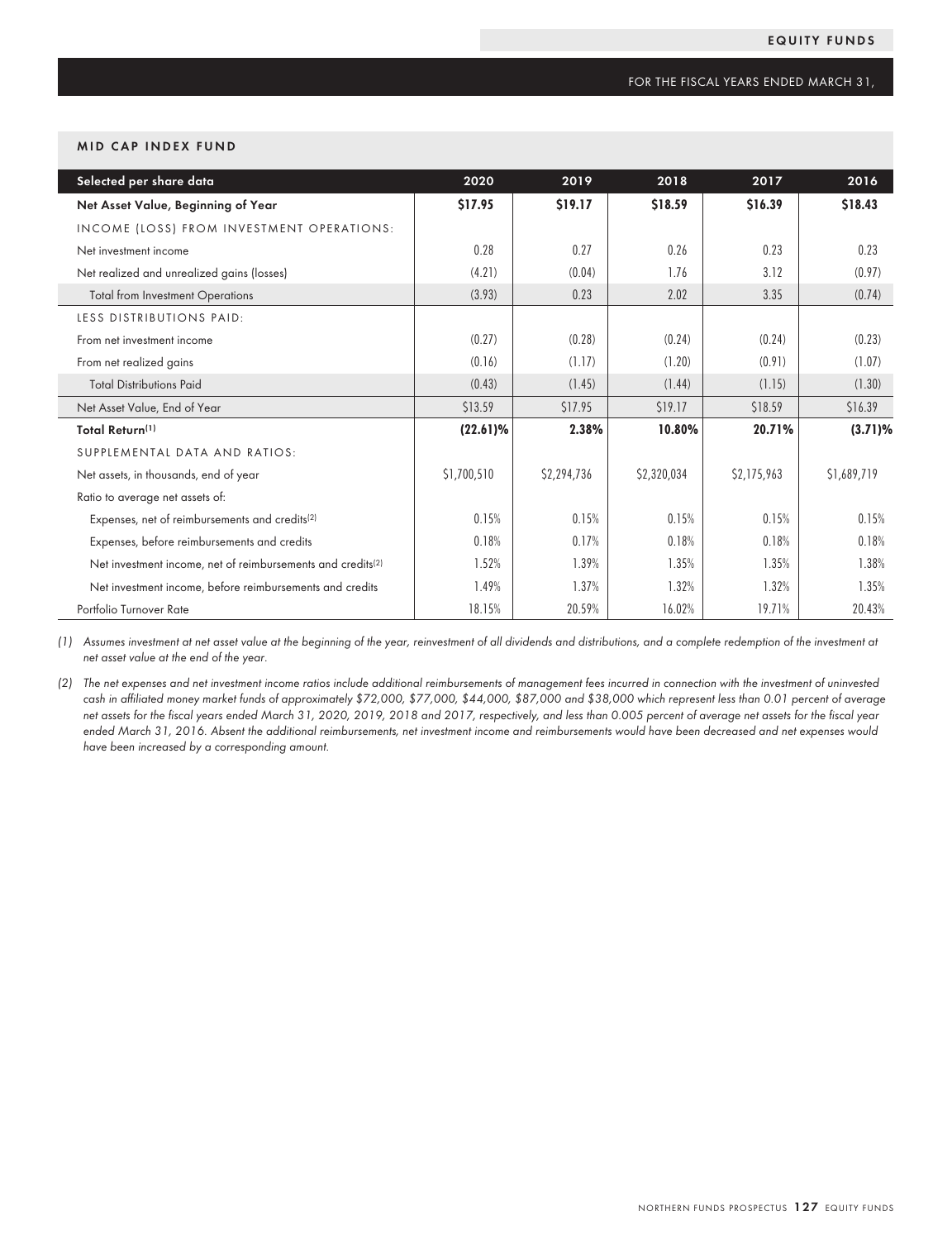### **SMALL CAP INDEX FUND**

| Selected per share data                                                 | 2020        | 2019        | 2018        | 2017        | 2016       |
|-------------------------------------------------------------------------|-------------|-------------|-------------|-------------|------------|
| Net Asset Value, Beginning of Year                                      | \$12.34     | \$13.60     | \$12.97     | \$10.70     | \$12.67    |
| INCOME (LOSS) FROM INVESTMENT OPERATIONS:                               |             |             |             |             |            |
| Net investment income                                                   | 0.14        | 0.16        | 0.15        | 0.14        | 0.13       |
| Net realized and unrealized gains (losses)                              | (3.07)      | (0.11)      | 1.38        | 2.64        | (1.37)     |
| <b>Total from Investment Operations</b>                                 | (2.93)      | 0.05        | 1.53        | 2.78        | (1.24)     |
| LESS DISTRIBUTIONS PAID:                                                |             |             |             |             |            |
| From net investment income                                              | (0.14)      | (0.15)      | (0.15)      | (0.13)      | (0.14)     |
| From net realized gains                                                 | (0.09)      | (1.16)      | (0.75)      | (0.38)      | (0.59)     |
| <b>Total Distributions Paid</b>                                         | (0.23)      | (1.31)      | (0.90)      | (0.51)      | (0.73)     |
| Net Asset Value, End of Year                                            | \$9.18      | \$12.34     | \$13.60     | \$12.97     | \$10.70    |
| Total Return <sup>(1)</sup>                                             | $(24.28)\%$ | 1.97%       | 11.68%      | 26.11%      | $(9.91)\%$ |
| SUPPLEMENTAL DATA AND RATIOS:                                           |             |             |             |             |            |
| Net assets, in thousands, end of year                                   | \$887,429   | \$1,167,092 | \$1,214,764 | \$1,183,557 | \$953,884  |
| Ratio to average net assets of:                                         |             |             |             |             |            |
| Expenses, net of reimbursements and credits <sup>(2)</sup>              | 0.15%       | 0.15%       | 0.15%       | 0.15%       | 0.15%      |
| Expenses, before reimbursements and credits                             | 0.19%       | 0.18%       | 0.18%       | 0.18%       | 0.18%      |
| Net investment income, net of reimbursements and credits <sup>(2)</sup> | 1.13%       | 1.13%       | 1.04%       | 1.16%       | 1.13%      |
| Net investment income, before reimbursements and credits                | 1.09%       | 1.10%       | 1.01%       | 1.13%       | 1.10%      |
| Portfolio Turnover Rate                                                 | 18.36%      | 20.81%      | 13.03%      | 19.37%      | 18.80%     |

(1) Assumes investment at net asset value at the beginning of the year, reinvestment of all dividends and distributions, and a complete redemption of the investment at net asset value at the end of the year.

(2) The net expenses and net investment income ratios include additional reimbursements of management fees incurred in connection with the investment of uninvested cash in affiliated money market funds of approximately \$32,000, \$32,000, \$25,000, \$28,000 and \$22,000, which represent less than 0.01 percent of average net assets for the fiscal years ended March 31, 2020, 2019, 2018 and 2017, respectively, and less than 0.005 percent of average net assets for the fiscal year ended March 31, 2016. Absent the additional reimbursements, net investment income and reimbursements would have been decreased and net expenses would have been increased by a corresponding amount.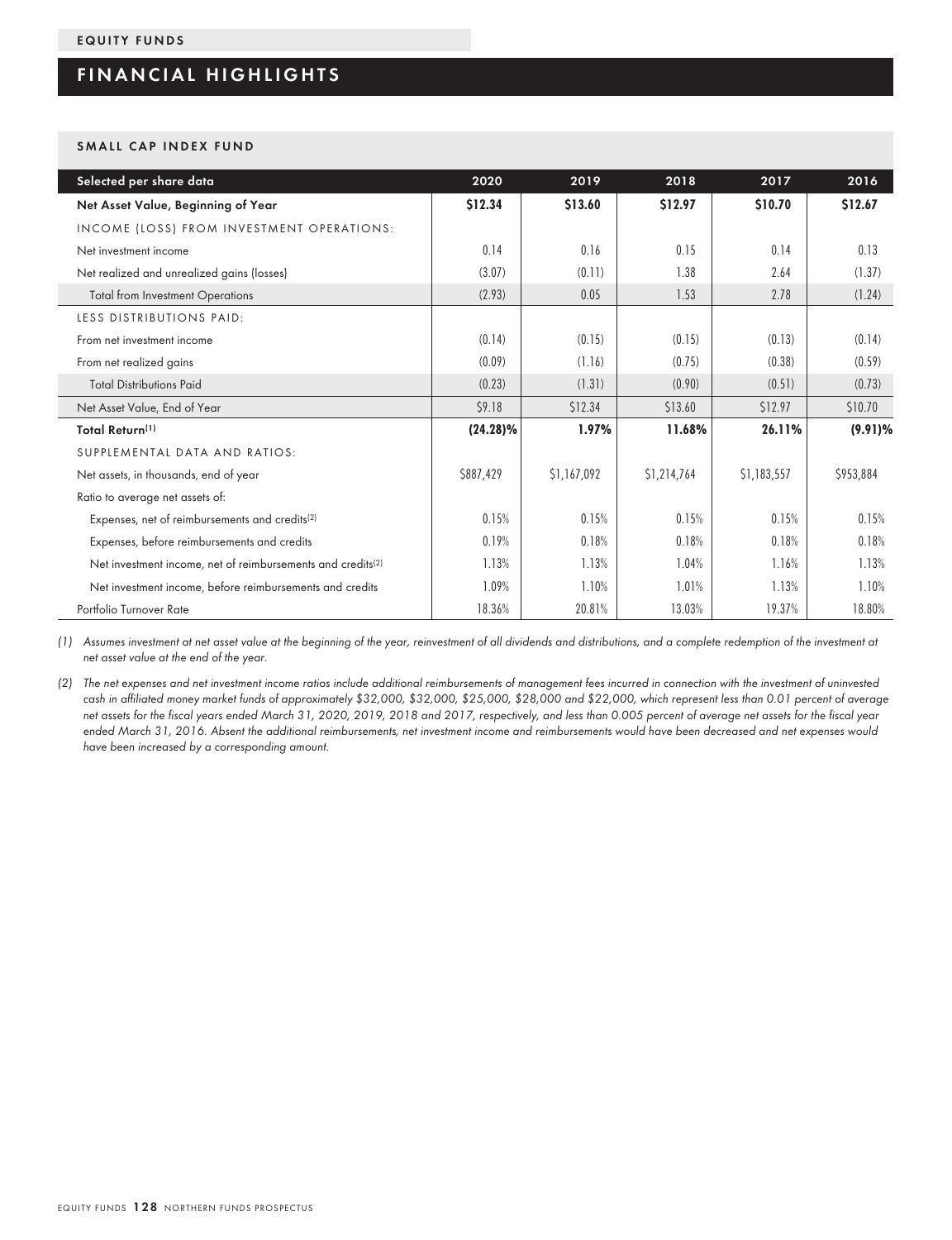#### **STOCK INDEX FUND**

| Selected per share data                                                 | 2020        | 2019        | 2018        | 2017        | 2016        |
|-------------------------------------------------------------------------|-------------|-------------|-------------|-------------|-------------|
| Net Asset Value, Beginning of Year                                      | \$32.74     | \$31.35     | \$28.44     | \$24.94     | \$25.41     |
| INCOME (LOSS) FROM INVESTMENT OPERATIONS:                               |             |             |             |             |             |
| Net investment income                                                   | 0.65        | 0.61        | 0.58        | 0.53        | 0.54        |
| Net realized and unrealized gains (losses)                              | (2.87)      | 2.18        | 3.35        | 3.68        | (0.13)      |
| <b>Total from Investment Operations</b>                                 | (2.22)      | 2.79        | 3.93        | 4.21        | 0.41        |
| LESS DISTRIBUTIONS PAID:                                                |             |             |             |             |             |
| From net investment income                                              | (0.65)      | (0.61)      | (0.57)      | (0.52)      | (0.55)      |
| From net realized gains                                                 | (0.26)      | (0.79)      | (0.45)      | (0.19)      | (0.33)      |
| <b>Total Distributions Paid</b>                                         | (0.91)      | (1.40)      | (1.02)      | (0.71)      | (0.88)      |
| Net Asset Value, End of Year                                            | \$29.61     | \$32.74     | \$31.35     | \$28.44     | \$24.94     |
| Total Return <sup>(1)</sup>                                             | $(7.10)\%$  | 9.38%       | 13.87%      | 17.06%      | 1.70%       |
| SUPPLEMENTAL DATA AND RATIOS:                                           |             |             |             |             |             |
| Net assets, in thousands, end of year                                   | \$7,933,222 | \$8,512,061 | \$7,787,749 | \$7,544,579 | \$7,011,831 |
| Ratio to average net assets of:                                         |             |             |             |             |             |
| Expenses, net of reimbursements and credits <sup>(2)</sup>              | 0.10%       | 0.10%       | 0.10%       | 0.10%       | 0.10%       |
| Expenses, before reimbursements and credits                             | 0.12%       | 0.11%       | 0.12%       | 0.11%       | 0.11%       |
| Net investment income, net of reimbursements and credits <sup>(2)</sup> | 1.88%       | 1.89%       | 1.86%       | 1.98%       | 2.14%       |
| Net investment income, before reimbursements and credits                | 1.86%       | 1.88%       | 1.84%       | 1.97%       | 2.13%       |
| Portfolio Turnover Rate                                                 | 5.15%       | 6.68%       | 6.76%       | 3.88%       | 5.46%       |

(1) Assumes investment at net asset value at the beginning of the year, reinvestment of all dividends and distributions, and a complete redemption of the investment at net asset value at the end of the year.

(2) The net expenses and net investment income ratios include additional reimbursements of management fees incurred in connection with the investment of uninvested cash in affiliated money market funds of approximately \$205,000, \$185,000, \$153,000, \$61,000 and \$72,000, which represent less than 0.01 percent of average net assets for the fiscal years ended March 31, 2020, 2019, 2018 and 2017, respectively, and less than 0.005 percent of average net assets for the fiscal year ended March 31, 2016. Absent the additional reimbursements, net investment income and reimbursements would have been decreased and net expenses would have been increased by a corresponding amount.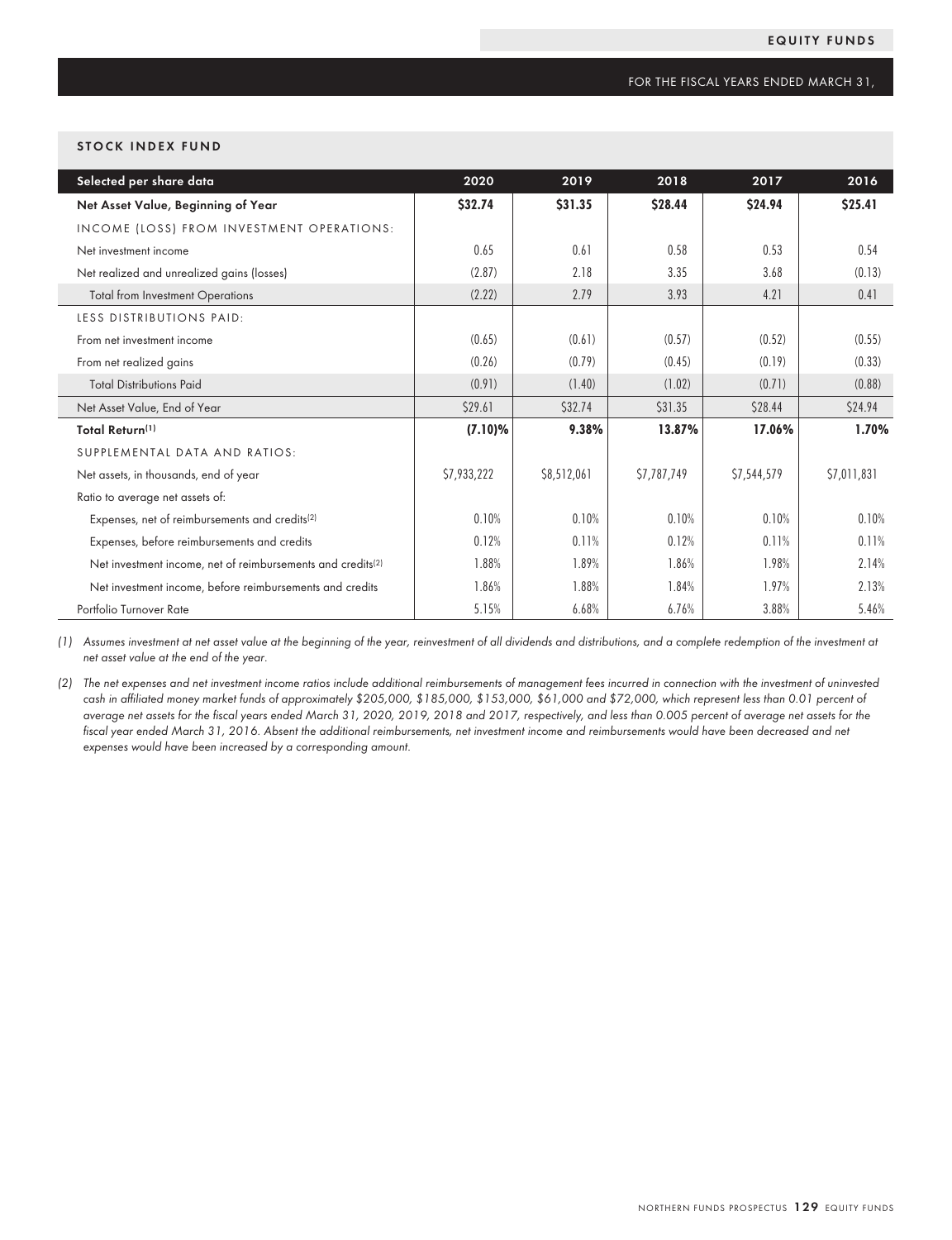THIS PAGE INTENTIONALLY LEFT BLANK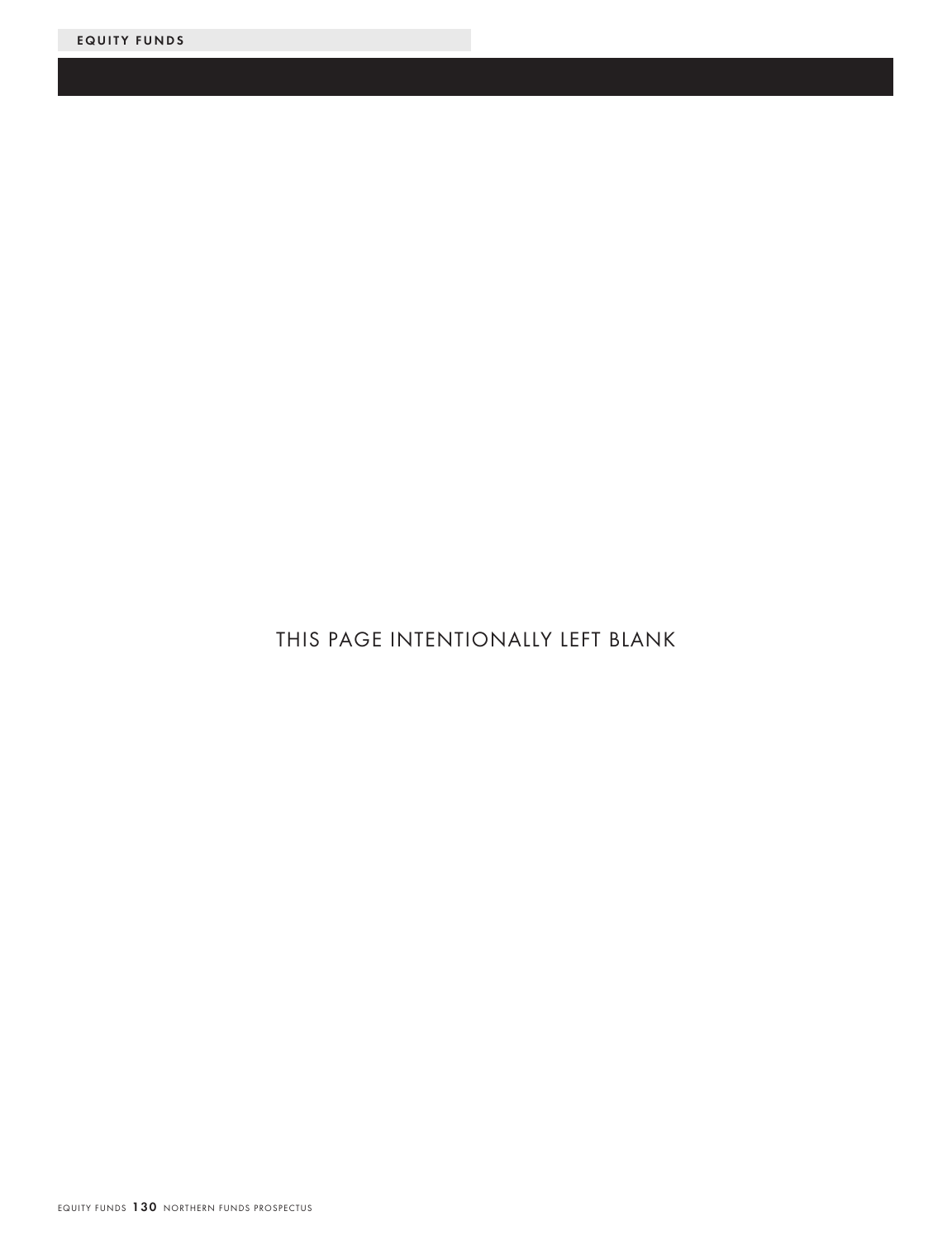THIS PAGE INTENTIONALLY LEFT BLANK